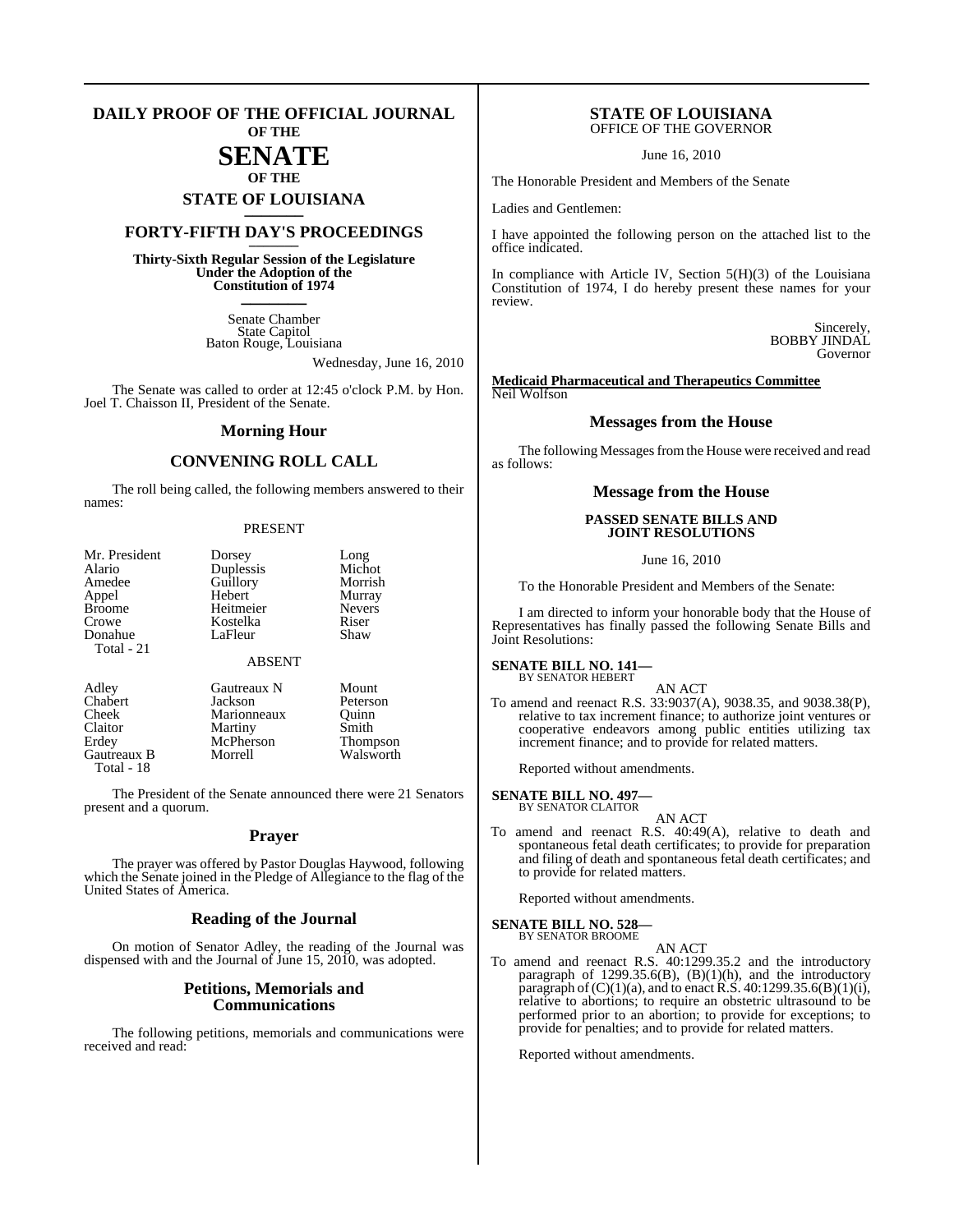# **Page 2 SENATE 45th DAY'S PROCEEDINGS**

## June 16, 2010

#### **SENATE BILL NO. 534—** BY SENATOR HEBERT

AN ACT

To amend and reenact R. S. 56:109(C) and to enact R.S. 56:1691, relative to possession of firearms; to allow the possession of firearms on certain state lands; to provide terms and conditions; and to provide for related matters.

Reported without amendments.

# **SENATE BILL NO. 591—** BY SENATOR MCPHERSON

AN ACT

To amend and reenact R.S. 37:970, relative to the licensure of nurses; to provide for the qualifications for licensure as a practical nurse; and to provide for related matters.

Reported without amendments.

# **SENATE BILL NO. 88—** BY SENATOR MORRELL

AN ACT

To amend and reenact R.S. 39:1242(C), relative to security for deposits; to exempt certain deposits insured or guaranteed by a governmental agency insuring bank deposits that is organized under federal law from security requirements; and to provide for related matters.

Reported without amendments.

#### **SENATE BILL NO. 207—** BY SENATOR MOUNT

AN ACT

To amend and reenact R.S. 39:198(D)(2) and (8), relative to contracts for fiscal intermediary services in processing claims of health care providers; to provide for submission of justification for the issuance of a solicitation for proposal; to provide for the exercise of an option to renew; to provide for public hearings; and to provide for related matters.

Reported without amendments.

#### **SENATE BILL NO. 599—** BY SENATOR B. GAUTREAUX

AN ACT

To enactR.S. 49:214.5.4(E)(4), relative to the Coastal Protection and Restoration Fund; to provide relative to funding and resource allocation; to provide that no more than seven percent of certain federal revenues generated from Outer Continental Shelf energy activity may be used for administrative costs or fees; to provide certain exceptions; and to provide for related matters.

Reported without amendments.

# **SENATE BILL NO. 436—** BY SENATOR QUINN

AN ACT

To amend and reenact R.S. 15:572.1(A) and 574.2(A)(1) and R.S. 46:1803(B), relative to the membership of the Board of Pardons, the Board of Parole, and the Crime Victims Reparations Board; to provide relative to procedures for appointment and selection of members; to authorize the submission of lists of names by certain organizations; and to provide for related matters.

Reported with amendments.

#### **SENATE BILL NO. 502—** BY SENATOR MOUNT

AN ACT

To amend and reenact R.S. 15:1352(A)(12) and to enact R.S. 15:1352(A)(20) through (29), relative to "racketeering activity"; to provide for inclusion of additional enumerated crimes to the definition of "racketeering activity"; and to provide for related matters.

Reported with amendments.

#### **SENATE BILL NO. 420—**

BY SENATOR MARIONNEAUX AN ACT

To enact R.S. 17:63, relative to the Iberville Parish School Board; to provide relative to the size of the board and for the qualifications, election, term length, and remuneration of members; to provide relative to the adoption of an apportionment plan for member districts and approval of such plan; to provide relative to vacancies on the board; and to provide for related matters.

Reported with amendments.

#### **SENATE BILL NO. 652—** BY SENATOR HEBERT

To amend and reenact R.S. 18:1299.1, relative to elections; to provide that any question or proposition to be voted on must also include a question in simple language directed to the voter with regard to the passage or rejection of the proposition; and to provide for related matters.

Reported with amendments.

#### **SENATE BILL NO. 686—**

BY SENATORS MOUNT, ALARIO, GUILLORY, LONG, MARTINY AND<br>MORRELL AND REPRESENTATIVES BARRAS, BILLIOT, TIM BURNS,<br>CHAMPAGNE, HOFFMANN, LABRUZZO, LEGER, POPE, PUGH,<br>RICHARD, JANE SMITH, TALBOT AND THIBAUT AN ACT

To amend and reenact R.S.  $14:98(D)(2)$  and  $(E)(2)$ , relative to operating a vehicle while intoxicated; to provide for certain procedures relative to the forfeiture of vehicles; to provide for the allocation of certain funds; and to provide for related matters.

Reported with amendments.

#### **SENATE BILL NO. 736—** BY SENATOR DORSEY

AN ACT

To amend and reenact Code of Criminal Procedure Article 876 and to enact Children's Code Article 857(D), relative to criminal procedure; to provide for sentencing of adults for certain crimes committed as a child; to provide for certain adults charged for crimes committed as a child; to provide for requirements of sentencing; to provide for terms, conditions, and procedures; to provide for an effective date; and to provide for related matters.

Reported with amendments.

#### **SENATE BILL NO. 794— (Substitute of Senate Bill No. 355 by Senator Mount)**

BY SENATOR MOUNT AN ACT

To enact Part XV of Chapter 11 of Title 40 of the Louisiana Revised Statutes of 1950, to be comprised of R.S. 40:2200.11 through 2200.17, relative to proton beam radiotherapy; to provide for the registration of all proton beam radiotherapy equipment; to provide for an equipment utilization review process for proton beam radiotherapy equipment; to provide for definitions; to provide for rules and regulations and penalties; and to provide for related matters.

Reported with amendments.

**SENATE BILL NO. 221—** BY SENATOR APPEL

AN ACT

To enact Chapter 46 of Title 33 of the Louisiana Revised Statutes of 1950, to be comprised of R.S. 33:9661, relative to political subdivisions; to prohibit a political subdivision from imposing a tax or fee on certain persons or legal entities in certain circumstances; to provide for enforcement; and to provide for related matters.

Reported with amendments.

AN ACT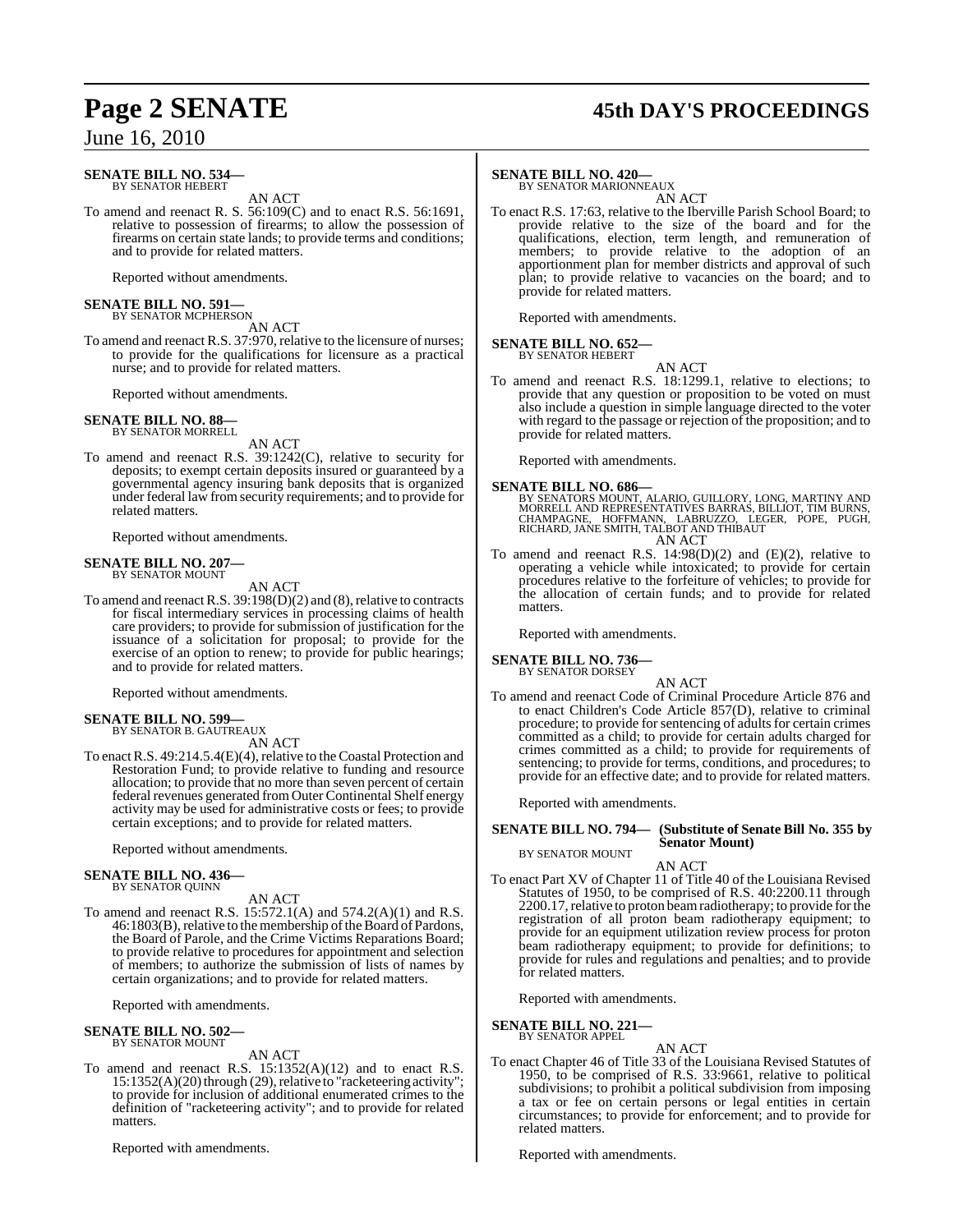# **45th DAY'S PROCEEDINGS Page 3 SENATE**

# June 16, 2010

#### **SENATE BILL NO. 801— (Substitute of Senate Bill No. 399 by Senator Riser)**

BY SENATOR RISER

AN ACT

To enact R.S. 14:323, relative to the use of tracking devices; to prohibit the tracking of the location or movement of another person without the consent of that person; to provide for definitions; to provide for exceptions; to provide for penalties; and to provide for related matters.

Reported with amendments.

#### **SENATE BILL NO. 646—** BY SENATOR HEBERT

AN ACT

To enact R.S. 33:1236.29, relative to municipalities and parishes; to authorize a pilot program for certain parishes; to provide excavation equipment to parish residents for drainage maintenance and improvement; to provide for criteria for such agreement; to provide for limitation of liability; to provide for program effective and termination dates; and to provide for related matters.

Reported with amendments.

#### **SENATE BILL NO. 651—** BY SENATOR HEBERT

AN ACT

To amend and reenact R.S. 2:381, 385(A),and 802(A)(1), relative to aviation safety; to provide relative to airport zoning regulations; to provide relative to the adoption by certain political subdivisions of airport zoning regulations which comply with certain United States Department of Transportation, Federal Aviation Administration regulations; to provide relative to funding from the airport construction or development priority program; to provide terms and conditions; and to provide for related matters.

Reported with amendments.

# **SENATE BILL NO. 699—** BY SENATOR PETERSON

AN ACT

To enact Part XV of Chapter 4 of Subtitle II of Title 39 of the Louisiana Revised Statutes of 1950, to be comprised of R.S. 39:1051, relative to local financing; to authorize public entities to create public benefit corporations and enter into contracts with such public benefit corporations for the planning, renovation, construction, leasing, subleasing, management and improvement of public properties and facilities; to exempt such public entities from limitations on property dispositions relating to surplus property in connection with the alienation or disposition of public properties and facilities to public benefit corporations created by such public entities provided that such property remains dedicated for public purposes; to authorize such public entities to enter into financing arrangements with their public benefit corporations and other private parties providing additional funds to such public benefit corporations to construct new facilities and/or to renovate existing public properties or facilities; and to provide for related matters.

Reported with amendments.

#### **SENATE BILL NO. 800— (Substitute of Senate Bill No. 779 by Senator Lafleur and Michot and**

**Representative Montoucet)** BY SENATOR LAFLEUR

AN ACT

To amend and reenact Chapter 13 of Title 25 of the Louisiana Revised Statutes of 1950, to be comprised of R.S. 25:651 through 655, relative to the Council for the Development of French in Louisiana; to statutorily create the council; to provide

relative to the council's domicile, purposes, membership, powers, duties, and functions; to provide relative to members terms and compensation; to provide relative to vacancies; to provide for the appointment of an executive committee and an executive director; to provide for policies and bylaws; and to provide for related matters.

Reported with amendments.

#### **SENATE BILL NO. 71—** BY SENATOR APPEL

- AN ACT
- To amend and reenact R.S. 39:1767 and R.S. 48:251.8, and to enact R.S. 38:2196.1, R.S. 39:200(N), 1493.1, and Part X of Chapter 17 of Subtitle III of Title 39 of the Louisiana Revised Statutes of 1950, to be comprised of R.S. 39:1758, relative to public contracts; to require certain contractors to disclose the full disposition, splitting, or sharing of contract commissions, fees, or other consideration by affidavit; to provide for the formofthe affidavit; to provide for nullification of contracts in certain circumstances; to provide for criminal penalties; and to provide for related matters.

Reported with amendments.

# **SENATE BILL NO. 614—** BY SENATOR THOMPSON

AN ACT

To enact Chapter 3-F of Title 15 of the Louisiana Revised Statutes of 1950, to be comprised of R.S. 15:562 through 562.6, relative to the crime of arson; to provide for the creation of the registration of arson offenders; to provide for purposes and notification; to provide for definitions; to provide for certain criteria; to provide for penalties; and to provide for related matters.

Reported with amendments.

#### **SENATE BILL NO. 57—** BY SENATOR BROOME

AN ACT

To enact R.S. 36:478(L) and Chapter 64 of Title 46 of the Louisiana Revised Statutes of 1950, to be comprised of R.S. 46:2901 through 2903, relative to public welfare and assistance; to create the Council on the Status of Grandparents Raising Grandchildren within the Department of Social Services; to provide for the membership of the council; to provide for the duties and responsibilities of the council; to provide for reporting requirements; to create the Status of Grandparents Raising Grandchildren Fund as a special fund in the state treasury; to provide for the deposit into and use of monies in the fund; to provide for an effective date; and to provide for related matters.

Reported with amendments.

#### **SENATE BILL NO. 293—** BY SENATOR DONAHUE

AN ACT

To enact R.S.39:84.1 and R.S. 42:375.2, relative to agency position attrition analysis in the executive branch of state government; to require the commissioner of administration to establish and implement an agency attrition analysis process; to require the Board of Regents to establish and implement an agency attrition analysis process; to provide for reports to the Commission on Streamlining Government; and to provide for related matters.

Reported with amendments.

Respectfully submitted, ALFRED W. SPEER Clerk of the House of Representatives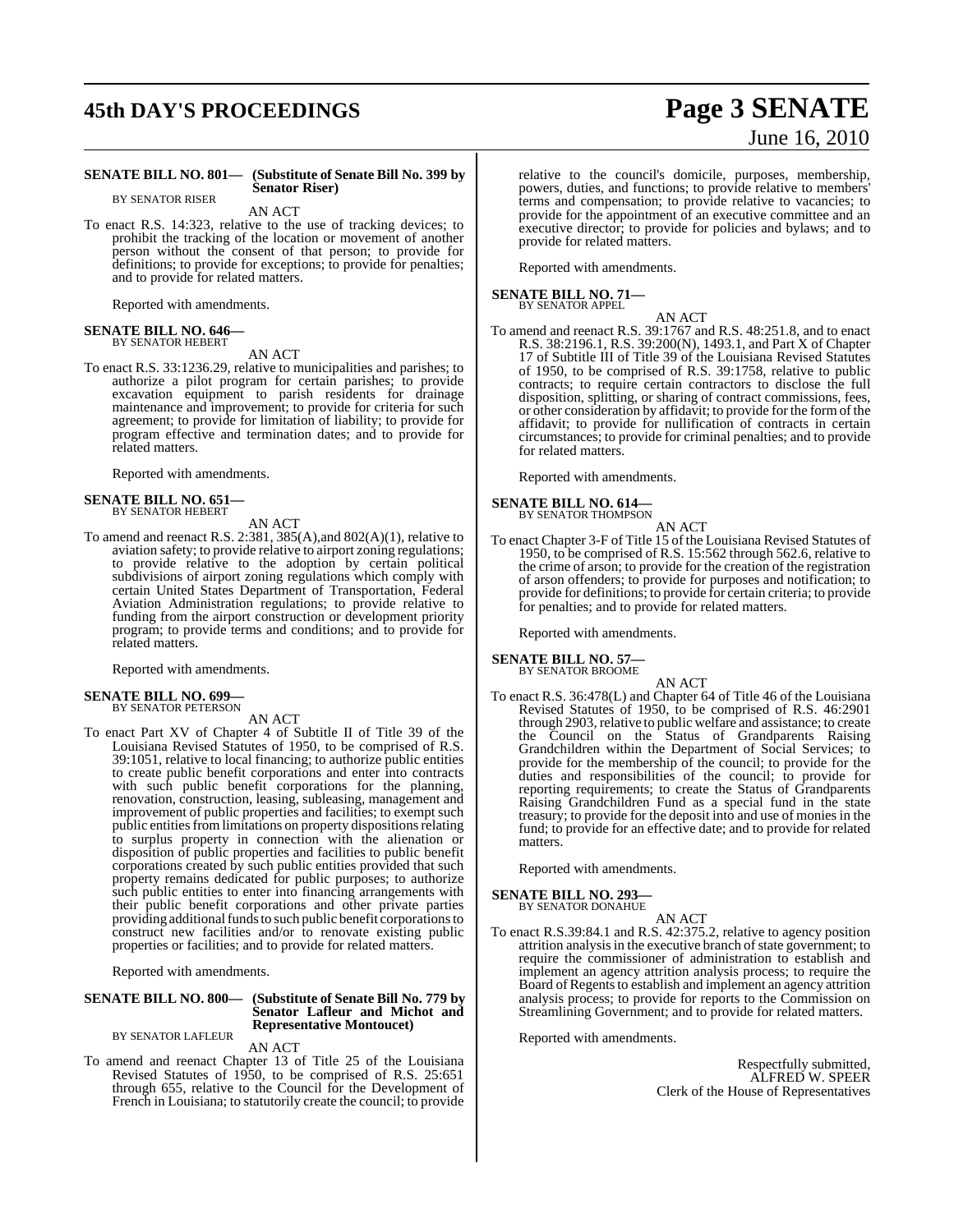# **Page 4 SENATE 45th DAY'S PROCEEDINGS**

June 16, 2010

#### **Message from the House**

#### **CONCURRING IN SENATE CONCURRENT RESOLUTIONS**

June 16, 2010

To the Honorable President and Members of the Senate:

I am directed to inform your honorable body that the House of Representatives has finally concurred in the following Senate Concurrent Resolutions:

# **SENATE CONCURRENT RESOLUTION NO. 120—** BY SENATOR LAFLEUR AND REPRESENTATIVE PERRY

A CONCURRENT RESOLUTION

To commend the efforts of the organizers of the Louisiana Hugh O'Brian Youth Leadership seminars and to recognize June 17, 2010, as Hugh O'Brian Youth Leadership Day in the state of Louisiana.

Reported without amendments.

Respectfully submitted, ALFRED W. SPEER Clerk of the House of Representatives

#### **Message from the House**

#### **HOUSE CONFEREES APPOINTED**

June 16, 2010

To the Honorable President and Members of the Senate:

I am directed to inform your honorable body that the Speaker of the House of Representatives has appointed the following members, on the part of the House of Representatives, to confer, with a like committee from the Senate, on the disagreement to **Senate Bill No. 135** by Senator Duplessis:

Representatives Roy, Kleckley and Monica.

Respectfully submitted, ALFRED W. SPEER Clerk of the House of Representatives

#### **Message from the House**

#### **HOUSE CONFEREES APPOINTED**

#### June 16, 2010

To the Honorable President and Members of the Senate:

I am directed to inform your honorable body that the Speaker of the House of Representatives has appointed the following members, on the part of the House of Representatives, to confer, with a like committee from the Senate, on the disagreement to **Senate Bill No. 437** by Senator Appel:

Representatives Ligi, T. Burns and Lorrusso.

Respectfully submitted, ALFRED W. SPEER Clerk of the House of Representatives

#### **Message from the House**

#### **HOUSE CONFEREES APPOINTED**

June 16, 2010

To the Honorable President and Members of the Senate:

I am directed to inform your honorable body that the Speaker of the House of Representatives has appointed the following members, on the part of the House of Representatives, to confer, with a like committee from the Senate, on the disagreement to **House Bill No. 904** by Representative A. Badon:

Representatives A. Badon, Dove and Harrison.

Respectfully submitted, ALFRED W. SPEER Clerk of the House of Representatives

#### **Message from the House**

#### **HOUSE CONFEREES APPOINTED**

June 16, 2010

To the Honorable President and Members of the Senate:

I am directed to inform your honorable body that the Speaker of the House of Representatives has appointed the following members, on the part of the House of Representatives, to confer, with a like committee from the Senate, on the disagreement to **House Bill No. 1093** by Representative Fannin:

Representatives Fannin, A. Badon and Chandler.

Respectfully submitted, ALFRED W. SPEER Clerk of the House of Representatives

#### **Message from the House**

#### **HOUSE CONFEREES APPOINTED**

June 16, 2010

To the Honorable President and Members of the Senate:

I am directed to inform your honorable body that the Speaker of the House of Representatives has appointed the following members, on the part of the House of Representatives, to confer, with a like committee from the Senate, on the disagreement to **House Bill No. 1259** by Representative Burrell:

Representatives Burrell, Wooton and Thierry.

Respectfully submitted, ALFRED W. SPEER Clerk of the House of Representatives

### **Privilege Report of the Legislative Bureau**

June 16, 2010

To the President and Members of the Senate:

I am directed by your Legislative Bureau to submit the following report:

The following bills are approved as to construction and duplication. We advise and suggest the following amendments to the engrossed bills.

**HOUSE BILL NO. 3—** BY REPRESENTATIVE GREENE

AN ACT

To enact the Omnibus Bond Authorization Act of 2010, relative to the implementation of a five-year capital improvement program; to provide for the repeal of certain prior bond authorizations; to provide for new bond authorizations; to provide for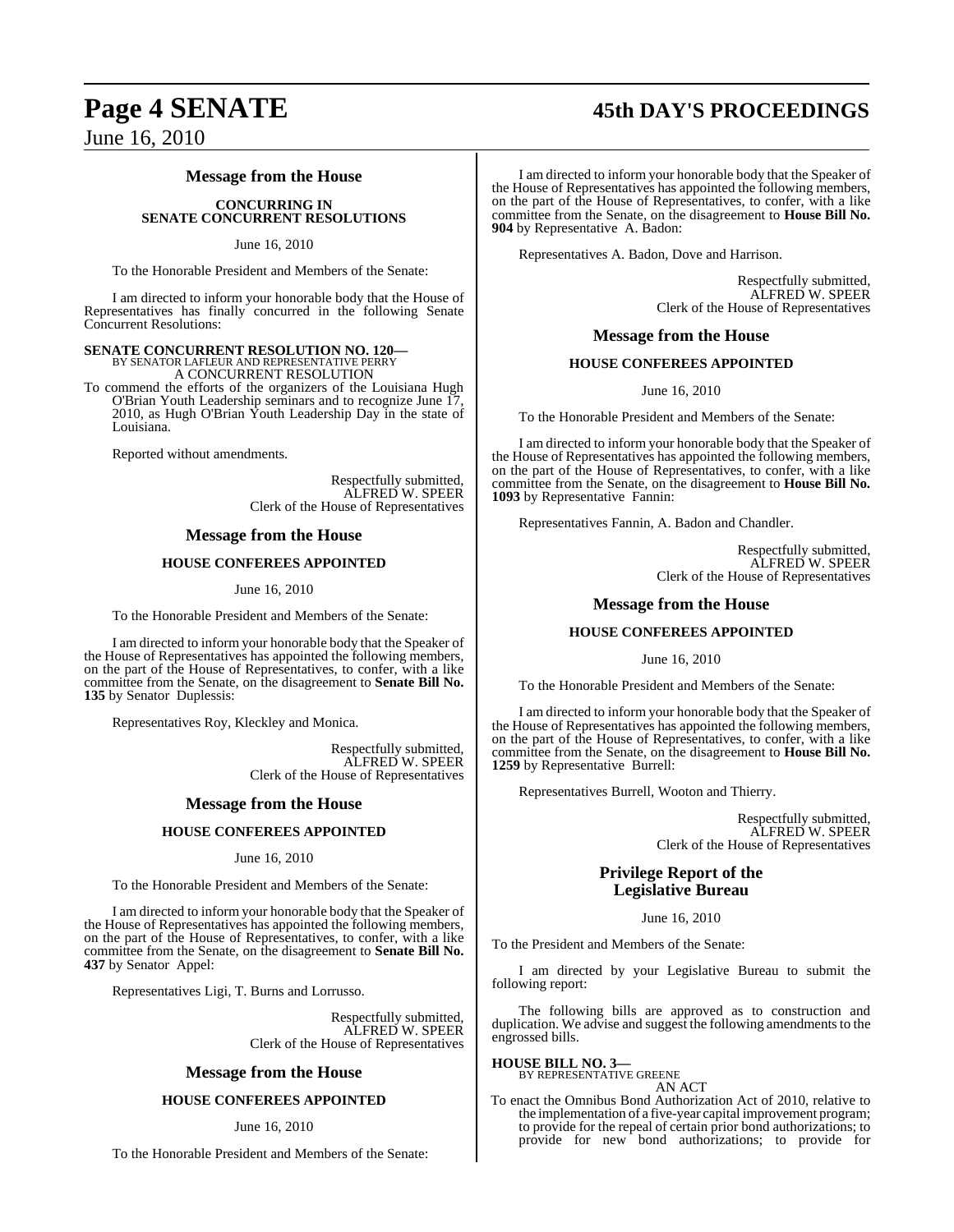# **45th DAY'S PROCEEDINGS Page 5 SENATE**

# June 16, 2010

authorization and sale of such bonds by the State Bond Commission; and to provide for related matters.

Reported without amendments.

#### **HOUSE BILL NO. 377—**

BY REPRESENTATIVE WOOTON AN ACT

To amend and reenact R.S. 14:134.1(A) and to enact R.S. 14:134.1(C), relative to malfeasance in office; to provide with respect to malfeasance in office involving prohibited sexual conduct; and to provide for related matters.

Reported without amendments.

#### **HOUSE BILL NO. 1337—**

BY REPRESENTATIVES ROBIDEAUX, TIM BURNS, CARMODY, CARTER, CORTEZ, GREENE, HARDY, HENDERSON, KATZ, LANDRY, LIGI, PEARSON, AND TUCKER AN ACT

To amend and reenact R.S. 11:62(4), (5)(a) and (c) and (10), 203, 211, 212, 214, 231, 403(5), 441(A) and (F), 444(A), 461(B), 471(A), 478(A), 551, 553 (introductory paragraph), 581, 601(B), 602, 701(5)(a),(b), and (c)(i), 761(A)(3), 768(B)(2), 778(C) and (D), 779, 1002(6)(b), 1141(A), 1144(B)(2)(a) and (3),  $1147(C)(2)(b)$ ,  $1151(A)$ ,  $1307(A)$ ,  $1310(A)$ , 1313(B)(introductory paragraph), 1316(A), 1317(A)(1)(introductory paragraph), 1318(A), 1319, 1320(A), 1321(A)(1), 1322(A)(introductory paragraph) and to enact R.S.  $11:62(5)(g)$ , 471.1, Subpart D of Part VII of Chapter 1 of Subtitle II of Title 11 of the Louisiana Revised Statutes of 1950, to be comprised of R.S. 11:611 through 619, 761(A)(4), 779.1, 1002(6)(c), 1144(B)(4), 1147(C)(2)(a)(iii), 1151.1, 1313(C), 1323, 1323.1, Part III of Chapter 4 of Subtitle II of Title 11 of the Louisiana Revised Statutes of 1950, to be comprised of R.S. 11:1345.1 through 1345.9, and R.S. 24:36(M), relative to the Louisiana State Employees' Retirement System, the Teachers' Retirement System of Louisiana, the State Police Pension and Retirement System, and the Louisiana School Employees' Retirement System; to provide relative to membership, employee contributions, benefit calculation, survivor benefits, disability benefits, and retirement eligibility for members of such systems newly hired after a certain date; to provide an effective date; and to provide for related matters.

Reported with amendments.

#### LEGISLATIVE BUREAU AMENDMENTS

Amendments proposed by Legislative Bureau to Reengrossed House Bill No. 1337 by Representative Robideaux

#### AMENDMENT NO. 1

In Senate Committee Amendment No. 8 proposed by the Senate Committee on Retirement and adopted by the Senate on June 15, 2010, on page 1, line 34, change " $(1)$ " to " $(a)$ "

#### AMENDMENT NO. 2

In Senate Committee Amendment No. 8 proposed by the Senate Committee on Retirement and adopted by the Senate on June 15, 2010, on page 1, line 35, change " $(2)$ " to " $(b)$ "

#### AMENDMENT NO. 3

In Senate Committee Amendment No. 8 proposed by the Senate Committee on Retirement and adopted by the Senate on June 15, 2010, on page 1, line 36, change " $(3)$ " to " $(c)$ "

#### AMENDMENT NO. 4

In Senate Committee Amendment No. 8 proposed by the Senate Committee on Retirement and adopted by the Senate on June 15, 2010, on page 1, line 37, change " $(\hat{4})$ " to " $(d)$ "

#### AMENDMENT NO. 5

In Senate Committee Amendment No. 8 proposed by the Senate Committee on Retirement and adopted by the Senate on June 15, 2010, on page 1, line 38, change " $(5)$ " to " $(e)$ "

#### AMENDMENT NO. 6

In Senate Committee Amendment No. 8 proposed by the Senate Committee on Retirement and adopted by the Senate on June 15, 2010, on page 2, line 1, change " $(6)$ " to " $(f)$ "

#### AMENDMENT NO. 7

In Senate Committee Amendment No. 8 proposed by the Senate Committee on Retirement and adopted by the Senate on June 15, 2010, on page 2, line 2, change " $(7)^{n}$  to " $(g)$ "

#### AMENDMENT NO. 8

In Senate Committee Amendment No. 8 proposed by the Senate Committee on Retirement and adopted by the Senate on June 15, 2010, on page 2, line 3, change " $(8)$ " to " $(h)$ "

## AMENDMENT NO. 9

In Senate Committee Amendment No. 8 proposed by the Senate Committee on Retirement and adopted by the Senate on June 15, 2010, on page 2, line 4, change " $(9)'$ " to " $(i)'$ 

#### AMENDMENT NO. 10

In Senate Committee Amendment No. 143 proposed by the Senate Committee on Retirement and adopted by the Senate on June 15, 2010, on page 16, line 17, delete " $\overline{\text{or her}}$ "

#### AMENDMENT NO. 11

On page 19, line 21, following "rate" and before "or" change ";" to ","

#### AMENDMENT NO. 12

On page 27, line 27, following "this" and before "if" change "Subsection" to "Section"

#### AMENDMENT NO. 13

On page 28, line 2, following "this" and before "based" change "Subsection" to "Section"

#### AMENDMENT NO. 14

On page 54, line 23, following "this" and before "shall not" change "Item" to "Paragraph"

#### AMENDMENT NO. 15

On page 55, line 17, following "under this" and before "shall" change "Paragraph" to "Subsection"

#### AMENDMENT NO. 16

On page 55, line 22, following "of this" and before "shall" change "Paragraph" to "Subsection"

#### **HOUSE BILL NO. 1453—**

BY REPRESENTATIVE JOHNSON AN ACT

To enact R.S. 40:1299.39(A)(1)(a)(iv)(dd) and 1299.41(K), relative to medical malpractice; to exclude health care providers performing elective abortions from coverage under the Medical Malpractice Act and the Medical Malpractice Act for State Services; and to provide for related matters.

Reported without amendments.

Respectfully submitted, ROB MARIONNEAUX Chairman

#### **Adoption of Legislative Bureau Report**

On motion of Senator Amedee, the Legislative Bureau amendments were adopted and the Bills and Joint Resolutions were read by title and passed to a third reading.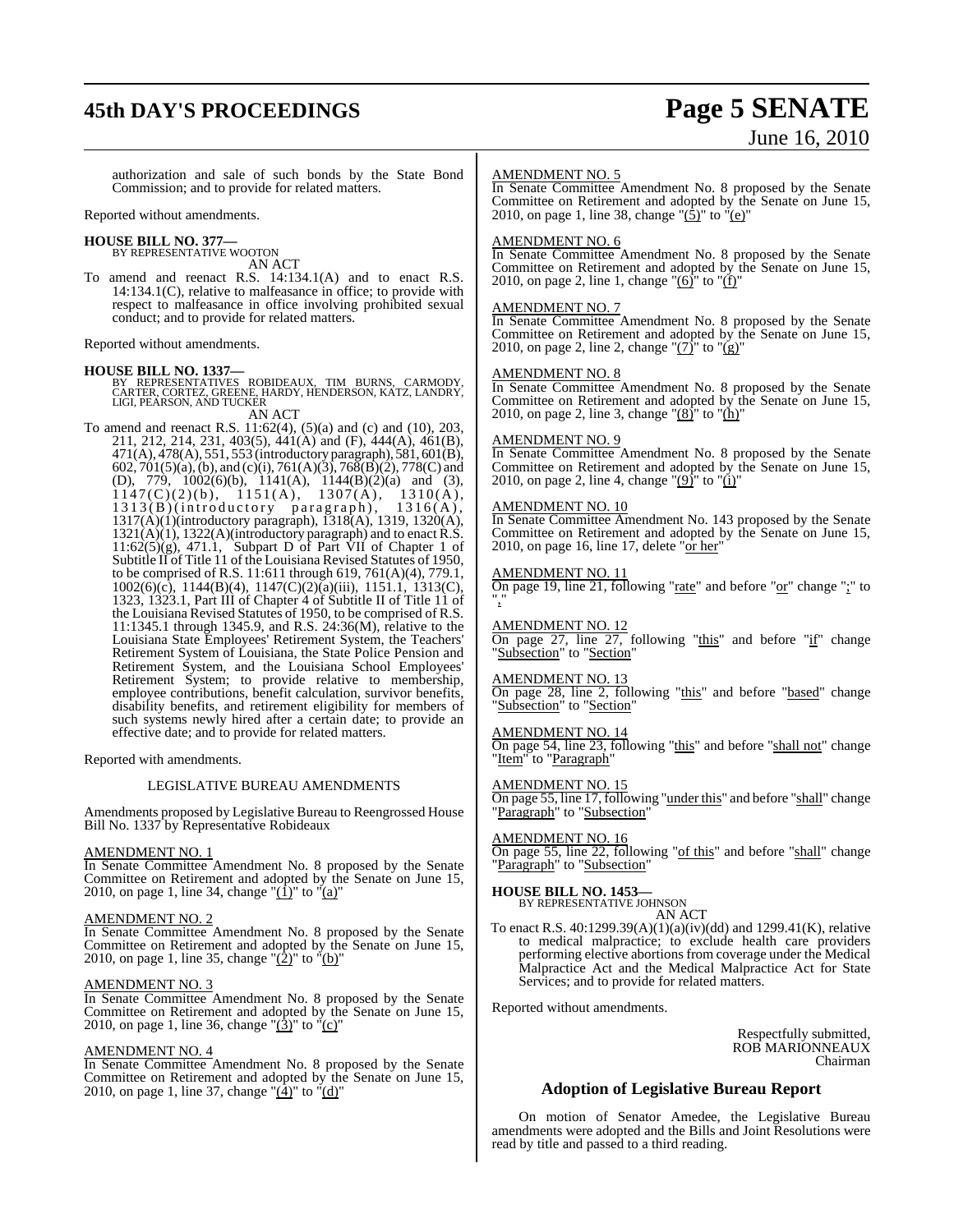# **Page 6 SENATE 45th DAY'S PROCEEDINGS**

## June 16, 2010

#### **Introduction of Senate Resolutions**

Senator Heitmeier asked for and obtained a suspension of the rules to read Senate Resolutions a first and second time.

#### **SENATE RESOLUTION NO. 135—** BY SENATOR HEITMEIER

A RESOLUTION

To express support for the relocation of the existing railroad lines in Plaquemines and Jefferson Parishes of the New Orleans and Gulf Coast Railway Company, a subsidiary of the Rio Grande Pacific Corporation, and the Union Pacific Railroad in order to improve the public safety of citizens, to reduce vehicular and rail interfaces, to improve air quality and mitigate congestion, and to enhance economic development in Plaquemines and Jefferson Parishes.

On motion of Senator Heitmeier the resolution was read by title and adopted.

# **SENATE RESOLUTION NO. 136—** BY SENATOR HEITMEIER

A RESOLUTION

To urge and request the federal government explore creating a federal entity to oversee and enforce federal, state, and local safety regulations on all deep-water drilling rigs.

On motion of Senator Heitmeier the resolution was read by title and adopted.

#### **SENATE RESOLUTION NO. 137—** BY SENATOR BROOME

A RESOLUTION

To recognize the many contributions made by citizens of the Republic of Turkey and that is in the best interest of the State of Louisiana to promote relationships with Turkey and to create a Louisianian - Turkish Friendship Task Force.

On motion of Senator Broome the resolution was read by title and adopted.

## **SENATE RESOLUTION NO. 138—**

BY SENATOR JACKSON A RESOLUTION

To commend and congratulate Lee Hedges on his induction into the Louisiana Sports Hall of Fame.

On motion of Senator Jackson the resolution was read by title and adopted.

#### **SENATE RESOLUTION NO. 139—** BY SENATOR N. GAUTREAUX

A RESOLUTION

To commend and congratulate Ryan O'Neill Poche' upon his selection as an alternate from Louisiana at the Hugh O'Brian World Leadership Congress in Los Angeles, California.

On motion of Senator Amedee the resolution was read by title and adopted.

# **SENATE RESOLUTION NO. 140—** BY SENATOR N. GAUTREAUX

A RESOLUTION

To commend Abigail Marie Yesso of Vanderbilt Catholic High School upon her selection as a representative of Louisiana at the Hugh O'Brian World Leadership Congress in Los Angeles, California.

On motion of Senator Amedee the resolution was read by title and adopted.

#### **SENATE RESOLUTION NO. 141—**

BY SENATOR MURRAY A RESOLUTION

To commend the Louisiana State University Health Sciences Center School of Allied Health Professions for forty years of exemplary health care education in the professions of audiology, cardiovascular technology, clinical laboratory sciences, occupational therapy, physical therapy, rehabilitation counseling, respiratory therapy, and speech-language pathology.

On motion of Senator Murray the resolution was read by title and adopted.

#### **SENATE RESOLUTION NO. 142—** BY SENATOR MORRISH

A RESOLUTION

To commend Carson Fasske for his brave efforts in a rescue at sea of an injured crewman thrown overboard in heavy seas in the Gulf of Mexico.

On motion of Senator Morrish the resolution was read by title and adopted.

#### **SENATE RESOLUTION NO. 143—** BY SENATOR ALARIO

A RESOLUTION

To commend the Louisiana Moral and Civic Foundation and the foundation's Executive Director, Dr. Ken Ward, for dedicated service to members of the Senate and citizens of Louisiana.

On motion of Senator Alario the resolution was read by title and adopted.

#### **SENATE RESOLUTION NO. 144—**

BY SENATOR SHAW A RESOLUTION

To commend Victoria Catherine Ward of Captain Shreve High School upon her selection as a representative of Louisiana at the Hugh O'Brian World Leadership Congress in Los Angeles, California.

On motion of Senator Shaw the resolution was read by title and adopted.

# **SENATE RESOLUTION NO. 145—** BY SENATORS ADLEY, LONG AND NEVERS

A RESOLUTION To recognize and declare Sunday, June 20, 2010, as a Statewide Day of Prayer for Louisiana and for the population and region surrounding the Gulf of Mexico, in particular those people affected by the environmental and economic disasters that erupted in the aftermath of BP Deepwater Horizon oil leak.

On motion of Senator Adley the resolution was read by title and adopted.

#### **SENATE RESOLUTION NO. 146—** BY SENATOR DUPLESSIS

A RESOLUTION

To create and provide for the Utility Consumer Advocate Study Group to explore the establishment of a utility consumer advocate office to act as a residential ratepayer advocate that would operate independently from the regulatory commissions.

On motion of Senator Duplessis the resolution was read by title and adopted.

# **SENATE RESOLUTION NO. 147—** BY SENATOR DUPLESSIS

A RESOLUTION

To memorialize the Congress of the United States to oppose the creation of a new consumer regulatory agency for FDIC insured institutions.

On motion of Senator Duplessis the resolution was read by title and adopted.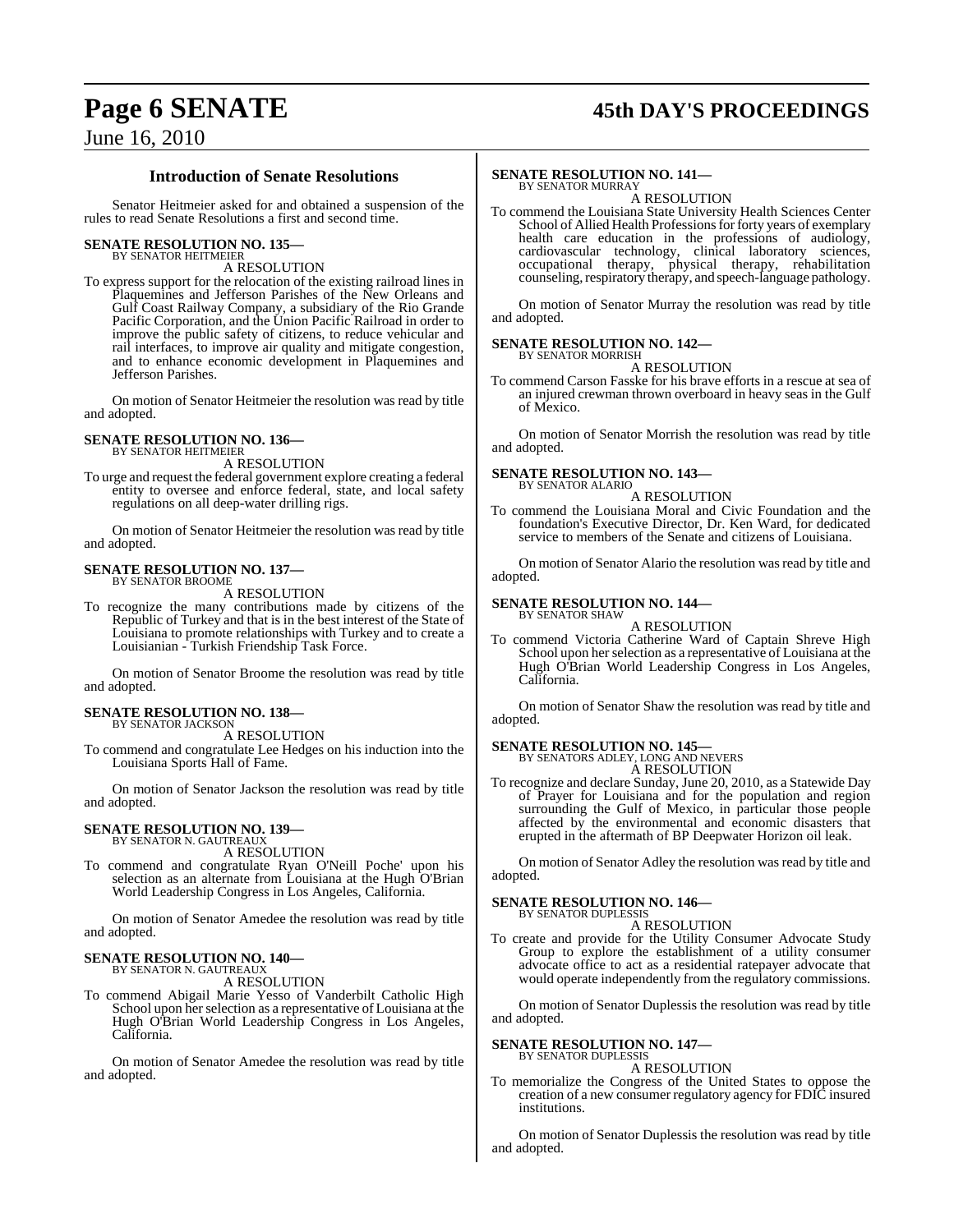# **45th DAY'S PROCEEDINGS Page 7 SENATE**

#### **SENATE RESOLUTION NO. 148—** BY SENATOR BROOME

A RESOLUTION

To commend Pastor Enoch Adeboye, The General Overseer of The Redeemed Christian Church of God, and welcome him on his visit to Baton Rouge and Louisiana.

On motion of Senator Broome the resolution was read by title and adopted.

### **Senator Broome in the Chair**

#### **Introduction of Senate Concurrent Resolutions**

Senator Broome asked for and obtained a suspension of the rules to read Senate Concurrent Resolutions a first and second time.

# **SENATE CONCURRENT RESOLUTION NO. 122—** BY SENATOR BROOME

A CONCURRENT RESOLUTION

To memorialize the Congress of the United States to support and invest in the National Cancer Institute Community Cancer Centers Program.

The resolution was read by title. Senator Broome moved to adopt the Senate Concurrent Resolution.

#### **ROLL CALL**

The roll was called with the following result:

#### YEAS

| Adley<br>Alario<br>Amedee<br>Appel<br><b>Broome</b><br>Cheek<br>Claitor<br>Crowe<br>Donahue<br>Dorsey<br>Duplessis<br>Total - 31 | Erdey<br>Gautreaux B<br>Hebert<br>Heitmeier<br>Jackson<br>Kostelka<br>LaFleur<br>Long<br>Martiny<br>McPherson<br>Michot<br><b>NAYS</b> | Morrell<br>Morrish<br>Murray<br><b>Nevers</b><br>Peterson<br>Riser<br>Shaw<br>Smith<br>Thompson |
|----------------------------------------------------------------------------------------------------------------------------------|----------------------------------------------------------------------------------------------------------------------------------------|-------------------------------------------------------------------------------------------------|
| Total - 0                                                                                                                        | <b>ABSENT</b>                                                                                                                          |                                                                                                 |
| Mr. President<br>Chabert<br>Gautreaux N<br>Total - 8                                                                             | Guillory<br>Marionneaux<br>Mount                                                                                                       | Ouinn<br>Walsworth                                                                              |

The Chair declared the Senate adopted the Senate Concurrent Resolution and ordered it sent to the House.

#### **SENATE CONCURRENT RESOLUTION NO. 123—**

BY SENATORS N. GAUTREAUX, GUILLORY, LAFLEUR AND MORRISH AND REPRESENTATIVE GUILLORY A CONCURRENT RESOLUTION

To commend theLouisiana StateUniversity-Eunice baseball teamfor winning the National Junior College Athletic Association (NJCAA) Division II baseball championship.

The resolution was read by title. Senator N. Gautreaux moved to adopt the Senate Concurrent Resolution.

# June 16, 2010

### **ROLL CALL**

The roll was called with the following result:

#### YEAS

| Duplessis     | Michot        |
|---------------|---------------|
| Erdey         | Morrell       |
| Gautreaux B   | Morrish       |
| Gautreaux N   | <b>Nevers</b> |
| Hebert        | Peterson      |
| Heitmeier     | Riser         |
| Jackson       | Shaw          |
| LaFleur       | Smith         |
| Long          | Thompson      |
| Martiny       | Walsworth     |
| McPherson     |               |
|               |               |
| <b>NAYS</b>   |               |
|               |               |
| <b>ABSENT</b> |               |
| Marionneaux   | Ouinn         |
| Mount         |               |
| Murray        |               |
|               |               |

Total - 7

Total - 8

The Chair declared the Senate adopted the Senate Concurrent Resolution and ordered it sent to the House.

### **SENATE CONCURRENT RESOLUTION NO. 124—**

BY SENATOR CLAITOR A CONCURRENT RESOLUTION

To express the support of the Louisiana Legislature for the citizens of Nashville as they work to recover from the record floods that struck the music city in early May, bringing death and widespread destruction to nearly half of Tennessee and its neighboring states.

The resolution was read by title. Senator Claitor moved to adopt the Senate Concurrent Resolution.

#### **ROLL CALL**

The roll was called with the following result:

#### YEAS

| Mr. President<br>Adley<br>Alario<br>Amedee<br>Appel<br>Cheek<br>Claitor<br>Donahue<br>Dorsey<br>Duplessis<br>Erdey<br>Total - 31 | Gautreaux B<br>Gautreaux N<br>Hebert<br>Heitmeier<br>Jackson<br>Kostelka<br>LaFleur<br>Long<br>Martiny<br>Michot<br>Morrell<br><b>NAYS</b> | Morrish<br>Murray<br><b>Nevers</b><br>Peterson<br>Riser<br>Shaw<br>Smith<br>Thompson<br>Walsworth |
|----------------------------------------------------------------------------------------------------------------------------------|--------------------------------------------------------------------------------------------------------------------------------------------|---------------------------------------------------------------------------------------------------|
| Total - 0                                                                                                                        | <b>ABSENT</b>                                                                                                                              |                                                                                                   |
| <b>Broome</b><br>Chabert<br>Crowe                                                                                                | Guillory<br>Marionneaux<br>McPherson                                                                                                       | Mount<br>Ouinn                                                                                    |

The Chair declared the Senate adopted the Senate Concurrent Resolution and ordered it sent to the House.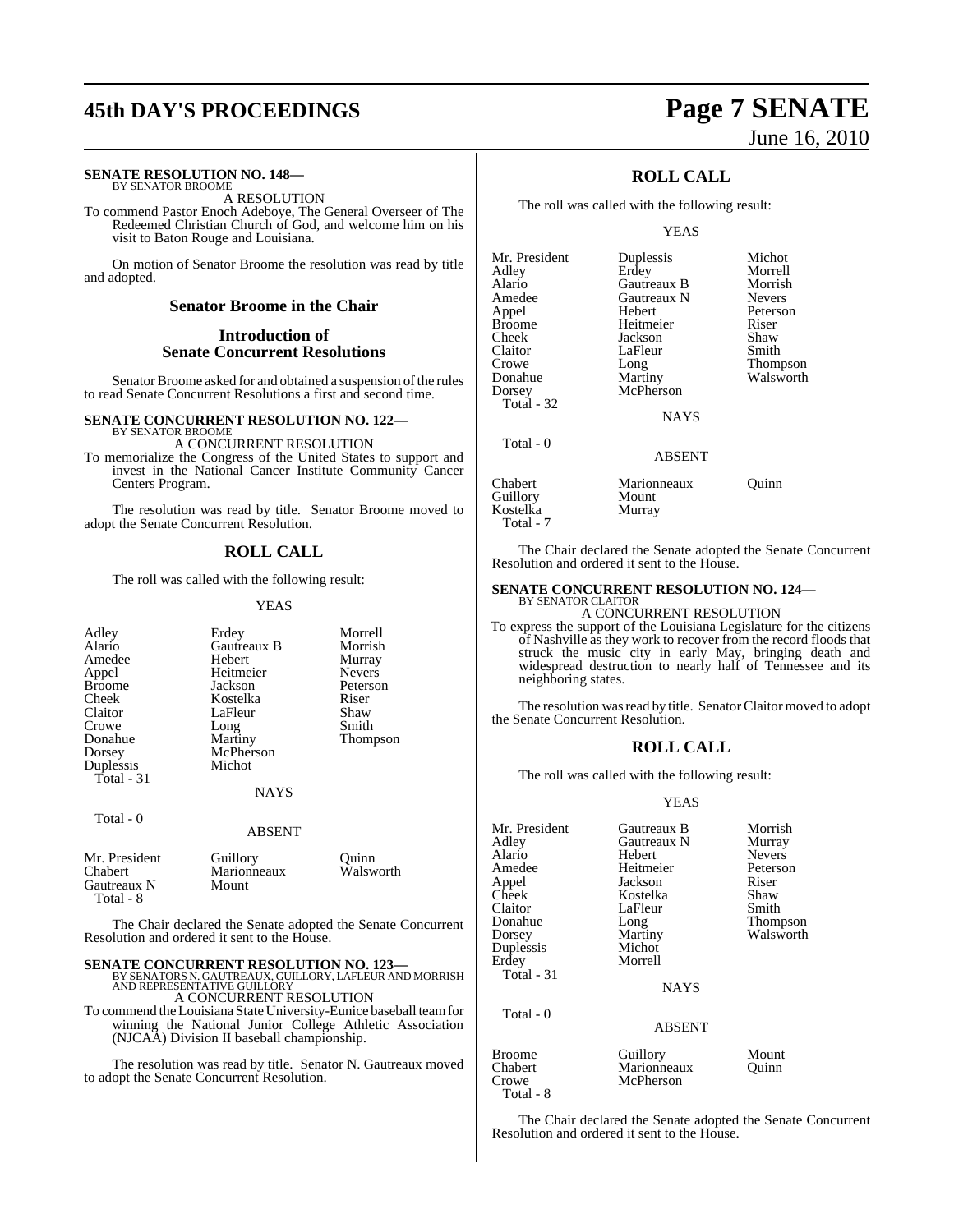Total - 6

#### **SENATE CONCURRENT RESOLUTION NO. 125—**

BY SENATOR HEBERT A CONCURRENT RESOLUTION

To direct British Petroleum to employ Louisiana residents and businesses in the cleanup efforts off the Louisiana coast related to the Deepwater Horizon oil spill in the Gulf of Mexico, and to expedite consideration of all alternative methods of cleanup, as well as procedures to slow or stop the leak.

The resolution was read by title. Senator Hebert moved to adopt the Senate Concurrent Resolution.

#### **ROLL CALL**

The roll was called with the following result:

#### YEAS

| Adley<br>Alario<br>Amedee<br>Appel<br><b>Broome</b><br>Cheek<br>Claitor<br>Crowe<br>Dorsey<br>Duplessis<br>Erdey<br>Total $-33$<br>Total - 0 | Gautreaux B<br>Gautreaux N<br>Guillory<br>Hebert<br>Heitmeier<br>Jackson<br>Kostelka<br>LaFleur<br>Long<br>Marionneaux<br>Martiny<br><b>NAYS</b> | McPherson<br>Michot<br>Morrell<br>Morrish<br>Murray<br><b>Nevers</b><br>Peterson<br>Riser<br>Shaw<br>Smith<br>Thompson |
|----------------------------------------------------------------------------------------------------------------------------------------------|--------------------------------------------------------------------------------------------------------------------------------------------------|------------------------------------------------------------------------------------------------------------------------|
|                                                                                                                                              | <b>ABSENT</b>                                                                                                                                    |                                                                                                                        |
| Mr. President<br>Chabert                                                                                                                     | Donahue<br>Mount                                                                                                                                 | Quinn<br>Walsworth                                                                                                     |

The Chair declared the Senate adopted the Senate Concurrent Resolution and ordered it sent to the House.

# **SENATE CONCURRENT RESOLUTION NO. 126—** BY SENATOR JACKSON

#### A CONCURRENT RESOLUTION

To urge and request the Senate Committee on Local and Municipal Affairs and the House Committee on Municipal, Parochial and Cultural Affairs to function as a joint committee and convene a study to assess affordable housing needs in our state and to research current best practices and model programs to identify potential recurring revenue streams for the Louisiana Housing Trust Fund.

The resolution was read by title. Senator Jackson moved to adopt the Senate Concurrent Resolution.

#### **ROLL CALL**

The roll was called with the following result:

#### YEAS

| Adley             | Gautreaux N | Michot        |
|-------------------|-------------|---------------|
| Alario            | Guillory    | Morrell       |
| Amedee            | Hebert      | Morrish       |
| Appel             | Heitmeier   | Murray        |
| <b>Broome</b>     | Jackson     | <b>Nevers</b> |
| Cheek             | Kostelka    | Peterson      |
| Dorsey            | LaFleur     | Shaw          |
| Duplessis         | Long        | Smith         |
| Erdey             | Martiny     | Thompson      |
| Gautreaux B       | McPherson   | Walsworth     |
| <b>Total - 30</b> |             |               |

# **Page 8 SENATE 45th DAY'S PROCEEDINGS**

**NAYS** 

| Total - 0                | <b>ABSENT</b>    |                |
|--------------------------|------------------|----------------|
| Mr. President<br>Chabert | Crowe<br>Donahue | Mount<br>Quinn |
| Claitor<br>Total - 9     | Marionneaux      | Riser          |

The Chair declared the Senate adopted the Senate Concurrent Resolution and ordered it sent to the House.

#### **SENATE CONCURRENT RESOLUTION NO. 127—**

#### BY SENATOR ERDEY A CONCURRENT RESOLUTION

To urge and request the State Board of Elementary and Secondary Education to study student to classroom teacher ratios in elementary grade classrooms across the state and to make recommendations relative to how a student to classroom teacher of not more than twenty to one can be achieved in each classroom in such grades.

The resolution was read by title. Senator Erdey moved to adopt the Senate Concurrent Resolution.

#### **ROLL CALL**

The roll was called with the following result:

#### YEAS

| Adley         | Gautreaux N | Morrell         |
|---------------|-------------|-----------------|
| Alario        | Guillory    | Morrish         |
| Amedee        | Hebert      | Mount           |
| Appel         | Heitmeier   | Murray          |
| <b>Broome</b> | Jackson     | <b>Nevers</b>   |
| Cheek         | Kostelka    | Peterson        |
| Crowe         | LaFleur     | Riser           |
| Donahue       | Long        | Shaw            |
| Dorsey        | Marionneaux | Smith           |
| Duplessis     | Martiny     | <b>Thompson</b> |
| Erdey         | McPherson   | Walsworth       |
| Gautreaux B   | Michot      |                 |
| Total - 35    |             |                 |
|               | 11 A V.C    |                 |

**NAYS** 

#### ABSENT

Mr. President Claitor Chabert **Quinn** Total - 4

Total - 0

The Chair declared the Senate adopted the Senate Concurrent Resolution and ordered it sent to the House.

#### **Messages from the House**

The following Messages from the House were received and read as follows:

#### **Message from the House**

#### **ASKING CONCURRENCE IN HOUSE CONCURRENT RESOLUTIONS**

#### June 15, 2010

To the Honorable President and Members of the Senate:

I am directed to inform your honorable body that the House of Representatives has finally passed and asks your concurrence in the following House Concurrent Resolutions: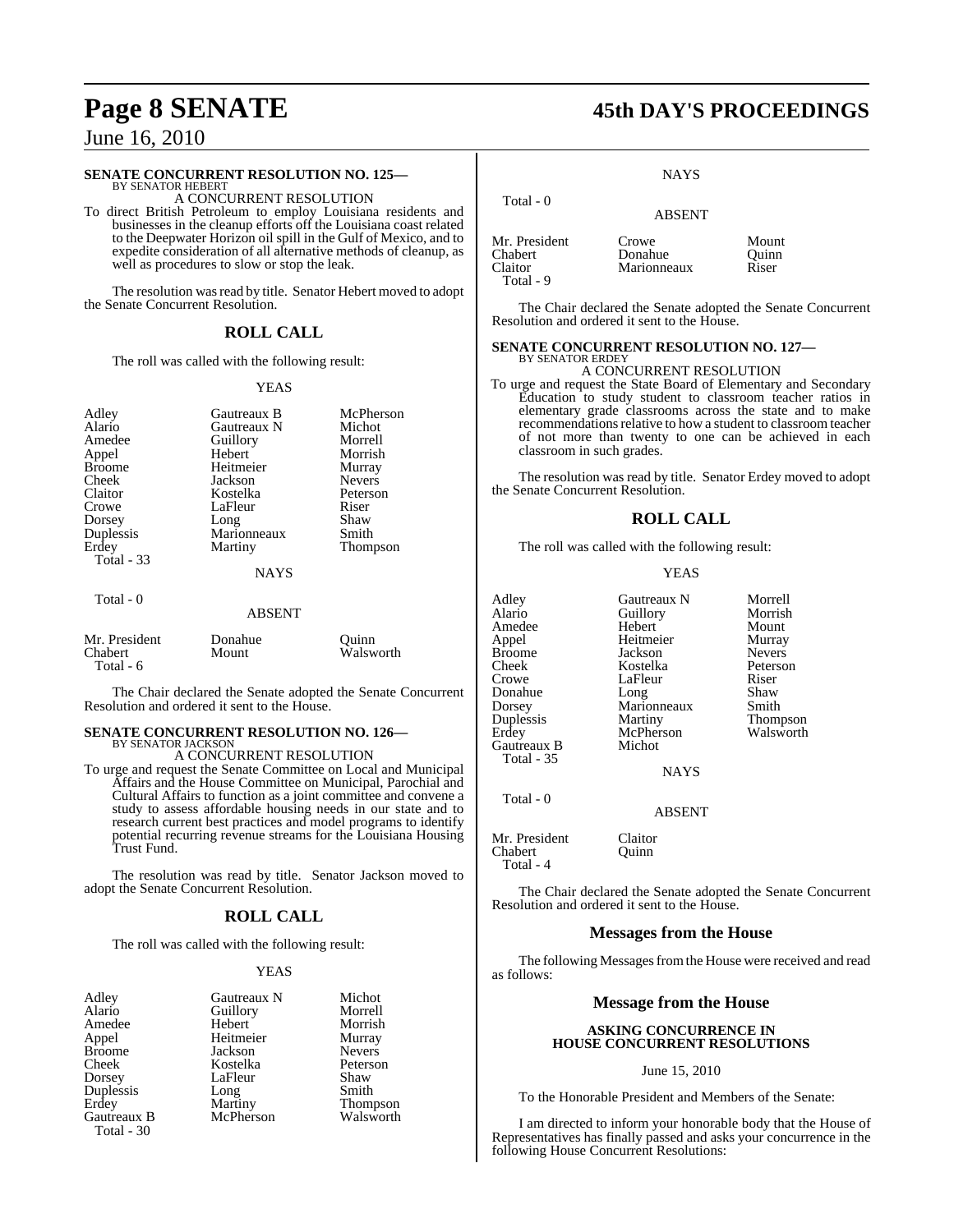# **45th DAY'S PROCEEDINGS Page 9 SENATE**

| <b>HCR No. 254</b> | <b>HCR No. 252</b> | <b>HCR No. 253</b> |
|--------------------|--------------------|--------------------|
| <b>HCR No. 255</b> | <b>HCR No. 256</b> |                    |

Respectfully submitted, ALFRED W. SPEER Clerk of the House of Representatives

#### **HOUSE CONCURRENT RESOLUTION NO. 252—** BY REPRESENTATIVE BALDONE A CONCURRENT RESOLUTION

To urge and request that the Wildlife and Fisheries Commission consider allowing for the use of cast nets at night with no creel limits for the commercial taking of shrimp during this time of fishing disaster resultant from the BP Deepwater Horizon catastrophe.

The resolution was read by title and placed on the Calendar for a second reading.

# **HOUSE CONCURRENT RESOLUTION NO. 253—** BY REPRESENTATIVE BALDONE

A CONCURRENT RESOLUTION

To urge and request the Office of Coastal Protection and Restoration to ensure the availability of dredging boats for continuous operations in the coastal areas of the state.

The resolution was read by title and placed on the Calendar for a second reading.

# **HOUSE CONCURRENT RESOLUTION NO. 254—** BY REPRESENTATIVES SMILEY, AUBERT, AND LAMBERT AND

SENATOR AMEDEE A CONCURRENT RESOLUTION

To commend Donald A. Songy upon his retirement as superintendent of the Ascension Parish Public School System.

The resolution was read by title and placed on the Calendar for a second reading.

# **HOUSE CONCURRENT RESOLUTION NO. 255—** BY REPRESENTATIVE BALDONE

A CONCURRENT RESOLUTION

To urge and request BP to assist in and provide funding for the establishment of the "Back to the Dock" fishermen's bonus program.

The resolution was read by title and placed on the Calendar for a second reading.

**HOUSE CONCURRENT RESOLUTION NO. 256**<br>BY REPRESENTATIVES ROSALIND JONES, KATZ, CHANEY, ANDERS,<br>DOWNS, ELLINGTON, GALLOT, HOFFMANN, AND LITTLE<br>A CONCURRENT RESOLUTION

To express the support of the Legislature of Louisiana for the E. A. Conway Medical Center to continue serving its current public purpose.

The resolution was read by title and placed on the Calendar for a second reading.

#### **House Concurrent Resolutions on Second Reading**

# **HOUSE CONCURRENT RESOLUTION NO. 250—** BY REPRESENTATIVE HARRISON

A CONCURRENT RESOLUTION

To urge and request the Louisiana Office of Student Financial Assistance (LOSFA) to study the feasibility, including potential costs and savings, of requiring repayment of the Taylor Opportunity Program for Students (TOPS) by a student for any particular semester during the first two award years if the student does not make academic progress or fails to maintain full-time standing.

# June 16, 2010

On motion of Senator Nevers the resolution was read by title and returned to the Calendar, subject to call.

#### **HOUSE CONCURRENT RESOLUTION NO. 251—** BY REPRESENTATIVE BROSSETT

A CONCURRENT RESOLUTION

To memorialize the United States Congressto support the "Southeast Hurricanes Small Business Disaster Relief Act of 2010".

The resolution was read by title. Senator Murray moved to concur in the House Concurrent Resolution.

#### **ROLL CALL**

The roll was called with the following result:

YEAS

Adley **Gautreaux B** Morrish<br>Alario Gautreaux N Mount Amedee Appel Heitmeier Nevers Broome Jackson Peterson<br>Cheek LaFleur Riser Cheek LaFleur Riser<br>Crowe Long Shaw Crowe Long Shaw<br>Donahue Marionneaux Smith Donahue Marionneaux<br>Dorsey Martiny Dorsey Martiny Thompson<br>
Duplessis Michot Walsworth Duplessis Michot Walsworth Total - 32

Gautreaux N Mount<br>
Hebert Murray

NAYS

ABSENT

**Morrell** 

Total - 0

Mr. President Guillory Quinn<br>Chabert Kostelka Chabert Kostelka<br>Claitor McPhers Total - 7

The Chair declared the Senate concurred in the House Concurrent Resolution and ordered it returned to the House.

McPherson

#### **Reports of Committees**

The following reports of committees were received and read:

#### **REPORT OF COMMITTEE ON**

#### **SENATE AND GOVERNMENTAL AFFAIRS**

Senator Robert W. Kostelka, Chairman on behalf of the Committee on Senate and Governmental Affairs, submitted the following report:

#### June 16, 2010

To the President and Members of the Senate:

I am directed by your Committee on Senate and Governmental Affairs to submit the following report:

**HOUSE BILL NO. 78—** BY REPRESENTATIVES LIGI, HINES, AND ROSALIND JONES AN ACT

To amend and reenact R.S.  $49:992(B)(2)$  and (D)(2) and (7), relative to adjudicatory and hearing functions of the division of administrative law and certain state departments; to provide for the adjudication and hearing functions of the Department of Health and Hospitals, the Department of Social Services, and the Department of Education; to provide for the delegation of certain functions and authority to the division of administrative law, except where prohibited by federal law; to require an agency to prove its exempt status; to provide for adjudications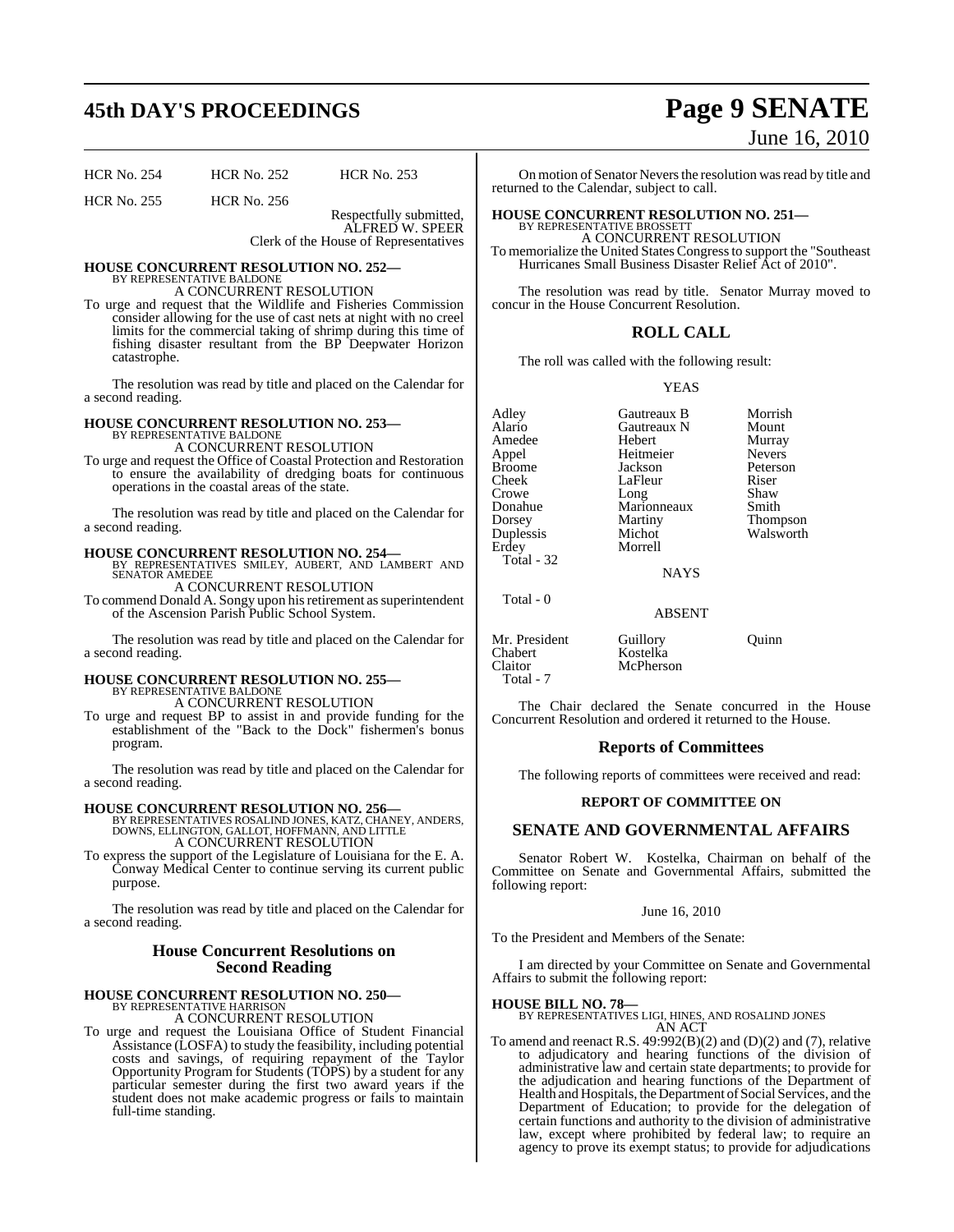# **Page 10 SENATE 45th DAY'S PROCEEDINGS**

## June 16, 2010

of hearings arising under certain federal programs; to provide for the transfer of adjudications and the resources related to handling such adjudications; and to provide for related matters.

Reported favorably.

#### **HOUSE BILL NO. 1488— (Substitute for HouseBill No. 532 by Representative Lorusso)**

BY REPRESENTATIVE LORUSSO AN ACT

To amend and reenact R.S. 24:513(A)(1)(b)(iv), relative to not-forprofit organizations; to provide relative to the powers and duties of the legislative auditor; to provide for definitions; and to provide for related matters.

Reported favorably.

Respectfully submitted, ROBERT W. KOSTELKA Chairman

#### **REPORT OF COMMITTEE ON**

#### **HEALTH AND WELFARE**

Senator Willie L. Mount, Chairman on behalf of the Committee on Health and Welfare, submitted the following report:

#### June 16, 2010

To the President and Members of the Senate:

I am directed by your Committee on Health and Welfare to submit the following report:

#### **HOUSE BILL NO. 1493— (Substitute for House Bill No. 1327 by Representative Barrow)**

BY REPRESENTATIVE BARROW AN ACT

To establish requirements for the closure of the Earl K. Long Medical Center by the Board of Supervisors of the Louisiana State University and Agricultural and Mechanical College and the transfer of the hospital's medical education and inpatient hospital care services to Our Lady of the Lake Regional Medical Center; to provide for the submission of reports; and to provide for related matters.

Reported with amendments.

Respectfully submitted, WILLIE L. MOUNT Chairman

#### **REPORT OF COMMITTEE ON**

#### **LOCAL AND MUNICIPAL AFFAIRS**

Senator Jean-Paul "JP" Morrell, Chairman on behalf of the Committee on Local and Municipal Affairs, submitted the following report:

#### June 16, 2010

To the President and Members of the Senate:

I am directed by your Committee on Local and Municipal Affairs to submit the following report:

**HOUSE BILL NO. 661—** BY REPRESENTATIVE ARNOLD

AN ACT

To amend and reenact R.S. 11:3688(A)(6), relative to the Harbor Police Retirement System; to provide with respect to the number of votes required for the board of trustees to transact business

and make decisions; to provide an effective date; and to provide for related matters.

Reported favorably.

#### **HOUSE BILL NO. 747—** BY REPRESENTATIVE ARNOLD

AN ACT To amend and reenact R.S. 11:3683(3)(b) and 3690(D)(1), (3), and (6) and to repeal R.S.  $11:3690(D)(8)$ , relative to the Harbor Police Retirement System (Port of New Orleans); to provide for membership in such system; to allow certain retirees of other systems to be members of such system; to provide relative to employer contributions; to provide an effective date; and to provide for related matters.

Reported with amendments.

Respectfully submitted, JEAN-PAUL "JP" MORRELL Chairman

#### **House Bills and Joint Resolutions on Second Reading Reported by Committees**

Senator Mount asked for and obtained a suspension of the rules to take up House Bills and Joint Resolutions just reported by Committees.

#### **HOUSE BILL NO. 78—**

BY REPRESENTATIVES LIGI, HINES, AND ROSALIND JONES AN ACT

To amend and reenact R.S.  $49.992(B)(2)$  and  $(D)(2)$  and  $(7)$ , relative to adjudicatory and hearing functions of the division of administrative law and certain state departments; to provide for the adjudication and hearing functions of the Department of Health and Hospitals, the Department of Social Services, and the Department of Education; to provide for the delegation of certain functions and authority to the division of administrative law, except where prohibited by federal law; to require an agency to prove its exempt status; to provide for adjudications of hearings arising under certain federal programs; to provide for the transfer of adjudications and the resources related to handling such adjudications; and to provide for related matters.

Reported favorably by the Committee on Senate and Governmental Affairs. The bill was read by title and referred to the Legislative Bureau.

#### **HOUSE BILL NO. 661—**

BY REPRESENTATIVE ARNOLD AN ACT

To amend and reenact R.S. 11:3688(A)(6), relative to the Harbor Police Retirement System; to provide with respect to the number of votes required for the board of trustees to transact business and make decisions; to provide an effective date; and to provide for related matters.

Reported favorably by the Committee on Local and Municipal Affairs. The bill was read by title and referred to the Legislative Bureau.

# **HOUSE BILL NO. 747—** BY REPRESENTATIVE ARNOLD

- AN ACT
- To amend and reenact R.S. 11:3683(3)(b) and 3690(D)(1), (3), and (6) and to repeal R.S.  $11:3690(D)(8)$ , relative to the Harbor Police Retirement System (Port of New Orleans); to provide for membership in such system; to allow certain retirees of other systems to be members of such system; to provide relative to employer contributions; to provide an effective date; and to provide for related matters.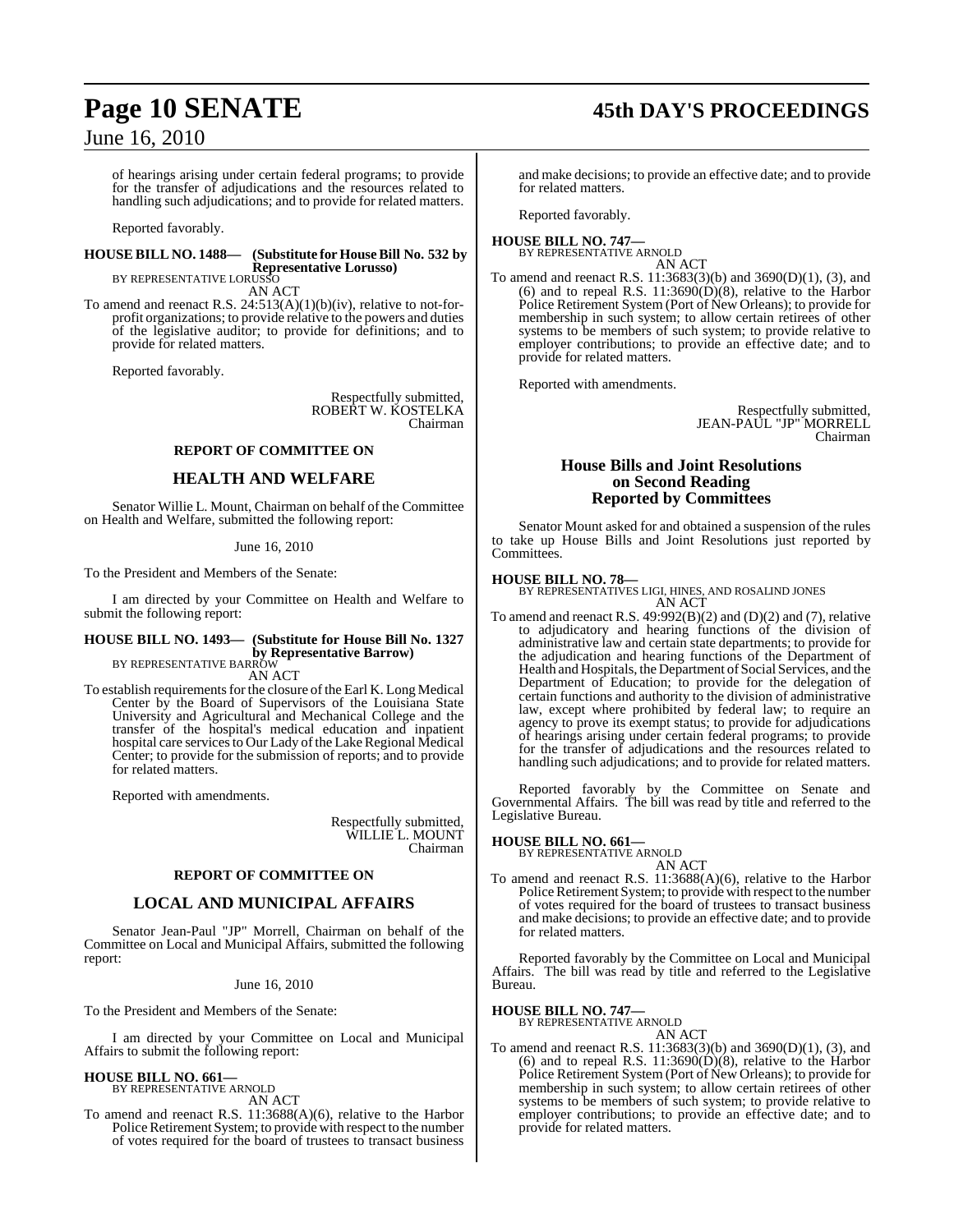# **45th DAY'S PROCEEDINGS Page 11 SENATE**

# June 16, 2010

Reported with amendments by the Committee on Local and Municipal Affairs.

#### **SENATE COMMITTEE AMENDMENTS**

Amendments proposed by Senate Committee on Local and Municipal Affairs to Engrossed House Bill No. 747 by Representative Arnold

#### AMENDMENT NO. 1

On page 1, line 2, after "11:3683(3)(b)" delete the remainder of the line and on line 3, delete "11:3590(D)(8)"

#### AMENDMENT NO. 2

 $\frac{\Delta W_{12} + \Delta W_{23} + \Delta W_{33}}{\Delta n}$  and  $\frac{\Delta W_{13} + \Delta W_{23} + \Delta W_{33}}{\Delta n}$  system;" delete the remainder of the line and on line 6, delete "contributions;"

#### AMENDMENT NO. 3

On page 1, line 11, after "R.S. 11:3683(3)(b)" delete the remainder of the line and insert "is hereby amended and"

#### AMENDMENT NO. 4

On page 2, delete lines 9 through 28 in their entirety

#### AMENDMENT NO. 5

On page 3, delete lines 1 through 7 in their entirety

#### AMENDMENT NO. 6

On page 3, line 8, change "Section 3." to "Section 2."

On motion of Senator Morrell, the committee amendment was adopted. The amended bill was read by title and referred to the Legislative Bureau.

## **HOUSE BILL NO. 1488— (Substitute for HouseBill No. 532 by Representative Lorusso)** BY REPRESENTATIVE LORUSSO

AN ACT

To amend and reenact R.S.  $24:513(A)(1)(b)(iv)$ , relative to not-forprofit organizations; to provide relative to the powers and duties of the legislative auditor; to provide for definitions; and to provide for related matters.

Reported favorably by the Committee on Senate and Governmental Affairs. The bill was read by title and referred to the Legislative Bureau.

## **HOUSE BILL NO. 1493— (Substitute for House Bill No. 1327 by Representative Barrow)** BY REPRESENTATIVE BARROW

AN ACT

To establish requirements for the closure of the Earl K. Long Medical Center by the Board of Supervisors of the Louisiana State University and Agricultural and Mechanical College and the transfer of the hospital's medical education and inpatient hospital care services to Our Lady of the Lake Regional Medical Center; to provide for the submission of reports; and to provide for related matters.

Reported with amendments by the Committee on Health and Welfare.

#### **SENATE COMMITTEE AMENDMENTS**

Amendments proposed by Senate Committee on Health and Welfare to Engrossed House Bill No. 1493 by Representative Barrow

#### AMENDMENT NO. 1

On page 2, delete lines 4 through 14 in their entirety and insert the following:

"Section 3. Within sixty days of the effective date of this Act, the chairman of the Board of Supervisors of the Louisiana State University Agricultural and Mechanical College shall provide a written report to the House and Senate committees on health and welfare and to the Joint Legislative Committee on the Budget. No closure, construction, or the transfer of any funds related to the closure of the Earl K. Long Medical Center and the transfer of its medical education and inpatient hospital care to Our Lady of the Lake Regional Medical Center shall occur until the report has been approved by the Senate and House committees on health and welfare, meeting jointly or separately, and the Joint Legislative Committee on the Budget. The report shall contain the following:

(1) A detailed overview of the costs associated with the medical education and inpatient hospital services that are proposed to be transferred from the Earl K. Long Medical Center to Our Lady of the Lake Regional Medical Center.

(2) A report of the measures reported to the Centers for Medicaid and Medicare Services through the Hospital Compare program including Hospital Outcome of Care Measures, Hospital Process of Care Measures and Survey of Patients' Hospital Experiences measure."

#### AMENDMENT NO. 2

On page 2, line 15, change "(2)" to "(3)" and after "of" and before "employment" insert "projected"

#### AMENDMENT NO. 3

On page 2, line 20, after "the" and before "number" insert "projected"

#### AMENDMENT NO. 4

On page 2, line 23, change "(3)" to "(4)" and after "of" and before "costs" insert "projected"

#### AMENDMENT NO. 5

On page 2, between lines 27 and 28 insert the following:

 $(5)$  A comparison of the projected costs for all services which are performed at Earl K. Long Medical Center but which are not included in the cooperative endeavor agreement which has been entered into with Our Lady of the Lake Regional Medical Center, including but not limited to outpatient clinics, obstetrics, pharmacy, and prisoner care.

Section 4. The Department of Health and Hospitals shall provide all information requested by Louisiana State University which is appropriate to fulfill the requirements of this Act."

#### AMENDMENT NO. 6

On page 2, line 28, change "Section 4." to "Section 5."

On motion of Senator Mount, the committee amendment was adopted. The amended bill was read by title and referred to the Legislative Bureau.

#### **House Bills and Joint Resolutions on Second Reading Reported by Committees**

# **HOUSE BILL NO. 57—** BY REPRESENTATIVE DANAHAY

AN ACT

To amend and reenact R.S. 37:3521(B), relative to private investigators; to provide for increased penalties; and to provide for related matters.

Reported favorably by the Committee on Judiciary B. The bill was read by title and referred to the Legislative Bureau.

**HOUSE BILL NO. 76—** BY REPRESENTATIVE FANNIN AN ACT

To provide for the establishment and reestablishment of agency ancillary funds, to be specifically known as internal service funds, auxiliary accounts, or enterprise funds for certain state institutions, officials, and agencies; to provide for appropriation of funds; and to regulate the administration of said funds.

Reported with amendments by the Committee on Finance.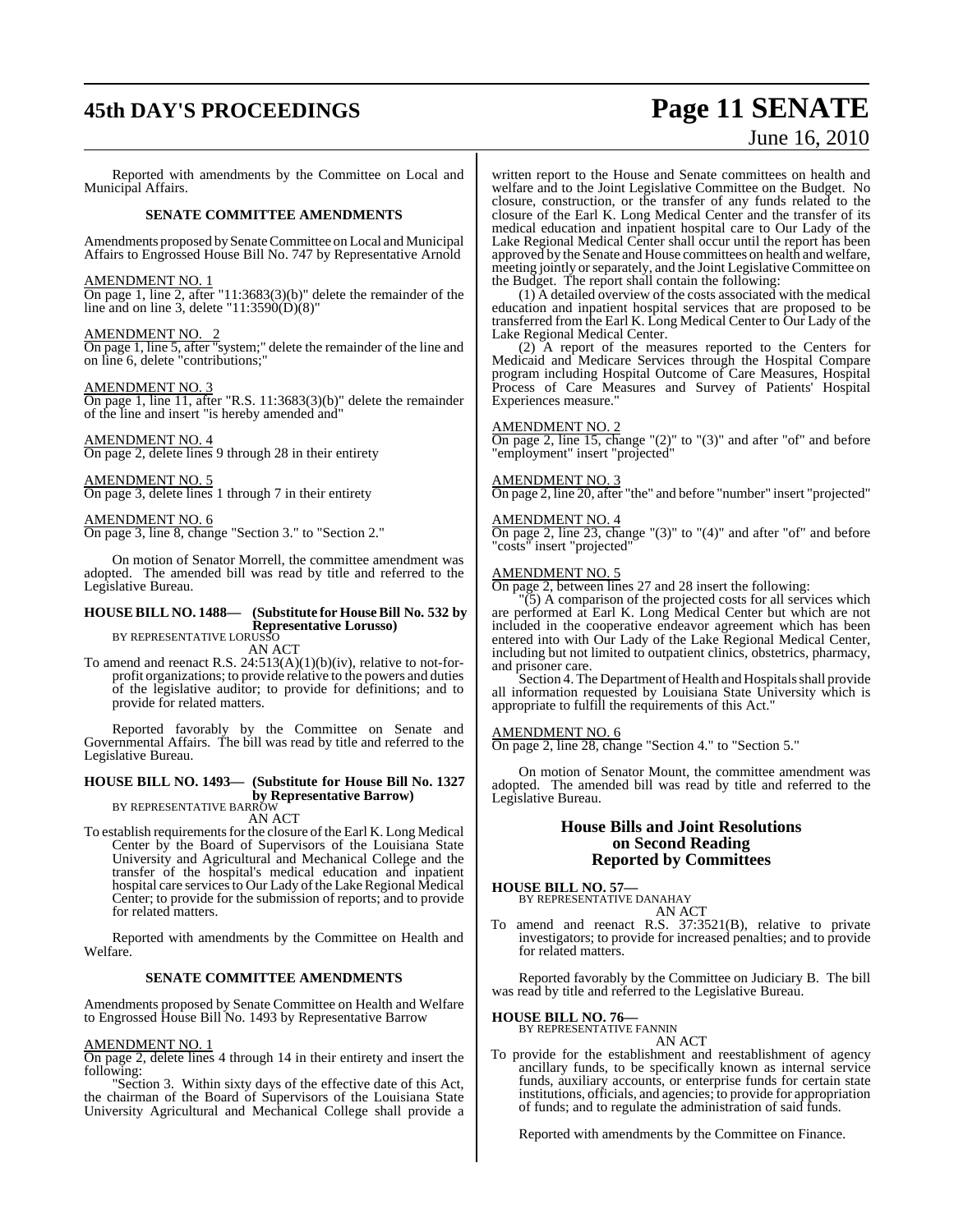# **Page 12 SENATE 45th DAY'S PROCEEDINGS**

## June 16, 2010

#### **SENATE COMMITTEE AMENDMENTS**

Amendments proposed by Senate Committee on Finance to Engrossed House Bill No. 76 by Representative Fannin

|                                                                                                                                                                                                                                                                                                                                                                                                                                                                                                                                                                                                          | HOL                                      |
|----------------------------------------------------------------------------------------------------------------------------------------------------------------------------------------------------------------------------------------------------------------------------------------------------------------------------------------------------------------------------------------------------------------------------------------------------------------------------------------------------------------------------------------------------------------------------------------------------------|------------------------------------------|
| AMENDMENT NO. 1<br>On page 4, line 19, delete " <u>\$1,163,735,742</u> " and insert<br>"\$1,163,732,131"                                                                                                                                                                                                                                                                                                                                                                                                                                                                                                 | Propo                                    |
| <u>AMENDMENT NO. 2</u><br>On page 5, line 10, delete "\$1,163,735,742"<br>and insert<br>" <u>\$1,163,732,131</u> "                                                                                                                                                                                                                                                                                                                                                                                                                                                                                       |                                          |
| <b>AMENDMENT NO. 3</b><br>On page 5, line<br>14.<br>delete "\$1,163,344,493"<br>and insert<br>"\$1,163,340,882"                                                                                                                                                                                                                                                                                                                                                                                                                                                                                          |                                          |
| <u>AMENDMENT NO. 4</u><br>15.<br>On page 5, line<br>delete "\$1,163,735,742"<br>and<br>insert<br>"\$1,163,732,131"                                                                                                                                                                                                                                                                                                                                                                                                                                                                                       | Fisca                                    |
| <u>AMENDMENT NO. 5</u><br>On page 11, line 32, delete " <u>\$79,000,000</u> " and insert " <u>\$45,000,000</u> "                                                                                                                                                                                                                                                                                                                                                                                                                                                                                         | Amei                                     |
| <b>AMENDMENT NO. 6</b><br>On page 11, line 49, delete "\$79,000,000" and insert "\$45,000,000"                                                                                                                                                                                                                                                                                                                                                                                                                                                                                                           | Affai<br>Stiae                           |
| <b>AMENDMENT NO. 7</b><br>On page 12, line 4, delete "\$45,000,000" and insert "\$45,000,000"                                                                                                                                                                                                                                                                                                                                                                                                                                                                                                            | AME<br>$\overline{On p}$                 |
| AMENDMENT NO. 8<br>On page 12, delete line 5                                                                                                                                                                                                                                                                                                                                                                                                                                                                                                                                                             | <u>AME</u><br>$\overline{On p}$<br>delet |
| <b>AMENDMENT NO. 9</b><br>On page 12, line 6, delete "\$79,000,000" and insert "\$45,000,000"                                                                                                                                                                                                                                                                                                                                                                                                                                                                                                            | law."<br><u>AMF</u>                      |
| <b>AMENDMENT NO. 10</b><br>On page 12, between lines 16 and 17, insert the following:<br>"21-861 SAFE DRINKING WATER REVOLVING LOAN FUND                                                                                                                                                                                                                                                                                                                                                                                                                                                                 | On p<br>distri                           |
| EXPENDITURES:<br>Safe Drinking Water Revolving Loan                                                                                                                                                                                                                                                                                                                                                                                                                                                                                                                                                      | adop<br>Legis                            |
| Fund-Authorized Positions (0)<br>34,000,000<br>S<br>Program Description: Makes low interest loans to local                                                                                                                                                                                                                                                                                                                                                                                                                                                                                               | HOL                                      |
| political subdivisions (municipalities, water districts for-profit and<br>non-profit water systems) for the construction of water system<br>improvements.                                                                                                                                                                                                                                                                                                                                                                                                                                                |                                          |
| The Safe Drinking Water Revolving Loan Fund is used by the<br>Department of Health and Hospitals/Office of Public Health for<br>assisting public water systems with improving their drinking water to<br>meet or maintain Environmental Protection Agency Drinking Water<br>standards. This assistance improves Louisiana's overall drinking<br>water quality, thereby improving public health. The impact of this<br>fund is part of the improvement to drinking water quality being<br>brought about by the various programs in the department shown in<br>the performance levels for this department. | To a                                     |
|                                                                                                                                                                                                                                                                                                                                                                                                                                                                                                                                                                                                          | was i                                    |

**Objective:** To review 100% of the loan applications and associated documents within 60 days of receipt.

#### **Performance Indicator**:

Percentage of loan applications and associated documents processed within 60 days of receipt 100%

| <b>TOTAL EXPENDITURES</b>                                                                                                     | \$ 34,000,000 |
|-------------------------------------------------------------------------------------------------------------------------------|---------------|
| <b>MEANS OF FINANCE:</b><br>State General Fund by:<br><b>Statutory Dedications</b><br>Safe Drinking Water Revolving Loan Fund | \$ 34,000,000 |
| <b>TOTAL MEANS OF FINANCING</b>                                                                                               | \$34,000,000" |

On motion of Senator Michot, the committee amendment was adopted. The amended bill was read by title and referred to the Legislative Bureau.

# **HOUSE BILL NO. 325—** BY REPRESENTATIVE STIAES

A JOINT RESOLUTION

beging to amend Article VII, Sections  $18(G)(5)$  and  $20(A)(10)$  of the Constitution of Louisiana, relative to ad valorem taxes on a homestead which has been destroyed or is uninhabitable due to a disaster; to authorize an extension of the homestead exemption and special assessment level for such homesteads under certain circumstances; to provide for the claiming of the extension of the homestead exemption and the special assessment level; to provide for certain limitations and requirements; to provide for submission of the proposed amendment to the electors; and to provide for related matters.

Reported with amendments by the Committee on Revenue and d Affairs.

#### **SENATE COMMITTEE AMENDMENTS**

ndments proposed by Senate Committee on Revenue and Fiscal irs to Re-Reengrossed House Bill No. 325 by Representative Stiaes

#### **ENDMENT NO.**

age 3, line 5, after "grant" insert "on a case-by-case basis"

#### AMENDMENT NO. 2

On page 3, line 6, after "level" delete the remainder of the line and e lines 7 through 9, in their entirety, and insert "as prescribed by law."

#### **ENDMENT NO. 3**

On page 3, at the beginning of line 29, after "parish" delete "or district" and after "homestead is" change "situated" to "located"

On motion of Senator Adley, the committee amendment was ted. The amended bill was read by title and referred to the slative Bureau.

**HOUSE BILL NO. 510—**<br>BY REPRESENTATIVES BALDONE, HENRY BURNS, DOWNS,<br>GISCLAIR, HARDY, HARRISON, HINES, HOWARD, SAMJONES, KATZ,<br>LANDRY, LORUSSO, NORTON, NOWLIN, POPE, RICHARD,<br>RICHARDSON, RICHMOND, SIMON, JANE SMITH, ST. G AN ACT

To amend and reenact R.S.  $14:100(C)(1)(b)$  and to enact R.S. 14:32.1(A)(7), 32.8(A)(2)(g), 39.1(A)(6), 39.2(A)(6), and  $98(A)(1)(f)$ , relative to driving offenses; to provide relative driving offenses when the offender is under the influence of a drug or drugs; to provide for a definition of "drug"; and to provide for related matters.

Reported favorably by the Committee on Judiciary B. The bill ead by title and referred to the Legislative Bureau.

#### **HOUSE BILL NO. 552—**

BY REPRESENTATIVE LAFONTA

AN ACT To amend and reenact Code of Criminal Procedure Article 899(F), R.S. 15:574.8(A), and R.S. 40:2531(A), relative to probation and parole officers; to provide for arrest powers; to provide for the rights of law enforcement officers under investigation; and to provide for related matters.

Reported favorably by the Committee on Judiciary B. The bill was read by title and referred to the Legislative Bureau.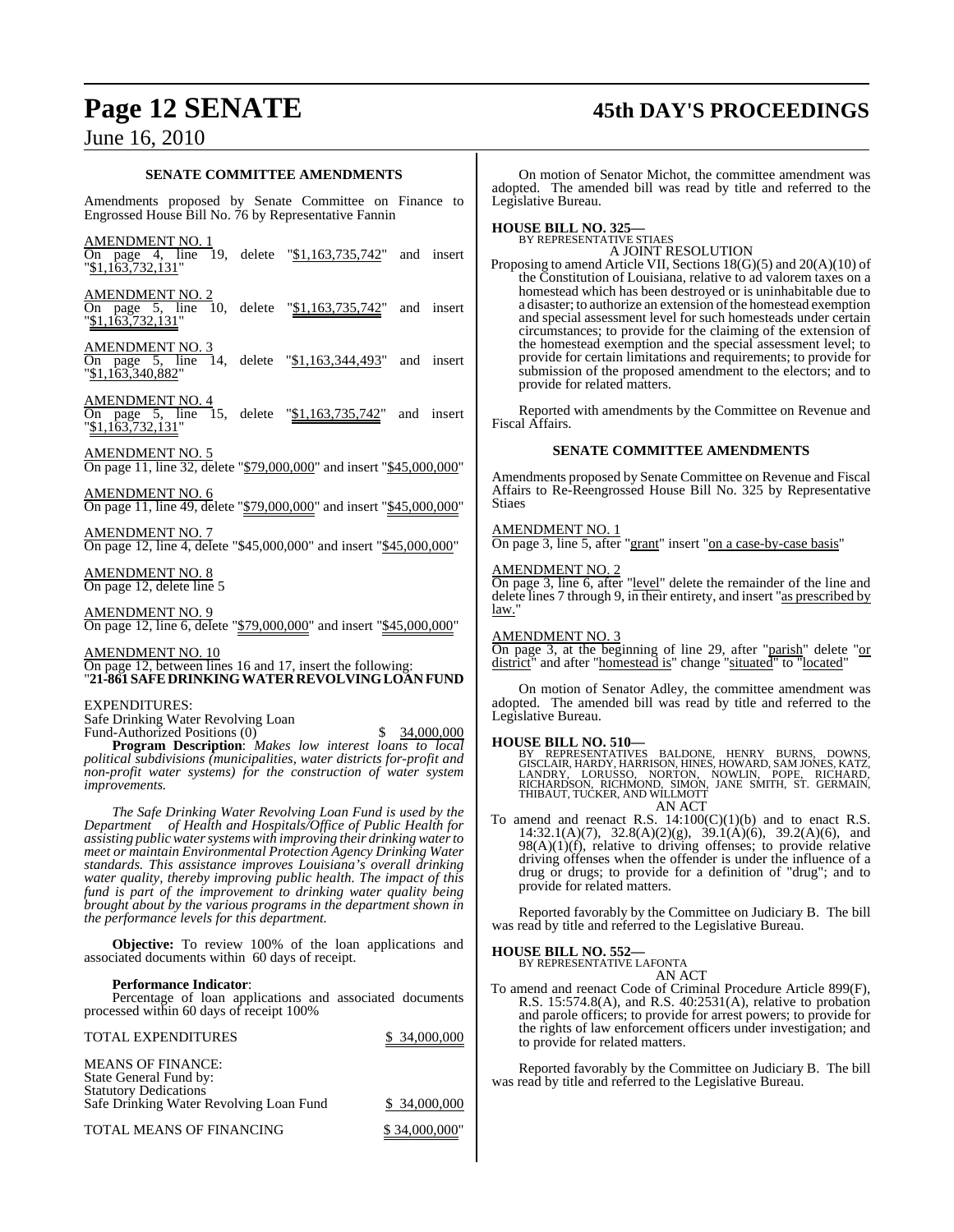# **45th DAY'S PROCEEDINGS Page 13 SENATE**

# June 16, 2010

#### **HOUSE BILL NO. 595—**

BY REPRESENTATIVE STIAES AN ACT

To amend and reenact R.S. 47:1703(E), relative to ad valorem taxes on a homestead which has been destroyed or is uninhabitable due to a disaster; to authorize an extension of the homestead exemption and special assessment level for such homesteads under certain circumstances; to provide for the claiming of the extension of the homestead exemption and the special assessment level; to provide for certain limitations and requirements; and to provide for related matters.

Reported with amendments by the Committee on Revenue and Fiscal Affairs.

#### **SENATE COMMITTEE AMENDMENTS**

Amendments proposed by Senate Committee on Revenue and Fiscal Affairs to Reengrossed House Bill No. 595 by Representative Stiaes

AMENDMENT NO. 1 On page 2, line 7, after "parish" delete the remainder of the line and insert "where the"

AMENDMENT NO. 2 On page 2, line 12, after "disaster" insert a comma ","

AMENDMENT NO. 3 On page 2, line 13, after "against the" delete the remainder of the line and insert "insurer of the property. The"

AMENDMENT NO. 4 On page 2, line 17, after "against the" delete the remainder of the line and insert "insurer of the property."

AMENDMENT NO. 5 On page 2, line 20, after "exemption" insert "on a case-by-case basis" and after "shall" insert "only"

AMENDMENT NO. 6 On page 2, line 26, after "project." delete the remainder of the line and delete line 27

AMENDMENT NO. 7 On page 3, line 24, after "disaster" insert a comma ","

AMENDMENT NO. 8 On page 3, line 25, after "against the" delete the remainder of the line and insert "insurer of the property. The"

AMENDMENT NO. 9 On page 3, line 26, after "level" delete "directly"

AMENDMENT NO. 10 On page 4, line 1, after "a" insert "damage"

AMENDMENT NO. 11 On page 4, line 2, after "against the" delete the remainder of the line and insert "insurer of the property."

AMENDMENT NO. 12 On page 4, line 5, after "<u>level</u>" insert "<u>on a case-by-case basis</u>" and after "shall" insert "only"

AMENDMENT NO. 13 On page 4, line 11, after "project." delete the remainder of the line and delete line 27

AMENDMENT NO. 14 On page 4, line 15, after "House Bill No." change "\_\_\_\_\_" to "325 or Senate Bill No. 21"

On motion of Senator Adley, the committee amendment was adopted. The amended bill was read by title and referred to the Legislative Bureau.

#### **HOUSE BILL NO. 604—**

BY REPRESENTATIVE CHAMPAGNE AND SENATOR ADLEY AN ACT

To amend and reenact R.S. 47:1957(E) and 1998(C), relative to the assessment of property for ad valorem taxation; to provide for procedures related to missing, incomplete, or incorrect reporting of taxable property; to require certain notifications to property owners under certain circumstances; to provide with respect to an assessor's authority to initiate litigation against certain taxpayers; to require the provision of notice to certain taxing authorities; and to provide for related matters.

Reported favorably by the Committee on Revenue and Fiscal Affairs. The bill was read by title and referred to the Legislative Bureau.

# **HOUSE BILL NO. 666—** BY REPRESENTATIVE NOWLIN

AN ACT To amend and reenact R.S. 47:337.13.1, relative to tax collection; to provide relative to the authority of local collectors to employ private counsel; to authorize the recovery of attorney fees under certain circumstances; to provide for certain limitations; to provide for an effective date; and to provide for related matters.

Reported favorably by the Committee on Revenue and Fiscal Affairs. The bill was read by title and referred to the Legislative Bureau.

#### **HOUSE BILL NO. 667—**

BY REPRESENTATIVE NOWLIN AN ACT

To enact R.S. 47:337.28.1, relative to collection of local sales and use tax; to prohibit certain arbitrary assessments by tax collectors; to define arbitrary assessment; to authorize the recovery of litigation costs under certain circumstances; and to provide for related matters.

Reported with amendments by the Committee on Revenue and Fiscal Affairs.

#### **SENATE COMMITTEE AMENDMENTS**

Amendments proposed by Senate Committee on Revenue and Fiscal Affairs to Reengrossed House Bill No. 667 by Representative Nowlin

#### AMENDMENT NO. 1

On page 1, line 13, after "337.53." insert: "However, no provision of this Chapter shall prevent the collector from determining correct tax as provided for in R.S. 47:337.35. An assessment shall not be considered an "arbitrary assessment" if the taxpayer does not provide records as required by R.S. 47:337.29 and/or R.S. 47:337.36."

On motion of Senator Marionneaux, the committee amendment was adopted. The amended bill was read by title and referred to the Legislative Bureau.

# **HOUSE BILL NO. 771—** BY REPRESENTATIVE TIM BURNS

- AN ACT
- To amend and reenact R.S.  $47:1705(B)(2)(c)(i)$ , relative to ad valorem tax; to provide for requirements for notices for public hearings on proposals to increase millage rates without voter approval; to require publication of certain information related to such millage increases; to provide for an effective date; and to provide for related matters.

Reported with amendments by the Committee on Revenue and Fiscal Affairs.

#### **SENATE COMMITTEE AMENDMENTS**

Amendments proposed by Senate Committee on Revenue and Fiscal Affairs to Engrossed House Bill No. 771 by Representative Tim Burns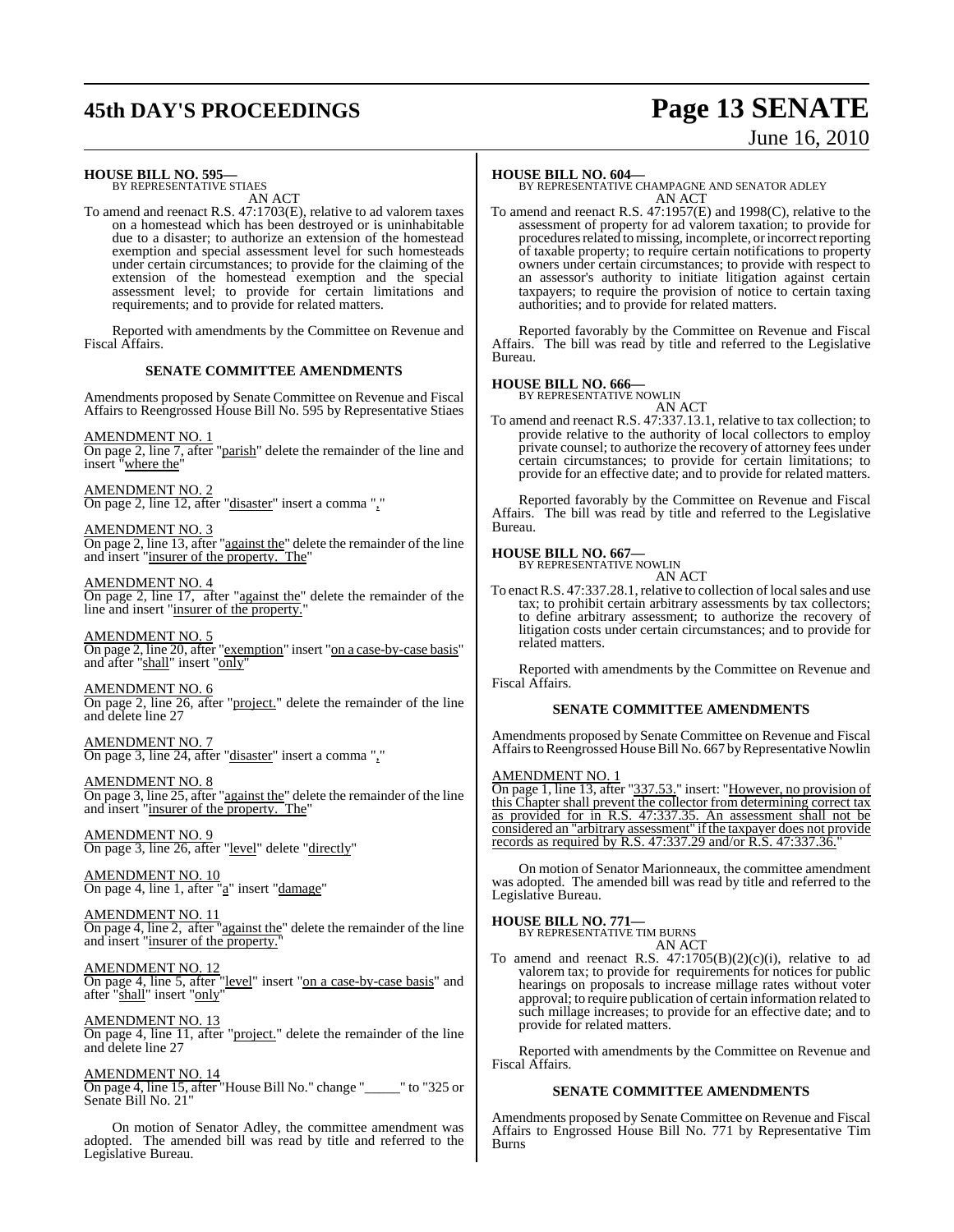#### AMENDMENT NO. 1

On page 2, line 8, after "current year" insert: ", and the amount of increase in taxes attributable to the millage increase"

#### AMENDMENT NO. 2 On page 2, delete lines 9 through 12

AMENDMENT NO. 3 On page 2, line 13, change "(cc)" to "(bb)"

#### AMENDMENT NO. 4

On page 2, line 14, after "authority" delete the remainder of the line, delete line 15, and insert a period "."

On motion of Senator Marionneaux, the committee amendment was adopted. The amended bill was read by title and referred to the Legislative Bureau.

#### **HOUSE BILL NO. 845—**

BY REPRESENTATIVE NOWLIN

AN ACT To amend and reenact R.S. 47:337.26(C) and (D)(1)(introductory paragraph) and (c) and to enact R.S. 47:337.26(D)(3), (F), and (G), relative to collection of local sales and use tax; to provide for requirements governing certain activities of private contractors; to prohibit the sharing of certain taxpayer information; to provide with respect to contracts; to provide for oversight by the legislative auditor; and to provide for related matters.

Reported with amendments by the Committee on Revenue and Fiscal Affairs.

#### **SENATE COMMITTEE AMENDMENTS**

Amendments proposed by Senate Committee on Revenue and Fiscal Affairs to Reengrossed House Bill No. 845 by Representative Nowlin

#### AMENDMENT NO. 1

On page 2, delete lines 6 through 8, and insert the following:

"(b) Information provided by the private agency or auditing firm to the local collector may be shared by the local collector with other collectors which maintain written reciprocal exchange agreements in accordance with R.S.  $47:1508(B)(5)$ .

#### AMENDMENT NO. 2

On page 2, line 19, change "ten" to "six**"**

#### AMENDMENT NO. 3

On page 3, line 21, after "et seq" insert a period "." and delete the remainder of the line, and delete lines 22 through 26

#### AMENDMENT NO. 4

On page 4, at the end of line 10, change "conducted" to "initiated by the issuance of a local collector's notice of intent to audit

On motion of Senator Marionneaux, the committee amendment was adopted. The amended bill was read by title and referred to the Legislative Bureau.

#### **HOUSE BILL NO. 1228—** BY REPRESENTATIVE RICHMOND

AN ACT

To enact R.S. 49:191(5)(b) and to repeal R.S. 49:191(3)(l), relative to the Department of Justice, including provisions to provide for the re-creation of the Department of Justice and the statutory entities made a part of the department by law; to provide for the effective termination date for all statutory authority for the existence of such statutory entities; and to provide for related matters.

Reported favorably by the Committee on Judiciary B. The bill was read by title and referred to the Legislative Bureau.

# **Page 14 SENATE 45th DAY'S PROCEEDINGS**

#### **HOUSE BILL NO. 1252—**

BY REPRESENTATIVE FANNIN AN ACT

To provide with respect to the Revenue Sharing Fund and the allocation and distribution thereof for Fiscal Year 2010-2011; and to provide for related matters.

Reported favorably by the Committee on Finance. The bill was read by title and referred to the Legislative Bureau.

# **HOUSE BILL NO. 1320—** BY REPRESENTATIVE FANNIN

AN ACT

To enact R.S. 39:112(E)(2)(c), relative to capital outlay; to provide relative to the local match requirement for certain nonstate entity projects; to exempt certain nonstate entity projects from the local match requirement; and to provide for related matters.

Reported favorably by the Committee on Revenue and Fiscal Affairs. The bill was read by title and referred to the Legislative Bureau.

**HOUSE BILL NO. 1386—** BY REPRESENTATIVES FANNIN AND TUCKER AND SENATORS MICHOT AND CHAISSON AN ACT

To appropriate funds to defray the expenses of the Louisiana Judiciary, including the Supreme Court, Courts of Appeal, District Courts, Criminal District Court of Orleans Parish, and other courts; and to provide for related matters.

Reported with amendments by the Committee on Finance.

#### **SENATE COMMITTEE AMENDMENTS**

Amendments proposed by Senate Committee on Finance to Engrossed House Bill No. 1386 by Representative Fannin

AMENDMENT NO. 1

On page 1, delete lines 6 and 7, and insert the following: "Section 1.A. The sum of One Hundred Sixty-three Million Two Hundred Nineteen Thousand One Hundred Two and No/100  $($163,219,102.00)$  Dollars, or so much thereof as"

#### AMENDMENT NO. 2

On page 5, line 48, change "\$5,000,000" to "\$6,000,000"

AMENDMENT NO. 3

On page 6, line 3, change "\$3,670,000" to "\$4,670,000"

AMENDMENT NO. 4 On page 6, line 5, change "\$8,670,000" to "\$10,670,000"

AMENDMENT NO. 5 On page 6, line 6, change "\$71,851,273" to "\$73,851,273"

#### AMENDMENT NO. 6

On page 12, line 3, change "Ten Million" to "Eight Million"

#### AMENDMENT NO. 7

On page 12, line 4, change "(\$10,850,764.00)" to "(\$8,850,764.00)"

On motion of Senator Michot, the committee amendment was adopted. The amended bill was read by title and referred to the Legislative Bureau.

#### **HOUSE BILL NO. 1457—**

BY REPRESENTATIVE MONICA

AN ACT To amend and reenact R.S. 9:2347(M), R.S. 39:996, and R.S. 51:1160 and to enact R.S. 39:1002, relative to payments in lieu of taxes, fees, and charges paid by a lessee to a political subdivision, industrial development board, or certain public trust; to provide that certain payments, fees, and charges paid by a lessee to a political subdivision, industrial development board,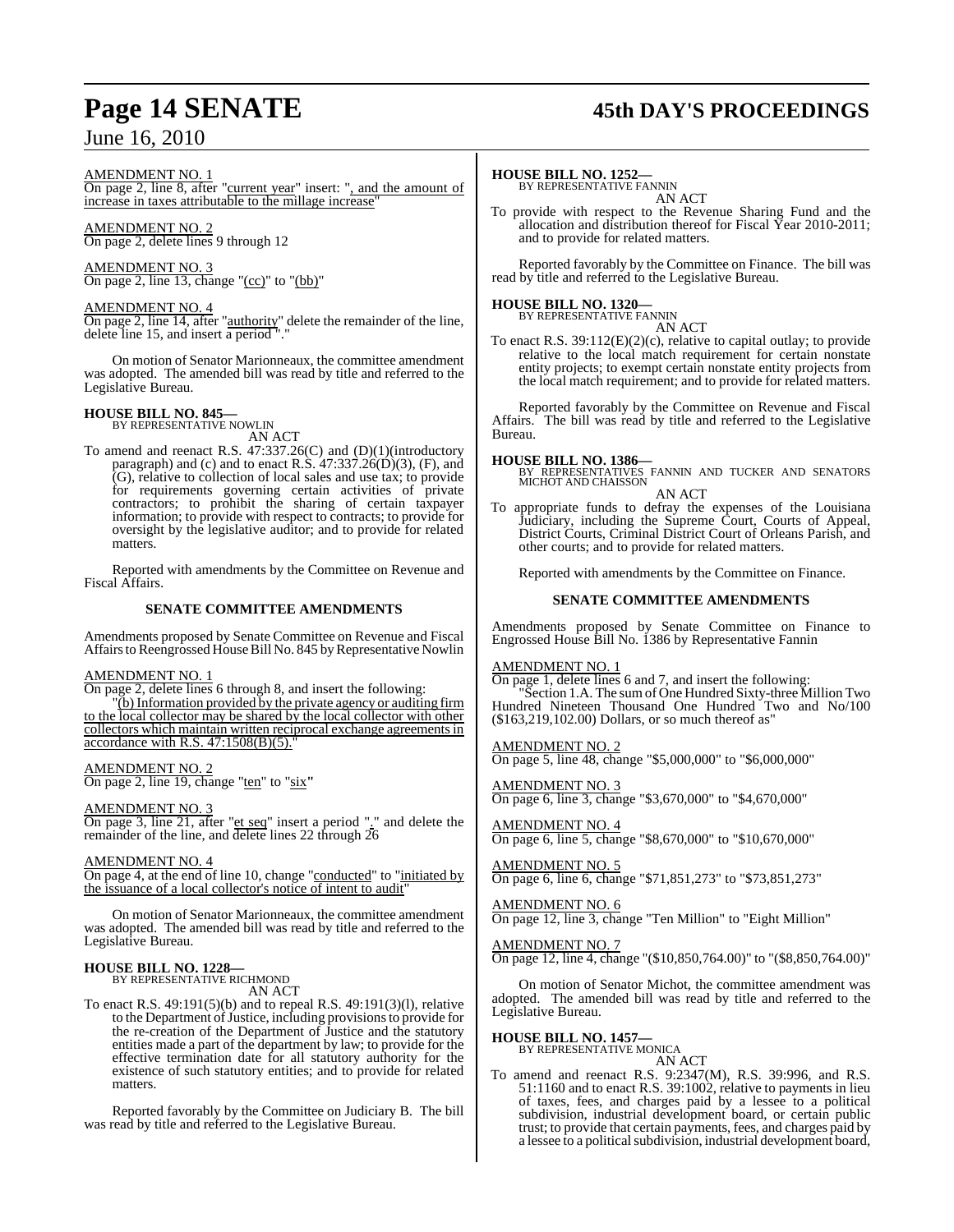# **45th DAY'S PROCEEDINGS Page 15 SENATE**

or certain public trust under certain circumstances shall be statutory impositions; and to provide for related matters.

Reported favorably by the Committee on Revenue and Fiscal Affairs. The bill was read by title and referred to the Legislative The bill was read by title and referred to the Legislative Bureau.

## **HOUSE BILL NO. 1471— (Substitute for House Bill No. 1117 by Representative Greene)**<br>BY REPRESENTATIVE GREENE

AN ACT

To enact R.S. 47:2323(D), relative to ad valorem taxation; to require consideration of the income approach for valuation of certain unoccupied residential immovable property; and to provide for related matters.

Reported with amendments by the Committee on Revenue and Fiscal Affairs.

#### **SENATE COMMITTEE AMENDMENTS**

Amendments proposed by Senate Committee on Revenue and Fiscal Affairs to Engrossed House Bill No. 1471 by Representative Greene

#### AMENDMENT NO. 1

On page 1, line 2, after "taxation;" delete the remainder of the line, and insert: "to authorize the consideration of certain factors when considering"

#### AMENDMENT NO. 2

On page 1, line 12, after "assessor" change "shall consider" to "may when considering" change ", including" to "consider"

### AMENDMENT NO. 3

On page 1, line 18, after "occupancy" insert "by a natural person"

On motion of Senator Marionneaux, the committee amendment was adopted. The amended bill was read by title and referred to the Legislative Bureau.

#### **Rules Suspended**

Senator Morrell asked for and obtained a suspension of the rules to recall House Concurrent Resolution No. 245 from the Committee on Judiciary B.

# **HOUSE CONCURRENT RESOLUTION NO. 245—** BY REPRESENTATIVE LEGER AND SENATOR BROOME A CONCURRENT RESOLUTION

To urge and request the Louisiana State Law Institute to evaluate Louisiana's progress toward achieving juvenile justice reform as it relates to the "Missouri Model" and to report its findings and recommendations to the Louisiana Legislature as to additional steps necessary to further pursue a system of juvenile justice similar to that of the "Missouri Model".

The concurrent resolution was read by title. Senator Morrell moved to adopt the House Concurrent Resolution.

#### **ROLL CALL**

The roll was called with the following result:

#### YEAS

| Mr. President | Erdey       | McPh   |
|---------------|-------------|--------|
| Adley         | Gautreaux B | Micho  |
| Alario        | Gautreaux N | Morre  |
| Amedee        | Guillory    | Moun   |
| Appel         | Hebert      | Murra  |
| <b>Broome</b> | Heitmeier   | Peters |
| Cheek         | Jackson     | Riser  |
| Claitor       | LaFleur     | Shaw   |
| Donahue       | Long        | Smith  |

McPherson Michot Morrell Mount Murray Peterson<br>Riser

# June 16, 2010

| Dorsey<br>Duplessis | Marionneaux<br>Martiny | Thompson<br>Walsworth         |
|---------------------|------------------------|-------------------------------|
| Total $-33$         | <b>NAYS</b>            |                               |
| Total $-0$          | <b>ABSENT</b>          |                               |
| Chabert<br>Crowe    | Kostelka<br>Morrish    | <b>Nevers</b><br><b>Duinn</b> |

The Chair declared the Senate had adopted the House Concurrent Resolution, and ordered it returned to the House.

#### **Rules Suspended**

Senator Thompson asked for and obtained a suspension of the rules to recall House Concurrent Resolution No. 173 from the Committee on Agriculture, Forestry, Aquaculture, and Rural Development.

## **HOUSE CONCURRENT RESOLUTION NO. 173—** BY REPRESENTATIVE RITCHIE A CONCURRENT RESOLUTION

Total - 6

Total - 6

To urge and request the House Committee on Agriculture, Forestry, Aquaculture, and Rural Development and the Senate Committee on Agriculture, Forestry, Aquaculture, and Rural Development to meet and function as a joint committee to study and make recommendations for the establishment of a comprehensive Rural Economic Development Initiative Program designed to provide members of all Louisiana communities the opportunity to establish and operate economically viable and sustainable local food-related and energy-related business enterprises.

The concurrent resolution was read by title. Senator Thompson moved to adopt the House Concurrent Resolution.

#### **ROLL CALL**

The roll was called with the following result:

#### YEAS

| Mr. President | Gautreaux B   | Michot          |
|---------------|---------------|-----------------|
| Adley         | Gautreaux N   | Morrell         |
| Alario        | Guillory      | Mount           |
| Amedee        | Hebert        | Murray          |
| Appel         | Heitmeier     | <b>Nevers</b>   |
| <b>Broome</b> | Jackson       | Peterson        |
| Cheek         | LaFleur       | Riser           |
| Claitor       | Long          | Shaw            |
| Crowe         | Marionneaux   | Smith           |
| Dorsey        | Martiny       | <b>Thompson</b> |
| Duplessis     | McPherson     | Walsworth       |
| Total - 33    | <b>NAYS</b>   |                 |
| Total $-0$    | <b>ABSENT</b> |                 |
| Chabert       | Erdey         | Morrish         |
| Donahue       | Kostelka      | Ouinn           |

The Chair declared the Senate had adopted the House Concurrent Resolution, and ordered it returned to the House.

#### **Mr. President in the Chair**

#### **Reconsideration**

The vote by which House Bill No. 194 failed to pass on Tuesday, June 15, 2010, was reconsidered.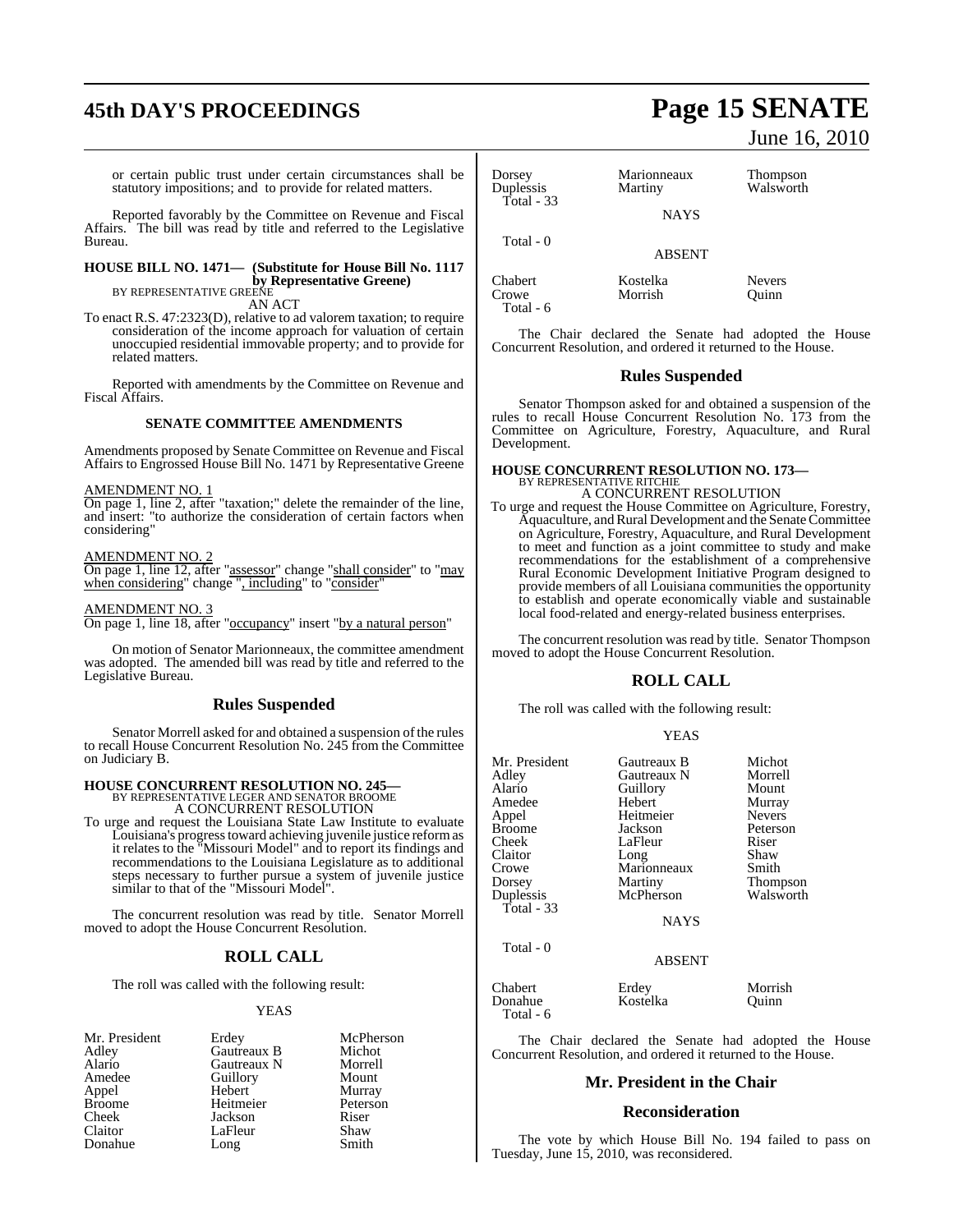#### **HOUSE BILL NO. 194—**

BY REPRESENTATIVE PATRICIA SMITH AN ACT

To amend and reenact R.S.  $15:571.3(A)(1)$  and  $(B)(2)(a)$  and 574.4(B), relative to criminal sentences of certain offenders; to provide for the earning rate of diminution of sentence for an inmate convicted of a crime of violence; to reduce the percentage of the length of sentence a person convicted of a crime of violence must serve before being eligible for parole; and to provide for related matters.

The bill was read by title. Senator Dorsey moved the final passage of the bill.

#### **ROLL CALL**

The roll was called with the following result:

#### YEAS

| Dorsey<br>Duplessis<br>Total - 6                                                         | Gautreaux B<br>Jackson                                                                                    | Murray<br>Peterson                                                                            |
|------------------------------------------------------------------------------------------|-----------------------------------------------------------------------------------------------------------|-----------------------------------------------------------------------------------------------|
|                                                                                          | <b>NAYS</b>                                                                                               |                                                                                               |
| Adley<br>Alario<br>Amedee<br>Appel<br>Cheek<br>Claitor<br>Crowe<br>Donahue<br>Total - 24 | Erdey<br>Gautreaux N<br>Guillory<br>Hebert<br>Kostelka<br>Long<br>Marionneaux<br>Martiny<br><b>ABSENT</b> | McPherson<br><b>Nevers</b><br>Ouinn<br>Riser<br>Shaw<br>Smith<br><b>Thompson</b><br>Walsworth |
| Mr. President<br>Broome<br>Chabert<br>Total - 9                                          | Heitmeier<br>LaFleur<br>Michot                                                                            | Morrell<br>Morrish<br>Mount                                                                   |

The Chair declared the bill failed to pass. Senator Kostelka moved to reconsider the vote by which the bill failed to pass and laid the motion on the table.

#### **Reconsideration**

The vote by which House Bill No. 1339 failed to pass on Tuesday, June 15, 2010, was reconsidered.

#### **HOUSE BILL NO. 1339—** BY REPRESENTATIVE DOWNS

AN ACT

To amend and reenact R.S. 32:405.1 and 407(A)(3), (4), and (5), to enact R.S. 32:407(A)(6), and to repeal R.S.  $32:407(E)$ , relative to driver's licenses for minors; to provide additional requirements and restrictions for driver's licenses for minors; and to provide for related matters.

#### **Floor Amendments**

Senator Martiny proposed the following amendments.

#### **SENATE FLOOR AMENDMENTS**

Amendments proposed by Senator Martiny to Reengrossed House Bill No. 1339 by Representative Downs

#### AMENDMENT NO. 1

On page 3, line 10, after "may not" delete "at any time" and insert "between the hours of 6:00 p.m. and 5:00 a.m."

On motion of Senator Martiny, the amendments were adopted.

# **Page 16 SENATE 45th DAY'S PROCEEDINGS**

The bill was read by title. Senator Walsworth moved the final passage of the amended bill.

### **ROLL CALL**

The roll was called with the following result:

#### YEAS

- Mr. President Hebert Morrish<br>
Appel Heitmeier Mount Appel Heitmeier Mount Broome Kostelka Nevers<br>Crowe LaFleur Quinn Donahue Long Shaw<br>
Duplessis Martiny Thom Duplessis Martiny Thompson Gautreaux B Michot<br>Guillory Morrell Guillory Morrell Total - 25
- Amedee<br>Cheek Total - 13

LaFleur McPherson<br>Michot

#### NAYS

Adley Dorsey Peterson Alario Gautreaux N Riser<br>Amedee Jackson Smith Cheek Marionneaux<br>Claitor Murray Murray

ABSENT

Chabert Total - 1

The Chair declared the amended bill was passed and ordered it returned to the House. Senator Walsworth moved to reconsider the vote by which the bill was passed and laid the motion on the table.

#### **Rules Suspended**

Senator Martiny asked for and obtained a suspension of the rules to pass over Senate Concurrent Resolutions Returned from the House with Amendments and Senate Bills Returned from the House with Amendments.

#### **House Concurrent Resolutions on Second Reading Reported by Committees**

**HOUSE CONCURRENT RESOLUTION NO. 155—** BY REPRESENTATIVES CHAMPAGNE AND PATRICIA SMITH A CONCURRENT RESOLUTION

To direct the office of the legislative auditor to conduct a detailed performance study and audit of the Board of Pardons and the Board of Parole regarding the efficiency of the operations of each board and the feasibility of combining the two boards into one board, and to report its findings to the Legislature of Louisiana prior to the convening of the 2012 Regular Session of the Legislature.

Reported with amendments by the Committee on Judiciary B.

#### **SENATE COMMITTEE AMENDMENTS**

Amendments proposed by Senate Committee on Judiciary B to Engrossed House Concurrent Resolution No. 155 by Representative Champagne

#### AMENDMENT NO. 1

On page 1, line 3, change "and the Board of Parole" to ", the Board of Parole, and the Recovery School District"

#### AMENDMENT NO

On page 2, line 10, after "Pardons" change the period "." to a semicolon ";" and insert "and"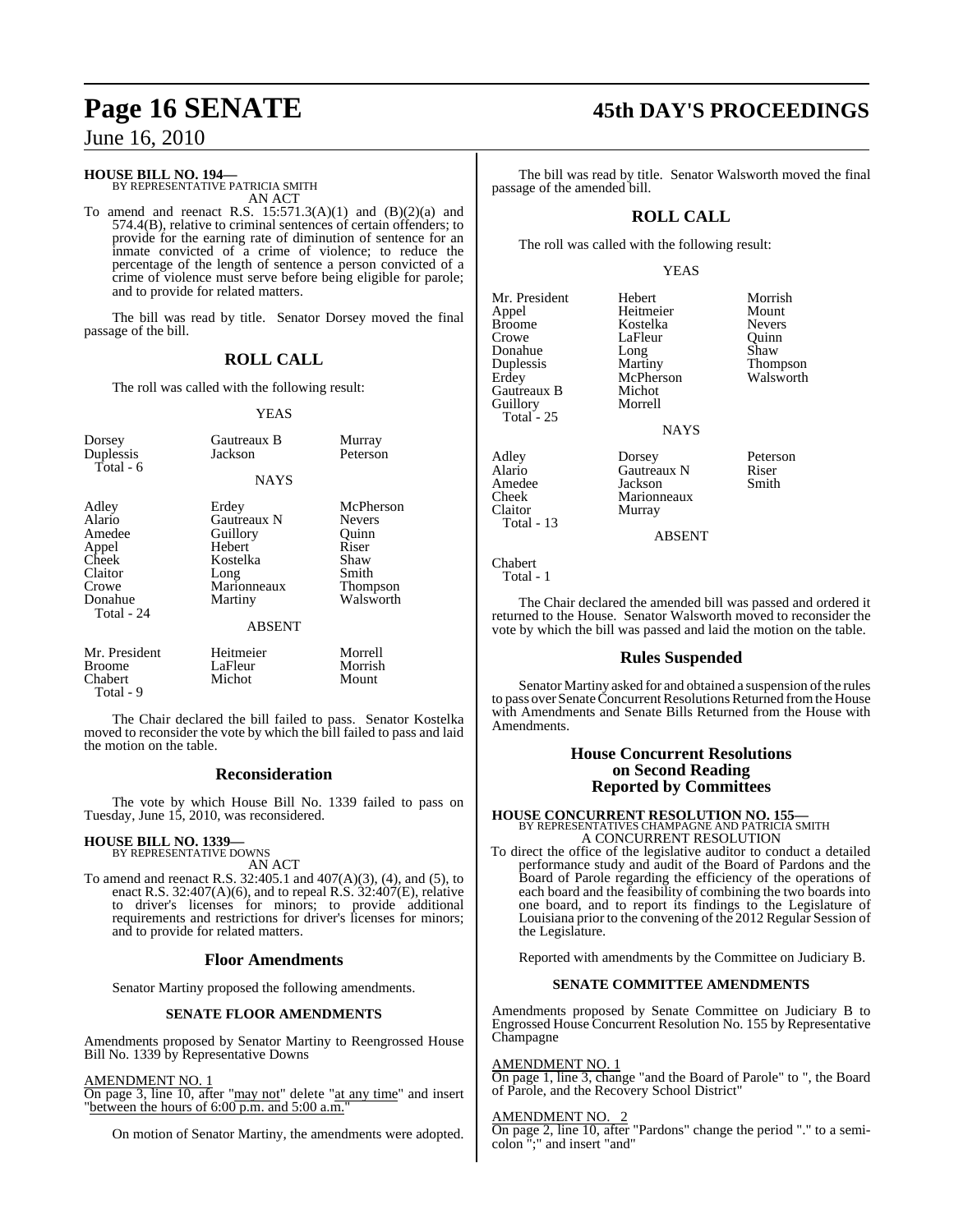# **45th DAY'S PROCEEDINGS Page 17 SENATE**

# June 16, 2010

#### AMENDMENT NO. 3

On page 2, between lines 10 and 11, insert the following:

"WHEREAS, the Recovery School District was created as a mechanism for the state to take over and rehabilitate failing schools and improve the educational attainment of the students attending such schools; and

WHEREAS, the per pupil expenditure for schools in the Recovery School District has historically been significantly higher than that for schools in the state's other school districts and it is reasonable for the state to likewise expect significant increases in student achievement across all performance indicators; and

WHEREAS, it would beneficial for the citizens of the state for an audit of the Recovery School District be conducted to determine if the state's objectives are being achieved, and if similar results could be achieved with per pupil expenditures closer to that of other districts.

#### AMENDMENT NO. 4

On page 2, between lines 16 and 17, insert the following:

"BE IT FURTHER RESOLVED that the Legislature of Louisiana does hereby direct the office of the legislative auditor to undertake a detailed performance study and audit of the Recovery School District regarding the rehabilitation of failing schools as evidenced by the improved educational attainment of their students and the relationship between per pupil expenditures and improved student achievement, and to report its findings to the Legislature of Louisiana prior to the convening of the 2012 Regular Session of the Legislature."

On motion of Senator Martiny, the committee amendment was adopted.

On motion of Senator Hebert the resolution was read by title and returned to the Calendar, subject to call.

#### **House Bills and Joint Resolutions on Third Reading and Final Passage**

#### **HOUSE BILL NO. 1397—**

BY REPRESENTATIVES ELLINGTON AND ROBIDEAUX AN ACT

To amend and reenact R.S. 49:330, relative to certain mineral revenue contracts; to establish an advisory committee relative to contracting with respect to such contracts; to provide for committee membership, powers, duties, and functions; to provide for annual meetings; to provide for annual reporting; and to provide for related matters.

The bill was read by title. Senator Michot moved the final passage of the bill.

#### **ROLL CALL**

The roll was called with the following result:

#### YEAS

| Mr. President | Gautreaux B | Morrell       |
|---------------|-------------|---------------|
| Adley         | Guillory    | Morrish       |
| Alario        | Hebert      | Mount         |
| Amedee        | Heitmeier   | Murray        |
| Appel         | Jackson     | <b>Nevers</b> |
| <b>Broome</b> | Kostelka    | Peterson      |
| Cheek         | LaFleur     | Ouinn         |
| Crowe         | Long        | Shaw          |
| Donahue       | Marionneaux | Smith         |
| Dorsey        | Martiny     | Walsworth     |
| Duplessis     | McPherson   |               |
| Erdey         | Michot      |               |
| Total - 34    |             |               |
|               | <b>NAYS</b> |               |

# ABSENT

**Chabert** Riser<br> **Cautreaux N** Thompson Gautreaux N Total - 4

The Chair declared the bill was passed and ordered it returned to the House. Senator Michot moved to reconsider the vote by which the bill was passed and laid the motion on the table.

#### **HOUSE BILL NO. 1458—**

BY REPRESENTATIVE LABRUZZO AN ACT

To enact R.S. 17:416.13(C) and (D), relative to student codes of conduct; to provide relative to a review by a local school board of the student code of conduct; to provide relative to the purpose of such review and to require certain actions as necessary; to provide guidelines and a timeline for such review; to provide definitions; to provide relative to certain notifications to students; to provide relative to the investigation of reports of certain prohibited actions; to provide an effective date; and to provide for related matters.

#### **Floor Amendments**

Senator Appel proposed the following amendments.

#### **SENATE FLOOR AMENDMENTS**

Amendments proposed by Senator Appel to Reengrossed House Bill No. 1458 by Representative LaBruzzo

#### AMENDMENT NO. 1

On page 1, line 7, between "actions;" and "to provide" insert "to provide relative to documentation and reporting of certain student behavior related incidents; to provide for rules;

#### AMENDMENT NO. 2

On page 1, line 14, after "2011," delete the remainder of the line, at the beginning of line15, delete "public school board" and insert "the governing authority of each public elementaryand secondary school"

#### AMENDMENT NO. 3

On page 2, at the end of line 5, after "thereafter," delete the remainder of the line, delete line 6, and insert "the governing authority of each public elementary and secondary school shall inform each student.

#### AMENDMENT NO. 4

On page 2, line 11, after "2011," delete the remainder of the line, at the beginning of line 12, delete "school board" and insert "the governing authority of each public elementary and secondary school"

#### AMENDMENT NO. 5

On page 2, between lines 14 and 15, insert the following:

 $(3)(a)$  The state Department of Education shall develop a behavior incidence checklist that the governing authority of each public elementary and secondary school shall use to document the details of each reported incident of harassment, intimidation, and bullying, including cyberbullying.

(b) The governing authority of each public elementary and secondary school shall report all such documented incidences of harassment, intimidation, and bullying, including cyberbullying, to the Department of Education as prescribed in rules adopted by the State Board of Elementary and Secondary Education in accordance with the Administrative Procedure Act."

On motion of Senator Appel, the amendments were adopted.

The bill was read by title. Senator Appel moved the final passage of the amended bill.

Claitor Total - 1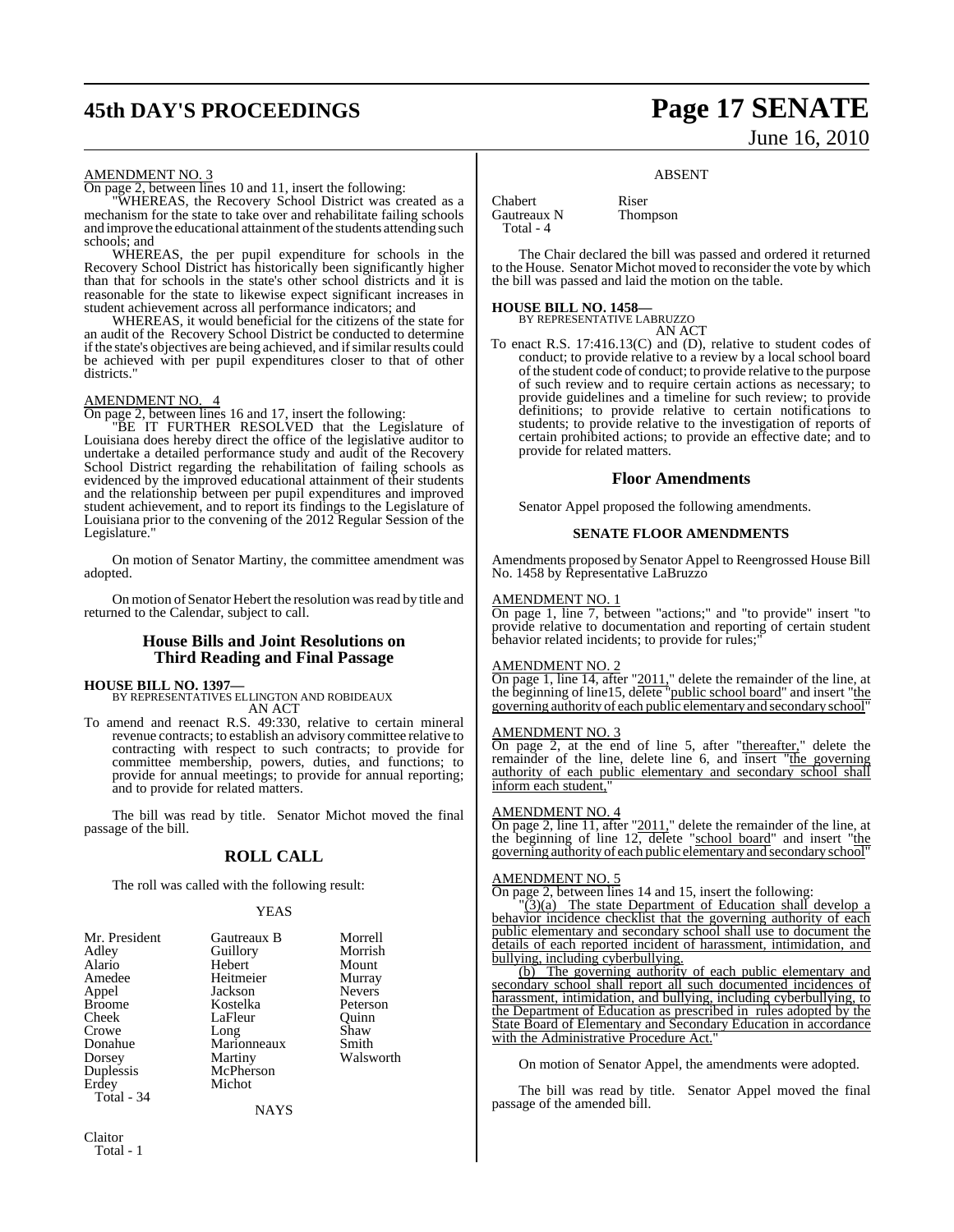## **ROLL CALL**

The roll was called with the following result:

#### YEAS

| Mr. President<br>Adley<br>Alario<br>Amedee<br>Appel<br><b>Broome</b><br>Cheek<br>Claitor<br>Crowe<br>Donahue<br>Dorsey<br>Duplessis<br>Total $-36$ | Erdey<br>Gautreaux B<br>Gautreaux N<br>Guillory<br>Hebert<br>Heitmeier<br>Jackson<br>Kostelka<br>LaFleur<br>Long<br>Marionneaux<br>Martiny | McPherson<br>Michot<br>Morrish<br>Mount<br>Murray<br><b>Nevers</b><br>Peterson<br>Ouinn<br>Shaw<br>Smith<br><b>Thompson</b><br>Walsworth |
|----------------------------------------------------------------------------------------------------------------------------------------------------|--------------------------------------------------------------------------------------------------------------------------------------------|------------------------------------------------------------------------------------------------------------------------------------------|
|                                                                                                                                                    | <b>NAYS</b>                                                                                                                                |                                                                                                                                          |
| Total - 0                                                                                                                                          | $1 - 2 - 3 - 3 - 7 - 7$                                                                                                                    |                                                                                                                                          |

| ABSENT  |       |
|---------|-------|
| Morrell | Riser |
|         |       |

The Chair declared the amended bill was passed and ordered it returned to the House. Senator Appel moved to reconsider the vote by which the bill was passed and laid the motion on the table.

# **HOUSE BILL NO. 1486— (Substitute for HouseBill No. 926 by**

Representative Little)<br>BURFORD, HENRY BURNS, SAMES, BOBBY BADON, BILLIOT,<br>BURFORD, HENRY BURNS, BURRELL, CARMODY, CHAMPAGNE,<br>EDWARDS, GISCLAIR, HARDY, HARRISON, HENDERSON, HENRY,<br>GIROD JACKSON, LITTLE, LORUSSO, NOWLIN, GAR AN ACT

To enact Chapter 9-B of Title 30 of the Louisiana Revised Statutes of 1950, to be comprised of R.S. 30:961 through 963, relative to the use of surface water; to provide for definitions; to provide for cooperative endeavor agreements to withdraw running surface water; to provide for findings and purpose; to provide for requirements for cooperative endeavor agreements to withdraw running surface water; to provide for the authority of the secretary of the Department of Natural Resources; to provide for legislative intent; and to provide for related matters.

#### **Floor Amendments**

Senator Adley proposed the following amendments.

#### **SENATE FLOOR AMENDMENTS**

Amendments proposed by Senator Adley to Reengrossed House Bill No. 1486 by Representative Morris

#### AMENDMENT NO. 1

On page 1, line 16, after "Chapter." insert "The cooperative endeavor agreement shall prohibit the resale of withdrawn running surface water for a price greater than provided for in the agreement; however, a person or entity may receive compensation for the transportation, manufacturing, or processing of withdrawn running surface water."

#### AMENDMENT NO. 2

In Senate Committee Amendment No. 5 proposed by the Senate Committee on Natural Resources and adopted by the Senate on June 8, 2010, on page 1, line 15, change "December 21, 2012" to "December 31, 2012"

On motion of Senator Adley, the amendments were adopted.

# **Page 18 SENATE 45th DAY'S PROCEEDINGS**

#### **Floor Amendments**

Senator Adley proposed the following amendments.

#### **SENATE FLOOR AMENDMENTS**

Amendments proposed by Senator Adley to Reengrossed House Bill No. 1486 by Representative Morris

#### AMENDMENT NO. 1

In Senate Committee Amendment No. 5 proposed by the Senate Committee on Natural Resources and adopted by the Senate on June 8, 2010, on page 1, line 15, change "December 21, 2012" to "December 31, 2012"

#### AMENDMENT NO. 2

On page 1, line 16, after "Chapter." insert "The cooperative endeavor agreement shall prohibit the resale of withdrawn running surface water for a price greater than provided for in the agreement; however, a person or entity may receive compensation for the transportation, manufacturing, or processing of withdrawn running surface water.

#### AMENDMENT NO. 3

On page 3, line 1, delete "consider whether" and insert "ensure"

#### AMENDMENT NO. 4

On page 5, line 17, after "state" and before the period insert "and which is consistent with the policies and regulations implemented pursuant to this Chapter"

#### AMENDMENT NO. 5

On page 6, line 3, change "2011" to "2012"

On motion of Senator Adley, the amendments were adopted.

#### **Floor Amendments**

Senator Claitor proposed the following amendments.

#### **SENATE FLOOR AMENDMENTS**

Amendments proposed by Senator Thompson to Reengrossed House Bill No. 1486 by Representative Morris

#### AMENDMENT NO. 1

On page 3, line 13, and insert: "have a term which exceeds two years, however, such two-year terms may be renewed until December 31, 2020."

On motion of Senator Claitor, the amendments were adopted.

The bill was read by title. Senator Adley moved the final passage of the amended bill.

#### **ROLL CALL**

The roll was called with the following result:

#### **YEAS**

| Mr. President | Erdey       | Michot          |
|---------------|-------------|-----------------|
| Adley         | Gautreaux B | Morrell         |
| Alario        | Gautreaux N | Morrish         |
| Amedee        | Guillory    | Mount           |
| Appel         | Hebert      | Murray          |
| Broome        | Heitmeier   | <b>Nevers</b>   |
| Cheek         | Jackson     | Peterson        |
| Claitor       | Kostelka    | Riser           |
| Crowe         | LaFleur     | Shaw            |
| Donahue       | Long        | Smith           |
| Dorsey        | Martiny     | <b>Thompson</b> |
| Duplessis     | McPherson   | Walsworth       |
| Total - 36    |             |                 |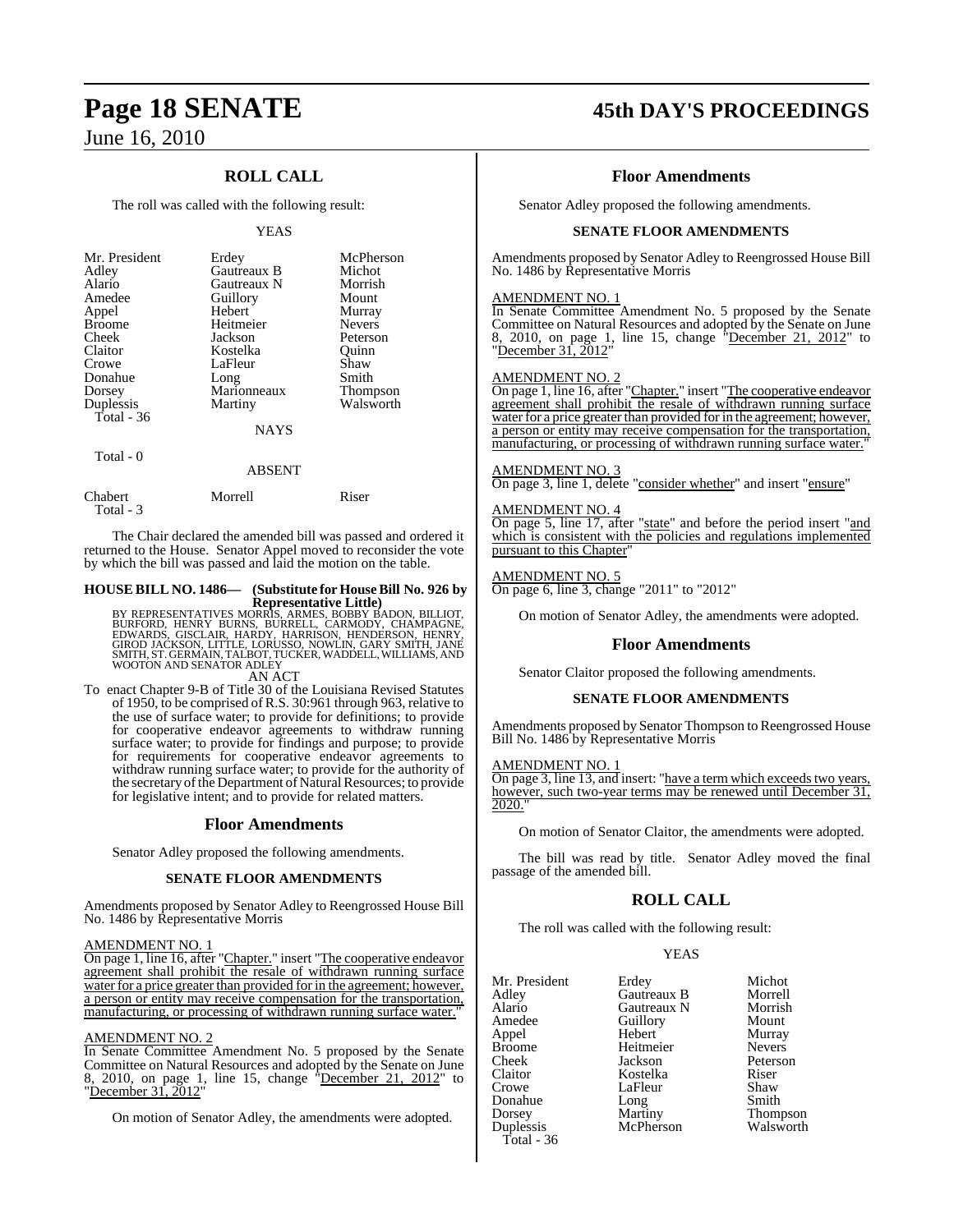# **45th DAY'S PROCEEDINGS Page 19 SENATE**

**NAYS** 

Total - 0

ABSENT

| Chabert   | Marionneaux |
|-----------|-------------|
| Total - 3 |             |

The Chair declared the amended bill was passed and ordered it returned to the House. Senator Adley moved to reconsider the vote by which the bill was passed and laid the motion on the table.

Quinn

**HOUSE BILL NO. 35—** BY REPRESENTATIVE PATRICIA SMITH AN ACT

To enact R.S. 15:574.4(A)(4), relative to parole; to provide for eligibility for parole consideration for certain inmates who are at least sixty years of age, have been incarcerated for at least ten years, and have met certain conditions; to provide for exceptions; and to provide for related matters.

#### **Floor Amendments**

Senator Claitor proposed the following amendments.

#### **SENATE FLOOR AMENDMENTS**

Amendments proposed by Senator Claitor to Reengrossed House Bill No. 35 by Representative Patricia Smith

#### AMENDMENT NO. 1

On page 1, line 3, after "at least" and before "years" change "sixty" to "sixty-five"

AMENDMENT NO. 2 On page 1, at the beginning of line 18 change "sixty" to "sixty-five"

On motion of Senator Claitor, the amendments were adopted.

The bill was read by title. Senator Morrell moved the final passage of the amended bill.

## **ROLL CALL**

The roll was called with the following result:

#### YEAS

| Mr. President<br><b>Broome</b><br>Dorsey<br>Duplessis<br>Total - 11              | Gautreaux B<br>Guillory<br>Jackson<br>McPherson<br><b>NAYS</b>        | Morrell<br>Murray<br>Peterson                                           |
|----------------------------------------------------------------------------------|-----------------------------------------------------------------------|-------------------------------------------------------------------------|
| Alario<br>Amedee<br>Appel<br>Claitor<br>Crowe<br>Donahue<br>Erdey<br>Total $-20$ | Hebert<br>Heitmeier<br>Kostelka<br>Long<br>Michot<br>Morrish<br>Mount | <b>Nevers</b><br>Riser<br>Shaw<br>Smith<br><b>Thompson</b><br>Walsworth |
|                                                                                  | <b>ABSENT</b>                                                         |                                                                         |
| Adley<br>Chabert<br>Cheek                                                        | Gautreaux N<br>LaFleur<br>Marionneaux                                 | Martiny<br>Ouınn                                                        |

Total - 8

The Chair declared the amended bill failed to pass.

# June 16, 2010

#### **Notice of Reconsideration**

Senator Morrell moved to reconsider on the next Legislative Day the vote by which the bill failed to pass.

#### **HOUSE BILL NO. 107—**

BY REPRESENTATIVES LOPINTO AND BROSSETT AN ACT

To amend and reenact Code of Criminal Procedure Article 211.5(A) and (C) and to enact Code of Criminal Procedure Article  $211.5(D)$ , relative to persons with outstanding warrants for misdemeanor offenses; to provide that a lawenforcement officer may either arrest or release an individual for an outstanding warrant on certain offenses; to provide for exceptions; to provide for the collection of past due court costs, fines, or fees; and to provide for related matters.

#### **Floor Amendments**

Senator Martiny proposed the following amendments.

#### **SENATE FLOOR AMENDMENTS**

Amendments proposed by Senator Martiny to Reengrossed House Bill No. 107 by Representative Lopinto

#### AMENDMENT NO. 1

On page 2, delete line 18, and insert: "(4) When the offender has an outstanding felony warrant."

On motion of Senator Martiny, the amendments were adopted.

The bill was read by title. Senator Martiny moved the final passage of the amended bill.

## **ROLL CALL**

The roll was called with the following result:

#### YEAS

| Mr. President<br>Adley<br>Alario<br>Amedee<br>Appel<br>Broome<br>Cheek<br>Claitor<br>Crowe<br>Donahue<br>Dorsey<br>Duplessis<br>Total - 34 | Erdey<br>Gautreaux N<br>Guillory<br>Hebert<br>Heitmeier<br>Jackson<br>LaFleur<br>Long<br>Martiny<br>McPherson<br>Michot<br>Morrell<br><b>NAYS</b> | Morrish<br>Mount<br>Murray<br><b>Nevers</b><br>Peterson<br>Quinn<br>Riser<br>Smith<br>Thompson<br>Walsworth |
|--------------------------------------------------------------------------------------------------------------------------------------------|---------------------------------------------------------------------------------------------------------------------------------------------------|-------------------------------------------------------------------------------------------------------------|
| Total - 0                                                                                                                                  | <b>ABSENT</b>                                                                                                                                     |                                                                                                             |
| Chabert<br>Gautreaux B<br>Total - 5                                                                                                        | Kostelka<br>Marionneaux                                                                                                                           | Shaw                                                                                                        |

The Chair declared the amended bill was passed and ordered it returned to the House. Senator Martiny moved to reconsider the vote by which the bill was passed and laid the motion on the table.

#### **HOUSE BILL NO. 219—**

BY REPRESENTATIVE ST. GERMAIN AN ACT

To enact R.S. 14:102.24, relative to offenses affecting public sensibility; to create the crime of unlawful restraint of a dog; to provide for definitions; to provide for exceptions; to provide for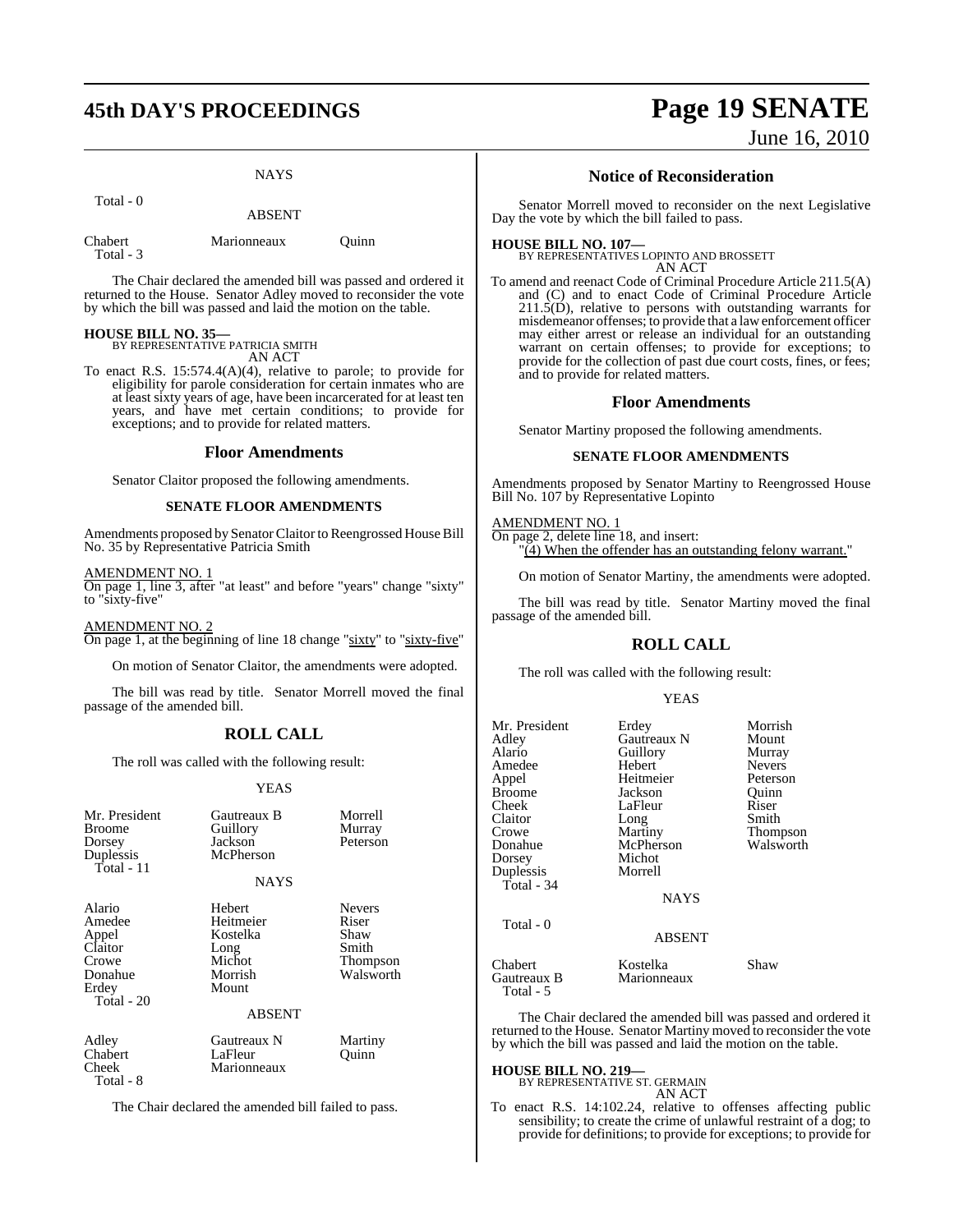applicability; to provide criminal penalties; and to provide for related matters.

#### **Floor Amendments**

Senator Adley proposed the following amendments.

#### **SENATE FLOOR AMENDMENTS**

Amendments proposed by Senator Adley to Reengrossed House Bill No. 219 by Representative St. Germain

#### AMENDMENT NO. 1

On page 1, line 17, after "unlawful" delete the remainder of the line and delete lines 18 and 19 and insert: "to tie, tether, or restrain any animal in a manner that is inhumane, cruel, or detrimental to its welfare."

### AMENDMENT NO. 2

On page 2, delete lines 8 through 10

On motion of Senator Adley, the amendments were adopted.

The bill was read by title. Senator Heitmeier moved the final passage of the amended bill.

### **ROLL CALL**

The roll was called with the following result:

#### YEAS

| Mr. President<br>Adley<br>Alario<br>Amedee<br>Appel<br><b>Broome</b><br>Cheek<br>Claitor<br>Crowe<br>Donahue<br>Dorsey<br>Duplessis<br>Total $-35$<br>Total - 0 | Erdey<br>Gautreaux B<br>Gautreaux N<br>Guillory<br>Heitmeier<br>Jackson<br>LaFleur<br>Long<br>Marionneaux<br>Martiny<br>McPherson<br>Michot<br><b>NAYS</b><br>ABSENT | Morrell<br>Morrish<br>Mount<br>Murray<br><b>Nevers</b><br>Peterson<br>Ouinn<br>Riser<br>Smith<br>Thompson<br>Walsworth |
|-----------------------------------------------------------------------------------------------------------------------------------------------------------------|----------------------------------------------------------------------------------------------------------------------------------------------------------------------|------------------------------------------------------------------------------------------------------------------------|
| Chabert<br>Hebert<br>Total - 4                                                                                                                                  | Kostelka<br>Shaw                                                                                                                                                     |                                                                                                                        |

The Chair declared the amended bill was passed and ordered it returned to the House. Senator Heitmeier moved to reconsider the vote by which the bill was passed and laid the motion on the table.

#### **HOUSE BILL NO. 259—**

BY REPRESENTATIVE GREENE AN ACT

To amend and reenact Code of Civil Procedure Article 74.2(C)(1), relative to the venue for a modification of child support; to provide for the parish where the person awarded support is domiciled; to provide for the registration of the support award; and to provide for related matters.

The bill was read by title. Senator Claitor moved the final passage of the bill.

# **Page 20 SENATE 45th DAY'S PROCEEDINGS**

### **ROLL CALL**

The roll was called with the following result:

#### YEAS

| Mr. President     | Gautreaux B   | Morrell       |
|-------------------|---------------|---------------|
| Adley             | Gautreaux N   | Morrish       |
| Alario            | Guillory      | Mount         |
| Amedee            | Hebert        | Murray        |
| Appel             | Heitmeier     | <b>Nevers</b> |
| Broome            | Jackson       | Peterson      |
| Cheek             | Kostelka      | Ouinn         |
| Claitor           | LaFleur       | Riser         |
| Crowe             | Long          | Smith         |
| Donahue           | Marionneaux   | Thompson      |
| Dorsey            | Martiny       | Walsworth     |
| Duplessis         | McPherson     |               |
| Erdey             | Michot        |               |
| <b>Total - 37</b> |               |               |
|                   | <b>NAYS</b>   |               |
| Total - 0         |               |               |
|                   | <b>ABSENT</b> |               |

The Chair declared the bill was passed and ordered it returned to the House. Senator Claitor moved to reconsider the vote by which the bill was passed and laid the motion on the table.

# **HOUSE BILL NO. 348—** BY REPRESENTATIVE LORUSSO

Chabert Shaw

Total - 2

AN ACT To amend and reenact R.S. 14:95.1(B), relative to the crime of possession of a firearm or carrying a concealed weapon by a person convicted of certain felonies; to provide with respect to penalties for violations and attempted violations; and to provide for related matters.

The bill was read by title. Senator Appel moved the final passage of the bill.

#### **ROLL CALL**

The roll was called with the following result:

#### YEAS

| Mr. President        | Gautreaux B   | Morrish       |
|----------------------|---------------|---------------|
| Adley                | Gautreaux N   | Mount         |
| Alario               | Guillory      | Murray        |
| Amedee               | Hebert        | <b>Nevers</b> |
| Appel                | Heitmeier     | Peterson      |
| Broome               | Jackson       | Quinn         |
| Cheek                | Kostelka      | Riser         |
| Claitor              | LaFleur       | Shaw          |
| Crowe                | Long          | Smith         |
| Donahue              | Martiny       | Thompson      |
| Dorsey               | McPherson     | Walsworth     |
| Duplessis            | Michot        |               |
| Erdey                | Morrell       |               |
| Total - 37           |               |               |
|                      | <b>NAYS</b>   |               |
| Total - 0            |               |               |
|                      | <b>ABSENT</b> |               |
| Chabert<br>Total - 2 | Marionneaux   |               |
|                      |               |               |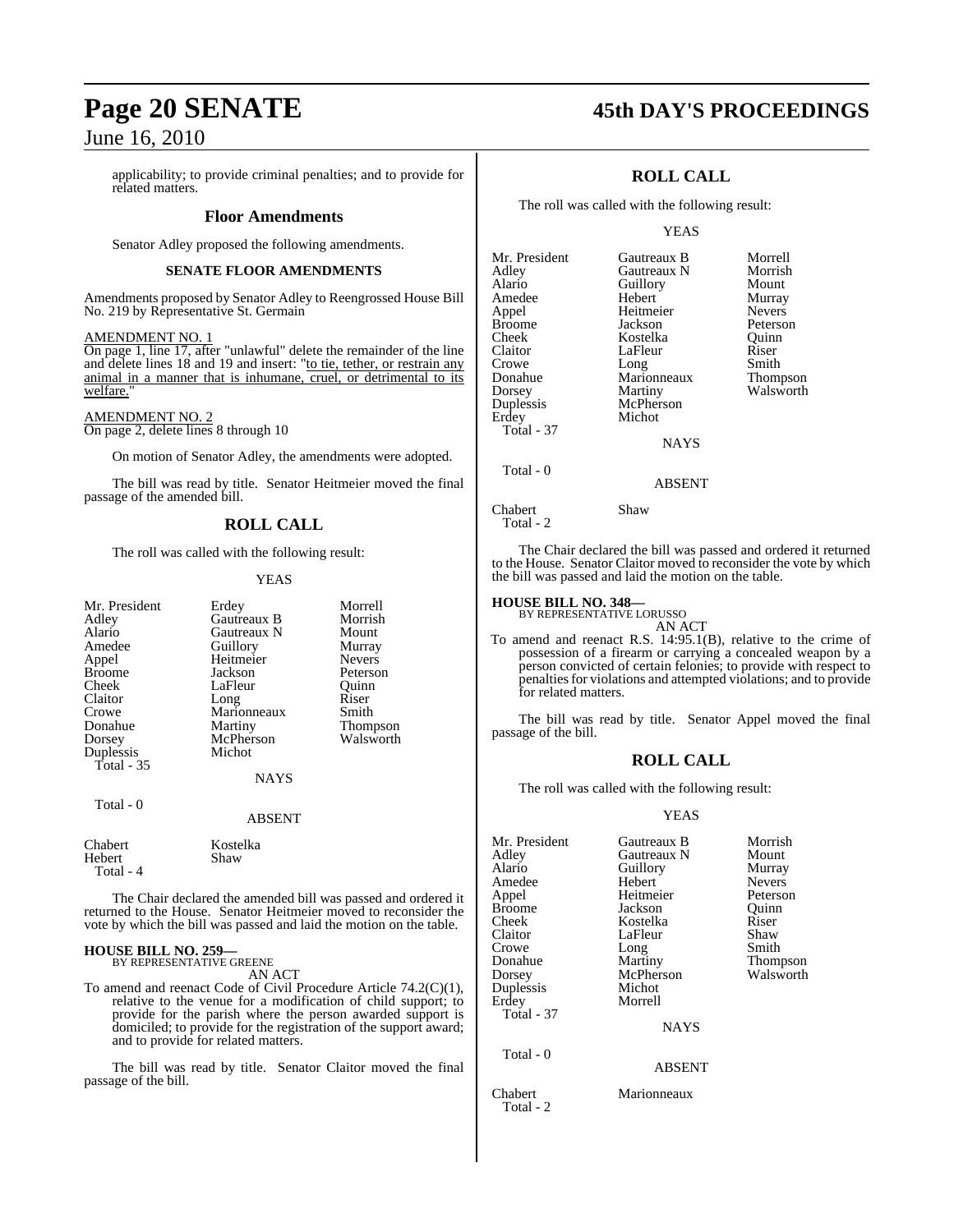# **45th DAY'S PROCEEDINGS Page 21 SENATE**

TheChair declared the was passed and ordered it returned to the House. Senator Appel moved to reconsider the vote by which the bill was passed and laid the motion on the table.

# **HOUSE BILL NO. 506—** BY REPRESENTATIVE DOVE

AN ACT

To amend and reenact R.S. 33:1448(L)(introductory paragraph), relative to the Terrebonne Parish Sheriff's Office; to provide for retirement benefits; to provide with respect to dental insurance; and to provide for related matters.

The bill was read by title. Senator B. Gautreaux moved the final passage of the bill.

### **ROLL CALL**

The roll was called with the following result:

#### YEAS

| Mr. President | Erdey       | Morrell         |
|---------------|-------------|-----------------|
| Adley         | Gautreaux B | Morrish         |
| Alario        | Gautreaux N | Mount           |
| Amedee        | Guillory    | Murray          |
| Appel         | Hebert      | <b>Nevers</b>   |
| <b>Broome</b> | Heitmeier   | Peterson        |
| Cheek         | Jackson     | Riser           |
| Claitor       | Kostelka    | Shaw            |
| Crowe         | Long        | Smith           |
| Donahue       | Martiny     | <b>Thompson</b> |
| Dorsey        | McPherson   | Walsworth       |
| Duplessis     | Michot      |                 |
| Total $-35$   |             |                 |
|               | <b>NAYS</b> |                 |
| Total - 0     |             |                 |
|               | ABSENT      |                 |

Chabert Marionneaux<br>LaFleur Ouinn LaFleur Total - 4

The Chair declared the bill was passed and ordered it returned to the House. Senator B. Gautreaux moved to reconsider the vote by which the bill was passed and laid the motion on the table.

# **HOUSE BILL NO. 563—** BY REPRESENTATIVE BALDONE

AN ACT

To enact R.S. 15:571.35.1, relative to incarceration; to authorize the Lafourche Parish Sheriff's Office to establish a pilot program utilizing home incarceration and electronic monitoring; to provide criteria for eligibility for participation in such program; to require the development of rules and regulations for the development, implementation, and administration of such program; to provide for applicability; to provide for a limitation of liability; to require the inclusion of certain conditions within the rules and regulations; to require an evaluation of the program and a report regarding the program to be provided to certain legislative committees; to provide for termination of the program; and to provide for related matters.

The bill was read by title. Senator B. Gautreaux moved the final passage of the bill.

#### **ROLL CALL**

The roll was called with the following result:

#### YEAS

Mr. President Gautreaux B Morrish<br>Adley Gautreaux N Mount Gautreaux N

Thompson<br>Walsworth

June 16, 2010

Alario Guillory Murray Amedee Hebert International Hebert School and Heitmeier Appel Heitmeier Peterson Broome Jackson Quinn<br>Cheek Kostelka Riser Cheek Kostelka Riser LaFleur Shaw<br>Long Smith Crowe Long<br>
Donahue Martiny Dorsey McPherson<br>
Duplessis Michot Duplessis<br>Erdey Morrell Total - 37 **NAYS**  Total - 0 ABSENT Chabert Marionneaux

Total - 2

The Chair declared the bill was passed and ordered it returned to the House. Senator B. Gautreaux moved to reconsider the vote by which the bill was passed and laid the motion on the table.

#### **HOUSE BILL NO. 1159—**

BY REPRESENTATIVE GREENE AN ACT

To amend and reenact R.S. 40:1299.96(A)(2)(b), relative to charges for health care records; to provide for the fees charged for copying records; to prohibit additional charges for providing copies of records; to provide for exceptions; and to provide for related matters.

#### **Floor Amendments**

Senator Claitor proposed the following amendments.

#### **SENATE FLOOR AMENDMENTS**

Amendments proposed by Senator Claitor to Engrossed House Bill No. 1159 by Representative Greene

#### AMENDMENT NO. 1

On page 2, line 8 change "twenty-five" to "twenty"

#### AMENDMENT NO. 2

On page 2, line 21, after "records" insert a comma ," and "including but not limited to billing or invoice statements'

#### AMENDMENT NO. 3

On page 3, line 2, after "digital" and before "copies" insert "imaging media

On motion of Senator Claitor, the amendments were adopted.

The bill was read by title. Senator Claitor moved the final passage of the amended bill.

### **ROLL CALL**

The roll was called with the following result:

#### YEAS

Mr. President Erdey McPherson<br>Adley Gautreaux B Michot Adley Gautreaux B Michot Alario Gautreaux N Morrell<br>Amedee Guillory Morrish Amedee Guillory<br>Appel Hebert Appel Hebert Murray Broome Heitmeier<br>Cheek Jackson Cheek Jackson Peterson Claitor Kostelka Quinn Donahue Long

LaFleur Shaw<br>Long Smith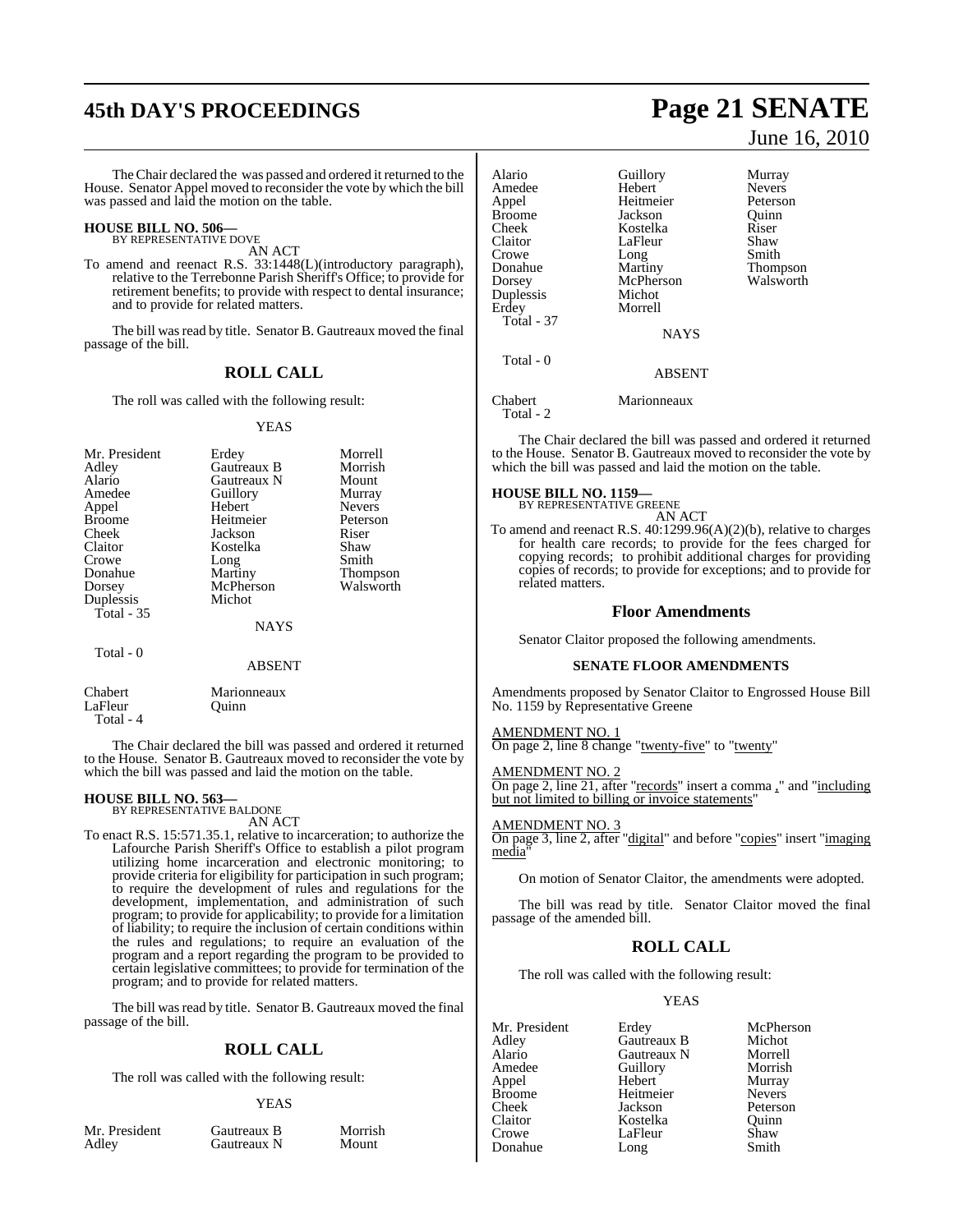| Dorsey<br>Duplessis  | Marionneaux<br>Martiny | Thompson<br>Walsworth |
|----------------------|------------------------|-----------------------|
| Total - $36$         | <b>NAYS</b>            |                       |
| Total $-0$           | <b>ABSENT</b>          |                       |
| Chabert<br>Total - 3 | Mount                  | Riser                 |

The Chair declared the amended bill was passed and ordered it returned to the House. Senator Claitor moved to reconsider the vote by which the bill was passed and laid the motion on the table.

#### **HOUSE BILL NO. 1357—** BY REPRESENTATIVE BALDONE

AN ACT

To enact R.S. 14:81.1.1, relative to sexual offenses affecting minors; to create the crime of sexting; to provide for elements of the crime; to provide for criminal penalties; to provide for definitions; and to provide for related matters.

#### **Floor Amendments**

Senator Appel proposed the following amendments.

#### **SENATE FLOOR AMENDMENTS**

Amendments proposed by Senator Appel to Engrossed House Bill No. 1357 by Representative Baldone

#### AMENDMENT NO. 1

Delete Senate Committee Amendment No. 1 proposed by the Senate Committee on Judiciary C and adopted by the Senate on June 9, 2010.

#### AMENDMENT NO. 2

On page 1, line 4, after "definitions;" insert "to provide for procedures;"

#### AMENDMENT NO. 3

On page 2, line 9, after "C." delete the remainder of the line and delete lines 10 through 14 and insert the following:

"(1) If a parent or guardian has evidence that their minor child has been the subject of a violation of Subsection A of this Section committed by another minor, the parent or guardian may file a complaint with the office of juvenile justice within the Department of Public Safety and Corrections. The office of juvenile justice shall promulgate a form in which to file the complaint and shall post the form on the office's Internet web site. A copy of any evidence to establish a violation ofthis Section shall be attached to the complaint.

(2) If the office of juvenile justice finds that there is reason to believe that a violation of Subsection A of this Section has occurred pursuant to the complaint, the office shall notify the parties in writing, by certified mail, and conduct a hearing before an administrative law judge.

(3) On the first and subsequent two offences, if the administrative law judge finds that the minor has violated the provisions of Subsection A of this Section, the administrative law judge may order a civil fine of not more than one hundred dollars.

(4) If the minor offender fails to appear at the administrative hearing, after receiving proper notice, or fails to timely pay the civil fine within thirty days from the date of the order of the administrative law judge, the office of juvenile justice shall notify the district attorney for the parish where the minor offender resides.

(5)(i) When the minor has been found to have committed and has been found guilty three separate times for a violation of Subsection A of this Section pursuant to Paragraph (1) of this Subsection, upon the forth or subsequent offense, the district attorney may file charges against the minor offender.

(ii) If the minor violates the provisions of Paragraph (4) of this Subsection, the district attorney may file charges against the minor and prosecute the case in place of the administrative law judge.

# **Page 22 SENATE 45th DAY'S PROCEEDINGS**

D. When any one under the age of seventeen commits a violation of Subsection A of this Section, the following penalties shall apply:

(1) When prosecution is initiated pursuant to Subparagraph  $(C)(\overline{5})(i)$  of this Section, and the minor is found to be guilty, th minor offender shall be fined not more than five hundred dollars, imprisoned for not more than six months, or both.

(2) Upon a second conviction, the minor offender shall be fined not more than two thousand dollars, imprisoned for not more than one year, or both.

(3) Upon a third or subsequent conviction, the minor offender shall be fined not more than five thousand dollars, imprisoned for not less than one year and not more than three years, or both.

(4) Whoever violates the provisions of Subsection A of this Section when the offender is eighteen years or older shall be fined not more than three thousand dollars or imprisoned for not more than one year.

On motion of Senator Appel, the amendments were adopted.

The bill was read by title. Senator B. Gautreaux moved the final passage of the amended bill.

### **ROLL CALL**

The roll was called with the following result:

**YEAS** 

| Mr. President | Gautreaux B | Michot        |
|---------------|-------------|---------------|
| Adley         | Gautreaux N | Morrell       |
| Alario        | Guillory    | Morrish       |
| Amedee        | Hebert      | Mount         |
| Appel         | Heitmeier   | Murray        |
| <b>Broome</b> | Jackson     | <b>Nevers</b> |
| Cheek         | Kostelka    | Ouinn         |
| Claitor       | LaFleur     | Riser         |
| Crowe         | Long        | Shaw          |
| Duplessis     | Martiny     | Thompson      |
| Erdey         | McPherson   | Walsworth     |
| Total - $36$  | <b>NAYS</b> |               |
| Total - 0     | ABSENT      |               |

Chabert Dorsey Peterson Total - 3

The Chair declared the amended bill was passed and ordered it returned to the House. Senator B. Gautreaux moved to reconsider the vote by which the bill was passed and laid the motion on the table.

#### **HOUSE BILL NO. 1423—**

BY REPRESENTATIVE HUTTER AN ACT

To enact R.S. 9:1121.104, relative to condominiums; to provide for attorney fees in certain circumstances; and to provide for related matters.

The bill was read by title. Senator Quinn moved the final passage of the bill.

## **ROLL CALL**

The roll was called with the following result:

#### YEAS

| Mr. President | Gautreaux B | Morrish       |
|---------------|-------------|---------------|
| Adley         | Gautreaux N | Mount         |
| Alario        | Guillory    | Murray        |
| Amedee        | Hebert      | <b>Nevers</b> |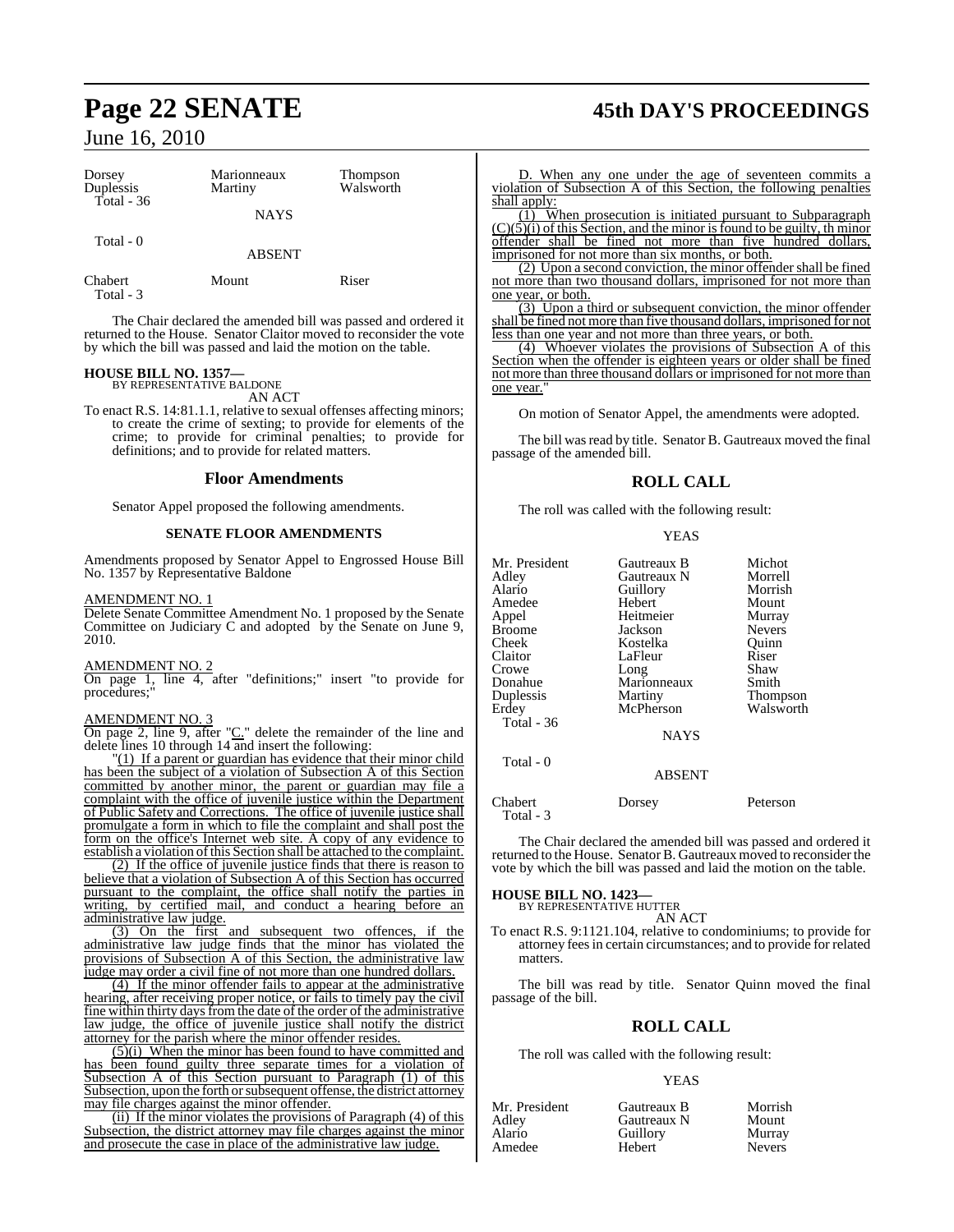# **45th DAY'S PROCEEDINGS Page 23 SENATE**

| Appel<br><b>Broome</b><br>Cheek<br>Claitor<br>Donahue<br>Dorsey<br>Duplessis<br>Erdey<br>Total - 35 | Heitmeier<br>Jackson<br>Kostelka<br>LaFleur<br>Long<br>Martiny<br>Michot<br>Morrell<br><b>NAYS</b> | Peterson<br>Ouinn<br>Riser<br>Shaw<br>Smith<br><b>Thompson</b><br>Walsworth |
|-----------------------------------------------------------------------------------------------------|----------------------------------------------------------------------------------------------------|-----------------------------------------------------------------------------|
| Total - 0                                                                                           | <b>ABSENT</b>                                                                                      |                                                                             |
| Chabert<br>Crowe                                                                                    | Marionneaux<br>McPherson                                                                           |                                                                             |

Total - 4

The Chair declared the bill was passed and ordered it returned to the House. Senator Quinn moved to reconsider the vote by which the bill was passed and laid the motion on the table.

**HOUSE BILL NO. 520—** BY REPRESENTATIVE THIBAUT AND SENATOR MARIONNEAUX AN ACT

To amend and reenact R.S. 15:1096.2 and to repeal R.S. 15:1093.2, relative to the Tri-Parish Juvenile Justice District; to provide for additional purposes and authority; to authorize the board of commissioners to enter into certain cooperative endeavor agreements; to provide for the expenditure of funds and payment of costs and expenses; to repeal provisions applying the additional purposes and authority statewide; and to provide for related matters.

The bill was read by title. Senator Marionneaux moved the final passage of the bill.

#### **ROLL CALL**

The roll was called with the following result:

#### YEAS

| Mr. President<br>Adley<br>Alario<br>Amedee<br>Appel<br><b>Broome</b><br>Cheek<br>Claitor<br>Crowe<br>Dorsey<br>Duplessis | Gautreaux B<br>Gautreaux N<br>Guillory<br>Hebert<br>Heitmeier<br>Jackson<br>Kostelka<br>LaFleur<br>Long<br>Marionneaux<br>Martiny | Morrell<br>Morrish<br>Mount<br>Murray<br><b>Nevers</b><br>Peterson<br>Ouinn<br>Riser<br>Shaw<br>Smith<br>Thompson |
|--------------------------------------------------------------------------------------------------------------------------|-----------------------------------------------------------------------------------------------------------------------------------|-------------------------------------------------------------------------------------------------------------------|
| Erdey                                                                                                                    | Michot                                                                                                                            | Walsworth                                                                                                         |
| Total - 36                                                                                                               |                                                                                                                                   |                                                                                                                   |
|                                                                                                                          | <b>NAYS</b>                                                                                                                       |                                                                                                                   |
| Total $-0$                                                                                                               | ABSENT                                                                                                                            |                                                                                                                   |

| Chabert   | Donahue | McPherson |
|-----------|---------|-----------|
| Total - 3 |         |           |

The Chair declared the bill was passed and ordered it returned to the House. Senator Marionneaux moved to reconsider the vote by which the bill was passed and laid the motion on the table.

#### **HOUSE BILL NO. 1484— (Substitute for HouseBill No. 503 by Representative Danahay)**

BY REPRESENTATIVE DANAHAY AN ACT

To amend and reenact R.S.  $26:90(A)(5)$  and  $286(A)(5)$  and to enact R.S. 26:793(A)(5), relative to homebrew beer; to provide for exceptions to the prohibitions for alcohol of high and low

# June 16, 2010

alcoholic content for homebrew beer; to provide for a three-day special event permit for a retail dealer to authorize homebrew on the licensed permits; to provide for purposes for which homebrew beer is authorized; to provide for limitations; to provide for definitions; and to provide for related matters.

#### **Floor Amendments**

Senator Claitor proposed the following amendments.

#### **SENATE FLOOR AMENDMENTS**

Amendments proposed by Senator Claitor to Reengrossed House Bill No. 1484 by Representative Danahay

#### AMENDMENT NO. 1

On page 1, line 2 after "286(A)(5)" insert "and R. S. 32:300(B)(3)(b)"

#### AMENDMENT NO. 2

On page 1, line 3 after "beer" insert "and other alcoholic beverages"

#### AMENDMENT NO. 3

On page 1, line 6 after "permits;" insert "to provide for further description of an open alcoholic beverage container in a motor vehicle;"

#### AMENDMENT NO. 4

On page 3, after line  $\overline{3}$  insert the following:

Section 2. R. S.  $32:300(B)(3)(b)$  is hereby amended and reenacted to read as follows:

§300. Possession of alcoholic beverages in motor vehicles \* \* \*

B. For purposes of this Section, the following words have the following meanings ascribed to them:

\* \* \* (3) \* \* \* (b) "Open alcoholic beverage container" shall not mean any bottle, can, or other receptacle that contains a frozen alcoholic beverage unless the design of the lid covering the frozen alcoholic

beverage permits access by a straw, the lid is removed, a straw protrudes therefrom, or the contents of the receptacle have been partially removed. \* \* \*"

Senator Martiny asked for a ruling from the Chair as to whether the amendment was germane to the bill.

The Chair ruled that the amendment was not germane to the bill.

The amendment was withdrawn.

The bill was read by title. Senator Martiny moved the final passage of the bill.

#### **ROLL CALL**

The roll was called with the following result:

**YEAS** 

| Mr. President | Gautreaux B | Michot        |
|---------------|-------------|---------------|
| Adley         | Gautreaux N | Morrell       |
| Alario        | Guillory    | Morrish       |
| Amedee        | Hebert      | Mount         |
| Appel         | Heitmeier   | Murray        |
| Broome        | Jackson     | <b>Nevers</b> |
| Cheek         | Kostelka    | Peterson      |
| Claitor       | LaFleur     | Ouinn         |
| Crowe         | Long        | Riser         |
| Donahue       | Marionneaux | Shaw          |
| Dorsey        | Martiny     | Smith         |
| Duplessis     | McPherson   | Walsworth     |
| Total - 36    |             |               |
|               |             |               |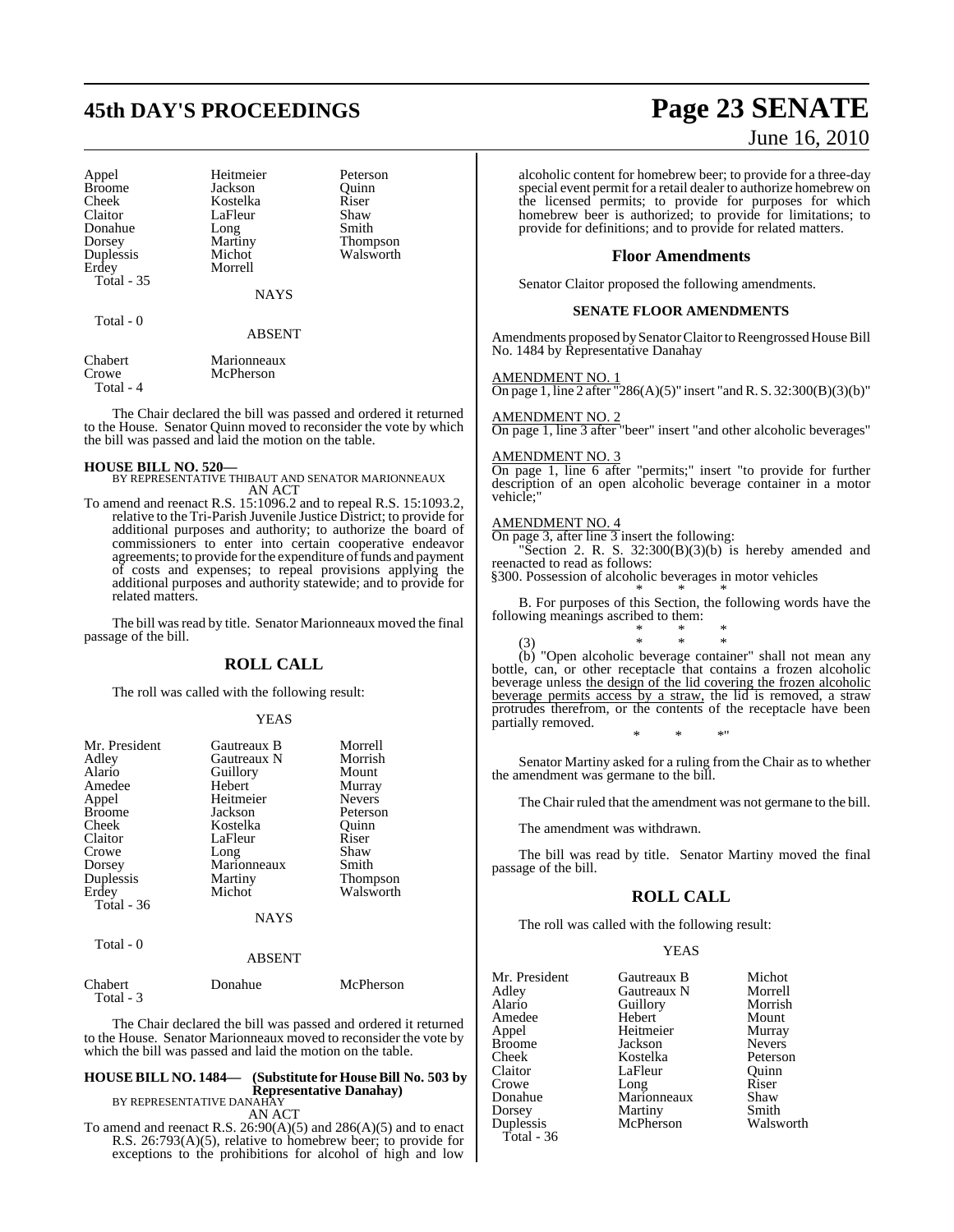### **NAYS**

| Total - 0            | <b>ABSENT</b> |          |
|----------------------|---------------|----------|
| Chabert<br>Total - 3 | Erdey         | Thompson |

The Chair declared the bill was passed and ordered it returned to the House. Senator Martiny moved to reconsider the vote by which the bill was passed and laid the motion on the table.

**HOUSE BILL NO. 37—** BY REPRESENTATIVE GARY SMITH AN ACT

To amend and reenact R.S. 44:36(D), relative to public records; to reduce the time required for the Department of Public Safety and Corrections to retain records regarding adult offenders; and to provide for related matters.

#### **Floor Amendments**

Senator Adley proposed the following amendments.

#### **SENATE FLOOR AMENDMENTS**

Amendments proposed by Senator Adley to Engrossed House Bill No. 37 by Representative Gary Smith

AMENDMENT NO. 1

On page 1, line 2, after "44:36(D)" and before "," insert "and to enact R.S.  $44:1(C)$ "

AMENDMENT NO. 2

On page 1, line 4, after "offenders;" and before "and" insert "to provide for records related to the Mississippi Canyon 252 - Deep Water Horizon Oil Spill;"

AMENDMENT NO. 3 On page 1, line 6, after "reenacted" and before "to" insert "and R.S.  $44:1(\overrightarrow{C})$  is hereby enacted"

#### AMENDMENT NO. 4

On page 1, between lines 6 and 7 insert the following: "§ 1. General definitions

\* \* \*

Notwithstanding any provision of this Chapter, any records having been used, being in use, or retained for use by the office of the governor or any other executive branch agency in the usual course of the duties and business of the office or agency relating to the Mississippi Canyon 252 - Deepwater Horizon Oil Spillshall be made available for inspection and copying in accordance with the provisions of this Chapter. Notwithstanding any provision of law to the contrary, any records relating to the Mississippi Canyon 2 Deepwater Horizon Oil Spill shall be maintained for a period of not less than ten years. \* \* \*"

On motion of Senator Adley, the amendments were adopted.

The bill was read by title. Senator N. Gautreaux moved the final passage of the amended bill.

## **ROLL CALL**

The roll was called with the following result:

#### YEAS

| Mr. President | Gautreaux B | Morrell       |
|---------------|-------------|---------------|
| Adley         | Gautreaux N | Morrish       |
| Alario        | Guillory    | Mount         |
| Amedee        | Hebert      | Murray        |
| Appel         | Heitmeier   | <b>Nevers</b> |

# **Page 24 SENATE 45th DAY'S PROCEEDINGS**

| Broome<br>Cheek<br>Claitor<br>Crowe<br>Donahue<br>Dorsey<br>Duplessis | Jackson<br>Kostelka<br>LaFleur<br>Long<br>Marionneaux<br>Martiny<br>McPherson | Peterson<br>Riser<br>Shaw<br>Smith<br>Thompson<br>Walsworth |
|-----------------------------------------------------------------------|-------------------------------------------------------------------------------|-------------------------------------------------------------|
| Erdey<br><b>Total - 37</b><br>Total - 0                               | Michot<br><b>NAYS</b><br>ARSENT                                               |                                                             |

Chabert Quinn Total - 2

The Chair declared the amended bill was passed and ordered it returned to the House. Senator N. Gautreaux moved to reconsider the vote by which the bill was passed and laid the motion on the table.

#### **HOUSE BILL NO. 99—**

BY REPRESENTATIVE ROSALIND JONES AN ACT

To amend and reenact R.S. 42:1132(B)(2)(introductory paragraph) and (a)(i), relative to the Board of Ethics; to provide relative to the nomination and selection of members of the Board of Ethics; and to provide for related matters.

The bill was read by title. Senator Jackson moved the final passage of the bill.

#### **ROLL CALL**

The roll was called with the following result:

#### YEAS

| Mr. President | Gautreaux B | Morrell       |
|---------------|-------------|---------------|
| Adley         | Gautreaux N | Morrish       |
| Alario        | Guillory    | Mount         |
| Amedee        | Hebert      | Murray        |
| Appel         | Heitmeier   | <b>Nevers</b> |
| Broome        | Jackson     | Peterson      |
| Cheek         | Kostelka    | Ouinn         |
| Claitor       | LaFleur     | Riser         |
| Crowe         | Long        | Shaw          |
| Donahue       | Marionneaux | Smith         |
| Dorsey        | Martiny     | Thompson      |
| Duplessis     | McPherson   | Walsworth     |
| Erdey         | Michot      |               |
| Total - 38    |             |               |
|               | <b>NAYS</b> |               |

Total - 0

ABSENT

Chabert Total - 1

The Chair declared the bill was passed and ordered it returned to the House. Senator Jackson moved to reconsider the vote by which the bill was passed and laid the motion on the table.

# **HOUSE BILL NO. 156—** BY REPRESENTATIVE ARNOLD

AN ACT

To enact R.S. 49:191(5)(b) and to repeal R.S. 49:191(3)(f), relative to certain agencies within the office of the governor, including provisions to provide for the re-creation of such agencies; to provide for the effective termination date for all statutory authority for the existence of such statutory entities; and to provide for related matters.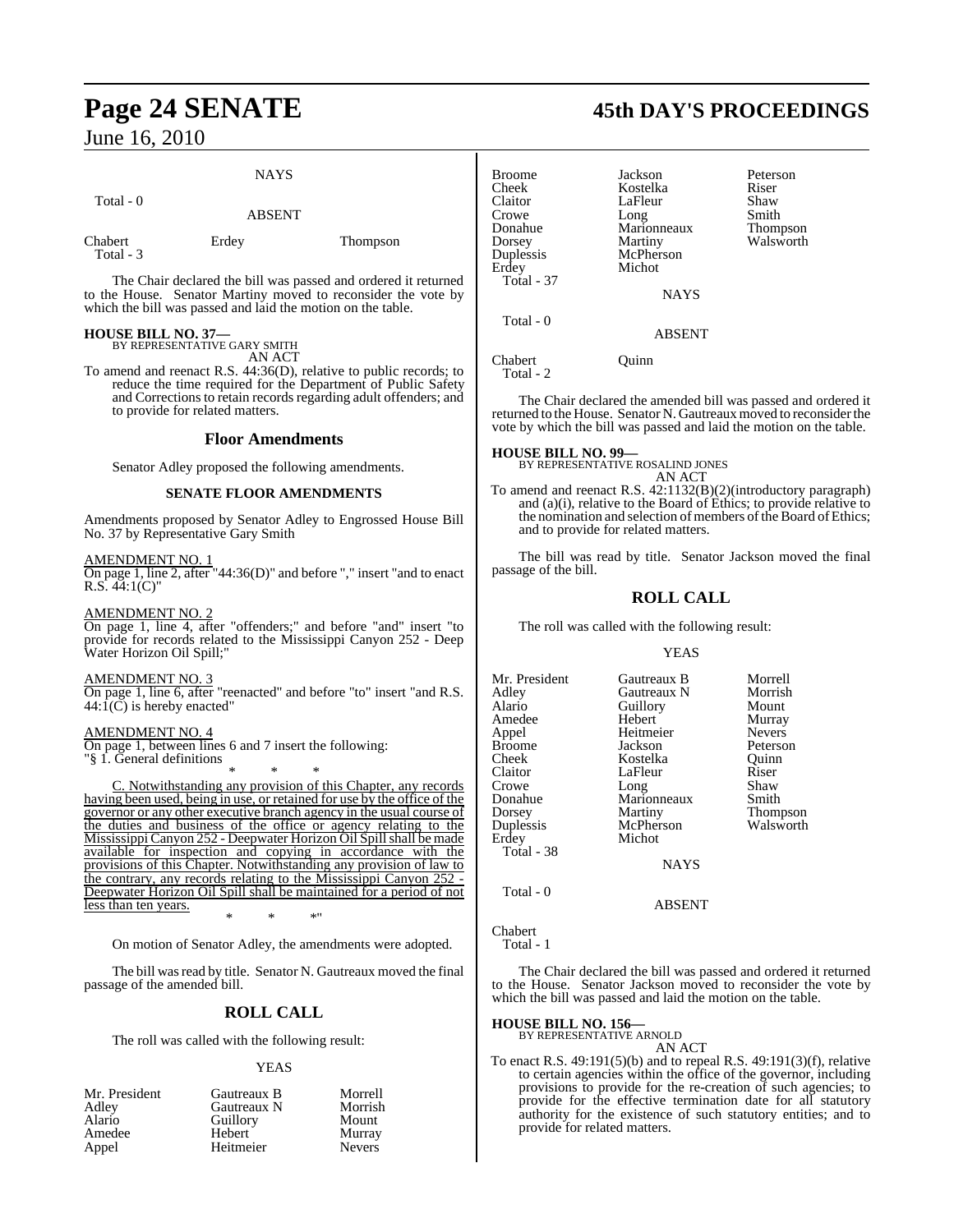# **45th DAY'S PROCEEDINGS Page 25 SENATE**

# June 16, 2010

The bill was read by title. Senator Duplessis moved the final passage of the bill.

#### **ROLL CALL**

The roll was called with the following result:

#### YEAS

| Mr. President | Gautreaux B | Morrell         |
|---------------|-------------|-----------------|
| Adley         | Gautreaux N | Morrish         |
| Alario        | Guillory    | Mount           |
| Amedee        | Hebert      | Murray          |
| Appel         | Heitmeier   | <b>Nevers</b>   |
| <b>Broome</b> | Jackson     | Peterson        |
| Cheek         | Kostelka    | Ouinn           |
| Claitor       | LaFleur     | Riser           |
| Crowe         | Long        | Shaw            |
| Donahue       | Marionneaux | Smith           |
| Dorsey        | Martiny     | <b>Thompson</b> |
| Duplessis     | McPherson   | Walsworth       |
| Erdey         | Michot      |                 |
| Total - 38    |             |                 |
|               | NAYS        |                 |

Total - 0

ABSENT

Chabert

Total - 1

The Chair declared the bill was passed and ordered it returned to the House. Senator Duplessis moved to reconsider the vote by which the bill was passed and laid the motion on the table.

# **HOUSE BILL NO. 287—** BY REPRESENTATIVE CORTEZ

AN ACT

To enact R.S. 46:1427, relative to child care facilities and childplacing agencies; to provide with respect to licensure; to provide for an exception for certain religious organizations; and to provide for related matters.

#### **Floor Amendments**

Senator Walsworth proposed the following amendments.

#### **SENATE FLOOR AMENDMENTS**

Amendments proposed by Senator Walsworth to Engrossed House Bill No. 287 by Representative Cortez

#### AMENDMENT NO. 1

Delete Senate Committee Amendment Nos. 1 through 3 proposed by the Senate Committee on Health and Welfare and adopted by the Senate on June 10, 2010.

#### AMENDMENT NO. 2

On page 1, line 2, after "46:1427" and before "," insert "and 1429"

#### AMENDMENT NO. 3

On page 1, line 4, after "organizations;" and before "and" insert "to provide for the parent-child relationship; to provide for a moratorium on the enforcement of rules and regulation in certain circumstances;"

#### AMENDMENT NO. 4

On page 1, line 6, after "46:1427" and before "hereby" delete "is" and insert "and 1429 are"

#### AMENDMENT NO. 5

On page 1, between lines 6 and 7, insert the following: "§1427. Parent-child relationship

The Department of Social Services shall not interfere with the parent-child relationship regarding the religious training of a child, where all of the following conditions are met:

(1) The parent or legal guardian has enrolled their child in a child care facility, including but not limited to a child residential facility, operated by a religious, nonprofit organization which is exempt from federal income taxes pursuant to  $26$  U.S.C.  $501(c)(3)$ .

(2) Where, as a condition of enrollment, the child is required to attend religious services or classes and the parent or guardian of the child agrees to such condition. \* \* \*"

#### AMENDMENT NO. 6

On page 1, line 7, change "§1427" to "§1429"

#### AMENDMENT NO. 7

On page 1, between lines 12 and 13 insert the following:

Section 2. There shall hereby be a moratorium on the enforcement of any rule and regulation by the Department of Social Services upon a child care facility, including but not limited to a child residential facility, operated by a religious, nonprofit organization which is exempt from federal income taxes pursuant to 26 U.S.C. 501(c)(3), and which was not licensed as either a Class A or Class B facility on June 1, 2010, and provides childcare for not less than 25 hours and not more than 40 hours in a continuous sevenday week. This moratorium shall terminate and cease to be effective upon July 1, 2011.'

#### AMENDMENT NO. 8

On page 1, line 13, change "Section 2." to "Section 3."

On motion of Senator Walsworth, the amendments were adopted.

The bill was read by title. Senator Mount moved the final passage of the amended bill.

#### **ROLL CALL**

The roll was called with the following result:

| v |
|---|
|---|

| Mr. President<br>Adley<br>Alario<br>Amedee<br>Appel<br><b>Broome</b><br>Cheek<br>Claitor | Gautreaux B<br>Gautreaux N<br>Guillory<br>Hebert<br>Heitmeier<br>Jackson<br>Kostelka<br>LaFleur | Morrell<br>Morrish<br>Mount<br>Murray<br><b>Nevers</b><br>Ouinn<br>Riser<br>Shaw |
|------------------------------------------------------------------------------------------|-------------------------------------------------------------------------------------------------|----------------------------------------------------------------------------------|
| Donahue<br>Dorsey<br>Duplessis<br>Erdey<br>Total - 37                                    | Long<br>Marionneaux<br>Martiny<br>McPherson<br>Michot<br><b>NAYS</b>                            | Thompson<br>Walsworth                                                            |
| Peterson<br>Total - 1                                                                    | 1.727177                                                                                        |                                                                                  |

ABSENT

Chabert Total - 1

The Chair declared the amended bill was passed and ordered it returned to the House. Senator Mount moved to reconsider the vote by which the bill was passed and laid the motion on the table.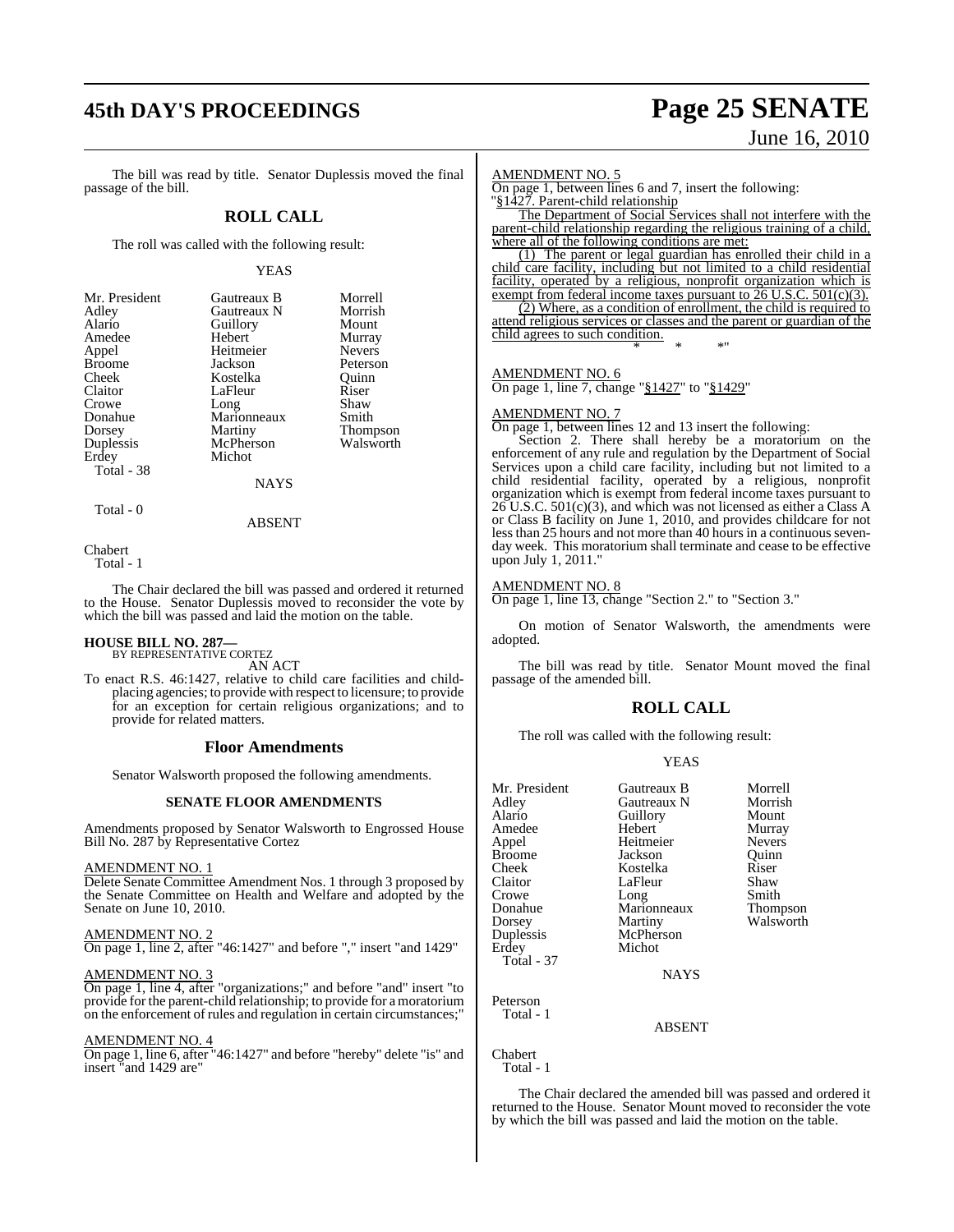# **HOUSE BILL NO. 301—** BY REPRESENTATIVE RITCHIE

AN ACT

To amend and reenact R.S. 36:801(introductory paragraph) and 801.1(A), to enact R.S. 36:4(B)(18), and to repeal R.S. 36:459(D), relative to the Louisiana Tax Commission; to transfer the commission to the office of the governor, division of administration; to provide for the budget and procurement authority of the commission; to provide for effectiveness; and to provide for related matters.

#### **Floor Amendments**

Senator Nevers proposed the following amendments.

#### **SENATE FLOOR AMENDMENTS**

Amendments proposed by Senator Nevers to Reengrossed House Bill No. 301 by Representative Ritchie

#### AMENDMENT NO. 1

On page 2, after line 28, add the following:

Section 3. This Act shall become effective on July 1, 2010."

On motion of Senator Nevers, the amendments were adopted.

The bill was read by title. Senator Nevers moved the final passage of the amended bill.

## **ROLL CALL**

The roll was called with the following result:

#### YEAS

| Mr. President | Gautreaux B | Morrell       |
|---------------|-------------|---------------|
| Adley         | Gautreaux N | Morrish       |
| Alario        | Guillory    | Mount         |
| Amedee        | Hebert      | Murray        |
| Appel         | Heitmeier   | <b>Nevers</b> |
| <b>Broome</b> | Jackson     | Peterson      |
| Cheek         | Kostelka    | Ouinn         |
| Claitor       | LaFleur     | Riser         |
| Crowe         | Long        | Shaw          |
| Donahue       | Marionneaux | Smith         |
| Dorsey        | Martiny     | Thompson      |
| Duplessis     | McPherson   | Walsworth     |
| Erdey         | Michot      |               |
| Total - 38    |             |               |
|               | NAYS        |               |
| Total - 0     |             |               |

Chabert

Total - 1

The Chair declared the amended bill was passed and ordered it returned to the House. Senator Nevers moved to reconsider the vote by which the bill was passed and laid the motion on the table.

ABSENT

# **HOUSE BILL NO. 302—** BY REPRESENTATIVE SMILEY

AN ACT

To amend and reenact R.S. 49:1302(E) and to enact R.S. 49:1305(A)(3) and 1307, relative to boards, commissions, and like entities; to provide relative to disclosure of certain information concerning certain boards, commissions, and like entities; to provide for the publication of such information on the Internet; to provide for the powers and duties of the commissioner of administration relative thereto; to provide for the powers and duties of the legislative auditor relative thereto; and to provide for related matters.

# **Page 26 SENATE 45th DAY'S PROCEEDINGS**

#### **Floor Amendments**

Senator Riser proposed the following amendments.

#### **SENATE FLOOR AMENDMENTS**

Amendments proposed by Senator Riser to Engrossed House Bill No. 302 by Representative Smiley

#### AMENDMENT NO. 1

On page 1, line 2 after "enact R.S." insert "47:9004 $(B)(4)$  and R.S.,"

#### AMENDMENT NO. 2

On page 1, line 7 after "thereto;" insert "to provide relative to disclosure of certain information by members of certain boards of directors:

#### AMENDMENT NO. 3

On page 1, between lines 9 and 10 insert the following:

'Section 1. R.S.  $47:9004(B)(4)$  is hereby enacted to read as follows:

§9004. Board of directors; qualifications; terms; removal; chairman; compensation; meetings; records; appointment; corporation president; duties; removal; open board meetings \* \* \*

B. \* \* \* **(4)(a) Those members appointed by the governor to the board of directors shall, prior to confirmation by the Senate, disclose the names of all business or professional clients with which the appointee or any corporation in which the appointee owns a controlling interest maintains a business or professional relationship at the time of the appointment.**

**(b) The obligation to disclose shall be a continuing obligation of all members of the board of directors, including those members serving on and after January 1, 2011.**

**(c) The disclosure of such business or professional relationships shall be made in writing to the Senate Committee on Senate and Governmental Affairs in the following manner:**

**(i) For those relationships in existence at the time of appointment by the governor, disclosure shall occur within sixty days of the announcement of that appointment.**

**(ii) For those relationships established during the term of the board member, such disclosure shall occur within sixty days of the commencement of the business or professional relationship.**

\* \* \*"

AMENDMENT NO. 4

On page 1, line 10 after "Section" delete "1" and insert "2"

AMENDMENT NO. 5 On page 2, line16 after "Section" delete "2" and insert "3"

#### AMENDMENT NO. 6

On page 2, delete line 28 insert

"Section 4. This Act shall become effective on January 1, 2011."

On motion of Senator Riser, the amendments were adopted.

The bill was read by title. Senator Amedee moved the final passage of the amended bill.

#### **ROLL CALL**

The roll was called with the following result:

#### YEAS

| Mr. President | Gautreaux B | Morrell       |
|---------------|-------------|---------------|
| Adley         | Gautreaux N | Morrish       |
| Alario        | Guillory    | Mount         |
| Amedee        | Hebert      | Murray        |
| <b>Broome</b> | Heitmeier   | <b>Nevers</b> |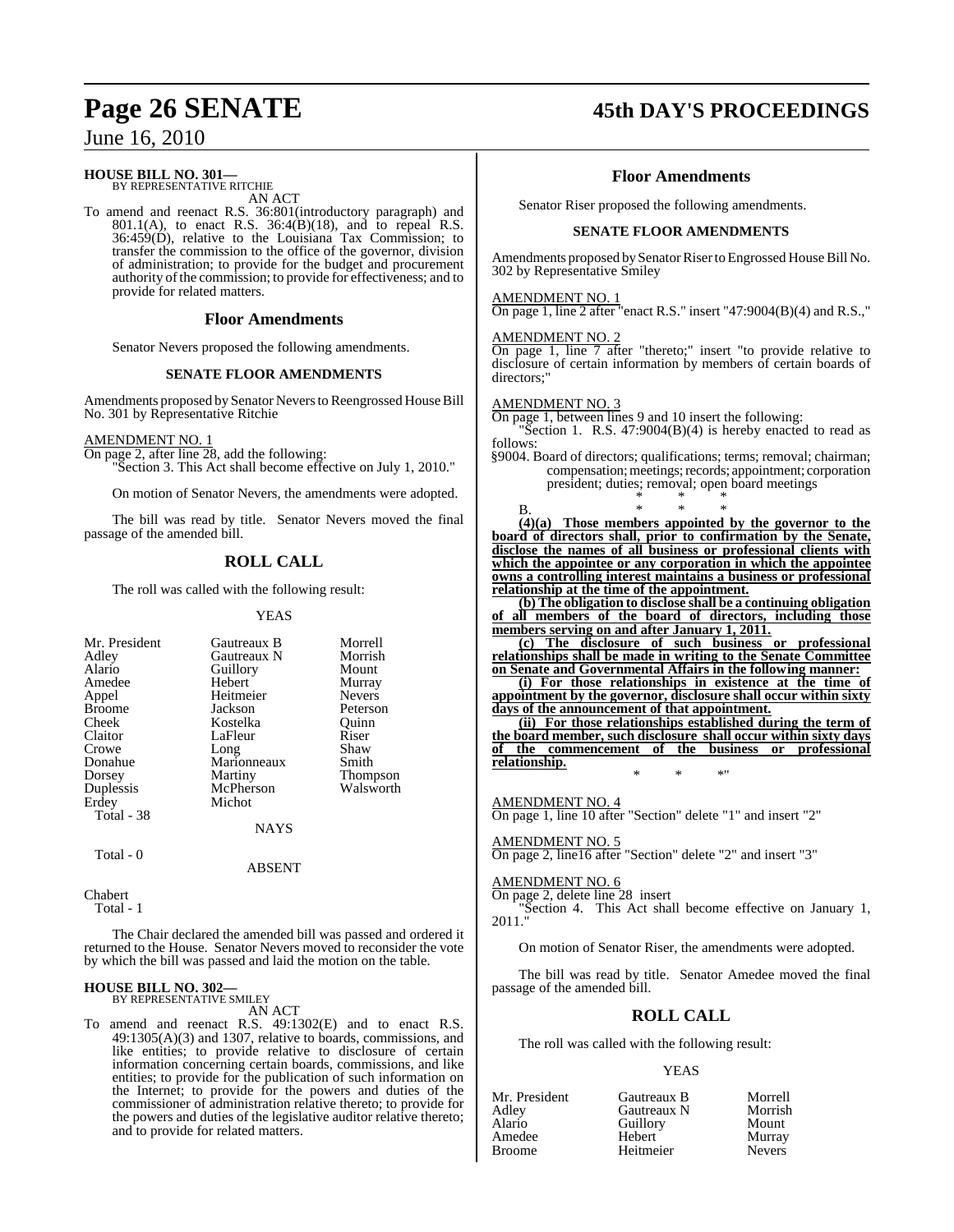# **45th DAY'S PROCEEDINGS Page 27 SENATE**

| Cheek<br>Claitor<br>Crowe<br>Donahue<br>Dorsey<br>Duplessis<br>Erdey<br>Total $-36$ | Jackson<br>Kostelka<br>Long<br>Marionneaux<br>Martiny<br>McPherson<br>Michot | Peterson<br>Quinn<br>Riser<br>Shaw<br>Smith<br><b>Thompson</b><br>Walsworth |
|-------------------------------------------------------------------------------------|------------------------------------------------------------------------------|-----------------------------------------------------------------------------|
| Total - 0                                                                           | <b>NAYS</b>                                                                  |                                                                             |
|                                                                                     | <b>ABSENT</b>                                                                |                                                                             |
| Appel<br>Total - 3                                                                  | Chabert                                                                      | LaFleur                                                                     |

The Chair declared the amended bill was passed and ordered it returned to the House. Senator Amedee moved to reconsider the vote by which the bill was passed and laid the motion on the table.

# **HOUSE BILL NO. 334—** BY REPRESENTATIVE LEGER

AN ACT

To amend and reenact R.S. 27:247 and 270(A)(3)(a), relative to the casino support services contract; to provide for the funding of such contract; to establish the Casino Support Services Fund as a special treasury fund; to provide for an effective date; and to provide for related matters.

The bill was read by title. Senator Murray moved the final passage of the bill.

#### **ROLL CALL**

The roll was called with the following result:

#### YEAS

| Mr. President<br>Adley<br>Alario<br>Amedee<br>Appel<br><b>Broome</b><br>Cheek<br>Claitor<br>Crowe<br>Donahue<br>Dorsey<br>Duplessis | Erdey<br><b>Gautreaux B</b><br>Gautreaux N<br>Guillory<br>Hebert<br>Heitmeier<br>Jackson<br>Kostelka<br>LaFleur<br>Marionneaux<br>Martiny<br>Michot | Morrell<br>Morrish<br>Mount<br>Murray<br><b>Nevers</b><br>Peterson<br>Ouinn<br>Riser<br>Shaw<br>Smith<br>Thompson<br>Walsworth |
|-------------------------------------------------------------------------------------------------------------------------------------|-----------------------------------------------------------------------------------------------------------------------------------------------------|--------------------------------------------------------------------------------------------------------------------------------|
| Total - 36                                                                                                                          | NAYS                                                                                                                                                |                                                                                                                                |
| Total - 0                                                                                                                           |                                                                                                                                                     |                                                                                                                                |

| rvaa v  | <b>ABSENT</b> |           |
|---------|---------------|-----------|
| Chabert | Long          | McPherson |

Total - 3

The Chair declared the bill was passed and ordered it returned to the House. Senator Murray moved to reconsider the vote by which the bill was passed and laid the motion on the table.

# **HOUSE BILL NO. 414—** BY REPRESENTATIVE LIGI

AN ACT

To amend and reenact R.S. 18:1491.4(D) and 1495.2(D), relative to expenditures of campaign funds; to provide for certain methods of expending campaign funds; and to provide for related matters.

The bill was read by title. Senator Appel moved the final passage of the bill.

# June 16, 2010

## **ROLL CALL**

The roll was called with the following result:

#### YEAS

| Mr. President | Gautreaux B | Morrell         |
|---------------|-------------|-----------------|
| Adley         | Gautreaux N | Morrish         |
| Alario        | Guillory    | Mount           |
| Amedee        | Hebert      | Murray          |
| Appel         | Heitmeier   | <b>Nevers</b>   |
| Broome        | Jackson     | Peterson        |
| Cheek         | Kostelka    | Ouinn           |
| Claitor       | LaFleur     | Riser           |
| Crowe         | Long        | Shaw            |
| Donahue       | Marionneaux | Smith           |
| Dorsey        | Martiny     | <b>Thompson</b> |
| Duplessis     | McPherson   | Walsworth       |
| Erdey         | Michot      |                 |
| Total - 38    |             |                 |
|               | <b>NAYS</b> |                 |
| Total - 0     |             |                 |

Chabert

```
 Total - 1
```
The Chair declared the bill was passed and ordered it returned to the House. Senator Appel moved to reconsider the vote by which the bill was passed and laid the motion on the table.

ABSENT

# **HOUSE BILL NO. 627—** BY REPRESENTATIVE GALLOT

AN ACT

To amend and reenact R.S. 18:532.1(D) and 1903, relative to precinct changes; to authorize the division of a precinct under certain circumstances during a certain time period; to require certain submissions relative to such changes; to provide for penalties; and to provide for related matters.

#### **Floor Amendments**

Senator Kostelka proposed the following amendments.

#### **SENATE FLOOR AMENDMENTS**

Amendments proposed by Senator Kostelka to Engrossed House Bill No. 627 by Representative Gallot

#### AMENDMENT NO. 1

In Senate Committee Amendment No. 5 proposed by the Senate Committee on Senate and Governmental Affairs and adopted by the Senate on June 10, 2010, on line 13 after " $17:71.3$ " change " $\overline{(C)}$ " to "(E)"

On motion of Senator Kostelka, the amendments were adopted.

#### **Floor Amendments**

Senator Heitmeier proposed the following amendments.

#### **SENATE FLOOR AMENDMENTS**

Amendments proposed by Senator Heitmeier to Engrossed House Bill No. 627 by Representative Gallot

#### AMENDMENT NO. 1

On page 1, line 2, after "To" delete the remainder of the line and insert "amend and reenact "R.S.  $18:463(A)(2)(a)(iv)$ ,  $532.1(D)$ , and 1903, and to enact R.S. 18:492(A)(7), relative to the Louisiana Election Code; to provide relative to precinct changes; to authorize;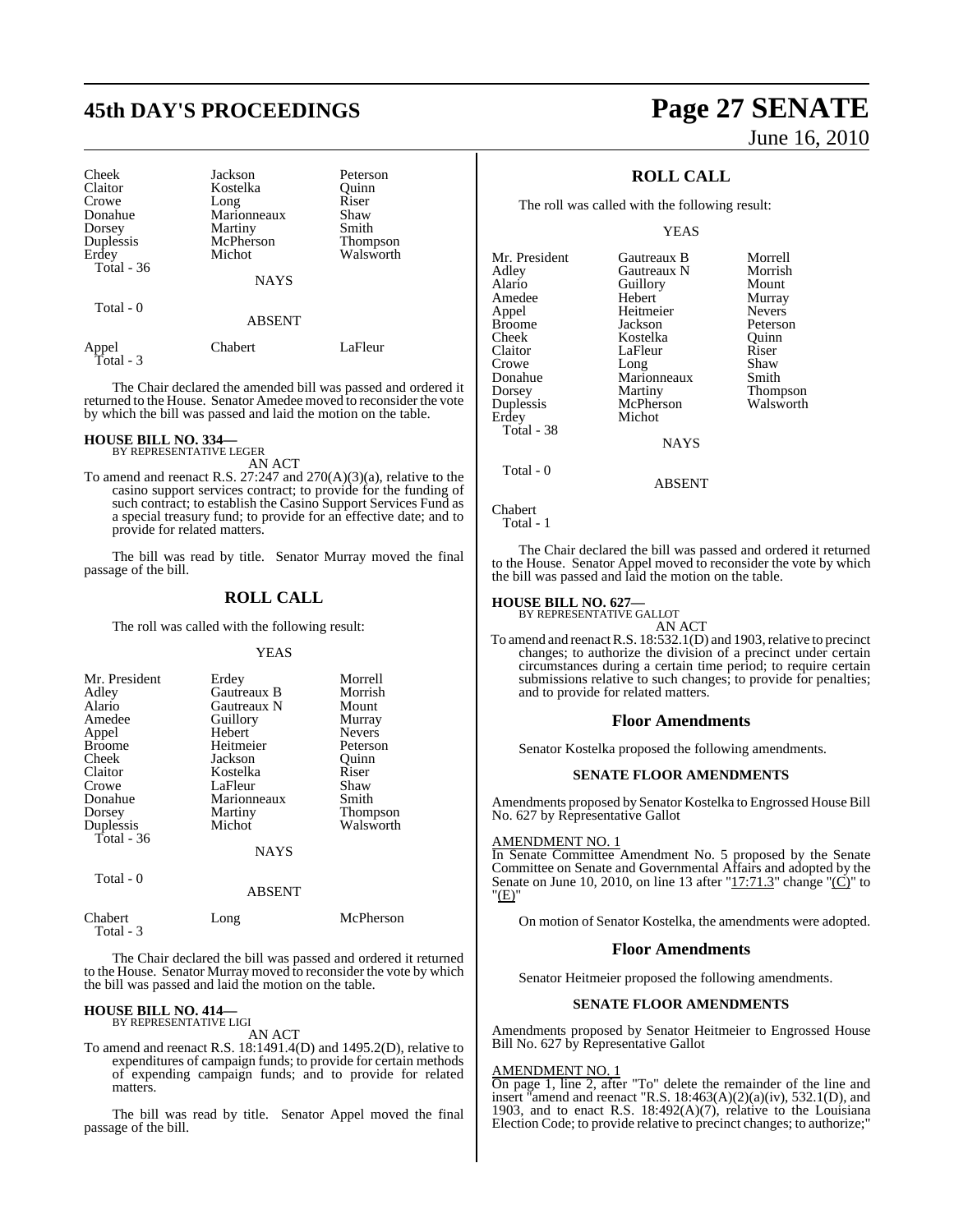#### AMENDMENT NO. 2

On page 1, line 4, after "changes;" insert "to provide qualifications for candidacy for public office, notice of candidacy, and grounds for objection to candidacy;"

#### AMENDMENT NO. 3

On page 1, line 7, after "Section 1." delete the remainder of the line and insert "R.S. 18:463(A)(2)(a)(iv), 532.1(D), and 1903 are hereby amended and reenacted and R.S.  $18:492(A)(7)$  is hereby enacted to read as"

#### AMENDMENT NO. 4

On page 1, between lines 8 and 9 insert the following:

'§463. Notice of candidacy; financial statements **disclosure**; political advertising; penalties

A.  $\bullet$  \* \* \*

(2)(a) The notice of candidacy also shall include a certificate, signed by the candidate, certifying all of the following: \* \* \*

(iv) That he has attached to the notice of his candidacy the financial statement required by Subsection B of this Section, if applicable. **Except for a candidate for United States senator or representative in Congress, that for each of the previous five tax years, he has filed his federal and state income tax returns, has filed for an extension of time for filing either his federal or state income tax return or both, or was not required to file either a federal or state income tax return or both.** \* \* \*

§492. Grounds for an objection to candidacy

A. An action objecting to the candidacy of a person who qualified as a candidate in a primary election shall be based on one or more of the following grounds:

\* \* \* **(7) The defendant falsely certified on his notice of candidacy that for each of the previous five tax years he has filed his federal and state income tax returns, hasfiled for an extension of time for filing either his federal or state income tax return or both as provided in R.S. 18:463(A)(2), or was not required to file either a federal or state income tax return or both.** \* \* \*"

Senator Kostelka asked for a ruling from the Chair as to whether the amendment was germane to the bill.

The Chair ruled that the amendment was not germane to the bill.

The amendment was withdrawn.

The bill was read by title. Senator Kostelka moved the final passage of the amended bill.

#### **ROLL CALL**

The roll was called with the following result:

#### YEAS

| Mr. President           | Erdey       | McPherson       |
|-------------------------|-------------|-----------------|
| Adley                   | Gautreaux B | Michot          |
| Alario                  | Gautreaux N | Morrell         |
| Amedee                  | Guillory    | Murray          |
| Appel                   | Hebert      | <b>Nevers</b>   |
| <b>Broome</b>           | Heitmeier   | Peterson        |
| Cheek                   | Jackson     | Ouinn           |
| Claitor                 | Kostelka    | Riser           |
| Crowe                   | LaFleur     | Shaw            |
| Donahue                 | Long        | Smith           |
| Dorsey                  | Marionneaux | <b>Thompson</b> |
| Duplessis<br>Total - 36 | Martiny     | Walsworth       |

# **Page 28 SENATE 45th DAY'S PROCEEDINGS**

#### **NAYS**

#### Total - 0 ABSENT

Chabert Morrish Mount Total - 3

The Chair declared the amended bill was passed and ordered it returned to the House. Senator Kostelka moved to reconsider the vote by which the bill was passed and laid the motion on the table.

# **HOUSE BILL NO. 629—** BY REPRESENTATIVE DANAHAY

AN ACT

To amend and reenact Chapter 17 of Title 42 of the Louisiana Revised Statutes of 1950, to be comprised of R.S. 42:1261 through 1266, relative to the Department of State Civil Service, to provide for the transfer of certain responsibilities relative to employee training programs from the division of administration to the department; and to provide for related matters.

The bill was read by title. Senator Morrish moved the final passage of the bill.

#### **ROLL CALL**

The roll was called with the following result:

**YEAS** 

| Mr. President | Gautreaux B | Morrell       |
|---------------|-------------|---------------|
| Adley         | Gautreaux N | Morrish       |
| Alario        | Guillory    | Mount         |
| Amedee        | Hebert      | Murray        |
| Appel         | Heitmeier   | <b>Nevers</b> |
| Broome        | Jackson     | Peterson      |
| Cheek         | Kostelka    | Quinn         |
| Claitor       | LaFleur     | Riser         |
| Crowe         | Long        | Shaw          |
| Donahue       | Marionneaux | Smith         |
| Dorsey        | Martiny     | Thompson      |
| Duplessis     | McPherson   | Walsworth     |
| Erdey         | Michot      |               |
| Total - 38    |             |               |
|               | <b>NAYS</b> |               |
|               |             |               |

ABSENT

Chabert

Total - 1

Total - 0

The Chair declared the bill was passed and ordered it returned to the House. Senator Morrish moved to reconsider the vote by which the bill was passed and laid the motion on the table.

**HOUSE BILL NO. 680—** BY REPRESENTATIVE LEGER

AN ACT

To amend and reenact R.S. 24:513(B), relative to the legislative auditor; to require certain audits and statements relative to tax collections; to require certain local auditees and other personsto submit such audits and statements; to provide for the content of the statements; to provide for penalties; and to provide for related matters.

The bill was read by title. Senator Morrell moved the final passage of the bill.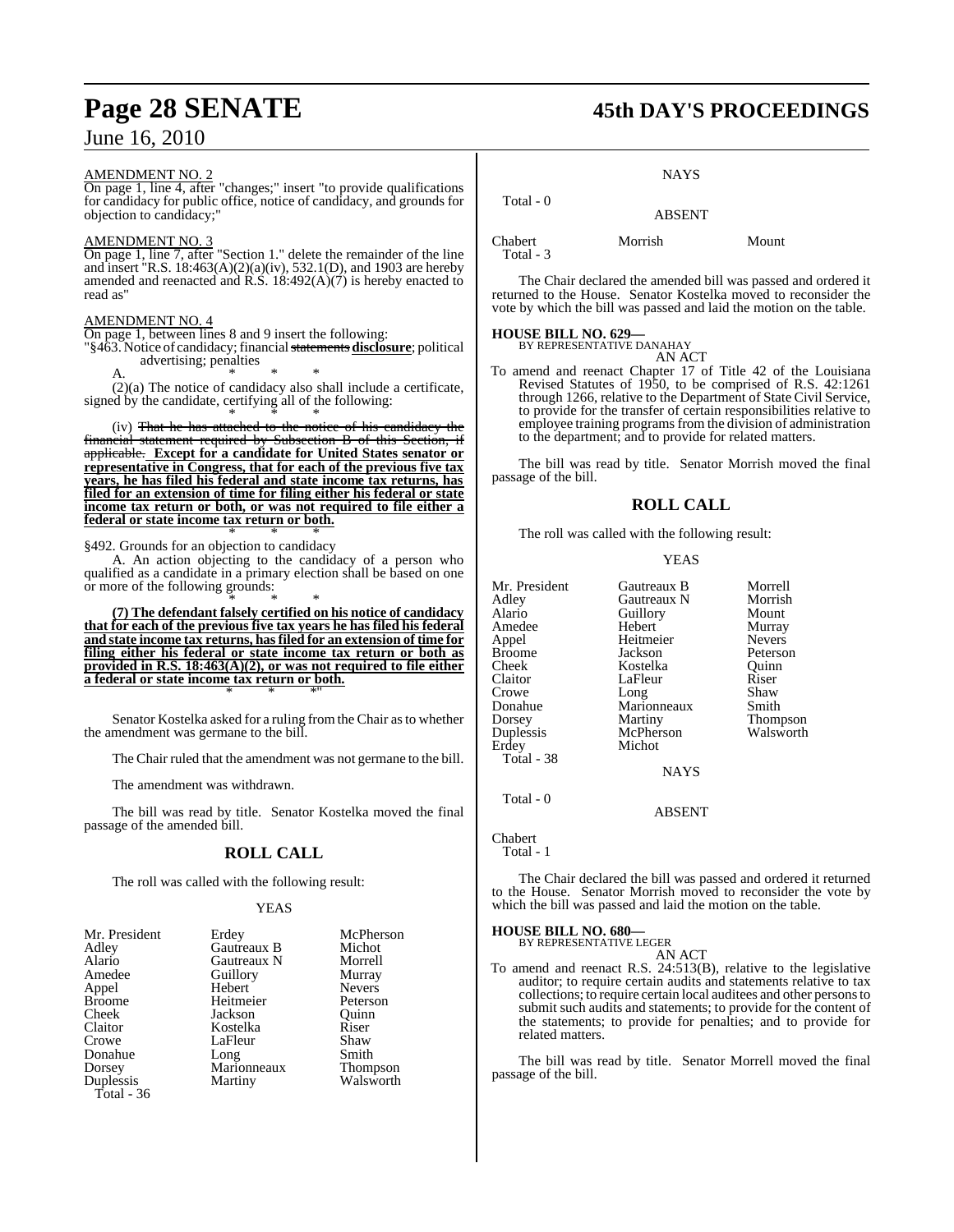# **45th DAY'S PROCEEDINGS Page 29 SENATE**

## **ROLL CALL**

The roll was called with the following result:

#### YEAS

Morrell Morrish Mount Murray Nevers Peterson<br>Ouinn

Shaw Smith **Thompson** Walsworth

| Mr. President | Gautreaux B | Morre  |
|---------------|-------------|--------|
| Adley         | Gautreaux N | Morris |
| Alario        | Guillory    | Moun   |
| Amedee        | Hebert      | Murra  |
| Appel         | Heitmeier   | Never  |
| <b>Broome</b> | Jackson     | Peters |
| Cheek         | Kostelka    | Ouinn  |
| Claitor       | LaFleur     | Riser  |
| Crowe         | Long        | Shaw   |
| Donahue       | Marionneaux | Smith  |
| Dorsey        | Martiny     | Thom   |
| Duplessis     | McPherson   | Walsw  |
| Erdey         | Michot      |        |
| Total - 38    |             |        |
|               |             |        |

**NAYS** 

Total - 0

ABSENT

Chabert

Total - 1

The Chair declared the bill was passed and ordered it returned to the House. Senator Morrell moved to reconsider the vote by which the bill was passed and laid the motion on the table.

#### **HOUSE BILL NO. 699—**

BY REPRESENTATIVES GEYMANN, ARMES, LEGER, LIGI, MCVEA, MORRIS, AND SMILEY AN ACT

To amend and reenact R.S.  $39:1496.1(E)(1)(c)$  and (2) and to enact R.S. 39:1496.1(F), relative to performance-based energy efficiency contracts; to provide for the approval process of such contracts; to provide for the audit and review process of such contracts; to provide for appropriation of such contracts; to provide for an effective date; and to provide for related matters.

The bill was read by title. Senator Mount moved the final passage of the bill.

#### **ROLL CALL**

The roll was called with the following result:

#### YEAS

| Mr. President<br>Adley<br>Alario<br>Amedee<br>Appel<br><b>Broome</b><br>Cheek<br>Claitor<br>Crowe<br>Dorsey<br>Duplessis<br>Erdey<br>Total - 36 | Gautreaux B<br>Gautreaux N<br>Guillory<br>Hebert<br>Heitmeier<br>Jackson<br>Kostelka<br>Long<br>Marionneaux<br>Martiny<br>McPherson<br>Michot<br><b>NAYS</b> | Morrell<br>Morrish<br>Mount<br>Murray<br><b>Nevers</b><br>Peterson<br>Ouinn<br>Riser<br>Shaw<br>Smith<br><b>Thompson</b><br>Walsworth |
|-------------------------------------------------------------------------------------------------------------------------------------------------|--------------------------------------------------------------------------------------------------------------------------------------------------------------|---------------------------------------------------------------------------------------------------------------------------------------|
| Total - 0                                                                                                                                       | ABSENT                                                                                                                                                       |                                                                                                                                       |
| Chabert                                                                                                                                         | Donahue                                                                                                                                                      | LaFleur                                                                                                                               |

## Total - 3

The Chair declared the bill was passed and ordered it returned to the House. Senator Mount moved to reconsider the vote by which the bill was passed and laid the motion on the table.

**HOUSE BILL NO. 723—** BY REPRESENTATIVE CONNICK AN ACT

To amend and reenact R.S. 42:65(A) and (C), relative to dual officeholding and dual employment; to provide relative to remedies and penalties related thereto; and to provide for related matters.

#### **Floor Amendments**

Senator Amedee proposed the following amendments.

#### **SENATE FLOOR AMENDMENTS**

Amendments proposed by Senator Amedee to Reengrossed House Bill No. 723 by Representative Connick

#### AMENDMENT NO. 1

On page 1, line 2, after "(C)" delete the comma "," and insert "and to enact  $\overline{R}$ .S. 42:66(Q) and  $(\overline{R})$ ,"

#### AMENDMENT NO. 2

On page 1, line 3, after "thereto;" insert "to provide for certain exemptions;

AMENDMENT NO. 3

On page 1, line 6, after "reenacted" insert "and R.S. 42:66(Q) and (R) are hereby enacted"

AMENDMENT NO. 4

On page 2, after line 27 insert the following: "§66. Exemptions

\* \* \* **Q. Nothing in this Part shall be construed to prohibit any firefighter performing fire suppression duties on behalf of the state of Louisiana or any political subdivision thereof from serving in other offices or employments.**

**R. Nothing in this Part shall be construed to prohibit any duly sworn law enforcement officer performing law enforcement duties on behalf of the state of Louisiana or any political subdivision thereoffromserving in other offices or employments**"

Senator Murray asked for a ruling from the Chair as to whether the amendment was germane to the bill.

The Chair ruled that the amendment was germane to the bill.

On motion of Senator Amedee, the amendments were adopted.

The bill was read by title. Senator Murray moved the final passage of the amended bill.

#### **ROLL CALL**

The roll was called with the following result:

#### YEAS

| Mr. President | Gautreaux N | Morrish       |
|---------------|-------------|---------------|
| Adley         | Guillory    | Mount         |
| Alario        | Hebert      | Murray        |
| Amedee        | Heitmeier   | <b>Nevers</b> |
| Appel         | Jackson     | Peterson      |
| <b>Broome</b> | Kostelka    | Ouinn         |
| Cheek         | LaFleur     | Riser         |
| Claitor       | Long        | Shaw          |
| Crowe         | Marionneaux | Smith         |
| Donahue       | Martiny     | Thompso       |

Thompson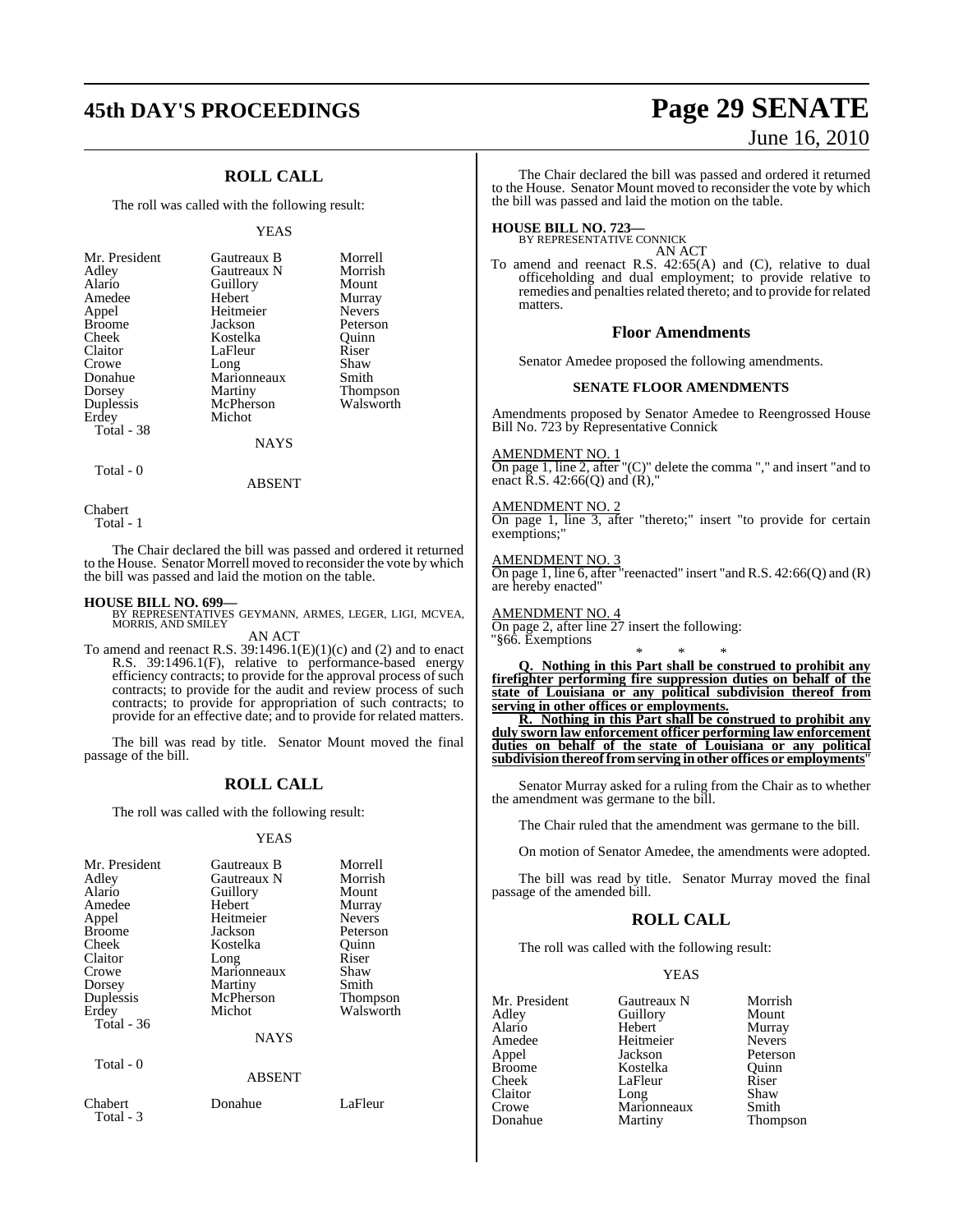| Dorsey<br>Duplessis<br>Erdey<br><b>Total - 37</b> | McPherson<br>Michot<br>Morrell | Walsworth |
|---------------------------------------------------|--------------------------------|-----------|
|                                                   | <b>NAYS</b>                    |           |
| Total $-0$                                        | <b>ABSENT</b>                  |           |
| Chabert<br>Total - 2                              | Gautreaux B                    |           |

The Chair declared the amended bill was passed and ordered it returned to the House. Senator Murray moved to reconsider the vote by which the bill was passed and laid the motion on the table.

# **HOUSE BILL NO. 632—** BY REPRESENTATIVE LORUSSO

AN ACT To amend and reenact R.S. 24:772(A), relative to reports required to be submitted to the legislature; to require an agency to provide only one printed copy of such a report to the presiding officer of each house of the legislature; to permit an agency to send an electronic copy of a report to one or more members of the legislature; to require electronic delivery of a list of agency reports and publications; to require the list to be submitted to the David R. Poynter Legislative Research Library; to provide for the content of the list; to require each agency to distribute an electronic copy of each report and publication on such list to the David R. Poynter Legislative Research Library; to provide a deadline for the submission of such information; to provide for delivery of the information in the list to the members of the legislature; and to provide for related matters.

#### **Floor Amendments**

Senator Peterson proposed the following amendments.

#### **SENATE FLOOR AMENDMENTS**

Amendments proposed by Senator Peterson to Engrossed House Bill No. 632 by Representative Lorusso

#### AMENDMENT NO. 1

On page 1, line 3, after "legislature;" insert "to require certain agencies to submit a report to the legislature with respect to aspects of outsourcing;"

#### AMENDMENT NO. 2

On page 2, after line 20, insert:

"Section 2.A. When any state employees are terminated after the effective date of this Act as a result of cost-saving actions, the division of administration, the Louisiana Workforce Commission, the Department of Economic Development, the Department of State Civil Service, the office of group benefits, the Louisiana State University System, the Southern University System, the University of Louisiana System, the Louisiana Community and Technical College System, the Louisiana State Employees' Retirement System, the Teachers' Retirement System of Louisiana, and the State Police Pension and Retirement System shall work together to develop a plan to support the state employees who are terminated as a result of such cost-saving actions in their preparation to reenter the workforce in the private sector and to report the plan design to the legislature.

B. When any contract is entered into after the effective date of this Act which changes the manner in which the state provides services to its citizens, the division of administration shall publicly disclose the savings to be achieved by outsourcing any services currently performed by state employees and their benefits, including but not limited to health insurance and retirement benefits, that the proposed contractor will be providing its employees who will be performing such services.

Section 3. This Act shall become effective upon signature by the governor or, if not signed by the governor, upon expiration of the time for bills to become law without signature by the governor, as

# **Page 30 SENATE 45th DAY'S PROCEEDINGS**

provided by Article III, Section 18 of the Constitution of Louisiana. If vetoed by the governor and subsequently approved by the legislature, this Act shall become effective on the day following such approval."

On motion of Senator Peterson, the amendments were adopted.

The bill was read by title. Senator Donahue moved the final passage of the amended bill.

### **ROLL CALL**

The roll was called with the following result:

#### YEAS

| Mr. President | Gautreaux N | Morrish         |
|---------------|-------------|-----------------|
| Adley         | Guillory    | Mount           |
| Alario        | Hebert      | Murray          |
| Amedee        | Heitmeier   | <b>Nevers</b>   |
| Appel         | Jackson     | Peterson        |
| Broome        | Kostelka    | Ouinn           |
| Cheek         | LaFleur     | Riser           |
| Crowe         | Long        | Shaw            |
| Donahue       | Marionneaux | Smith           |
| Dorsey        | Martiny     | <b>Thompson</b> |
| Duplessis     | McPherson   | Walsworth       |
| Erdey         | Michot      |                 |
| Gautreaux B   | Morrell     |                 |
| Total - 37    |             |                 |
|               | <b>NAYS</b> |                 |
|               |             |                 |

Claitor Total - 1

ABSENT

Chabert Total - 1

The Chair declared the amended bill was passed and ordered it returned to the House. Senator Donahue moved to reconsider the vote by which the bill was passed and laid the motion on the table.

# **HOUSE BILL NO. 768—** BY REPRESENTATIVE LAFONTA

AN ACT

To amend and reenact R.S. 36:4(AA) and 917 and R.S. 49:1222 and 1223, relative to the Latino Commission; to change the name of the council; to provide relative to its powers and duties; to otherwise provide with respect to its purpose and operations; and to provide for related matters.

The bill was read by title. Senator Murray moved the final passage of the bill.

#### **ROLL CALL**

The roll was called with the following result:

#### YEAS

| Mr. President     | Gautreaux B | Michot        |
|-------------------|-------------|---------------|
| Adley             | Gautreaux N | Morrell       |
| Alario            | Guillory    | Murray        |
| Amedee            | Hebert      | <b>Nevers</b> |
| Appel             | Heitmeier   | Peterson      |
| Broome            | Jackson     | Ouinn         |
| Cheek             | Kostelka    | Riser         |
| Claitor           | LaFleur     | Shaw          |
| Dorsey            | Marionneaux | Smith         |
| Duplessis         | Martiny     | Thompson      |
| Erdey             | McPherson   | Walsworth     |
| <b>Total - 33</b> |             |               |
|                   |             |               |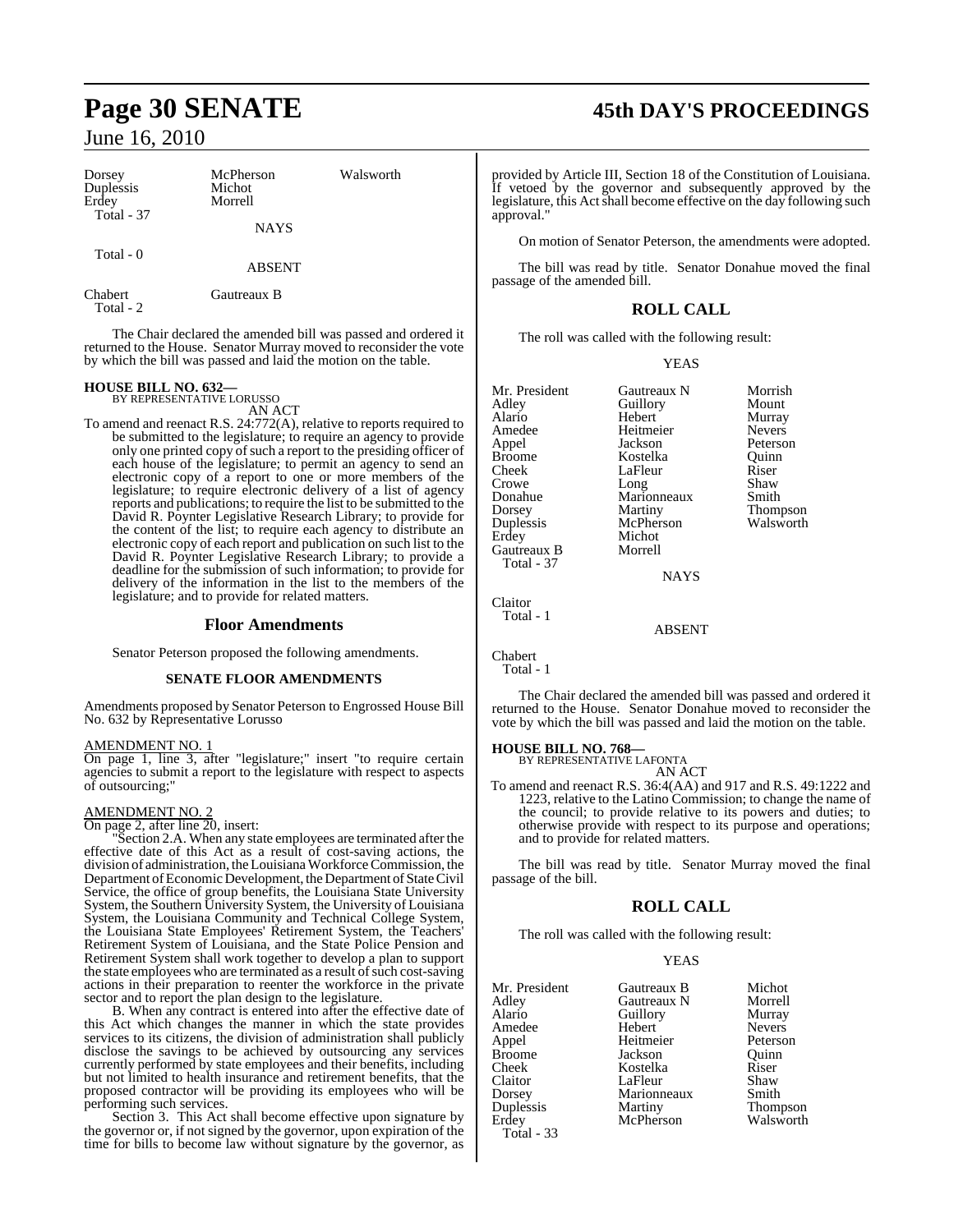# **45th DAY'S PROCEEDINGS Page 31 SENATE**

#### **NAYS**

|                                | <b>ABSENT</b>   |                  |
|--------------------------------|-----------------|------------------|
| Chabert<br>Crowe<br>Total $-6$ | Donahue<br>Long | Morrish<br>Mount |

The Chair declared the bill was passed and ordered it returned to the House. Senator Murray moved to reconsider the vote by which the bill was passed and laid the motion on the table.

#### **HOUSE BILL NO. 791—**

Total - 0

BY REPRESENTATIVES RICHMOND AND LEGER AN ACT

To amend and reenact R.S. 44:4.1(B)(18), relative to public records exceptions; to provide an exception for local ethics entities; and to provide for related matters.

The bill was read by title. Senator Morrell moved the final passage of the bill.

#### **ROLL CALL**

The roll was called with the following result:

#### YEAS

| Mr. President<br>Adley<br>Alario | Erdey<br>Gautreaux B<br>Gautreaux N | Michot<br>Morrell<br>Mount |
|----------------------------------|-------------------------------------|----------------------------|
| Amedee                           | Guillory                            | Murray                     |
| Appel                            | Hebert                              | <b>Nevers</b>              |
| <b>Broome</b>                    | Heitmeier                           | Peterson                   |
| Cheek                            | Jackson                             | Quinn                      |
| Claitor                          | Kostelka                            | Riser                      |
| Crowe                            | LaFleur                             | Shaw                       |
| Dorsey                           | Martiny                             | Smith                      |
| Duplessis<br>Total - 33          | McPherson                           | Walsworth                  |
|                                  | <b>NAYS</b>                         |                            |
| <b>Thompson</b><br>Total - 1     |                                     |                            |
|                                  | <b>ABSENT</b>                       |                            |
| Chabert<br>Donahue               | Long<br>Marionneaux                 | Morrish                    |

The Chair declared the bill was passed and ordered it returned to the House. Senator Morrell moved to reconsider the vote by which the bill was passed and laid the motion on the table.

# **HOUSE BILL NO. 734—** BY REPRESENTATIVE PEARSON

Total - 5

AN ACT

To amend and reenact R.S. 42:1123(36), relative to governmental ethics; to provide relative to the time period during which public employees may accept certain donations and contributions from specified not-for-profit organizations or funds within the organizations; to provide for the not-for-profit organizations or funds who may donate or contribute such funds; to provide for the deadline by which the organizations must report such donations and contributions to the Board of Ethics; to provide relative to the effectiveness of such provisions; and to provide for related matters.

The bill was read by title. Senator Donahue moved the final passage of the bill.

# June 16, 2010

## **ROLL CALL**

The roll was called with the following result:

#### YEAS

| Mr. President | Gautreaux B   | Morrell       |
|---------------|---------------|---------------|
| Adley         | Gautreaux N   | Morrish       |
| Alario        | Guillory      | Mount         |
| Appel         | Hebert        | Murray        |
| Broome        | Heitmeier     | <b>Nevers</b> |
| Cheek         | Jackson       | Peterson      |
| Claitor       | Kostelka      | Ouinn         |
| Crowe         | LaFleur       | Riser         |
| Donahue       | Marionneaux   | Shaw          |
| Dorsey        | Martiny       | Smith         |
| Duplessis     | McPherson     | Thompson      |
| Erdey         | Michot        |               |
| Total - 35    |               |               |
|               | <b>NAYS</b>   |               |
| Total - 0     | <b>ABSENT</b> |               |
|               |               |               |

Walsworth

Amedee Long<br>Chabert Wals Total - 4

The Chair declared the bill was passed and ordered it returned to the House. Senator Donahue moved to reconsider the vote by which the bill was passed and laid the motion on the table.

**HOUSE BILL NO. 951—** BY REPRESENTATIVESBILLIOT, GISCLAIR, HENRY, LABRUZZO, AND LIGI AND SENATORS APPEL, MARTINY, AND MORRELL AN ACT

To amend and reenact Part VII of Chapter 14 of Title 33 of the Louisiana Revised Statutes of 1950, to be comprised of R.S. 33:4890 and 4891 and R.S. 44:4.1(B)(18), relative to privileged communications made to code enforcement officers; to provide for the exercise of police powers by a parish; to provide a privilege for communications made to certain code enforcement officers; to exempt certain communications from the privilege; to provide restrictions on such privilege; to provide definitions; to provide a public records exception for such privileged communications; and to provide for related matters.

The bill was read by title. Senator Martiny moved the final passage of the bill.

#### **ROLL CALL**

The roll was called with the following result:

#### YEAS

| Mr. President | Gautreaux B | Morrell         |
|---------------|-------------|-----------------|
| Adley         | Gautreaux N | Morrish         |
| Alario        | Guillory    | Mount           |
| Amedee        | Hebert      | Murray          |
| Appel         | Heitmeier   | <b>Nevers</b>   |
| Broome        | Jackson     | Peterson        |
| Cheek         | Kostelka    | Ouinn           |
| Crowe         | LaFleur     | Riser           |
| Donahue       | Marionneaux | Shaw            |
| Dorsey        | Martiny     | Smith           |
| Duplessis     | McPherson   | <b>Thompson</b> |
| Erdey         | Michot      | Walsworth       |
| Total - 36    |             |                 |
|               |             |                 |

**NAYS** 

Claitor Total - 1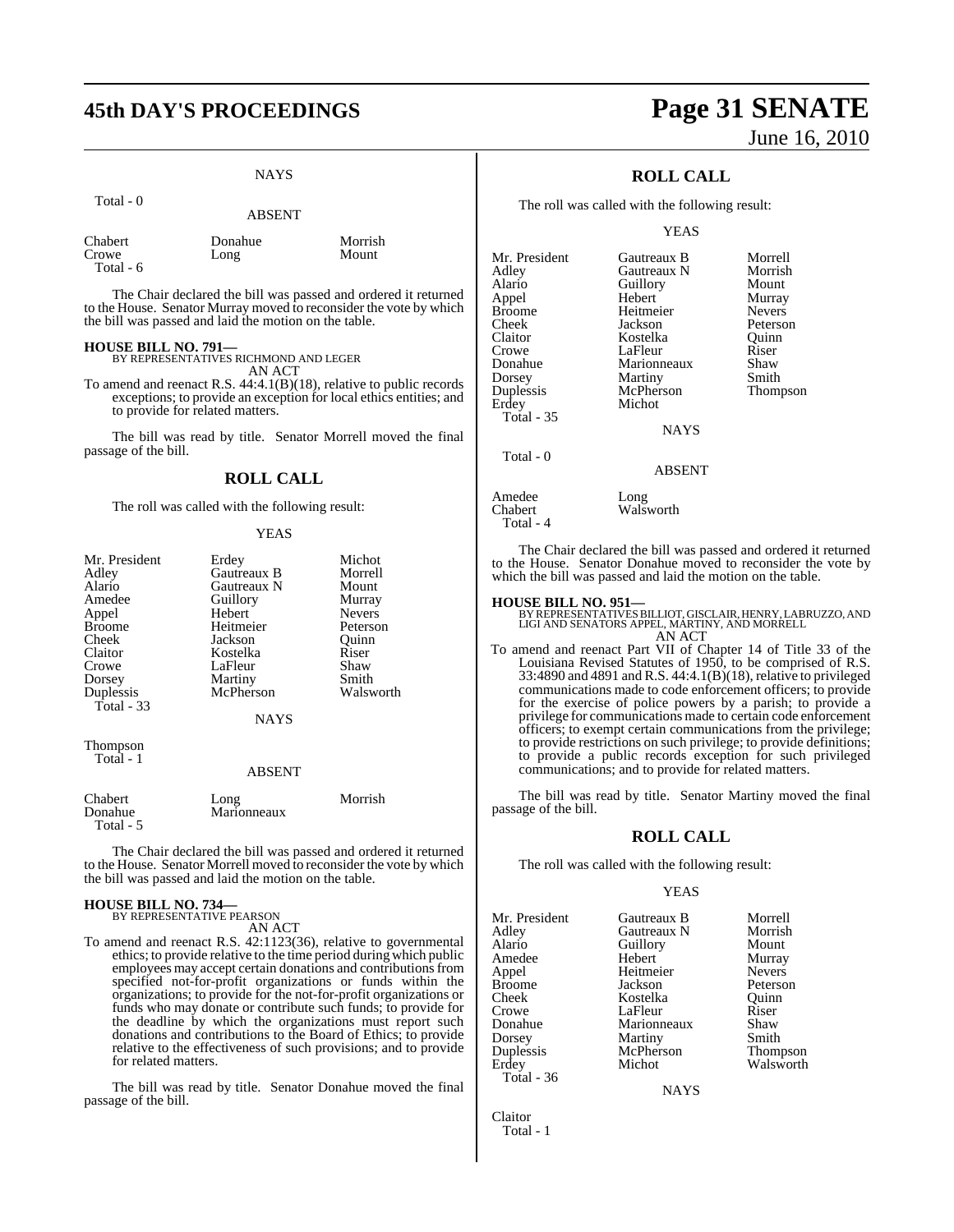#### ABSENT

Chabert Long

Total - 2

The Chair declared the bill was passed and ordered it returned to the House. Senator Martiny moved to reconsider the vote by which the bill was passed and laid the motion on the table.

# **HOUSE BILL NO. 981—** BY REPRESENTATIVE GIROD JACKSON

AN ACT

To enact R.S. 51:933, relative to economic development; to require any business that receives a monetary incentive from the state to secure its presence in this state to enter into a cooperative endeavor agreement with the state; to provide for the minimum content of the cooperative endeavor agreement; and to provide for related matters.

The bill was read by title. Senator Duplessis moved the final passage of the bill.

#### **ROLL CALL**

The roll was called with the following result:

#### YEAS

| Mr. President<br>Adley<br>Alario<br>Amedee<br>Appel | Gautreaux B<br>Gautreaux N<br>Guillory<br>Hebert<br>Heitmeier | Morrell<br>Mount<br>Murray<br><b>Nevers</b><br>Peterson |
|-----------------------------------------------------|---------------------------------------------------------------|---------------------------------------------------------|
| Broome<br>Cheek                                     | Jackson<br>Kostelka                                           | Ouinn<br>Riser                                          |
| Claitor<br>Crowe                                    | LaFleur<br>Long                                               | Shaw<br>Smith                                           |
| Donahue<br>Dorsey                                   | Marionneaux<br>Martiny                                        | Thompson<br>Walsworth                                   |
| Duplessis<br>Erdey                                  | McPherson<br>Michot                                           |                                                         |
| <b>Total - 37</b>                                   | <b>NAYS</b>                                                   |                                                         |
| Total - 0                                           | <b>ABSENT</b>                                                 |                                                         |
| Chabert<br>Total - 2                                | Morrish                                                       |                                                         |

The Chair declared the bill was passed and ordered it returned to the House. Senator Duplessis moved to reconsider the vote by which the bill was passed and laid the motion on the table.

#### **HOUSE BILL NO. 1008—**

BY REPRESENTATIVE HARRISON AN ACT

To enact R.S. 9:2800.17, relative to property and casualty insurance claims payment; to provide for damages for the diminution in the value of a motor vehicle after an accident; and to provide for related matters.

The bill was read by title. Senator Hebert moved the final passage of the bill.

#### **ROLL CALL**

The roll was called with the following result:

#### YEAS

| Mr. President | Gautreaux B | Morrell |
|---------------|-------------|---------|
| Adley         | Gautreaux N | Morrish |
| Alario        | Guillory    | Mount   |

# **Page 32 SENATE 45th DAY'S PROCEEDINGS**

| Amedee        | Hebert      | Murray                |
|---------------|-------------|-----------------------|
| Appel         | Heitmeier   | <b>Nevers</b>         |
| <b>Broome</b> | Jackson     | Peterson              |
| Cheek         | Kostelka    | Ouinn                 |
| Claitor       | LaFleur     | Riser                 |
| Crowe         | Long        | Shaw                  |
| Donahue       | Marionneaux | Smith                 |
| Dorsey        | Martiny     |                       |
| Duplessis     | McPherson   | Thompson<br>Walsworth |
| Erdey         | Michot      |                       |
| Total - 38    |             |                       |
|               | <b>NAYS</b> |                       |
| Total - 0     |             |                       |

ABSENT

Chabert Total - 1

The Chair declared the bill was passed and ordered it returned to the House. Senator Hebert moved to reconsider the vote by which the bill was passed and laid the motion on the table.

#### **HOUSE BILL NO. 1011—**

BY REPRESENTATIVE HARRISON AN ACT

To enact R.S. 22:1892(B)(5), relative to property and casualty insurance claims payment; to provide for the adjustment and settlement of first-party motor vehicle total losses; to provide a definition; and to provide for related matters.

The bill was read by title. Senator Hebert moved the final passage of the bill.

#### **ROLL CALL**

The roll was called with the following result:

#### YEAS

| Mr. President<br>Adlev<br>Alario<br>Amedee<br>Appel<br>Broome<br>Cheek<br>Claitor<br>Crowe<br>Donahue<br>Dorsey<br>Duplessis<br><b>Total - 36</b><br>Total - 0 | Erdey<br>Gautreaux B<br>Gautreaux N<br>Guillory<br>Hebert<br>Heitmeier<br>Jackson<br>Kostelka<br>LaFleur<br>Marionneaux<br>Martiny<br>McPherson<br><b>NAYS</b><br><b>ABSENT</b> | Michot<br>Morrell<br>Morrish<br>Mount<br>Murray<br><b>Nevers</b><br>Peterson<br>Ouinn<br>Riser<br>Shaw<br>Thompson<br>Walsworth |
|----------------------------------------------------------------------------------------------------------------------------------------------------------------|---------------------------------------------------------------------------------------------------------------------------------------------------------------------------------|---------------------------------------------------------------------------------------------------------------------------------|
| Chabert<br>Total - 3                                                                                                                                           | Long                                                                                                                                                                            | Smith                                                                                                                           |

The Chair declared the bill was passed and ordered it returned to the House. Senator Hebert moved to reconsider the vote by which the bill was passed and laid the motion on the table.

#### **HOUSE BILL NO. 1123—**

BY REPRESENTATIVES GALLOT, BALDONE, BROSSETT, BURRELL,<br>CHAMPAGNE, FANNIN, GISCLAIR, HINES, GIROD JACKSON, KATZ,<br>LIGI, RICHARD, RICHMOND, GARY SMITH, JANE SMITH, AND STIAES AN ACT

To amend and reenact R.S. 17:2351, 2352, 2352.1, 2353, 2354(A) through (E), 2354.1, 2354.2, 2354.3, 2354.4(A) and (B), 2355, 2355.1(A), (B), and (C), 2356, 2357, and 2358, to enact R.S. 17:2354.5 through 2354.9 and 2358.1, and to repeal R.S. 17:2354(F) and (G), 2354.4(C) through (K), and 2355.1(D) and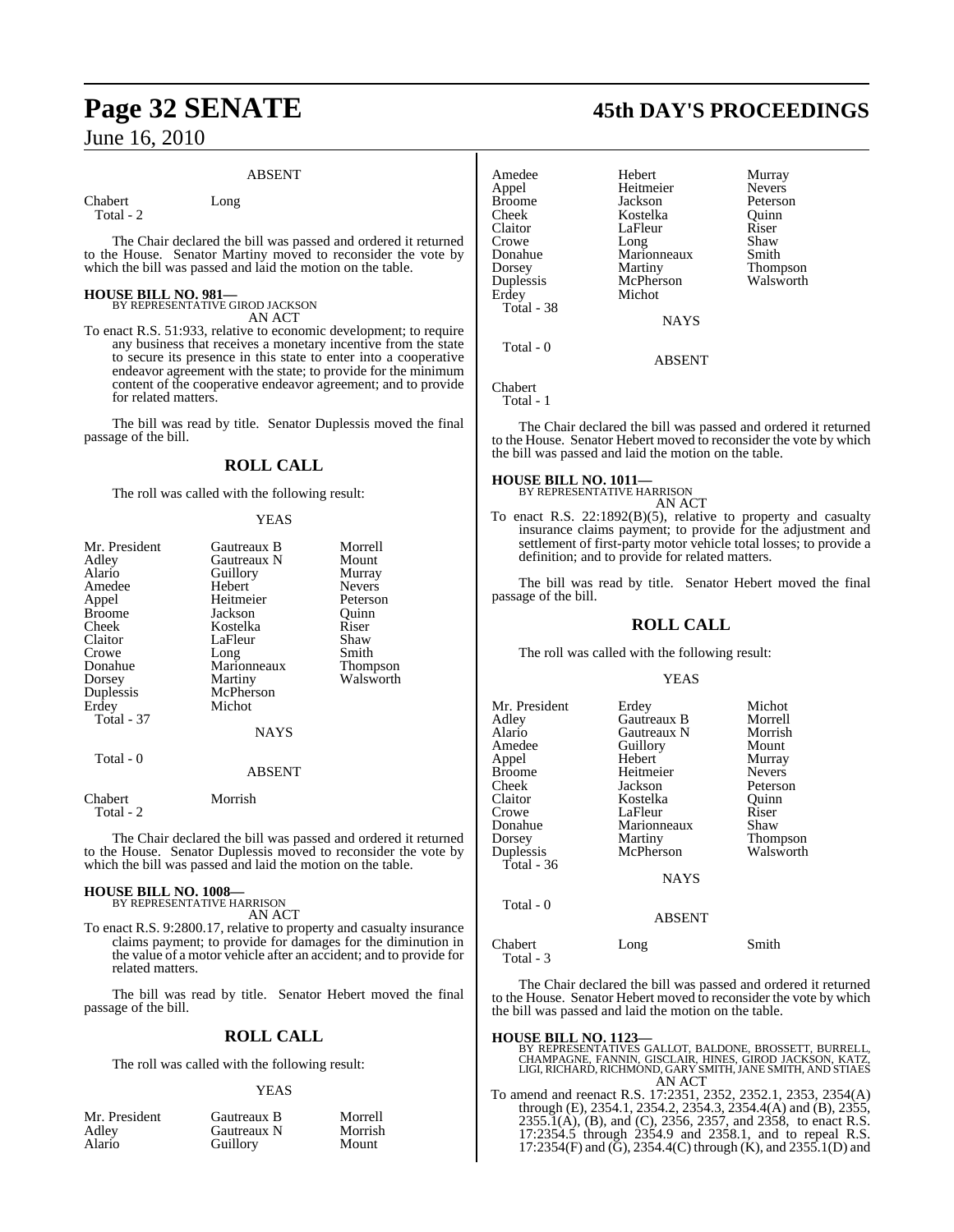# **45th DAY'S PROCEEDINGS Page 33 SENATE**

(E), relative to the Louisiana Anatomical Gift Act; to make such Act uniform with that of other states; to provide for definitions; to provide for applicability; to provide for procurement; to provide for recipients; to provide for the execution of an anatomical gift; to provide for the refusal to make a gift; to provide for the authority to make a gift of a body or part; to prohibit the sale or purchase of a part and provide for penalties; to grant immunity for certain acts; to provide choice of law provisions; to provide for a donor registry; to provide for advance health directives; to provide for the delivery of the gift; to provide for the search for a gift; to provide for the revocation or amendment of a gift; to provide for the rights and duties of procurement organizations; to provide for the application of federal laws; to provide a special effective date; and to provide for related matters.

#### **Floor Amendments**

Senator Cheek proposed the following amendments.

#### **SENATE FLOOR AMENDMENTS**

Amendments proposed by Senator Cheek to Reengrossed House Bill No. 1123 by Representative Gallot

AMENDMENT NO. 1 On page 23, line 16, change "it" to "the document is"

On motion of Senator Cheek, the amendments were adopted.

The bill was read by title. Senator Cheek moved the final passage of the amended bill.

#### **ROLL CALL**

The roll was called with the following result:

#### YEAS

| Mr. President                    | Gautreaux B           | Morrell       |
|----------------------------------|-----------------------|---------------|
| Adley                            | Gautreaux N           | Morrish       |
| Alario                           | Guillory              | Mount         |
| Amedee                           | Hebert                | Murray        |
| Appel                            | Heitmeier             | <b>Nevers</b> |
| <b>Broome</b>                    | Jackson               | Peterson      |
| Cheek                            | Kostelka              | Ouinn         |
| Claitor                          | LaFleur               | Riser         |
| Crowe                            | Long                  | Shaw          |
| Donahue                          | Marionneaux           | Smith         |
| Dorsey                           | Martiny               | Thompson      |
| Duplessis                        | McPherson             | Walsworth     |
| Erdey<br>Total - 38<br>Total - 0 | Michot<br><b>NAYS</b> |               |

#### ABSENT

Chabert Total - 1

The Chair declared the amended bill was passed and ordered it returned to the House. Senator Cheek moved to reconsider the vote by which the bill was passed and laid the motion on the table.

# **HOUSE BILL NO. 1161—** BY REPRESENTATIVE ROSALIND JONES

AN ACT

To amend and reenact R.S. 24:202(A)(20) and to enact R.S.  $24:202(A)(21)$  and  $(22)$ , relative to the membership of the council of the Louisiana State Law Institute; to provide that certain persons shall serve as ex officio members of the council; and to provide for related matters.

# June 16, 2010

The bill was read by title. Senator Jackson moved the final passage of the bill.

#### **ROLL CALL**

The roll was called with the following result:

#### YEAS

| Mr. President        | Gautreaux B   | Morrell         |
|----------------------|---------------|-----------------|
| Adley                | Gautreaux N   | Morrish         |
| Alario               | Guillory      | Mount           |
| Amedee               | Hebert        | Murray          |
| Appel                | Heitmeier     | <b>Nevers</b>   |
| <b>Broome</b>        | Jackson       | Peterson        |
| Cheek                | Kostelka      | Quinn           |
| Claitor              | LaFleur       | Riser           |
| Donahue              | Long          | Shaw            |
| Dorsey               | Martiny       | Smith           |
| Duplessis            | McPherson     | <b>Thompson</b> |
| Erdey                | Michot        | Walsworth       |
| Total - 36           |               |                 |
|                      | <b>NAYS</b>   |                 |
| Total - 0            |               |                 |
|                      | <b>ABSENT</b> |                 |
| Chabert<br>Total - 3 | Crowe         | Marionneaux     |

The Chair declared the bill was passed and ordered it returned to the House. Senator Jackson moved to reconsider the vote by which the bill was passed and laid the motion on the table.

# **HOUSE BILL NO. 263—** BY REPRESENTATIVE BALDONE

AN ACT

To amend and reenact Children's Code Article 313 and R.S. 46:236.2(B) and to enactR.S. 9:311(G),relative to child support proceedings; to provide for the jurisdiction of juvenile courts; to provide for the proper party to enforce obligations; to provide for the modification of support; and to provide for related matters.

On motion of Senator Mount, the bill was read by title and returned to the Calendar, subject to call.

# **HOUSE BILL NO. 671—** BY REPRESENTATIVE LAFONTA

AN ACT To amend and reenact R.S. 18:451.3, relative to qualifying for elective office; to limit the exception to residency requirements for persons displaced by gubernatorially declared emergencies; and to provide for related matters.

On motion of Senator Mount, the bill was read by title and returned to the Calendar, subject to call.

#### **HOUSE BILL NO. 933—**

BY REPRESENTATIVE PERRY AN ACT

To enact R.S. 42:1123(18)(b), relative to ethics; to allow a member on the board of commissioners of a hospital service district to engage in certain transactions and to own an interest in entities that engage in certain transactions; to require certain recusals by such board members; to provide for restrictions and limitations; and to provide for related matters.

On motion of Senator Mount, the bill was read by title and returned to the Calendar, subject to call.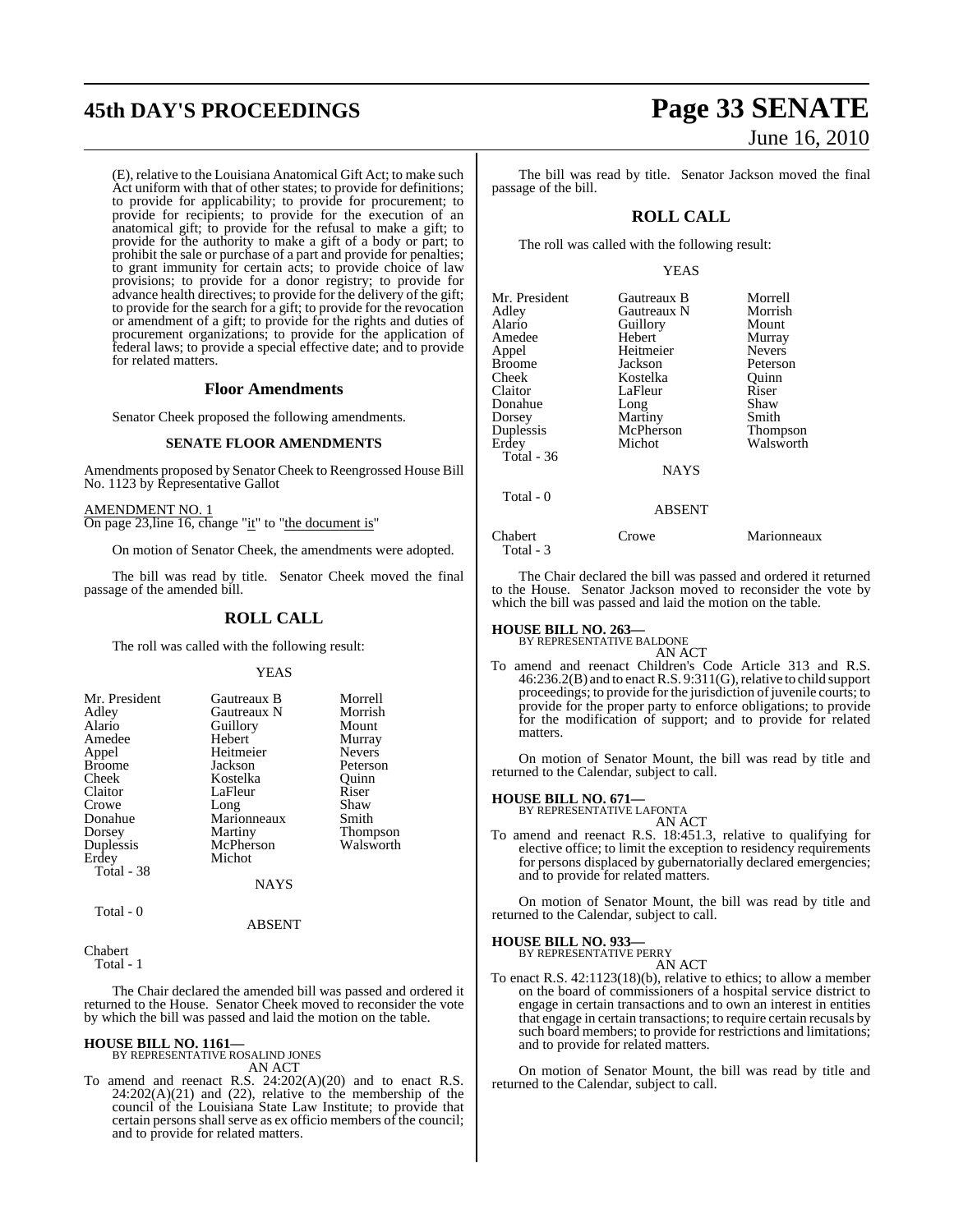#### **HOUSE BILL NO. 283—** BY REPRESENTATIVES ARNOLD AND GISCLAIR

AN ACT To enact R.S. 32:41(F) and 42(D), relative to traffic camera violations; to provide relative to traffic citations as a result of an automated traffic enforcement system to be heard in certain courts; and to provide for related matters.

#### **Floor Amendments**

Senator Guillory proposed the following amendments.

#### **SENATE FLOOR AMENDMENTS**

Amendments proposed by Senator Guillory to Reengrossed House Bill No. 283 by Representative Arnold

#### AMENDMENT NO. 1

On page 1, line 4, after "courts;" insert "to provide for judicial review;"

#### AMENDMENT NO. 2

 $\overline{\text{On page 1, line 9, after}}$  "F." insert "(1)"

#### AMENDMENT NO. 3

On page 1, between lines 12 and 13, insert the following:

 $\overline{2}$ ) Proceedings for review may be instituted by the filing of a petition for judicial review of an adverse decision in an administrative proceeding. The petition for judicial review shall be filed within fourteen days of the date on which the adverse decision is rendered. Petitions for judicial review shall be given preference and shall be heard and judgment rendered within thirty days of the date of the filing of the petition for judicial review."

#### AMENDMENT NO. 4 On page 1, line 15, after "D." insert "(1)"

#### AMENDMENT NO. 5

On page 1, between lines 18 and 19 insert:

"(2) Proceedings for review may be instituted by the filing of a petition for judicial review of an adverse decision in an administrative proceeding. The petition for judicial review shall be filed within fourteen days of the date on which the adverse decision is rendered. Petitions for judicial review shall be given preference and shall be heard and judgment rendered within thirty days of the date of the filing of the petition for judicial review.

On motion of Senator Guillory, the amendments were adopted.

On motion of Senator Guillory, the amended bill was read by title and returned to its regular order in Third Reading and Final Passage.

#### **Regular Order Resumed**

#### **Senate Concurrent Resolutions Returned from the House of Representatives with Amendments**

#### **SENATE CONCURRENT RESOLUTION NO. 38—** BY SENATOR LONG

A CONCURRENT RESOLUTION

To memorialize the Congress of the United States to adopt and submit to the states for ratification the Parental Rights Amendment to the Constitution of the United States.

The bill was read by title. Returned from the House of Representatives with amendments:

# **Page 34 SENATE 45th DAY'S PROCEEDINGS**

#### **HOUSE COMMITTEE AMENDMENTS**

Amendments proposed by House Committee on Civil Law and Procedure to Original Senate Concurrent Resolution No. 38 by Senator Long

AMENDMENT NO. 1 On page 2, line 7, change "SECTION" to ""SECTION"

AMENDMENT NO. 2 On page 2, line 12, change ""SECTION" to "SECTION"

Senator Long moved to concur in the amendments proposed by the House.

#### **ROLL CALL**

The roll was called with the following result:

YEAS

| Mr. President<br>Adley<br>Alario<br>Amedee<br>Appel<br>Broome<br>Cheek<br>Claitor<br>Donahue<br>Dorsey<br>Duplessis<br>Erdey<br>Gautreaux B<br>Total - 37 | Gautreaux N<br>Guillory<br>Hebert<br>Heitmeier<br>Jackson<br>Kostelka<br>LaFleur<br>Long<br>Marionneaux<br>Martiny<br>McPherson<br>Michot<br>Morrell<br><b>NAYS</b> | Morrish<br>Mount<br>Murray<br><b>Nevers</b><br>Peterson<br>Ouinn<br>Riser<br>Shaw<br>Smith<br><b>Thompson</b><br>Walsworth |
|-----------------------------------------------------------------------------------------------------------------------------------------------------------|---------------------------------------------------------------------------------------------------------------------------------------------------------------------|----------------------------------------------------------------------------------------------------------------------------|
|                                                                                                                                                           |                                                                                                                                                                     |                                                                                                                            |
| Total - 0                                                                                                                                                 | <b>ARSENT</b>                                                                                                                                                       |                                                                                                                            |

Chabert Crowe

Total - 2

The Chair declared the amendments proposed by the House were concurred in.

#### **Senate Bills and Joint Resolutions Returned from the House of Representatives with Amendments**

The Chair declared the amendments proposed by the House were concurred in. Senator Long moved to reconsider the vote by which the amendments were concurred in and laid the motion on the table.

#### **SENATE BILL NO. 47—** BY SENATOR CROWE

AN ACT

To amend and reenact Code of Criminal Procedure Article 895.1(F), relative to fees paid as a condition of probation; to provide for the allocation and use of fees credited to the Sex Offender Registry Technology Fund; and to provide for related matters.

The bill was read by title. Returned from the House of Representatives with amendments:

#### **HOUSE COMMITTEE AMENDMENTS**

Amendments proposed by House Committee on Administration of Criminal Justice to Reengrossed Senate Bill No. 47 by Senator Crowe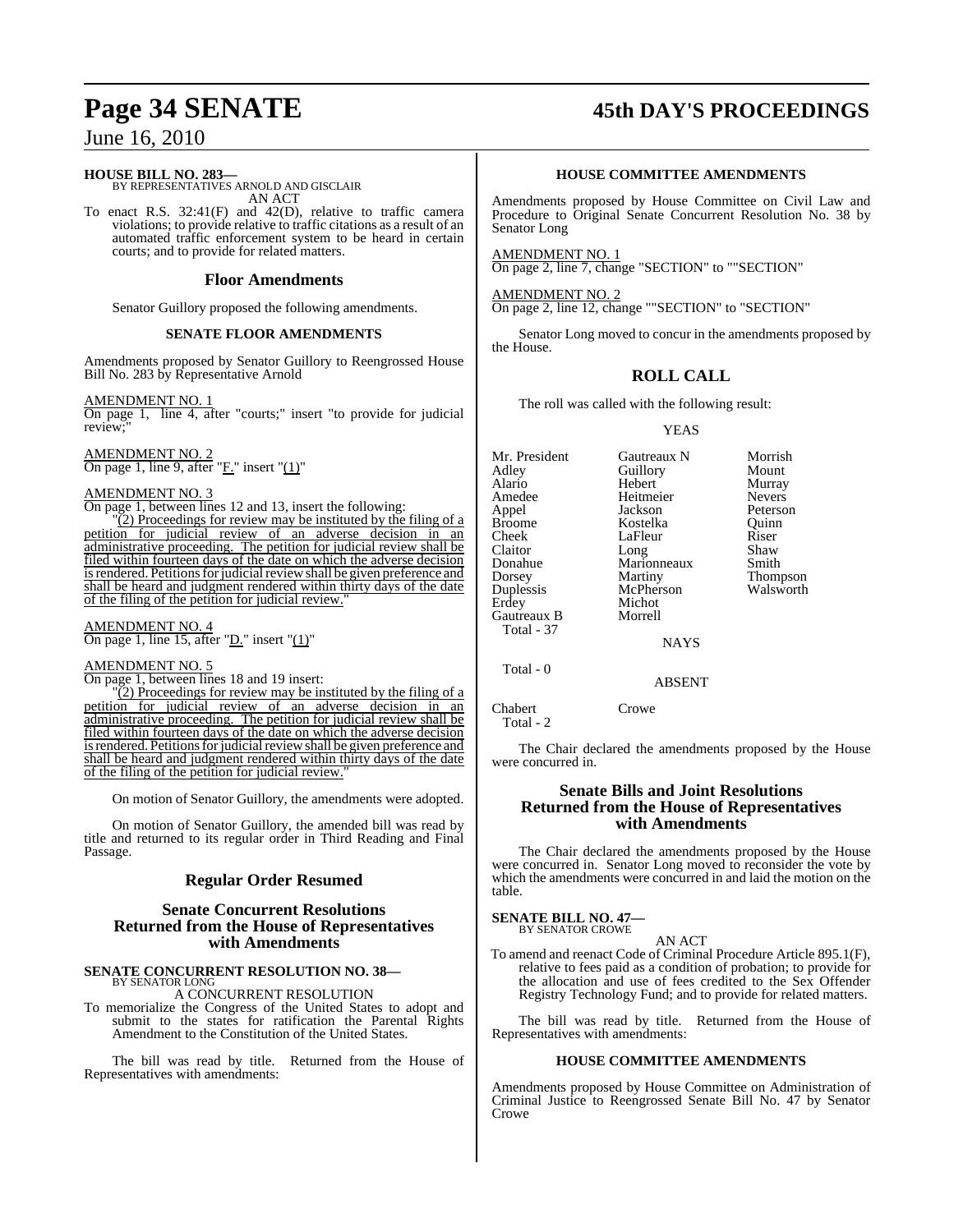# **45th DAY'S PROCEEDINGS Page 35 SENATE**

# June 16, 2010

#### AMENDMENT NO. 1

On page 4, line 16, after "of each year." delete "The" and insert "No later than June fifteenth of each year, the'

#### AMENDMENT NO. 2

On page 4, line 17, after "distributions" and before "based" insert a comma "," and insert "which are"

#### AMENDMENT NO. 3

On page 4, delete lines 18 through 20 in their entirety and insert the following: "Department of Public Safety and Corrections, to the recipient sheriffs no later than June fifteenth who are actively registering offenders pursuant to this Paragraph."

Senator Crowe moved to concur in the amendments proposed by the House.

#### **ROLL CALL**

The roll was called with the following result:

#### YEAS

| Mr. President | Gautreaux B | Morrish         |
|---------------|-------------|-----------------|
| Adley         | Gautreaux N | Mount           |
| Alario        | Guillory    | Murray          |
| Amedee        | Hebert      | <b>Nevers</b>   |
| Appel         | Heitmeier   | Peterson        |
| <b>Broome</b> | Jackson     | Ouinn           |
| Cheek         | Kostelka    | Riser           |
| Claitor       | LaFleur     | Shaw            |
| Crowe         | Long        | Smith           |
| Donahue       | Martiny     | <b>Thompson</b> |
| Dorsey        | McPherson   | Walsworth       |
| Duplessis     | Michot      |                 |
| Erdey         | Morrell     |                 |
| Total - 37    |             |                 |
|               | NAYS        |                 |
| Total - 0     |             |                 |

Chabert Marionneaux Total - 2

The Chair declared the amendments proposed by the House were concurred in.

ABSENT

# **SENATE BILL NO. 48—** BY SENATORS HEBERT AND WALSWORTH

AN ACT

To amend and reenact R.S. 32:297.1, relative to motor vehicles and mini-vehicles; to delete safety and certain emission requirements; and to provide for related matters.

The bill was read by title. Returned from the House of Representatives with amendments:

#### **HOUSE COMMITTEE AMENDMENTS**

Amendments proposed by House Committee on Transportation, Highways, and Public Works to Reengrossed Senate Bill No. 48 by Senator Hebert

#### AMENDMENT NO. 1

On page 1, line 3, after "requirements;" insert "to require minivehicles to comply with compulsory motor vehicle liability security requirements:'

#### AMENDMENT NO. 2

On page 1, line 6, after "§297.1", delete the remainder of the line and insert "**Mini-vehicles**" in lieu thereof

#### AMENDMENT NO. 3

On page 1, line 7, at the beginning of the line, insert "**A.**"

#### AMENDMENT NO. 4

On page 1, between lines 16 and 17, insert the following:

"**B. Any mini-vehicle operated upon any divided highway, highway, roadway, or street in this state shall be required to comply with the provisions of R.S. 32:861, 862, and 863.1, relative to compulsory motor vehicle liability security.**"

#### **HOUSE FLOOR AMENDMENTS**

Amendments proposed by Representative Little to Reengrossed Senate Bill No. 48 by Senator Hebert

#### AMENDMENT NO. 1

Delete the set of amendments proposed by the House Committee on Transportation, Highways and Public Works on May 1, 2010, and adopted by the House of Representatives on June 7, 2010.

#### AMENDMENT NO. 2

On page 1, delete lines 2 through 3 in their entirety and insert the following:

"To enact R.S. 32:299.2 and to repeal R.S. 32:297.1, relative to offroad vehicles; to provide relative to mini-trucks; to provide for registration of mini-trucks; to authorize operation of mini-trucks on certain highways of this state under certain circumstances; and to provide for related matters."

#### AMENDMENT NO. 3

On page 1, delete lines 5 through 17 in their entirety and on page 2, delete lines 1 through 4 in their entirety, and insert the following in lieu thereof:

"Section 1. R.S. 32:299.2 is hereby enacted to read as follows: "**§299.2. Off-road vehicles; mini-trucks**

**A. A mini-truck may be operated upon a highway of this state where the posted speed limit is fifty-five miles per hour or less except an interstate or controlled access highway or a multilane divided highway which has partial or no control of access.**

**B. Subject to Subsection A of this Section, a mini-truck operated upon a highway of this state shall be equipped with head lamps, front and rear turn signal lamps, tail lamps, stop lamps, an exterior mirror mounted on the driver's side of the vehicle and either an exterior mirror mounted on the passenger's side of the vehicle or an interior mirror, a parking brake, a windshield wiper, speedometer, odometer, braking for each wheel, a seat belt assembly installed at each designated seating position, and a vehicle identification number.**

**C. Any mini-truck operated upon a highway of this state shall register as an off-road vehicle and shall display a decal issued by the office of motor vehicles. The office of motor vehicles may require presentation of a notarized translation of a minitruck title presented in a foreign language, if necessary. The translation shall be provided at the expense of the applicant.**

**D. No mini-truck shall be operated upon a highway of this state by an unlicensed driver.**

**E. Any mini-truck operated upon a highway of this state shall have liability insurance with the same minimum limits as required by the provisions of R.S. 32:900(B).**

**F. As used in this Section, "mini-truck" shall mean any fourwheeled, reduced dimension truck that may not have a National Highway Safety Administration classification, with a top speed of sixty-five miles per hour, equipped with a truck bed or compartment for hauling, and having an enclosed passenger cab.**

**G. The Department of Public Safety and Corrections, office of motor vehicles,shall adopt rules and regulationsin accordance with the Administrative Procedure Act, subject to oversight by the House and Senate committees on transportation, highways, and public works, as necessary to implement the provisions of this Section.**

**H.(1) Nothing contained in this Section shall be construed to prohibit the Department of Transportation and Development from prohibiting the operation of any mini-truck upon any state highway under its jurisdiction if the department determines that**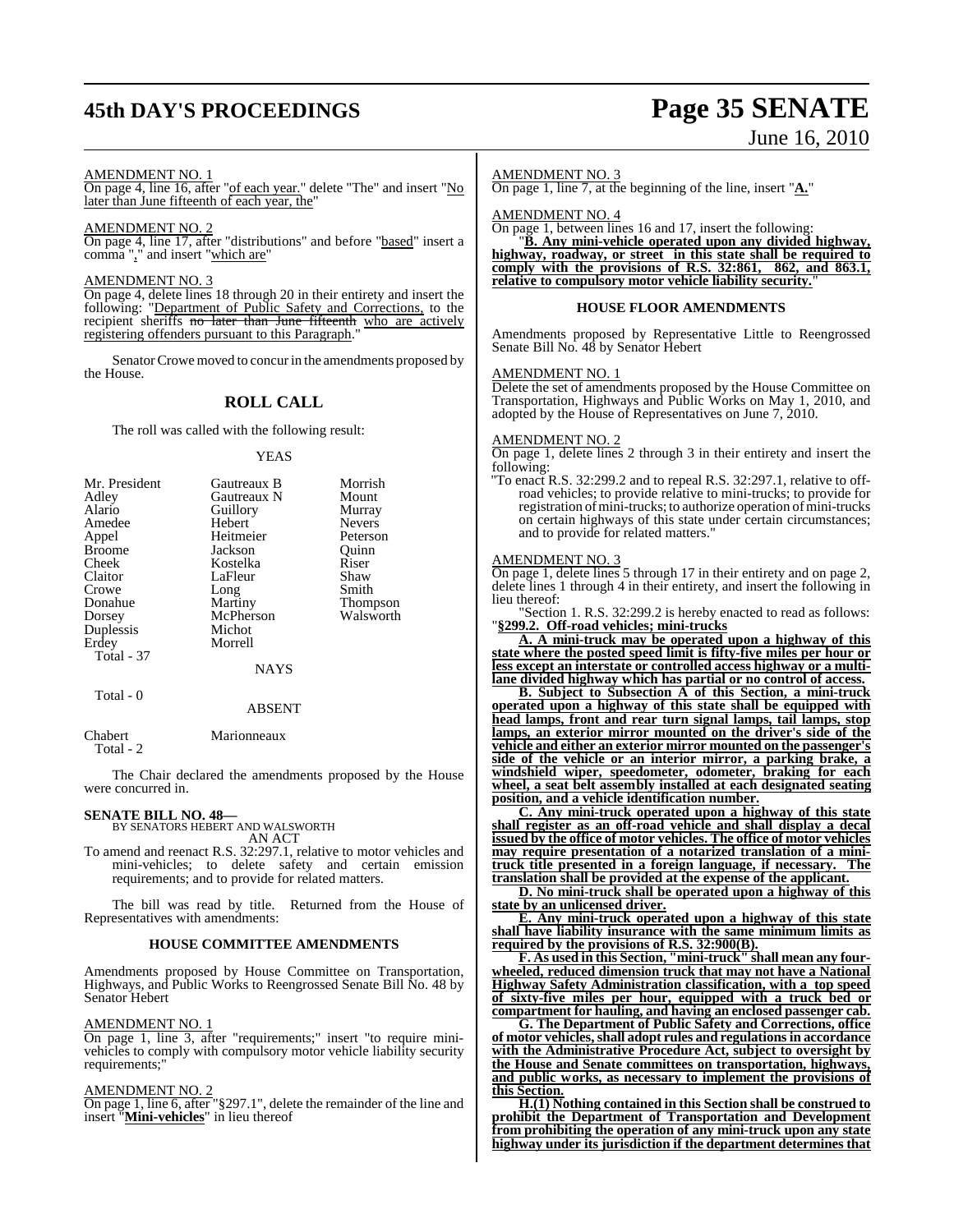**such prohibition is necessary for the safety of the motoring public.**

**(2) Nothing contained in this Section shall be construed to prohibit parish or municipal governments from prohibiting the operation of any mini-truck upon any parish or municipal road or highway under its jurisdiction if such parish or municipal government determines that such prohibition is necessary for the safety of the motoring public.**

Section 2. R.S. 32:297.1 is hereby repealed."

Senator Hebert moved to concur in the amendments proposed by the House.

### **ROLL CALL**

The roll was called with the following result:

#### YEAS

| Mr. President<br>Adley<br>Alario | Gautreaux B<br>Guillory                       | Morrell<br>Morrish<br>Mount    |
|----------------------------------|-----------------------------------------------|--------------------------------|
| Amedee<br>Appel                  | Hebert<br>Heitmeier<br>Jackson                | Murray<br><b>Nevers</b>        |
| <b>Broome</b><br>Cheek<br>Crowe  | Kostelka<br>LaFleur<br>Long                   | Peterson<br>Quinn<br>Shaw      |
| Donahue<br>Dorsey<br>Duplessis   | Marionneaux<br>Martiny<br>McPherson<br>Michot | Smith<br>Thompson<br>Walsworth |
| Erdey<br><b>Total - 35</b>       | <b>NAYS</b>                                   |                                |
| Claitor<br>Total - 2             | Riser                                         |                                |
|                                  | <b>ABSENT</b>                                 |                                |

Chabert Gautreaux N Total - 2

The Chair declared the amendments proposed by the House were concurred in.

#### **SENATE BILL NO. 49—** BY SENATOR LONG

AN ACT

To amend and reenact R.S. 38:2324(B) and 2330.2(B) and R.S. 44:23.1(A), relative to the Sabine River Authority; to establish the Sabine River Authority as a nonbudget unit of the state; to provide with regard to certain records of the Sabine River Authority; and to provide for related matters.

The bill was read by title. Returned from the House of Representatives with amendments:

#### **HOUSE COMMITTEE AMENDMENTS**

Amendments proposed by House Committee on Transportation, Highways, and Public Works to Engrossed Senate Bill No. 49 by Senator Long

AMENDMENT NO. 1

On page 2, at the end of line 2, insert the following: "**The budget shall be submitted to the Joint Legislative Committee on the Budget for review and approval.**"

Senator Long moved to concur in the amendments proposed by the House.

# **Page 36 SENATE 45th DAY'S PROCEEDINGS**

### **ROLL CALL**

The roll was called with the following result:

#### YEAS

| Mr. President | Gautreaux B | Morrell       |
|---------------|-------------|---------------|
| Adley         | Guillory    | Morrish       |
| Alario        | Hebert      | Mount         |
| Amedee        | Heitmeier   | Murray        |
| Appel         | Jackson     | <b>Nevers</b> |
| <b>Broome</b> | Kostelka    | Peterson      |
| Cheek         | LaFleur     | Ouinn         |
| Crowe         | Long        | Riser         |
| Donahue       | Marionneaux | Shaw          |
| Dorsey        | Martiny     | Smith         |
| Duplessis     | McPherson   | Thompson      |
| Erdey         | Michot      | Walsworth     |
| Total - 36    |             |               |

NAYS

Claitor

Total - 1

Total - 2

#### ABSENT

Chabert Gautreaux N

The Chair declared the amendments proposed by the House were concurred in.

#### **SENATE BILL NO. 132—** BY SENATOR MORRELL

AN ACT

To enact R.S. 9:344(E), relative to visitation rights; to prohibit visitation rights of a family member in certain circumstances; to provide for an effective date; and to provide for related matters.

#### **HOUSE COMMITTEE AMENDMENTS**

Amendments proposed by House Committee on Civil Law and Procedure to Reengrossed Senate Bill No. 132 by Senator Morrell

#### AMENDMENT NO. 1

On page 1, line 2, change "enact R.S. 9:344(E)" to "amend and reenact Civil Code Article 137"

#### AMENDMENT NO. 2

On page 1, line 6, change "R.S. 9:344(E) is hereby enacted" to "Civil Code Article 137 is hereby amended and reenacted"

#### AMENDMENT NO. 3

On page 1, delete lines 7 through 11 in their entirety and insert the following:

"Art. 137. Denial of visitation; felony rape; death of a parent

A. In a proceeding in which visitation of a child is being sought by a natural parent, if the child was conceived through the commission of a felony rape, the natural parent who committed the felony rape shall be denied visitation rights and contact with the child.

B. In a proceeding in which visitation of a child is being sought by a family member, if the court determines, by a preponderance of the evidence, that the intentional criminal conduct of the family member resulted in the death of the parent of the child, the family member shall be denied visitation rights and contact with the child."

Senator Morrell moved to concur in the amendments proposed by the House.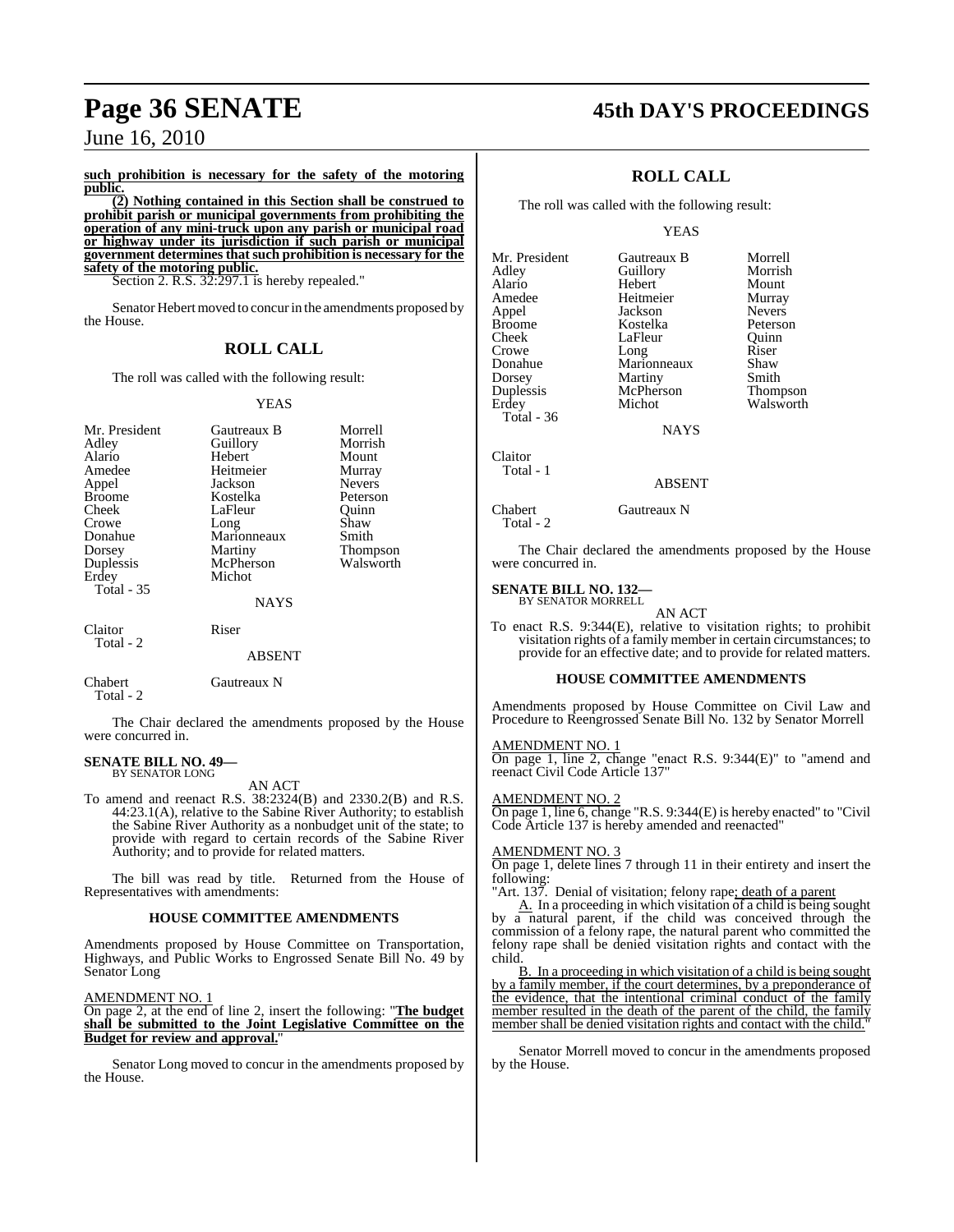## **45th DAY'S PROCEEDINGS Page 37 SENATE**

### **ROLL CALL**

The roll was called with the following result:

#### YEAS

| Mr. President<br>Adley<br>Alario | Gautreaux B<br>Guillory<br>Hebert | Morrish<br>Mount<br>Murray |
|----------------------------------|-----------------------------------|----------------------------|
| Amedee                           | Heitmeier                         | <b>Nevers</b>              |
| Appel                            | Jackson                           | Peterson                   |
| <b>Broome</b>                    | Kostelka                          | Ouinn                      |
| Cheek                            | LaFleur                           | Riser                      |
| Claitor                          | Long                              | Shaw                       |
| Crowe                            | Marionneaux                       | Smith                      |
| Donahue                          | Martiny                           | <b>Thompson</b>            |
| Dorsey                           | McPherson                         | Walsworth                  |
| Duplessis                        | Michot                            |                            |
| Erdey                            | Morrell                           |                            |
| <b>Total - 37</b>                |                                   |                            |
|                                  | NAYS                              |                            |

Total - 0

Total - 2

Chabert Gautreaux N

The Chair declared the amendments proposed by the House were concurred in.

ABSENT

#### **SENATE BILL NO. 174—** BY SENATORS SMITH AND SHAW

AN ACT

To enact R.S.  $40:1379.3(D)(1)(i)$ , relative to statewide permits for concealed handguns; to reduce training requirements on combat veterans; and to provide for related matters.

The bill was read by title. Returned from the House of Representatives with amendments:

#### **HOUSE COMMITTEE AMENDMENTS**

Amendments proposed by House Committee on Administration of Criminal Justice to Reengrossed Senate Bill No. 174 by Senator Smith

AMENDMENT NO. 1 On page 1, line 17, change " $(i)$ " to " $(a)$ "

AMENDMENT NO. 2 On page 2, line 4, change " $(ii)$ " to " $(b)$ "

Senator Smith moved to concur in the amendments proposed by the House.

### **ROLL CALL**

The roll was called with the following result:

#### YEAS

| Mr. President |
|---------------|
| Adley         |
| Alario        |
| Amedee        |
| Appel         |
| <b>Broome</b> |
| Cheek         |
| Claitor       |
| Crowe         |
| Donahue       |
| Dorsey        |
| Total - 33    |

Duplessis Michot<br>Erdey Morrell **Gautreaux B** Morrish<br> **Guillory** Mount Guillory<br>Hebert Heitmeier Nevers<br>Jackson Ouinn Jackson Kostelka Riser<br>Long Smith Long Smith<br>Marionneaux Thompson Marionneaux<br>Martiny

Morrell<br>Morrish Murray<br>Nevers Walsworth

# June 16, 2010

**NAYS** 

ABSENT

 Total - 0 Chabert LaFleur Peterson<br>Cautreaux N McPherson Shaw Gautreaux N Total - 6

The Chair declared the amendments proposed by the House were concurred in.

## **SENATE BILL NO. 189—** BY SENATOR MURRAY

AN ACT

To amend and reenact R.S. 13:4405 and R.S. 35:199(A)(2)(a) and (b), relative to notarial instruments; to remove requirements that acts of sale or other acts evidencing a transfer of immovable property situated in the parish of Orleans be filed with the assessor; to provide for an effective date; and to provide for related matters.

The bill was read by title. Returned from the House of Representatives with amendments:

#### **HOUSE COMMITTEE AMENDMENTS**

Amendments proposed by House Committee on Civil Law and Procedure to Reengrossed Senate Bill No. 189 by Senator Murray

AMENDMENT NO. 1 On page 1, line 2, change "R.S.  $35:199(A)(2)(a)$  and (b)" to "R.S. 35:199(A)(2)(b)"

AMENDMENT NO. 2 On page 2, line 4, change "R.S.  $35:199(A)(2)(a)$  and (b)" to "R.S. 35:199(A)(2)(b)"

AMENDMENT NO. 3 On page 2, delete lines 13 through 16 in their entirety and insert the following: "(2)

\* \* \*"

Senator Murray moved to concur in the amendments proposed by the House.

### **ROLL CALL**

The roll was called with the following result:

#### YEAS

| Mr. President | Erdey       | Morrell       |
|---------------|-------------|---------------|
| Adley         | Gautreaux B | Mount         |
| Alario        | Guillory    | Murray        |
| Amedee        | Hebert      | <b>Nevers</b> |
| Appel         | Heitmeier   | Peterson      |
| <b>Broome</b> | Jackson     | Ouinn         |
| Cheek         | Kostelka    | Riser         |
| Claitor       | LaFleur     | Shaw          |
| Crowe         | Long        | Smith         |
| Donahue       | Marionneaux | Thompson      |
| Dorsey        | Martiny     | Walsworth     |
| Duplessis     | Michot      |               |
| Total - 35    |             |               |
|               | <b>NAYS</b> |               |
|               |             |               |

Total - 0

Chabert McPherson<br>Gautreaux N Morrish Gautreaux N Total - 4

#### ABSENT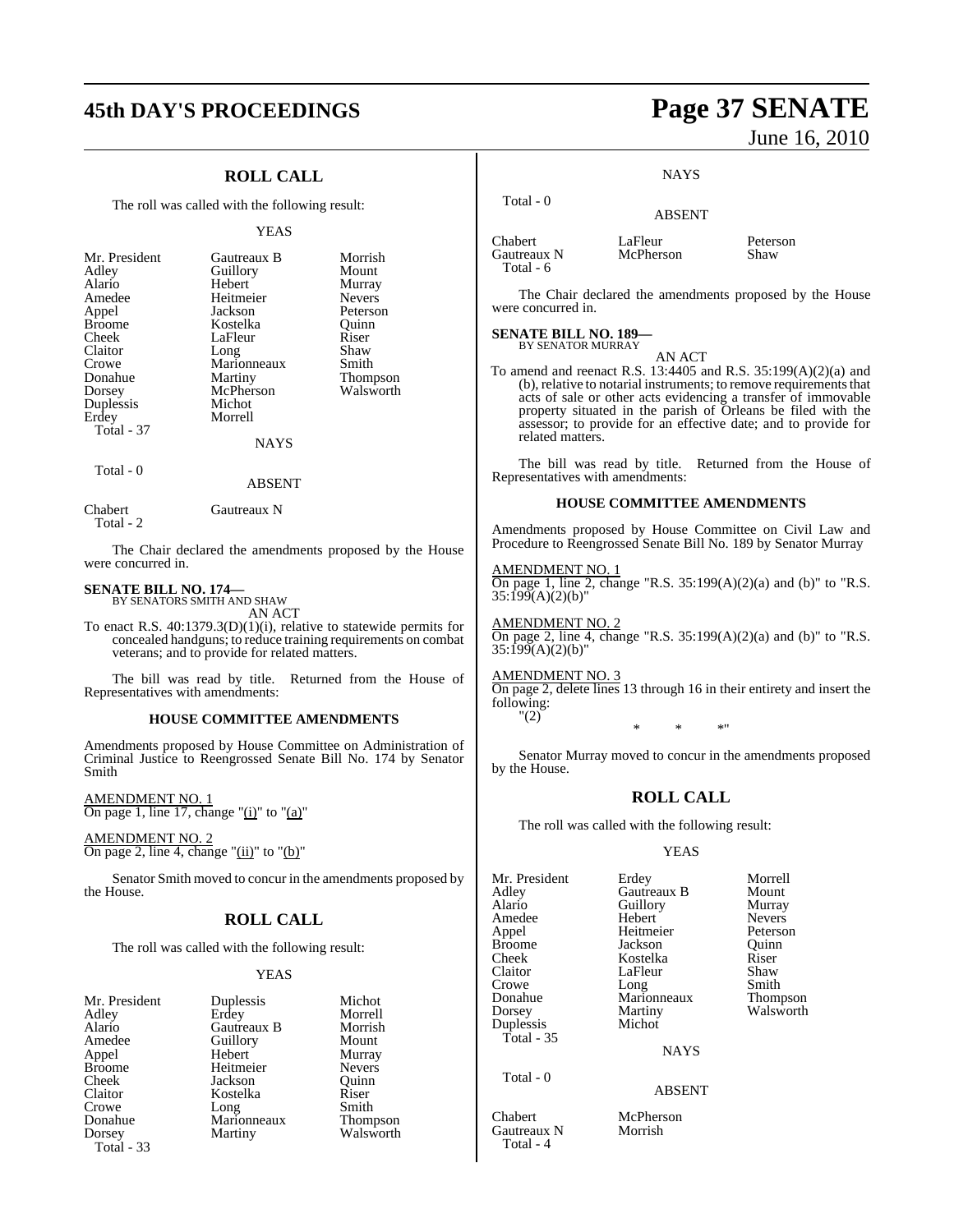## **Page 38 SENATE 45th DAY'S PROCEEDINGS**

## June 16, 2010

The Chair declared the amendments proposed by the House were concurred in.

## **SENATE BILL NO. 190—** BY SENATOR MURRAY

AN ACT

To amend and reenact R.S.  $33:9091.8(F)(4)(c)$ , relative to Orleans Parish; to provide for renewal of parcel fees for the Lakewood Crime Prevention and Improvement District; and to provide for related matters.

The bill was read by title. Returned from the House of Representatives with amendments:

#### **HOUSE COMMITTEE AMENDMENTS**

Amendments proposed byHouseCommittee on Municipal, Parochial and Cultural Affairs to Reengrossed Senate Bill No. 190 by Senator Murray

#### AMENDMENT NO. 1

On page 1, line 2, after "R.S." delete the remainder of the line in its entirety and delete line 3 in its entirety and at the beginning of line 4 delete "District;" and insert in lieu thereof: "33:9091.8(F)(2) and (4)(c), relative to Orleans Parish; to authorize the Lakewood Crime Prevention and Improvement District to levy its parcel fee on vacant lots subject to voter approval; to authorize the renewal of the parcel fee at any election;"

#### AMENDMENT NO. 2

On page 1, line 7, after "33:9091.8" delete " $(F)(4)(c)$  is" and insert in lieu thereof " $(F)(2)$  and  $(4)(c)$  are"

#### AMENDMENT NO. 3

On page 1, between lines 11 and 12 insert the following:

 $\sqrt{2}$ ( $\alpha$ ) For purposes of this Section, a parcel is defined as a lot or lots upon which only one main house is situated. The fee shall be a flat fee and shall be imposed on each parcel located within the district. The amount of the fee shall be as determined by duly adopted resolution of the board and shall not exceed four hundred fifty dollars per parcel per year.

(b) Notwithstanding the provisions of Subparagraph (a) of this Paragraph, the fee imposed pursuant to this Subsection shall also be levied on any parcel within the district upon which there is no structure, if provided for by duly adopted resolution of the board and if approved by a majority of the registered voters of the district voting on a proposition authorizing the fee at an election held for that purpose in accordance with the Louisiana Election Code. Such election shall be held only if requested by duly adopted resolution of the board. If imposition of the fee on parcels is authorized as provided in this Subparagraph, it shall be imposed in the same amount and for the same duration as the fee on lots upon which houses are situated as otherwise authorized by this Paragraph. \* \* \*"

#### AMENDMENT NO. 4

On page 2, line 9, after "Section 2." delete the remainder of the line in its entirety and insert the following in lieu thereof:

"This Act shall become effective upon signature by the governor or, if not signed by the governor, upon expiration of the time for bills to become law without signature by the governor, as provided by Article III, Section 18 of the Constitution of Louisiana. If vetoed by the governor and subsequently approved by the legislature, this Act shall become effective on the day following such approval."

#### **HOUSE FLOOR AMENDMENTS**

Amendments proposed by Representative Lorusso to Reengrossed Senate Bill No. 190 by Senator Murray

#### AMENDMENT NO. 1

In House Committee Amendment No. 1 proposed by the House Committee on Municipal, Parochial andCultural Affairs and adopted by the House of Representatives on June 3, 2010, on line 4, change "33:9091.8(F)(2)" to "33:9091.8(F)(1), (2),"

#### AMENDMENT NO. 2

In House Committee Amendment No. 2 proposed by the House Committee on Municipal, Parochial andCultural Affairs and adopted by the House of Representatives on June 3, 2010, on line 8, after "thereof" delete the remainder of the line in its entirety and insert in lieu thereof  $"(\mathrm{F})(1)$ , (2), and"

#### AMENDMENT NO. 3

Delete House Committee Amendment No. 3 proposed by the House Committee on Municipal, Parochial and Cultural Affairs and adopted by the House of Representatives on June 3, 2010

#### AMENDMENT NO. 4

On page 1, line 11, after "Parcel Fee." delete the remainder of the line in its entirety and insert in lieu thereof following:

"(1) The governing authority of the city of New Orleans is hereby authorized to impose and collect a parcel fee within the district subject to and in accordance with the provisions of this Subsection.

 $(2)(a)$  For purposes of this Section, a parcel is defined as a lot or lots upon which only one main house is situated.  $(2)$  The fee shall be a flat fee and shall be imposed on each parcel located within the district. The amount of the fee shall be as determined by duly adopted resolution of the board and shall not exceed four hundred fifty dollars per parcel per year.

(b) Notwithstanding the provisions of Subparagraph (a) of this Paragraph, the fee imposed pursuant to this Subsection shall also be levied on any parcel within the district upon which there is no structure, if provided for by duly adopted resolution of the board and if approved by a majority of the registered voters of the district voting on a proposition authorizing the fee at an election held for that purpose in accordance with the Louisiana Election Code. Such election shall be held only if requested by duly adopted resolution of the board. If imposition of the fee on parcels is authorized as provided in this Subparagraph, it shall be imposed in the same amount and for the same duration as the fee on lots upon which houses are situated as otherwise authorized by this Paragraph. \* \* \*"

Senator Murray moved to concur in the amendments proposed by the House.

#### **ROLL CALL**

The roll was called with the following result:

#### YEAS

| Mr. President<br>Adley<br>Alario<br>Amedee<br>Appel<br><b>Broome</b><br>Cheek<br>Crowe<br>Dorsey<br>Duplessis<br>Erdey<br>Gautreaux B<br>Total - 34 | Guillory<br>Hebert<br>Heitmeier<br>Jackson<br>Kostelka<br>LaFleur<br>Long<br>Marionneaux<br>Martiny<br>Michot<br>Morrell<br>Morrish<br><b>NAYS</b> | Mount<br>Murray<br><b>Nevers</b><br>Peterson<br>Ouinn<br>Riser<br>Shaw<br>Smith<br>Thompson<br>Walsworth |
|-----------------------------------------------------------------------------------------------------------------------------------------------------|----------------------------------------------------------------------------------------------------------------------------------------------------|----------------------------------------------------------------------------------------------------------|
| Claitor<br>Total - 1                                                                                                                                | ABSENT                                                                                                                                             |                                                                                                          |

McPherson

Chabert Gautreaux N<br>
Donahue McPherson Total - 4

The Chair declared the amendments proposed by the House were concurred in.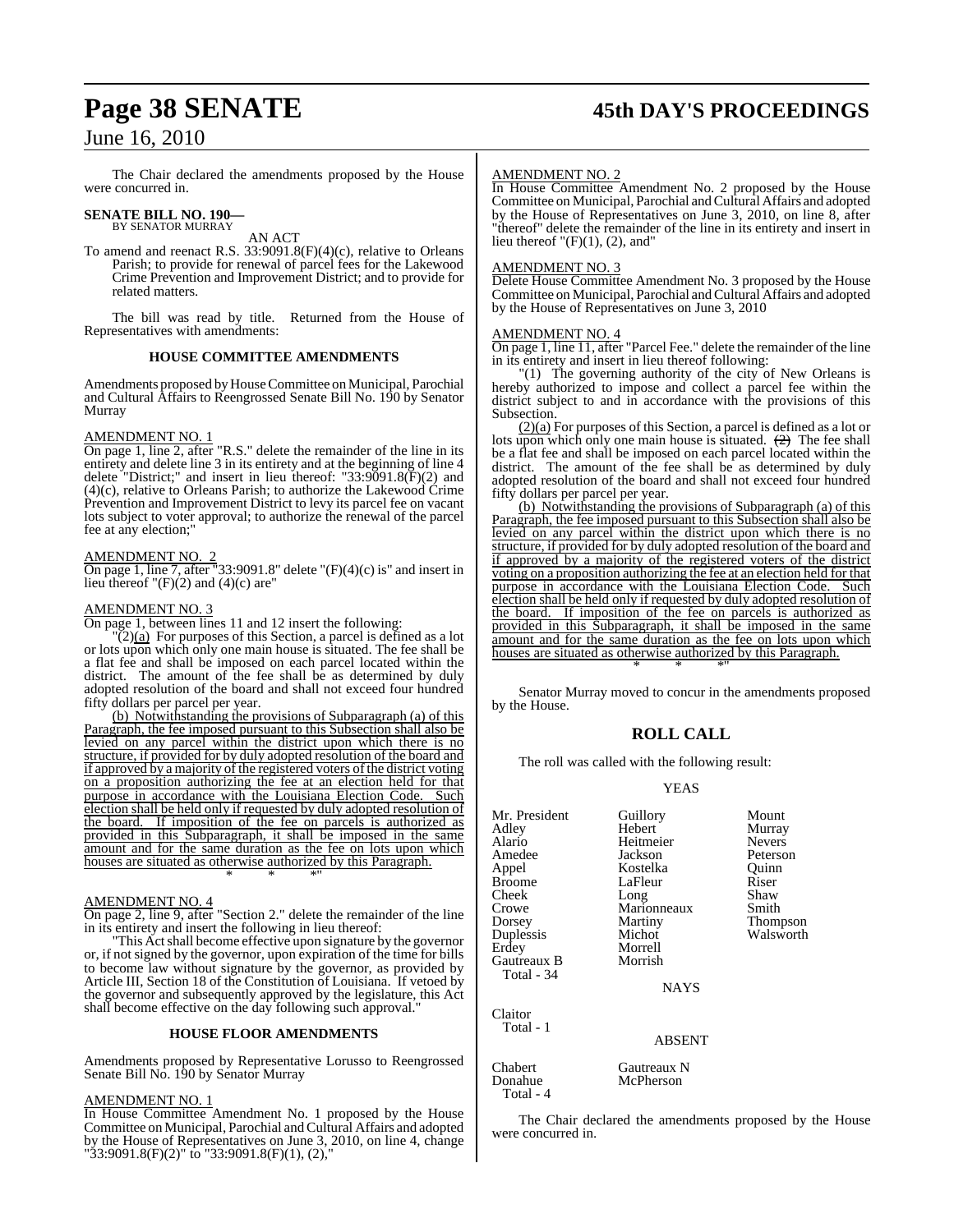# **45th DAY'S PROCEEDINGS Page 39 SENATE**

June 16, 2010

| SENATE BILL NO. 204—<br>BY SENATOR MCPHERSON                                                                                                                                                                                                                       |                                                                                                                   | <b>AMENDMENT NO. 2</b>                                                                                      | On page 1, line 7, change "Articles" to "Article"     |                                                                                                                          |                                                                        |
|--------------------------------------------------------------------------------------------------------------------------------------------------------------------------------------------------------------------------------------------------------------------|-------------------------------------------------------------------------------------------------------------------|-------------------------------------------------------------------------------------------------------------|-------------------------------------------------------|--------------------------------------------------------------------------------------------------------------------------|------------------------------------------------------------------------|
| AN ACT<br>To amend and reenact R.S. 40:1300.53, relative to criminal history<br>checks of licensed ambulance personnel or nonlicensed persons;<br>to remove provisions which allow an employer to waive certain<br>provisions; and to provide for related matters. |                                                                                                                   | AMENDMENT NO. 3                                                                                             |                                                       | On page 1, line 13, after "pleading" and before "that" change the semicolon ";" to a comma "," and insert " <b>and</b> " |                                                                        |
| The bill was read by title. Returned from the House of<br>Representatives with amendments:                                                                                                                                                                         |                                                                                                                   | <b>AMENDMENT NO. 4</b>                                                                                      | "," and insert "he certifies all of the following:"   | On page 1, line 14, after "inquiry" change the colon ":" to a comma                                                      |                                                                        |
|                                                                                                                                                                                                                                                                    | <b>HOUSE COMMITTEE AMENDMENTS</b>                                                                                 |                                                                                                             | AMENDMENT NO. 5                                       |                                                                                                                          |                                                                        |
|                                                                                                                                                                                                                                                                    |                                                                                                                   | Amendments proposed by House Committee on Health and Welfare                                                |                                                       | On page 2, line 5, change "contention" to "assertion"                                                                    |                                                                        |
| AMENDMENT NO. 1                                                                                                                                                                                                                                                    | to Reengrossed Senate Bill No. 204 by Senator McPherson<br>On page 2, line 28, after "Subsection A" insert "or B" |                                                                                                             | <b>AMENDMENT NO. 6</b><br>the remainder of the line   |                                                                                                                          | On page 2, line 7, after "existing law" insert a period "." and delete |
|                                                                                                                                                                                                                                                                    |                                                                                                                   | Senator McPherson moved to concur in the amendments                                                         | AMENDMENT NO. 7                                       |                                                                                                                          |                                                                        |
| proposed by the House.                                                                                                                                                                                                                                             |                                                                                                                   |                                                                                                             |                                                       | On page 2, line 8, change "contention" to "assertion"                                                                    |                                                                        |
| <b>ROLL CALL</b>                                                                                                                                                                                                                                                   |                                                                                                                   | AMENDMENT NO. 8<br>On page 2, line 10, change "contention" to "assertion"                                   |                                                       |                                                                                                                          |                                                                        |
| The roll was called with the following result:<br><b>YEAS</b>                                                                                                                                                                                                      |                                                                                                                   | <b>AMENDMENT NO. 9</b><br>On page 2, line 12, change "contention" to "assertion" and change<br>"on" to "by" |                                                       |                                                                                                                          |                                                                        |
| Mr. President<br>Adley                                                                                                                                                                                                                                             | Duplessis<br>Gautreaux B                                                                                          | Morrell<br>Morrish                                                                                          |                                                       | AMENDMENT NO. 10<br>On page 2, line 20, delete "or parties"                                                              |                                                                        |
| Alario<br>Amedee<br>Appel<br><b>Broome</b>                                                                                                                                                                                                                         | Guillory<br>Hebert<br>Heitmeier<br>Jackson                                                                        | Mount<br>Murray<br><b>Nevers</b><br>Peterson                                                                | <b>AMENDMENT NO. 11</b><br>"reasonable attorney fees" |                                                                                                                          | On page 2, line 21, change "a reasonable attorney's fee" to            |
| Cheek<br>Claitor<br>Crowe                                                                                                                                                                                                                                          | Quinn<br>Kostelka<br>Riser<br>Long<br>Smith<br>Martiny                                                            |                                                                                                             | the House.                                            |                                                                                                                          | Senator Appel moved to concur in the amendments proposed by            |
| Donahue<br>Dorsey                                                                                                                                                                                                                                                  | McPherson<br>Michot                                                                                               | Thompson<br>Walsworth                                                                                       |                                                       | <b>ROLL CALL</b>                                                                                                         |                                                                        |
| Total - 33                                                                                                                                                                                                                                                         | <b>NAYS</b>                                                                                                       |                                                                                                             |                                                       | The roll was called with the following result:                                                                           |                                                                        |
| Erdey                                                                                                                                                                                                                                                              |                                                                                                                   |                                                                                                             |                                                       | <b>YEAS</b>                                                                                                              |                                                                        |
| Total - 1                                                                                                                                                                                                                                                          | <b>ABSENT</b>                                                                                                     |                                                                                                             | Mr. President                                         | Erdey                                                                                                                    | Morrell                                                                |
| Chabert<br>Gautreaux N<br>Total - 5                                                                                                                                                                                                                                | LaFleur<br>Marionneaux                                                                                            | Shaw                                                                                                        | Adley<br>Alario<br>Amedee<br>Appel                    | Gautreaux B<br>Guillory<br>Hebert<br>Jackson                                                                             | Morrish<br>Mount<br>Murray<br><b>Nevers</b>                            |
| The Chair declared the amendments proposed by the House<br>were concurred in.                                                                                                                                                                                      |                                                                                                                   | <b>Broome</b><br>Cheek<br>Claitor                                                                           | Kostelka<br>LaFleur<br>Long                           | Peterson<br>Ouinn<br>Riser                                                                                               |                                                                        |
| <b>SENATE BILL NO. 219—</b><br>BY SENATOR APPEL                                                                                                                                                                                                                    |                                                                                                                   | Crowe<br>Donahue<br>Dorsey                                                                                  | Marionneaux<br>Martiny<br>McPherson                   | Shaw<br>Smith<br>Thompson                                                                                                |                                                                        |
| AN ACT<br>To amend and reenact Code of Civil Procedure Articles 863(B) and                                                                                                                                                                                         |                                                                                                                   | <b>Duplessis</b><br>Total - 36                                                                              | Michot                                                | Walsworth                                                                                                                |                                                                        |

Total - 0

Total - 3

were concurred in.

**SENATE BILL NO. 247—** BY SENATOR ALARIO

(D) and to enact Code of Civil Procedure Article 863(G), relative to pleadings in civil actions; to provide with respect to the requirements of signing pleadings; to provide with respect to sanctions; and to provide for related matters.

The bill was read by title. Returned from the House of Representatives with amendments:

#### **HOUSE COMMITTEE AMENDMENTS**

Amendments proposed by House Committee on Civil Law and Procedure to Engrossed Senate Bill No. 219 by Senator Appel

AMENDMENT NO. 1

On page 1, line 2, change "Articles" to "Article"

AN ACT To enact R.S. 33:9080.4, a bill relative to Jefferson Parish; to create the Esprit at Stonebridge Neighborhood Improvement District; to provide for district boundaries, purpose, governance, and

NAYS

ABSENT

The Chair declared the amendments proposed by the House

Chabert Gautreaux N Heitmeier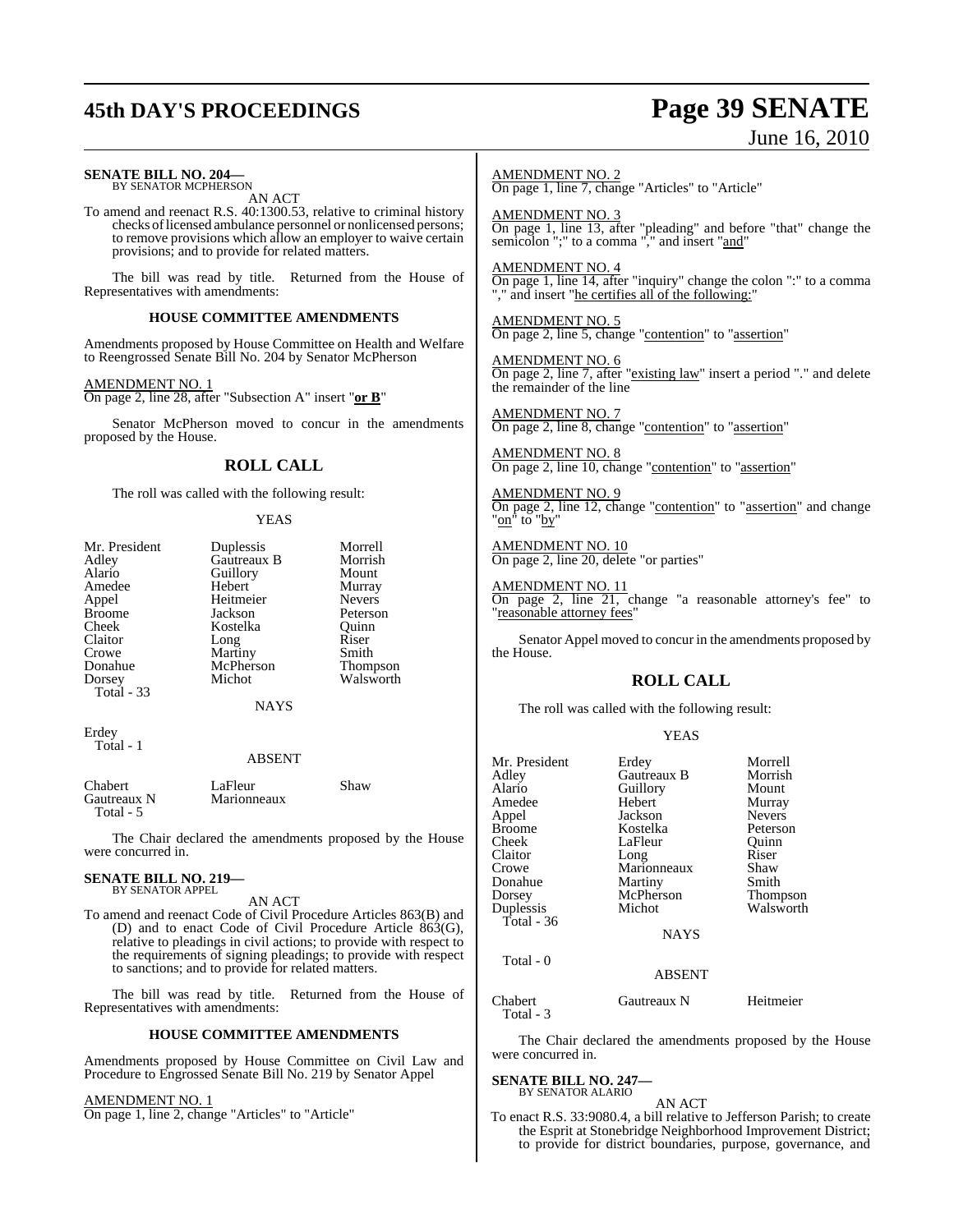## **Page 40 SENATE 45th DAY'S PROCEEDINGS**

## June 16, 2010

funding, including the levy of a parcel fee; to provide relative to the powers and duties of the district and its governing board; and to provide for related matters.

The bill was read by title. Returned from the House of Representatives with amendments:

#### **HOUSE COMMITTEE AMENDMENTS**

Amendments proposed by House Committee on Municipal, Parochial and Cultural Affairs to Reengrossed Senate Bill No. 247 by Senator Alario

AMEND<u>MENT NO. 1</u> On page 3, line 18, delete "**year for**"

#### AMENDMENT NO. 2

On page 3, line 19, after "**however,**" delete the remainder of the line in its entirety and delete line 20 in its entirety and insert in lieu thereof the following: "**once each calendar year after 2010, the governing authority may by majority vote increase the maximum by twenty-five dollars if such increase is also recommended by the advisory board.**"

Senator Alario moved to concur in the amendments proposed by the House.

#### **ROLL CALL**

The roll was called with the following result:

#### YEAS

| Morrish<br>Mount<br>Murray<br><b>Nevers</b> |
|---------------------------------------------|
|                                             |
|                                             |
|                                             |
|                                             |
| Peterson                                    |
| Ouinn                                       |
| Riser                                       |
| Shaw                                        |
| Smith                                       |
| <b>Thompson</b>                             |
| Walsworth                                   |
|                                             |
|                                             |
|                                             |
|                                             |
|                                             |
|                                             |
|                                             |

Chabert Gautreaux N Total - 2

The Chair declared the amendments proposed by the House were concurred in.

#### **SENATE BILL NO. 248—** BY SENATOR MCPHERSON

AN ACT

To amend and reenact R.S. 49:951(7) and 967 and to enact R.S. 49:951(1.1), relative to the Administrative Procedure Act; to provide for the applicability of, and exemptions from, the Act; and to provide for related matters.

The bill was read by title. Returned from the House of Representatives with amendments:

#### **HOUSE COMMITTEE AMENDMENTS**

Amendments proposed by House Committee on House and Governmental Affairs to Reengrossed Senate Bill No. 248 by Senator McPherson

AMENDMENT NO. 1 On page 1, line 2, after "reenact R.S." insert "47:820.5.2(F)(5) and  $820.\overline{5}.\overline{4}$ (F)(5) and R.S."

AMENDMENT NO. 2

On page 1, line 4, after "the Act;" insert "to repeal certain of such exemptions:

#### AMENDMENT NO. 3

On page 3, between lines 13 and 14, insert the following:

"**(c) The provisions of this Chapter relative to fees shall not be applicable to a higher education management board created by Article VIII, Section 6, 7, or 7.1 of the Constitution of Louisiana.**"

AMENDMENT NO. 4

On page 3, line 26, delete "Subsection" and insert in lieu thereof "**Paragraph**"

AMENDMENT NO. 5 On page 4, line 1, before the period "**.**" insert "**, 121.3(A), 969.34, and 1092(F)**"

AMENDMENT NO. 6 On page 4, line 2, change "**3561(D)(2)**" to "**3552(C), 3556.2(A), and 3561(D)(2)**"

AMENDMENT NO. 7 On page 4, between lines 2 and 3, insert the following: "**(7) R.S. 13:4202(B)(2).**"

AMENDMENT NO. 8 On page 4, line 3, change "**(7)**" to "**(8)**"

AMENDMENT NO. 9 On page 4, line 4, change "**(8)**" to "**(9)**"

AMENDMENT NO. 10 On page 4, between lines 4 and 5, insert the following: "**(10) R.S. 27:220(C).**"

AMENDMENT NO. 11 On page 4, line 5, change "**(9)**" to "**(11)**"

AMENDMENT NO. 12 On page 4, line 6, change "**(10)**" to "**(12)**"

AMENDMENT NO. 13 On page 4, delete line  $\overline{7}$  and insert the following: "**(13) R.S. 37:1806.1(B) and 3012(B)(1).**"

AMENDMENT NO. 14 On page 4, line 8, change "**(12)**" to "**(14)**"

AMENDMENT NO. 15 On page 4, delete line 9

AMENDMENT NO. 16 On page 4, line 10, change "**(14)**" to "**(15)**"

<u>AMENDMENT NO. 17</u> On page 4, line 11, change "**(15)**" to "**(16)**"

AMENDMENT NO. 18 On page 4, line 12, change "**(16)**" to "**(17)**"

AMENDMENT NO. 19 On page 4, at the end of line 19, delete the period "**.**" and insert in lieu thereof "**of this Section.**"

#### AMENDMENT NO. 20

On page 4, line 20, after "Section 2." delete the remainder of the line and delete lines 21 through 24 and insert the following: "R.S.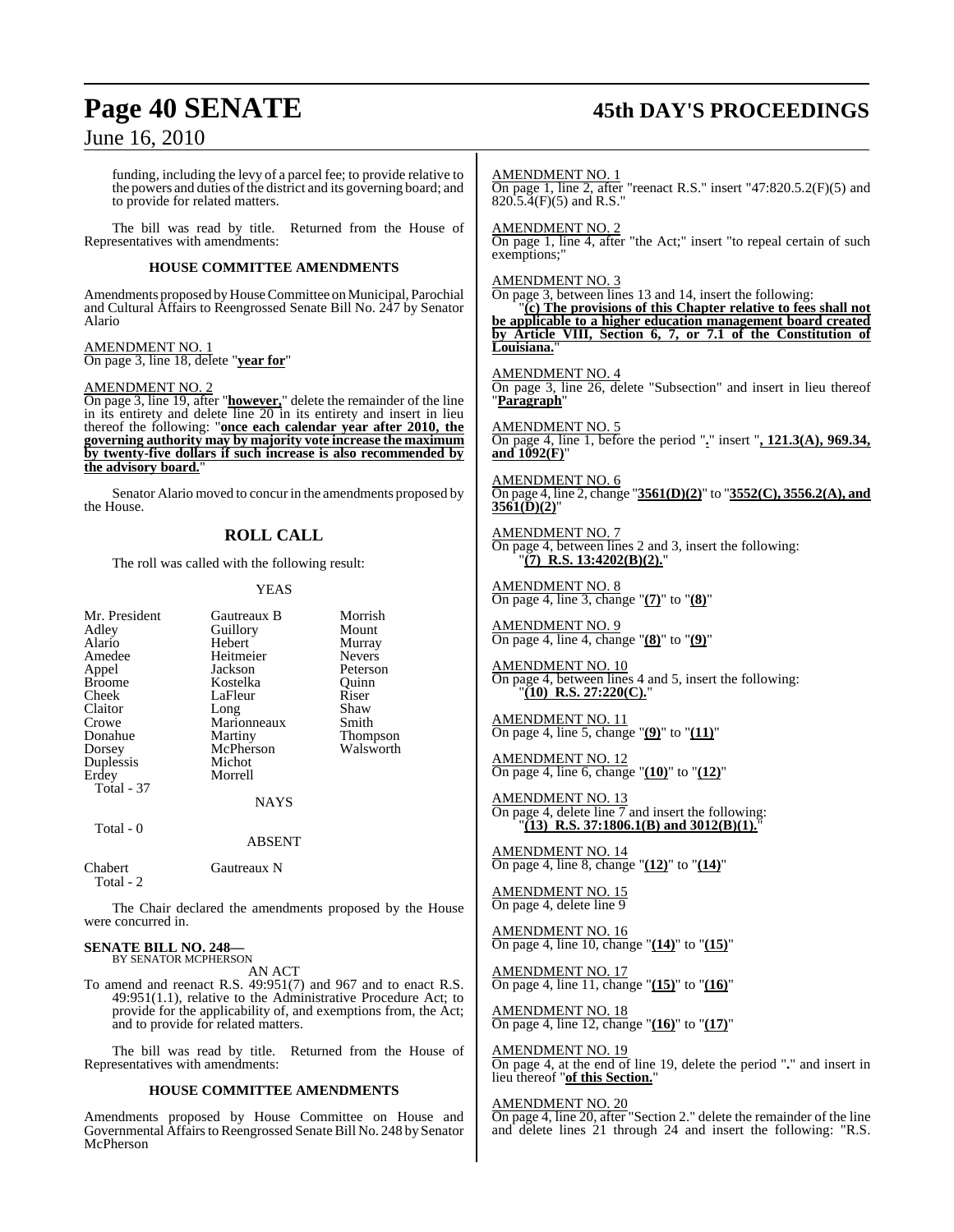## **45th DAY'S PROCEEDINGS Page 41 SENATE**

# June 16, 2010

47:820.5.2(F)(5) and 820.5.4(F)(5) are hereby amended and reenacted to read as follows:

§820.5.2. Crescent City Connection toll violations \* \* \*

F. The following procedures shall be taken for the collection of tolls, administrative fees, and late charges under this Section: \* \* \*

(5) The registered owner may, without waiving the right to a hearing as provided by this Section, and also without waiving judicial review, appeal a violation notice and receive a review and disposition of the violation from a division violation clerk by mail. The appeal by mail must contain a signed statement from the registered owner explaining the basis for the appeal. The signed statement may be accompanied by signed statements from witnesses, police officers, government officials, or other relevant parties or photographs, diagrams, maps, or other relevant documents that the registered owner determines to submit. Statements or materials sent to a violation clerk for review must have attached to them the name and address of the registered owner as well asthe number of the violation notice and the date of the violation. All information submitted by the registered owner becomes part of the violation record. The violation clerk shall, within sixty days of receipt of such material, review the material and dismiss or uphold the violation and notify the registered owner of the disposition of the hearing in writing by mail. If the appeal by mail is denied, the violation clerk shall explain the reasons for the determination. The violation clerk shall have the authority to waive administrative fees, in whole or in part, for good cause shown. The review and disposition handled by mail shall be informal, the rules of evidence shall not apply, the Administrative Procedure Act shall not apply, and the decision of the violation clerk shall be final subject to the hearing provisions provided by this Section and to judicial review.

\* \* \* §820.5.4. LA 1 Project toll violations \* \* \*

F. The following procedures shall be taken for the collection of tolls, administrative fees, and late charges under this Section: \* \* \*

(5) The registered owner may, without waiving the right to a hearing as provided by this Section, and also without waiving judicial review, appeal a violation notice and receive a review and disposition of the violation from a LTA violation clerk by mail. This appeal by mail must contain a signed statement from the registered owner explaining the basis for the appeal. The signed statement must be accompanied by signed statements from witnesses, police officers, government officials, or other relevant parties or photographs, diagrams, maps, or other relevant documents that the registered owner determines to submit. Statements or materials sent to a violation clerk for review must have attached to them the name and address of the registered owner as well as the number of the violation notice and the date of the violation. All information submitted by the registered owner becomes part of the violation record. The violation clerk shall, within sixty days of receipt of such material, review the material and dismiss or uphold the violation and notify the registered owner of the disposition of the hearing in writing by mail. If the appeal by mail is denied, the violation clerk shall explain the reasons for the determination. The violation clerk shall have the authority to waive the administrative fees, in whole or in part, for good cause shown. <del>The review and disposition handled by mail shall be</del> informal, the rules of evidence shall not apply, the Administrative Procedure Act shall not apply, and the decision of the violation clerk shall be final, subject to the hearing provisions provided by this Section and to judicial review.

\* \* \*"

#### **HOUSE FLOOR AMENDMENTS**

Amendments proposed by Representative Waddell to Reengrossed Senate Bill No. 248 by Senator McPherson

#### AMENDMENT NO. 1

Delete House Committee Amendments Nos. 3, 4, 8, 9, 11, 12, 14, 16, 17, 18, and 19 proposed by the House and Governmental Affairs

Committee and adopted by the House of Representatives on May 17, 2010.

#### AMENDMENT NO. 2

On page 1, line 2, delete "and 967" and change "R.S. 49:951(1.1)," to "R.S.  $49:951(1.1)$  and 967.1,"

#### AMENDMENT NO. 3

On page 1, line 6, change "and 967 are" to "is"

AMENDMENT NO. 4 On page 1, line 7, change "is" to "and 967.1 are"

#### AMENDMENT NO. 5 On page 2, delete line 10, and insert the following:

"**§967.1 Application of Chapter to rules and fees**"

#### AMENDMENT NO. 6

On page 2, at the beginning of line 11, change "A." to "**A.**"

#### AMENDMENT NO. 7

On page 2, line 14, before the period "**.**" insert "**, except as otherwise specifically excepted, exempted, or limited by law**"

#### AMENDMENT NO. 8

On page 2, line 20, change "**shall be provided**" to "**be cited or provided"**

#### AMENDMENT NO. 9

On page 2, line 21, after "**Louisiana.**" delete the remainder of the line and delete lines 22 through 24 in their entirety.

#### AMENDMENT NO. 10

On page 2, line 25, between "**exist**" and "**exceptions**" insert "**specific**"

#### AMENDMENT NO. 11

On page 2, line 28, delete "**Therefore, only the**" and at the beginning of line 29, delete "**following**" and insert "**Such**"

#### AMENDMENT NO. 12

Delete page 3 in its entirety.

#### AMENDMENT NO. 13

On page 4, line 1, change " $(5)$ " to " $(1)$ " and on line 2, change " $(6)$ " to "**(2)**"

#### AMENDMENT NO. 14

In House Committee Amendment No. 7 proposed by the House Committee on House and Governmental Affairs and adopted by the House of Representatives on May 17, 2010, on line 18 thereof, change "**(7)**" to "**(3)**"

#### AMENDMENT NO.

 $\overline{\text{On page 4, line 3, change}}$  " $\overline{\text{7}}$ " to " $\overline{\text{4}}$ " and on line 4, change " $\overline{\text{8}}$ " to "**(5)**"

#### AMENDMENT NO. 16

In House Committee Amendment No. 10 proposed by the House Committee on House and Governmental Affairs and adopted by the House of Representatives on May 17, 2010, on line 25 thereof, change "**(10)**" to "**(6)**"

### AMENDMENT NO. 17

On page 4, line 5, change "**(9)**" to "**(7)**" and on line 6, change **(10)**" to "**(8)**"

#### AMENDMENT NO. 18

In House Committee Amendment No. 13 proposed by the House Committee on House and Governmental Affairs and adopted by the House of Representatives on May 17, 2010, on line 5 thereof, change "**(13)**" to "**(9)**"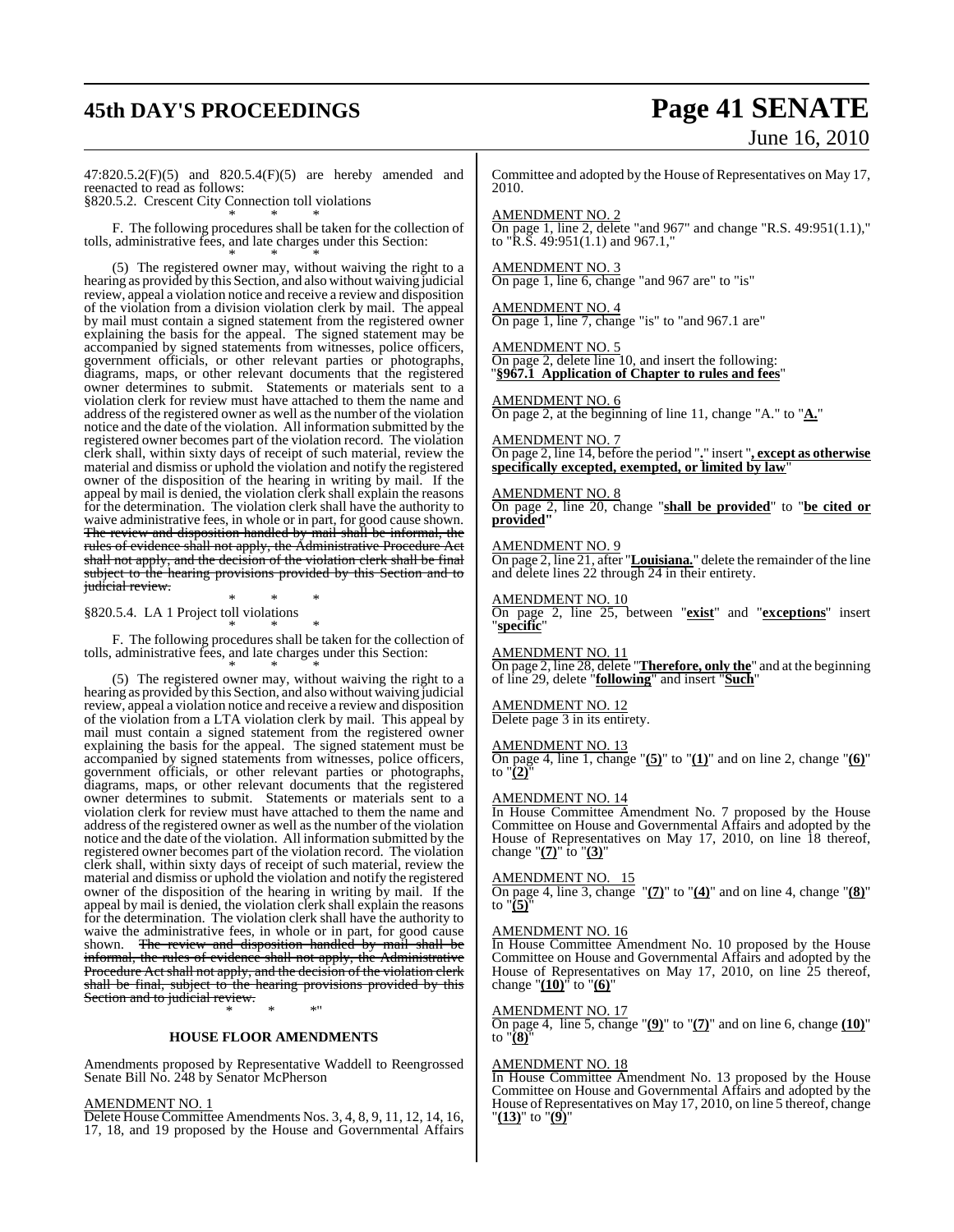## June 16, 2010

#### AMENDMENT NO. 19

On page 4, line 8, change "**(12)**" to "**(10)**"; line 10, change "**(14)**" to "**(11)**"; line 11, change "**(15)**" to "**(12)**"; and on line 12, change "**(16)**" to  $\sqrt[n]{(\mathbf{13})}$ "

#### AMENDMENT NO. 20

On page 4, line 17, change "**provided for**" to "**excepted, exempted, or limited**"

#### AMENDMENT NO. 21

On page 4, line 18, after "**law**" delete the remainder of the line and on line 19, delete "**Subsection B**"

#### AMENDMENT NO. 22

On page 4, between lines 19 and 20, insert the following:

"**D. The provisions of this Chapter relative to fees shall not be applicable to a higher education management board created by Article VIII, Section 6, 7, or 7.1 of the Constitution of Louisiana.**"

#### AMENDMENT NO. 23

On page 4, at the beginning of line 25, delete "Section 3." and insert the following:

"Section 3.A. Except for the fee repealed in the Act which originated as Senate Bill No. 407 of the 2010 Regular Session of the Legislature of Louisiana, the provisions of this Act shall have no effect on the collection of feesimplemented prior to the effective date of this Act.

B. The provisions of this Act shall apply to:

(1) Each proposed implementation, adoption, increase, or decrease of a fee authorized by law but not implemented prior to the effective date of this Act.

(2) Each proposed increase or decrease of a fee proposed after the effective date of this Act.

Section 4."

Senator McPherson moved to concur in the amendments proposed by the House.

#### **ROLL CALL**

The roll was called with the following result:

#### YEAS

| Mr. President<br>Adley<br>Alario<br>Amedee<br>Appel<br><b>Broome</b><br>Cheek<br>Claitor<br>Crowe<br>Donahue<br>Dorsey<br>Duplessis<br>Erdey<br>Total - 37<br>Total - 0 | Gautreaux B<br>Guillory<br>Hebert<br>Heitmeier<br>Jackson<br>Kostelka<br>LaFleur<br>Long<br>Marionneaux<br>Martiny<br>McPherson<br>Michot<br>Morrell<br><b>NAYS</b><br><b>ABSENT</b> | Morrish<br>Mount<br>Murray<br><b>Nevers</b><br>Peterson<br>Quinn<br>Riser<br>Shaw<br>Smith<br>Thompson<br>Walsworth |
|-------------------------------------------------------------------------------------------------------------------------------------------------------------------------|--------------------------------------------------------------------------------------------------------------------------------------------------------------------------------------|---------------------------------------------------------------------------------------------------------------------|
|                                                                                                                                                                         |                                                                                                                                                                                      |                                                                                                                     |
| Chabert<br>Total - 2                                                                                                                                                    | Gautreaux N                                                                                                                                                                          |                                                                                                                     |

The Chair declared the amendments proposed by the House were concurred in.

## **Page 42 SENATE 45th DAY'S PROCEEDINGS**

#### **SENATE BILL NO. 257—** BY SENATOR MOUNT

AN ACT

To amend and reenact R.S. 36:3(4) and (7), 4(A)(10), 8(E)(2)(d), 9(C), 471(A), (B) and (C), 472, 473, 474(A)(8), (B)(1)(a)(i) and (b), 475, 475.1(A), (B) and (C), and 477 and to repeal R.S.  $36:474(E)$  and  $476$ , relative to the Department of Social Services; to rename the Department of Social Services the Department of Children and Family Services; to provide for the reorganization of the department; to provide for definitions; to provide for fiscal oversight and program evaluation; to provide for designation of certain organizational units; to provide for the composition of the department; to provide for the officers of the department; to provide for deputy secretaries; to provide for the undersecretary and the division of management and finance; to provide for the office of children and family services; and to provide for related matters.

The bill was read by title. Returned from the House of Representatives with amendments:

#### **LEGISLATIVE BUREAU AMENDMENTS**

Amendments proposed by Legislative Bureau to Reengrossed Senate Bill No. 257 by Senator Mount

#### AMENDMENT NO. 1

On page 1, line 2, following "471(A), (B) and" change "(C)" to "(C)(1)"

AMENDMENT NO. 2 On page 1, line  $14$ , following "471(A), (B) and" and before ", 472," change " $(\dot{C})$ " to " $(\dot{C})(1)$ "

AMENDMENT NO. 3 On page 8, line 11, following "**and**" change "**policy**" to "**policies**"

AMENDMENT NO. 4

On page 10, line 4, following "**of the state**" and before "**including**" delete "**,**"

Senator Mount moved to concur in the amendments proposed by the House.

### **ROLL CALL**

The roll was called with the following result:

#### YEAS

Mr. President Guillory Morrish<br>Adley Hebert Mount Adley Hebert Mount<br>Alario Heitmeier Murray Amedee Jackson Nevers<br>Appel Kostelka Peterson Appel Kostelka Peterson Broome LaFleur Quinn<br>
Cheek Long Riser Cheek Long Riser<br>Crowe Marionneaux Shaw Crowe Marionneaux Shaw<br>
Dorsey Martiny Smith Dorsey Martiny<br>
Duplessis McPherson Erdey Michot Walsworth Gautreaux B Total - 35

Total - 4

Heitmeier Murray<br>Jackson Nevers

Thompson

**NAYS** 

ABSENT

## Total - 0

Chabert Donahue<br>Claitor Gautreau Gautreaux N

The Chair declared the amendments proposed by the House were concurred in.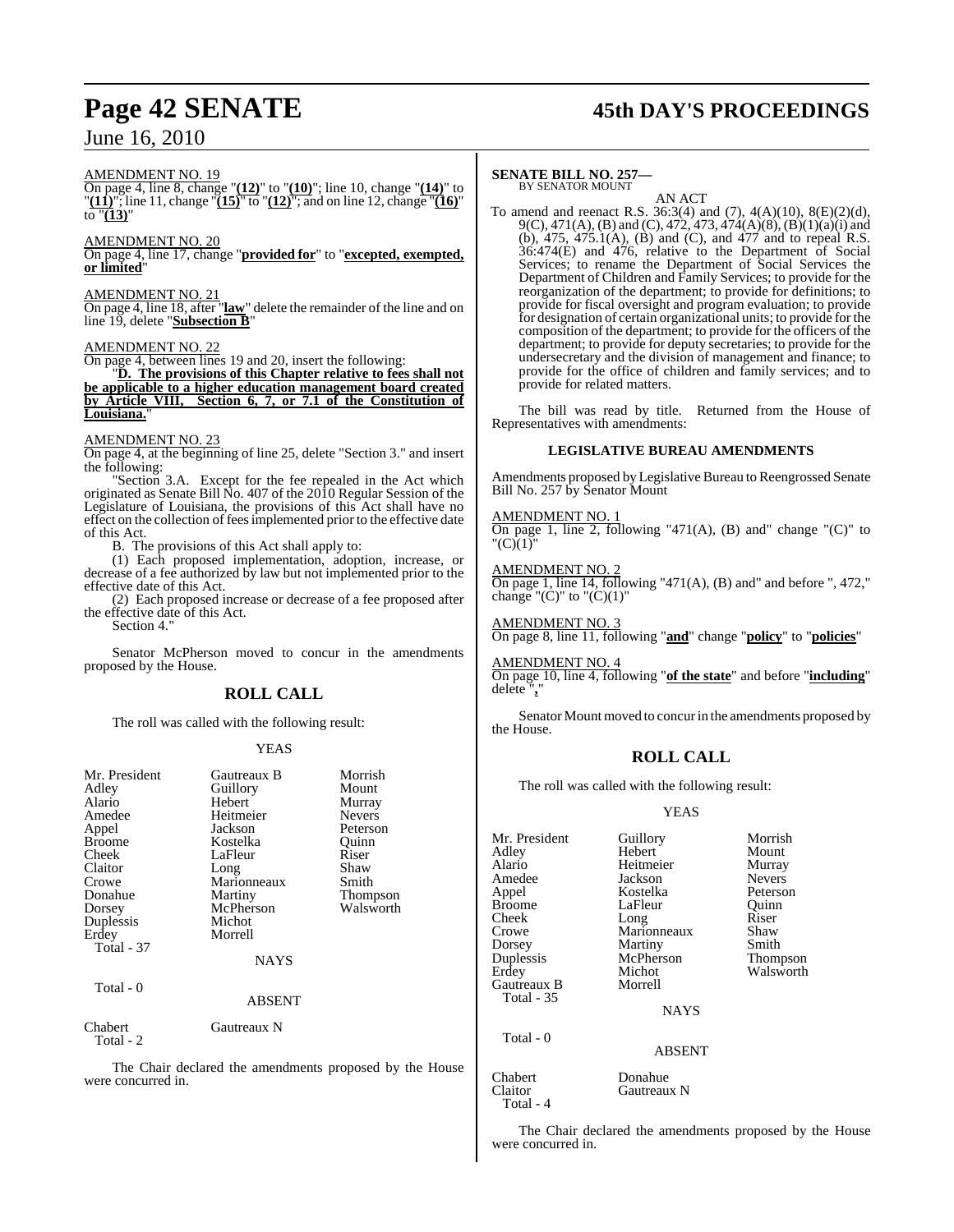## **45th DAY'S PROCEEDINGS Page 43 SENATE**

#### **SENATE BILL NO. 284—** BY SENATOR MARTINY

AN ACT

To enact Code of Civil Procedure Article 2542, relative to foreign defamation judgments; to provide the grounds for the recognition of foreign defamation judgments; to provide for jurisdiction; to provide definitions; and to provide for related matters.

The bill was read by title. Returned from the House of Representatives with amendments:

#### **HOUSE COMMITTEE AMENDMENTS**

Amendments proposed by House Committee on Civil Law and Procedure to Engrossed Senate Bill No. 284 by Senator Martiny

AMENDMENT NO. 1

On page 2, line 15, change "a seriously" to "an"

Senator Martiny moved to concur in the amendments proposed by the House.

#### **ROLL CALL**

The roll was called with the following result:

#### YEAS

| Mr. President | Gautreaux B | Morrell         |
|---------------|-------------|-----------------|
| Adley         | Guillory    | Morrish         |
| Alario        | Hebert      | Mount           |
| Amedee        | Heitmeier   | Murray          |
| Appel         | Jackson     | <b>Nevers</b>   |
| <b>Broome</b> | Kostelka    | Peterson        |
| Cheek         | LaFleur     | Ouinn           |
| Crowe         | Long        | Riser           |
| Donahue       | Marionneaux | Shaw            |
| Dorsey        | Martiny     | Smith           |
| Duplessis     | McPherson   | <b>Thompson</b> |
| Erdey         | Michot      | Walsworth       |
| Total - 36    |             |                 |
|               | <b>NAYS</b> |                 |
| Total - 0     |             |                 |
|               | $\sqrt{2}$  |                 |

#### ABSENT

| Chabert   | Claitor | Gautreaux N |
|-----------|---------|-------------|
| Total - 3 |         |             |

The Chair declared the amendments proposed by the House were concurred in.

## **SENATE BILL NO. 308—** BY SENATOR MARIONNEAUX

AN ACT

To amend and reenact R.S. 49:953(B)(1) and 968(B)(13) and R.S. 56:5(C) and 6(28), to enact R.S. 49:953(B)(5), and to repeal R.S. 49:967(D), relative to the Wildlife and Fisheries Commission; to provide legislative oversight of certain rules and regulations; to require the commission to adopt rules and regulations in accordance with the Administrative Procedure Act; to authorize certain emergency rule procedures; and to provide for related matters.

The bill was read by title. Returned from the House of Representatives with amendments:

#### **HOUSE FLOOR AMENDMENTS**

Amendments proposed by Representative St. Germain to Reengrossed Senate Bill No. 308 by Senator Marionneaux

# June 16, 2010

## AMENDMENT NO. 1

On page 1, line 2, delete "953 $(B)(1)$  and"

AMENDMENT NO. 2 On page 1, line 3, change "49:953(B)(5)" to "49:953(H)"

#### AMENDMENT NO. 3

On page 1, line 6, after "authorize" insert "time reductions for" and delete "emergency"

AMENDMENT NO. 4 On page 1, line 9, delete "953 $(B)(1)$  and"

#### AMENDMENT NO. 5

On page 1, line 3, change "49:953(B)(5)" to "49:953(H)"

#### AMENDMENT NO. 6

On page 1, delete lines 13 through 17 in their entirety and on page 2, delete lines 1 through 24 in their entirety and insert in lieu thereof the following:

"H. The Department of Wildlife and Fisheries and the Louisiana Wildlife and Fisheries Commission may employ the timetables and provisions of R.S. 49:953(B) in promulgating rules and regulations relative to hunting seasons, trapping seasons, alligator seasons, shrimp seasons, oysters seasons, and finfish seasons and size limits, and all rules and regulations pursuant thereto. Rules adopted annually pursuant to this Subsection which open and close the offshore and fall shrimp seasons, the oyster seasons, the marine finfish seasons, the webless migratory game bird hunting season, and the trapping season shall be effective for the duration of the respective season. Notwithstanding the provisions of R.S.  $49:953(B)(4)$ , any legislative oversight hearing held on a rule proposed under the provisions of this Subsection shall be held no earlier than five days and no later than thirty days following the date of adoption of the rule.

Senator Marionneaux moved to concur in the amendments proposed by the House.

#### **ROLL CALL**

The roll was called with the following result:

| Guillory<br>Hebert<br>Amedee<br>Murray<br>Heitmeier<br><b>Nevers</b><br>Appel<br>Jackson<br><b>Broome</b><br>Peterson<br>LaFleur<br>Cheek<br>Quinn<br>Claitor<br>Riser<br>Long<br>Marionneaux<br>Smith<br>Crowe |  |
|-----------------------------------------------------------------------------------------------------------------------------------------------------------------------------------------------------------------|--|
| Donahue<br>Thompson<br>Martiny                                                                                                                                                                                  |  |
| Walsworth<br>McPherson<br>Dorsey                                                                                                                                                                                |  |
| Michot<br>Duplessis                                                                                                                                                                                             |  |
| Total - 35                                                                                                                                                                                                      |  |
| <b>NAYS</b>                                                                                                                                                                                                     |  |
| Total $-0$<br><b>ABSENT</b>                                                                                                                                                                                     |  |
|                                                                                                                                                                                                                 |  |
| Chabert<br>Kostelka<br>$C_{\text{out}}$ N<br>$C_{\rm{h}}$ and $C_{\rm{h}}$                                                                                                                                      |  |

Gautreaux N Shaw Total - 4

The Chair declared the amendments proposed by the House were concurred in.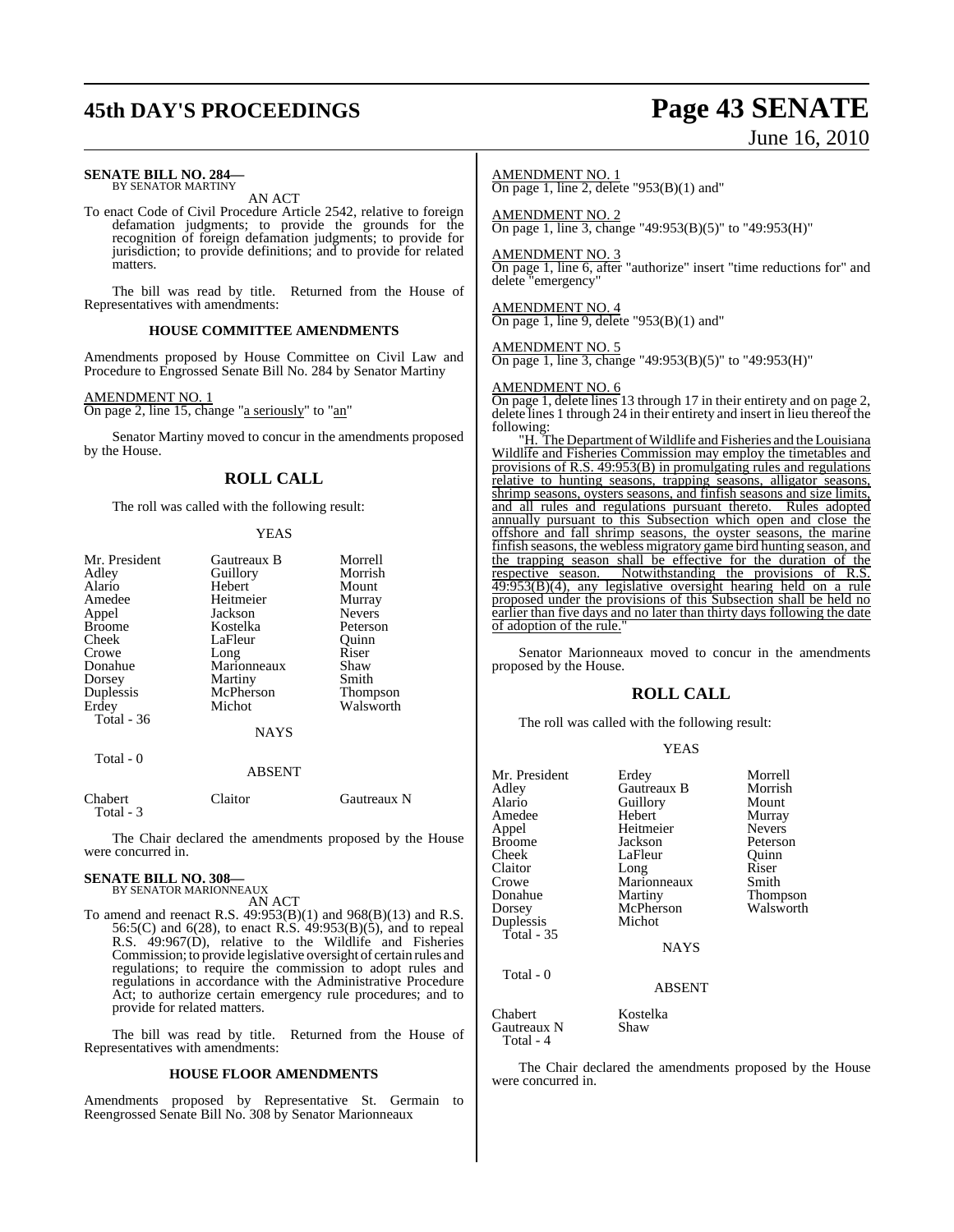## **Page 44 SENATE 45th DAY'S PROCEEDINGS**

## June 16, 2010

#### **SENATE BILL NO. 377—** BY SENATOR MORRELL

AN ACT

To amend and reenact Code of Evidence Art. 804(B)(7), relative to hearsay exceptions; to provide for the burden of proof to introduce evidence; and to provide for related matters.

The bill was read by title. Returned from the House of Representatives with amendments:

#### **HOUSE COMMITTEE AMENDMENTS**

Amendments proposed by House Committee on Civil Law and Procedure to Engrossed Senate Bill No. 377 by Senator Morrell

AMENDMENT NO. 1 On page 1, line 2, change "Art." to "Article"

#### AMENDMENT NO. 2 On page 1, line 6, change "Art." to "Article"

AMENDMENT NO. 3

On page 1, delete line 17 and insert the following: "wrongdoing hearsay exception shall establish, by a preponderance of the evidence, that the party against whom the statement is offered, engaged or acquiesced in the wrongdoing."

#### AMENDMENT NO. 4

Delete page 2 in its entirety

Senator Morrell moved to concur in the amendments proposed by the House.

### **ROLL CALL**

The roll was called with the following result:

#### YEAS

| Mr. President | Erdey       | Morrell       |
|---------------|-------------|---------------|
|               | Gautreaux B | Morrish       |
| Adley         |             |               |
| Alario        | Guillory    | Mount         |
| Amedee        | Hebert      | Murray        |
| Appel         | Heitmeier   | <b>Nevers</b> |
| <b>Broome</b> | Jackson     | Peterson      |
| Cheek         | Kostelka    | Ouinn         |
| Claitor       | LaFleur     | Riser         |
| Crowe         | Long        | Shaw          |
| Donahue       | Martiny     | Smith         |
| Dorsey        | McPherson   | Thompson      |
| Duplessis     | Michot      | Walsworth     |
| Total - 36    |             |               |
|               | <b>NAYS</b> |               |

Total - 0

#### ABSENT

| Chabert   | Gautreaux N | Marionneaux |
|-----------|-------------|-------------|
| Total - 3 |             |             |

The Chair declared the amendments proposed by the House were concurred in.

## **SENATE BILL NO. 406—**<br>BY SENATOR MCPHERSON

AN ACT

To amend and reenact R.S.  $15:587.1(B)$  and R.S.  $44:9(F)$ , (G) and (I), and to enact R.S. 15:587(A)(1)(f), relative to criminal records; to provide for criminal background checks; to provide for certain entities' access to expunged records; and to provide for related matters.

The bill was read by title. Returned from the House of Representatives with amendments:

#### **HOUSE FLOOR AMENDMENTS**

Amendments proposed by Representative Wooton to Reengrossed Senate Bill No. 406 by Senator McPherson

#### AMENDMENT NO. 1

On page 1, line 3, after "records;" delete the remainder of the line, delete lines 4 and 5 in their entirety, and insert the following: "to amend provisions regarding criminal background checks; to provide entities with accessto criminal history information; to provide for the type of information available to those entities; to provide for confidentiality; and to provide for related matters.<sup>"</sup>

#### AMENDMENT NO. 2

On page 1, line 11, after "A.(1)" delete the remainder of the line, delete lines 12 through 17 in their entirety, and insert the following: "\* \* \*

(f)(i) If the request for information and records is made to the bureau by any eligible criminal justice agency, the bureau shall include in its report any information concerning arrests and convictions of an individual, including convictions in which a judgment of dismissal of the prosecution was granted pursuant to the provisions of Articles 893 and 894 of the Code of Criminal **Procedure** 

 $(iii)(aa)$  When an individual's record contains information which has been expunged, the bureau shall include in its report to the requesting entity the date of the arrest and a notation that the individual's record contains information which has been expunged and that the requesting entity may contact the bureau in order to obtain further information regarding the expunged information.

(bb) The bureau shall establish policies and procedures by which the entities enumerated in this Subparagraph may be furnished with expunged information. These policies and procedures shall not require the requesting entity to personally appear at the office of the bureau in order to obtain access to the expunged information.

(cc) The requesting entity, upon receiving the expunged information, shall maintain the confidentiality of the information as provided by law and the expunged information shall not be deemed a public record.

(dd) The information may be used or admitted as evidence in any court proceeding or employment or disciplinary hearing in which the receiving agency is an authorized participant.

#### AMENDMENT NO. 3

On page 2, delete lines 1 through 3 in their entirety

#### AMENDMENT NO. 4

On page 2, at the beginning of line 7, change "B." to "B. $(1)$ "

#### AMENDMENT NO. 5

On page 2, line 17, after "occurred." delete the remainder of the line, delete lines 18 through 21 in their entirety and insert the following: "The report provided pursuant to the provisions of this Subsection shall include arrests, convictions, or other dispositions, including convictions dismissed pursuant to Code of Criminal Procedure Articles 893 and 894.

 $(2)(a)$  When an individual's record contains information which has been expunged, the bureau shall include in its report to the requesting person or entity the date of the arrest and a notation that the individual's record contains information which has been expunged and that the requestor may contact the bureau in order to obtain further information regarding the expunged information.

(b) The bureau shall establish policies and procedures by which the persons and entities enumerated in this Section may be furnished with expunged information. These policies and procedures shall not require the requesting person or entity to personally appear at the office of the bureau in order to obtain access to the expunged information.

(c) The requesting person or entity, upon receiving the expunged information, shall maintain the confidentiality of the information as provided by law and the expunged information shall not be deemed a public record.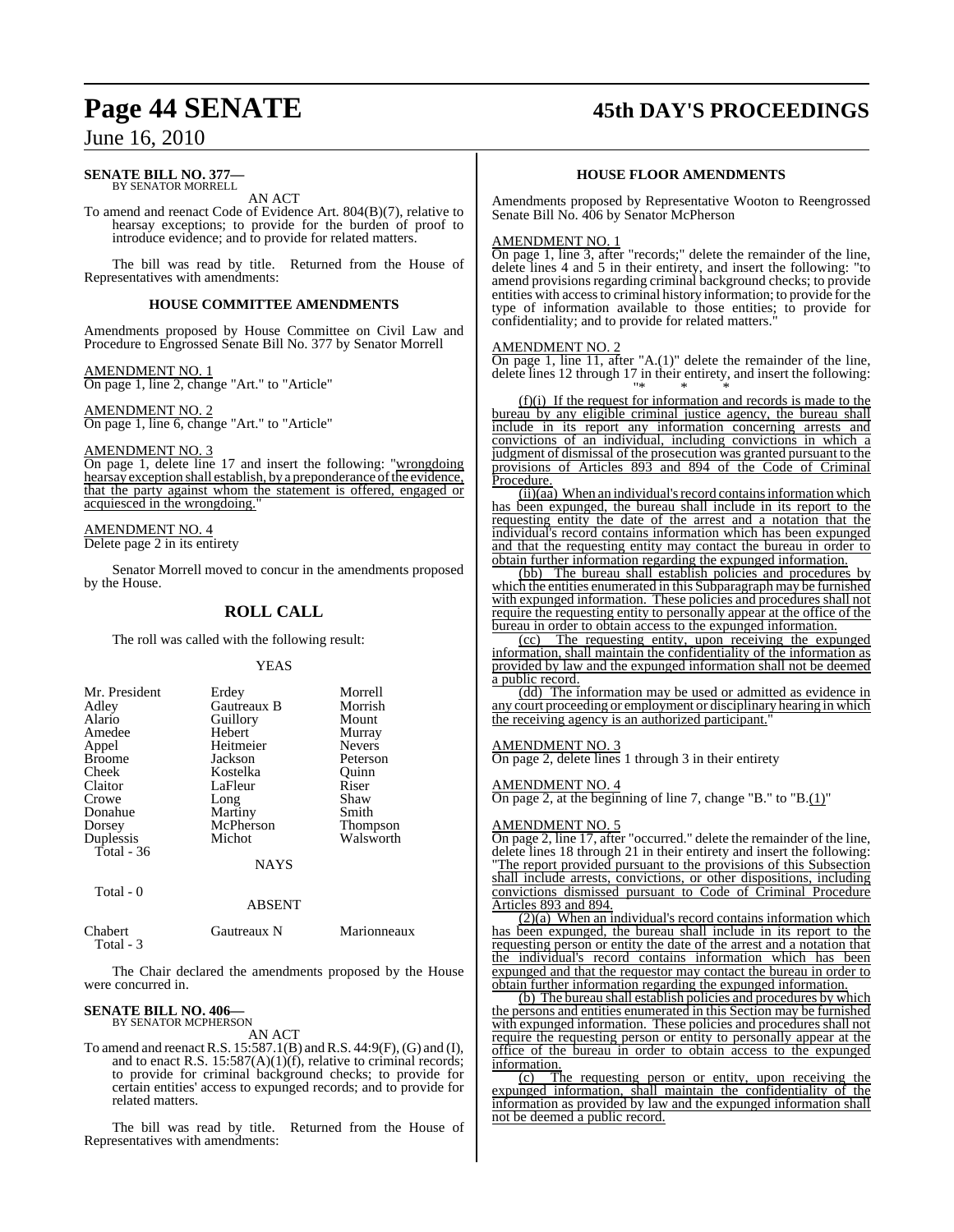## **45th DAY'S PROCEEDINGS Page 45 SENATE**

# June 16, 2010

(d) The information may be used or admitted as evidence in any court proceeding or employment or disciplinary hearing in which the receiving person or entity is an authorized participant.

#### AMENDMENT NO. 6

On page 3, line 5, after "agency," delete the remainder of the line and at the beginning of line 6, delete "of the state of Louisiana,"

#### AMENDMENT NO. 7

On page 3, line 11, after "person" and before "requesting" insert "or entity

#### AMENDMENT NO. 8

On page 3, line 21, after "criminal justice agencies," delete the remainder of the line, delete line 22 in its entirety, and at the beginning of line 22, delete "Louisiana,"

#### AMENDMENT NO. 9

On page 3, line 28, after "person" and before "requesting" insert "or entity"

#### **HOUSE FLOOR AMENDMENTS**

Amendments proposed by Representative Hazel to Reengrossed Senate Bill No. 406 by Senator McPherson

AMENDMENT NO. 1

On page 3, line 8, after "Psychologists," and before "the" insert "the Louisiana State Board of Social Work Examiners,"

#### AMENDMENT NO. 2

On page 3, line 25, after "Psychologists," and before "the" insert "the Louisiana State Board of Social Work Examiners,"

Senator McPherson moved to concur in the amendments proposed by the House.

#### **ROLL CALL**

The roll was called with the following result:

#### YEAS

| Mr. President<br>Adley | Erdey<br>Guillory | Morrell<br>Morrish |
|------------------------|-------------------|--------------------|
| Alario                 | Hebert            | Mount              |
| Amedee                 | Heitmeier         | Murray             |
| Appel                  | Jackson           | <b>Nevers</b>      |
| <b>Broome</b>          | Kostelka          | Peterson           |
| Cheek                  | LaFleur           | Ouinn              |
| Claitor                | Long              | Riser              |
| Crowe                  | Marionneaux       | Shaw               |
| Donahue                | Martiny           | Smith              |
| Dorsey                 | McPherson         | Thompson           |
| Duplessis              | Michot            | Walsworth          |
| Total $-36$            |                   |                    |
|                        | <b>NAYS</b>       |                    |
| Total - 0              |                   |                    |
|                        | ABSENT            |                    |
| Chabert                | Gautreaux R       | Gautreaux N        |

| Unadert   |  |
|-----------|--|
| Total - 3 |  |

The Chair declared the amendments proposed by the House were concurred in.

#### **SENATE BILL NO. 460—** BY SENATOR MARTINY

#### AN ACT

To enact Chapter 1 of Code Title I of Code Book IV of Title 9 of the Louisiana Revised Statutes of 1950, to be comprised of R.S. 9:6000, relative to the application of foreign laws; to provide for definitions; to provide for legislative findings; to prohibit the enforcement of foreign laws under certain circumstances; to provide for applicability to certain persons; and to provide for related matters.

The bill was read by title. Returned from the House of Representatives with amendments:

#### **HOUSE COMMITTEE AMENDMENTS**

Amendments proposed by House Committee on Civil Law and Procedure to Engrossed Senate Bill No. 460 by Senator Martiny

AMENDMENT NO. 1 On page 2, line 8, change "D. $(1)$ " to "D."

AMENDMENT NO. 2 On page 2, delete lines 16 through 20 in their entirety

AMENDMENT NO. 3 On page 3, line 3, change "non-claimant" to "nonclaimant"

#### **HOUSE FLOOR AMENDMENTS**

Amendments proposed by Representative Wooton to Engrossed Senate Bill No. 460 by Senator Martiny

#### AMENDMENT NO. 1

On page 2, at the end of line 3, change the period "." to a comma "," and insert the following: "including but not limited to due process, freedom of religion, speech, or press, and any right of privacy or marriage as specifically defined by the constitution of this state.

#### AMENDMENT NO. 2

On page 2, line 13, change "interpreted or" to "interpreted, modified, amended, or

## AMENDMENT NO. 3

On page 2, line 26, change "interpreted or" to "interpreted, modified, amended, or

#### AMENDMENT NO. 4

On page 3, line 6, change "interpreted or" to "interpreted, modified, amended, or"

Senator Martiny moved to concur in the amendments proposed by the House.

### **ROLL CALL**

The roll was called with the following result:

#### YEAS

| Mr. President<br>Adley<br>Alario<br>Amedee<br>Appel<br>Broome<br>Cheek | Erdey<br>Guillory<br>Hebert<br>Heitmeier<br>Jackson<br>Kostelka<br>LaFleur | Morrell<br>Morrish<br>Mount<br>Murray<br><b>Nevers</b><br>Peterson<br>Ouinn |
|------------------------------------------------------------------------|----------------------------------------------------------------------------|-----------------------------------------------------------------------------|
| Claitor                                                                | Long                                                                       | Riser                                                                       |
| Crowe<br>Donahue                                                       | Marionneaux<br>Martiny                                                     | Shaw<br>Smith                                                               |
| Dorsey<br>Duplessis                                                    | McPherson<br>Michot                                                        | Thompson<br>Walsworth                                                       |
| Total - 36                                                             | <b>NAYS</b>                                                                |                                                                             |
| Total - 0                                                              | <b>ABSENT</b>                                                              |                                                                             |

Chabert Gautreaux B Gautreaux N Total - 3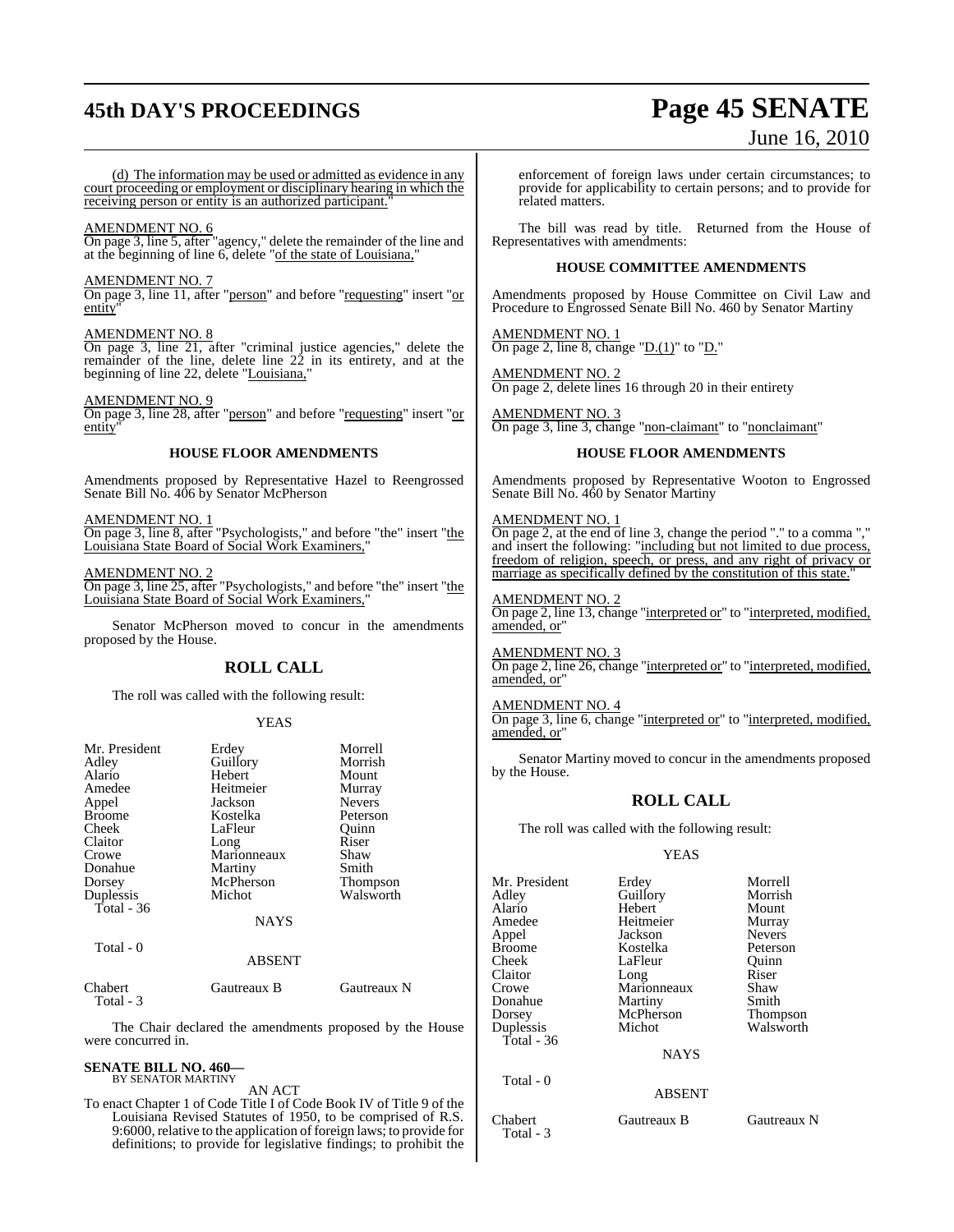## June 16, 2010

The Chair declared the amendments proposed by the House were concurred in.

## **SENATE BILL NO. 482—** BY SENATOR LAFLEUR

AN ACT

To amend and reenact R.S. 48:601(A), to enact R.S. 48:601(E), and to repeal R.S. 48:601(D)(2)(c), relative to St. Landry Parish; to provide for the absorption of parish road districts upon creation of a new parishwide road district; and to provide for related matters.

The bill was read by title. Returned from the House of Representatives with amendments:

#### **HOUSE COMMITTEE AMENDMENTS**

Amendments proposed by House Committee on Municipal, Parochial and Cultural Affairs to Reengrossed Senate Bill No. 482 by Senator LaFleur

#### AMENDMENT NO. 1

On page 1, line 2 after "R.S. 48:601(E) and before the comma "," insert "and (F)"

#### AMENDMENT NO. 2

On page 1, line 4, after "district;" and before "and to" insert "to require the creation of certain drainage districts;"

#### AMENDMENT NO. 3

On page 1, line 8, after "R.S. 48:601(E)" delete the remainder of the line and insert "and (F) are"

#### AMENDMENT NO. 4

On page 1, line 16, change "**This district**" to "**The district**"

#### AMENDMENT NO. 5

On page 2, between lines 20 and 21 insert the following:

"**F. Notwithstanding any other provision of law to the contrary, upon the district becoming effective, the parish governing authority shall create drainage districts having boundaries coterminous with the boundaries of the road districts being absorbed. Such drainage districts shall have all the powers provided by law to construct, acquire, operate and maintain drainage facilities in their respective districts.**"

Senator LaFleur moved to concur in the amendments proposed by the House.

### **ROLL CALL**

The roll was called with the following result:

#### YEAS

| Mr. President | Erdey       | Mount           |
|---------------|-------------|-----------------|
| Adley         | Hebert      | Murray          |
| Alario        | Heitmeier   | <b>Nevers</b>   |
| Amedee        | Jackson     | Peterson        |
| Appel         | Kostelka    | Ouinn           |
| <b>Broome</b> | Long        | Riser           |
| Cheek         | Marionneaux | Shaw            |
| Claitor       | Martiny     | Smith           |
| Crowe         | McPherson   | <b>Thompson</b> |
| Donahue       | Michot      | Walsworth       |
| Dorsey        | Morrell     |                 |
| Duplessis     | Morrish     |                 |
| Total - 34    |             |                 |

**NAYS** 

Total - 0

## **Page 46 SENATE 45th DAY'S PROCEEDINGS**

#### ABSENT

Chabert Gautreaux N LaFleur<br>Gautreaux B Guillory Gautreaux B Total - 5

The Chair declared the amendments proposed by the House were concurred in.

**SENATE BILL NO. 558—** BY SENATOR WALSWORTH AND REPRESENTATIVE TUCKER AN ACT

To enact Chapter 27 of Title 25 of the Louisiana Revised Statutes of 1950, to be comprised of R.S. 25:1231 through 1237, and R.S. 36:209(Q); to create the LouisianaBicentennialCommission; to provide for membership of the commission and its operation; to provide relative to powers, duties, and activities of the commission; to provide relative to funds and property of the commission; to provide for termination of the commission; and to provide for related matters.

The bill was read by title. Returned from the House of Representatives with amendments:

#### **HOUSE COMMITTEE AMENDMENTS**

Amendments proposed by House Committee on Municipal, Parochial and Cultural Affairs to Engrossed Senate Bill No. 558 by Senator Walsworth

#### AMENDMENT NO. 1

On page 2, between lines 18 and 19 insert the following:

"**(3) All initial appointments to the board shall be made by** July  $31, 2010.$ "

#### AMENDMENT NO. 2

On page 2, at the end of line 27, change "**October 1,**" to "**September 1,**"

#### **HOUSE FLOOR AMENDMENTS**

Amendments proposed by Representative Sam Jones to Engrossed Senate Bill No. 558 by Senator Walsworth

#### AMENDMENT NO. 1

In Amendment No. 1 proposed by the House Committee on Municipal, Parochial and Cultural Affairs and adopted by the House on June 3, 2010, on page 1, between lines 4 and 5, insert the following:

"**(4) The twelve members of the commission shall be appointed in such a manner that at least one member shall be from each congressional district in the state of Louisiana as each such district exists on the effective date of this Paragraph. In addition, the appointing authorities shall make such appointments in such manner as to assure that the commission membership shall reflect as nearly as possible a cross section of the race, gender, and economic status of the state's population.**"

Senator Walsworth moved to concur in the amendments proposed by the House.

### **ROLL CALL**

The roll was called with the following result:

Long

#### YEAS

Adley Hebert Mount Alario Heitmeier Murray Amedee Jackson Nevers<br>Appel Kostelka Peterson Appel Kostelka Peterson Broome LaFleur Quinn<br>Cheek Long Riser

Mr. President Guillory Morrish<br>Adley Hebert Mount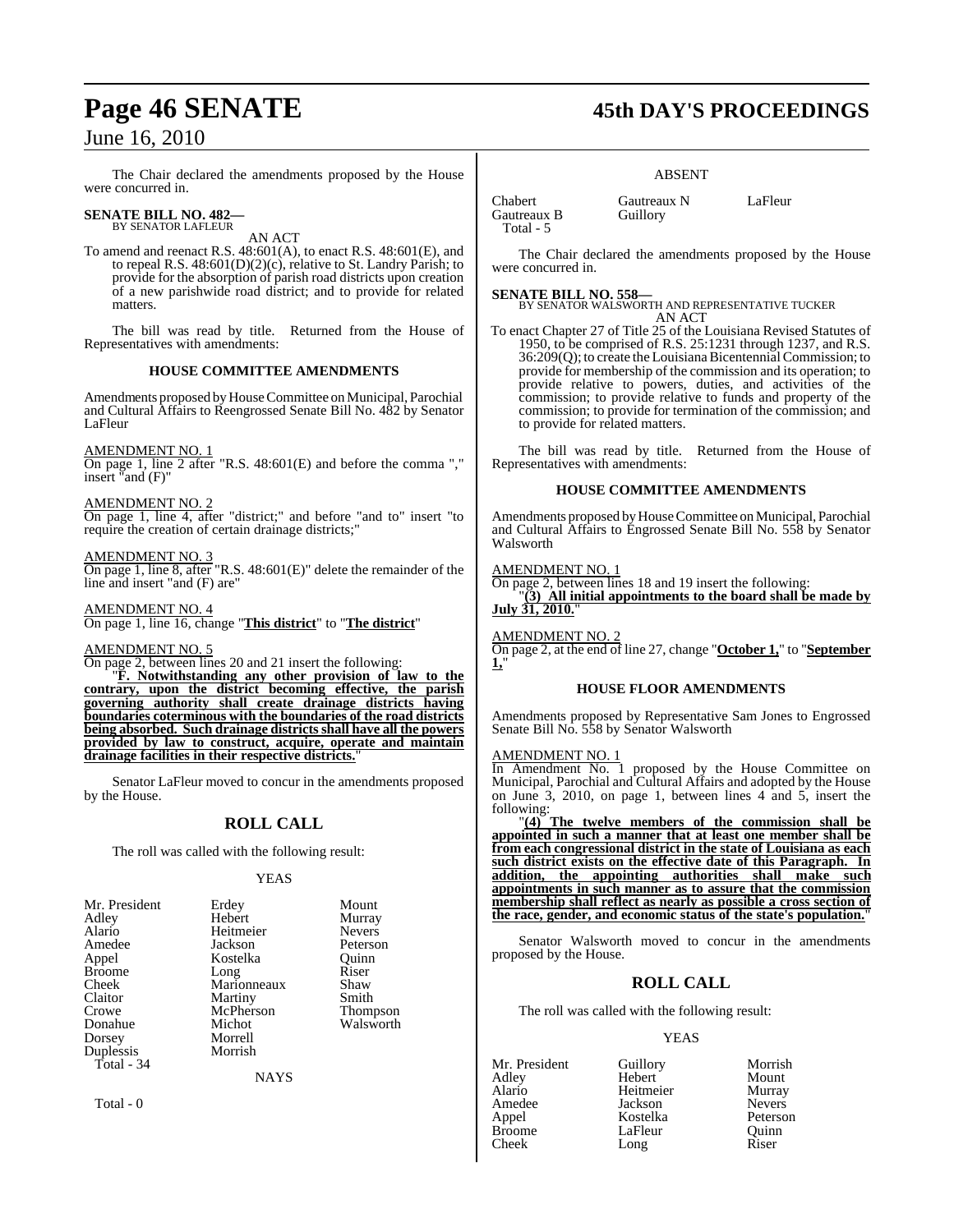## **45th DAY'S PROCEEDINGS Page 47 SENATE**

Crowe Marionneaux Shaw<br>
Donahue Martiny Smith Donahue Martiny Smith Dorsey McPherson<br>
Duplessis Michot Erdey Total - 35

Michot Walsworth

**NAYS** 

Claitor Total - 1

ABSENT

Chabert Gautreaux B Gautreaux N Total - 3

The Chair declared the amendments proposed by the House were concurred in.

#### **SENATE BILL NO. 611—** BY SENATOR DORSEY

#### AN ACT

To enact R.S. 33:9038.64, relative to cooperative and economic development in East Baton Rouge Parish; to create the River Park Development District, a political subdivision of the state of Louisiana; to provide for the boundaries of the district; to provide for the governance of the district; to provide for the authority, powers, duties, and function of the governing body; to provide for the levy and collection of taxes and special assessments within the district; to provide for the authority to create subdistricts within the district; to authorize the district to issue and sell bonds; to authorize the district to engage in tax increment financing; to provide for the duration of the district; and to provide for related matters.

The bill was read by title. Returned from the House of Representatives with amendments:

#### **HOUSE COMMITTEE AMENDMENTS**

Amendments proposed by House Committee on Municipal, Parochial and Cultural Affairs to Reengrossed Senate Bill No. 611 by Senator Dorsey

AMENDMENT NO. 1 On page 4, line 28, change "**designee**" to "**representative**"

AMENDMENT NO. 2

On page 5, line 1, after "**board**" and before "**shall**" insert "**serving pursuant to Subparagraphs (1)(a) through (c) of this Subsection**"

#### AMENDMENT NO. 3

On page 5, delete lines 3 through 10 and insert the following: "**(b) One member shall serve a term that shall expire on December 31, 2011; one member shall serve a term that shall expire on December 31, 2012; one member shallserve a term that shall expire on December 31, 2013; and one member shall serve a term that shall expire on December 31, 2014 as determined by lot at the first meeting of the board.** 

**(c) The executive director of the Downtown Development District shall serve during his term of office. Any designee of the** director shall serve at the pleasure of the director.

#### **LEGISLATIVE BUREAU AMENDMENTS**

Amendments proposed by Legislative Bureau to Reengrossed Senate Bill No. 611 by Senator Dorsey

#### AMENDMENT NO. 1

On page 2, line 9, following "**of**" and before "**contiguous**" change "**four (4)**" to "**three (3)**"

AMENDMENT NO. 2

On page 7, line 28, following "**Subtitle II of**" and before "**of**" change "**Chapter 47**" to "**Title 47**"

#### **HOUSE FLOOR AMENDMENTS**

Amendments proposed by Representative Patricia Smith to Reengrossed Senate Bill No. 611 by Senator Dorsey

#### AMENDMENT NO. 1

On page 11, at the end of line 11, change the period "**.**" to a semicolon "**;**" and insert "**provided however, no portion of any state sales taxes made directly available to the district pursuant to an agreement with the state shall be used by the district to pay the costs of constructing or operating any privately-owned hotel located within the district, without the consent of the Joint Legislative Committee on the Budget or its successor.**"

Senator Dorsey moved to concur in the amendments proposed by the House.

#### **ROLL CALL**

The roll was called with the following result:

#### YEAS

| Mr. President<br>Alario<br>Amedee<br>Appel<br><b>Broome</b><br>Cheek<br>Dorsey<br>Duplessis<br>Erdey<br>Total - $26$ | Guillory<br>Hebert<br>Heitmeier<br>Jackson<br>Kostelka<br>Long<br>Marionneaux<br>Martiny<br>Morrell<br><b>NAYS</b> | Morrish<br>Mount<br>Murray<br>Peterson<br>Ouinn<br>Shaw<br>Smith<br><b>Thompson</b> |
|----------------------------------------------------------------------------------------------------------------------|--------------------------------------------------------------------------------------------------------------------|-------------------------------------------------------------------------------------|
| Claitor<br>Crowe<br>Total - 5                                                                                        | Donahue<br>Riser<br><b>ABSENT</b>                                                                                  | Walsworth                                                                           |
| Adley<br>Chabert<br>Gautreaux B                                                                                      | Gautreaux N<br>LaFleur<br>McPherson                                                                                | Michot<br><b>Nevers</b>                                                             |

The Chair declared the amendments proposed by the House were concurred in.

## **SENATE BILL NO. 693—** BY SENATOR MORRISH

Gautreaux B Total - 8

AN ACT

To enact R.S. 38:291(AA) and 329.5, relative to levee districts; to create the Chenier Plain Coastal Restoration and Protection Authority; to provide for its boundaries and membership; to provide for the powers, functions and duties of the board of commissioners; to provide terms, conditions, and requirements; and to provide for related matters.

The bill was read by title. Returned from the House of Representatives with amendments:

#### **HOUSE COMMITTEE AMENDMENTS**

Amendments proposed by House Committee on Transportation, Highways, and Public Works to Engrossed Senate Bill No. 693 by Senator Morrish

#### AMENDMENT NO. 1

On page 2, line 3, after "**The**" and before "**of**" delete "**president**"and insert "**police jury**"

#### AMENDMENT NO. 2

On page 2, line 6, after "**The**" and before "**of**" delete "**president**"and insert "**police jury**"

# June 16, 2010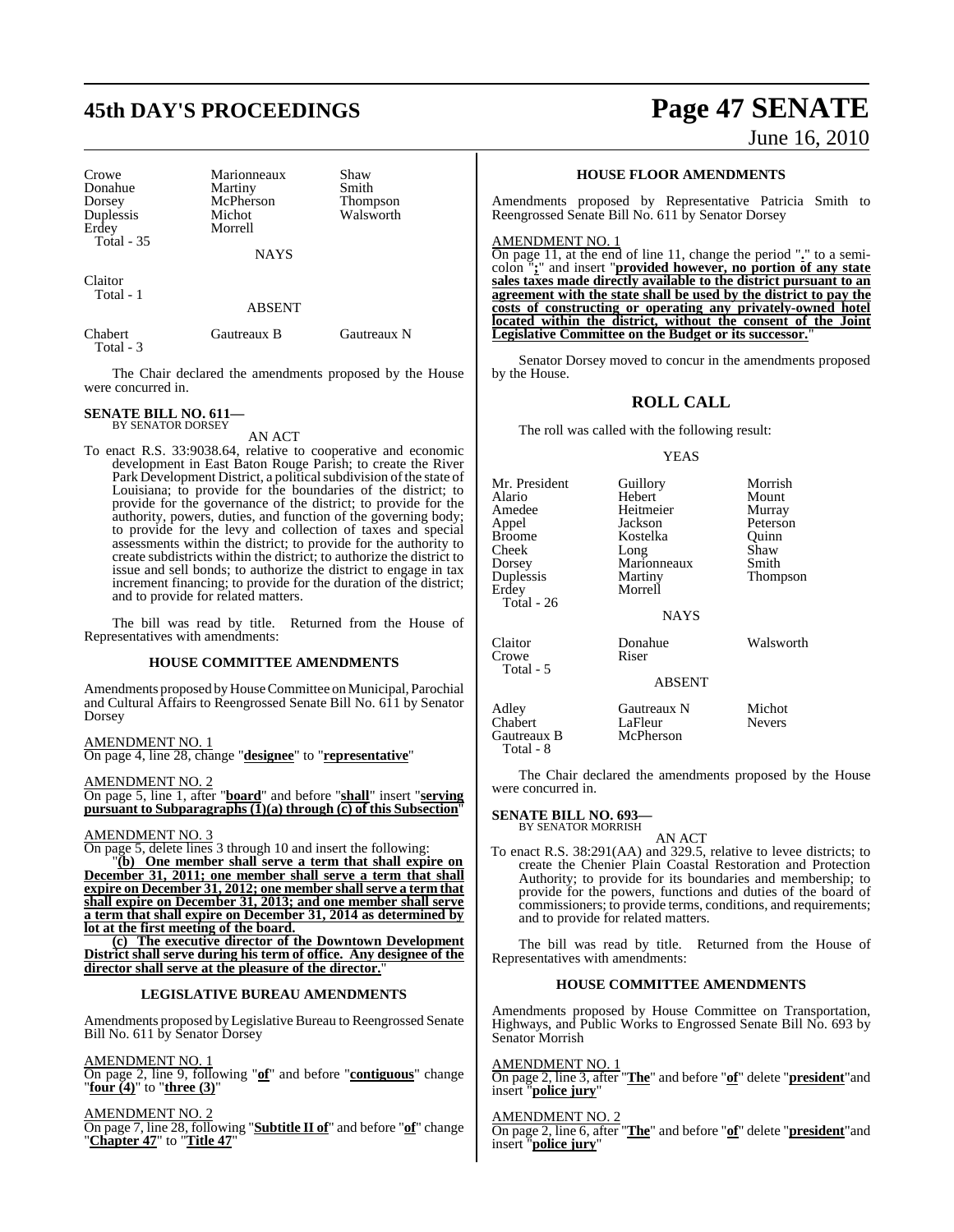## June 16, 2010

#### AMENDMENT NO. 3

On page 2, line 9, after "**The**" and before "**of**" delete "**president**"and insert "**police jury**"

AMENDMENT NO. 4

On page 3, at the end of line 4, insert "**No property tax shall be levied without a majority vote of the electors in each parish within the territorial jurisdiction of the authority.**"

#### **HOUSE FLOOR AMENDMENTS**

Amendments proposed by Representative Perry to Engrossed Senate Bill No. 693 by Senator Morrish

#### AMENDMENT NO. 1

On page 4, after line 24, insert the following:

"H. The powers of the authority shall not have any affect on the powers of any parish or local governing authority, drainage district or other special district within its jurisdiction."

Senator Morrish moved to reject the amendments proposed by the House.

### **ROLL CALL**

The roll was called with the following result:

#### **YEAS**

| Mr. President     | Erdey         | Morrell       |
|-------------------|---------------|---------------|
| Adley             | Guillory      | Morrish       |
| Alario            | Hebert        | Mount         |
| Amedee            | Heitmeier     | Murray        |
| Appel             | Jackson       | <b>Nevers</b> |
| Broome            | Kostelka      | Peterson      |
| Cheek             | LaFleur       | Ouinn         |
| Claitor           | Long          | Riser         |
| Crowe             | Marionneaux   | Shaw          |
| Donahue           | Martiny       | Smith         |
| Dorsey            | McPherson     | Thompson      |
| Duplessis         | Michot        | Walsworth     |
| <b>Total</b> - 36 |               |               |
|                   | <b>NAYS</b>   |               |
| Total - 0         |               |               |
|                   | <b>ABSENT</b> |               |
|                   |               |               |

| Chabert   | Gautreaux B | Gautreaux N |
|-----------|-------------|-------------|
| Total - 3 |             |             |

The Chair declared the amendments proposed by the House were rejected.

#### **SENATE BILL NO. 720—** BY SENATOR MORRELL

AN ACT

To enact R.S. 9:2716, relative to contracts; to provide that certain contracts obtained through fraud, bribery, corruption or other criminal acts are against public policy and are absolutely null and void and unenforceable; and to provide for related matters.

The bill was read by title. Returned from the House of Representatives with amendments:

#### **HOUSE COMMITTEE AMENDMENTS**

Amendments proposed by House Committee on Civil Law and Procedure to Engrossed Senate Bill No. 720 by Senator Morrell

#### AMENDMENT NO. 1

On page 1, line 4, after "unenforceable;" and before "and" insert "to provide for the payment of costs;"

## **Page 48 SENATE 45th DAY'S PROCEEDINGS**

#### AMENDMENT NO. 2

On page 1, at the beginning of line 8, insert " $A$ ."

AMEND<u>MENT NO. 3</u>

On page 1, after line 11, add the following:

"B. Any person whose conviction causes the nullity of the contract as provided in Subsection A of this Section shall be responsible for payment of all costs incurred in the rebidding of the contract.

#### **HOUSE FLOOR AMENDMENTS**

Amendments proposed by Representative Abramson to Engrossed Senate Bill No. 720 by Senator Morrell

#### AMENDMENT NO. 1

In Amendment No. 3 proposed by the House Committee on Civil Law and Procedure and adopted by the House on June 4, 2010, on page 1, at the end of line 9, change "costs" to "costs, attorney fees, and damages'

Senator Morrell moved to concur in the amendments proposed by the House.

#### **ROLL CALL**

The roll was called with the following result:

#### YEAS

| Mr. President<br>Adley<br>Alario<br>Amedee<br>Appel<br><b>Broome</b><br>Cheek<br>Claitor<br>Crowe<br>Donahue<br>Dorsey<br>Duplessis<br>Total - 35 | Erdey<br>Guillory<br>Hebert<br>Heitmeier<br>Jackson<br>Kostelka<br>LaFleur<br>Long<br>Marionneaux<br>Martiny<br>McPherson<br>Michot<br><b>NAYS</b> | Morrell<br>Morrish<br>Mount<br>Murray<br><b>Nevers</b><br>Peterson<br>Quinn<br>Riser<br>Smith<br>Thompson<br>Walsworth |
|---------------------------------------------------------------------------------------------------------------------------------------------------|----------------------------------------------------------------------------------------------------------------------------------------------------|------------------------------------------------------------------------------------------------------------------------|
| Shaw<br>Total - 1                                                                                                                                 | <b>ABSENT</b>                                                                                                                                      |                                                                                                                        |
| Chabert                                                                                                                                           | Gautreaux B                                                                                                                                        | Gautreaux N                                                                                                            |

Total - 3

The Chair declared the amendments proposed by the House were concurred in.

## **SENATE BILL NO. 802— (Substitute of Senate Bill No. 618 by Senator McPherson)** BY SENATOR MCPHERSON

AN ACT

To enact R.S. 9:2716, relative to contracts; to provide for automatic renewal of contracts; to provide for disclosure of procedures regarding cancellation of such contracts; to provide for exceptions upon failure to notify consumers; to provide for applicability and exceptions; and to provide for related matters.

The bill was read by title. Returned from the House of Representatives with amendments:

#### **HOUSE COMMITTEE AMENDMENTS**

Amendments proposed by House Committee on Commerce to Reengrossed Senate Bill No. 802 by Senator McPherson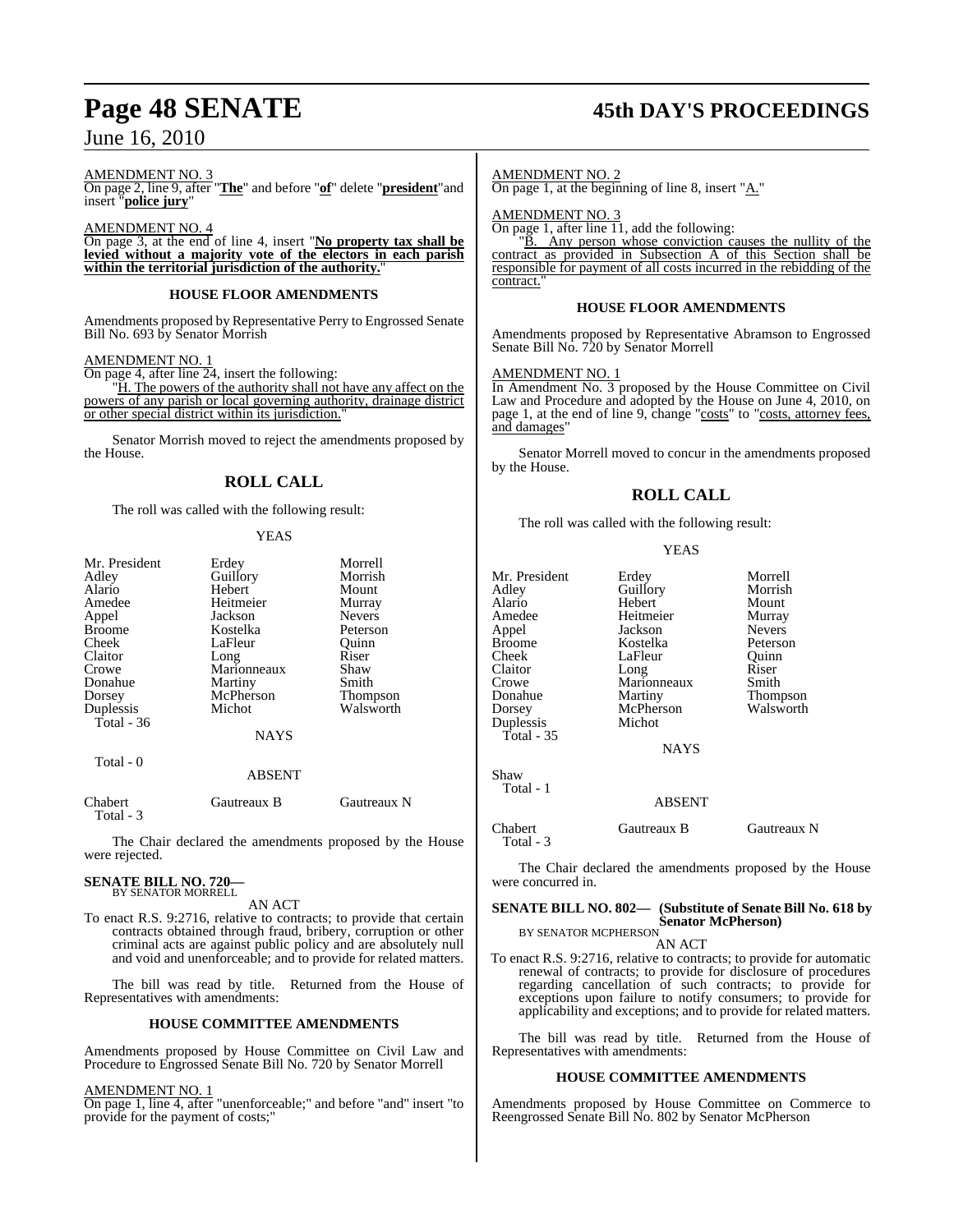## **45th DAY'S PROCEEDINGS Page 49 SENATE**

# June 16, 2010

AMENDMENT NO. 1

On page 2, line 18, change "**or credit unions**" to "**credit unions, leasing companies, finance or credit companies, industrial loan companies, or any other financial institution**"

#### **LEGISLATIVE BUREAU AMENDMENTS**

Amendments proposed by Legislative Bureau to Reengrossed Senate Bill No. 802 by Senator McPherson

#### AMENDMENT NO. 1

On page 1, line 11, following "**contract,**" and before "**the**" change "**where**" to "**when**"

#### AMENDMENT NO.

On page 1, line 16, following "**contract,**" and before "**the**" change "**where**" to "**when**"

#### **HOUSE FLOOR AMENDMENTS**

Amendments proposed by Representative Thibaut to Reengrossed Senate Bill No. 802 by Senator McPherson

#### AMENDMENT NO. 1

In House Committee Amendment No. 1 proposed by the House Committee on Commerce and adopted by the House of Representatives on June 2, 2010, on line 2, after "**unions,**" delete "**leasing companies,**"

Senator McPherson moved to concur in the amendments proposed by the House.

## **ROLL CALL**

The roll was called with the following result:

#### YEAS

| Mr. President | Erdey       | Morrell       |
|---------------|-------------|---------------|
| Adley         | Guillory    | Morrish       |
| Alario        | Hebert      | Mount         |
| Amedee        | Heitmeier   | Murray        |
| Appel         | Jackson     | <b>Nevers</b> |
| <b>Broome</b> | Kostelka    | Peterson      |
| Cheek         | LaFleur     | Ouinn         |
| Claitor       | Long        | Riser         |
| Crowe         | Marionneaux | Shaw          |
| Donahue       | Martiny     | Smith         |
| Dorsey        | McPherson   | Walsworth     |
| Duplessis     | Michot      |               |
| Total $-35$   |             |               |
|               | NAYS        |               |

Thompson

### Total - 0

Chabert Gautreaux N<br>
Gautreaux B<br>
Thompson

Total - 4

The Chair declared the amendments proposed by the House were concurred in.

ABSENT

#### **SENATE BILL NO. 170—** BY SENATOR N. GAUTREAUX

AN ACT

To enact R.S. 56:1702, relative to state parks; to provide for the Palmetto Island State Park; to provide for certain agreements for the operation and maintenance of such state park; to provide terms, conditions, and requirements; and to provide for related matters.

On motion of Senator Mount, the bill was read by title and returned to the Calendar, subject to call.

#### **SENATE BILL NO. 183—**

BY SENATOR N. GAUTREAUX AN ACT

To amend and reenact R.S. 30:124, relative to the State Mineral and Energy Board; to provide for alternate energy resources; to authorize the State Mineral and Energy Board to lease state lands for the exploration, development, and production of energy fromalternative energy resources; to provide definitions, terms, and conditions; to provide for rulemaking authority; and to provide for related matters.

On motion of Senator Mount, the bill was read by title and returned to the Calendar, subject to call.

#### **SENATE BILL NO. 594—**

BY SENATORS B. GAUTREAUX AND APPEL AN ACT

To amend and reenact R.S. 11:263(C) and (D), and to repeal R.S. 11:263(E), 267, and 268, relative to public retirement systems; to provide relative to the prudent-man rule, investment authority and restrictions, and asset allocation; to provide for an effective date; and to provide for related matters.

On motion of Senator Mount, the bill was read by title and returned to the Calendar, subject to call.

#### **SENATE BILL NO. 724—**

BY SENATOR N. GAUTREAUX AN ACT

To amend and reenact R.S.  $41:642(A)(2)$ , relative to sixteenth section and school board indemnity lands; to provide for revenues generated by certain sixteenth section and school board indemnity lands; to provide terms and conditions; and to provide for related matters.

On motion of Senator Mount, the bill was read by title and returned to the Calendar, subject to call.

#### **Senate Bills and Joint Resolutions Returned from the House of Representatives with Amendments, Subject to Call**

#### **Called from the Calendar**

Senator Appel asked that Senate Bill No. 722 be called from the Calendar.

## **SENATE BILL NO. 722—** BY SENATOR APPEL

AN ACT

To amend and reenact R.S. 42:1158(A)(2)(d), relative to the Board of Ethics computerized data management system; to require that campaign finance disclosure reports required to be filed electronically with the board are able to be searched by the public by the names of campaign contributors; and to provide for related matters.

The bill was read by title. Returned from the House of Representatives with amendments:

#### **HOUSE COMMITTEE AMENDMENTS**

Amendments proposed by House Committee on House and Governmental Affairs to Engrossed Senate Bill No. 722 by Senator Appel

AMENDMENT NO. 1

On page 2, line 1, after "**18:1485**" delete the remainder of the line and insert a period "**.**"

#### **HOUSE FLOOR AMENDMENTS**

Amendments proposed by Representative Abramson to Engrossed Senate Bill No. 722 by Senator Appel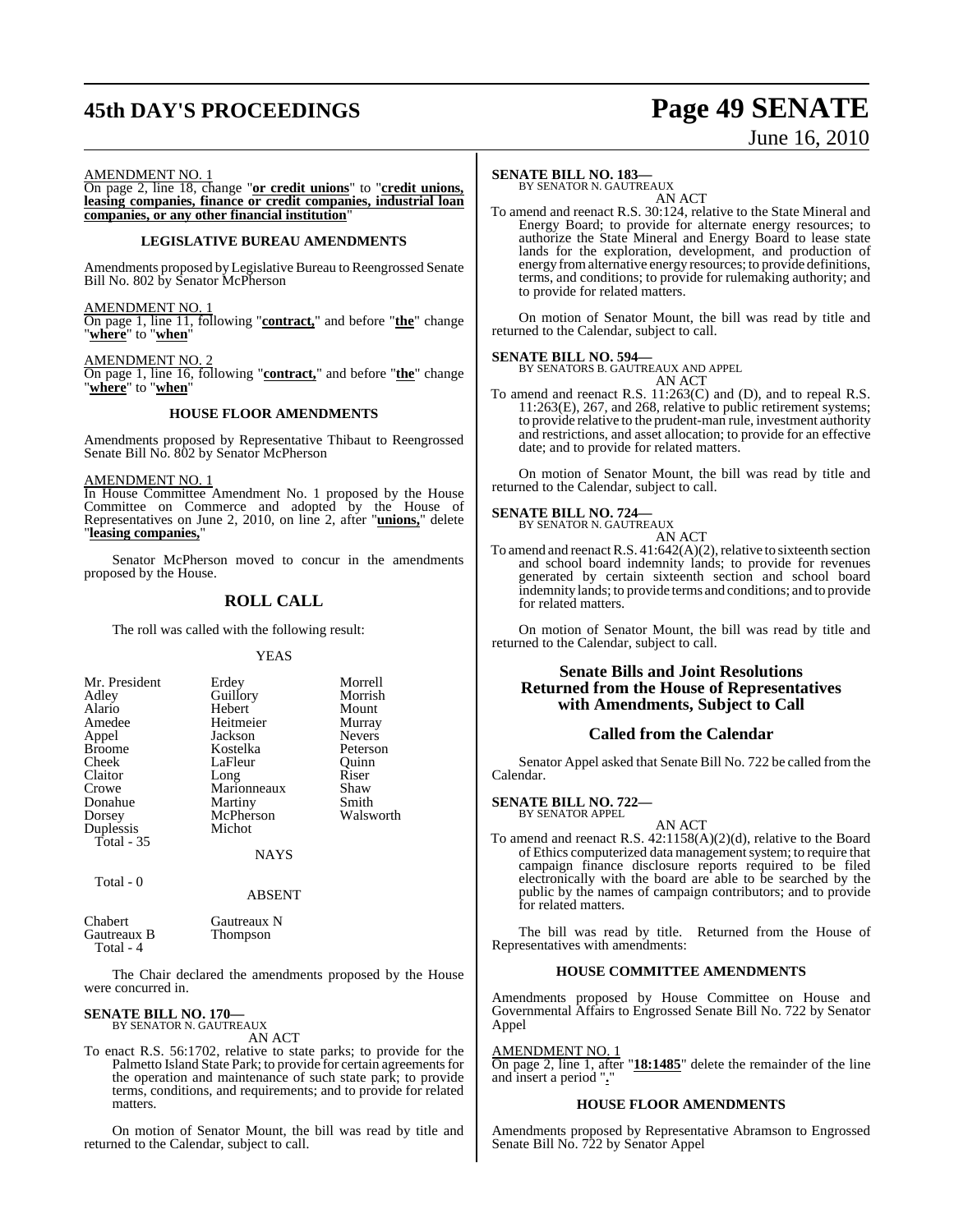## June 16, 2010

#### AMENDMENT NO. 1

On page 1, line 2, after "42:1158(A)(2)(d)" delete the comma "," and insert "and to enact R.S.  $42:1158(A)(2)(e)$ ,"

#### AMENDMENT NO. 2

On page 1, line 5, after "contributors;" insert "to require the Board of Ethics Computerized Data Management System to be designed to permit a person to view certain reports;"

#### AMENDMENT NO. 3

On page 1, line 7, after "and reenacted" insert "and R.S.  $42:1158(A)(2)(e)$  is hereby enacted"

#### AMENDMENT NO. 4

On page 2, between lines 1 and 2, insert the following:

"**(e) The system shall provide a person viewing campaign finance reports filed electronically by a candidate pursuant to R.S. 18:1485 with a link to all reports filed pursuant to R.S. 42:1124.6 in which the candidate is listed.**"

Senator Appel moved to reject the amendments proposed by the House.

## **ROLL CALL**

The roll was called with the following result:

#### YEAS

| Mr. President | Erdey       | Mount           |
|---------------|-------------|-----------------|
| Adley         | Guillory    | Murray          |
| Alario        | Hebert      | <b>Nevers</b>   |
| Amedee        | Heitmeier   | Peterson        |
| Appel         | Jackson     | Ouinn           |
| <b>Broome</b> | Kostelka    | Riser           |
| Cheek         | Long        | Shaw            |
| Claitor       | Marionneaux | Smith           |
| Crowe         | Martiny     | <b>Thompson</b> |
| Donahue       | McPherson   | Walsworth       |
| Dorsey        | Michot      |                 |
| Duplessis     | Morrell     |                 |
| Total - 34    |             |                 |
|               | <b>NAYS</b> |                 |
| Total - 0     |             |                 |
|               | ABSENT      |                 |

Chabert Gautreaux N Morrish<br>
Gautreaux B LaFleur Gautreaux B Total - 5

The Chair declared the amendments proposed by the House were rejected.

#### **Called from the Calendar**

Senator Walsworth asked that Senate Bill No. 301 be called from the Calendar.

#### **SENATE BILL NO. 301—** BY SENATOR WALSWORTH

AN ACT

To amend and reenact R.S. 23:1553(B)(6) and (7) and (G), relative to the Incumbent Worker Training Program; to provide with respect to the Incumbent Worker Training Account; and to provide for related matters.

The bill was read by title. Returned from the House of Representatives with amendments:

## **Page 50 SENATE 45th DAY'S PROCEEDINGS**

#### **HOUSE COMMITTEE AMENDMENTS**

Amendments proposed byHouseCommittee on Labor and Industrial Relations to Engrossed Senate Bill No. 301 by Senator Walsworth

#### AMENDMENT NO. 1

On page 2, line 10, delete "authorization" and insert "reauthorization"

#### AMENDMENT NO. 2

On page 2, line 12, change "**2015**" to "**2014**" and after "**amounts**" insert "**to be charged and**"

#### AMENDMENT NO. 3

Total - 3

On page 2, delete line 13 and insert in lieu thereof the following: "**credited to the Incumbent Worker Training Account in the following calender year for use in funding the**"

Senator Walsworth moved to concur in the amendments proposed by the House.

### **ROLL CALL**

The roll was called with the following result:

#### YEAS

| Mr. President<br>Adley<br>Alario<br>Amedee<br>Appel<br><b>Broome</b><br>Cheek<br>Claitor<br>Crowe<br>Donahue | Erdey<br>Guillory<br>Hebert<br>Heitmeier<br>Jackson<br>Kostelka<br>LaFleur<br>Long<br>Marionneaux | Morrell<br>Morrish<br>Mount<br>Murray<br><b>Nevers</b><br>Peterson<br>Ouinn<br>Riser<br>Shaw<br>Smith |
|--------------------------------------------------------------------------------------------------------------|---------------------------------------------------------------------------------------------------|-------------------------------------------------------------------------------------------------------|
| Dorsey<br>Duplessis<br>Total - $36$                                                                          | Martiny<br>McPherson<br>Michot                                                                    | Thompson<br>Walsworth                                                                                 |
| Total - 0                                                                                                    | <b>NAYS</b>                                                                                       |                                                                                                       |
| Chabert                                                                                                      | <b>ABSENT</b><br>Gautreaux B                                                                      | Gautreaux N                                                                                           |
|                                                                                                              |                                                                                                   |                                                                                                       |

The Chair declared the amendments proposed by the House were concurred in.

### **Rules Suspended**

Senator Mount asked for and obtained a suspension of the rules to revert to the Morning Hour.

#### **Message from the House**

#### **PASSED SENATE BILLS AND JOINT RESOLUTIONS**

June 16, 2010

To the Honorable President and Members of the Senate:

I am directed to inform your honorable body that the House of Representatives has finally passed the following Senate Bills and Joint Resolutions:

#### **SENATE BILL NO. 711—**

#### BY SENATORS CHEEK AND LAFLEUR AN ACT

To enact Chapter 64 of Title 46 of the Louisiana Revised Statutes of 1950, to be comprised of R.S. 46:2901, relative to the Community Hospital Stabilization Fund; to create the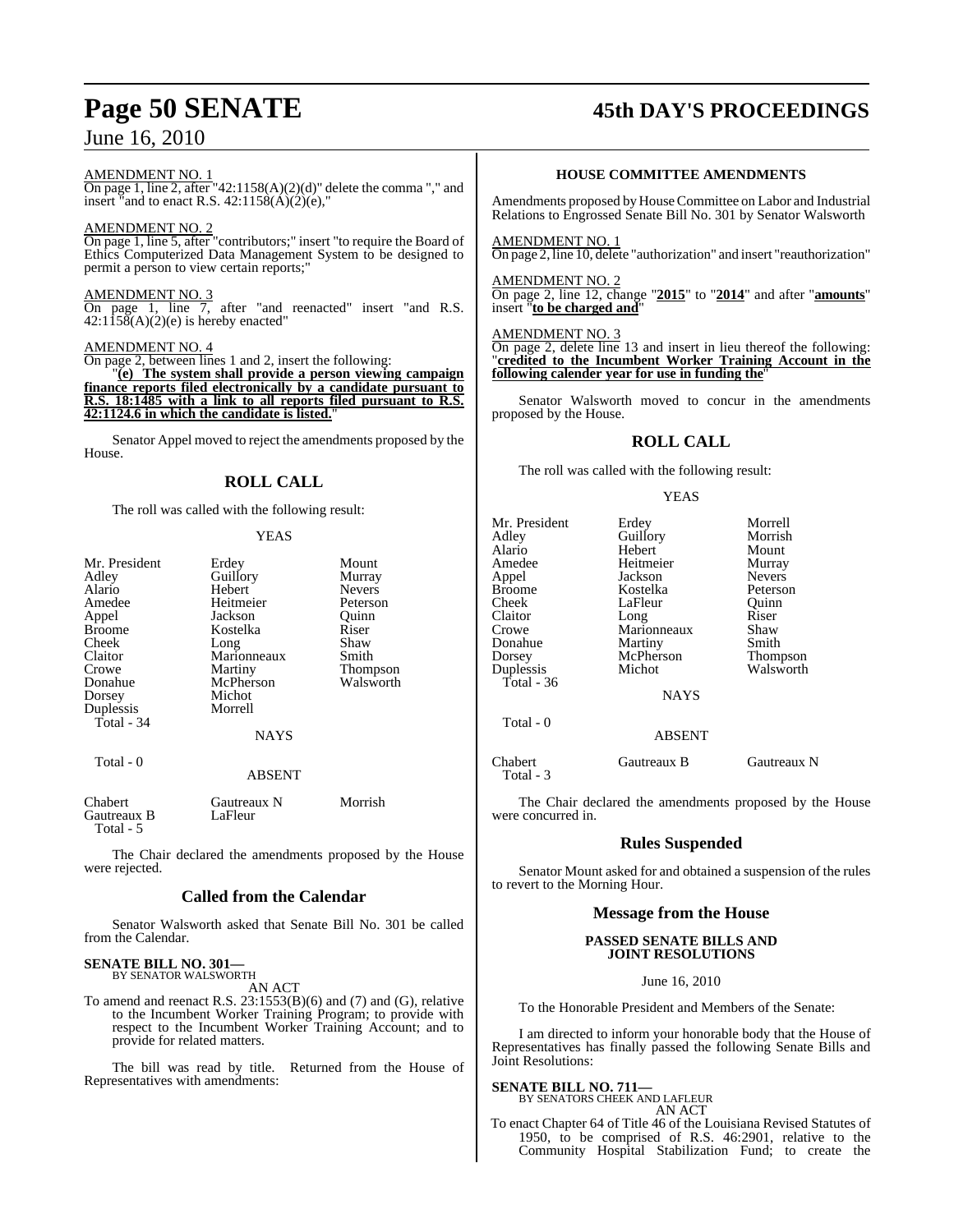## **45th DAY'S PROCEEDINGS Page 51 SENATE**

Community Hospital Stabilization Fund as a special fund in the state treasury; to provide for deposit of certain monies into the fund; to provide for the uses of monies in the fund; to provide for certain Medicaid and disproportionate share payments to non-rural, non-state community hospitals; to provide for an effective date; and to provide for related matters.

Reported with amendments.

#### **SENATE BILL NO. 470—** BY SENATOR LONG

AN ACT

To enact R.S. 42:1123(18)(d), relative to conflicts of interest; to provide that certain children of members of boards of commissioners of certain hospitals may contract with such hospitals under certain circumstances; and to provide for related matters.

Reported with amendments.

## **SENATE BILL NO. 405—** BY SENATOR MARIONNEAUX

AN ACT

To enact R.S. 47:1520(A)(1)(f), relative to the Department of Revenue; to authorize the secretary to require electronic filing of tax returns or reports under certain circumstances; to provide for an effective date; and to provide for related matters.

Reported with amendments.

#### **SENATE BILL NO. 240—** BY SENATOR MURRAY

AN ACT

To enact R.S. 17:1990(C)(2)(a)(iii), relative to the Recovery School District; to allow the Orleans Parish School Board to deduct certain costs from the amount of local revenues that it would otherwise be required to transfer to the district; to require a report accounting for such excluded monies; and to provide for related matters.

Reported with amendments.

#### **SENATE BILL NO. 64—** BY SENATOR MURRAY

AN ACT

To enact R.S. 33:9080.4, relative to Orleans Parish; to create the Lakeview Street Maintenance District; to provide for the purpose, governance, and powers and duties of the district; to provide for the imposition of a parcel fee; and to provide for related matters.

Reported without amendments.

**SENATE BILL NO. 486—**<br>BY SENATOR NEVERS AND REPRESENTATIVES ARMES, CARTER, CHANDLER, CHANEY, DIXON, DOWNS, EDWARDS, HARDY,<br>HOFFMANN, RICHARDSON, RITCHIE, PATRICIA SMITH AND<br>THIBAUT

#### AN ACT

To amend and reenact R.S.  $17:3048.1(B)(2)(a)(ii)$ , relative to the Taylor Opportunity Program for Students; to provide for the eligibility of certain students to receive a TOPS-Tech Award; to provide for alternative eligibility requirements; to provide relative to minimum scores on specified tests that are required of students to be eligible for a TOPS-Tech Award; to provide for effectiveness; to provide for an effective date; and to provide for related matters.

Reported without amendments.

#### **SENATE BILL NO. 620—**

BY SENATOR WALSWORTH AN ACT

To enact R.S. 8:66.1 and 66.2, relative to the Louisiana Cemetery Board; to provide for investigations by the board; to authorize the issuance of subpoenas; to require certain statements under oath to issue oaths and affirmations; to bring causes of action;

# June 16, 2010

to issue certain cease and desist orders; to provide for the assessment of civil fines; and to provide for related matters.

Reported without amendments.

Respectfully submitted, ALFRED W. SPEER Clerk of the House of Representatives

#### **Message from the House**

#### **DISAGREEMENT TO HOUSE BILL**

June 16, 2010

To the Honorable President and Members of the Senate:

I am directed to inform your honorable body that the House of Representatives has refused to concur in the proposed Senate Amendment(s) to **House Bill No. 234** by Representative Carter, and ask the President to appoint on the part of the Senate a committee to confer with a like committee from the House on the disagreement.

> Respectfully submitted, ALFRED W. SPEER Clerk of the House of Representatives

#### **Message from the House**

#### **DISAGREEMENT TO HOUSE BILL**

June 16, 2010

To the Honorable President and Members of the Senate:

I am directed to inform your honorable body that the House of Representatives has refused to concur in the proposed Senate Amendment(s) to **House Bill No. 244** by Representative Kleckley, and ask the President to appoint on the part of the Senate a committee to confer with a like committee from the House on the disagreement.

> Respectfully submitted, ALFRED W. SPEER Clerk of the House of Representatives

#### **Message from the House**

#### **DISAGREEMENT TO HOUSE BILL**

June 16, 2010

To the Honorable President and Members of the Senate:

I am directed to inform your honorable body that the House of Representatives has refused to concur in the proposed Senate Amendment(s) to **House Bill No. 440** by Representative Mills, and ask the President to appoint on the part of the Senate a committee to confer with a like committee from the House on the disagreement.

> Respectfully submitted, ALFRED W. SPEER Clerk of the House of Representatives

#### **Message from the House**

#### **DISAGREEMENT TO HOUSE BILL**

#### June 16, 2010

To the Honorable President and Members of the Senate:

I am directed to inform your honorable body that the House of Representatives has refused to concur in the proposed Senate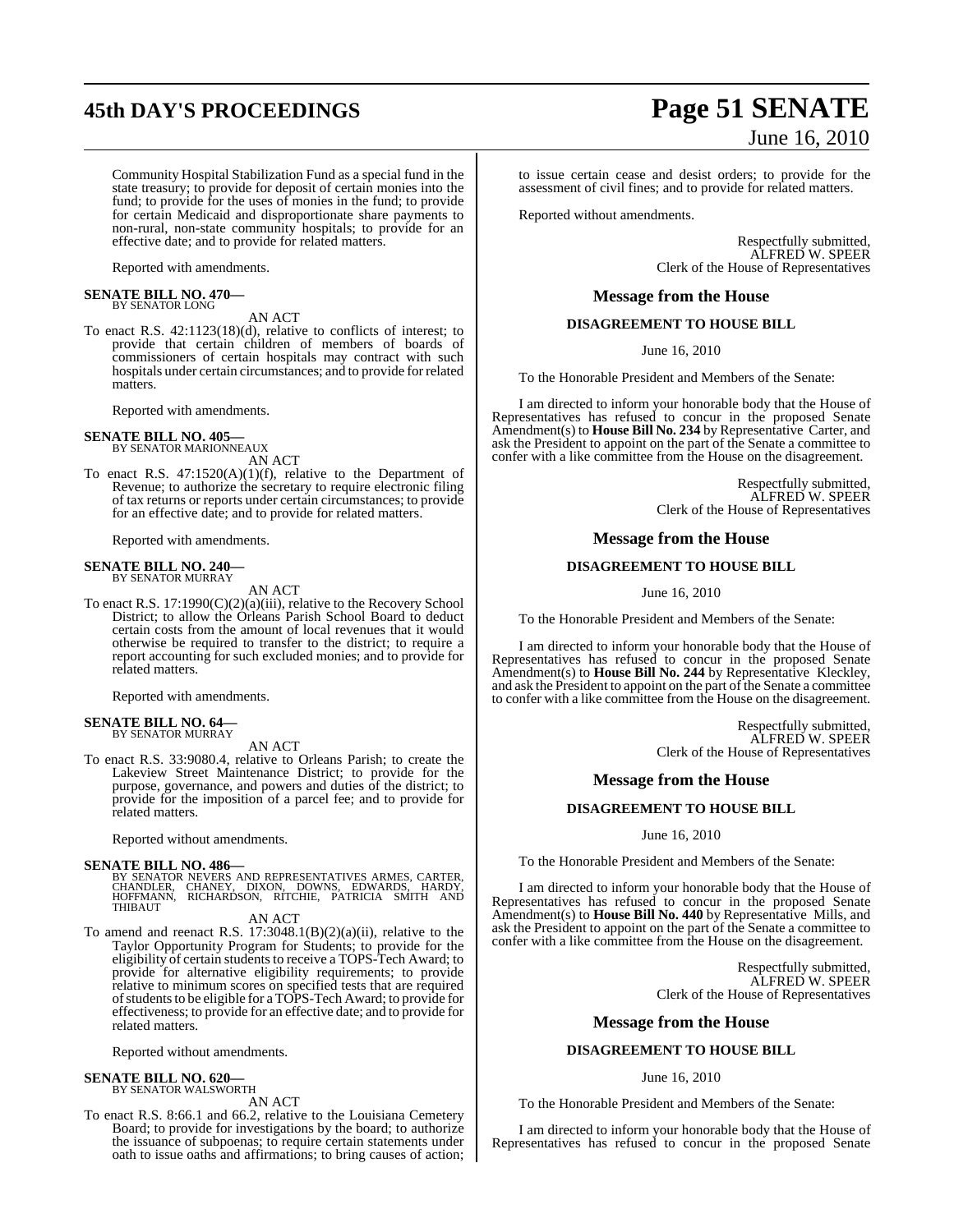## **Page 52 SENATE 45th DAY'S PROCEEDINGS**

## June 16, 2010

Amendment(s) to **House Bill No. 797** by Representative LeBas, and ask the President to appoint on the part of the Senate a committee to confer with a like committee from the House on the disagreement.

> Respectfully submitted, ALFRED W. SPEER Clerk of the House of Representatives

#### **Message from the House**

#### **DISAGREEMENT TO HOUSE BILL**

June 16, 2010

To the Honorable President and Members of the Senate:

I am directed to inform your honorable body that the House of Representatives has refused to concur in the proposed Senate Amendment(s) to **House Bill No. 941** by Representative Mills, and ask the President to appoint on the part of the Senate a committee to confer with a like committee from the House on the disagreement.

> Respectfully submitted, ALFRED W. SPEER Clerk of the House of Representatives

#### **Message from the House**

#### **DISAGREEMENT TO HOUSE BILL**

June 16, 2010

To the Honorable President and Members of the Senate:

I am directed to inform your honorable body that the House of Representatives has refused to concur in the proposed Senate Amendment(s) to **House Bill No. 1139** by Representative Greene, and ask the President to appoint on the part of the Senate a committee to confer with a like committee from the House on the disagreement.

> Respectfully submitted, ALFRED W. SPEER Clerk of the House of Representatives

#### **Message from the House**

#### **DISAGREEMENT TO HOUSE BILL**

June 16, 2010

To the Honorable President and Members of the Senate:

I am directed to inform your honorable body that the House of Representatives has refused to concur in the proposed Senate Amendment(s) to **House Bill No. 1143** by Representative Gallot, and ask the President to appoint on the part of the Senate a committee to confer with a like committee from the House on the disagreement.

> Respectfully submitted, ALFRED W. SPEER Clerk of the House of Representatives

#### **Message from the House**

#### **DISAGREEMENT TO HOUSE BILL**

#### June 16, 2010

To the Honorable President and Members of the Senate:

I am directed to inform your honorable body that the House of Representatives has refused to concur in the proposed Senate Amendment(s) to **House Bill No. 1324** by Representative Richmond,

and ask the President to appoint on the part of the Senate a committee to confer with a like committee from the House on the disagreement.

> Respectfully submitted, ALFRED W. SPEER Clerk of the House of Representatives

#### **Message from the House**

#### **DISAGREEMENT TO HOUSE BILL**

June 16, 2010

To the Honorable President and Members of the Senate:

I am directed to inform your honorable body that the House of Representatives has refused to concur in the proposed Senate Amendment(s) to **House Bill No. 1470** by Representative Michael Jackson, and ask the President to appoint on the part of the Senate a committee to confer with a like committee from the House on the disagreement.

> Respectfully submitted, ALFRED W. SPEER Clerk of the House of Representatives

#### **Introduction of Senate Resolutions**

#### **SENATE RESOLUTION NO. 149—**

BY SENATOR N. GAUTREAUX A RESOLUTION

To commend and congratulate Mark Carrier, a 2010 inductee into the Louisiana Sports Hall of Fame.

The resolution was read by title and placed on the Calendar for a second reading.

#### **SENATE RESOLUTION NO. 150—**

BY SENATOR PETERSON A RESOLUTION

To urge and request the Senate Committee on Insurance to study health insurance issuers providing health insurance coverage of any pioneer and generic drugs that are medications for sexual performance enhancement.

The resolution was read by title and placed on the Calendar for a second reading.

#### **SENATE RESOLUTION NO. 151—** BY SENATOR PETERSON

A RESOLUTION

To express support for the Operation REACH, Inc. - Central City Promise Plus application for a United States Department of Education Promise Neighborhoods Program grant.

The resolution was read by title and placed on the Calendar for a second reading.

## **SENATE RESOLUTION NO. 152—** BY SENATOR MCPHERSON

A RESOLUTION

To urge and request the Department of Health and Hospitals to study the impact of the Patient Protection and Affordable Care Act on Louisiana-based community mental health centers and to report the findings and conclusions of the study to the Senate Committee on Health and Welfare by January 1, 2011.

The resolution was read by title and placed on the Calendar for a second reading.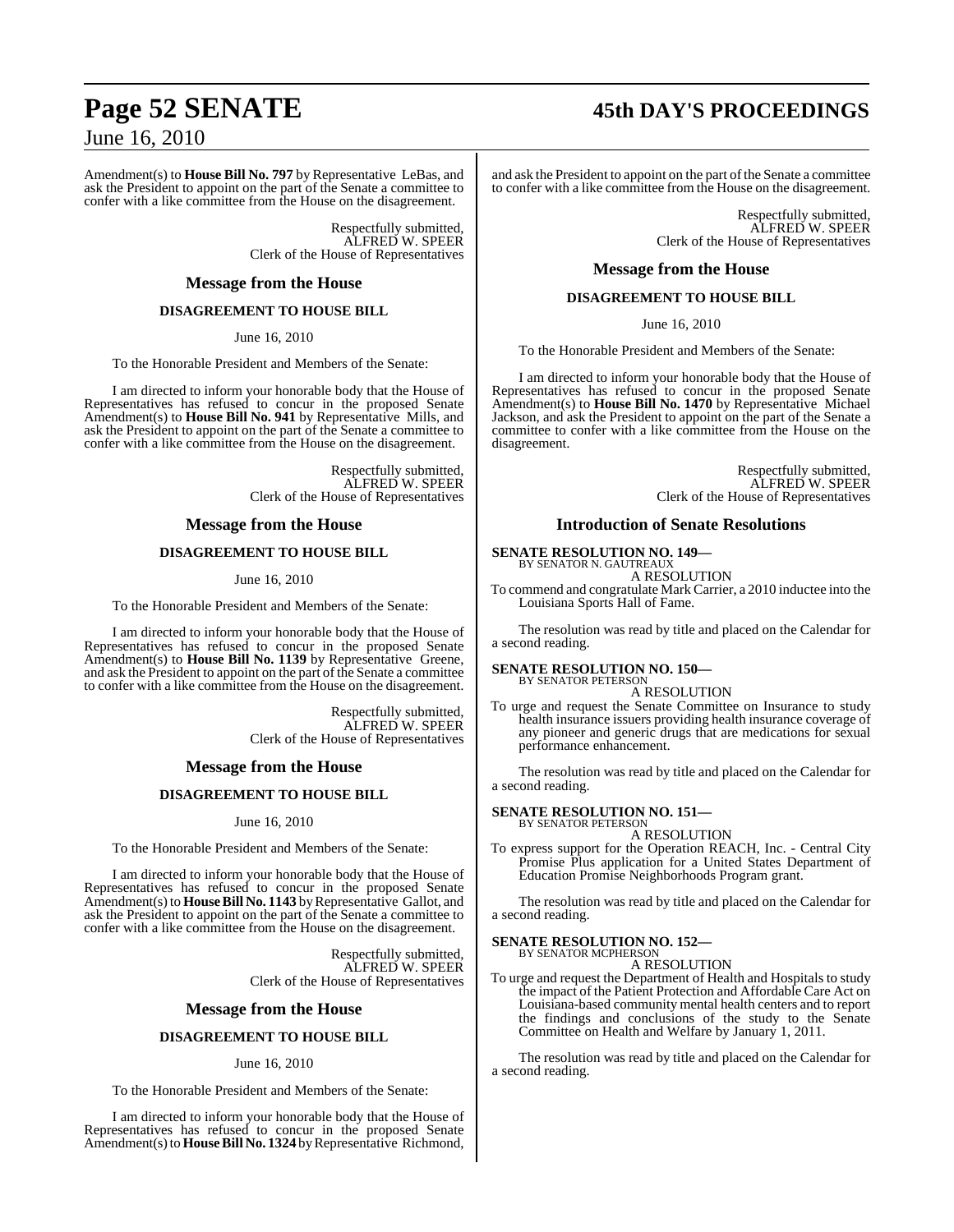## **45th DAY'S PROCEEDINGS Page 53 SENATE**

#### **Introduction of Senate Concurrent Resolutions**

## **SENATE CONCURRENT RESOLUTION NO. 128—**

BY SENATOR MORRELL A CONCURRENT RESOLUTION

To urge and request the state Department of Education to study and make recommendations with respect to special education needs in the Recovery School District with an emphasis on charter schools.

The resolution was read by title and placed on the Calendar for a second reading.

#### **SENATE CONCURRENT RESOLUTION NO. 129—**

BY SENATOR MARIONNEAUX A CONCURRENT RESOLUTION

To urge and request the Senate Revenue and Fiscal Affairs Committee and the House Ways and Means Committee to meet and function as a joint committee to study and make recommendations with respect to the re-creation of the Louisiana Environmental Scorecard program, and to present their findings to the Louisiana Legislature prior to the 2011 Regular Session.

The resolution was read by title and placed on the Calendar for a second reading.

## **SENATE CONCURRENT RESOLUTION NO. 130—** BY SENATOR N. GAUTREAUX

A CONCURRENT RESOLUTION

To urge and request the Senate Committee on Commerce, Consumer Protection, and International Affairs and the House Committee on Commerce to meet and function as a joint committee to study and determine whether the Louisiana State Racing Commission is properly regulating the horse racing industry in Louisiana, whether the commission is meeting the stated legislative intent, policy, and purposes as prescribed by Louisiana law, and whether the commission is utilizing the best practices in performing its function.

The resolution was read by title and placed on the Calendar for a second reading.

#### **Conference Committee Reports Received**

Conference Committee Reports were received for the following legislative instruments:

June 16, 2010

**HOUSE BILL NO. 208—** BY REPRESENTATIVE GREENE

AN ACT

To amend and reenact R.S. 46:236.3(K)(2), relative to income assignment orders; to provide for an increase in the fine for failure to comply; to provide relative to the total amount withheld; and to provide for related matters.

## **HOUSE BILL NO. 447—** BY REPRESENTATIVE PEARSON

- AN ACT
- To amend and reenact R.S. 22:881.1, relative to certificates of insurance; to define such certificates and otherwise provide with respect to their issuance and effect; to provide for the responsibilities of the commissioner of insurance relative to such certificates, including approval of forms and enforcement; to provide for prohibitions and penalties; and to provide for related matters.

The Conference Committee Reports for the legislative instruments above lie over under the rules.

June 16, 2010

#### **Appointment of Conference Committee on Senate Bill No. 58**

The President of the Senate appointed the following members to confer with a like committee from the House to consider the disagreement on Senate Bill No. 58:

> Senators B. Gautreaux, Hebert and Nevers.

#### **Appointment of Conference Committee on Senate Bill No. 228**

The President of the Senate appointed the following members to confer with a like committee from the House to consider the disagreement on Senate Bill No. 228:

> Senators Duplessis, N. Gautreaux and Thompson.

#### **Appointment of Conference Committee on Senate Bill No. 233**

The President of the Senate appointed the following members to confer with a like committee from the House to consider the disagreement on Senate Bill No. 233:

> Senators Heitmeier, Dorsey and Marionneaux.

#### **Appointment of Conference Committee on Senate Bill No. 299**

The President of the Senate appointed the following members to confer with a like committee from the House to consider the disagreement on Senate Bill No. 299:

> Senators Chaisson, Michot and Donahue.

### **Appointment of Conference Committee on Senate Bill No. 477**

The President of the Senate appointed the following members to confer with a like committee from the House to consider the disagreement on Senate Bill No. 477:

> Senators N. Gautreaux, Kostelka and Claitor.

#### **Appointment of Conference Committee on Senate Bill No. 488**

The President of the Senate appointed the following members to confer with a like committee from the House to consider the disagreement on Senate Bill No. 488:

> Senators Nevers, Kostelka and Donahue.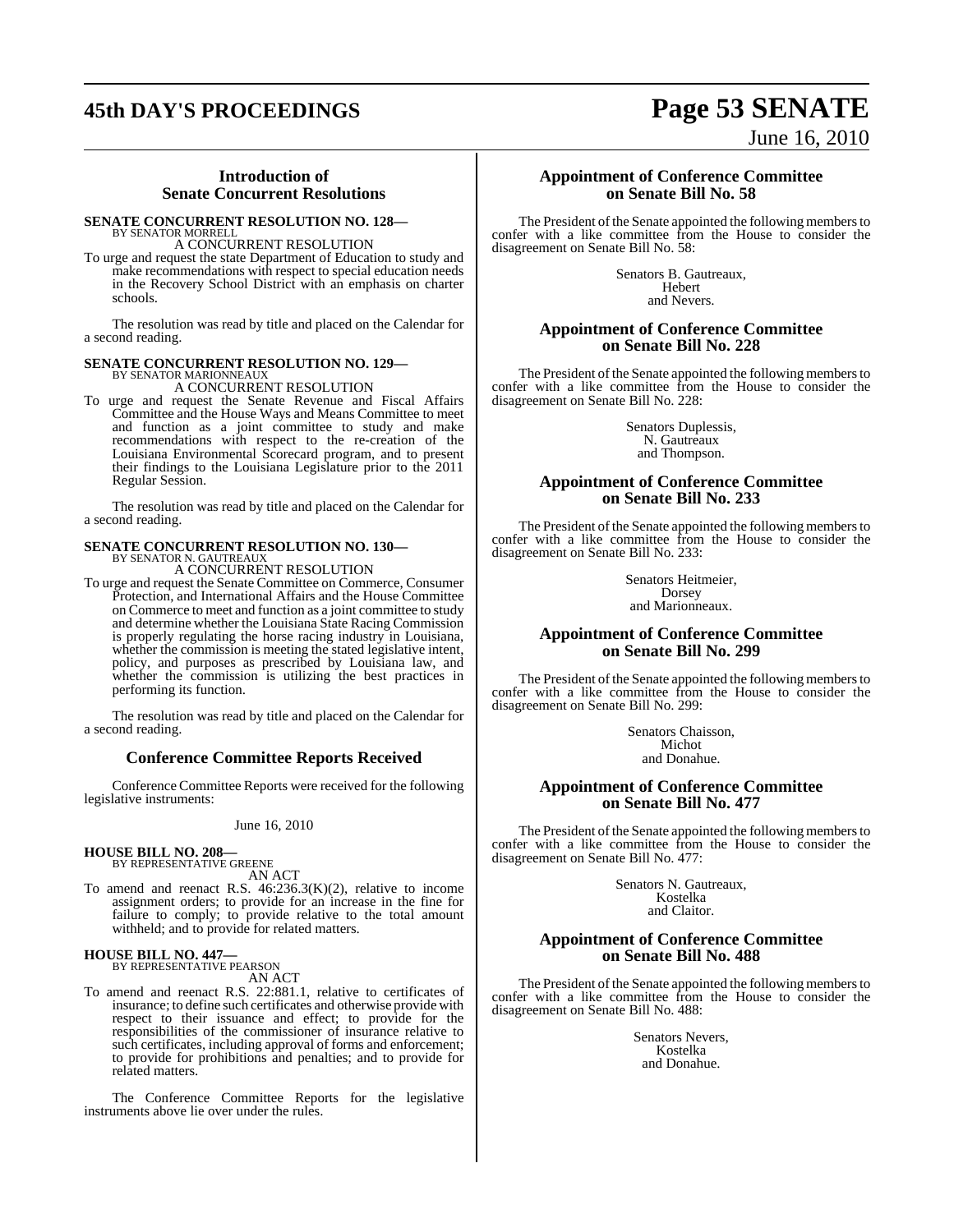## **Page 54 SENATE 45th DAY'S PROCEEDINGS**

June 16, 2010

#### **Appointment of Conference Committee on Senate Bill No. 774**

The President of the Senate appointed the following members to confer with a like committee from the House to consider the disagreement on Senate Bill No. 774:

> Senators Claitor, Dorsey and Guillory.

#### **Appointment of Conference Committee on Senate Bill No. 781**

The President of the Senate appointed the following members to confer with a like committee from the House to consider the disagreement on Senate Bill No. 781:

> Senators N. Gautreaux, **Ouinn** and Claitor.

#### **Appointment of Conference Committee on Senate Bill No. 791**

The President of the Senate appointed the following members to confer with a like committee from the House to consider the disagreement on Senate Bill No. 791:

> Senators Kostelka, Adley and Jackson.

#### **Appointment of Conference Committee on House Bill No. 904**

The President of the Senate appointed to the Conference Committee on House Bill No. 904 the following members of the Senate:

> Senators Amedee, Duplessis and Marionneaux.

#### **Rules Suspended**

Senator N. Gautreaux asked for and obtained a suspension of the rules to take up at this time:

#### **Senate Bills and Joint Resolutions Returned from the House of Representatives with Amendments, Subject to Call**

#### **Called from the Calendar**

Senator N. Gautreaux asked that Senate Bill No. 170 be called from the Calendar.

## **SENATE BILL NO. 170—** BY SENATOR N. GAUTREAUX

AN ACT

To enact R.S. 56:1702, relative to state parks; to provide for the Palmetto Island State Park; to provide for certain agreements for the operation and maintenance of such state park; to provide terms, conditions, and requirements; and to provide for related matters.

The bill was read by title. Returned from the House of Representatives with amendments:

#### **HOUSE COMMITTEE AMENDMENTS**

Amendments proposed by House Committee on Municipal, Parochial and Cultural Affairs to Engrossed Senate Bill No. 170 by Senator N. Gautreaux

#### AMENDMENT NO. 1

On page 1, line 2, before "enact" insert "amend and reenact R.S. 56:1703(B) and (C)(introductory paragraph) and to"

#### AMENDMENT NO. 2

On page 1, line 4, after "park;" and before "to provide" insert "to provide for funding of certain office of state parks holdings;"

#### AMENDMENT NO. 3

On page 1, line 7, after "Section 1." and before "R.S. 56:1702" insert "R.S. 56:1703(B) and (C)(introductory paragraph) are hereby amended and reenacted and"

#### AMENDMENT NO. 4

On page 1, line 17, change "**said site,**" to "**the park,**"

#### AMENDMENT NO. 5

On page 2, after line 2, insert the following:

"§1703. The Louisiana State Parks Improvement and Repair Fund \* \* \*

B. Out of the funds remaining in the Bond Security and Redemption Fund after a sufficient amount is allocated from that fund to pay all obligations secured by the full faith and credit of the state that become due and payable within a fiscal year, the treasurer in each fiscal year shall pay into the fund **all of the following:**

**(1)** an **An** amount equal to the total amount of fees and other self-generated revenues generated by state parks, except as provided in R.S. 56:1704.

**(2) An amount equal to all donations of private monies made to the state of Louisiana or any politicalsubdivision, department, agency or corporation of the state for the conservation, administration, control, management, development, operation, or maintenance of any office of state parks holding. These monies shall be appropriated only for the conservation, administration, control, management, development, operation, or maintenance of office of state parks holdings.**<br> **C. The Except as provident** 

C. The **Except as provided in Paragraph(B)(2) of this Section, the** monies in the fund shall be used solely for the purpose of financing improvements and repairs at state parks in the state and shall be allocated, subject to appropriation by the legislature, as follows: \* \* \*"

#### **HOUSE FLOOR AMENDMENTS**

Amendments proposed by Representative Perry to Engrossed Senate Bill No. 170 by Senator N. Gautreaux

#### AMENDMENT NO. 1

Delete House Committee Amendment No. 4 proposed by the House Committee on Municipal, Parochial and Cultural Affairs and adopted by the House of Representatives on June 3, 2010.

#### AMENDMENT NO. 2

On page 1, delete lines 15 through 17 and on page 2, delete lines 1 and 2 and insert the following:

"**B. The office of state parks, in consultation with the operating entity,shall develop any rules, regulations, and policies necessary for the operation of the park. Rules and regulations shall be promulgated in accordance with the Administrative Procedure Act.**"

Senator N. Gautreaux moved to concur in the amendments proposed by the House.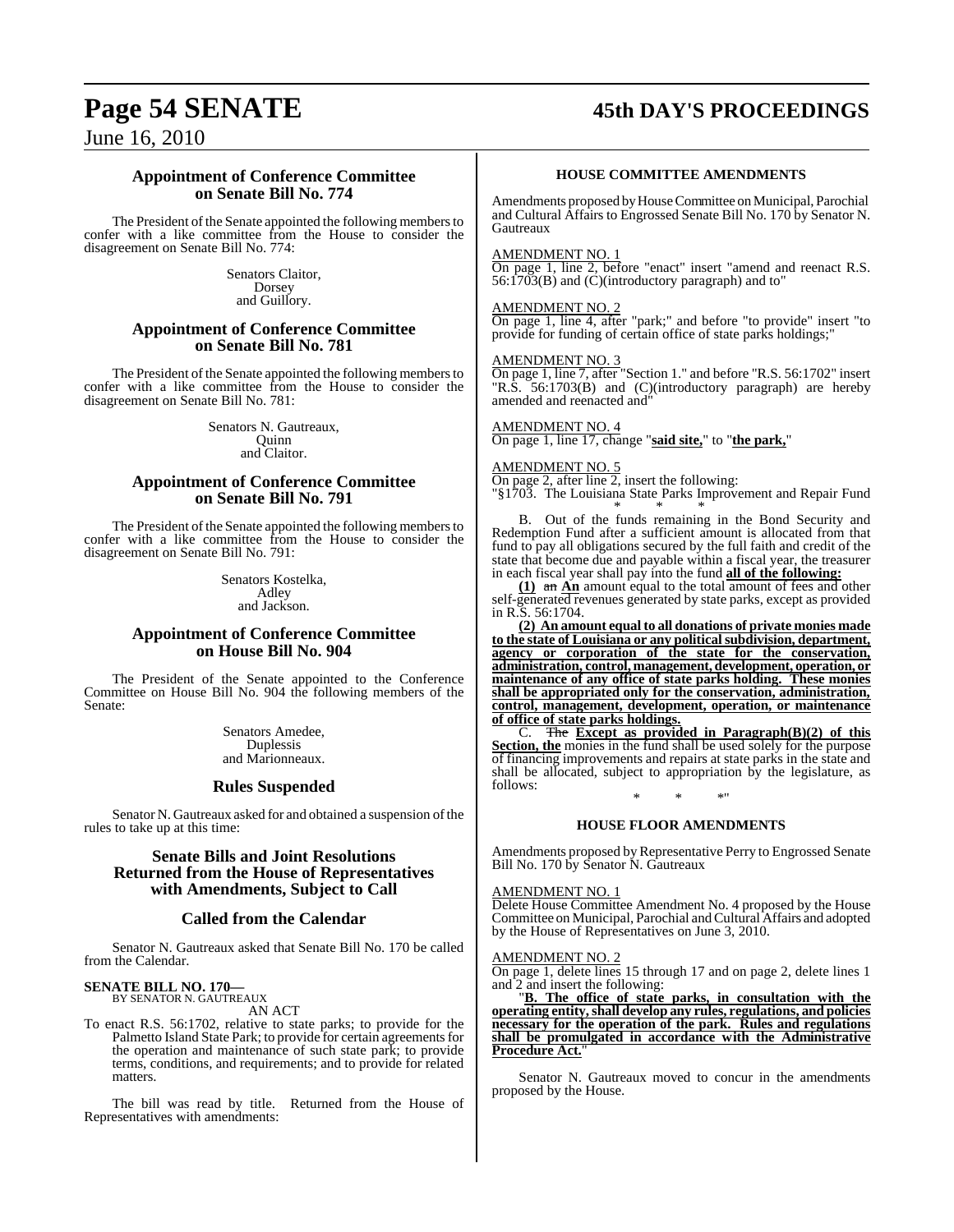## **45th DAY'S PROCEEDINGS Page 55 SENATE**

## **ROLL CALL**

The roll was called with the following result:

#### YEAS

| Gautreaux N<br>Guillory<br>Hebert<br>Heitmeier<br>Jackson<br>Kostelka<br>LaFleur<br>Long<br>Marionneaux<br>Martiny<br>McPherson<br>Michot<br>Morrell | Morrish<br>Mount<br>Murray<br><b>Nevers</b><br>Peterson<br>Ouinn<br>Riser<br>Shaw<br>Smith<br>Thompson<br>Walsworth |
|------------------------------------------------------------------------------------------------------------------------------------------------------|---------------------------------------------------------------------------------------------------------------------|
| <b>NAYS</b>                                                                                                                                          |                                                                                                                     |
|                                                                                                                                                      |                                                                                                                     |

Total - 0

Total - 2

Chabert Gautreaux B

The Chair declared the amendments proposed by the House were concurred in.

ABSENT

#### **Called from the Calendar**

Senator N. Gautreaux asked that Senate Bill No. 183 be called from the Calendar.

#### **SENATE BILL NO. 183—** BY SENATOR N. GAUTREAUX

AN ACT

To amend and reenact R.S. 30:124, relative to the State Mineral and Energy Board; to provide for alternate energy resources; to authorize the State Mineral and Energy Board to lease state lands for the exploration, development, and production of energy fromalternative energy resources; to provide definitions, terms, and conditions; to provide for rulemaking authority; and to provide for related matters.

The bill was read by title. Returned from the House of Representatives with amendments:

#### **HOUSE COMMITTEE AMENDMENTS**

Amendments proposed by House Committee on Natural Resources and Environment to Reengrossed Senate Bill No. 183 by Senator N. Gautreaux

AMENDMENT NO. 1

On page 1, line 6, after "authority;" insert "to provide for approval of certain leases by port or port, harbor, and terminal districts;"

AMENDMENT NO. 2 On page 2, line 5, after "**board**" insert "**, in consultation with the Department of Transportation and Development,**"

AMENDMENT NO. 3 On page 2, line 14, delete "**(1)**"

#### AMENDMENT NO. 4

On page 2, delete lines 19 through 26 and insert the following: "**E.(1)(a) No lease affecting the following lands shall be granted for alternative energy sources development on such lands without prior written approval of a port or terminal district:**

# June 16, 2010

**(i) Lands held in title by the port or terminal district or held by lease or servitude by such port or terminal district.**

**(ii) Public navigable waters that flow through any lands within the jurisdiction of a port or terminal district. Approval pursuant to this Item shall not be unreasonably withheld unless such lease would be detrimental to the needs of commerce and navigation.**

**(b) No port or port, harbor, and terminal district shall receive compensation for their approval.**

**(2) After the port or port, harbor, and terminal district decides whether or not to grant approval, the board shall send a notice by certified mail to the lease applicant for alternative energy sources development. The notice shall include the following:**

**(a) The decision of the port or port, harbor, and terminal district to provide either prior written approval of the lease or to deny approval of such lease.**

**(b) If the port or port, harbor, and terminal district does not grant prior written approval, notice that the lease applicant has sixty days from receipt of the notice to request an administrative hearing with the division of administrative law pursuant to Chapter 13-B of Title 49 of the Louisiana Revised Statutes. The request for an administrative hearing shall be filed with the division of administrative law, with copies mailed to the board and the port or terminal district.**

**(3) The port or port, harbor, and terminal district which does not grant prior written approval of a lease shall have the burden of proof, at the administrative hearing, that the lease is detrimental to the needs of commerce and navigation.**

**(4) The port or port, harbor, and terminal district shall contract with the division of administrative law to conduct the hearing. The administrative law judge may, in his discretion, assess the costs of the administrative hearing and reasonable attorney fees of the prevailing party against the losing party.**

**(5) Notwithstanding any provision of the law to the contrary, the lease applicant or the port or port, harbor, and terminal district may petition the district court for the parish of East Baton Rouge for judicial review of any final decision or order of the administrative law judge.**"

#### AMENDMENT NO. 5

On page 2, line 27, change "**E.**" to "**F.**"

#### **HOUSE FLOOR AMENDMENTS**

Amendments proposed by Representative Sam Jones to Reengrossed Senate Bill No. 183 by Senator N. Gautreaux

#### AMENDMENT NO. 1

On page 1, line 5, after "provide" change "definitions, terms," to "for terms"

#### AMENDMENT NO. 2

On page 2, delete lines 8 through 13 in their entirety.

#### AMENDMENT NO. 3

On page 2, at the beginning of line 14, change "**D.**" to "**C.**"

#### AMENDMENT NO. 4 On page 2, line 17, after "**U.S.C.**" delete "**Sec**"

#### AMENDMENT NO. 5

In House Committee Amendment No. 1 proposed by the House Committee on Natural Resources and Environment and adopted by the House of Representatives on June 4, 2010, at the end of line 2, delete "port"and insert "ports; harbor and terminal districts;

#### AMENDMENT NO. 6

In House Committee Amendment No. 4 proposed by the House Committee on Natural Resources and Environment and adopted by the House of Representatives on June 4, 2010, on page 1, at the beginning of line 11, change "**E.**" to "**D.**"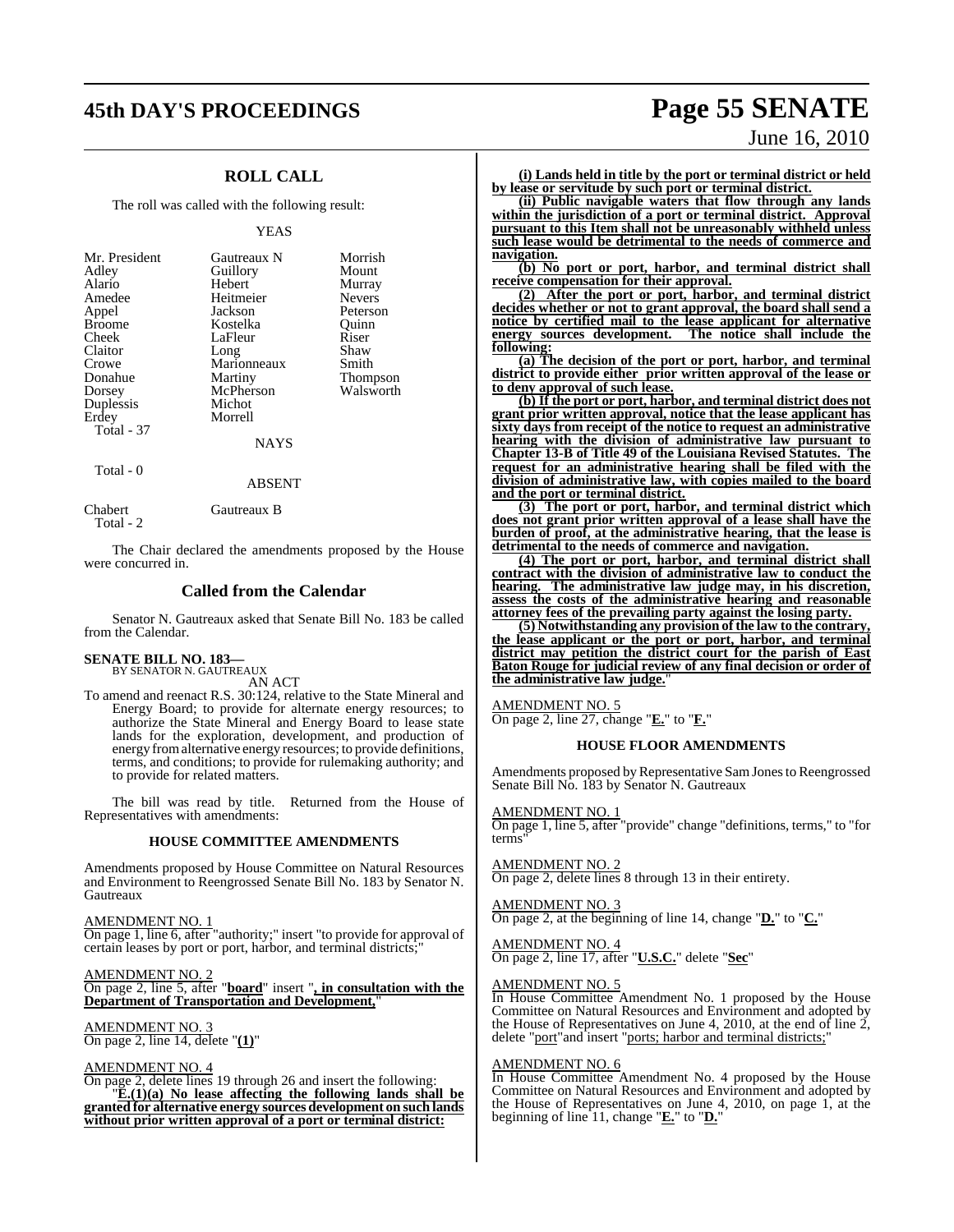## June 16, 2010

## AMENDMENT NO. 7

In House Committee Amendment No. 4 proposed by the House Committee on Natural Resources and Environment and adopted by the House of Representatives on June 4, 2010, on page 1, line 13, after "**port**" delete the remainder of the line and insert a semi colon "**;**" and "**harbor and terminal district; or port, harbor, and terminal district:**"

#### AMENDMENT NO. 8

In House Committee Amendment No. 4 proposed by the House Committee on Natural Resources and Environment and adopted by the House of Representatives on June 4, 2010, on line 14, after "**by**" change "**the**" to "**such**" and after "**or**"delete "**terminal**"

#### AMENDMENT NO. 9

In House Committee Amendment No. 4 proposed by the House Committee on Natural Resources and Environment and adopted by the House of Representatives on June 4, 2010, on page 1, line 15, delete "**terminal**"

## AMENDMENT NO. 10

In House Committee Amendment No. 4 proposed by the House Committee on Natural Resources and Environment and adopted by the House of Representatives on June 4, 2010, on page 1, line 17, after "**jurisdiction of**" change "**a**" to "**such**" and after "**or**" delete "**terminal**"

#### AMENDMENT NO. 11

In House Committee Amendment No. 4 proposed by the House Committee on Natural Resources and Environment and adopted by the House of Representatives on June 4, 2010, on page 1, line 20, after "**No**" insert "**such**" and after "**or**" delete "**port, harbor, and terminal**"

#### AMENDMENT NO. 12

In House Committee Amendment No. 4 proposed by the House Committee on Natural Resources and Environment and adopted by the House of Representatives on June 4, 2010, on page 1, line 22, after "**port**" insert a semi-colon "**;**" and "**harbor and terminal district;**"

#### AMENDMENT NO. 13

In House Committee Amendment No. 4 proposed by the House Committee on Natural Resources and Environment and adopted by the House of Representatives on June 4, 2010, on page 1, line  $26$ , after "**decision of**" change "**the**" to "**such**" and delete "**port, harbor, and terminal**"

#### AMENDMENT NO. 14

In House Committee Amendment No. 4 proposed by the House Committee on Natural Resources and Environment and adopted by the House of Representatives on June 4, 2010, on page 1, line 29, after "**If**" change "**the**" to "**such**" and delete "**port, harbor, and terminal**"

#### AMENDMENT NO. 15

In House Committee Amendment No. 4 proposed by the House Committee on Natural Resources and Environment and adopted by the House of Representatives on June 4, 2010, on page 1, line 34, after "**and**" change "**the**" to "**such**" and at the beginning of line 35 delete "**terminal**"

#### AMENDMENT NO. 16

In House Committee Amendment No. 4 proposed by the House Committee on Natural Resources and Environment and adopted by the House of Representatives on June 4, 2010, on page 1, line 36, after "**port**" insert a semi-colon "**;**" and "**harbor and terminal district;**"

#### AMENDMENT NO. 17

In House Committee Amendment No. 4 proposed by the House Committee on Natural Resources and Environment and adopted by the House of Representatives on June 4, 2010, on page 1, line 40,

## **Page 56 SENATE 45th DAY'S PROCEEDINGS**

after "**port**" insert a semi-colon "**;**" and "**harbor and terminal district;**"

#### AMENDMENT NO. 18

In House Committee Amendment No. 4 proposed by the House Committee on Natural Resources and Environment and adopted by the House of Representatives on June 4, 2010, on page 2, line 2, after "**port**" insert a semi-colon "**;**" and "**harbor and terminal district;**"

#### AMENDMENT NO. 19

Delete House Committee Amendment No. 5 proposed by the House Committee on Natural Resources and Environment and adopted by the House of Representatives on June 4, 2010.

Senator N. Gautreaux moved to concur in the amendments proposed by the House.

## **ROLL CALL**

The roll was called with the following result:

YEAS

| Mr. President<br>Adley<br>Alario<br>Amedee<br>Appel<br>Broome<br>Cheek<br>Claitor<br>Crowe<br>Donahue<br>Dorsey<br>Duplessis | Erdey<br>Gautreaux N<br>Guillory<br>Hebert<br>Heitmeier<br>Jackson<br>Kostelka<br>LaFleur<br>Long<br>Marionneaux<br>McPherson<br>Morrell | Morrish<br>Mount<br>Murray<br><b>Nevers</b><br>Peterson<br>Riser<br>Shaw<br>Smith<br><b>Thompson</b><br>Walsworth |
|------------------------------------------------------------------------------------------------------------------------------|------------------------------------------------------------------------------------------------------------------------------------------|-------------------------------------------------------------------------------------------------------------------|
| Total - 34                                                                                                                   |                                                                                                                                          |                                                                                                                   |
|                                                                                                                              | <b>NAYS</b>                                                                                                                              |                                                                                                                   |

Total - 0

Chabert Martiny Quinn<br>Gautreaux B Michot Gautreaux B Total - 5

The Chair declared the amendments proposed by the House were concurred in.

ABSENT

### **Called from the Calendar**

Senator N. Gautreaux asked that Senate Bill No. 724 be called from the Calendar.

## **SENATE BILL NO. 724—** BY SENATOR N. GAUTREAUX

AN ACT To amend and reenact R.S.  $41:642(A)(2)$ , relative to sixteenth section and school board indemnity lands; to provide for revenues generated by certain sixteenth section and school board indemnity lands; to provide terms and conditions; and to provide for related matters.

The bill was read by title. Returned from the House of Representatives with amendments:

#### **HOUSE COMMITTEE AMENDMENTS**

Amendments proposed by House Committee on Education to Reengrossed Senate Bill No. 724 by Senator N. Gautreaux

#### AMENDMENT NO. 1

On page 1, line 16, after "**(b)**" and before "**the**" delete "**In**" and insert in lieu thereof "**Not withstanding the provisions of Subparagraph (a) of this Paragraph, in**"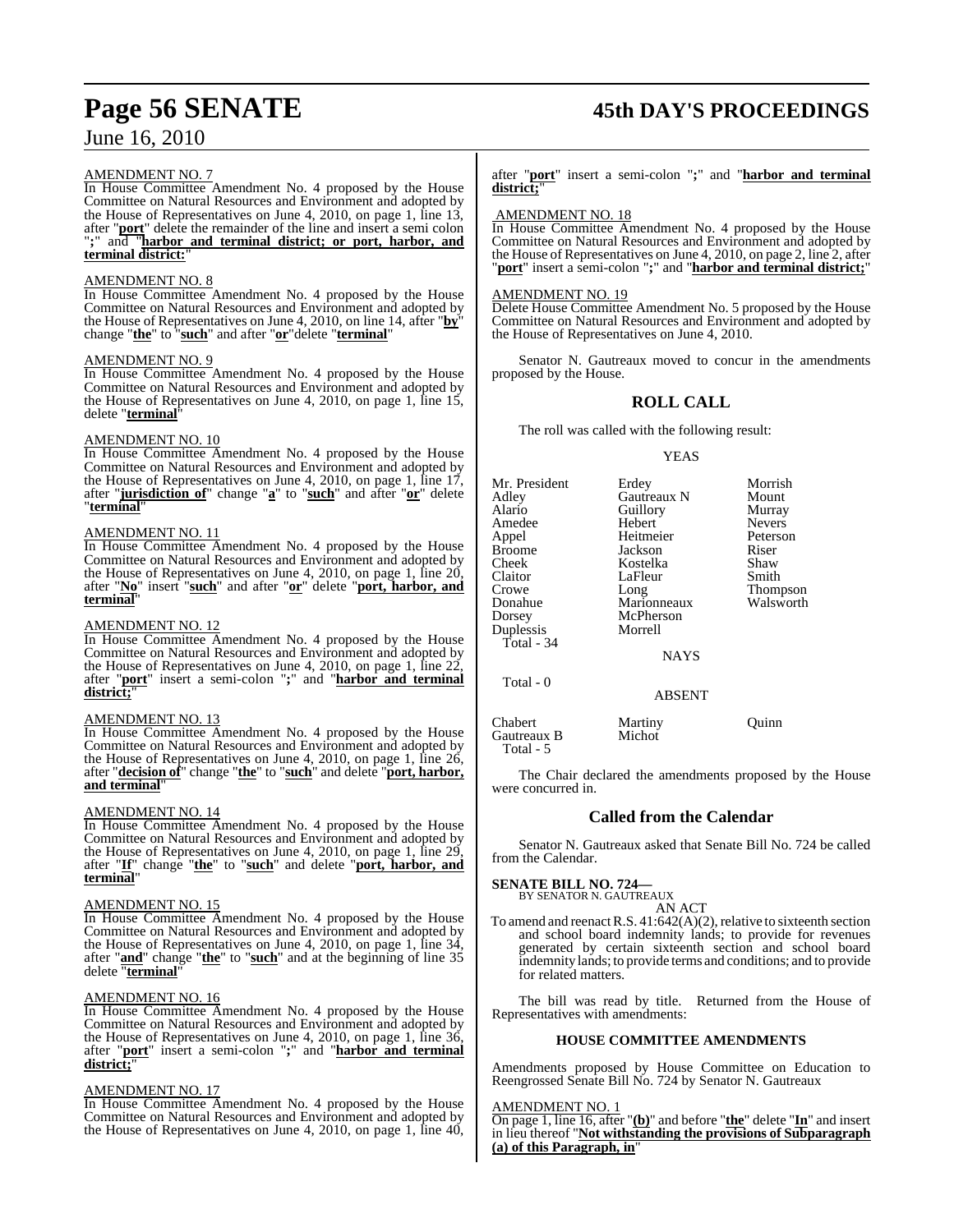## **45th DAY'S PROCEEDINGS Page 57 SENATE**

Senator N. Gautreaux moved to concur in the amendments proposed by the House.

#### **ROLL CALL**

The roll was called with the following result:

#### YEAS

| Mr. President<br>Adley<br>Alario<br>Amedee<br>Appel<br><b>Broome</b><br>Cheek<br>Crowe<br>Donahue<br>Dorsey | Gautreaux N<br>Guillory<br>Hebert<br>Heitmeier<br>Jackson<br>Kostelka<br>LaFleur<br>Long<br>Marionneaux<br>Martiny | Morrish<br>Mount<br>Murray<br><b>Nevers</b><br>Peterson<br>Ouinn<br>Riser<br>Shaw<br>Smith<br>Thompson |
|-------------------------------------------------------------------------------------------------------------|--------------------------------------------------------------------------------------------------------------------|--------------------------------------------------------------------------------------------------------|
|                                                                                                             |                                                                                                                    |                                                                                                        |
| Duplessis                                                                                                   | McPherson                                                                                                          | Walsworth                                                                                              |
| Erdey<br>Total - 35                                                                                         | Morrell<br>NAYS                                                                                                    |                                                                                                        |

Total - 0

ABSENT

Chabert Gautreaux B<br>Claitor Michot Michot Total - 4

The Chair declared the amendments proposed by the House were concurred in.

#### **Reports of Committees**

The following reports of committees were received and read:

#### **CONFERENCE COMMITTEE REPORT House Bill No. 292 By Representative Greene**

#### June 8, 2010

To the Honorable Speaker and Members of the House of Representatives and the Honorable President and Members of the Senate.

Ladies and Gentlemen:

We, the conferees appointed to confer over the disagreement between the two houses concerning House Bill No. 292 by Representative Greene, recommend the following concerning the Engrossed bill:

- 1. That Senate Floor Amendments Nos. 1 through 4 proposed by Senator Adley and adopted by the Senate on May 18, 2010, be adopted.
- 2. That Senate Floor Amendment No. 1 proposed by Senator N. Gautreaux and adopted by the Senate on May 18, 2010, be rejected.

Hunter Greene Robert W. "Bob" Kostelka Richard "Rick" Gallot, Jr. "Jody" Amedee Michael E. Danahay "Nick" Gautreaux

Respectfully submitted,

#### **Rules Suspended**

Senator Kostelka asked for and obtained a suspension of the rules for the purpose of considering the Conference Committee Report. On motion of Senator Kostelka, a vote was taken on the adoption of the report.

# June 16, 2010

## **ROLL CALL**

The roll was called with the following result:

YEAS

| Mr. President     | Gautreaux N | Morrish       |
|-------------------|-------------|---------------|
| Adley             | Hebert      | Mount         |
| Alario            | Heitmeier   | Murray        |
| Appel             | Jackson     | <b>Nevers</b> |
| <b>Broome</b>     | Kostelka    | Peterson      |
| Cheek             | LaFleur     | Ouinn         |
| Claitor           | Long        | Riser         |
| Crowe             | Marionneaux | Shaw          |
| Donahue           | Martiny     | Smith         |
| Dorsey            | McPherson   | Thompson      |
| Duplessis         | Michot      | Walsworth     |
| Erdey             | Morrell     |               |
| <b>Total - 35</b> |             |               |
|                   | NAYS        |               |
|                   |             |               |

Total - 0

Total - 4

NAYS

#### ABSENT

Amedee Gautreaux B<br>Chabert Guillory Guillory

The Chair declared the Conference Committee Report was adopted.

#### **House Bills and Joint Resolutions on Second Reading Reported by Committees**

Senator Mount asked for and obtained a suspension of the rules to take up House Bills and Joint Resolutions just reported by Committees.

## **HOUSE BILL NO. 1—** BY REPRESENTATIVE FANNIN

AN ACT

Making appropriations for the ordinary expenses of the executive branch of state government, pensions, public schools, public roads, public charities, and state institutions and providing with respect to the expenditure of said appropriations.

Reported with amendments by the Committee on Finance.

#### **SENATE COMMITTEE AMENDMENTS**

Amendments proposed by Senate Committee on Finance to Reengrossed House Bill No. 1 by Representative Fannin

#### AMEN<u>DMENT NO. 1</u>

On page 11, delete lines 18 through 29, and insert the following:

"C. (1) Appropriations contained in this Act which are designated as "SUPPLEMENTARY BUDGET RECOMMENDATIONS (Contingent upon the Incorporation of the Fiscal Year 2009-2010 Tax Amnesty Program proceeds into the Official Forecast by the Revenue Estimating Conference)" to the Department of Health and Hospitals, 09-306 Medical Vendor Payments, in the amount of \$318,000,000 shall not be effective until the Revenue Estimating Conference revises the Fiscal Year 2009-2010 Official Forecast to include monies collected under the Fiscal Year 2009-2010 Tax Amnesty Program as authorized pursuant to Act 519 of the 2009 Regular Session of the Legislature. Should the amount of the Tax Amnesty Program proceeds recognized be less than the amount required for the appropriations of proceeds generated by the Tax Amnesty Program, the appropriation to the Department of Health and Hospitals shall be reduced by a like amount.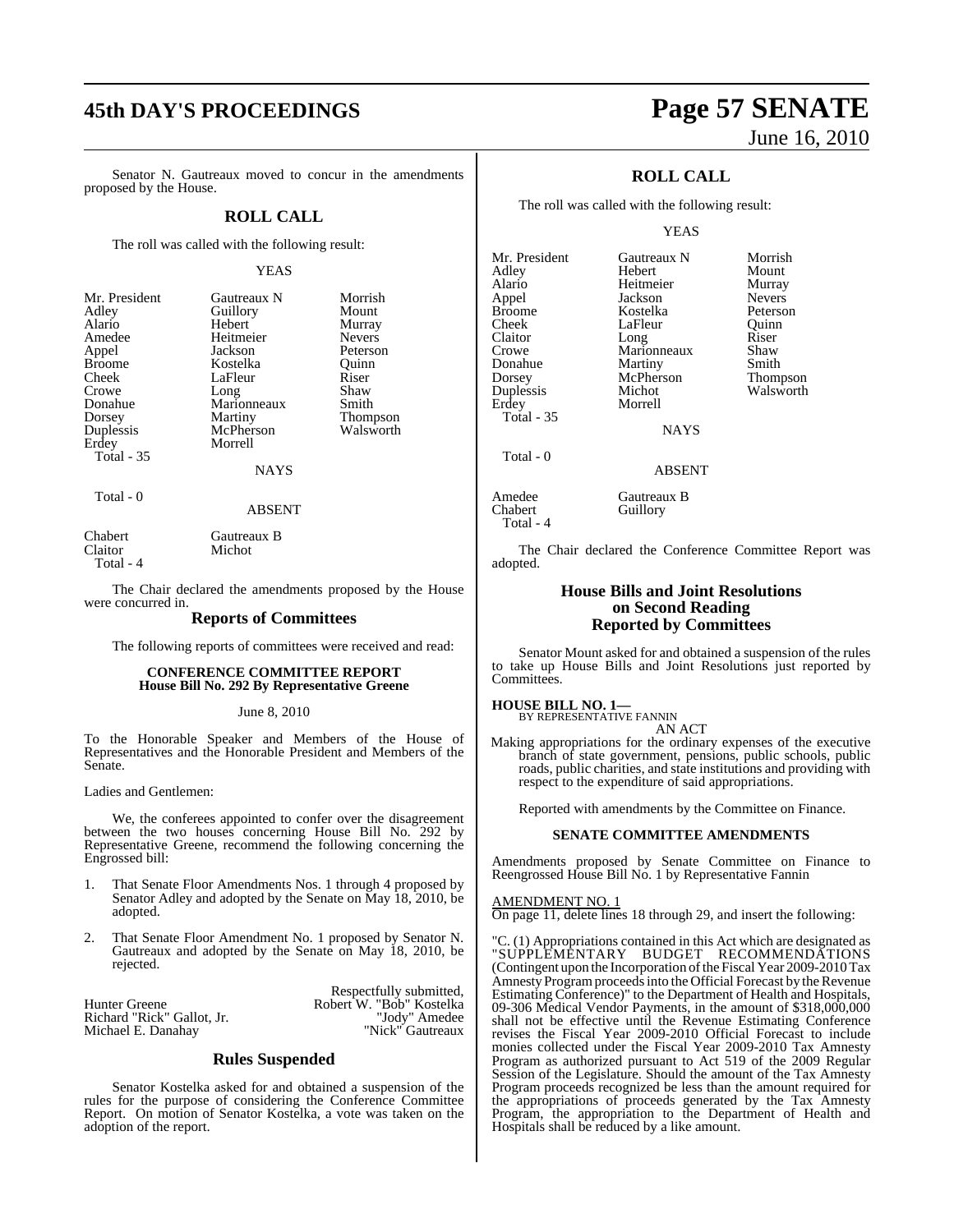## June 16, 2010

# **Page 58 SENATE 45th DAY'S PROCEEDINGS**

| $0$ and $10, 2010$                                                                                                                                                                                                                                                                                                                                 |                                                                                                                                                                                                                                                       |
|----------------------------------------------------------------------------------------------------------------------------------------------------------------------------------------------------------------------------------------------------------------------------------------------------------------------------------------------------|-------------------------------------------------------------------------------------------------------------------------------------------------------------------------------------------------------------------------------------------------------|
| (2) The commissioner of administration is authorized to adjust other<br>means of financing only to the extent necessary as a result of funding<br>items contained herein from any supplementary budget                                                                                                                                             | Percentage of project worksheets returned by Facilities<br>Planning and Control to FEMA within 14 days of receipt<br>90%                                                                                                                              |
| recommendation."<br><b>AMENDMENT NO. 2</b><br>On page 12, delete lines 1 through 7                                                                                                                                                                                                                                                                 | Percentage of Governor's Office on<br>Homeland Security and Emergency Preparedness quarterly<br>report line items completed within the approved time<br>95%                                                                                           |
| <b>AMENDMENT NO. 3</b><br>On page 12, between lines 9 and 10, insert the following:                                                                                                                                                                                                                                                                | Percent reduction in kilowatt hours<br>per square foot energy consumption in<br>Capital Park facilities from a FY 2008-2009                                                                                                                           |
| "The commissioner of administration is hereby authorized and<br>directed to reduce the discretionary State General Fund (Direct)<br>expenditures contained in Schedule 01 Executive Department budget<br>units by an amount sufficient to generate a savings of \$2,155,419.<br>Additionally and to the extent necessary, other means of financing | 31.51%<br>baseline of<br><b>Objective:</b> Through the Division of Administration activities, to<br>increase accountability, integrity, and trust in state government by<br>providing greater transparency to the citizens of Louisiana.              |
| shall be adjusted accordingly."<br><b>AMENDMENT NO. 4</b><br>On page 13, delete lines 1 through 16                                                                                                                                                                                                                                                 | <b>Performance Indicators:</b><br>Percent completion of state expenditure portal improvements 100%<br>Days late with publication of Comprehensive<br>Annual Financial Reporting (CAFR)<br>Repeat major findings of CAFR from Legislative Auditor<br>0 |
| AMENDMENT NO. 5<br>On page 13, between lines 16 and 17, insert the following:<br>"Payable out of the State General Fund by                                                                                                                                                                                                                         | <b>Objective:</b> Through the Division of Administration activities, to<br>increase customer satisfaction with DOA services by establishing<br>satisfaction level baselines; and improving upon them by 2013.                                         |
| Interagency Transfers for the Governor's Office of Coastal Activities<br>Program for expendituresassociated with the Deepwater Horizon<br>100,000"<br>event<br>S                                                                                                                                                                                   | <b>Performance Indicator:</b><br>OIT – average customer satisfaction rating<br>4"<br>(Score on a 5-point scale)                                                                                                                                       |
| <b>AMENDMENT NO. 6</b><br>On page 14, delete lines 25 through 29                                                                                                                                                                                                                                                                                   | <b>AMENDMENT NO. 11</b><br>On page 16, delete lines 1 through 6                                                                                                                                                                                       |
| <b>AMENDMENT NO. 7</b><br>On page 14, between lines 29 and 30, insert the following:                                                                                                                                                                                                                                                               | <b>AMENDMENT NO. 12</b><br>On page 16, delete lines 8 through 60, and insert the following:                                                                                                                                                           |
| "Payable out of the State General Fund by<br>Interagency Transfers for expenditures<br>\$<br>associated with the Deepwater Horizon event<br>48,000"                                                                                                                                                                                                | "Program Description: Distributes federal funds from the U.S.<br>Dept. of Housing and Urban Development (HUD) and provides<br>general administration for ongoing projects.                                                                            |
| <b>AMENDMENT NO. 8</b><br>On page 15, delete lines 21 through 25<br><b>AMENDMENT NO. 9</b><br>On page 15, between lines 25 and 26, insert the following:                                                                                                                                                                                           | <b>Objective:</b> Through the Office of Community Development, to<br>improve the quality of life for the citizens of Louisiana by<br>administering the Louisiana Community Development Block Grant<br>(LCDBG) Program in an effective manner.         |
| "Payable out of the State General Fund (Direct)<br>\$<br>for rental expenditures<br>37,503"                                                                                                                                                                                                                                                        | <b>Performance Indicators:</b><br>Percentage of annual LCDBG allocation obligated within twelve<br>months of receipt<br>95%                                                                                                                           |
| <b>AMENDMENT NO. 10</b><br>On page 15, delete lines 29 through 56, and insert the following:                                                                                                                                                                                                                                                       | Number of findings received by HUD and/or Legislative Auditor 0                                                                                                                                                                                       |
| "Program Description: Provides centralized administrative<br>and support services (including financial, accounting, fixed<br>asset management, contractual review, purchasing, payroll,                                                                                                                                                            | <b>Objective:</b> Through the Louisiana Community Development Block<br>Grant (LCDBG) Program, to provide safe and sanitary living<br>conditions and eliminate or aid in the prevention of slums or blight.                                            |
| and training services) to state agencies and the state as a<br>whole by developing, promoting, and implementing executive<br>policies and legislative mandates.                                                                                                                                                                                    | <b>Performance Indicators:</b><br>225<br>Rehab/Reconstruction – total number of units<br>Demolition/Clearance – total number of units<br>11                                                                                                           |
| <b>Objective:</b> Through the Division of Administration activities, to<br>strive to create a more cost-effective state government through<br>greater efficiency and productivity.                                                                                                                                                                 | <b>Objective:</b> Through the Louisiana Community Development Block<br>Grant (LCDBG) Program, to improve or construct community<br>infrastructure systems which principally benefit persons of low and                                                |
| <b>Performance Indicators:</b><br>Percentage of Executive Administration<br>100%<br>performance indicators that met the established target                                                                                                                                                                                                         | moderate income.<br><b>Performance Indicators:</b><br>Existing Infrastructure – Number of persons assisted<br>60,000                                                                                                                                  |
| \$<br>300,000<br>Value of identified expense reductions                                                                                                                                                                                                                                                                                            | New Infrastructure – Number of persons assisted<br>475<br>12,500<br>Community Centers – Number of persons assisted                                                                                                                                    |
| Percentage of contracts/amendments approved<br>80%<br>within 3 weeks                                                                                                                                                                                                                                                                               | 255<br>Existing Hookups – Total number of units<br>130<br>New Hookups – Total number of units                                                                                                                                                         |
| Number of legislative audit findings<br>$\mathbf{0}$                                                                                                                                                                                                                                                                                               |                                                                                                                                                                                                                                                       |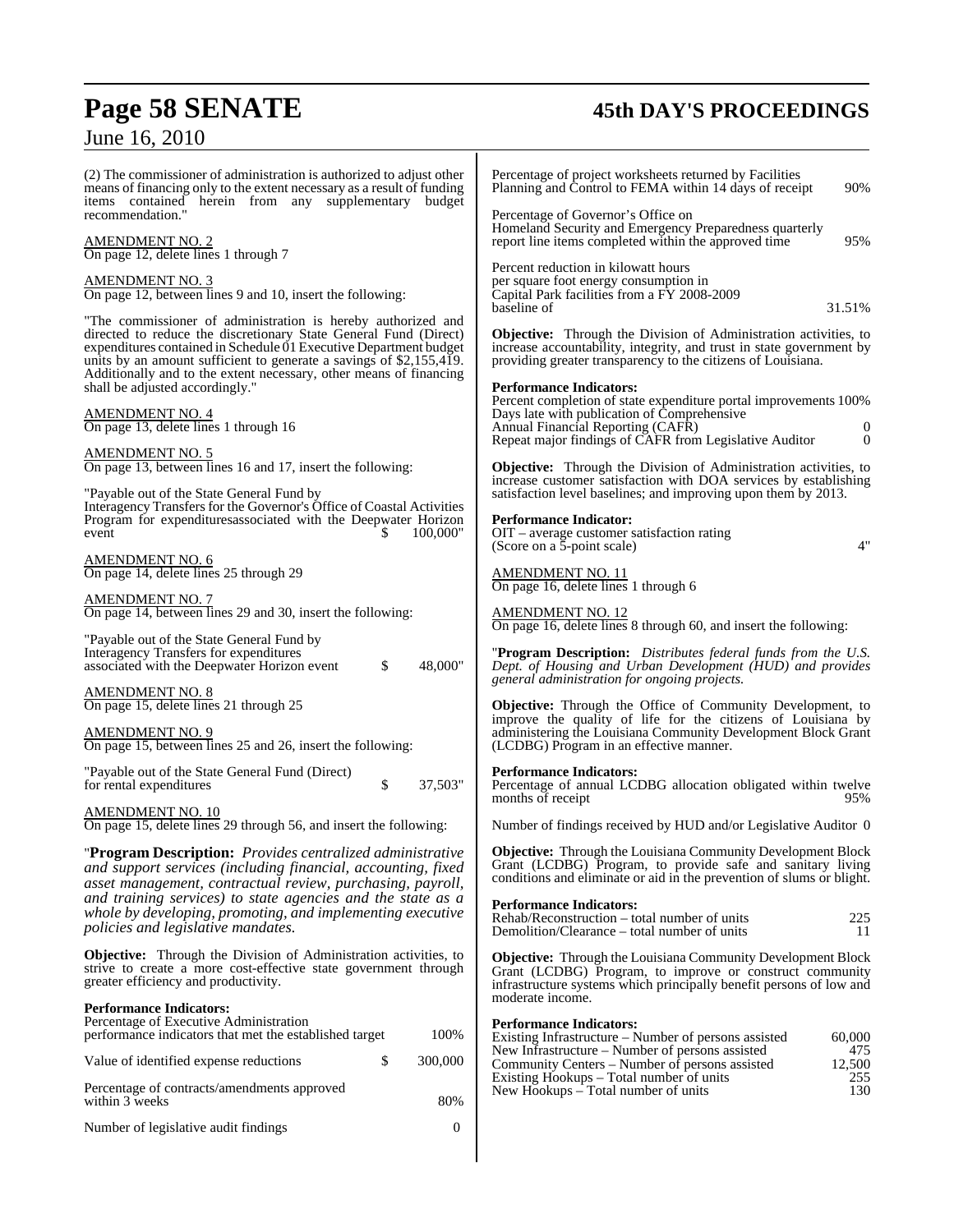# **45th DAY'S PROCEEDINGS Page 59 SENATE** June 16, 2010

| <b>Objective:</b> Through the Louisiana Community Development Block<br>Grant (LCDBG) Program, to strengthen community economic<br>development through the creation/retention of jobs.                                                                                                                   | <b>AMENDMENT NO. 14</b><br>On page 18, delete lines 12 through 16                                                                                                                                     |
|---------------------------------------------------------------------------------------------------------------------------------------------------------------------------------------------------------------------------------------------------------------------------------------------------------|-------------------------------------------------------------------------------------------------------------------------------------------------------------------------------------------------------|
| <b>Performance Indicators:</b>                                                                                                                                                                                                                                                                          | AMENDMENT NO. 15<br>On page 18, between lines 16 and 17, insert the following:                                                                                                                        |
| Existing Business Infrastructure – Jobs created and/or retained 190<br>New Business Infrastructure - Jobs created and/or retained<br>85                                                                                                                                                                 | "EXPENDITURES:<br>81,306<br><b>Executive Administration Program</b>                                                                                                                                   |
| <b>Objective:</b> Through the Office of Community Development Disaster<br>Recovery Unit, to improve the quality of life for the citizens of<br>Louisiana by administering the Disaster Recovery Allocations                                                                                             | <b>TOTAL EXPENDITURES</b><br>81,306                                                                                                                                                                   |
| approved by HUD in an effective and efficient manner.                                                                                                                                                                                                                                                   | <b>MEANS OF FINANCE:</b>                                                                                                                                                                              |
| <b>Performance Indicators:</b>                                                                                                                                                                                                                                                                          | State General Fund by:<br><b>Interagency Transfers</b><br>46,682                                                                                                                                      |
| Percentage of audit findings/recommendations that require follow-up                                                                                                                                                                                                                                     | <b>Federal Funds</b><br>34,642                                                                                                                                                                        |
| addressed within six months<br>98%<br>Amount of HUD-approved allocations obligated (in millions) \$500                                                                                                                                                                                                  | TOTAL MEANS OF FINANCING<br>81,306                                                                                                                                                                    |
| <b>Objective:</b> Through the Office of Community Development Disaster<br>Recovery Unit, to provide safe and sanitary living conditions and<br>eliminate or aid in the prevention of slums or blight, as well as assist<br>persons of low and moderate income with housing after a natural<br>disaster. | Payable out of the State General Fund by<br>Interagency Transfers to the Executive<br>Administration Program to be used for<br>\$<br>951,383<br>moving expenses                                       |
|                                                                                                                                                                                                                                                                                                         | Payable out of the State General Fund by                                                                                                                                                              |
| <b>Performance Indicators:</b><br>Number of single family housing grants closed<br>2,800<br>or determined ineligible                                                                                                                                                                                    | Interagency Transfers for the Community<br>Development Block Grant Program for funding<br>\$<br>300,000"<br>associated with the Deepwater Horizon event                                               |
| Number of rental housing units created by the Piggyback,<br>Small Rental, and Gustav/Ike Affordable housing<br>3,500<br>Programs                                                                                                                                                                        | <b>AMENDMENT NO. 16</b><br>On page 19, at the end of line 3, delete " $$6,062,386"$ and insert<br>"\$23,641,161"                                                                                      |
| Number of First Time Homebuyer and Soft-Second<br>200<br>program loans granted<br>500<br>Number of Louisiana Cottages constructed (AHPP Funded)                                                                                                                                                         | AMENDMENT NO. 17<br>On page 19, at the end of line 6, change " $$116,920,899"$ to<br>"\$116,920,899"                                                                                                  |
| <b>Objective:</b> Through the Office of Community Development Disaster<br>Recovery Unit, to repair or replace disaster-impacted community<br>infrastructure systems.                                                                                                                                    | AMENDMENT NO. 18<br>On page 19, delete line 7                                                                                                                                                         |
| <b>Performance Indicators:</b>                                                                                                                                                                                                                                                                          | <b>AMENDMENT NO. 19</b><br>On page 19, between lines 8 and 9, insert the following:                                                                                                                   |
| \$200<br>Obligated dollar value of infrastructure grants (in millions)                                                                                                                                                                                                                                  |                                                                                                                                                                                                       |
| Number of Gustav/Ike parish recovery plans approved<br>and obligated<br>13                                                                                                                                                                                                                              | "Payable out of the State General Fund by<br>Interagency Transfers for the Coastal Protection                                                                                                         |
|                                                                                                                                                                                                                                                                                                         | and Restoration Authority Program for expenditures                                                                                                                                                    |
| 1<br>Number of Coastal Recovery projects completed                                                                                                                                                                                                                                                      | \$<br>9,025,340<br>associated with the Deepwater Horizon event                                                                                                                                        |
| <b>Objective:</b> Through the Office of Community Development Disaster<br>Recovery Unit, to provide supportive services which principally<br>benefit persons of low and moderate income.                                                                                                                | Payable out of the State General Fund by<br>Interagency Transfers for the Coastal Protection<br>and Restoration Authority Program for expenditures<br>associated with the Deepwater Horizon event,    |
| <b>Performance Indicator:</b>                                                                                                                                                                                                                                                                           | including seven (7) non-TO FTE positions<br>977,375                                                                                                                                                   |
| Number of Permanent Supportive Housing<br>vouchers delivered<br>1,200                                                                                                                                                                                                                                   | Payable out of the State General Fund by                                                                                                                                                              |
| Objective: Through the Office of Community Development Disaster<br>Recovery Unit, to strengthen community economic development<br>through the creation/retention of jobs after a natural disaster.                                                                                                      | Interagency Transfers to provide grant funding<br>through the Department of Natural Resources<br>from the Army Corps of Engineers, Environmental<br>Protection Agency, National Marine Fisheries, and |
| <b>Performance Indicators:</b><br>Number of workers trained by the<br>840<br>Workforce Recovery Program                                                                                                                                                                                                 | others for coastal restoration projects<br>\$65,786,306"<br>AMENDMENT NO. 20<br>On page 20, delete lines 19 through 23                                                                                |
| Cumulative dollars invested in Economic Recovery                                                                                                                                                                                                                                                        |                                                                                                                                                                                                       |
| through business grants, technical assistance, and<br>\$50<br>commercial infrastructure (in millions)                                                                                                                                                                                                   | AMENDMENT NO. 21<br>On page 20, between lines 23 and 24, insert the following:                                                                                                                        |
| Number of businesses served<br>250                                                                                                                                                                                                                                                                      | "Payable out of the State General Fund by                                                                                                                                                             |
| Number of jobs created or retained through investments in<br>1,500"<br>economic recovery                                                                                                                                                                                                                | Interagency Transfers for the Administrative Program for<br>expenditures associated with the<br>4,644,926"<br>Deepwater Horizon event                                                                 |
| <u>AMENDMENT NO. 13</u><br>On page 17, delete lines 1 through 29                                                                                                                                                                                                                                        | <b>AMENDMENT NO. 22</b>                                                                                                                                                                               |
|                                                                                                                                                                                                                                                                                                         | On page 20, line 26, delete " $(413)$ " and insert " $(423)$ "                                                                                                                                        |
|                                                                                                                                                                                                                                                                                                         |                                                                                                                                                                                                       |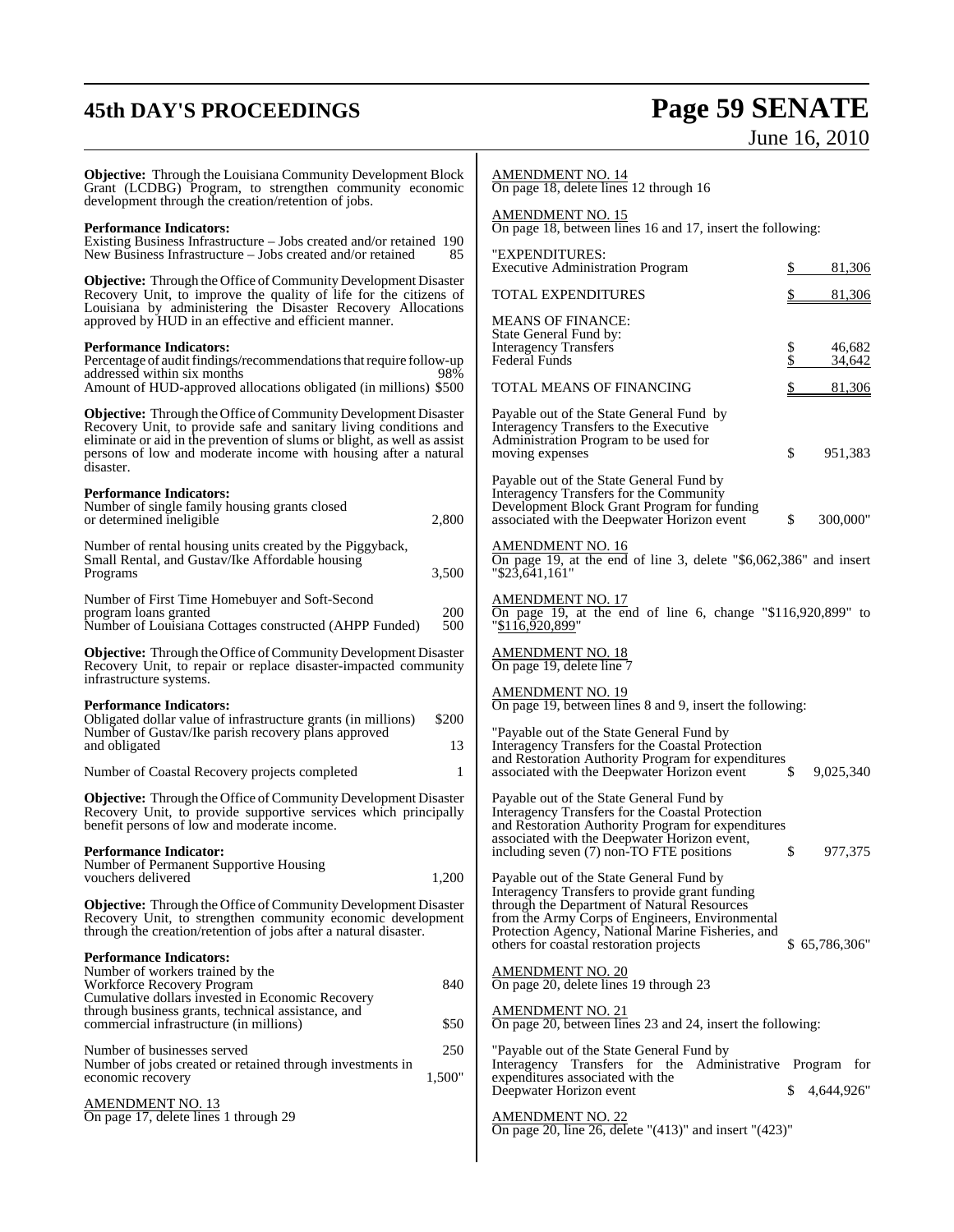# **Page 60 SENATE 45th DAY'S PROCEEDINGS** June 16, 2010

| <u>AMENDMENT NO. 23</u><br>On page 20, at the end of line 26, delete "\$44,000,422" and insert<br>"\$45.194.968"                                                                                                | Beauregard, the Gillis W. Long Center, and the Louisiana Army<br>Ammunition Plant in Minden), and Starbase Programs.                                                                                                                                                    |
|-----------------------------------------------------------------------------------------------------------------------------------------------------------------------------------------------------------------|-------------------------------------------------------------------------------------------------------------------------------------------------------------------------------------------------------------------------------------------------------------------------|
| AMENDMENT NO. 24<br>On page 20, delete lines 27 through 55, and insert the following:                                                                                                                           | <b>Objective:</b> Through the Youth Challenge Program Activity, to<br>enhance employability of Louisiana high school dropouts by<br>increasing literacy and numeracy of Youth Challenge students 2.0<br>grade levels and ensuring that 50% of Youth Challenge graduates |
| "Program Description: The Military Affairs Program was created<br>to reinforce the Armed Forces of the United States and to be available<br>for the security and emergency needs of the State of Louisiana. The | pass the GED during the 5 month residential program through life<br>skills and GED preparation.                                                                                                                                                                         |
| program provides organized, trained and equipped units to execute<br>assigned state and federal missions.                                                                                                       | <b>Performance Indicators:</b><br>Percentage of entrants graduating<br>80%                                                                                                                                                                                              |
| <b>Objective:</b> Through the Administrative Activity, to limit on an                                                                                                                                           | Percentage of students obtaining a GED during 5 months<br>50%                                                                                                                                                                                                           |
| annual basis, administrative expenditures to no more than 12%<br>compared to the total operating expenditures by fiscal year<br>2011-2012. (2009-2010 baseline levels)                                          | Number of grade level increased on TABE total<br>$\overline{2}$<br>battery average                                                                                                                                                                                      |
| <b>Performance Indicator:</b><br>Percentage of administrative expenditures compared<br>12%<br>to total operating expenditures                                                                                   | Average percentage of students enrolled in school or<br>80%<br>working full time during 12 month post residential phase                                                                                                                                                 |
| <b>Objective:</b> Through the Administrative Support activity, to reduce<br>annual state losses by 5% over fiscal year 2009-2010 baseline levels.                                                               | <b>Objective:</b> Through the Starbase Activity, to increase 645 at-risk<br>fifth grade Louisiana students knowledge of math, science,<br>technology and engineering by 20% as measured by a knowledge<br>assessment through the 5 day Starbase program.                |
| <b>Performance Indicators:</b><br>Percentage reduction of underutilized fleet<br>5%<br>5%<br>Percentage reduction of reportable property losses                                                                 | <b>Performance Indicators:</b><br>Number of students enrolled<br>645                                                                                                                                                                                                    |
| Percentage reduction of loss time (in days)<br>5%<br>Percentage reduction of worker's compensation claims<br>5%                                                                                                 | Percentage of completers with 20% improvement on<br>95%<br>knowledge assessment                                                                                                                                                                                         |
| <b>Objective:</b> Through the Installation Management activity, to<br>maintain a 100% level of support for all Emergency Response and                                                                           | 95%<br>Percentage of students completing program                                                                                                                                                                                                                        |
| Recovery Operations (by serving as a staging base and power<br>projection platform for the First Responders).                                                                                                   | <b>AMENDMENT NO. 29</b><br>On page 21, delete lines 37 through 39, and insert the following:                                                                                                                                                                            |
| <b>Performance Indicators:</b><br>Percentage of supported agency requests that are<br>100%<br>successfully completed<br>Percentage of alerted personnel/units who responded to                                  | " <b>Account Description:</b> Provides essential quality of life services to<br>Military members, Youth Challenge students, and tenants of our<br>installations.                                                                                                        |
| 100%<br>state active duty within 4 hours<br>Number of hours that the quick response forces containing<br>at least 1835 soldiers, respond in response to                                                         | <b>AMENDMENT NO. 30</b><br>On page 21, at the end of line 40, delete "\$63,649,514" and insert<br>"\$69,720,973"                                                                                                                                                        |
| 120<br>major emergencies<br>Number of hours that the quick reaction force                                                                                                                                       | <b>AMENDMENT NO. 31</b><br>On page 21, at the end of line 44, delete "\$1,196,354" and insert                                                                                                                                                                           |
| responds with 115 soldiers to a local emergency<br>8<br>within 8 hours                                                                                                                                          | "\$2,141,305"                                                                                                                                                                                                                                                           |
| Objective: Through the Installation Management activity, to provide<br>a 100% operational level of facilities, ranges and designated training<br>areas.                                                         | <b>AMENDMENT NO. 32</b><br>On page 21, at the end of line 45, delete "\$4,150,243" and insert<br>"\$3,701,088"                                                                                                                                                          |
| <b>Performance Indicator:</b><br>Percentage of training facilities, ranges, and designated<br>100%<br>training areas that are operational (annually)                                                            | <b>AMENDMENT NO. 33</b><br>On page 21, at the end of line 46, delete " $$25,371,029"$ and insert<br>"\$30,946,692"                                                                                                                                                      |
| AMENDMENT NO. 25<br>On page 21, delete lines 1 through 5                                                                                                                                                        | <b>AMENDMENT NO. 34</b><br>On page 21, at the end of line 47, delete " $$63,649,514"$ and insert<br>"\$69,720,973"                                                                                                                                                      |
| <u>AMENDMENT N</u> O. 26<br>On page 21, line 6, delete " $(301)$ " and insert " $(341)$ "                                                                                                                       | <b>AMENDMENT NO. 35</b><br>On page 21, delete lines 51 through 55                                                                                                                                                                                                       |
| <u>AMENDMENT NO. 27</u><br>On page 21, at the end of line 6, delete "\$19,352,507" and insert                                                                                                                   | <b>AMENDMENT NO. 36</b><br>On page 21, after line $55$ , insert the following:                                                                                                                                                                                          |
| "\$24,229,420"<br><u>AMENDMENT NO. 28</u><br>On page 21, delete lines 7 through 35, and insert the following:                                                                                                   | "Payable out of the Federal Funds for the Education"<br>Program to establish the National Youth Challenge<br>Data Center, collecting and reporting information<br>on the 33 state YCC programs throughout the                                                           |
| "Program Description: The mission of the Education Program in<br>the Department of Military Affairs is to provide alternative education<br>opportunities for selected youth through the Youth Challenge (Camp   | \$<br>nation, including $six(6)$ positions<br>1,050,000                                                                                                                                                                                                                 |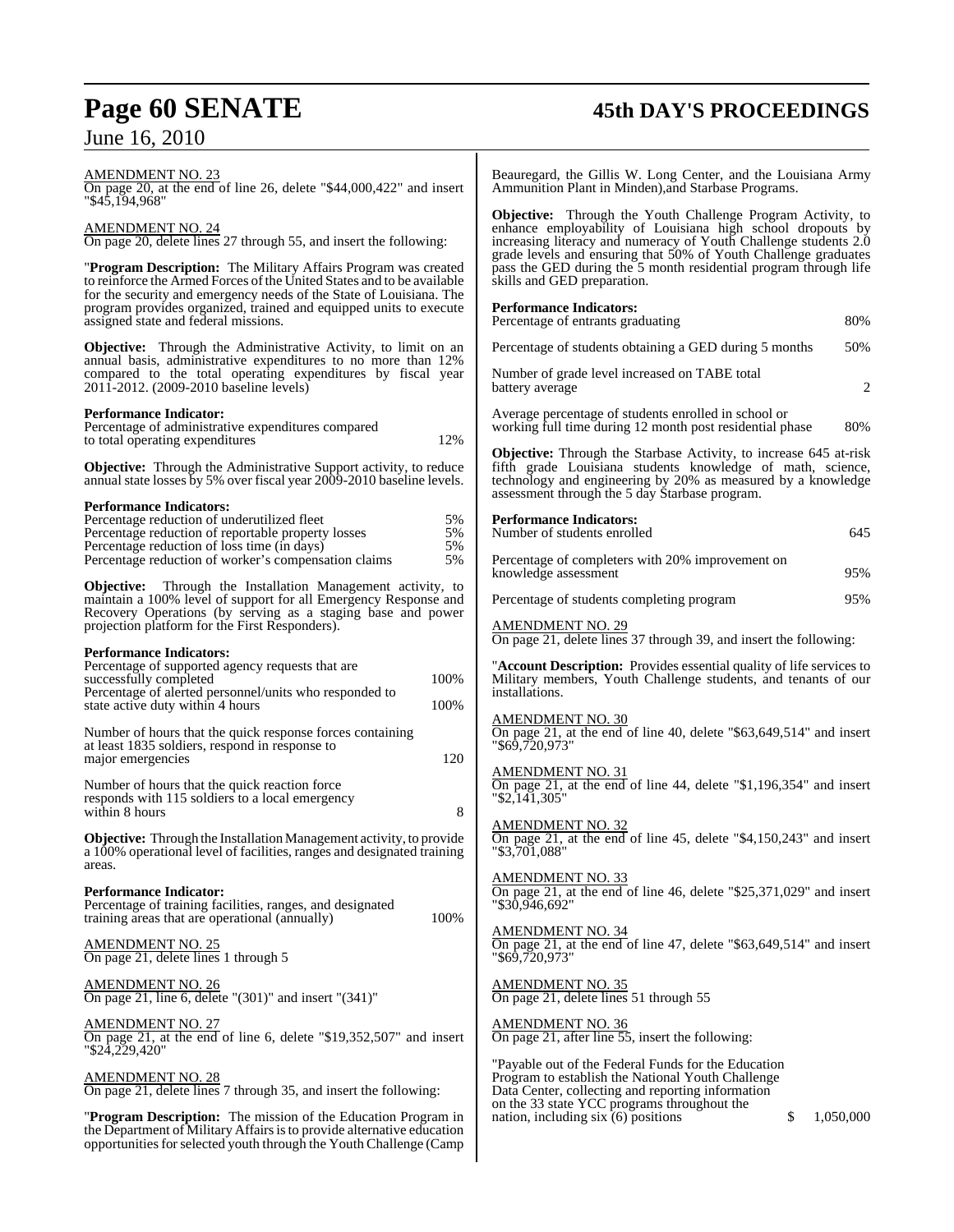budget units by an amount sufficient to generate a savings of

# **45th DAY'S PROCEEDINGS Page 61 SENATE** June 16, 2010

| Payable out of the State General Fund by                                                                                                                                                        | \$93,561. Additionally and to the extent necessary, other means of                                                                                                                                                 |
|-------------------------------------------------------------------------------------------------------------------------------------------------------------------------------------------------|--------------------------------------------------------------------------------------------------------------------------------------------------------------------------------------------------------------------|
| Interagency Transfers for the Military Affairs                                                                                                                                                  | financing shall be adjusted accordingly."                                                                                                                                                                          |
| Program for expenditures associated with the<br>Deepwater Horizon event<br>1,277,500<br>\$                                                                                                      | AMENDMENT NO. 52<br>On page 34, delete lines 23 through 27                                                                                                                                                         |
| Payable out of the State General Fund by<br>Interagency Transfers for the Military Affairs<br>Program for Air Operation coordination support,<br>\$<br>including one $(1)$ position<br>100,000" | <b>AMENDMENT NO. 53</b><br>On page 35, delete lines 1 through 5                                                                                                                                                    |
| <u>AMENDMENT NO. 37</u>                                                                                                                                                                         | <b>AMENDMENT NO. 54</b><br>On page 35, delete lines 31 through 35                                                                                                                                                  |
| On page 22, at the end of line 20, delete "\$30,677,662" and insert                                                                                                                             | <u>AMENDMENT NO. 55</u>                                                                                                                                                                                            |
| "\$33,177,662"                                                                                                                                                                                  | On page 36, delete lines 7 through 11                                                                                                                                                                              |
| <u>AMENDMENT NO. 38</u><br>On page 22, at the end of line 54, delete " $$30,677,662"$ and insert<br>"\$33.177.662"                                                                              | <b>AMENDMENT NO. 56</b><br>On page 36, delete lines 42 through 46                                                                                                                                                  |
| <b>AMENDMENT NO. 39</b><br>On page 23, at the end of line 6, delete " $$29,450,129$ " and insert<br>"\$31,950,129"                                                                              | <u>AMENDMENT NO. 57</u><br>On page 41, delete lines 16 through 19                                                                                                                                                  |
| <b>AMENDMENT NO. 40</b>                                                                                                                                                                         | <b>AMENDMENT NO. 58</b><br>On page 41, delete lines 20 through 24                                                                                                                                                  |
| On page 23, at the end of line 10, delete " $$30,677,662"$ and insert                                                                                                                           | <b>AMENDMENT NO. 59</b>                                                                                                                                                                                            |
| "\$33,177,662"                                                                                                                                                                                  | On page 41, between lines 24 and 25, insert the following:                                                                                                                                                         |
| AMENDMENT NO. 41<br>On page 26, delete lines 12 through 16                                                                                                                                      | "The commissioner of administration is hereby authorized and<br>directed to reduce the discretionary State General Fund (Direct)                                                                                   |
| <b>AMENDMENT NO. 42</b><br>On page 28, delete lines 1 through 48                                                                                                                                | expenditures contained in Schedule 04-139 Secretary of State budget<br>units by an amount sufficient to generate a savings of \$206,576.<br>Additionally and to the extent necessary, other means of finance shall |
| <b>AMENDMENT NO. 43</b>                                                                                                                                                                         | be adjusted accordingly."                                                                                                                                                                                          |
| On page 29, delete lines 1 through 48                                                                                                                                                           | <b>AMENDMENT NO. 60</b>                                                                                                                                                                                            |
| <u>AMENDMENT NO. 44</u>                                                                                                                                                                         | On page 41, at the end of line 37, delete "\$4,876,947" and insert                                                                                                                                                 |
| On page 30, delete lines 1 through 20                                                                                                                                                           | "\$4,778,753"                                                                                                                                                                                                      |
| <b>AMENDMENT NO. 45</b>                                                                                                                                                                         | <b>AMENDMENT NO. 61</b>                                                                                                                                                                                            |
| On page 30, delete lines 27 through 31                                                                                                                                                          | On page 43, line 23, delete "refuse" and insert "recuse"                                                                                                                                                           |
| <u>AMENDMENT NO. 46</u>                                                                                                                                                                         | <b>AMENDMENT NO. 62</b>                                                                                                                                                                                            |
| On page 30, between lines 31 and 32, insert the following:                                                                                                                                      | On page 43, line 26, delete "refused" and insert "recused"                                                                                                                                                         |
| "Payable out of Federal Funds from                                                                                                                                                              | <b>AMENDMENT NO. 63</b>                                                                                                                                                                                            |
| the receipt of an American Recovery and                                                                                                                                                         | On page 44, at the end of line 1, delete "\$17,937,642" and insert                                                                                                                                                 |
| Reinvestment Act of 2009 U.S. Department                                                                                                                                                        | "\$17,897,786"                                                                                                                                                                                                     |
| of Health and Human Services Administration<br>on Aging Grant to the Title III, Title V, Title<br>VII and NSIP Program<br>\$<br>181,545"                                                        | <b>AMENDMENT NO. 64</b><br>On page 44, at the end of line 45, delete "\$47,191,011" and insert<br>$"\$4\overline{7,052,961"$                                                                                       |
| <u>AMENDMENT NO. 47</u>                                                                                                                                                                         | <b>AMENDMENT NO. 65</b>                                                                                                                                                                                            |
| On page 31, at the end of line 16, delete " $$11,982,001$ " and insert                                                                                                                          | On page 45, at the end of line 2, delete " $$7,723,289"$ and insert                                                                                                                                                |
| "\$11.961.902"                                                                                                                                                                                  | "\$7,682,466"                                                                                                                                                                                                      |
| <b>AMENDMENT NO. 48</b>                                                                                                                                                                         | <b>AMENDMENT NO. 66</b>                                                                                                                                                                                            |
| On page 32, at the end of line 16, delete " $$11,982,001$ " and insert                                                                                                                          | On page 45, at the end of line 4, delete " $$20,503,512"$ and insert                                                                                                                                               |
| "\$11,961,902"                                                                                                                                                                                  | "\$20,407,661"                                                                                                                                                                                                     |
| <u>AMENDMENT NO. 49</u>                                                                                                                                                                         | <b>AMENDMENT NO. 67</b>                                                                                                                                                                                            |
| On page 32, at the end of line 19, delete "\$11,982,001" and insert                                                                                                                             | On page 45, at the end of line 7, delete " $$1,155,289"$ and insert                                                                                                                                                |
| "\$11,961,902"                                                                                                                                                                                  | $"\$1,153,913"$                                                                                                                                                                                                    |
| <b>AMENDMENT NO. 50</b>                                                                                                                                                                         | <b>AMENDMENT NO. 68</b>                                                                                                                                                                                            |
| On page 32, at the end of line 20, delete "\$11,982,001" and insert                                                                                                                             | On page 45, at the end of line 18, delete " $$47,191,011"$ and insert                                                                                                                                              |
| "\$11,961,902"                                                                                                                                                                                  | $"\$4\overline{7.052.961"$                                                                                                                                                                                         |
| <b>AMENDMENT NO. 51</b>                                                                                                                                                                         |                                                                                                                                                                                                                    |
| On page 32, between lines 22 and 23, insert the following:                                                                                                                                      | <b>AMENDMENT NO. 69</b>                                                                                                                                                                                            |
| "The commissioner of administration is hereby authorized and                                                                                                                                    | On page 45, delete lines 19 through 24                                                                                                                                                                             |
| directed to reduce the discretionary State General Fund (Direct)                                                                                                                                | <b>AMENDMENT NO. 70</b>                                                                                                                                                                                            |
| expenditures contained in Schedule 03 Veterans Affairs Department                                                                                                                               | On page 45, delete lines 36 through 40                                                                                                                                                                             |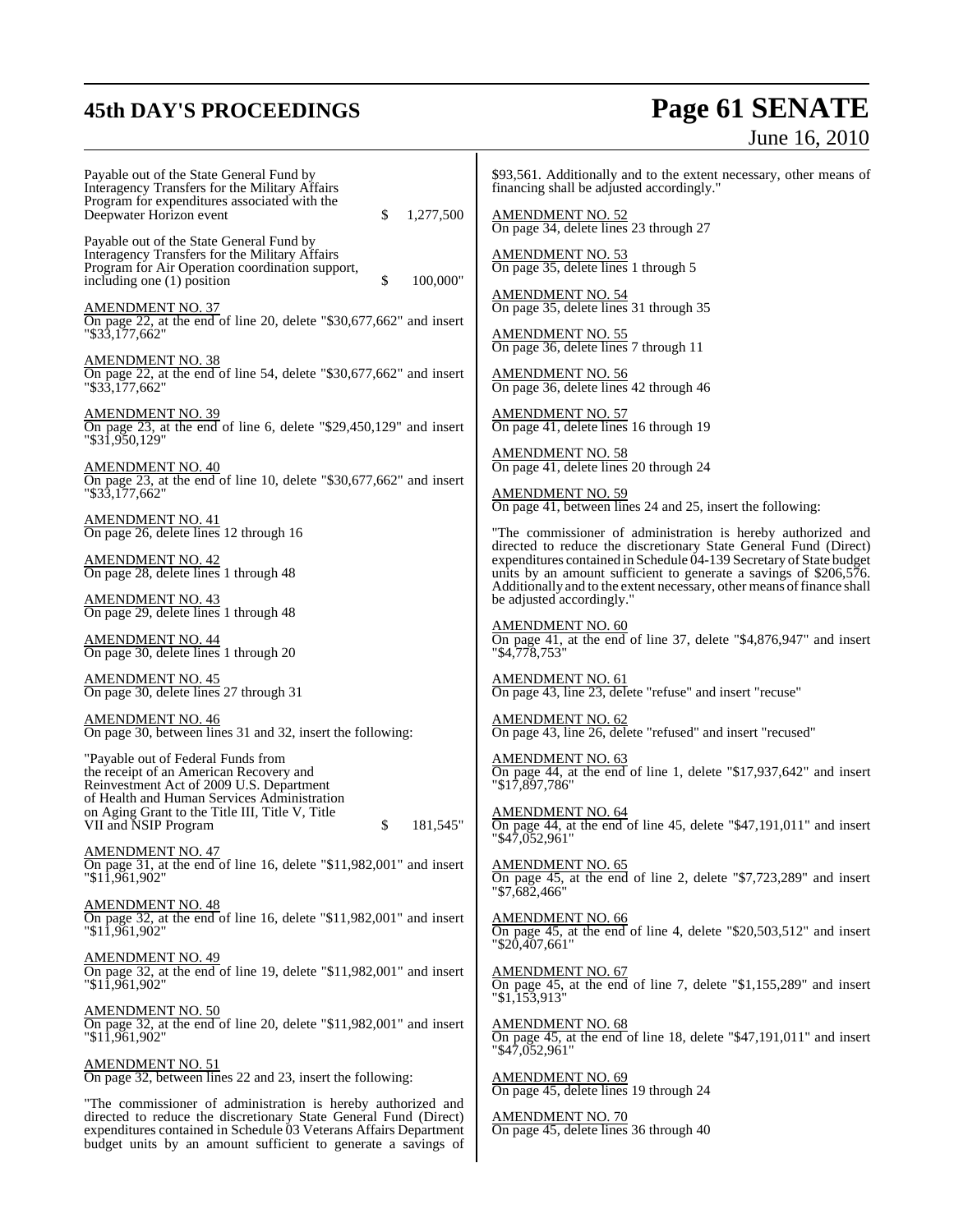# **Page 62 SENATE 45th DAY'S PROCEEDINGS**

# June 16, 2010

| <u>AMENDMENT NO. 71</u><br>On page 45, between lines 40 and 41, insert the following:                                                                                                                                                           | <b>AMENDMENT NO. 86</b><br>On page 55, at the end of line 32, delete "\$400,000" and insert<br>"\$197,910"                                                                                                                                                                                                                                  |
|-------------------------------------------------------------------------------------------------------------------------------------------------------------------------------------------------------------------------------------------------|---------------------------------------------------------------------------------------------------------------------------------------------------------------------------------------------------------------------------------------------------------------------------------------------------------------------------------------------|
| "Payable out of the State General Fund by<br>Interagency Transfers to the Civil Law Program<br>for litigation expenses related to the Deepwater<br>Horizon event<br>25,000,000                                                                  | AMENDMENT NO. 87<br>On page 55, at the end of line 44, delete "\$2,930,240" and insert<br>"\$293,024"                                                                                                                                                                                                                                       |
| The commissioner of administration is hereby authorized and<br>directed to reduce the discretionary State General Fund (Direct)<br>expenditures contained in Schedule 04-141 Office of the Attorney                                             | AMENDMENT NO. 88<br>On page 55, at the end of line 55, delete "\$11,960,440" and insert<br>"\$8,331,995"                                                                                                                                                                                                                                    |
| General budget units by an amount sufficient to generate a savings of<br>\$107,285. Additionally and to the extent necessary, other means of<br>finance shall be adjusted accordingly."                                                         | AMENDMENT NO. 89<br>On page 55, at the end of line 56, delete "\$70,714,212" and insert<br>"\$62,396,461"                                                                                                                                                                                                                                   |
| AMENDMENT NO. 72<br>On page 46, delete lines 51 through 54                                                                                                                                                                                      | <b>AMENDMENT NO. 90</b><br>On page 55, delete lines 57 through 61                                                                                                                                                                                                                                                                           |
| <u>AMENDMENT NO. 73</u><br>On page 47, delete lines 1 through 5                                                                                                                                                                                 | AMENDMENT NO. 91<br>On page 55, between lines 56 and 57                                                                                                                                                                                                                                                                                     |
| <b>AMENDMENT NO. 74</b><br>On page 47, between lines 5 and 6, insert the following:<br>"The commissioner of administration is hereby authorized and<br>directed to reduce the discretionary State General Fund (Direct)                         | "Payable out of the State General Fund by<br>Statutory Dedications from the Agricultural<br>Commodity Dealers and Warehouse Fund<br>to the Agro-Consumer Services Program<br>\$<br>212,170                                                                                                                                                  |
| expenditures contained in Schedule 04-146 Lieutenant Governor<br>budget units by an amount sufficient to generate a savings of<br>\$16,813. Additionally and to the extent necessary, other means of<br>finance shall be adjusted accordingly." | Payable out of the State General Fund by<br><b>Statutory Dedications from the Weights</b><br>and Measures Fund to the Agro-Consumer                                                                                                                                                                                                         |
| <u>AMENDMENT NO. 75</u><br>On page 49, delete lines 12 through 14                                                                                                                                                                               | \$<br>Services Program<br>712,037"<br><b>AMENDMENT NO. 92</b>                                                                                                                                                                                                                                                                               |
| AMENDMENT NO. 76<br>On page 49, at the end of line 27, delete "\$3,742,170" and insert<br>"\$3,726,958"                                                                                                                                         | On page 55, after line $61$ , insert the following:<br>"The commissioner of administration is hereby authorized and<br>directed to reduce the discretionary State General Fund (Direct)                                                                                                                                                     |
| <u>AMENDMENT NO. 77</u><br>On page 51, at the end of line 17, delete " $$9,224,760$ " and insert<br>"\$9,209,548"                                                                                                                               | expenditures contained in Schedule 04-160 Department of<br>Agriculture and Forestry budget units by an amount sufficient to<br>generate a savings of \$301,746. Additionally and to the extent<br>necessary, other means of finance shall be adjusted accordingly."                                                                         |
| <u>AMENDMENT NO. 78</u><br>On page 51, at the end of line 22, delete "\$8,596,100" and insert<br>"\$8,580,888"                                                                                                                                  | AMENDMENT NO. 93<br>On page 59, after line $\overline{41}$ , insert the following:                                                                                                                                                                                                                                                          |
| AMENDMENT NO. 79<br>On page 51, at the end of line 24, delete "\$9,224,760" and insert<br>"\$9,209,548"                                                                                                                                         | "Payable out of the State General Fund by<br>Interagency Transfers from the Department<br>of Public Safety for reimbursements related<br>\$<br>to Deepwater Horizon event<br>60,000"                                                                                                                                                        |
| AMENDMENT NO. 80<br>On page 52, at the end of line 49, delete "\$10,291,740" and insert<br>"\$9,281,740"                                                                                                                                        | AMENDMENT NO. 94<br>On page 61, between lines 24 and 25, insert the following:                                                                                                                                                                                                                                                              |
| AMENDMENT NO. 81<br>On page 53, at the end of line 33, delete "\$5,554,156" and insert<br>"\$5,330,156"                                                                                                                                         | "Payable out of the State General Fund by<br>Interagency Transfers from the Department<br>of Public Safety for reimbursements related<br>1,640,000"<br>\$<br>to Deepwater Horizon event                                                                                                                                                     |
| AMENDMENT NO. 82<br>On page 54, at the end of line 14, delete " $$20,647,029$ " and insert<br>"\$16,893,313"                                                                                                                                    | <b>AMENDMENT NO. 95</b><br>On page 61, delete lines 25 through 29                                                                                                                                                                                                                                                                           |
| AMENDMENT NO. 83<br>On page 54, at the end of line 42, delete "\$4,755,430" and insert                                                                                                                                                          | <b>AMENDMENT NO. 96</b><br>On page 61, between lines 29 and 30, insert the following:                                                                                                                                                                                                                                                       |
| "\$1,425,395"<br>AMENDMENT NO. 84<br>On page 55, at the end of line 28, delete "\$70,714,212" and insert<br>"\$62,396,461"                                                                                                                      | "The commissioner of administration is hereby authorized and<br>directed to reduce the discretionary State General Fund (Direct)<br>expenditures contained in Schedule 05 Department of Economic<br>Development budget units by an amount sufficient to generate a<br>savings of \$262,881. Additionally and to the extent necessary, other |
| <u>AMENDMENT NO. 85</u><br>On page 55, at the end of line 30, delete "\$18,859,109" and insert<br>"\$17,009,109"                                                                                                                                | means of finance shall be adjusted accordingly."<br><b>AMENDMENT NO. 97</b><br>On page 62, delete lines 29 through 33                                                                                                                                                                                                                       |
|                                                                                                                                                                                                                                                 |                                                                                                                                                                                                                                                                                                                                             |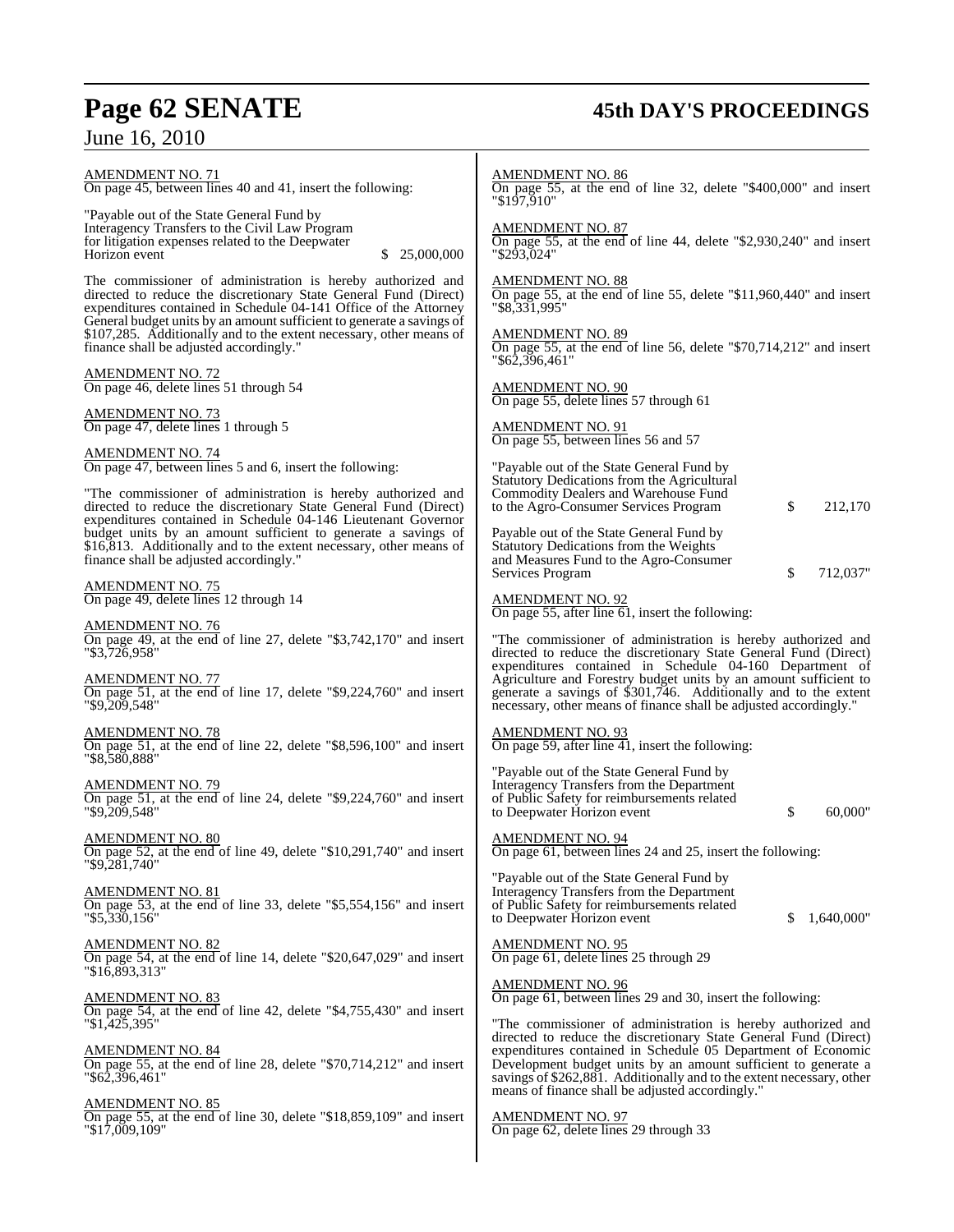## **45th DAY'S PROCEEDINGS Page 63 SENATE**

# June 16, 2010

AMENDMENT NO. 98 On page 64, delete lines 7 through 11

AMENDMENT NO. 99 On page 65, delete lines 1 through 4

AMENDMENT NO. 100 On page 65, delete lines 5 through 9

AMENDMENT NO. 101 On page 66, delete lines 8 through 11

AMENDMENT NO. 102 On page 66, between lines 11 and 12, insert the following:

"Payable out of the State General Fund by Fees and Self-generated Revenues for operating expenses of the Fort Randolph and Fort Buhlow State Historic Site \$ 159,698"

AMENDMENT NO. 103 On page 66, delete lines 12 through 16

AMENDMENT NO. 104 On page 68, delete lines 32 through 36

AMENDMENT NO. 105 On page 68, delete lines 37 through 39

AMENDMENT NO. 106 On page 69, delete lines 55 through 57

AMENDMENT NO. 107 On page 70, delete lines 1 through 4

AMENDMENT NO. 108 On page 70, between lines 4 and 5, insert the following:

"The commissioner of administration is hereby authorized and directed to reduce the discretionary State General Fund (Direct) expenditures contained in Schedule 06 Department of Culture, Recreation and Tourism budget units by an amount sufficient to generate a savings of \$403,988. Additionally and to the extent necessary, other means of finance shall be adjusted accordingly."

AMENDMENT NO. 109 On page 70, line 9, delete "(72)" and insert "(78)"

AMENDMENT NO. 110 On page 70, at the end of line 9, delete "\$13,564,915" and insert "\$14,099,450"

AMENDMENT NO. 111  $\overline{On}$  page 70, line 28, delete "(183)" and insert "(177)"

AMENDMENT NO. 112 On page 70, at the end of line 28, delete "\$36,250,950" and insert "\$35,716,415"

AMENDMENT NO. 113 On page 70, delete lines 49 through 53

AMENDMENT NO. 114 On page 71, between lines 4 and 5, insert the following:

"Payable out of the State General Fund by Interagency Transfers for additional expenses incurred as a result of the Deepwater Horizon event \$ 80,000"

AMENDMENT NO. 115 On page  $71$ , line  $7$ , delete "(38)" and insert "(37)"

AMENDMENT NO. 116 On page 72, line 1, delete "(10)" and insert "(11)"

AMENDMENT NO. 117 On page 72, delete lines 34 through 38

AMENDMENT NO. 118 On page 72, line 41, delete "(538)" and insert "(539)"

AMENDMENT NO. 119 On page 74, line 1, delete "(59)" and insert "(58)"

AMENDMENT NO. 120 On page 74, line 37, delete "(3,413)" and insert "(3,412)"

AMENDMENT NO. 121 On page 76, delete lines 1 through 38

AMENDMENT NO. 122 On page 76, delete lines 39 through 43

AMENDMENT NO. 123 On page 76, between lines 43 and 44, insert the following:

"Payable out of the State General Fund by Interagency Transfers for additional expenses incurred as a result of the Deepwater Horizon event \$400,000"

AMENDMENT NO. 124 On page 79, delete lines 24 through 28

AMENDMENT NO. 125 On page 80, delete lines 23 through 27

AMENDMENT NO. 126 On page 81, delete lines 23 through 27

AMENDMENT NO. 127 On page 82, delete lines 23 through 27

AMENDMENT NO. 128 On page 83, delete lines 29 through 33

AMENDMENT NO. 129 On page 84, delete lines 18 through 21

AMENDMENT NO. 130 On page 84, delete lines 22 through 26

AMENDMENT NO. 131 On page 85, delete lines 13 through 16

AMENDMENT NO. 132 On page 85, delete lines 17 through 21

AMENDMENT NO. 133 On page 86, delete lines 18 through 22

AMENDMENT NO. 134 On page 87, delete lines 18 through 21

AMENDMENT NO. 135 On page 87, delete lines 22 through 26

AMENDMENT NO. 136 On page 88, delete lines 56 through 60

AMENDMENT NO. 137 On page 88, after line 60, insert the following: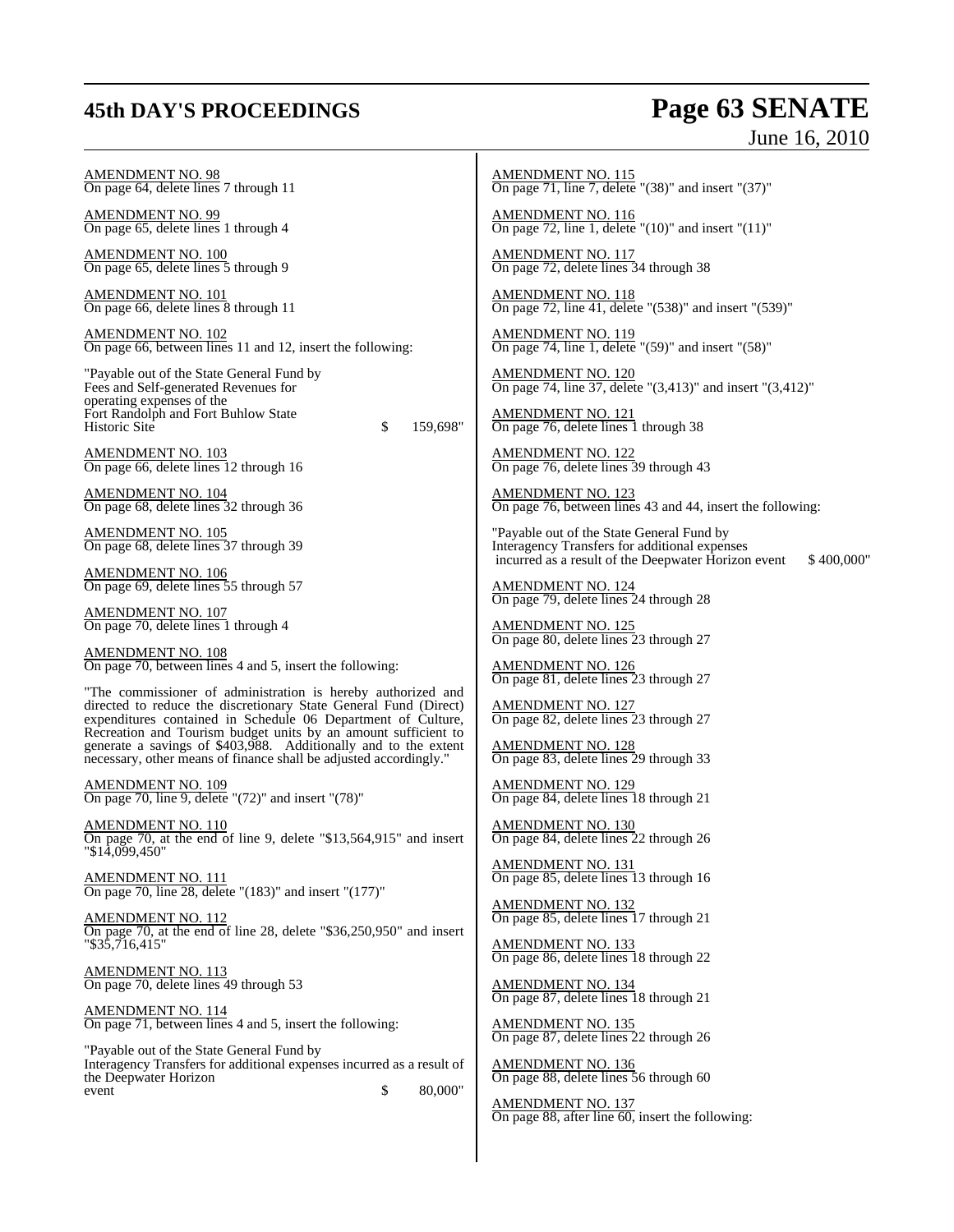June 16, 2010

# **Page 64 SENATE 45th DAY'S PROCEEDINGS**

| "Payable out of the State General Fund by<br>Interagency Transfers to the Incarceration Program<br>for additional expenses incurred as a result of the<br>Deepwater Horizon event<br><b>AMENDMENT NO. 138</b><br>On page 90, delete lines 18 through 22<br><b>AMENDMENT NO. 139</b> | 1,932,120"<br>\$                                    | Payable out of the State General Fund by<br>Statutory Dedications out of the Natural<br>Resources Damage Assessment Fund to be<br>deposited into the Natural Resource Restoration<br>Trust Fund to be used to determine the scale<br>of damage and loss to the public from the<br>\$<br>50,000,000<br>Deepwater Horizon event<br>Payable out of the State General Fund by |
|-------------------------------------------------------------------------------------------------------------------------------------------------------------------------------------------------------------------------------------------------------------------------------------|-----------------------------------------------------|---------------------------------------------------------------------------------------------------------------------------------------------------------------------------------------------------------------------------------------------------------------------------------------------------------------------------------------------------------------------------|
| On page 91, delete lines 1 through 5<br><u>AMENDMENT NO. 140</u><br>On page 91, between lines 5 and 6, insert the following:                                                                                                                                                        |                                                     | Statutory Dedications out of the Oil Spill<br>Contingency Fund to provide funding for state<br>agencies for assessment and restoration efforts<br>required by the Deepwater Horizon event<br>\$244,800,000                                                                                                                                                                |
| "Payable out of the State General Fund by<br>Interagency Transfers to the Field Services Program<br>for additional expenses incurred as a<br>result of the Deepwater Horizon event                                                                                                  | \$<br>125,280"                                      | The commissioner of administration is hereby authorized and<br>directed to reduce the discretionary State General Fund (Direct)<br>expenditures contained in this agency by an amount sufficient to<br>generate a savings of \$286,011. Additionally and to the extent<br>necessary, other means of finance shall be adjusted accordingly.                                |
| <b>AMENDMENT NO. 141</b><br>On page 92, delete lines 1 through 5                                                                                                                                                                                                                    |                                                     | The commissioner of administration is hereby authorized and                                                                                                                                                                                                                                                                                                               |
| <b>AMENDMENT NO. 142</b><br>On page 92, between lines 36 and 37, insert the following:                                                                                                                                                                                              |                                                     | directed to adjust the means of finance for this agency by reducing<br>the appropriation out of the State General Fund by Fees $\&$<br>Self-generated Revenues by \$13,600,000, in the event that Senate<br>Bill No. 407 of the 2010 Regular Session of the Legislature is                                                                                                |
| "Payable out of the State General Fund by<br>Interagency Transfers to the Management<br>and Finance Program for additional expenses<br>incurred as a result of the Deepwater Horizon event $$1,172,700"$                                                                            |                                                     | enacted into law."<br><b>AMENDMENT NO. 145</b><br>On page 98, between lines 33 and 34, insert the following:                                                                                                                                                                                                                                                              |
| <u>AMENDMENT NO. 143</u><br>On page 96, delete lines 12 through 16                                                                                                                                                                                                                  |                                                     | "Payable out of the State General Fund by Interagency Transfers to<br>the Legal Program for                                                                                                                                                                                                                                                                               |
| <b>AMENDMENT NO. 144</b><br>On page 96, between lines 16 and 17, insert the following:                                                                                                                                                                                              |                                                     | additional expenses incurred as a result of the<br>\$<br>Deepwater Horizon event<br>371,496"                                                                                                                                                                                                                                                                              |
| "EXPENDITURES:<br>Operational Support Program -<br>Criminal Records Section                                                                                                                                                                                                         | 3,342,951                                           | <b>AMENDMENT NO. 146</b><br>On page 99, after line $42$ , insert the following:<br>"Payable out of the State General Fund by Interagency Transfers to                                                                                                                                                                                                                     |
| <b>TOTAL EXPENDITURES</b>                                                                                                                                                                                                                                                           | 3,342,951                                           | the Fire Prevention Program for additional expenses incurred as a<br>result of the Deepwater Horizon event<br>932,316<br>S                                                                                                                                                                                                                                                |
| <b>MEANS OF FINANCE:</b><br>State General Fund (Direct)<br>State General Fund by:<br>Fees & Self-generated Revenues                                                                                                                                                                 | \$<br>2,351,300<br>991,651                          | Payable out of the State General Fund by<br>Statutory Dedications out of the Louisiana<br>Fire Marshal Fund for a projected shortfall<br>\$<br>22,187"<br>in rent expenses                                                                                                                                                                                                |
| TOTAL MEANS OF FINANCING                                                                                                                                                                                                                                                            | 3,342,951                                           | <b>AMENDMENT NO. 147</b>                                                                                                                                                                                                                                                                                                                                                  |
| <b>EXPENDITURES:</b><br>Traffic Enforcement Program                                                                                                                                                                                                                                 |                                                     | On page 104, at the end of line 25, delete "\$56,477,387" and insert<br>"\$59,627,387"                                                                                                                                                                                                                                                                                    |
|                                                                                                                                                                                                                                                                                     | 583.000                                             | <b>AMENDMENT NO. 148</b><br>On page 104, at the end of line 46, delete "\$148,509,707" and insert<br>"\$151,659.707"                                                                                                                                                                                                                                                      |
| TOTAL EXPENDITURES<br><b>MEANS OF FINANCE:</b>                                                                                                                                                                                                                                      | 583,000<br>\$                                       | <b>AMENDMENT NO. 149</b>                                                                                                                                                                                                                                                                                                                                                  |
| State General Fund by:<br>Fees & Self-generated Revenues<br>Federal Funds                                                                                                                                                                                                           | \$<br>110,600<br>$\overline{\mathbb{S}}$<br>472,400 | On page 104, at the end of line 50, delete " $$13,258,449"$ and insert<br>"\$16.408.449"                                                                                                                                                                                                                                                                                  |
| TOTAL MEANS OF FINANCING                                                                                                                                                                                                                                                            | \$<br>583,000                                       | AMENDMENT NO. 150<br>On page 104, at the end of line 55, delete "\$148,509,707" and insert                                                                                                                                                                                                                                                                                |
| Payable out of the State General Fund (Direct)<br>to the Operational Support Program for payments<br>to local law enforcement for the operation of<br>five (5) full-function remote sites of the Automatic<br>Fingerprint Information System (AFIS)                                 | \$<br>1,600,000                                     | "\$151,659,707"<br><b>AMENDMENT NO. 151</b><br>On page 105, delete lines 1 through 5<br><b>AMENDMENT NO. 152</b>                                                                                                                                                                                                                                                          |
| Payable out of the State General Fund by<br>Statutory Dedications out of the Video Draw<br>Poker Device Fund for a projected shortfall<br>inrent expenses                                                                                                                           | \$<br>188,185                                       | On page 105, delete lines 6 through 14                                                                                                                                                                                                                                                                                                                                    |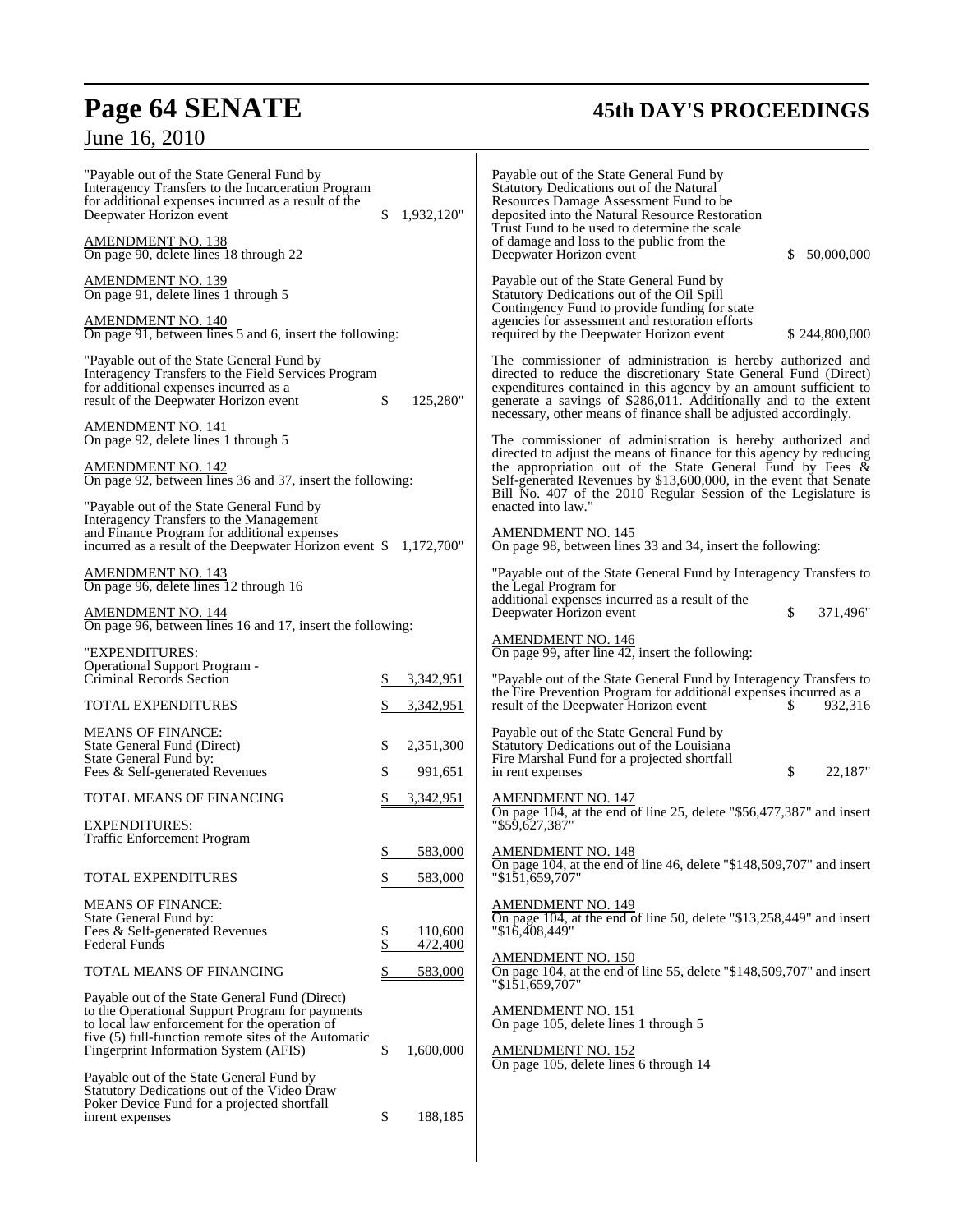## **45th DAY'S PROCEEDINGS Page 65 SENATE**

# June 16, 2010

#### AMENDMENT NO. 153

On page 105, delete lines 22 through 24, and insert the following:

"The secretary is directed to utilize various cost containment measures to ensure expenditures in the Medicaid program do not exceed the level appropriated"

#### AMENDMENT NO. 154

On page 105, line 27, delete "cost sharing,"

#### AMENDMENT NO. 155

On page 105, delete lines 29 through 37, and insert the following:

"Notwithstanding any law to the contrary and specifically R.S. 39:82(E), for Fiscal Year 2010-2011, any over-collected funds, including interagency transfers, fees and self-generated revenues, federal funds, and surplus statutory dedicated funds, generated and collected by any agency in Schedule 09 for Fiscal Year 2009-2010, any over-collected funds, including interagency transfers, fees and self-generated revenues, federal funds, and surplus statutory dedicated funds, projected to be or generated and collected by any agency in Schedule 09 during Fiscal Year 2010-2011, and the balance of any federal funds projected to be generated by the settlement of any new or outstanding Medicaid cost reports for any state health care agency shall be itemized and explained in a report to be submitted by the department on a quarterly basis to the Joint Legislative Committee on the Budget, and any over-collected funds, as defined earlier in this paragraph, generated and collected by any agency in Schedule 09 for Fiscal Year 2009-2010 may be carried forward and expended in Fiscal Year 2010-2011 in the Medical Vendor Program. Revenues from refunds and recoveries in the Medical Vendor Program are authorized to be expended in Fiscal Year 2010-2011. No such carried forward funds, which are in excess of those appropriated in this Act, may be expended without the express approval of the Division of Administration and the Joint Legislative Committee on the Budget."

AMENDMENT NO. 156 On page 105, delete lines 46 through 49

AMENDMENT NO. 157 On page 106, delete lines 1 through 6

AMENDMENT NO. 158 On page 108, delete lines 15 through 17

AMENDMENT NO. 159 On page 108, delete lines 21 through 25

AMENDMENT NO. 160 On page 108, delete lines 26 through 29

AMENDMENT NO. 161 On page 108, at the end of line 34, delete "\$500,000" and insert "\$423,888"

AMENDMENT NO. 162 On page 108, after line 34, insert the following:

"The commissioner of administration is hereby authorized and directed to reduce the discretionary State General Fund (Direct) expenditures contained in this budget unit by an amount sufficient to generate a savings of \$302,622."

AMENDMENT NO. 163 On page 110, delete lines 50 through 54

AMENDMENT NO. 164 On page 110, at the end of line 59, delete "\$500,000" and insert "\$441,420"

#### AMENDMENT NO. 165

On page 110, after line 59, insert the following:

"The commissioner of administration is hereby authorized and directed to reduce the discretionary State General Fund (Direct) expenditures contained in this budget unit by an amount sufficient to generate a savings of \$168,990."

#### AMENDMENT NO. 166

On page 112, delete lines 48 through 52

#### AMENDMENT NO. 167

On page 112, at the end of line 57, delete "\$500,000" and insert "\$526,158"

#### AMENDMENT NO. 168

On page 112, after line 57, insert the following:

"The commissioner of administration is hereby authorized and directed to reduce the discretionary State General Fund (Direct) expenditures contained in this budget unit by an amount sufficient to generate a savings of \$250,338."

#### AMENDMENT NO. 169

On page 113, delete lines 36 through 40

#### AMENDMENT NO. 170

On page 113, between lines 40 and 41, insert the following:

"The commissioner of administration is hereby authorized and directed to reduce the discretionary State General Fund (Direct) expenditures contained in this budget unit by an amount sufficient to generate a savings of \$6,209."

#### AMENDMENT NO. 171

On page 114, delete lines 49 through 53

#### AMENDMENT NO. 172

On page 114, at the end of line 58, delete "\$500,000" and insert "\$356,682"

AMENDMENT NO. 173 On page 114, after line 58, insert the following:

"The commissioner of administration is hereby authorized and directed to reduce the discretionary State General Fund (Direct) expenditures contained in this budget unit by an amount sufficient to generate a savings of \$290,014."

AMENDMENT NO. 174 On page 116, delete lines 26 through 31

AMENDMENT NO. 175

On page 116, between lines 31 and 32, insert the following:

"EXPENDITURES: For additional personnel to analyze and begin the implementation activities associated the federal health care reform initiatives, including ten (10) positions \$ 683,776

| <b>TOTAL EXPENDITURES</b>                                                | 683,776            |
|--------------------------------------------------------------------------|--------------------|
| <b>MEANS OF FINANCE:</b><br>State General Fund (Direct)<br>Federal Funds | 341,888<br>341.888 |
| <b>TOTAL MEANS OF FINANCING</b>                                          | 683.776            |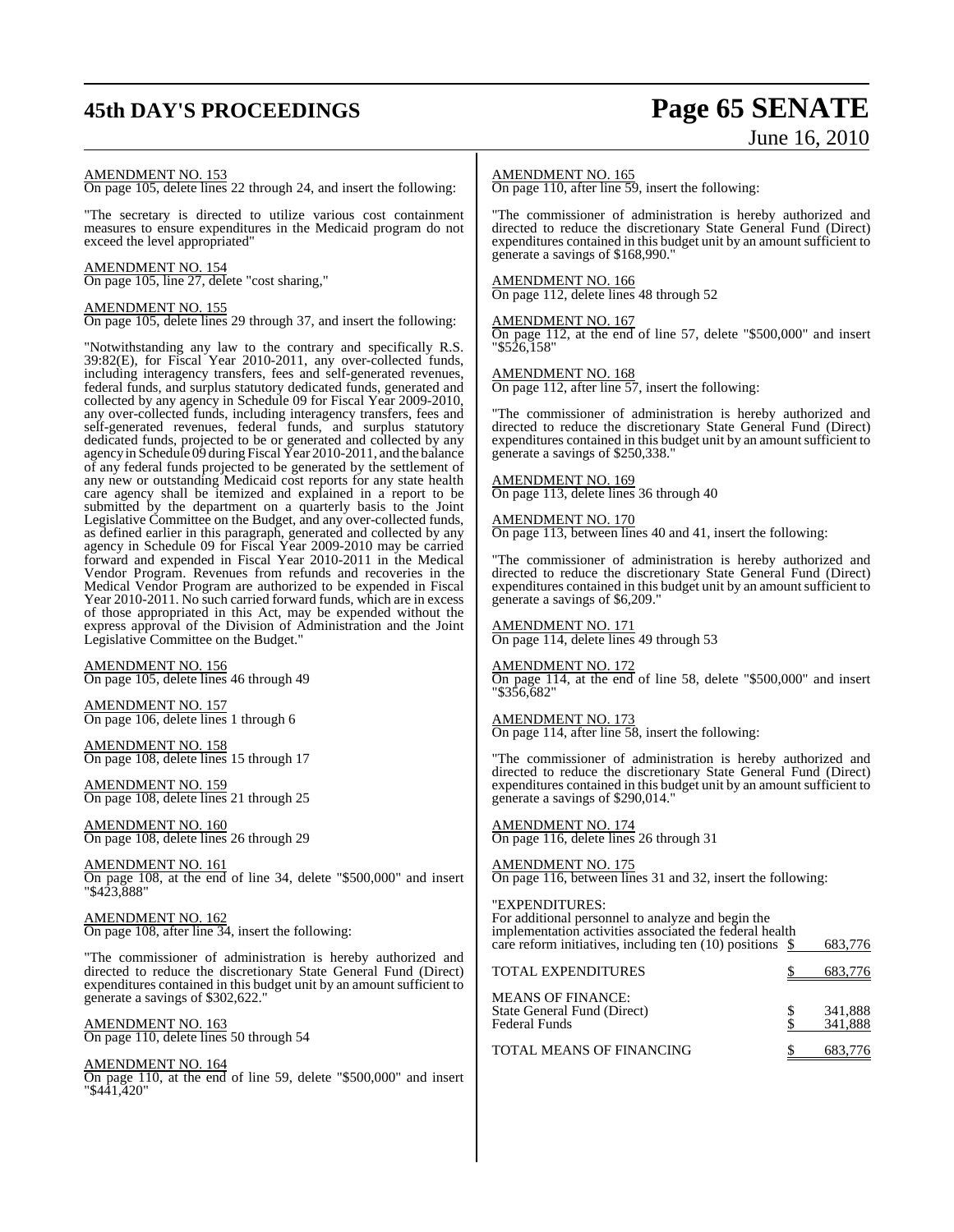# **Page 66 SENATE 45th DAY'S PROCEEDINGS**

# June 16, 2010

| <b>EXPENDITURES:</b><br>For the establishment of a state registry of certified<br>nurse aides in nursing homes and skilled nursing<br>facility units pursuant to R.S. 40:2120.51                              |                                | <b>AMENDMENT NO. 183</b><br>On page 120, at the end of line 9, delete " $$132,882,948$ " and insert<br>"\$134,496,421"                  |                 |
|---------------------------------------------------------------------------------------------------------------------------------------------------------------------------------------------------------------|--------------------------------|-----------------------------------------------------------------------------------------------------------------------------------------|-----------------|
| through $2120.57$                                                                                                                                                                                             | 1,118,018<br>S.                | AMENDMENT NO. 184<br>On page 120, at the end of line 11, delete "\$15,671,018" and insert                                               |                 |
| <b>TOTAL EXPENDITURES</b>                                                                                                                                                                                     | \$<br>1,118,018                | $"\$1\overline{5,007,885"$                                                                                                              |                 |
| <b>MEANS OF FINANCE:</b><br>State General Fund (Direct)<br><b>Federal Funds</b>                                                                                                                               | \$<br>559,009<br>\$<br>559,009 | <b>AMENDMENT NO. 185</b><br>On page 120, at the end of line 14, delete "\$26,350,952" and insert<br>$"\$2\overline{7,637,797"$          |                 |
| TOTAL MEANS OF FINANCING                                                                                                                                                                                      | 1,118,018                      | AMENDMENT NO. 186<br>On page 120, delete lines 14 and 15, insert the following:                                                         |                 |
| <b>EXPENDITURES:</b><br>Medical Vendor Administration<br>for increases in rental expenses                                                                                                                     | 64,484                         | "Overcollections Fund                                                                                                                   | \$210,971,782"  |
| TOTAL EXPENDITURES                                                                                                                                                                                            | 64,484                         | <b>AMENDMENT NO. 187</b><br>On page 120, at the end of line 15, delete "\$3,137,364,019" and insert<br>"\$3,133,869,007"                |                 |
| <b>MEANS OF FINANCE:</b><br>State General Fund (Direct)                                                                                                                                                       |                                | <b>AMENDMENT NO. 188</b>                                                                                                                |                 |
| <b>Federal Funds</b>                                                                                                                                                                                          | \$<br>32,242<br>\$<br>32,242   | On page 120, at the end of line 16, delete "\$4,271,200,063" and insert<br>"\$4,266,541,918"                                            |                 |
| TOTAL MEANS OF FINANCING                                                                                                                                                                                      | \$<br>64,484                   | AMENDMENT NO. 189<br>On page 120, delete lines 17 through 21                                                                            |                 |
| Payable out of the State General Fund by<br>Interagency Transfers for operating expenses                                                                                                                      | \$<br>253,792                  | <b>AMENDMENT NO. 190</b><br>On page 120, delete lines 23 through 28, and insert the following:                                          |                 |
| In the event Senate Bill No. 367 of 2010 Regular Session of the<br>Legislature is enacted into law, notwithstanding the provisions of<br>R.S. 39:1598.1.(B), the department is hereby directed and authorized |                                | "Statutory Dedications out of the Overcollections Fund<br>to the Payments to Private Providers Program                                  | \$55,000,000"   |
| to develop and implement a demonstration project utilizing electronic<br>negotiation technology.                                                                                                              |                                | <b>AMENDMENT NO. 191</b><br>On page 121, between lines 6 and 7, insert the following:                                                   |                 |
| The commissioner of administration is hereby authorized and<br>directed to reduce the discretionary State General Fund (Direct)<br>expenditures contained in this budget unit by an amount sufficient to      |                                | "EXPENDITURES:<br>Payments to Private Providers Program                                                                                 | \$276,868,966   |
| generate a savings of \$1,093,330. Additionally, federal funding in the<br>amount of \$1,093,330 shall be reduced by the commissioner of                                                                      |                                | <b>TOTAL EXPENDITURES</b>                                                                                                               | \$276,868,966   |
| administration accordingly."                                                                                                                                                                                  |                                | <b>MEANS OF FINANCE:</b><br>State General Fund by:                                                                                      |                 |
| <b>AMENDMENT NO. 176</b><br>On page 116, at the end of line 34, delete "\$2,394,136,252" and insert                                                                                                           |                                | <b>Statutory Dedications:</b><br>Overcollections Fund                                                                                   | 76,028,218      |
| "\$2.441.553.853"                                                                                                                                                                                             |                                | Federal Funds                                                                                                                           | \$200,840,748   |
| <b>AMENDMENT NO. 177</b><br>On page 118, at the end of line 47, delete "\$939,187,852" and insert                                                                                                             |                                | TOTAL MEANS OF FINANCING                                                                                                                | \$276,868,966   |
| "\$904,744,434"                                                                                                                                                                                               |                                | <b>EXPENDITURES:</b><br>Payments to Public Providers Program for                                                                        |                 |
| <b>AMENDMENT NO. 178</b><br>On page 119, at the end of line 41, delete "\$581,291,942" and insert<br>"\$563,659,614"                                                                                          |                                | Medicaid claims payment to the Office for<br>Citizens with Developmental Disabilities                                                   | 50,000<br>\$    |
|                                                                                                                                                                                                               |                                | <b>TOTAL EXPENDITURES</b>                                                                                                               | 50,000          |
| AMENDMENT NO. 179<br>On page 119, at the end of line 53, delete "\$4,271,200,063" and insert                                                                                                                  |                                | <b>MEANS OF FINANCE:</b>                                                                                                                |                 |
| "\$4,266,541,918"                                                                                                                                                                                             |                                | State General Fund (Direct)<br><b>Federal Funds</b>                                                                                     | \$<br>12,620    |
| <b>AMENDMENT NO. 180</b><br>On page 120, at the end of line 2, delete " $$852,510,663"$ and insert                                                                                                            |                                |                                                                                                                                         | 37,380<br>\$    |
| "\$638.138.563"                                                                                                                                                                                               |                                | TOTAL MEANS OF FINANCING                                                                                                                | 50,000          |
| <b>AMENDMENT NO. 181</b><br>On page 120, at the end of line 5, delete " $$14,876,912"$ and insert<br>"\$4,876,912"                                                                                            |                                | Payable out of Federal Funds to the<br>Payments to Public Providers Program<br>for Medicaid claims payments to the                      |                 |
| <u>AMENDMENT NO. 182</u>                                                                                                                                                                                      |                                | LSU Health Care Services Division                                                                                                       | \$<br>7,789,242 |
| On page 120, at the end of line 7, delete " $$10,000,000$ " and insert<br>"\$20,000,000"                                                                                                                      |                                | Provided, however, that of the total appropriated herein for the<br>Payments to Private Providers Program, the department shall restore |                 |
|                                                                                                                                                                                                               |                                |                                                                                                                                         |                 |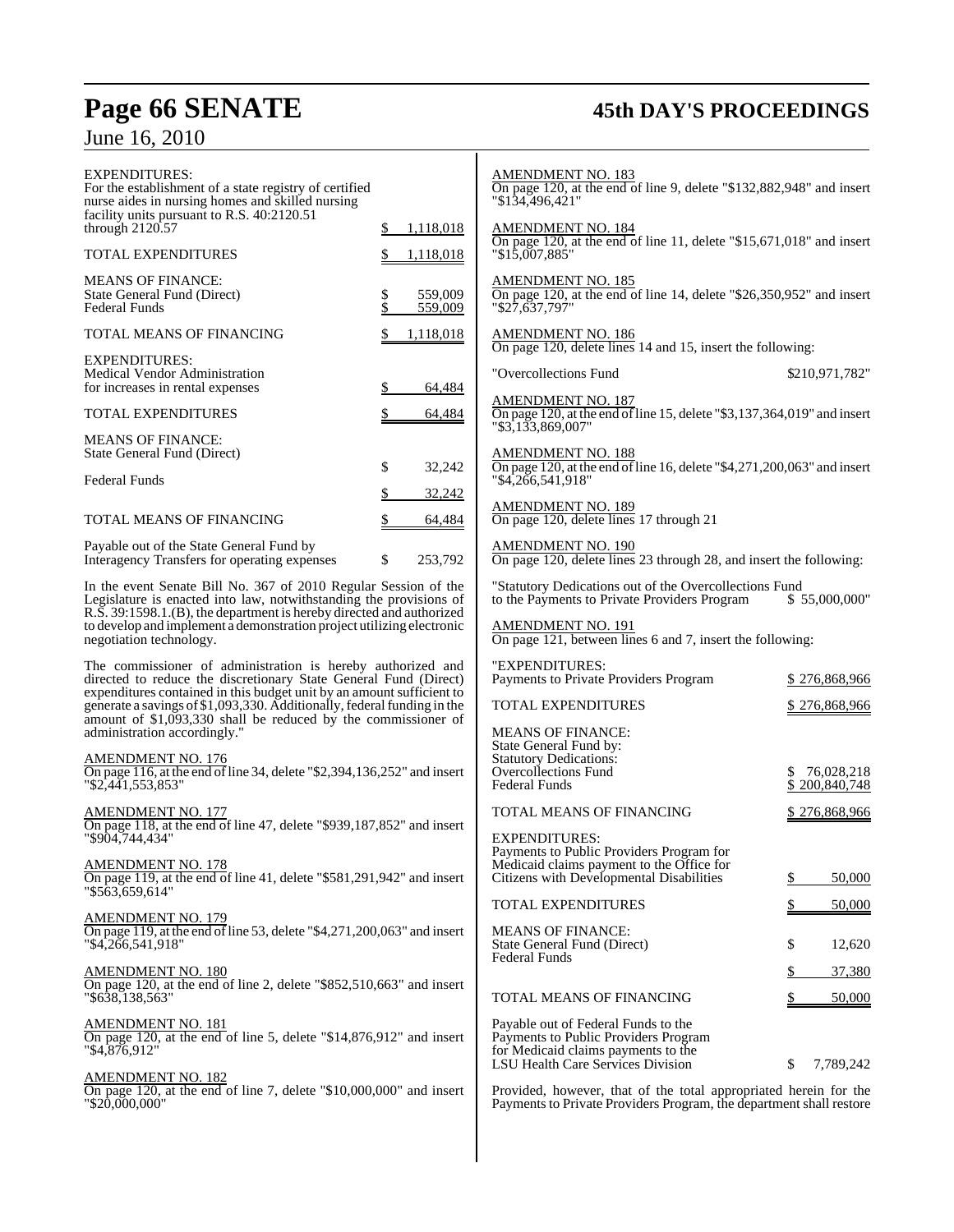## **45th DAY'S PROCEEDINGS Page 67 SENATE**

# June 16, 2010

the Medicaid reimbursement rates paid to the private providers of Intermediate Care Facilities for people with Developmental Disabilities which have downsized from over 100 beds to less than 35-bed facilities prior to December 31, 2010, to the reimbursement rate in effect on January 1, 2009.

The commissioner of administration is hereby authorized and directed to reduce the State General Fund (Direct) expenditures contained in this budget unit by an amount sufficient to generate a savings of \$21,966,175. Additionally, federal funding in the amount of \$50,253,219 shall be reduced by the commissioner of administration accordingly. Provided, however, that a total of \$67,219,394 in savings shall be generated out of the Payments to Private Providers Program by the implementation of an equitable distribution of reductions to reimbursements for Medicaid services exclusive only of those services for which the payment methodology or minimum threshold is mandated in federal rules, regulations or law such that by reducing such reimbursements would jeopardize federal financial participation in the Medicaid program. Provided, further, that the remaining \$5,000,000 of state general fund shall be reduced from the Payments to Public Providers Program out of the appropriation for the LSU hospitals to offset the loss of federal disproportionate share (DSH) dollars pursuant to the enforcement of the DSH Audit Rule. This reduction shall be distributed as follows: \$3,761,062 to the LSU Health Care Services Division; \$887,285 to the LSU Health Sciences Center - Shreveport; \$186,962 to E. A. Conway Medical Center; and \$164,691 to Huey P. Long Medical Center.

Provided, however, that the commissioner of administration is authorized and directed to adjust the means of finance for this agency by reducing the appropriation out the State General Fund by Statutory Dedication out of the Overcollections Fund by \$318,000,000 and Federal Funds by \$941,904,913.

Provided, however, that the department shall not amend the reimbursement methodology for the utilization of United States Food and Drug Administration approved drugs indicated for immunoprophylaxis ofrespiratory syncytial virusfor at-risk pediatric patients to be more restrictive than was in place on October 1, 2009.

Provided, however, that this legislature recognizes the United States Congress may authorize an increase in the federal financial participation in the Medicaid program by enacting an increase in the Federal Medical Assistance Percentages (FMAP) rate, which the Department of Health and Hospitals is required to utilize for the Medicaid program. In the event that the United States Congress enacts such FMAP change, then the department is hereby directed to withhold spending of the approximately \$90 million in cost reports which are, in turn, to be held for the payment of the federal disallowance."

AMENDMENT NO. 192 On page 121, delete lines 18 through 32

AMENDMENT NO. 193 On page 122, delete lines 5 and 6, and insert the following:

"Provided, however, that the Department of Health and Hospitals shall submit a detailed plan, including cost projections for a minimum of three future fiscal years, to the Joint Legislative Committee on the Budget for its review and approval prior to the implementation of any Coordinated Care Networks utilizing a fee-for-service and prepaid model. Upon receiving the approval of the Joint Legislative Committee on the Budget, then the department"

AMENDMENT NO. 194

On page 122, line 15, delete "and Federally Qualified Health Centers"

AMENDMENT NO. 195 On page 123, delete lines 26 through 35

#### AMENDMENT NO. 196

On page 123, delete lines 36 through 44, and insert the following:

#### "**Public/Private Upper Payment Limit Collaborative:**

The Department may explore the development of mechanisms to support the continued operation of state-funded health care programs through public/private collaborations with hospitals and health systems that desire to partner with the state. Such collaborations, in their design, shall ensure the efficient use of the resources of all parties to such collaborations and continued access to services. Upon the completion of the design of any such collaborations, the department shall submit a plan detailing the state-funded health care programs impacted, all potential participants in the collaborations, a breakdown of the sharing of financial resources and the methodology of mechanisms developed to the Joint Legislative Committee for its review and approval.

Provided, however, that in the event such collaborations are implemented via cooperative endeavor agreements, the department shall strictly adhere to all requirements for cooperative endeavor agreements established pursuant to R.S. 39:366.11.

Provided, further, that the Department of Health and Hospitals, subject to the prior approval of the Joint Legislative Committee on the Budget, is authorized to develop additional funding mechanisms for hospitals to assist in the provision of care for the poor as allowed under federal law. Upon the approval of the Joint Legislative Committee on the Budget, the department may then request the approval of the Centers for Medicare and Medicaid Services as necessary for implementation of such funding mechanisms."

#### AMENDMENT NO. 197

On page 123, delete lines 45 through 53

#### AMENDMENT NO. 198

On page 124, delete lines 1 through 6, and insert the following:

"**Certified Public Expenditures provided to Medicaid Recipients:** Provided, however, that of the monies appropriated herein utilizing the certified public expenditure (CPE) methodology, the Department of Health and Hospitals is directed to draw down federal funds to be used as state match, in accordance with federal law, for medically necessary services provided by public/governmental agencies that have notreceived reimbursement for those services. The certification of expenditures by public/governmental agencies shall be in a form satisfactory to the department. No such federal funds generated utilizing the certified public expenditure methodology, which are in excess of those appropriated in this Act, may be expended without the express approval of the Division of Administration and the Joint Legislative Committee on the Budget."

#### AMENDMENT NO. 199

On page 124, delete lines 7 through 34

AMENDMENT NO. 200 On page 124, after line 34, insert the following:

#### "**SUPPLEMENTARY BUDGET RECOMMENDATIONS**

(Contingent upon the Incorporation of the Fiscal Year 2009-2010 Tax Amnesty program proceeds into the Official Forecast by the Revenue Estimating Conference See Preamble, Section 18.C(1))

| EXPENDITURES:<br><b>Medical Vendor Payments</b> | \$1,259,904,913 |
|-------------------------------------------------|-----------------|
| <b>TOTAL EXPENDITURES</b>                       | \$1,259,904,913 |

MEANS OF FINANCE: State General Fund by: Statutory Dedications: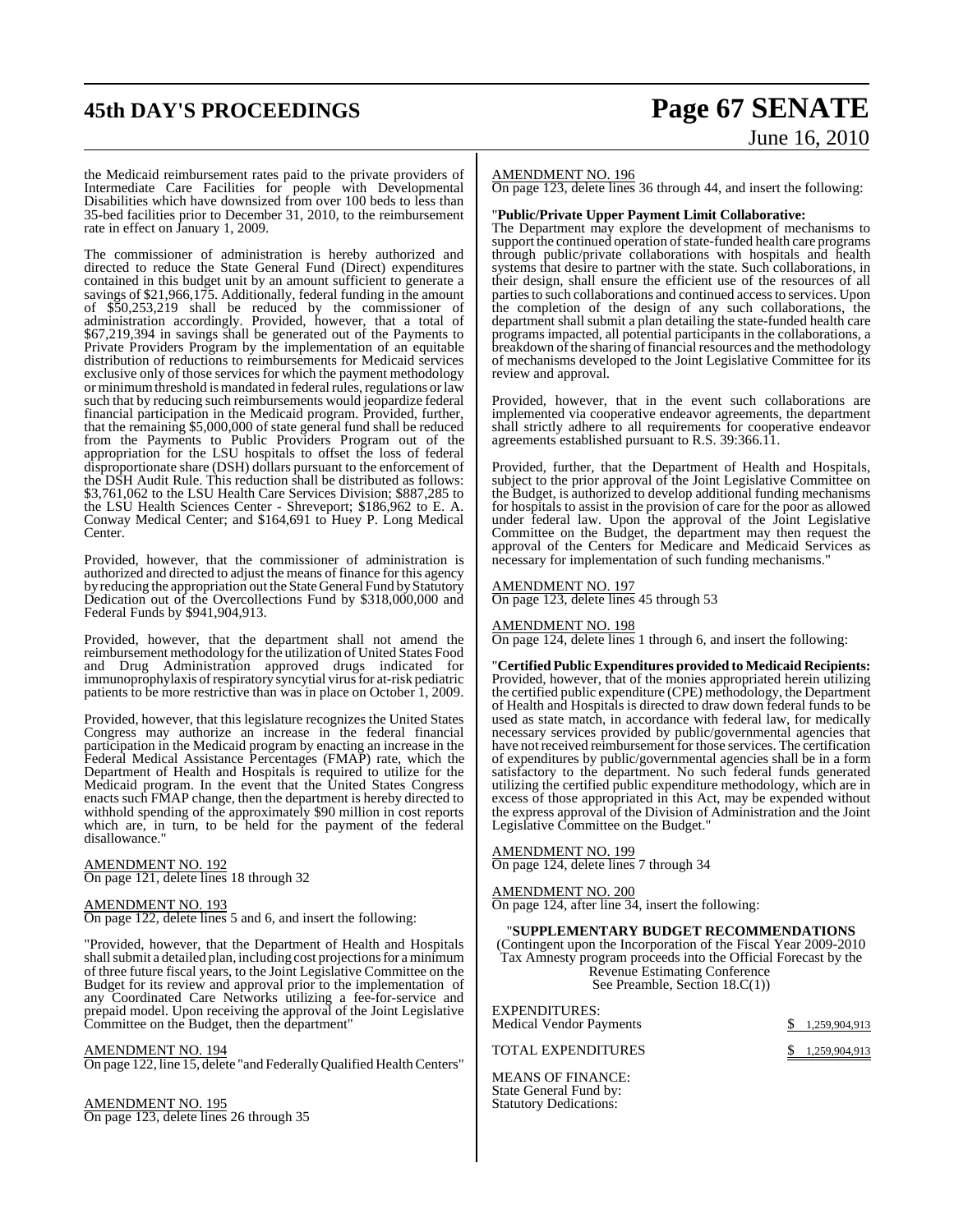# **Page 68 SENATE 45th DAY'S PROCEEDINGS** June 16, 2010

| <b>Overcollections Fund</b><br>318,000,000<br>Federal Funds<br>941,904,913                                                                                                     | <u>AMENDMENT NO. 215</u><br>On page 130, delete lines 42 through 46                                                                                                                                      |
|--------------------------------------------------------------------------------------------------------------------------------------------------------------------------------|----------------------------------------------------------------------------------------------------------------------------------------------------------------------------------------------------------|
| TOTAL MEANS OF FINANCING<br>1,259,904,913"                                                                                                                                     | <b>AMENDMENT NO. 216</b><br>On page 130, after line 46, insert the following:                                                                                                                            |
| <u>AMENDMENT NO. 201</u><br>On page 125, line 3, delete "(365)" and insert "(343)"                                                                                             | "The commissioner of administration is hereby authorized and                                                                                                                                             |
| AMENDMENT NO. 202<br>On page 125, at the end of line 3, delete " $$145,784,019"$ and insert<br>"\$138,833,863"                                                                 | directed to reduce the discretionary State General Fund (Direct)<br>expenditures contained in this budget unit by an amount sufficient to<br>generate a savings of \$158,688."                           |
| <b>AMENDMENT NO. 203</b>                                                                                                                                                       | <u>AMENDMENT NO. 217</u><br>On page 131, delete lines 22 through 26                                                                                                                                      |
| On page 126, at the end of line 1, delete "\$9,165,828" and insert<br>"\$6,739,828"                                                                                            | AMENDMENT NO. 218<br>On page 131, between lines 26 and 27, insert the following:                                                                                                                         |
| <u>AMENDMENT NO. 204</u><br>On page 126, at the end of line 19, delete "\$155,181,359" and insert<br>"\$145,805,203"                                                           | "Payable out of the State General Fund by Interagency<br>Transfers for an increase in rental costs for<br>78,436<br>office space                                                                         |
| AMENDMENT NO. 205<br>On page 126, at the end of line 21, delete "\$51,226,310" and insert<br>"\$49,045,706"                                                                    | The commissioner of administration is hereby authorized and<br>directed to reduce the discretionary State General Fund (Direct)<br>expenditures contained in this budget unit by an amount sufficient to |
| <u>AMENDMENT NO. 206</u><br>On page 126, at the end of line 23, delete "\$78,883,412" and insert                                                                               | generate a savings of \$48,476."                                                                                                                                                                         |
| "\$78,833,412"                                                                                                                                                                 | <b>AMENDMENT NO. 219</b><br>On page 131, at the end of line 29, delete " $$8,531,931"$ and insert                                                                                                        |
| AMENDMENT NO. 207<br>On page 126, at the end of line 24, delete "\$6,462,003" and insert<br>"\$6,419,003"                                                                      | "\$5,306,931"<br><b>AMENDMENT NO. 220</b>                                                                                                                                                                |
| <b>AMENDMENT NO. 208</b><br>On page 126, delete line 26                                                                                                                        | On page 133, at the end of line 22, delete "\$328,943,217" and insert<br>"\$325,718,217"                                                                                                                 |
| AMENDMENT NO. 209<br>On page 126, at the end of line 28, delete "\$15,365,815" and insert                                                                                      | AMENDMENT NO. 221<br>On page 133, at the end of line 24, delete "\$47,817,731" and insert<br>"\$44,592,731"                                                                                              |
| "\$8,763,263"<br>AMENDMENT NO. 210<br>On page 126, at the end of line 29, delete "\$155,181,359" and insert<br>"\$145,805,203"                                                 | AMENDMENT NO. 222<br>On page 133, at the end of line 34, delete "\$328,943,217" and insert<br>"\$325,718,217"                                                                                            |
| <u>AMENDMENT NO. 211</u><br>On page 126, delete lines 45 through 49                                                                                                            | AMENDMENT NO. 223<br>On page 133, delete lines 46 through 50                                                                                                                                             |
| <b>AMENDMENT NO. 212</b><br>On page 126, after line $\overline{54}$ , insert the following:                                                                                    | <b>AMENDMENT NO. 224</b><br>On page 133, after line 50, insert the following:                                                                                                                            |
| "Payable out of the State General Fund (Direct)                                                                                                                                | "EXPENDITURES:<br>Personal Health Services Program for                                                                                                                                                   |
| to the Management and Finance Program for<br>98,130<br>increases in rental costs of office space                                                                               | the operating costs of the Bureau of Primary<br>Care and Rural Health, including 23 positions<br>9,326,156                                                                                               |
| Payable out of the State General Fund (Direct)                                                                                                                                 | TOTAL EXPENDITURES<br>9,326,156                                                                                                                                                                          |
| to the Management and Finance Program for the<br>consolidation of financial functions within the<br>\$<br>81,518<br>department, including two (2) positions                    | <b>MEANS OF FINANCE:</b><br>State General Fund (Direct)<br>2,180,604<br>S                                                                                                                                |
| Payable out of the State General Fund by                                                                                                                                       | State General Fund by:<br>Fees & Self-generated Revenues<br>43,000<br>S                                                                                                                                  |
| Statutory Dedication out of the Health Care<br>Redesign Fund for the electronic health<br>819,959<br>\$<br>records information technology loan program                         | <b>Statutory Dedications:</b><br>500,000<br>Louisiana Fund<br><b>Federal Funds</b><br>6,602,552                                                                                                          |
| The commissioner of administration is hereby authorized and                                                                                                                    | TOTAL MEANS OF FINANCING<br>9,326,156                                                                                                                                                                    |
| directed to reduce the discretionary State General Fund (Direct)<br>expenditures contained in this budget unit by an amount sufficient to<br>generate a savings of \$588,379." | Payable out of Federal Funds for the<br>establishment of a third party billing assessment                                                                                                                |
| <b>AMENDMENT NO. 213</b><br>On page 127, delete lines 1 through 8                                                                                                              | \$<br>195,794<br>program for the immunization program<br>Payable out of Federal Funds for the                                                                                                            |
| <b>AMENDMENT NO. 214</b><br>On page 128, at the end of line 23, delete "\$500,000" and insert<br>"\$388,824"                                                                   | Safe Drinking Water Revolving Loan Program,<br>1,723,676<br>including eleven (11) positions<br>S                                                                                                         |
|                                                                                                                                                                                |                                                                                                                                                                                                          |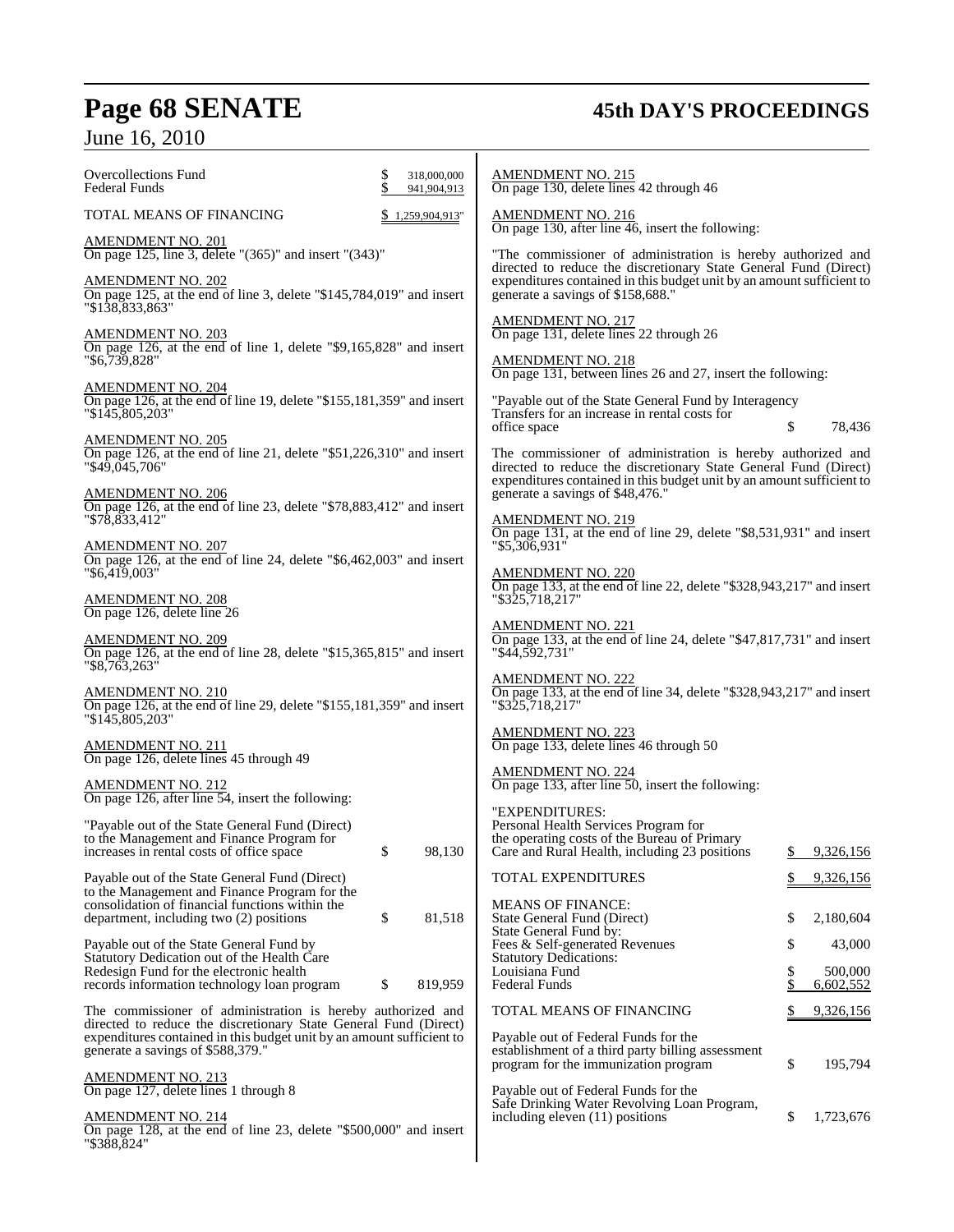# **45th DAY'S PROCEEDINGS Page 69 SENATE** June 16, 2010

| Payable out of the State General Fund (Direct)<br>for office rental expenses<br>\$<br>322,215                                                                                                                                                    | <b>AMENDMENT NO. 239</b><br>On page 138, line 17, delete " $(226)$ " and insert " $(227)$ "                                                           |  |
|--------------------------------------------------------------------------------------------------------------------------------------------------------------------------------------------------------------------------------------------------|-------------------------------------------------------------------------------------------------------------------------------------------------------|--|
| Payable out of the State General Fund (Direct)<br>to the Personal Health Services Program to the LSU<br>Health Sciences Center - New Orleans for the<br>support of the family practice residency program                                         | <b>AMENDMENT NO. 240</b><br>On page 138, at the end of line 17, delete "\$45,167,733" and insert<br>$"\$4\overline{5}.\overline{3}16,196"$            |  |
| \$<br>500,000<br>at Lake Charles Memorial Hospital                                                                                                                                                                                               | AMENDMENT NO. 241<br>On page 140, line 1, delete "(428)" and insert "(427)"                                                                           |  |
| Payable out of the State General Fund by<br>Interagency Transfers for the provision of services<br>to individuals residing in South Louisiana impacted<br>by the 2005 and 2008 hurricanes<br>S<br>1,080,897                                      | <b>AMENDMENT NO. 242</b><br>On page 140, at the end of line 1, delete "\$29,880,988" and insert<br>"\$29,732,525"                                     |  |
| The commissioner of administration is hereby authorized and<br>directed to reduce the discretionary State General Fund (Direct)<br>expenditures contained in this budget unit by an amount sufficient to<br>generate a savings of \$483,466."    | AMENDMENT NO. 243<br>On page 142, delete lines 10 through 19<br><b>AMENDMENT NO. 244</b>                                                              |  |
| <b>AMENDMENT NO. 225</b>                                                                                                                                                                                                                         | On page 142, line 31, delete "Pinecrests" and insert "Pinecrest"                                                                                      |  |
| On page 134, at the end of line 4, delete "\$222,834" and insert<br>"\$1,108,864"                                                                                                                                                                | <b>AMENDMENT NO. 245</b><br>On page 143, delete lines 13 and 14, insert the following:                                                                |  |
| <b>AMENDMENT NO. 226</b><br>On page 134, at the end of line 6, delete "\$380,334" and insert<br>"\$1,266,364"                                                                                                                                    | "preparedness supplies and other one-time<br>expenditures)<br>\$<br>4,119,078                                                                         |  |
| <b>AMENDMENT NO. 227</b><br>On page 134, at the end of line 8, delete "\$380,334" and insert<br>"1,266,364"                                                                                                                                      | Provided, however, that of the \$4,119,078 appropriated above, the<br>Department of Health and Hospitals shall distribute these funds as<br>follows:" |  |
| <b>AMENDMENT NO. 228</b><br>On page 134, at the end of line 9, delete "\$380,334" and insert                                                                                                                                                     | <b>AMENDMENT NO. 246</b><br>On page 143, between lines 24 and 25, insert the following:                                                               |  |
| $"\$1,266,364"$                                                                                                                                                                                                                                  | "Payable out of the State General Fund by Fees and<br>Self-generated Revenues to the North Lake Supports                                              |  |
| <b>AMENDMENT NO. 229</b><br>On page 134, at the end of line 23, delete "\$29,174,291" and insert<br>"\$103,384,255"                                                                                                                              | and Services Center for the Early<br>\$<br>96,000<br><b>Steps Program</b>                                                                             |  |
| <b>AMENDMENT NO. 230</b>                                                                                                                                                                                                                         | Payable out of the State General Fund by Interagency<br>Transfers to the North Lake Supports and                                                      |  |
| On page 135, line 1, delete "Authorizes" and insert "Authorized"                                                                                                                                                                                 | Services Center for Medicaid<br>waiver services<br>\$<br>50,000                                                                                       |  |
| <b>AMENDMENT NO. 231</b><br>On page 135, line 1, delete "(2,368)" and insert "(2,365)"                                                                                                                                                           | The commissioner of administration is hereby authorized and<br>directed to reduce the discretionary State General Fund (Direct)                       |  |
| <b>AMENDMENT NO. 232</b><br>On page 135, at the end of line 1, delete "\$248,507,036" and insert<br>"\$174,215,554"                                                                                                                              | expenditures contained in this budget unit by an amount sufficient to<br>generate a savings of \$483,010."                                            |  |
| <u>AMENDMENT NO. 233</u>                                                                                                                                                                                                                         | <b>AMENDMENT NO. 247</b><br>On page 143, delete line 28, and insert the following:                                                                    |  |
| On page 137, at the end of line 18, delete "\$371,411,373" and insert<br>"\$371,329,855"                                                                                                                                                         | \$2,769,802<br>"Community-Based Program<br>North Lake Supports and Services Center<br>\$<br>131,090"                                                  |  |
| <b>AMENDMENT NO. 234</b><br>On page 137, at the end of line 20, delete "\$221,591,730" and insert<br>" $$2\overline{2}1,510,212"$                                                                                                                | <b>AMENDMENT NO. 248</b><br>On page 143, delete lines 33 through 41                                                                                   |  |
| <b>AMENDMENT NO. 235</b><br>On page 137, at the end of line 28, delete "\$371,411,373" and insert<br>"\$371,329,855"                                                                                                                             | <b>AMENDMENT NO. 249</b><br>On page 144, at the end of line 8, delete " $$85,914,043"$ and insert<br>"\$76,730,558"                                   |  |
| <b>AMENDMENT NO. 236</b><br>On page 137, delete lines 29 through 34                                                                                                                                                                              | <b>AMENDMENT NO. 250</b><br>On page 144, at the end of line 46, delete " $$242,367,053"$ and insert<br>"\$231,555,911"                                |  |
| <b>AMENDMENT NO. 237</b><br>On page 137, delete lines 35 through 40                                                                                                                                                                              | <b>AMENDMENT NO. 251</b><br>On page 146, at the end of line 1, delete "\$333,213,618" and insert                                                      |  |
| <b>AMENDMENT NO. 238</b><br>On page 137, after line $51$ , insert the following:                                                                                                                                                                 | "\$334,984,125"                                                                                                                                       |  |
| "The commissioner of administration is hereby authorized and<br>directed to reduce the discretionary State General Fund (Direct)<br>expenditures contained in this budget unit by an amount sufficient to<br>generate a savings of \$3,124,325." | <b>AMENDMENT NO. 252</b><br>On page 147, at the end of line 1, delete "\$248,447,901" and insert<br>"\$229,148,763"                                   |  |
|                                                                                                                                                                                                                                                  |                                                                                                                                                       |  |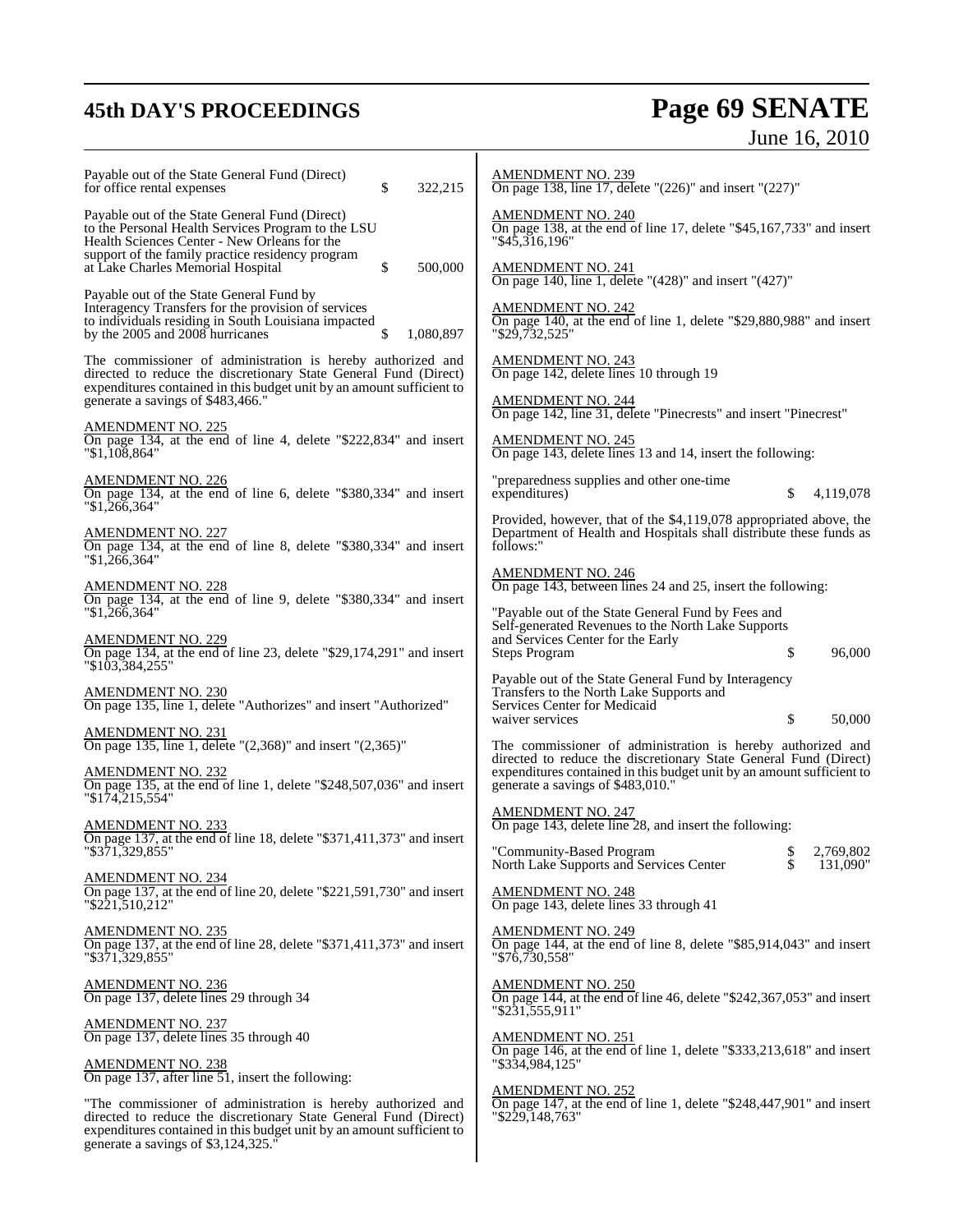# **Page 70 SENATE 45th DAY'S PROCEEDINGS**

## June 16, 2010

| AMENDMENT NO. 253<br>On page 149, at the end of line 19, delete "\$909,942,615" and insert<br>"\$870,419.357"                                                                                                                                                                                                                                                                      |           | Provided, however, that of the Temporary Assistance for Needy<br>Families (TANF) funds appropriated in this Schedule, the amount of<br>\$2,000,000 shall be reduced from the allocation for Jobs for<br>America's Graduates (JAG), the amount of \$1,000,000 shall be |              |
|------------------------------------------------------------------------------------------------------------------------------------------------------------------------------------------------------------------------------------------------------------------------------------------------------------------------------------------------------------------------------------|-----------|-----------------------------------------------------------------------------------------------------------------------------------------------------------------------------------------------------------------------------------------------------------------------|--------------|
| <b>AMENDMENT NO. 254</b><br>On page 149, at the end of line 23, delete "\$54,151,436" and insert<br>$"\$1\overline{3,6}28,178"$                                                                                                                                                                                                                                                    |           | increased for the allocation for Drug Courts, and \$1,000,000 shall be<br>increased for the allocation for Court Appointed Special Advocates<br>(CASA).                                                                                                               |              |
| <b>AMENDMENT NO. 255</b><br>On page 149, at the end of line 29, delete "\$648,527,996" and insert<br>"\$649,527,996"                                                                                                                                                                                                                                                               |           | The commissioner of administration is hereby authorized and<br>directed to reduce the discretionary State General Fund (Direct)<br>expenditures contained in this agency by an amount sufficient to                                                                   |              |
| <b>AMENDMENT NO. 256</b><br>On page 149, at the end of line 30, delete "\$909,942,615" and insert                                                                                                                                                                                                                                                                                  |           | generate a savings of \$2,025,264. Additionally and to the extent<br>necessary, other means of finance shall be adjusted accordingly."                                                                                                                                |              |
| "\$870,419,357"<br><b>AMENDMENT NO. 257</b>                                                                                                                                                                                                                                                                                                                                        |           | <b>AMENDMENT NO. 261</b><br>On page 152, between lines 39 and 40, insert the following:                                                                                                                                                                               |              |
| On page 149, delete lines 31 through 39                                                                                                                                                                                                                                                                                                                                            |           | "Payable out of the State General Fund by<br>Interagency Transfers for additional expenses                                                                                                                                                                            |              |
| <b>AMENDMENT NO. 258</b><br>On page 149, delete lines 42 through 46                                                                                                                                                                                                                                                                                                                |           | incurred as a result of the Deepwater Horizonevent \$                                                                                                                                                                                                                 | 267,337"     |
| <b>AMENDMENT NO. 259</b><br>On page 149, delete lines 47 through 54                                                                                                                                                                                                                                                                                                                |           | <b>AMENDMENT NO. 262</b><br>On page 155, after line 47, insert the following:                                                                                                                                                                                         |              |
| <b>AMENDMENT NO. 260</b><br>On page 149, after line 54, insert the following:                                                                                                                                                                                                                                                                                                      |           | "Payable out of the State General Fund by<br>Interagency Transfers for additional expenses<br>incurred as a result of the Deepwater Horizon<br>S.<br>event                                                                                                            | 1,561,820"   |
| "EXPENDITURES:<br>Office for Children and Family Services for<br>\$<br>rent payments                                                                                                                                                                                                                                                                                               | 247,319   | <b>AMENDMENT NO. 263</b><br>On page 156, between lines 28 and 29, insert the following:                                                                                                                                                                               |              |
| TOTAL EXPENDITURES<br><u>\$</u>                                                                                                                                                                                                                                                                                                                                                    | 247,319   | "Payable out of the State General Fund by<br>Interagency Transfers for additional expenses                                                                                                                                                                            |              |
| <b>MEANS OF FINANCE:</b><br>\$<br>State General Fund (Direct)<br><b>Federal Funds</b>                                                                                                                                                                                                                                                                                              | 168,177   | incurred as a result of the Deepwater Horizon<br>\$<br>event                                                                                                                                                                                                          | 101,136"     |
| \$                                                                                                                                                                                                                                                                                                                                                                                 | 79,142    | <b>AMENDMENT NO. 264</b><br>On page 157, between lines 9 and 10, insert the following:                                                                                                                                                                                |              |
| TOTAL MEANS OF FINANCING<br>\$                                                                                                                                                                                                                                                                                                                                                     | 247,319   | "Payable out of Federal Funds"                                                                                                                                                                                                                                        |              |
| Payable out of the State General Fund by<br>Interagency Transfers to the Administration and<br>Executive Support Program for expenses incurred                                                                                                                                                                                                                                     |           | for expenses related to ongoing contracts<br>and coastal projects<br>\$                                                                                                                                                                                               | 83, 365, 081 |
| \$<br>as a result of the Deepwater Horizon event                                                                                                                                                                                                                                                                                                                                   | 7,159,290 | Payable out of the State General Fund by<br>Interagency Transfers for additional expenses                                                                                                                                                                             |              |
| Payable out of the State General Fund by<br>Interagency Transfers to the Community and                                                                                                                                                                                                                                                                                             |           | incurred as a result of the Deepwater Horizon<br>\$<br>event                                                                                                                                                                                                          | 445.424"     |
| Family Services Program for expenses incurred<br>as a result of the Deepwater Horizon event<br>\$                                                                                                                                                                                                                                                                                  | 23,767    | <b>AMENDMENT NO. 265</b><br>On page 157, at the end of line 14, delete "\$84,924,525" and insert                                                                                                                                                                      |              |
| Payable out of the State General Fund by<br>Interagency Transfers to the Field Services Program                                                                                                                                                                                                                                                                                    |           | '\$84,855,286                                                                                                                                                                                                                                                         |              |
| for expenses incurred as a result of the<br>\$<br>Deepwater Horizon event                                                                                                                                                                                                                                                                                                          | 1,902,856 | <b>AMENDMENT NO. 266</b><br>On page 159, at the end of line 22, delete "\$96,723,313" and insert<br>"\$96,654,074"                                                                                                                                                    |              |
| Payable out of the State General Fund by<br>Interagency Transfers to the Prevention and                                                                                                                                                                                                                                                                                            |           | <b>AMENDMENT NO. 267</b>                                                                                                                                                                                                                                              |              |
| Intervention Program for expenses incurred as<br>\$<br>a result of the Deepwater Horizon event                                                                                                                                                                                                                                                                                     | 32,475    | On page 159, at the end of line 27, delete "\$94,833,409" and insert<br>"\$94,764,170"                                                                                                                                                                                |              |
| Provided, however, that of the Temporary Assistance for Needy<br>Families (TANF) funding appropriated in this Schedule, the amount<br>of \$6,000,000 allocated for the Jobs for America's Graduates<br>(JAG)/EMPLoY Program in Schedule 19-681 Subgrantee Assistance<br>shall be reduced and its funding allocated to the Cecil J. Picard LA4<br>Prekindergarten Program Activity. |           | <b>AMENDMENT NO. 268</b><br>On page 159, at the end of line 32, delete " $$96,723,313"$ and insert<br>"\$96,654,074"                                                                                                                                                  |              |
|                                                                                                                                                                                                                                                                                                                                                                                    |           | <b>AMENDMENT NO. 269</b><br>On page 159, after line 44, insert the following:                                                                                                                                                                                         |              |
| Provided, however, that of the Temporary Assistance for Needy<br>Families (TANF) funds appropriated in this Schedule, the amount of<br>\$1,000,000 shall be allocated to Schedule 19-681 Subgrantee<br>Assistance, Disadvantaged or Disabled Student Support, Cecil J.<br>Picard LA-4 Prekindergarten Program Activity.                                                            |           | "Payable out of the State General Fund by<br>Fees and Self-generated Revenues for collections<br>from the sale of Pre-Paid Wireless<br>\$<br>devices for Emergency 911 services                                                                                       | 600,000"     |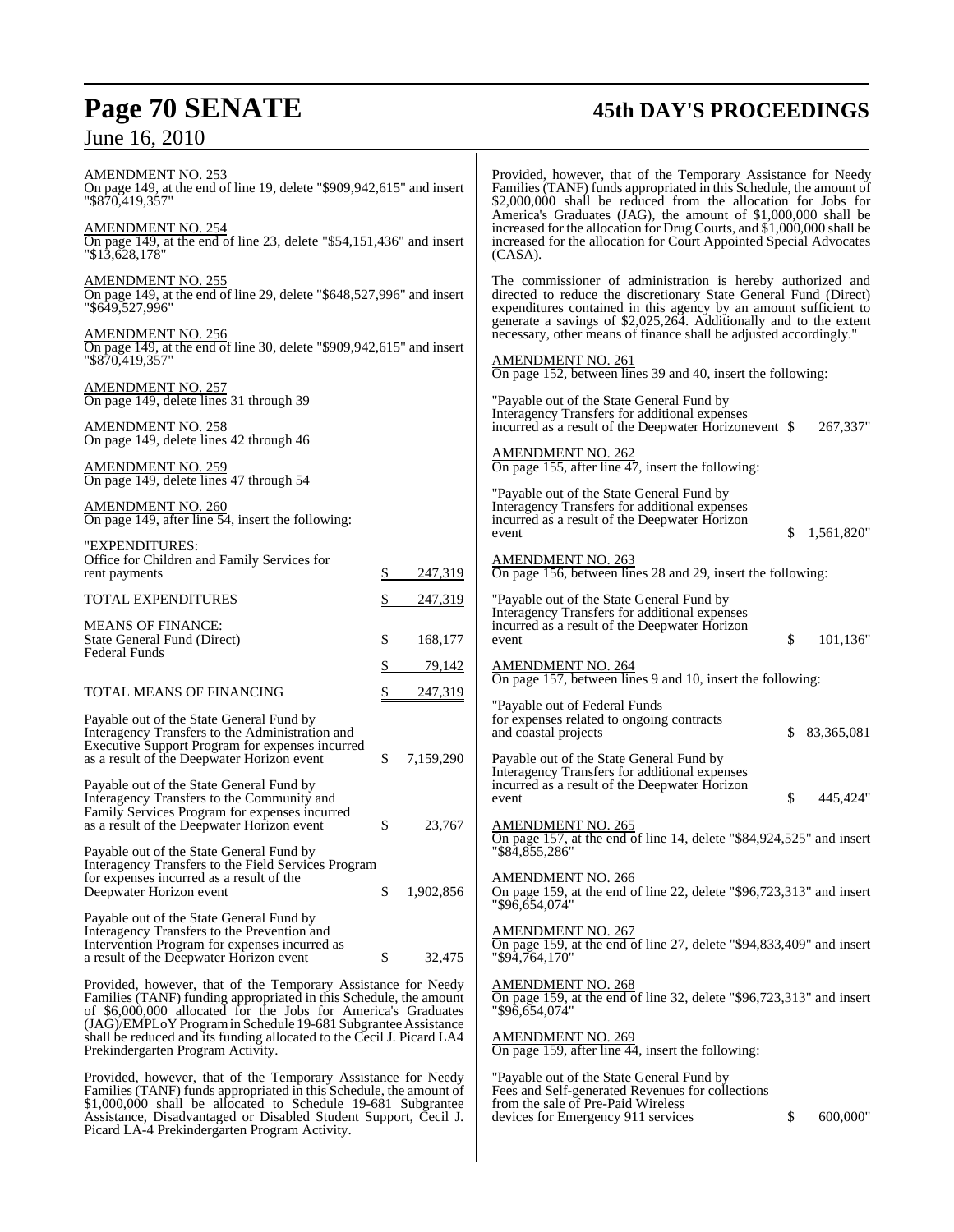# **45th DAY'S PROCEEDINGS Page 71 SENATE** June 16, 2010

| <u>AMENDMENT NO. 270</u><br>On page 160, line 5, delete " $(100)$ " and insert " $(92)$ "                                                                                                                                                                                             | <u>AMENDMENT NO. 283</u><br>On page 166, delete line 23                                                                                                                                                                                                                                                                                                                                     |
|---------------------------------------------------------------------------------------------------------------------------------------------------------------------------------------------------------------------------------------------------------------------------------------|---------------------------------------------------------------------------------------------------------------------------------------------------------------------------------------------------------------------------------------------------------------------------------------------------------------------------------------------------------------------------------------------|
| <u>AMENDMENT NO. 271</u><br>On page 160, at the end of line 5, delete "\$9,962,515" and insert<br>"\$8,726,356"                                                                                                                                                                       | <u>AMENDMENT NO. 284</u><br>On page 166, at the end of line 26, delete "\$57,594,980" and insert<br>"\$56,808,711"                                                                                                                                                                                                                                                                          |
| AMENDMENT NO. 272<br>On page 161, at the end of line 19, delete "\$9,962,515" and insert<br>"\$8,726,356"                                                                                                                                                                             | <b>AMENDMENT NO. 285</b><br>On page 166, delete lines 27 through 30, and insert the following:                                                                                                                                                                                                                                                                                              |
| <b>AMENDMENT NO. 273</b><br>On page 161, delete line 28                                                                                                                                                                                                                               | "Provided, however, that of the funding appropriated herein for the<br>Waste Tire Management Fund, \$1,000,000 of research and<br>development funds shall be used to reimburse waste tire processors."                                                                                                                                                                                      |
| AMENDMENT NO. 274<br>On page 161, at the end of line 30, delete "\$9,962,515" and insert<br>"\$8,726,356"                                                                                                                                                                             | <u>AMENDMENT NO. 286</u><br>On page 166, between lines 30 and 31, and insert the following:                                                                                                                                                                                                                                                                                                 |
| AMENDMENT NO. 275<br>On page 161, delete lines 31 through 35<br><u>AMENDMENT NO. 276</u><br>On page 161, after line 35, insert the following:                                                                                                                                         | "Payable out of the State General Fund by<br>Interagency Transfer from the Department of<br>Public Safety to the Office of Management<br>and Finance for reimbursements related to<br>assessment and restoration efforts required by<br>the Deepwater Horizon event<br>\$<br>501,560"                                                                                                       |
| "Payable out of the State General Fund by<br>Fees and Self-generated Revenues to the<br>Office of the Secretary for a Green Business                                                                                                                                                  | AMENDMENT NO. 287<br>On page 170, delete lines 31 through 35                                                                                                                                                                                                                                                                                                                                |
| Fair partnering with businesses to provide<br>an environmental return for the citizens of<br>\$<br>Louisiana<br>50,000                                                                                                                                                                | <b>AMENDMENT NO. 288</b><br>On page 170, between lines 35 and 36, insert the following:                                                                                                                                                                                                                                                                                                     |
| Payable out of the State General Fund by<br>Interagency Transfers from the Department of<br>Public Safety to the Office of the Secretary for<br>reimbursements related to assessments and<br>restoration efforts required by the<br>\$<br>DeepwaterHorizon event<br>902,770"          | "The commissioner of administration is hereby authorized and<br>directed to reduce the discretionary State General Fund (Direct)<br>expenditures contained in Schedule 14 Louisiana Workforce<br>Commission budget units by an amount sufficient to generate a<br>savings of \$138,452. Additionally and to the extent necessary, other<br>means of finance shall be adjusted accordingly." |
| <u>AMENDMENT NO. 277</u><br>On page 163, between lines 37 and 38, insert the following:<br>"Payable out of the State General Fund by<br>Interagency Transfer from the Department of                                                                                                   | <b>AMENDMENT NO. 289</b><br>On page 171, after line 45, insert the following:<br>"Payable out of the State General Fund by<br>Interagency Transfer for reimbursements<br>related to assessment and restoration efforts                                                                                                                                                                      |
| Public Safety to the Office of Environmental<br>Compliance for reimbursements related to<br>assessment and restoration efforts required by<br>\$12,989,993"<br>the Deepwater Horizon event                                                                                            | required by the Deepwater Horizon event<br>\$<br>695,204"<br>AMENDMENT NO. 290<br>On page 172, delete lines 54 through 57                                                                                                                                                                                                                                                                   |
| <b>AMENDMENT NO. 278</b><br>On page 165, between lines 26 and 27, insert the following:                                                                                                                                                                                               | <b>AMENDMENT NO. 291</b><br>On page 173, between lines 16 and 17, insert the following:                                                                                                                                                                                                                                                                                                     |
| "Payable out of the State General Fund by<br>Interagency Transfer from the Department<br>of Public Safety to the Office of Environmental<br>Services for reimbursements related to assessment<br>and restoration efforts required by the Deepwater<br>\$<br>150,247"<br>Horizon event | "Payable out of the State General Fund by<br>Interagency Transfer to the Administrative<br>Program for reimbursements related to<br>assessment and restoration efforts required<br>\$<br>39,080<br>by the Deepwater Horizon event                                                                                                                                                           |
| <u>AMENDMENT NO. 279</u><br>On page 165, line 37, delete " $(113)$ " and insert " $(112)$ "                                                                                                                                                                                           | Payable out of the State General Fund by<br>Interagency Transfers from the Office of<br>Community Development to the Office of the<br>Secretary to assist in the design and execution of                                                                                                                                                                                                    |
| AMENDMENT NO. 280<br>On page 165, at the end of line 37, delete "\$57,594,980" and insert<br>"\$56,808,711"                                                                                                                                                                           | \$<br>188,971<br>the Fisheries Recovery Program<br>Payable out of the State General Fund by                                                                                                                                                                                                                                                                                                 |
| AMENDMENT NO. 281<br>On page 166, at the end of line 14, delete "\$57,594,980" and insert<br>"\$56,808,711"                                                                                                                                                                           | Interagency Transfers to the Enforcement<br>Program for reimbursements related to<br>assessment and restoration efforts required<br>by the Deepwater Horizon event<br>\$12,664,828"                                                                                                                                                                                                         |
| AMENDMENT NO. 282<br>On page 166, at the end of line 20, delete " $$11,960,055$ " and insert<br>"\$11,760,055"                                                                                                                                                                        | <b>AMENDMENT NO. 292</b><br>On page 175, between lines 5 and 6, insert the following:<br>"Payable out of the State General Fund by                                                                                                                                                                                                                                                          |
|                                                                                                                                                                                                                                                                                       | Interagency Transfer to the Office of Wildlife                                                                                                                                                                                                                                                                                                                                              |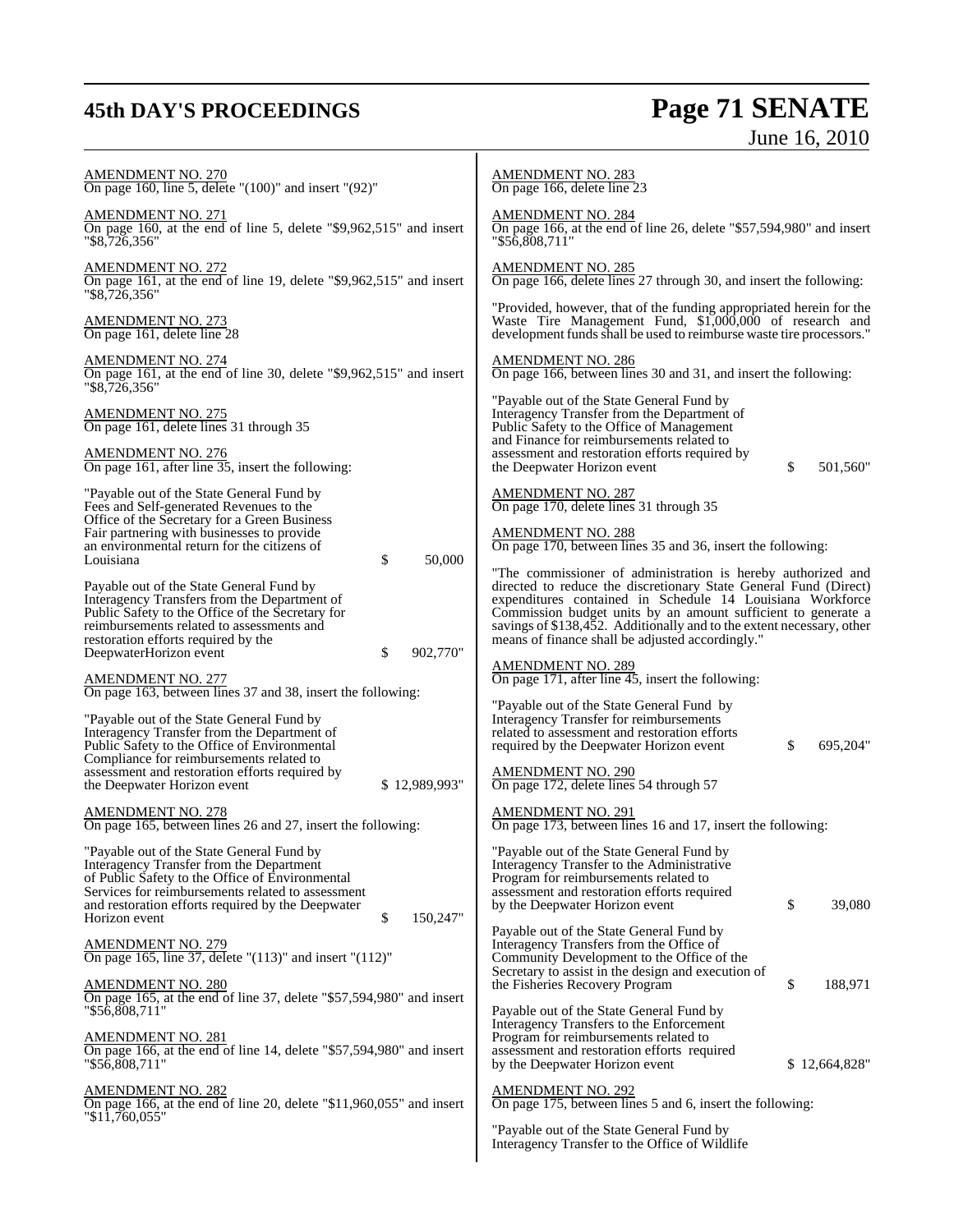# **Page 72 SENATE 45th DAY'S PROCEEDINGS**

## June 16, 2010

TOTAL EXPENDITURES  $\qquad \qquad \frac{$}{3,134,000}$ 

| for reimbursements related to the assessment<br>and restoration efforts required by the Deepwater<br>Horizon event<br>5,238,620"                                                                                                           | <b>AMENDMENT NO. 304</b><br>On page 182, between lines 18 and 19, insert the following:                                                                                                                                                                                                                                                 |
|--------------------------------------------------------------------------------------------------------------------------------------------------------------------------------------------------------------------------------------------|-----------------------------------------------------------------------------------------------------------------------------------------------------------------------------------------------------------------------------------------------------------------------------------------------------------------------------------------|
| <b>AMENDMENT NO. 293</b><br>On page 176, after line 43, insert the following:                                                                                                                                                              | "The commissioner of administration, upon the Board of Regents"<br>equitable distribution of funds to the institutions of postsecondary<br>education, is hereby authorized and directed to reduce the                                                                                                                                   |
| "Payable out of the State General Fund by Interagency Transfer to<br>the Marketing Program for reimbursements related to assessment and<br>restoration efforts required by the Deepwater<br>Horizon event<br>\$<br>227,416                 | discretionary State General Fund (Direct) expenditures contained in<br>certain Schedule 19 Higher Education non-formula budget units by<br>an amount sufficient to generate a savings of $$25,174,292$ . The<br>following non-formula budget units are to be reduced by the<br>commissioner of administration by the following amounts: |
| Payable out of the State General Fund by Interagency Transfers from<br>the Office of Community Development to the Office of Fisheries to<br>assist in the design and execution of the<br>282,766<br><b>Fisheries Recovery Program</b><br>S | Board of Regents<br>14,774,292<br>\$<br>Louisiana State University Board of Supervisors<br>2,500,000<br>\$<br>Louisiana State University - Agricultural Center<br>5,000,000<br>Southern University Board of<br>300,000<br>\$<br>University of Louisiana Board of Supervisors<br>800,000                                                 |
| Payable out of the State General Fund by Interagency Transfers to the<br>Fisheries Program for reimbursements related to assessment and<br>restoration efforts required by the Deepwater                                                   | Louisiana Community and Technical Colleges<br>Board of Supervisors<br>1,800,000                                                                                                                                                                                                                                                         |
| Horizon event<br>\$<br>8,352,612                                                                                                                                                                                                           | Total<br>25, 174, 292                                                                                                                                                                                                                                                                                                                   |
| Payable out of the State General Fund by<br>Statutory Dedications out of the Artificial<br>Reef Development Fund in association with                                                                                                       | Additionally and to the extent necessary, other means of finance shall<br>be adjusted accordingly."                                                                                                                                                                                                                                     |
| the wild seafood certification program, in the<br>event that House Bill No. 1346 of the 2010 Regular                                                                                                                                       | AMENDMENT NO. 305<br>On page 183, delete lines 22 through 43                                                                                                                                                                                                                                                                            |
| Session of the Legislature is enacted into law<br>S<br>880,000<br>Payable out of the State General Fund by Statutory Dedications out<br>of the Crab Promotion and Marketing Account to the Marketing                                       | <b>AMENDMENT NO. 306</b><br>On page 184, at the end of line 3, delete "\$1,216,244,717" and insert<br>$"\$1,210,244,717"$                                                                                                                                                                                                               |
| Program to obtain Marine Stewardship Council certification,<br>certification studies, and monitoring by Fisheries<br>99,998"<br>\$<br>biologists                                                                                           | <b>AMENDMENT NO. 307</b><br>On page 184, at the end of line 35, delete "\$1,216,244,717" and insert<br>$"\$1,2\overline{1}0,244,717"$                                                                                                                                                                                                   |
| <b>AMENDMENT NO. 294</b><br>On page 177, at the end of line 18, delete "93%" and insert "95%"                                                                                                                                              | <b>AMENDMENT NO. 308</b><br>On page 184, at the end of line 37, delete "\$1,097,338,386" and insert                                                                                                                                                                                                                                     |
| <b>AMENDMENT NO. 295</b><br>On page 177, at the end of line 49, delete "22" and insert "24"                                                                                                                                                | "\$1,096,338,386"                                                                                                                                                                                                                                                                                                                       |
| <b>AMENDMENT NO. 296</b><br>On page 177, at the end of line 54, delete "10%" and insert "15%"                                                                                                                                              | <b>AMENDMENT NO. 309</b><br>On page 184, at the end of line 39, delete "\$21,207,508" and insert<br>$"\$16,207,508"$                                                                                                                                                                                                                    |
| <b>AMENDMENT NO. 297</b><br>On page 178, at the end of line 6, delete "6%" and insert "7%"                                                                                                                                                 | <b>AMENDMENT NO. 310</b><br>On page 184, at the end of line 47, delete "\$1,216,244,717" and insert<br>"\$1,210,244,717"                                                                                                                                                                                                                |
| <b>AMENDMENT NO. 298</b><br>On page 178, at the end of line 23, delete "120" and insert "150"                                                                                                                                              | <b>AMENDMENT NO. 311</b><br>On page 185, delete lines 33 through 37                                                                                                                                                                                                                                                                     |
| <b>AMENDMENT NO. 299</b><br>On page 180, delete lines 21 through 24                                                                                                                                                                        | <b>AMENDMENT NO. 312</b><br>On page 185, delete lines 38 and 39                                                                                                                                                                                                                                                                         |
| <b>AMENDMENT NO. 300</b><br>On page 180, delete lines 25 through 29                                                                                                                                                                        | <b>AMENDMENT NO. 313</b><br>On page 185, between lines 39 and 40, insert the following:                                                                                                                                                                                                                                                 |
| AMENDMENT NO. 301<br>On page 181, delete lines 29 through 33                                                                                                                                                                               | "Provided, however, the Commissioner of Administration is<br>authorized to transfer Federal Funds, as well as the associated                                                                                                                                                                                                            |
| <b>AMENDMENT NO. 302</b><br>On page 182, delete lines 1 through 5                                                                                                                                                                          | positions, for LA GEAR UP from the Board of Regents to the Office<br>of Student Financial Assistance."                                                                                                                                                                                                                                  |
| <b>AMENDMENT NO. 303</b><br>On page 182, between lines 5 and 6, insert the following:                                                                                                                                                      | <b>AMENDMENT NO. 314</b><br>On page 186, between lines 4 and 5, insert the following:                                                                                                                                                                                                                                                   |
| "The commissioner of administration is hereby authorized and<br>directed to reduce the discretionary State General Fund (Direct)<br>expenditures contained in Schedule 17 Department of Civil Service                                      | "ADDITIONAL FUNDING RELATED TO THE AMERICAN<br><b>RECOVERY AND REINVESTMENT ACT OF 2009</b>                                                                                                                                                                                                                                             |
| budget units by an amount sufficient to generate a savings of<br>\$70,614. Additionally and to the extent necessary, other means of<br>finance shall be adjusted accordingly."                                                             | <b>EXPENDITURES:</b><br><b>Board of Regents</b><br>Broadband Technology Opportunity Grant<br>3,134,000<br>P.                                                                                                                                                                                                                            |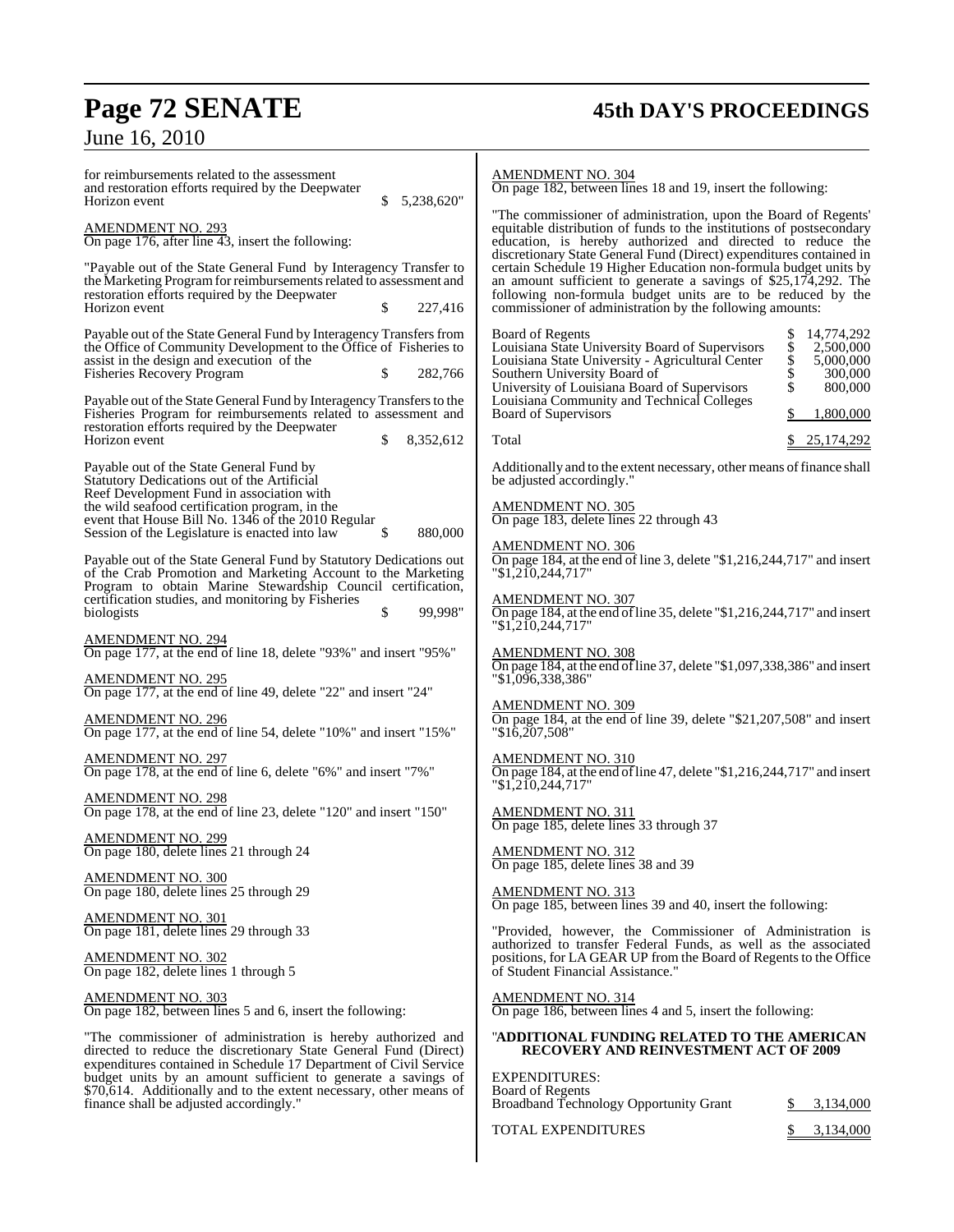## **45th DAY'S PROCEEDINGS Page 73 SENATE**

# June 16, 2010

MEANS OF FINANCE: Federal Funds \$ 3,134,000 TOTAL MEANS OF FINANCING \$ 3,134,000" AMENDMENT NO. 315 On page 186, delete lines 5 through 8 AMENDMENT NO. 316 On page 188, between lines 36 and 37, insert the following: "Payable out of the State General Fund by Interagency Transfers from the Department of Social Services to the Scholarships/Grants Program for Chafee Grants for current or former foster youth to use for career and technical training or college courses \$480,000" training or college courses AMENDMENT NO. 317 On page 188, at the end of line 43, delete "\$876,704,201" and insert "\$893,504,201" AMENDMENT NO. 318 On page 188, at the end of line 44, delete "\$876,704,201" and insert "\$893,504,201" AMENDMENT NO. 319 On page 189, at the end of line 3, delete "\$397,037,446" and insert "\$413,837,446" AMENDMENT NO. 320 On page 189, at the end of line 11, delete "\$876,704,201" and insert "\$893,504,201" AMENDMENT NO. 321 On page 189, delete lines 57 through 60 AMENDMENT NO. 322 On page 190, delete lines 43 through 57 AMENDMENT NO. 323 On page 191, delete lines 1 through 6 AMENDMENT NO. 324 On page 191, delete lines 7 through 9 AMENDMENT NO. 325 On page 191, delete lines 10 through 14 AMENDMENT NO. 326 On page 194, at the end of line 15, delete "\$350,556,863" and insert "\$362,588,449" AMENDMENT NO. 327 On page 195, delete lines 15 through 19 AMENDMENT NO. 328 On page 195, between lines 23 and 24, insert the following: "Payable out of the State General Fund by Fees and Self-generated Revenues to the LSU Health Sciences Center - Shreveport for medical services provided to patients with commercial health<br>insurance  $\frac{1}{8}$ 829,684 Payable out of Federal Funds to the LSU Health Sciences Center - Shreveport for medical services provided to patients insured by the Medicare program  $$2.224.206$ Medicare program The commissioner of administration is hereby authorized and directed to reduce the discretionary State General Fund by Interagency Transfers from the Department of Health and Hospitals expenditures contained in this budget unit by an amount sufficient to generate a savings of \$887,285 out of the appropriation for the LSU hospitals to offset the loss of federal disproportionate share (DSH) dollars pursuant to the enforcement of the DSH Audit Rule." AMENDMENT NO. 329 On page 195, at the end of line 26, delete "\$67,495,308" and insert "\$70,030,510" AMENDMENT NO. 330 On page 195, after line 50, insert the following: "Payable out of the State General Fund by Fees and Self-generated Revenues to E. A. Conway Medical Center for medical services provided to patients with commercial health insurance  $\qquad \qquad$  \$ 232,394 Payable out of Federal Funds to E. A. Conway Medical Center for medical services provided to patients insured by the Medicare program  $$ 438,671$ The commissioner of administration is hereby authorized and directed to reduce the discretionary State General Fund by Interagency Transfers from the Department of Health and Hospitals expenditures contained in this budget unit by an amount sufficient to generate a savings of \$186,962 out of the appropriation for the LSU hospitals to offset the loss of federal disproportionate share (DSH) dollars pursuant to the enforcement of the DSH Audit Rule. AMENDMENT NO. 331 On page 196, at the end of line 3, delete "\$45,256,579" and insert "\$47,489,791" AMENDMENT NO. 332 On page 196, between lines 21 and 22, insert the following: "Payable out of the State General Fund by Fees and Self-generated Revenues to Huey P. Long Medical Center for medical services provided to patients with commercial health insurance \$ 20,386 Payable out of Federal Funds to Huey P. Long Medical Center for medical services provided to patients insured by the Medicare program  $\qquad \qquad$  140,242 The commissioner of administration is hereby authorized and directed to reduce the discretionary State General Fund by Interagency Transfers from the Department of Health and Hospitals expenditures contained in this budget unit by an amount sufficient to generate a savings of \$164,691 out of the appropriation for the LSU hospitals to offset the loss of federal disproportionate share (DSH) dollars pursuant to the enforcement of the DSH Audit Rule. AMENDMENT NO. 333 On page 201, at the end of line 4, delete "\$39,502,630" and insert "\$38,559,337" AMENDMENT NO. 334 On page 202, at the end of line 16, delete "\$7,763,453" and insert "\$8,706,746" AMENDMENT NO. 335 On page 204, delete lines 17 through 20 AMENDMENT NO. 336 On page 206, delete lines 36 through 39 AMENDMENT NO. 337 On page 207, delete lines 23 through 26 AMENDMENT NO. 338 On page 208, between lines 16 and 17, insert the following: "Payable out of the State General Fund by Fees & Self-generated Revenues to the University of Louisiana Board of Supervisors for Louisiana Tech University to properly align expenditures<br>with projected revenue collections with projected revenue collections  $\frac{333,000}{9}$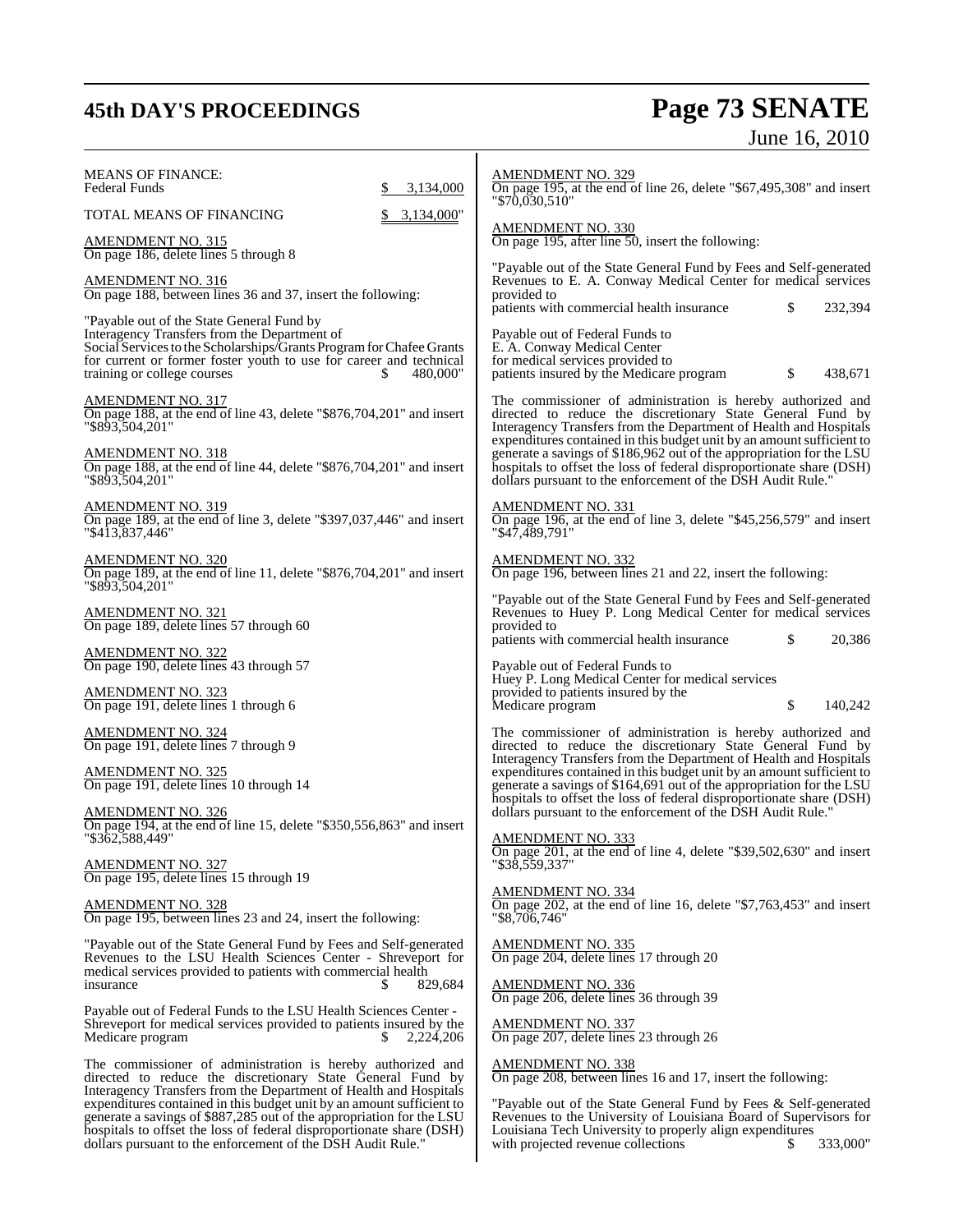## **Page 74 SENATE 45th DAY'S PROCEEDINGS**

| - - ,                                                                                                                                                                                                                                                                                                                                                                                  |                                                                                                                                   |  |  |  |  |
|----------------------------------------------------------------------------------------------------------------------------------------------------------------------------------------------------------------------------------------------------------------------------------------------------------------------------------------------------------------------------------------|-----------------------------------------------------------------------------------------------------------------------------------|--|--|--|--|
| <b>AMENDMENT NO. 339</b><br>On page 209, delete lines 52 through 59                                                                                                                                                                                                                                                                                                                    | <b>AMENDMENT NO. 356</b><br>On page 231, delete line 32, and insert the following:                                                |  |  |  |  |
| <b>AMENDMENT NO. 340</b><br>On page 214, delete lines 7 through 10                                                                                                                                                                                                                                                                                                                     | "Executive Office Program -<br>Authorized Positions (96)<br>\$24,209,531"                                                         |  |  |  |  |
| AMENDMENT NO. 341<br>On page 219, delete lines 38 through 41                                                                                                                                                                                                                                                                                                                           | <b>AMENDMENT NO. 357</b><br>On page 232, delete line 42, and insert the following:                                                |  |  |  |  |
| <b>AMENDMENT NO. 342</b><br>On page 221, delete lines 1 through 6                                                                                                                                                                                                                                                                                                                      | "Office of Management and Finance - Authorized Positions (131)<br>\$21,955,140"                                                   |  |  |  |  |
| <b>AMENDMENT NO. 343</b><br>On page 221, between lines 6 and 7, insert the following:                                                                                                                                                                                                                                                                                                  | <b>AMENDMENT NO. 358</b><br>On page 233, delete line 17, and insert the following:                                                |  |  |  |  |
| "Payable out of the State General Fund by<br>Fees & Self-generated Revenues to the Louisiana Community and                                                                                                                                                                                                                                                                             | "Office of Student and School Performance -<br>Authorized Positions (77)<br>\$40,046,922"                                         |  |  |  |  |
| Technical Colleges Board of Supervisors for L. E. Fletcher Technical<br>Community College to properly align expenditures<br>with projected revenue collections<br>\$<br>771,174"                                                                                                                                                                                                       | <b>AMENDMENT NO. 359</b><br>On page 234, delete line 1, and insert the following:                                                 |  |  |  |  |
| <b>AMENDMENT NO. 344</b><br>On page 221, between lines 8 and 9, insert the following:                                                                                                                                                                                                                                                                                                  | "Office of Quality Educators -<br>Authorized Positions (47)<br>\$12,045,090"                                                      |  |  |  |  |
| "The commissioner of administration is hereby authorized and<br>directed to reduce the discretionary State General Fund (Direct) expenditures contained in Schedule 19 Special Schools and                                                                                                                                                                                             | <b>AMENDMENT NO. 360</b><br>On page 235, delete line 1, and insert the following:                                                 |  |  |  |  |
| Commissions budget units by an amount sufficient to generate a<br>savings of \$650,981. Additionally and to the extent necessary, other<br>means of finance shall be adjusted accordingly."                                                                                                                                                                                            | "Office of School and Community Support - Authorized Positions<br>(95)<br>\$20,206,137"                                           |  |  |  |  |
| <b>AMENDMENT NO. 345</b><br>On page 224, delete lines 13 through 17                                                                                                                                                                                                                                                                                                                    | AMENDMENT NO. 361<br>On page 235, delete line 40, and insert the following:                                                       |  |  |  |  |
| <b>AMENDMENT NO. 346</b>                                                                                                                                                                                                                                                                                                                                                               | "Regional Service Centers Program -<br>Authorized Positions (58)<br>\$<br>8,466,780"                                              |  |  |  |  |
| On page 227, delete lines 1 through 5<br>AMENDMENT NO. 347<br>On page 227, delete lines 26 through 29                                                                                                                                                                                                                                                                                  | <b>AMENDMENT NO. 362</b><br>On page 236, delete line 1, and insert the following:                                                 |  |  |  |  |
|                                                                                                                                                                                                                                                                                                                                                                                        | "Auxiliary Account - Authorized Positions (14)<br>3,086,582"<br>\$.                                                               |  |  |  |  |
| <u>AMENDMENT NO. 348</u><br>On page 227, delete lines 30 through 34                                                                                                                                                                                                                                                                                                                    | <b>AMENDMENT NO. 363</b><br>On page 236, delete lines 20 through 24                                                               |  |  |  |  |
| <b>AMENDMENT NO. 349</b><br>On page 229, at the end of line 14, delete "\$20,400,000" and insert<br>"\$18,900,000"                                                                                                                                                                                                                                                                     | AMENDMENT NO. 364<br>On page 236, delete lines 25 through 31                                                                      |  |  |  |  |
| <b>AMENDMENT NO. 350</b><br>On page 229, at the end of line 16, delete "\$8,647,600" and insert<br>"\$9,147,600"                                                                                                                                                                                                                                                                       | AMENDMENT NO. 365<br>On page 236, at the end of line 37, delete "\$353,159" and insert<br>"\$2,860,238"                           |  |  |  |  |
| <b>AMENDMENT NO. 351</b><br>On page 229, at the end of line 17, delete "\$7,592,000" and insert<br>"\$8,592,000"                                                                                                                                                                                                                                                                       | <b>AMENDMENT NO. 366</b><br>On page 236, at the end of line 40, delete " $$1,772,719$ " and insert<br>"\$1,772,719"               |  |  |  |  |
| AMENDMENT NO. 352<br>On page 229, delete lines 22 through 26                                                                                                                                                                                                                                                                                                                           | <b>AMENDMENT NO. 367</b><br>On page 236, between lines 40 and 41, insert the following:                                           |  |  |  |  |
| <b>AMENDMENT NO. 353</b><br>On page 230, delete lines 14 through 17                                                                                                                                                                                                                                                                                                                    | "Title II, Part D Funds for Enhancing Education<br>Through Technology<br>378,845"                                                 |  |  |  |  |
| <b>AMENDMENT NO. 354</b><br>On page 230, delete lines 18 through 22                                                                                                                                                                                                                                                                                                                    | <b>AMENDMENT NO. 368</b><br>On page 236, at the end of line 41, delete " $$2,125,878$ " and insert<br>"\$5,011,802"               |  |  |  |  |
| <b>AMENDMENT NO. 355</b><br>On page 230, between lines 23 and 24, insert the following:                                                                                                                                                                                                                                                                                                | <b>AMENDMENT NO. 369</b><br>On page 236, at the end of line 43, delete " $$2,125,878$ " and insert                                |  |  |  |  |
| "The commissioner of administration is hereby authorized and<br>directed to reduce the discretionary State General Fund (Direct)<br>expenditures contained in Schedule 19 Department of Education<br>budget units by an amount sufficient to generate a savings of<br>\$2,632,796. Additionally and to the extent necessary, other means of<br>finance shall be adjusted accordingly." | "\$5,011,802"<br><b>AMENDMENT NO. 370</b><br>On page 236, at the end of line 44, delete "\$2,125,878" and insert<br>"\$5,011,802" |  |  |  |  |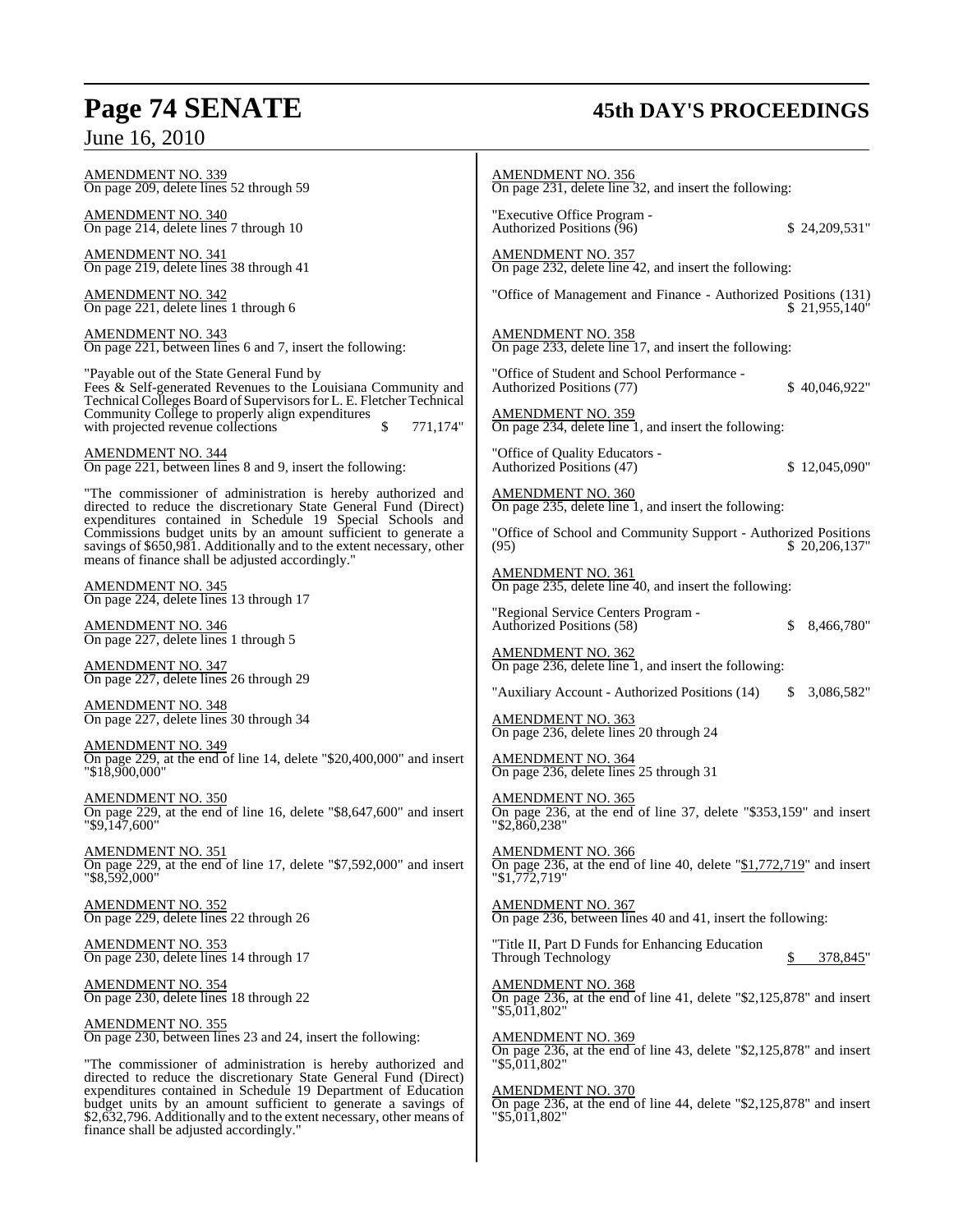## **45th DAY'S PROCEEDINGS Page 75 SENATE** June 16, 2010

| <u>AMENDMENT NO. 371</u><br>On page 236, after line 49, insert the following:<br>"Payable out of the State General Fund by                                                                                                                       | <b>AMENDMENT NO. 385</b><br>On page 242, at the end of line 33, delete "\$449,089,413" and insert<br>"\$461.538.506"                                                                                                                                                                                                                              |
|--------------------------------------------------------------------------------------------------------------------------------------------------------------------------------------------------------------------------------------------------|---------------------------------------------------------------------------------------------------------------------------------------------------------------------------------------------------------------------------------------------------------------------------------------------------------------------------------------------------|
| Interagency Transfers from the Department of Public Safety and<br>Corrections to the Office of School and Community Support Services<br>to verify the quality and quantity of food served at<br>shelters throughout the state in connection with | <b>AMENDMENT NO. 386</b><br>On page 242, at the end of line 35, delete "\$3,434,302" and insert<br>"\$15,883,395"                                                                                                                                                                                                                                 |
| the Deepwater Horizon event<br>\$<br>136,539"<br>AMENDMENT NO. 372<br>On page 237, at the end of line 3, delete "\$579,904,391" and insert                                                                                                       | AMENDMENT NO. 387<br>On page 242, at the end of line 42, delete "\$449,089,413" and insert<br>"\$461,538,506"                                                                                                                                                                                                                                     |
| "\$577.904.391"<br>AMENDMENT NO. 373                                                                                                                                                                                                             | <b>AMENDMENT NO. 388</b><br>On page 242, delete lines 51 through 55                                                                                                                                                                                                                                                                               |
| On page 239, at the end of line 24, delete "\$15,050,000" and insert<br>"\$9,050,000"                                                                                                                                                            | <b>AMENDMENT NO. 389</b><br>On page 243, delete lines 1 through 5                                                                                                                                                                                                                                                                                 |
| <u>AMENDMENT NO. 374</u><br>On page 239, at the end of line 38, delete "\$399,428,064" and insert<br>"\$399,555,814"                                                                                                                             | <b>AMENDMENT NO. 390</b><br>On page 247, delete lines 6 through 10                                                                                                                                                                                                                                                                                |
| <b>AMENDMENT NO. 375</b><br>On page 240, delete lines 1 through 8                                                                                                                                                                                | <b>AMENDMENT NO. 391</b><br>On page 251, delete lines 8 through 11                                                                                                                                                                                                                                                                                |
| <u>AMENDMENT NO. 376</u><br>On page 240, at the end of line 19, delete "\$1,202,447,767" and insert                                                                                                                                              | <b>AMENDMENT NO. 392</b><br>On page 251, between lines 25 and 26, insert the following:                                                                                                                                                                                                                                                           |
| "\$1,194,575,517"<br><u>AMENDMENT NO. 377</u>                                                                                                                                                                                                    | "Payable out of the State General Fund by Interagency Transfers for<br>additional Medicaid claims payments from the Medical Vendor<br>Payments<br>6,889,242<br>S.                                                                                                                                                                                 |
| On page 240, at the end of line 21, delete "\$71,238,734" and insert<br>"\$62,238,734"                                                                                                                                                           | Payable out of the State General Fund by Interagency Transfers to<br>Earl K. Long Medical Center for the reimbursement of the costs of                                                                                                                                                                                                            |
| <u>AMENDMENT NO. 378</u><br>On page 240, at the end of line 23, delete "\$100,893,980" and insert<br>"\$101,893,980"                                                                                                                             | providing Hepatitis C drugs to prisoners by the Department of<br>Corrections<br>288,000                                                                                                                                                                                                                                                           |
| AMENDMENT NO. 379<br>On page 240, at the end of line 26, delete "\$622,250" and insert<br>"\$750,000"                                                                                                                                            | The commissioner of administration is hereby authorized and<br>directed to reduce the discretionary State General Fund by<br>Interagency Transfers from the Department of Health and Hospitals<br>expenditures contained in this budget unit by an amount sufficient to<br>generate a savings of \$3,761,062 out of the appropriation for the LSU |
| <u>AMENDMENT NO. 380</u><br>On page 240, at the end of line 28, delete "\$1,202,447,767" and insert<br>"\$1,194,575,517"                                                                                                                         | hospitals to offset the loss of federal disproportionate share (DSH)<br>dollars pursuant to the enforcement of the DSH Audit Rule.                                                                                                                                                                                                                |
| <u>AMENDMENT NO. 381</u><br>On page 241, delete lines 10 through 22                                                                                                                                                                              | Provided, however, that the Louisiana State University Health Care<br>Services Division is hereby authorized and directed to adjust all key<br>and supporting performance objectives and indicators for the LSU<br>Health Care Services Division to reflect the funding as allocated to                                                           |
| AMENDMENT NO. 382<br>On page 241, delete lines 23 through 28                                                                                                                                                                                     | the various hospitals within the Division."<br><b>AMENDMENT NO. 393</b>                                                                                                                                                                                                                                                                           |
| <b>AMENDMENT NO. 383</b><br>On page 241, after line 37, insert the following:                                                                                                                                                                    | On page 259, line 10, delete "Debt Service and Maintenance" and<br>insert "Corrections Debt Service"                                                                                                                                                                                                                                              |
| "EXPENDITURES:<br>Disadvantaged or Disabled Student Support Program, LA 4<br>(Early Childhood Development Program)<br>2,000,000                                                                                                                  | <b>AMENDMENT NO. 394</b><br>On page 260, between lines 31 and 32, insert the following:                                                                                                                                                                                                                                                           |
| TOTAL EXPENDITURES<br>\$<br>2,000,000                                                                                                                                                                                                            | "20-939 PREPAID WIRELESS 911 SERVICE                                                                                                                                                                                                                                                                                                              |
| <b>MEANS OF FINANCE:</b><br>State General Fund by:<br><b>Interagency Transfers</b><br>\$<br>1,000,000                                                                                                                                            | Payable out of the State General Fund by Fees & Self-generated<br>Revenues for collections of state fees from Pre-paid Wireless Device<br>Sellers for Emergency 911 Services to be paid out to local 911<br>\$4,000,000"<br>districts                                                                                                             |
| <b>Statutory Dedications:</b><br>1,000,000<br>Academic Improvement Fund                                                                                                                                                                          | <b>AMENDMENT NO. 395</b><br>On page 262, delete lines 5 through 47                                                                                                                                                                                                                                                                                |
| TOTAL MEANS OF FINANCING<br>2,000,000"                                                                                                                                                                                                           | <b>AMENDMENT NO. 396</b>                                                                                                                                                                                                                                                                                                                          |
| AMENDMENT NO. 384<br>On page 242, at the end of line 3, delete "\$220,910,506" and insert<br>"\$233,359,599"                                                                                                                                     | On page 263, delete lines 1 through 47<br><b>AMENDMENT NO. 397</b>                                                                                                                                                                                                                                                                                |
|                                                                                                                                                                                                                                                  | On page 264, delete lines 1 through 48                                                                                                                                                                                                                                                                                                            |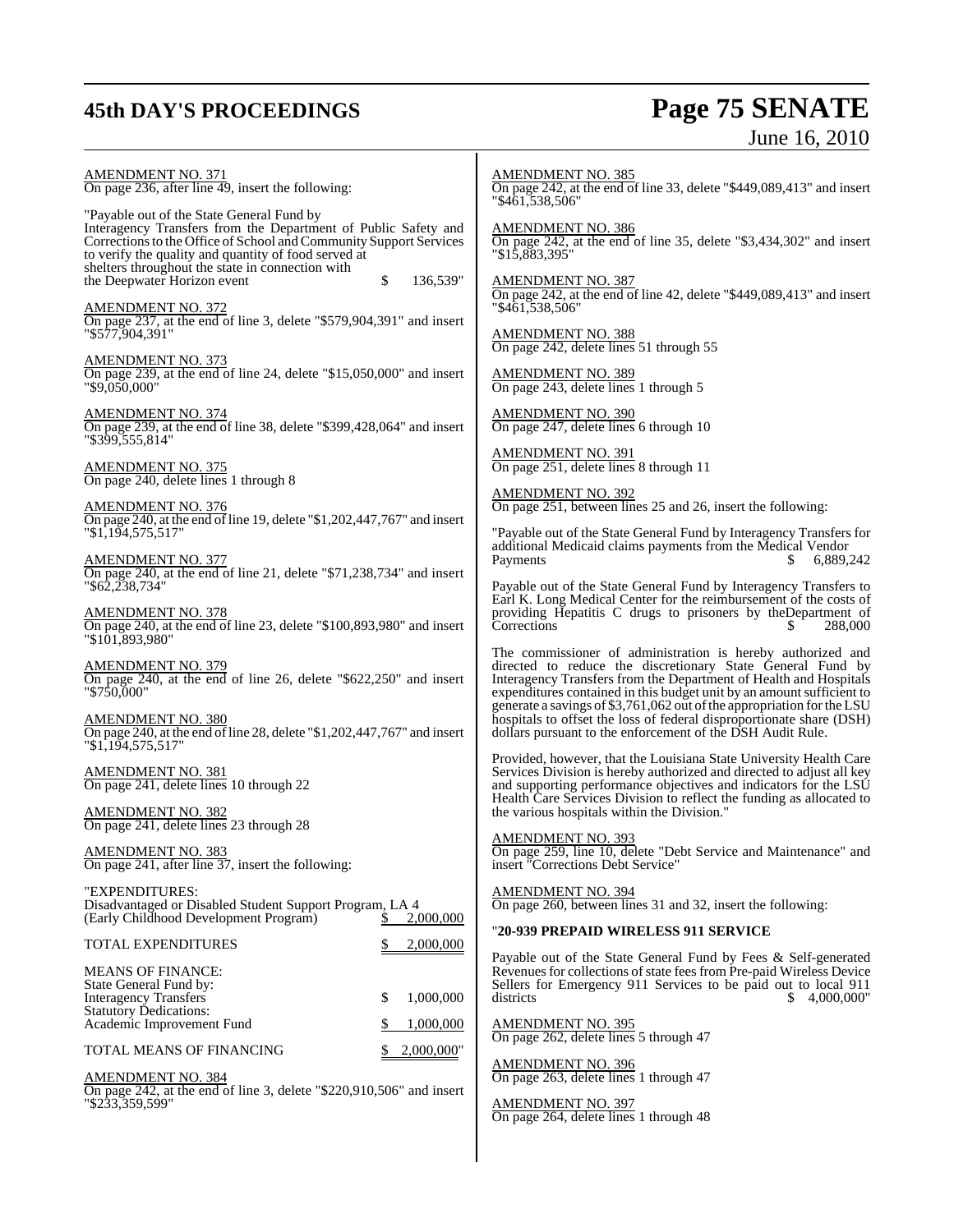## **Page 76 SENATE 45th DAY'S PROCEEDINGS**

| AMENDMENT NO. 398<br>On page 265, delete lines 1 through 47                                                                                                                                  |            |                                                                                                                                                                                                                                                                                                                                                              | <b>AMENDMENT NO. 413</b><br>On page 278, at the end of line 31, delete "\$59,963,940" and insert<br>"\$63,463,940"                                                                                                                  |  |  |
|----------------------------------------------------------------------------------------------------------------------------------------------------------------------------------------------|------------|--------------------------------------------------------------------------------------------------------------------------------------------------------------------------------------------------------------------------------------------------------------------------------------------------------------------------------------------------------------|-------------------------------------------------------------------------------------------------------------------------------------------------------------------------------------------------------------------------------------|--|--|
| <b>AMENDMENT NO. 399</b><br>On page 266, delete lines 1 through 50                                                                                                                           |            |                                                                                                                                                                                                                                                                                                                                                              | <b>AMENDMENT NO. 414</b><br>On page 278, at the end of line 35, delete "\$59,963,940" and insert<br>$"\$6\overline{3}4\overline{6}3.940"$                                                                                           |  |  |
| <b>AMENDMENT NO. 400</b><br>On page 267, delete lines 1 through 46                                                                                                                           |            |                                                                                                                                                                                                                                                                                                                                                              |                                                                                                                                                                                                                                     |  |  |
| <b>AMENDMENT NO. 401</b><br>On page 268, delete lines 1 through 47                                                                                                                           |            |                                                                                                                                                                                                                                                                                                                                                              | <b>AMENDMENT NO. 415</b><br>On page 278, at the end of line 37, delete "\$59,963,940" and insert<br>"\$63,463,940"                                                                                                                  |  |  |
| <b>AMENDMENT NO. 402</b><br>On page 269, delete lines 1 through 9                                                                                                                            |            |                                                                                                                                                                                                                                                                                                                                                              | <b>AMENDMENT NO. 416</b><br>On page 278, at the end of line 38, delete "\$59,963,940" and insert<br>"\$63,463,940"                                                                                                                  |  |  |
| <b>AMENDMENT NO. 403</b><br>On page 269, delete lines 18 through 49                                                                                                                          |            |                                                                                                                                                                                                                                                                                                                                                              | <b>AMENDMENT NO. 417</b><br>On page 278, line 40, delete "\$29,450,129" and insert "\$31,950,129"                                                                                                                                   |  |  |
| <b>AMENDMENT NO. 404</b><br>On page 270, delete lines 1 through 48                                                                                                                           |            |                                                                                                                                                                                                                                                                                                                                                              | <b>AMENDMENT NO. 418</b>                                                                                                                                                                                                            |  |  |
| <b>AMENDMENT NO. 405</b><br>On page 271, delete lines 1 through 49                                                                                                                           |            |                                                                                                                                                                                                                                                                                                                                                              | On page 278, line 45, after "Improvement Fund;" insert "the amount<br>of \$1,000,000 into the Student Scholarships for Education<br>Excellence;"                                                                                    |  |  |
| <b>AMENDMENT NO. 406</b><br>On page 272, delete lines 1 through 48                                                                                                                           |            |                                                                                                                                                                                                                                                                                                                                                              | AMENDMENT NO. 419<br>On page 278, delete line 49, and insert the following:                                                                                                                                                         |  |  |
| <b>AMENDMENT NO. 407</b><br>On page 273, delete lines 1 through 48                                                                                                                           |            | "appropriations in the total amount of Eighteen Million Two Hundred<br>Thousand Dollars, be it"                                                                                                                                                                                                                                                              |                                                                                                                                                                                                                                     |  |  |
| <b>AMENDMENT NO. 408</b><br>On page 274, delete lines 1 through 48                                                                                                                           |            |                                                                                                                                                                                                                                                                                                                                                              | <b>AMENDMENT NO. 420</b><br>On page 280, between lines 30 and 31, insert the following:                                                                                                                                             |  |  |
| <b>AMENDMENT NO. 409</b><br>On page 275, delete lines 1 through 48                                                                                                                           |            | "G. The sum of Nine Hundred Thousand and No/100 (\$900,000.00)<br>Dollars to Danny J. Percle is hereby appropriated out of the General<br>Fund of the state of Louisiana for Fiscal Year 2010-2011 to be used<br>to pay the consent judgment in the suit entitled "Danny J. Percle v.<br>the State of Louisiana through the Department of Transportation and |                                                                                                                                                                                                                                     |  |  |
| <b>AMENDMENT NO. 410</b><br>On page 276, delete lines 1 through 39                                                                                                                           |            |                                                                                                                                                                                                                                                                                                                                                              |                                                                                                                                                                                                                                     |  |  |
| <b>AMENDMENT NO. 411</b><br>On page 277, after line 45, insert the following:                                                                                                                |            |                                                                                                                                                                                                                                                                                                                                                              | Development, State Farm Mutual Automobile Insurance Company<br>and Bradley J. Hymel", bearing Number 32493, Division "C", on the<br>docket of the Twenty-third Judicial District Court, parish of St.<br>James, state of Louisiana. |  |  |
| "Payable out of the State General Fund (Direct)<br>for a projected shortfall in the supplemental<br>payments to deputy sheriffs due to an increase in<br>the number of eligible participants | 1,500,000" |                                                                                                                                                                                                                                                                                                                                                              | H.(1) The sum of One Million Five Hundred One Thousand Eight<br>Hundred Ninety-eight and No/100 (\$1,501,898.00) Dollars to Steven<br>P. Hymel as duly appointed and qualified Curator of his interdicted                           |  |  |
| <b>AMENDMENT NO. 412</b><br>On page 278, between lines 28 and 29                                                                                                                             |            |                                                                                                                                                                                                                                                                                                                                                              | son, Bradley J. Hymel, and Monica Steib Hymel on behalf of Bradley<br>J. Hymel, both individually and on behalf of Bradley J. Hymel is<br>hereby appropriated out of the General Fund of the state of Louisiana                     |  |  |
| "20-941 AGRICULTURE AND FORESTRY FUNDS                                                                                                                                                       |            |                                                                                                                                                                                                                                                                                                                                                              | for Fiscal Year 2010-2011 to be used to pay the consent judgment in<br>the suit entitled "Danny J. Percle v. the State of Louisiana through<br>the Department of Transportation and Development, State Farm                         |  |  |
| <b>EXPENDITURES:</b>                                                                                                                                                                         |            |                                                                                                                                                                                                                                                                                                                                                              | Mutual Automobile Insurance Company and Bradley J. Hymel",                                                                                                                                                                          |  |  |
| Animals Health and<br>Food Safety                                                                                                                                                            | \$         | 1,010,000                                                                                                                                                                                                                                                                                                                                                    | bearing Number 32493, Division "C", on the docket of the Twenty-<br>third Judicial District Court, parish of St. James, state of Louisiana.                                                                                         |  |  |
| <b>Agro-Consumer Services</b>                                                                                                                                                                | \$         | 496,815                                                                                                                                                                                                                                                                                                                                                      | (2) The sum of Seven Hundred Fifty-four Thousand Five Hundred                                                                                                                                                                       |  |  |
| Forestry                                                                                                                                                                                     | \$         | 3,753,716                                                                                                                                                                                                                                                                                                                                                    | and $\text{No}/100$ (\$754,500.00) Dollars is hereby appropriated out of the                                                                                                                                                        |  |  |
| Soil and Water Conservation Program                                                                                                                                                          | \$         | 3,330,035                                                                                                                                                                                                                                                                                                                                                    | General Fund of the state of Louisiana to the office of risk<br>management, division of administration, or such amount as is                                                                                                        |  |  |
| <b>TOTAL EXPENDITURES</b>                                                                                                                                                                    |            | 8,590,566                                                                                                                                                                                                                                                                                                                                                    | necessary to fund an annuity which will pay Bradley J. Hymel in<br>accordance with Paragraph (1) of this Subsection                                                                                                                 |  |  |
| <b>MEANS OF FINANCE:</b>                                                                                                                                                                     |            | 1,850,000                                                                                                                                                                                                                                                                                                                                                    | I. The sum of Seventy-five Thousand and No/100 (\$75,000.00)                                                                                                                                                                        |  |  |
| State General Fund (Direct)<br>State General Fund by:                                                                                                                                        | \$         |                                                                                                                                                                                                                                                                                                                                                              | Dollars to Tiffanie Potts, individually and on behalf of her minor                                                                                                                                                                  |  |  |
| <b>Interagency Transfers</b>                                                                                                                                                                 | \$         | 202,090                                                                                                                                                                                                                                                                                                                                                      | children, Laikyn Potts and Kassidi Potts, are hereby appropriated out                                                                                                                                                               |  |  |
| <b>Statutory Dedications:</b><br><b>Forest Productivity Fund</b>                                                                                                                             | \$         | 2,637,216                                                                                                                                                                                                                                                                                                                                                    | of the General Fund of the state of Louisiana for Fiscal Year 2010-<br>2011 to be used to pay the consent judgment in the suit entitled                                                                                             |  |  |
| Federal Funds                                                                                                                                                                                |            | 3,901,260                                                                                                                                                                                                                                                                                                                                                    | "Kenneth J. Potts v. the Estate of Wayne A. Guidry and Trinity                                                                                                                                                                      |  |  |
| TOTAL MEANS OF FINANCING                                                                                                                                                                     |            | 8,590,566                                                                                                                                                                                                                                                                                                                                                    | Insurance Company and the State of Louisiana, through the<br>Department of Transportation and Development", bearing No. C-<br>208-94 on the docket of the Thirty-first Indicial District Court                                      |  |  |

Provided, however, that the funds appropriated herein shall be administered by the commissioner of agriculture and forestry."

"Kenneth J. Potts v. the Estate of Wayne A. Guidry and Trinity Insurance Company and the State of Louisiana, through the Department of Transportation and Development", bearing No. C-208-94, on the docket of the Thirty-first Judicial District Court, parish of Jefferson Davis, state of Louisiana.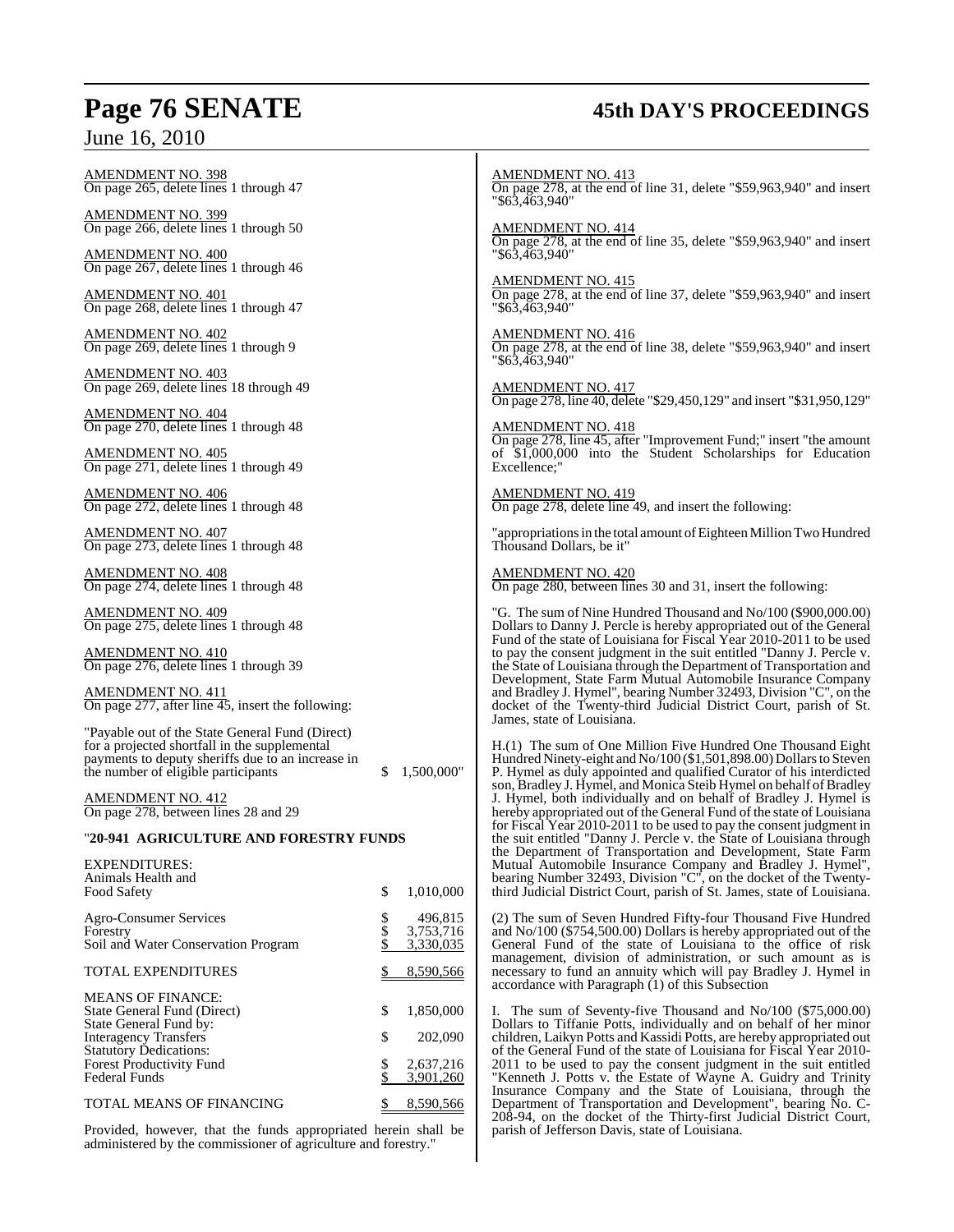## **45th DAY'S PROCEEDINGS Page 77 SENATE**

# June 16, 2010

J. The sum of Eight Hundred Sixty Thousand Five Hundred Fortynine and No/100 (\$860,549.00) Dollars to Annie F. Henry is hereby appropriated out of the General Fund of the state of Louisiana for Fiscal Year 2010-2011 to be used to pay the consent judgment in the suit entitled "Annie F. Henry v. Andrew J. Pirie and the State of Louisiana through the Department of Transportation and Development", bearing Number 65,763, Division "A", on the docket of the Eighteenth Judicial District Court, parish of Iberville, state of Louisiana.

K. The sum of One Hundred Fifty Thousand Five Hundred Eightynine and No/100 (\$150,589.00) Dollars to Henry Cook, Executor of the Succession of Lawrence L. Cook hereby appropriated out of the General Fund of the state of Louisiana for Fiscal Year 2010-2011 to be used to pay the judgment in the suit entitled "Leila Marie Tassin, Wife of/and Irving C. Tassin, Jr. v. Frank Bedell, Custom Bus Charters,Inc.Represented by its President, DonnaBeGovich,Casino Magic and the Insurers of Frank Bedell, Custom Bus Charters, Inc. and Casino Magic consolidated with Lawrence LeeCook v. Frank M. Bedell, et al", bearing No. 1999-07665, Division "B", Docket No. 15, consolidated with No. 1999-10369, Division "E", Docket No. 7, on the docket of the Civil District Court, parish of Orleans, state of Louisiana.

L. The sum of Two Hundred Thousand and No/100 (\$200,000.00) Dollars to Tommey Wade Huesers, Sr. and Odile Dubey Huesers is hereby appropriated out of the General Fund of the state of Louisiana for Fiscal Year 2010-2011 to be used to pay the consent judgment in the suit entitled "Tommey Wade Huesers, Sr. and Odile Dubey Huesers v. the State of Louisiana through the Department of Transportation and Development" bearing Number 73,450-G, Sixteenth Judicial District Court, parish of St. Martin, state of Louisiana.

M. The sum of Twelve Hundred and No/100 (\$1,200.00) Dollars to State Farm Mutual Automobile Insurance Company and Allen Riley, Jr. is hereby appropriated out of the General Fund of the state of Louisiana for fiscal Year 2010-2011 to be used to pay the consent judgment in the suit, Sixteenth Judicial District Court, parish of St. Martin, state of Louisiana.

N. The sum of Five Hundred Five Thousand Eight Hundred Twentyfive and No/100 (\$505,825.00) Dollars to Deborah Johnston and Linda Johnston Saber is hereby appropriated out of the General Fund of the state of Louisiana for Fiscal Year 2010-2011 to be used to pay the consent judgment in the suit entitled "Leila Marie Tassin, Wife of/and Irving C. Tassin, Jr. v. Frank Bedell, Custom Bus Charters, Inc. Represented by its President, Donna BeGovich, Casino Magic and the Insurers of Frank Bedell, Custom Bus Charters, Inc. and Casino Magic consolidated with Deborah Johnston, Linda Johnston Saber, Carl Doisher, Jimmie Doisher and Ennis Doisher, individually and on behalf of the Estates of their respective parents, Calvin Dewight Johnston and Annie Dell Doisher Johnston v. the State of Louisiana, through the Department of Transportation and Development", bearing No. 1999-07665, Division "B", Docket No. 15, consolidated with No. 2000-07078, Division "A", Docket No. 5, on the docket of the Civil District Court, parish of Orleans, state of Louisiana.

O. The sum of Four Hundred Twenty-seven Thousand Eighty and No/100 (\$427,080.00) Dollars to Robert Anthony Torres, Sr., Robert Anthony Torres, Jr., Barry Paul Torres, and Brian Joseph Torres is hereby appropriated out of the General Fund of the state of Louisiana for Fiscal Year 2010-2011 to be used to pay the consent judgment in the suit entitled "Robert Torres, Sr. Robert Torres, Jr., Barry Paul Torres, and Brian Joseph Torres, individually and on behalf of the estate of Emily A. Torres v. Frank Bedell, Custom Bus Charters, Inc., Represented by it President, Donna BeGovich, Casino Magic and their insurance company, Reliance Insurance Company, Casino Magic Corporation and the insurers of Custom Bus Charters, Inc., and Casino Magic Corporation consolidated with Leila Marie Tassin, Wife of/and Irving C. Tassin, Jr. v. Frank Bedell, Custom Bus Charters, Inc. Represented by its President, Donna BeGovich, Casino Magic and the Insurers of Frank Bedell, Custom Bus Charters, Inc.

and Casino Magic", bearing No. 1999-07816, Division "B", Section No. 15, consolidated with Section No. 1999-07665, Division "B", Section 15, on the docket of the Civil District Court, parish of Orleans, state of Louisiana.

P. The sum of Four Hundred Twenty-nine Thousand Six Hundred Fifty and No/100 (\$429,650.00) Dollars to Lucien J. Gauff, Jr., Lucien J. Gauff, III, Chermain Gauff Guerin and Errol M. Gauff is hereby appropriated out of the General Fund of the state of Louisiana for Fiscal Year 2010-2011 to be used to pay the amended judgment in the suit entitled "Leila Marie Tassin, Wife of/and Irving C. Tassin, Jr. v. Frank Bedell, Custom Bus Charters, Inc. Represented by its President, DonnaBeGovich,Casino Magic and the Insurers of Frank Bedell, Custom Bus Charters, Inc. and Casino Magic consolidated with Lucien J. Gauff, Jr., Lucien J. Gauff, III, Chermain Gauff Guerin and Errol M. Gauff, Individually and on behalf of the estate of Shirley Gauff v. Frank Bedell, Custom Bus Charters, Inc. Represented by its President, Donna BeGovich, Casino Magic and the Insurers of Frank Bedell, Custom Bus Charters, Inc. and Casino Magic", bearing No. 1999-07665, Division "B", Docket No. 15, consolidated with No. 1999-08018, Division "E", Docket No. 7, on the docket of the Civil District Court, parish of Orleans, state of Louisiana.

Q. The sum of Four Hundred Forty-five Thousand One Hundred Seventy-nine and No/100 (\$445,179.00) Dollars to Sandra Remondet, Hubert Remondet and Johnny Remondet is hereby appropriated out of the General fund of the state of Louisiana for Fiscal Year 2010-2011 to be used to pay the consent judgment in the suit entitled "Hubert Remondet, Jr., Sandra Remondet and Johnny Remondet, Individually and on behalf of the estate of their mother, Mildred Remondet v. Frank Bedell, Custom Bus Charters, Inc., Represented by its President, Donna BeGovich, and their insurance company, Reliance Insurance Company, Casino Magic Corporation and the Insurers of Custom Bus Charters, Inc., and Casino Magic Corporation consolidated with Leila Marie Tassin, Wife of/and Irving C. Tassin, Jr. v. Frank Bedell, Custom Bus Charters, Inc. Represented by its President, Donna BeGovich, Casino Magic and the Insurers of Frank Bedell, Custom Bus Charters, Inc. and Casino Magic", bearing No. 1999-8133, Division "E", Section 7, consolidated with No. 1999- 07665, Division "B", Section 15, on the docket of the Civil District Court, parish of Orleans, state of Louisiana.

R. The sum of Two Hundred Ninety-six Thousand Two Hundred Twenty-three and No/100 (\$296,223.00) Dollars to Leila Marie Tassin is hereby appropriated out of the General Fund of the state of Louisiana for Fiscal Year 2010-2011 to be used to pay the judgment in the suit entitled "Leila Marie Tassin, Wife of/and Irving C. Tassin, Jr. v. Frank Bedell, Custom Bus Charters, Inc. Represented by its President, Donna BeGovich, Casino Magic and the Insurers of Frank Bedell, Custom Bus Charters, Inc. and Casino Magic" bearing No. 1999-07665, Division "B", Docket No. 15, on the docket of the Civil District Court, parish of Orleans, state of Louisiana.

S. The sum of Four Hundred Seventy-five Thousand and No/100 (\$475,000.00) Dollars to Harry Nicholas, Jr., Executor of the Estate of Dorothy Borne is hereby appropriated out of the General Fund of the state of Louisiana for Fiscal Year 2010-2011 to be used to pay the judgment in the suit entitled "Dorothy Borne v. Frank Bedell, Custom Bus Charters, Inc., Represented by its President, Donna BeGovich, and their insurance company, Reliance Insurance Company, Casino Magic Corporation and the Insurers of Custom Bus Charters, Inc., andCasino MagicCorporation consolidated with LeilaMarieTassin, Wife of/and Irving C. Tassin, Jr. v. Frank Bedell, Custom Bus Charters, Inc. Represented by its President, Donna BeGovich, Casino Magic and the Insurers of Frank Bedell, Custom Bus Charters, Inc. and Casino Magic", bearing No. 1999-10078, Division "E", Section 7, consolidated with No. 1999-07665, Division "B", Section 15, on the docket of the Civil District Court, parish of Orleans, state of Louisiana.

T. The sum of One Hundred Eighty Thousand Nine Hundred Fortyeight and No/100 (\$180,948.00) Dollarsto Deborah Sposito Scanlan is hereby appropriated out of the General Fund of the state of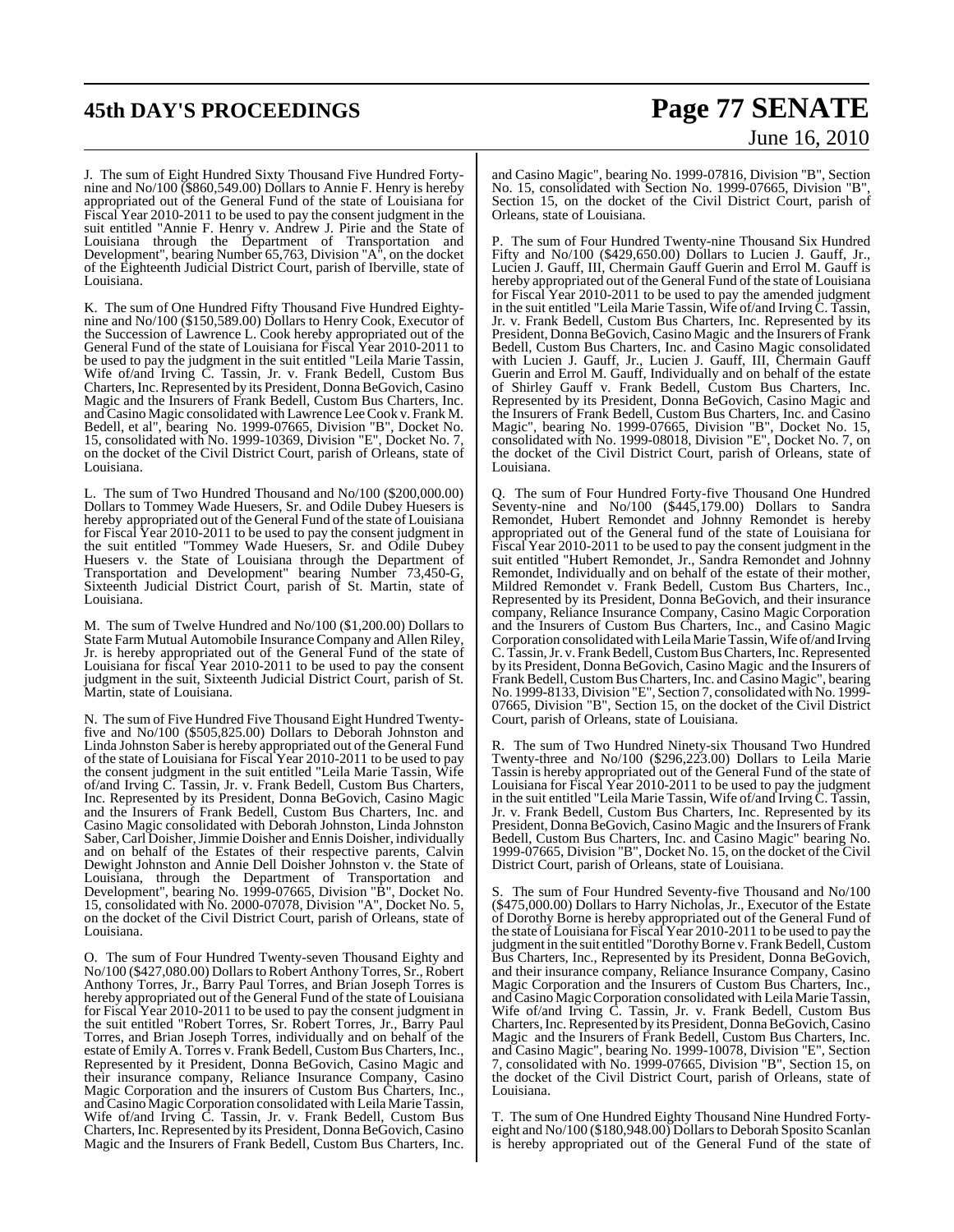## **Page 78 SENATE 45th DAY'S PROCEEDINGS**

### June 16, 2010

Louisiana for Fiscal Year 2010-2011 to be used to pay the judgment in the suit entitled "Deborah A. Scanlan, Individually and on behalf of the estate of her mother, Dolly Sposito v. Frank Bedell, Custom Bus Charters, Inc., Represented by its President, Donna BeGovich, and their insurance company, Reliance Insurance Company, Casino Magic Corporation and the Insurers of Custom Bus Charters, Inc., and Casino Magic Corporation consolidated with Leila Marie Tassin, Wife of/and Irving C. Tassin, Jr. v. Frank Bedell, Custom Bus Charters, Inc. Represented by its President, Donna BeGovich, Casino Magic and the Insurers of Frank Bedell, Custom Bus Charters, Inc. and Casino Magic", bearing No. 1999-08097, Division "E", Section 7, consolidated with No. 1999-07665, Division "B", Section 15, on the docket of the Civil District Court, parish of Orleans, state of Louisiana.

U. The sum of Four Hundred Twenty-five Thousand and No/100 (\$425,000.00) Dollars to Lois Ponville is hereby appropriated out of the General Fund of the state of Louisiana for Fiscal Year 2010-2011 to be used to pay the judgment in the suit entitled "Lois Ponville, wife of/and Milton Ponville v. Frank Bedell, Custom Bus Charters, Inc., Represented by its President, Donna BeGovich, and their insurance company, Reliance Insurance Company, Casino Magic Corporation and the Insurers of Custom Bus Charters, Inc., and Casino Magic Corporation consolidated with Leila Marie Tassin, Wife of/and Irving C. Tassin, Jr. v. Frank Bedell, Custom Bus Charters, Inc. Represented by its President, Donna BeGovich, Casino Magic and the Insurers of Frank Bedell, Custom Bus Charters, Inc. and Casino Magic", bearing No. 1999-08087, Division "E", Section 7, consolidated with No. 1999-07665, Division "B", Section 15, on the docket of the Civil District Court, parish of Orleans, state of Louisiana.

V. The sum of Twenty-five Thousand and No/100 (\$25,000.00) Dollars to Tiffany N. Williams is hereby appropriated out of the General Fund of the state of Louisiana for Fiscal Year 2010-2011 to be used to pay the consent judgment in the suit entitled "Tiffany N. Williams v. Trampus R. Easley, Department of Transportation and Development and ABC Insurance Company", bearing No. 2002- 003498, Division "B", Twenty-first Judicial District Court, parish of Tangipahoa, state of Louisiana.

W. The sum of Thirty-five Thousand Seven Hundred Ninety-nine and No/100 (\$35,799.00) Dollars to Jackie Redmon and Adel Carrera is hereby appropriated out of the General Fund of the state of Louisiana for Fiscal Year 2010-2011 to be used to pay the consent judgment in the suit entitled "Jackie Redmon and Adel Carrera v. Kenneth Jeansonne, et al", bearing No. 2008-2035 "B", Twelfth Judicial District Court, parish of Avoyelles, state of Louisiana.

X. The sum of Twenty Thousand Three Hundred Twenty-seven and 11/100 (\$20,327.11) Dollars to Carol Catalano, individually and on behalf of her deceased husband, John Catalano, Sr. is hereby appropriated out of the General Fund of the state of Louisiana for Fiscal Year 2010-2011 to be used to pay the consent judgment in the suit entitled "Carol Catalano, individually and on behalf of her deceased husband, John Catalano, Sr., Brandy Catalano Chandler and, John Catalano, Jr. v. State of Louisiana through the Department ofTransportation and Development", bearingNo. 03-15173, Division "F", Twenty-second Judicial District Court, parish of St. Tammany, state of Louisiana.

Y. The sum of Twenty-five Thousand and No/100 (\$25,000.00) Dollars to Leo J. Franklin, Jr. is hereby appropriated out of the General Fund of the state of Louisiana for Fiscal Year 2010-2011 to be used to pay the consent judgment in the suit entitled "Leo J. Franklin, Jr. v. the State of Louisiana through the Department of Transportation and Development", bearing No. 100,693, Division "E", Thirty-fourth Judicial District Court, parish of St. Bernard, state of Louisiana.

Z. The sum of Ninety-one Thousand Six Hundred Forty-five and No/100 (\$91,645.00) Dollars to Barry G. Hines is hereby appropriated out of the General Fund of the state of Louisiana for Fiscal Year 2010-2011 to be used to pay the consent judgment in the suit entitled "Barry G. Hines, Russell L. Hines and Dennis A. Hines

v. State of Louisiana through the Department of Transportation and Development and Servico Truck Lines, Inc.", bearing No. 38,122-03, Eighth Judicial District, parish of Winn, state of Louisiana.

AA. The sum of Forty Thousand and No/100 (\$40,000.00) Dollars to Brenda Joyce Leger is hereby appropriated out of the General Fund of the state of Louisiana for Fiscal Year 2010-2011 to be used to pay the consent judgment in the suit entitled "Brenda Joyce Leger" v. state of Louisiana, through the Department of Transportation and Development", bearing No. 2009-10254 "D", Fifteenth Judicial District Court, parish of Acadia, state of Louisiana.

BB. The sum of Eight Thousand Nine Hundred Ninety and 15/100 (\$8,990.15) Dollars to Tonya Glasper is hereby appropriated out of the General Fund of the state of Louisiana for Fiscal Year 2010-2011 to be used to pay the consent judgment in the suit entitled "Tonya D. Glasper v. State of Louisiana, Department of Transportation and Development and City of Alexandria", bearing No. 228,381 A, Ninth Judicial District Court, parish of Rapides, state of Louisiana.

CC. The sum of One Thousand and No/100 (\$1,000.00) Dollars to Sherinna Bonnette and Terry Bonnette is hereby appropriated out of the General Fund of the state of Louisiana for Fiscal Year 2010-2011 to be used to pay the consent judgment in the suit entitled "Sherina Bonnette, Et Vir v. Louisiana Pecan Festival, Inc., Town of Colfax, Grant Parish Police Jury and Louisiana Department of Transportation and Development", bearing No. 18333, Thirty-fifth Judicial District Court, parish of Grant, state of Louisiana.

DD. The sum of Nine Thousand Five Hundred and No/100 (\$9,500.00) Dollars to Cynthia Jacobs and the sum of Five Hundred and No/100 (\$500.00) Dollars to George Jacobs is hereby appropriated out of the General Fund of the state of Louisiana for Fiscal Year 2010-2011 to be used to pay the consent judgment in the suit entitled "Cynthia Jacobs v. State of Louisiana, through the Department of Transportation and Development", bearing No. 00- 168, Sixth Judicial District Court, parish of Madison, state of Louisiana.

EE. The sum of One Hundred Ninety-five Thousand and No/100 (\$195,000.00) Dollars to Correy J. Richard and the sum of One Hundred Thousand and No/100 (\$100,000.00) Dollars to Kimberly R. Raymond is hereby appropriated out of the General Fund of the state of Louisiana for Fiscal Year 2010-2011 to be used to pay the consent judgment in the suit entitled "Correy J. Richard and Kimberly M. Raymond v. Canal Insurance Company, Edgardo Mejia, Harbhajan S. Chahal D/B/A Happy Transportation, State of Louisiana, through the Department of Transportation and Development", bearing No. 37, 150, Division "C", Eighteenth Judicial District Court, parish of West Baton Rouge, state of Louisiana.

FF. The sum of Twenty-five Thousand and No/100 (\$25,000.00) Dollars to Lisa Robillard is hereby appropriated out of the General Fund of the state of Louisiana for Fiscal Year 2010-2011 to be used to pay the consent judgment in the suit entitled "Lisa B. Robillard, surviving spouse of Larry J. Robillard, Jr. v. State of Louisiana, through the Department of Transportation and Development and Parish of Point Coupee", bearing No. 33,295, Division "D", Eighteenth Judicial District Court, parish of Pointe Coupee, state of Louisiana.

GG. The sum of One Hundred Twenty-nine Thousand One Hundred Forty-one and No/100 (\$129,141.00) Dollars to Don Gautheir is hereby appropriated out of the General Fund of the state of Louisiana for Fiscal Year 2010-2011 to be used to pay the judgment in the suit entitled "Leila Marie Tassin, Wife of/and Irving C. Tassin, Jr. v. Frank Bedell, Custom Bus Charters, Inc. Represented by its President, Donna BeGovich, Casino Magic and the Insurers of Frank Bedell, Custom Bus Charters, Inc. and Casino Magic consolidated with Don Gauthier, individually and on behalf of the estate of his mother, Rita Guillard v. Frank Bedell, Jr., Custom Bus Charters, Inc., their insurance company, Reliance Insurance Company, Casino Magic Corporation, and its Insurer, Hartford Insurance Company, the State of Louisiana through the Department of Transportation",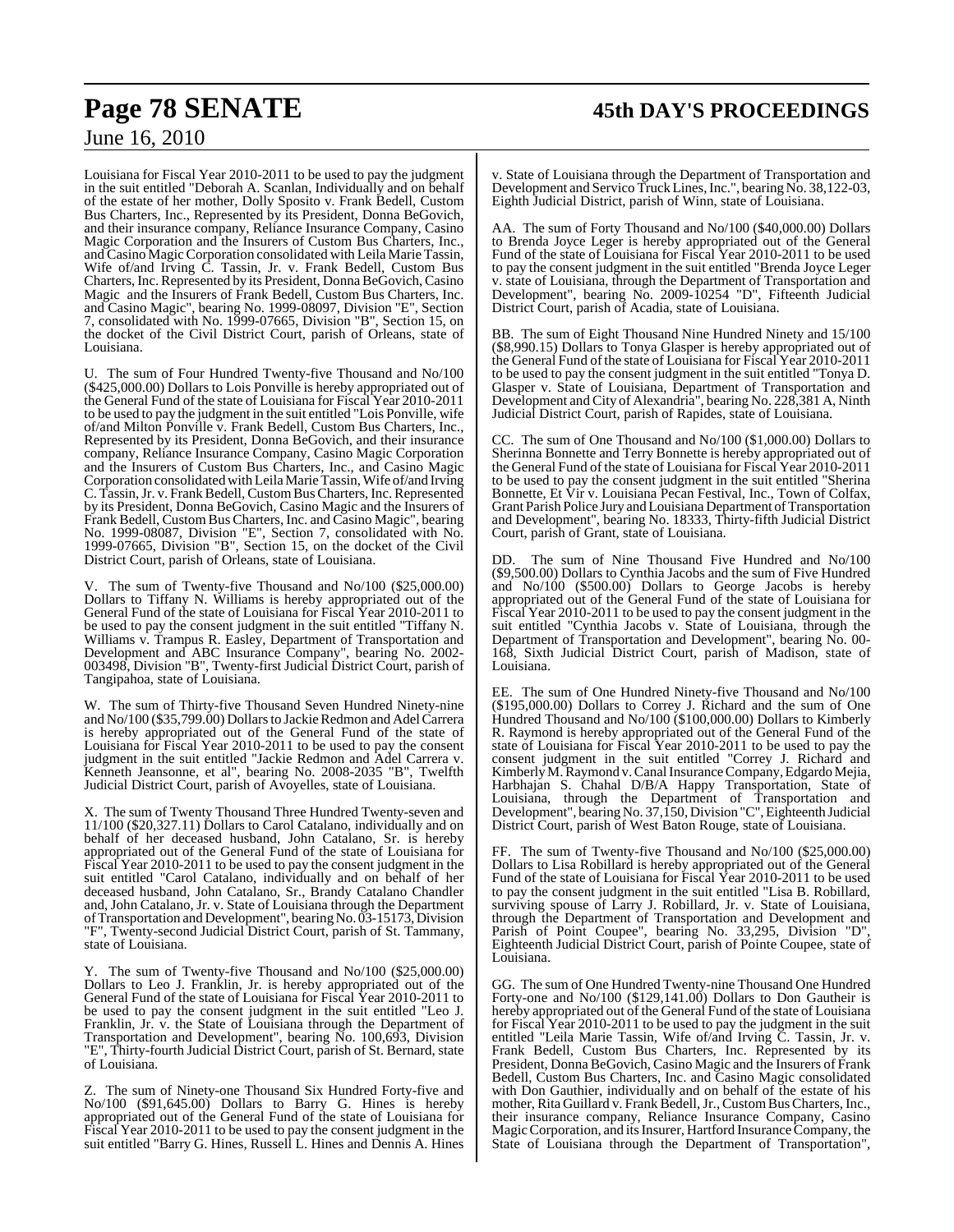## **45th DAY'S PROCEEDINGS Page 79 SENATE** June 16, 2010

bearing No. 1999-07665, Division "B", Docket No. 15 consolidated with No. 1999-13830, Division "B", Docket No. 15, on the docket of the Civil District Court, parish of Orleans, state of Louisiana.

HH. The sum of One Hundred Twenty-five Thousand and No/100 (\$125,000.00) Dollars to April Shantel Deason is hereby appropriated out of the General Fund of the state of Louisiana for Fiscal Year 2010-2011 to be used to pay the consent judgment in the suit entitled "April S. Deason v. State Farm Mutual Automobile Ins. Co., et al", bearing No. 87,360, Division "A", Twenty-first Judicial District Court, parish of Livingston, state of Louisiana.

II. The sum of Four Thousand and No/100 (\$4,000.00) Dollars is hereby appropriated out of the General Fund of the state of Louisiana for Fiscal Year 2010-2011 to be used to pay the consent judgment against the Department of Transportation and Development in the suit entitled "Ricky White v. USAA Casualty Insurance Company, et al", bearing No. 09-566, on the docket of the Fourth Judicial District Court, parish of Morehouse, state of Louisiana."

### AMENDMENT NO. 421

On page 280, between lines 38 and 39, insert the following:

"Section 21. The sum of Two Million and No/100 (\$2,000,000.00) Dollars is hereby appropriated out of the General Fund of the state of Louisiana for Fiscal Year 2010-2011 to provide funds to be available to the commissioner of administration for the compromise or settlement and initial payment in the judgment against the state entitled "Jean Boudreaux, et al v. State of Louisiana, Department of Transportation and Development, et al", bearing Number 71,408 on the docket of the Twenty-First Judicial District Court, parish of Tangipahoa, state of Louisiana.

Section 22. The sum of Five Hundred Twenty-One Thousand Two Hundred Seventy-Nine and No/100 (\$521,279.00) Dollars pluslegal interest from November 10, 1995, until paid, plus costs in the amount of Eighteen Thousand Four Hundred Ninety-Two and 57/100 (\$18,492.57) Dollars as ordered by the Court, is hereby appropriated out of the General Fund of the state of Louisiana for Fiscal Year 2010-2011 to be used to pay the judgment in the suit entitled "N-Y Associates, Inc. v. Board of Commissioners of the Orleans Parish Levee District" consolidated with "N-Y Associates, Inc. v. Board of Commissioners of the Orleans Levee District", bearing Nos. 2004-CA-1598 and 2004-CA-1986, on the docket of the Fourth Circuit Court of Appeal, state of Louisiana, on appeal from Docket Number 95-16885, Division "M-7", Civil District Court, parish of Orleans, state of Louisiana."

### AMENDMENT NO. 422

On page 280, line 40, change "Section 21." to "Section 23."

AMENDMENT NO. 423 On page 290, line 3, change "Section 22." to "Section 24."

On motion of Senator Michot, the committee amendment was adopted. The amended bill was read by title and referred to the Legislative Bureau.

**HOUSE BILL NO. 2—** BY REPRESENTATIVES GREENE AND FANNIN AN ACT

To provide with respect to the capital outlay budget and the capital outlay program for state government, state institutions, and other public entities; to provide for the designation of projects and improvements; to provide for the financing thereof making appropriations from certain sources; and to provide for related matters.

Reported with amendments by the Committee on Finance.

### **SENATE COMMITTEE AMENDMENTS**

Amendments proposed by Senate Committee on Finance to Re-Reengrossed House Bill No. 2 by Representative Greene

#### AMENDMENT NO. 1

In Senate Committee Amendment No. 86, proposed by the Senate Committee on Revenue and Fiscal Affairs and adopted by the Senate on June 14, 2010, on page 12, delete lines 27 through 29, and insert the following:

"Priority 2 Priority 5<br>Total

| "Priority 2 | 1.500.000      |
|-------------|----------------|
| Priority 5  | 10,000,000     |
| Total       | \$11,5000,000" |

#### AMENDMENT NO. 2

Delete Senate Committee Amendment Nos. 6 and 92, proposed by the Senate Committee on Revenue and Fiscal Affairs and adopted by the Senate on June 14, 2010.

### AMENDMENT NO. 3

On page 10, delete lines 36 through 38, and insert the following:"Revenues previously allocated under the authority of Act 20 of 1999 for"

### AMENDMENT NO. 4

AMENDMENT NO. 5

On page 11, delete line 38, and insert the following:

"(Ouachita) \$ 273,059"

## On page 11, delete line 42, and insert the following:

"Total \$ 28,053,168"

2,500,000<br>2,000,000

 $4,500,000$ 

AMENDMENT NO. 6 On page 13, delete lines 42 through 44

### AMENDMENT NO. 7

On page 21, between lines 22 and 23, insert the following:

"(245) Intersection Improvement Program, Real Estate Acquisition, Planning and Construction (Ascension) Payable from General Obligation Bonds<br>Priority 2 Payable from Fees and Self-Generated Revenues<br>Total

AMENDMENT NO. 8 On page 27, delete lines 34 through 39

AMENDMENT NO. 9 On page 28, delete lines 1 through 6

AMENDMENT NO. 10 On page 30, delete lines 43 through 48

### AMENDMENT NO. 11

On page 37, between lines 2 and 3, insert the following:

"(146) Woodworth Central Office Complex (Rapides) Payable from Revenue Bonds \$ 12,000,000

AMENDMENT NO. 12 On page 39, delete line 29, and insert the following:

Payable from the balance of State General Fund

 $\gamma$  Priority 2  $\qquad \qquad$  125,000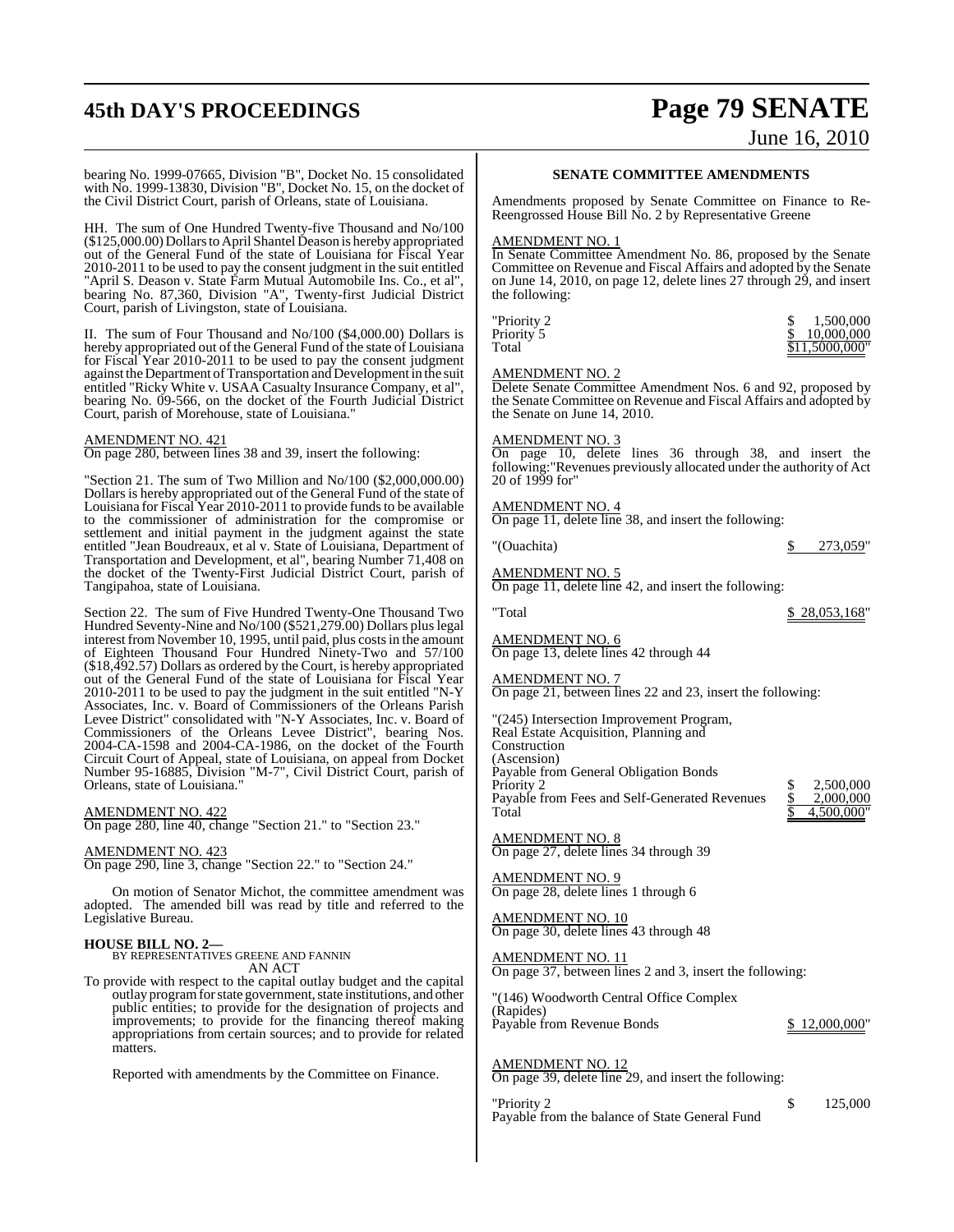## **Page 80 SENATE 45th DAY'S PROCEEDINGS**

June 16, 2010

| (Direct) previously allocated under the authority<br>of Act 511 of 2008 for University of New Orleans,<br>Electrical System Upgrade (Orleans)<br>3,874,000<br>3.999.000"<br>Total                                                                                                                                                                                                                                                                      | Payable from the balance of State General Fund<br>(Direct) previously allocated under the authority<br>of Act 26 of 2005 for Westwego, Performing Arts                                                                                                                                                                                                                                                                                    |
|--------------------------------------------------------------------------------------------------------------------------------------------------------------------------------------------------------------------------------------------------------------------------------------------------------------------------------------------------------------------------------------------------------------------------------------------------------|-------------------------------------------------------------------------------------------------------------------------------------------------------------------------------------------------------------------------------------------------------------------------------------------------------------------------------------------------------------------------------------------------------------------------------------------|
| AMENDMENT NO. 13<br>On page 46, between lines 18 and 19, insert the following:                                                                                                                                                                                                                                                                                                                                                                         | Theater/Communications Center Phase III, Planning<br>250,000<br>and Construction (Jefferson)<br>476.100"<br>Total                                                                                                                                                                                                                                                                                                                         |
| "(968) Student Union Renovation and Addition<br>(Lafayette)<br>Payable from Revenue Bonds<br>40,510,400                                                                                                                                                                                                                                                                                                                                                | <b>AMENDMENT NO. 19</b><br>On page 129, delete line 13, and insert the following:                                                                                                                                                                                                                                                                                                                                                         |
| Provided, however, this appropriation is in lieu of Revenue Bonds<br>appropriated in Act 20 of 2009."                                                                                                                                                                                                                                                                                                                                                  | \$<br>"Priority 2<br>150,000<br>Payable from the balance of State General Fund<br>(Direct) Non-Recurring Revenues previously                                                                                                                                                                                                                                                                                                              |
| AMENDMENT NO. 14<br>On page 50, between lines 34 and 35, insert the following:                                                                                                                                                                                                                                                                                                                                                                         | allocated under the authority of Act 23 of 2002<br>for West Feliciana Parish, West Feliciana<br>Executive Conference Center, Planning and<br>Construction (Local Match Required)                                                                                                                                                                                                                                                          |
| "() Land Acquisition and Infrastructure Improvements<br>(West Baton Rouge)<br>Payable from the balance of State General Fund                                                                                                                                                                                                                                                                                                                           | (West Feliciana)<br>99.940<br>249.940<br>Total                                                                                                                                                                                                                                                                                                                                                                                            |
| (Direct) Non-Recurring Revenues previously allocated<br>under the authority of Act 20 of 2009 for Greater Baton<br>Rouge Port Commission, Maritime Security Operations<br>4,500,000<br>Center (West Baton Rouge)                                                                                                                                                                                                                                       | On motion of Senator Michot, the committee amendment was<br>adopted. The amended bill was read by title and referred to the<br>Legislative Bureau.                                                                                                                                                                                                                                                                                        |
| Pending approval of capital outlay budget request pursuant to the<br>provisions of R.S. $39:112."$                                                                                                                                                                                                                                                                                                                                                     | <b>HOUSE BILL NO. 787-</b><br>BY REPRESENTATIVE FANNIN<br>AN ACT                                                                                                                                                                                                                                                                                                                                                                          |
| <b>AMENDMENT NO. 15</b><br>On page 53, delete lines 24 through 28                                                                                                                                                                                                                                                                                                                                                                                      | To amend and reenact R.S. $39:94(C)(4)(a)$ , relative to state funds; to<br>provide for the determination of state revenue receipts for<br>purposes of the Budget Stabilization Fund; to provide for the                                                                                                                                                                                                                                  |
| <b>AMENDMENT NO. 16</b><br>On page 67, between lines 42 and 43, insert the following:                                                                                                                                                                                                                                                                                                                                                                  | transfer, dedication, use, and appropriations as specified of<br>certain treasury funds; to provide for an effective date; and to<br>provide for related matters.                                                                                                                                                                                                                                                                         |
| "(1780) Catahoula Meeting Center, Planning<br>and Construction                                                                                                                                                                                                                                                                                                                                                                                         | Reported with amendments by the Committee on Finance.                                                                                                                                                                                                                                                                                                                                                                                     |
| (St. Martin)<br>Payable from the balance of State General Fund<br>(Direct) previously allocated under the authority<br>of Act 28 of 1997 for Henderson, Lynch Botanical<br>Gardens and Bird Sanctuary, Land Acquisition,                                                                                                                                                                                                                               | <b>SENATE COMMITTEE AMENDMENTS</b><br>Amendments proposed by Senate Committee on Finance to<br>Reengrossed House Bill No. 787 by Representative Fannin                                                                                                                                                                                                                                                                                    |
| Planning and Construction (St. Martin)<br>456,841"<br>AMENDMENT NO. 17<br>On page 76, delete lines 21 through 24 and insert the following:                                                                                                                                                                                                                                                                                                             | <b>AMENDMENT NO. 1</b><br>On page 1, line 2, after "R.S. $39:94(C)(4)(a)$ ," insert "and to enact<br>R.S. 47:6007(C)(7), and R.S. 51:2361(C) and 2365(G),"                                                                                                                                                                                                                                                                                |
| "Payable from State General Fund (Direct)<br>1,000,000<br>Non-Recurring Revenues<br>\$                                                                                                                                                                                                                                                                                                                                                                 | <b>AMENDMENT NO. 2</b><br>On page 1, line 5 after "funds;" and before "to provide" insert "to<br>provide for the Louisiana Filmmakers Grant Program; to provide for                                                                                                                                                                                                                                                                       |
| Provided, however, this State General Fund (Direct) appropriation is<br>in lieu of a portion, in the amount of $$1,000,000$ , of the appropriation<br>from State General Fund (Direct) Nonrecurring Revenues for the<br>Department of Transportation and Development for the Highway<br>Program and attributable to the monies allocated for purposes of the<br>Transportation Mobility Fund contained in Act 7 of the 2008 Second                     | the creation of the Louisiana Filmmakers Grant Fund; to provide<br>relative to the Rapid Response Fund and legislative notice of<br>economic development projects; to provide relative to the Louisiana<br>Mega-Project Development Fund and legislative notice of economic<br>development projects;"                                                                                                                                     |
| Extraordinary Session. One Million Dollars (\$1,000,000) of the<br>appropriation from State General Fund (Direct) Nonrecurring<br>Revenues for the Department of Transportation and Development for<br>the Highway Program and attributable to the monies allocated for<br>purposes of the Transportation Mobility Fund contained in Act 7 of<br>the 2008 Second Extraordinary Session is hereby rescinded, and is<br>replaced by this appropriation." | <b>AMENDMENT NO. 3</b><br>On page 1, after line 20 insert the following:<br>"Section 2. R.S. $47:6007(C)(7)$ is hereby enacted to read as<br>follows:<br>§6007. Motion picture investor tax credit<br>C. Investor tax credit; specific productions and projects.                                                                                                                                                                          |
| <b>AMENDMENT NO. 18</b><br>On page 103, between lines 14 and 15, insert the following:                                                                                                                                                                                                                                                                                                                                                                 | $(7)(a)$ The processing fee provided for in Subparagraph $(4)(b)$ of<br>this Subsection received by the office shall be deposited upon receipt<br>in the state treasury. After compliance with the requirements of                                                                                                                                                                                                                        |
| (897) Performing Arts Center/Community Center Phase IV<br>(Jefferson)<br>Payable from the balance of State General Fund<br>(Direct) Nonrecurring Revenues previously<br>allocated under the authority of Act 23 of 2002<br>for Westwego, Performing Arts Center Parking                                                                                                                                                                                | Article VII, Section 9(B) of the Constitution of Louisiana relative to<br>the Bond Security and Redemption Fund and prior to any money<br>being placed into the state general fund or any other fund, an amount<br>equal to that deposited as required by this Paragraph shall be credited<br>by the treasurer to a special fund hereby created in the state treasury<br>to be known as the Louisiana Filmmakers Grant Fund. The money in |

for Westwego, Performing Arts Center Parking

Lot, Planning and Construction (Jefferson) \$ 226,100

the fund shall be appropriated by the legislature to be used solely for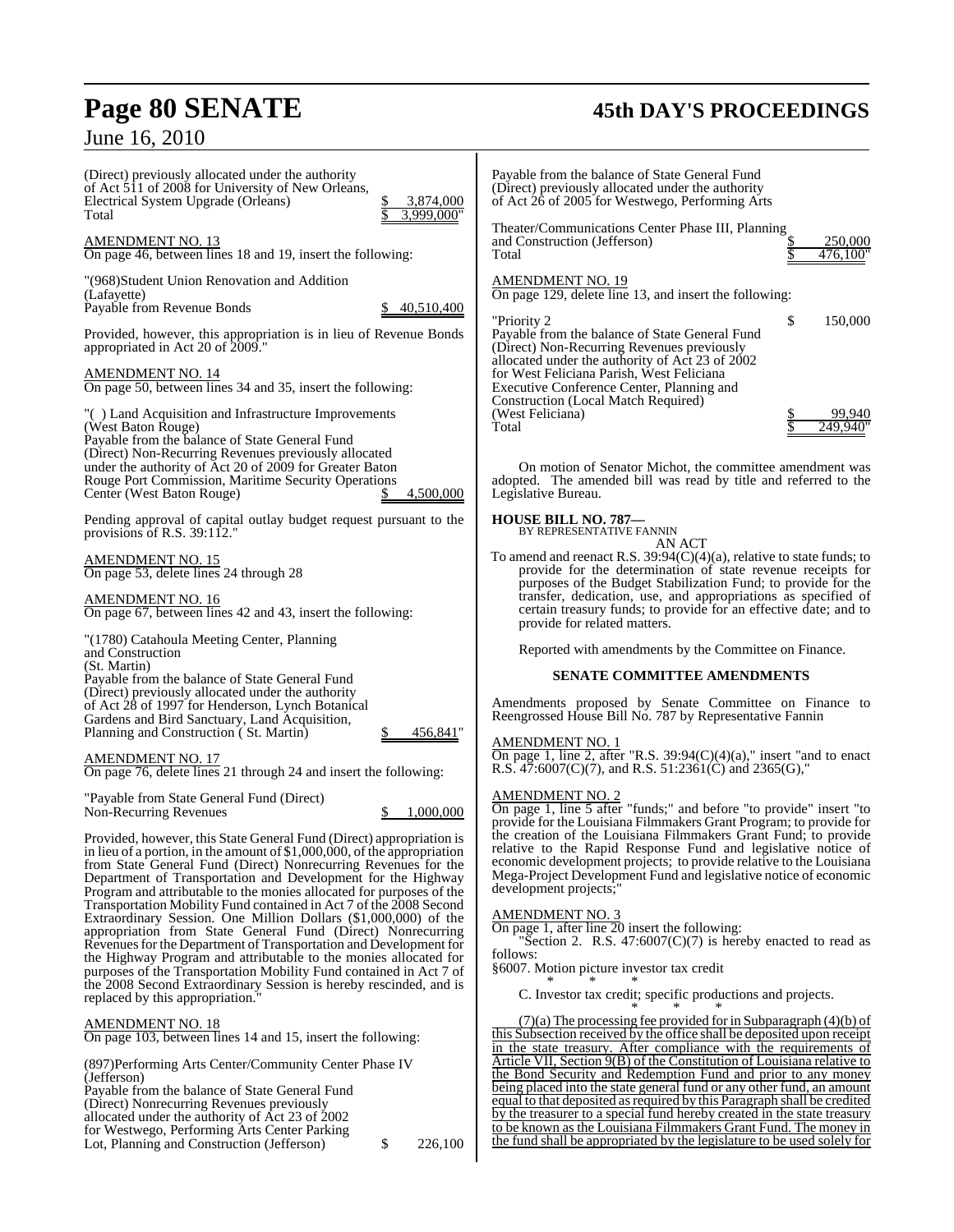## **45th DAY'S PROCEEDINGS Page 81 SENATE**

# June 16, 2010

the support of Louisiana's independent filmmakers through the Louisiana Filmmakers Grant Program.

(b) The money in the fund shall be invested by the treasurer in the same manner as money in the state general fund and interest earned on the investment of the money shall be credited to the fund after compliance with the requirements of Article VII, Section 9(B) of the Constitution of Louisiana relative to the Bond Security and Redemption Fund. All unexpended and unencumbered money in the fund at the end of the year shall remain in the fund.

(c) The office shall administer the Louisiana Filmmakers Grant Programin accordance with rules adopted by the office in accordance with the Administrative Procedure Act. The office shall award grants to filmmakers headquartered in Louisiana who make a film in Louisiana, the total cost of which film shall not exceed three hundred thousand dollars. The maximum amount of any grant shall not exceed the lesser of fifty percent of the total cost of the film or one hundred thousand dollars.

\* \* \*" Section 3. R.S. 51:2361(C) and 2365(G) are hereby enacted to read as follows:

§2361. Rapid Response Fund \* \* \*

At the same time as the secretary submits to the official journal for the state a notice containing general information regarding active negotiations for an economic development project which is eligible for funding from the fund, which active negotiations the secretary desires to keep confidential as provided in R.S. 44:22, the secretary shall give notification to the legislators in whose district the economic development project which is the subject of the active negotiation is proposed to be located. If the location of the economic development project is not specified, the secretary shall give notice to all legislators. Such notification shall include information about the economic development project and the proposed funding. The secretary shall keep the legislators so informed and update the information until the grant or the project is publicly announced. Any information so furnished shall be considered and held confidential and privileged by the legislator. \* \* \*

§2365. Louisiana Mega-Project Development Fund \* \* \*

G. At the same time as the secretary submits to the official journal for the state a notice containing general information regarding active negotiations for an economic development mega-project which is eligible for funding from the fund, which active negotiations the secretary desires to keep confidential as provided in R.S. 44:22, the secretary shall give notification to the legislators in whose district the economic development mega-project which is the subject of the active negotiation is proposed to be located. If the location of the economic development mega-project is not specified, the secretary shall give notice to all legislators. Such notification shall include information about the economic development mega-project and the proposed funding. The secretary shall keep the legislators so informed and update the information until the grant or the project is publicly announced. Any information so furnished shall be considered and held confidential and privileged by the legislator."

AMENDMENT NO. 4 On page 2, line 1, delete "Section 2." and insert "Section 4."

AMENDMENT NO. 5

On page 2, line 4, delete "Section 3."and insert "Section 5."

AMENDMENT NO. 6

On page 2, line 9, delete "Section 4." and insert "Section 6."

### AMENDMENT NO. 7

On page 2, delete lines 13 through 29, and on page 3, delete lines 1 through 3, and insert the following:

"Section 7. After satisfying the requirements of the Bond Security and Redemption Fund as provided in Article VII, Section 9(B) of the Constitution of Louisiana, the requirements of R.S. 46:440.1, relative to the Medical Assistance Programs Fraud Detection Fund, and the requirements of R.S. 49:259, relative to the Department of Justice Legal Support Fund, and after deposit into the

state general fund, the treasurer shall transfer into the Overcollections Fund provided for in R.S. 39:100.21, an amount equal to the proceeds recovered by the Attorney General on behalf of the State from the Eli Lilly and Company Consent Judgment. To the extent that in satisfying the requirements of R.S. 49:259, any monies from this Consent Judgment are paid into the Department of Justice Legal Support Fund, a like amount shall be transferred from the Department of Justice Legal Support Fund into the Overcollections Fund."

### AMENDMENT NO. 8

On page 3, line 25, delete "Four Hundred Fifty-three Thousand Five Hundred Thirty Dollars" and insert "One Million Fifty Thousand Dollars"

#### AMENDMENT NO. 9

On page 4, line 9, delete "Seven Hundred Fifty-four Thousand Sixty-six Dollars" and insert "One Million Dollars"

### AMENDMENT NO. 10

On page 4, line 17, delete "Seven Hundred Twenty-nine Thousand Two Hundred and One Dollars" and insert "Four Hundred Twenty-nine Thousand Two Hundred One Dollars"

#### AMENDMENT NO. 11 On page 4, delete lines 27 and 28

AMENDMENT NO. 12

On page 5, line 1, change "(25)" to "(24)"

AMENDMENT NO. 13 On page 5, line 3, change "(26)" to "(25)"

AMENDMENT NO. 14 On page 5, line 5, change "(27)" to "(26)"

AMENDMENT NO. 15 On page 5, line 7, change "(28)" to "(27)"

AMENDMENT NO. 16 On page 5, line 9, change "(29)" to "(28)"

#### AMENDMENT NO. 17

On page 5, line 11, change "(30)" to "(29)" and delete "Three Hundred Thirty-seven Thousand Five Hundred Fifteen Dollars" and insert "Two Hundred Thousand Dollars"

AMENDMENT NO. 18 On page 5, line 13, change "(31)" to "(30)"

AMENDMENT NO. 19 On page 5, line 15, change "(32)" to "(31)"

AMENDMENT NO. 20 On page 5, line 17, change "(33)" to "(32)" and delete "One Hundred Forty-six Thousand Six Hundred Ninety-one Dollars" and insert "Two Hundred Thousand Dollars"

AMENDMENT NO. 21 On page 5, line 19, change "(34)" to "(33)"

AMENDMENT NO. 22 On page 5, line 21, change "(35)" to "(34)"

AMENDMENT NO. 23 On page 5, line 23, change "(36)" to "(35)"

AMENDMENT NO. 24 On page 5, line 25, change "(37)" to "(36)"

AMENDMENT NO. 25 On page 5, line 27, change "(38) to "(37)"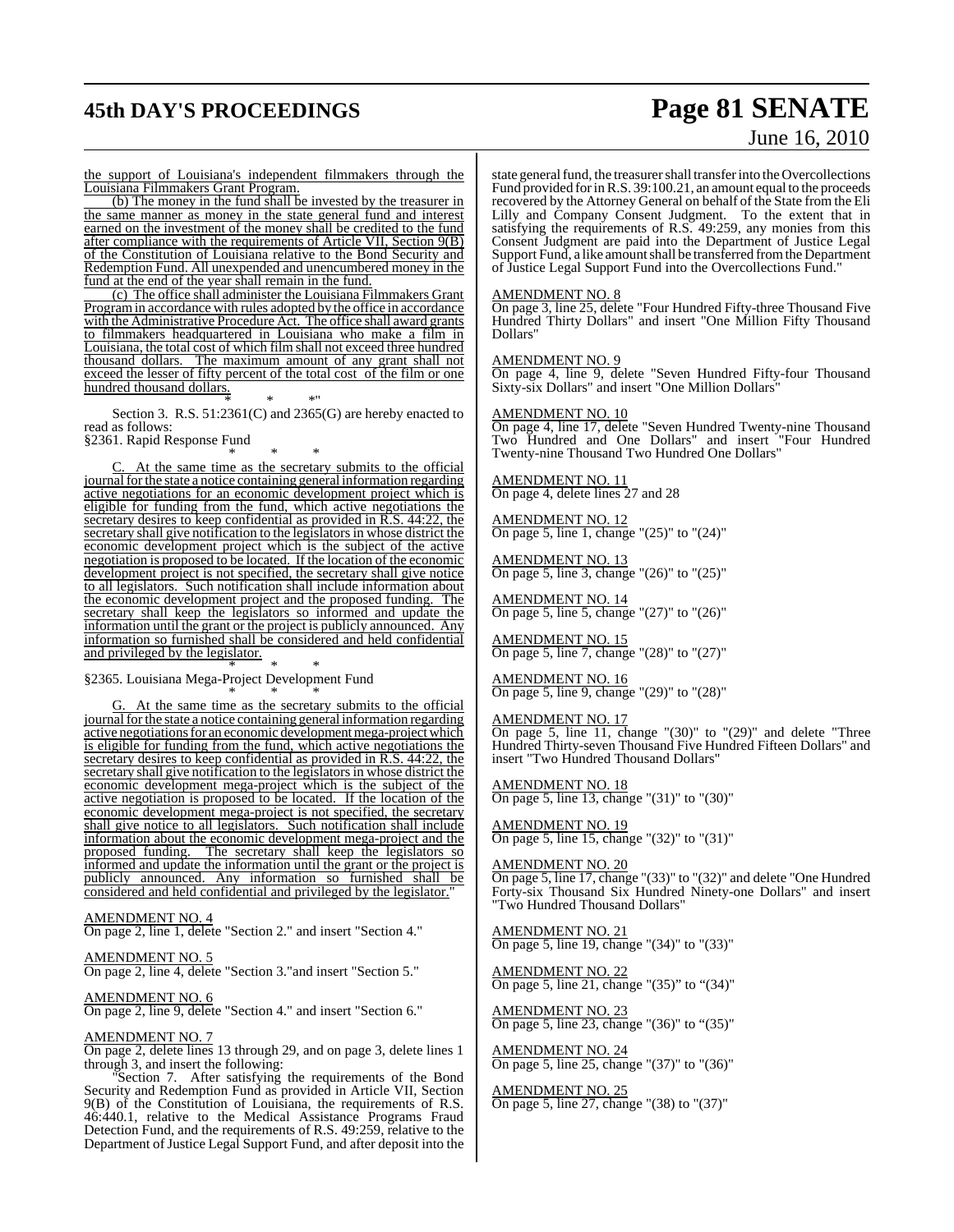### AMENDMENT NO. 26 On page 6, line 1, change "(39)" to "(38)"

AMENDMENT NO. 27 On page 6, line 3, change "(40)" to "(39)"

AMENDMENT NO. 28 On page 6, line 5, change " $(41)$ " to " $(40)$ "

AMENDMENT NO. 29 On page 6, line 7, change "(42)" to "(41)"

### AMENDMENT NO. 30

On page 6, line 9, change "(43)" to "(42)" and delete "One Million Five Hundred Eighty-four Thousand Six Hundred Thirty-three Dollars" and insert "One Million Eighty-eight Thousand Nine Hundred Nineteen Dollars"

### AMENDMENT NO. 31

On page 6, line 11, change "(44)" to "(43)"

### AMENDMENT NO. 32

On page 6, line 13, change "(45)" to "(44)"

### AMENDMENT NO. 33

On page 6, delete lines 15 through 24 and insert the following:

"(45) One Hundred Sixteen Thousand Sixty-seven Dollarsfrom the Incentive Fund.

Section 10. The state treasurer is hereby authorized and directed to transfer Four Million Dollars from the State General Fund to the Health Care Redesign Fund.

Section 11. Notwithstanding any provision of law to the contrary, including Act 519 of 2009, after the secretary retains an amount equal to the costs for contractual information technology and amnesty program administration services, an amount equal to any collection fees, legal fees, or other fees the Department of Revenue incurred that are associated with granting amnesty, and an amount for advertising expenses, and after satisfying the requirements of the Bond Security and Redemption Fund, the state treasurer is authorized and directed to transfer from the monies collected pursuant to Act 519 of the 2009 Regular Session, the first two hundred seventeen million dollars for deposit to the Coastal Protection and Restoration Fund. The treasurer shall next transfer to the Budget Stabilization Fund an amount not to exceed a total of one hundred eighty-five million dollars. The state treasurer is directed to transfer all remaining monies for deposit in the State General Fund."

Section 12. The state treasurer is hereby authorized and directed to transfer Sixty-three Million Dollars from the State Emergency Response Fund into the state general fund.

Section 13. The state treasurer is hereby authorized and directed to transfer One Hundred Fifteen Million Dollars from the balance of State General Fund (Direct) previously allocated under the authority of Act 203 of 2007 for the Highway Program (Statewide) to the Overcollections Fund.

Section 14. The state treasurer is hereby authorized and directed to transfer One Hundred Twenty-seven Million Dollars from the Coastal Protection and Restoration Fund to the Overcollections Fund.

Section 15. The state treasurer is hereby authorized and directed to transfer Twenty-four Million Dollars from the State Emergency Response Fund to the Overcollections Fund.

Section 16. The state treasurer is hereby authorized and directed to transfer Seventy-six Million Dollars from State General Fund (Direct) to be comprised wholly of cash recognized from the Fiscal Year 2009 year end surplus and available for appropriation by the Revenue Estimating Conference.

## **Page 82 SENATE 45th DAY'S PROCEEDINGS**

Section 17. The state treasurer is hereby authorized and directed to transfer Seventy-six Million Dollarsfrom the Coastal Protection and Restoration fund to the Overcollections Fund.

Section 18. Sections 2, 3, 4, 5, 6, 15, 16, and 17 of this Act shall become effective on July 1, 2010; if vetoed by the governor and subsequently approved by the legislature, Sections 2, 3, 4, 5, 6, 15, 16 and 17 of this Act shall become effective on July 1, 2010, or on the day following such approval by the legislature, whicheverislater.

Section 19. Sections 1, 7, 8, 9, 10, 11, 12, 13, 14, 18, and 19 of this Actshall become effective upon signature ofthis Act by the governor or, if notsigned by the governor, upon expiration of the time for bills to become law without signature by the governor, as provided by Article III, Section 18 of the Constitution of Louisiana. If this Act is vetoed by the governor and subsequently approved by the legislature, Sections 1, 7, 8, 9, 10, 11, 12, 13, 14, 18, and 19 of this Act shall become effective on the day following such approval.

On motion of Senator Michot, the committee amendment was adopted. The amended bill was read by title and referred to the Legislative Bureau.

### **HOUSE BILL NO. 1358—**

BY REPRESENTATIVE FANNIN AN ACT

To appropriate funds and tomake certain reductions in appropriations from certain sources to be allocated to designated agencies and purposes in specific amounts for the making of supplemental appropriations and reductions for said agencies and purposes for Fiscal Year 2009-2010; and to provide for related matters.

Reported with amendments by the Committee on Finance.

### **SENATE COMMITTEE AMENDMENTS**

Amendments proposed by Senate Committee on Finance to Reengrossed House Bill No. 1358 by Representative Fannin

### AMENDMENT NO. 1

On page 1, between lines 10 and 11, insert the following:

### "**01-100 EXECUTIVE OFFICE**

| Payable out of the State General Fund (Direct)<br>to the Administrative Program for Title V<br>in-kind match for the Louisiana Youth for<br>Excellence Program | \$. | 237,682 |
|----------------------------------------------------------------------------------------------------------------------------------------------------------------|-----|---------|
| Payable out of the State General Fund by<br>Interagency Transfers for expenditures<br>related to the Deepwater Horizon event                                   | S.  | 39.266" |
| AMENDMENT NO. 2<br>On page 1, between lines 14 and 15, insert the following:                                                                                   |     |         |

"Payable out of the State General Fund by Interagency Transfers from the Department of Public Safety Louisiana Oil Spill Coordinator's Office for Deepwater Horizon event expenditures  $\sim$  \$ 3,200"

### AMENDMENT NO. 3

On page 1, between lines 23 and 24, insert the following:

#### "**01-111 HOMELAND SECURITY AND EMERGENCY PREPAREDNESS**

Payable out of the State General Fund by Interagency Transfers from the Departmentof Public Safety Louisiana Oil Spill Coordinator's Office to the Administrative Program for expenditures related to the Deepwater Horizon Event \$ 384.844" Deepwater Horizon Event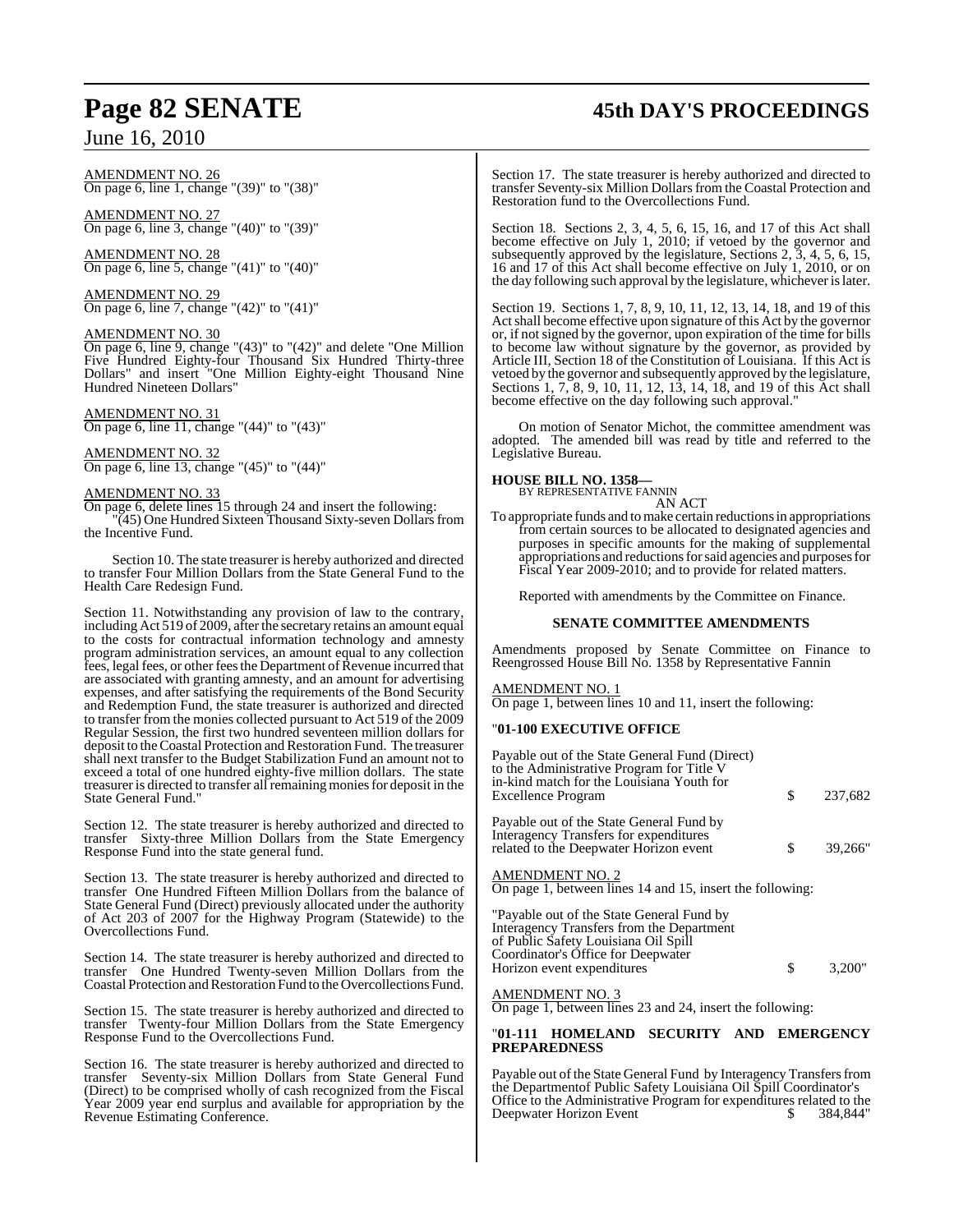## **45th DAY'S PROCEEDINGS Page 83 SENATE** June 16, 2010

E.A. Conway Medical Center  $\$$  1,133,190

| <b>AMENDMENT NO. 4</b><br>On page 2, between lines 26 and 27, insert the following:                                                        |    |                                                     | <b>MEANS OF FINANCE</b><br>State General Fund (Direct)                                                                             | \$                   | 89,500    |
|--------------------------------------------------------------------------------------------------------------------------------------------|----|-----------------------------------------------------|------------------------------------------------------------------------------------------------------------------------------------|----------------------|-----------|
| "Payable out of the State General Fund by Interagency Transfers out<br>of Community Development Block Grant funds from the Division of     |    | TOTAL MEANS OF FINANCING<br><b>AMENDMENT NO. 7</b>  |                                                                                                                                    | 89,500"              |           |
| Administration for operating expenses<br>S.<br>8,025,308<br>03-130 DEPARTMENT OF VETERANS AFFAIRS                                          |    |                                                     | On page 6, at the end of line 14, delete "\$211,243,645" and insert<br>"\$228,243,645"                                             |                      |           |
|                                                                                                                                            |    |                                                     |                                                                                                                                    |                      |           |
| Payable out of the State General Fund by Fees & Self-generated<br>Revenues for the Contact Assistance Program                              | S. | 50,000"                                             | <b>AMENDMENT NO. 8</b><br>On page 6, at the end of line 15, delete "\$211,243,645" and insert<br>"\$228,243,645"                   |                      |           |
| <b>AMENDMENT NO. 5</b><br>On page 3, between lines 20 and 21, insert the following:                                                        |    |                                                     | <b>AMENDMENT NO. 9</b>                                                                                                             |                      |           |
| "EXPENDITURES:<br>Agro-Consumer Services Program                                                                                           | \$ | 806,255                                             | On page 6, at the end of line 19, delete " $$15,953,953$ " and insert<br>"\$32,953,953"                                            |                      |           |
| TOTAL EXPENDITURES                                                                                                                         | \$ | 806,255                                             | <b>AMENDMENT NO. 10</b><br>On page 6, at the end of line 21, delete " $$211,243,645"$ and insert<br>"\$228,243,645"                |                      |           |
| <b>MEANS OF FINANCE:</b><br>State General Fund by:                                                                                         |    |                                                     | <b>AMENDMENT NO. 11</b>                                                                                                            |                      |           |
| <b>Statutory Dedications:</b>                                                                                                              |    |                                                     | On page 6, at the end of line 25, delete "\$211,243,645." and insert                                                               |                      |           |
| Weights and Measures Fund                                                                                                                  | \$ | 612,899                                             | "\$224,702,799 and the appropriation out of the State General Fund                                                                 |                      |           |
| <b>Agricultural Commodity</b>                                                                                                              |    |                                                     | by Statutory Dedication out of the Louisiana Medical Assistance                                                                    |                      |           |
| Dealers and Warehouse Fund                                                                                                                 | \$ | 193,356                                             | Trust Fund by \$3,540,846."                                                                                                        |                      |           |
| TOTAL MEANS OF FINANCING                                                                                                                   | \$ | 806,255"                                            | <b>AMENDMENT NO. 12</b><br>On page 6, between lines 36 and 37, insert the following:                                               |                      |           |
| <b>AMENDMENT NO. 6</b><br>On page 6, between lines 10 and 11, insert the following:                                                        |    |                                                     | "EXPENDITURES:                                                                                                                     |                      |           |
|                                                                                                                                            |    |                                                     | Payments to Public Providers for an increase                                                                                       |                      |           |
| "Provided, however, that the commissioner of administration is                                                                             |    |                                                     | in the Medicaid reimbursement rate paid to                                                                                         |                      |           |
| hereby authorized and directed to adjust the means of finance for the                                                                      |    |                                                     | the Louisiana Special Education Center                                                                                             |                      | 1,701,975 |
| Administration Program, as contained in Act 10 of the 2009 Regular<br>Session of the Legislature, by reducing the appropriation out of the |    |                                                     |                                                                                                                                    |                      |           |
|                                                                                                                                            |    | TOTAL EXPENDITURES                                  |                                                                                                                                    | 1,701,975            |           |
| State General Fund (Direct) by \$970,000.                                                                                                  |    |                                                     |                                                                                                                                    |                      |           |
|                                                                                                                                            |    |                                                     | <b>MEANS OF FINANCE:</b>                                                                                                           |                      |           |
| Provided, however, that the commissioner of administration is hereby<br>authorized and directed to adjust the means of finance for the     |    | State General Fund (Direct)<br><b>Federal Funds</b> | \$<br>\$                                                                                                                           | 315,206<br>1,386,769 |           |
| Swanson Correctional Center for Youth, as contained in Act 10 of the                                                                       |    |                                                     |                                                                                                                                    |                      |           |
| 2009 Regular Session of the Legislature, by reducing the                                                                                   |    | TOTAL MEANS OF FINANCE                              |                                                                                                                                    | 1,701,975            |           |
| appropriation out of the State General Fund (Direct) by \$820,000.                                                                         |    |                                                     |                                                                                                                                    |                      |           |
|                                                                                                                                            |    | 09-307 OFFICE OF THE SECRETARY                      |                                                                                                                                    |                      |           |
| Provided, however, that the commissioner of administration is hereby                                                                       |    |                                                     |                                                                                                                                    |                      |           |
| authorized and directed to adjust the means of finance for the Bridge                                                                      |    |                                                     | Provided, however, that the commissioner of administration is hereby                                                               |                      |           |
| City Correctional Center for Youth, as contained in Act 10 of the                                                                          |    |                                                     | authorized and directed to adjust the means of finance for the                                                                     |                      |           |
| 2009 Regular Session of the Legislature, by reducing the                                                                                   |    |                                                     | Management and Finance Program, as contained in Act 10 of the                                                                      |                      |           |
| appropriation out of the State General Fund (Direct) by \$1,290,000.                                                                       |    |                                                     | 2009 Regular Session of the Legislature, by reducing the<br>appropriation out of the State General Fund (Direct) by \$4,000,000."  |                      |           |
| Provided, however, that the commissioner of administration is hereby                                                                       |    |                                                     |                                                                                                                                    |                      |           |
| authorized and directed to adjust the means of finance for the Field                                                                       |    |                                                     | AMENDMENT NO. 13                                                                                                                   |                      |           |
| Services Program, as contained in Act 10 of the 2009 Regular Session                                                                       |    |                                                     | On page 8, between lines 16 and 17, insert the following:                                                                          |                      |           |
| of the Legislature, by reducing the appropriation out of the State                                                                         |    |                                                     |                                                                                                                                    |                      |           |
| General Fund (Direct) by \$125,000.                                                                                                        |    |                                                     | "19-600 LOUISIANA STATE UNIVERSITY BOARD                                                                                           |                      |           |
|                                                                                                                                            |    |                                                     | <b>OF SUPERVISORS</b>                                                                                                              |                      |           |
| <b>EXPENDITURES:</b>                                                                                                                       |    |                                                     |                                                                                                                                    |                      |           |
| <b>Contract Services</b>                                                                                                                   | \$ | 3,115,500                                           | Payable out of the State General Fund by<br>Fees & Self-generated Revenues to the                                                  |                      |           |
| TOTAL EXPENDITURES                                                                                                                         | \$ | 3,115,500                                           | LSU Health Sciences Center - New Orleans                                                                                           | \$                   | 545,429   |
|                                                                                                                                            |    |                                                     |                                                                                                                                    |                      |           |
| <b>MEANS OF FINANCE</b>                                                                                                                    |    |                                                     | Payable out of Federal Funds to the                                                                                                |                      |           |
| State General Fund (Direct)                                                                                                                | \$ | 3,115,500                                           | LSU Health Sciences Center - Shreveport                                                                                            | \$                   | 9,277,239 |
| TOTAL MEANS OF FINANCING                                                                                                                   |    | 3,115,500                                           | The commissioner of administration is hereby authorized and<br>directed to adjust the means of finance for the LSU Health Sciences |                      |           |
| <b>EXPENDITURES:</b>                                                                                                                       |    |                                                     | Center - Shreveport as contained in Act 10 of the 2009 Regular                                                                     |                      |           |
| Jetson Correctional Center for Youth                                                                                                       | \$ | 89,500                                              | Session of the Legislature, by reducing the appropriation out                                                                      |                      |           |
|                                                                                                                                            |    |                                                     | of the State General Fund by Fees & Self-generated                                                                                 |                      |           |
| <b>TOTAL EXPENDITURES</b>                                                                                                                  | \$ | 89,500                                              | Revenues by \$811,717                                                                                                              |                      |           |
|                                                                                                                                            |    |                                                     | Payable out of Federal Funds to the                                                                                                |                      |           |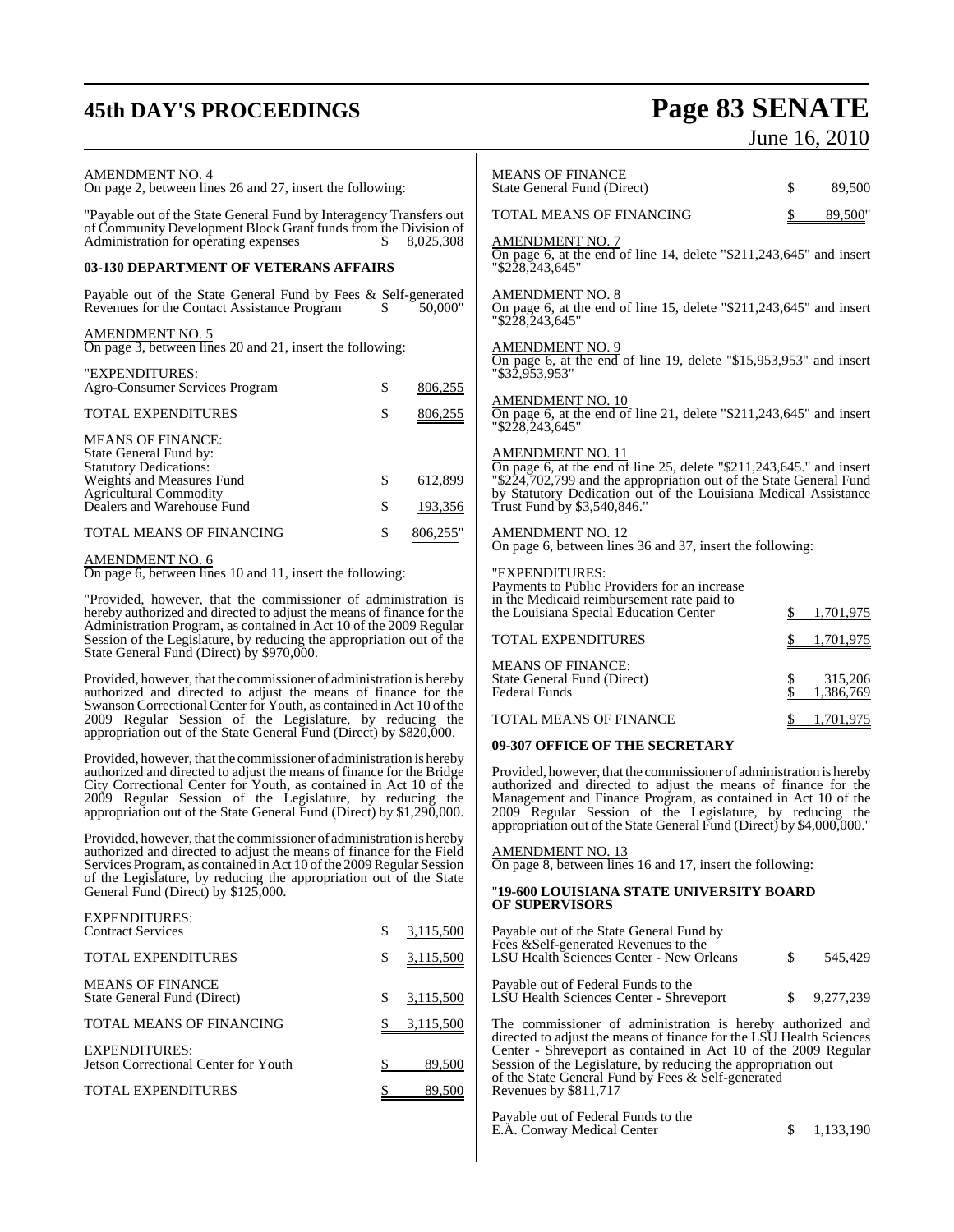## **Page 84 SENATE 45th DAY'S PROCEEDINGS**

## June 16, 2010

| Payable out of the State General Fund by<br>Fees & Self-generated Revenues to the<br>E.A. Conway Medical Center                                                                                                                                                      | \$<br>1,162,625 | Provided, however, that of the allocation to Jefferson Parish in the<br>amount of \$4,500,000, the Town of Grand Isle, the Town of Jean<br>Lafitte, and Jefferson Parish, shall each receive \$1,500,000."                                                                   |
|----------------------------------------------------------------------------------------------------------------------------------------------------------------------------------------------------------------------------------------------------------------------|-----------------|------------------------------------------------------------------------------------------------------------------------------------------------------------------------------------------------------------------------------------------------------------------------------|
| Payable out of the State General Fund by<br>Fees & Self-generated Revenues to the<br>Huey P. Long Medical Center                                                                                                                                                     | \$<br>550,204   | <b>AMENDMENT NO. 18</b><br>On page 11, at the end of line 23, delete " $$25,755,251"$ and insert<br>"\$24,755,251"                                                                                                                                                           |
| The commissioner of administration is hereby authorized<br>and directed to adjust the means of finance for the Huey P. Long<br>Medical Center as contained in Act 10 of the 2009 Regular Session<br>of the Legislature, by reducing the appropriation out of Federal |                 | <b>AMENDMENT NO. 19</b><br>On page 11, at the end of line 26, change "but" to "by"<br><u>AMENDMENT NO. 20</u>                                                                                                                                                                |
| Funds by \$470,511.<br><b>AMENDMENT NO. 14</b>                                                                                                                                                                                                                       |                 | On page 11, between lines 32 and 33, insert the following:<br>"20-930 HIGHER EDUCATION - DEBT SERVICE                                                                                                                                                                        |
| On page 8, between lines 32 and 33, insert the following:                                                                                                                                                                                                            |                 | AND MAINTENANCE                                                                                                                                                                                                                                                              |
| "19-649 LOUISIANA COMMUNITY AND<br><b>TECHNICAL COLLEGES BOARD</b><br><b>OF SUPERVISORS</b>                                                                                                                                                                          |                 | Provided, however, that of the funds appropriated under this<br>schedule, as contained in Act 10 of the 2009 Regular Session of the<br>Legislature, the following amounts shall be allocated to SOWELA<br>Technical Community College for deposit into a restricted fund for |
| Payable out of the State General Fund by<br>Fees & Self-generated Revenues for<br>Delgado Community College due to<br>increases in enrollment                                                                                                                        | \$<br>5,225,000 | payments for indebtedness, equipment leases, maintenance reserves<br>and capital improvements: State General Fund (Direct), \$375,000;<br>State General Fund by Statutory Dedications out of the Calcasieu<br>Parish Higher Education Improvement Fund, \$150,000."          |
| Payable out of the State General Fund by<br>Fees & Self-generated Revenues for<br>Bossier Parish Community College due to<br>increases in enrollment                                                                                                                 | \$<br>350,000   | AMENDMENT NO. 21<br>On page 11, at the end of line 35, delete "\$785,437" and insert<br>"\$939.449"                                                                                                                                                                          |
| Payable out of the State General Fund by<br>Fees & Self-generated Revenues for                                                                                                                                                                                       |                 | <b>AMENDMENT NO. 22</b><br>On page 11, at the end of line 36, delete "\$1,953,070" and insert<br>"\$2,183,843"                                                                                                                                                               |
| South Louisiana Community College due to<br>increases in enrollment<br>Payable out of the State General Fund by                                                                                                                                                      | \$<br>575,000   | <b>AMENDMENT NO. 23</b><br>On page 11, at the end of line 37, delete "\$3,000,000" and insert<br>"\$3,376,729"                                                                                                                                                               |
| Fees & Self-generated Revenues for<br>River Parishes Community College due to<br>increases in enrollment                                                                                                                                                             | \$<br>455,000   | <u>AMENDMENT NO. 24</u><br>On page 11, at the end of line 38, delete "\$5,738,507" and insert<br>"\$6,500,021"                                                                                                                                                               |
| Payable out of the State General Fund by<br>Fees & Self-generated Revenues for<br>Louisiana Delta Community College due to<br>increases in enrollment                                                                                                                | \$<br>298,000   | <b>AMENDMENT NO. 25</b><br>On page 11, at the end of line 40, delete "\$5,738,507" and insert<br>"\$6,500,021"                                                                                                                                                               |
| Payable out of the State General Fund by<br>Fees & Self-generated Revenues for<br>L. E. Fletcher Technical Community College<br>due to increases in enrollment                                                                                                       | \$<br>411,000   | <b>AMENDMENT NO. 26</b><br>On page 11, at the end of line 41, " $$5,738,507$ " and insert<br>"\$6,500,021"                                                                                                                                                                   |
| Payable out of the State General Fund by<br>Fees & Self-generated Revenues for                                                                                                                                                                                       |                 | <b>AMENDMENT NO. 27</b><br>On page 12, between lines 18 and 19, insert the following:                                                                                                                                                                                        |
| <b>SOWELA Technical Community College</b><br>due to increases in enrollment                                                                                                                                                                                          | 445,000"<br>\$  | "Payable out of the State General Fund (Direct)<br>to the Claims Losses and Related Payments<br>Program for benefits to the family members                                                                                                                                   |
| <b>AMENDMENT NO. 15</b><br>On page 9, between lines 18 and 19, insert the following:                                                                                                                                                                                 |                 | of a Louisiana National Guardsman killed<br>\$<br>250,000<br>in action while deployed overseas                                                                                                                                                                               |
| "Payable out of the State General Fund<br>by Interagency Transfers from the                                                                                                                                                                                          |                 | <b>21-805 ADMINISTRATIVE SERVICES</b>                                                                                                                                                                                                                                        |
| Department of Health and Hospitals to<br>the Residential Services Program for the<br>dormitory re-build project                                                                                                                                                      | 1,701,975"<br>S | Payable out of the State General Fund by<br>Interagency Transfers to the Administrative<br>Services Program for expenditures related to<br>\$<br>the processing of state mail<br>104,654"                                                                                    |
| <b>AMENDMENT NO. 16</b><br>On page 11, delete line 9                                                                                                                                                                                                                 |                 | <b>AMENDMENT NO. 28</b><br>On page 13, at the end of line 24, delete "\$113,108" and insert                                                                                                                                                                                  |
| AMENDMENT NO. 17<br>On page 11, delete line 18, and insert the following:                                                                                                                                                                                            |                 | "\$84,473"                                                                                                                                                                                                                                                                   |
| "Jefferson Parish                                                                                                                                                                                                                                                    | \$<br>4,500,000 | <b>AMENDMENT NO. 29</b><br>On page 13, at the end of line 25, delete "\$113,108" and insert<br>"\$84,473"                                                                                                                                                                    |
|                                                                                                                                                                                                                                                                      |                 |                                                                                                                                                                                                                                                                              |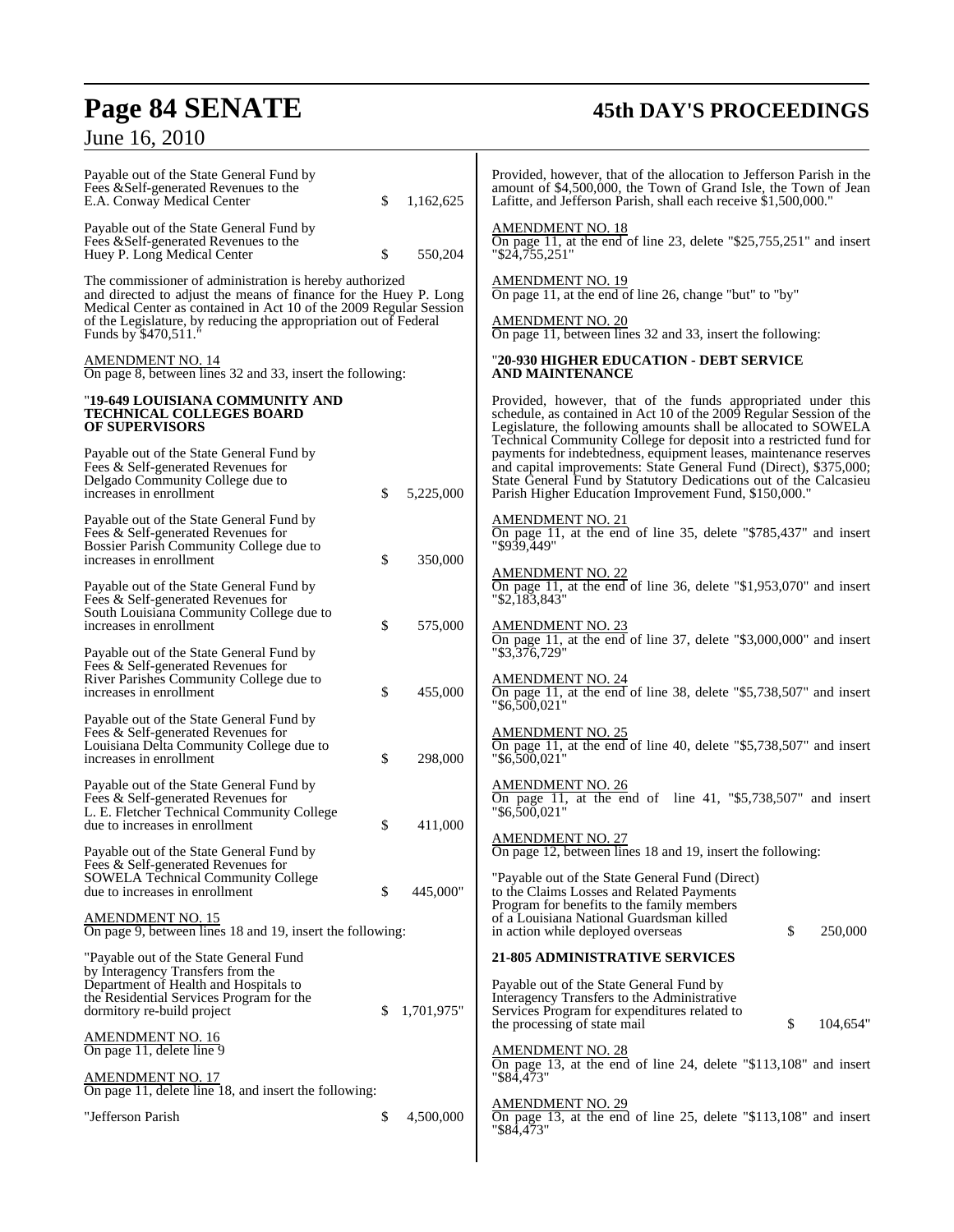Statutory Dedications

## **45th DAY'S PROCEEDINGS Page 85 SENATE** June 16, 2010

| <b>AMENDMENT NO. 30</b>                                                               | Pari-Mutual Live Racing Facility Gaming                               |
|---------------------------------------------------------------------------------------|-----------------------------------------------------------------------|
| On page 13, at the end of line 27, delete "\$113,108" and insert                      | Control Fund                                                          |
| "\$84,473"                                                                            | 486,076                                                               |
|                                                                                       | TOTAL MEANS OF FINANCE<br>486,076"                                    |
| <b>AMENDMENT NO. 31</b>                                                               | AMENDMENT NO. 47                                                      |
| On page 13, at the end of line 28, delete "\$113,108" and insert                      | On page 18, at the end of line 24, delete "\$1,264,921" and insert    |
| "\$84.473"                                                                            | "\$109.507"                                                           |
| <b>AMENDMENT NO. 32</b>                                                               | <b>AMENDMENT NO. 48</b>                                               |
| On page 13, at the end of line 31, delete "\$24,544" and insert                       | On page 18, at the end of line 25, delete "\$1,264,921" and insert    |
| $"\$1\overline{5}.\overline{21}3"$                                                    | "\$109.507"                                                           |
| <b>AMENDMENT NO. 33</b>                                                               | <b>AMENDMENT NO. 49</b>                                               |
| On page 13, at the end of line 32, delete "\$24,544" and insert                       | On page 18, at the end of line 27, delete "\$1,264,921" and insert    |
| $"\$15.213"$                                                                          | "\$109,507"                                                           |
| <b>AMENDMENT NO. 34</b>                                                               | <b>AMENDMENT NO. 50</b>                                               |
| On page 13, at the end of line 34, delete "\$24,544" and insert                       | On page 18, at the end of line 28, delete "\$1,264,921" and insert    |
| $"\$15,213"$                                                                          | $"\$109,507"$                                                         |
| <b>AMENDMENT NO. 35</b>                                                               | AMENDMENT NO. 51                                                      |
| On page 13, at the end of line 35, delete "\$24,544" and insert                       | On page 18, line 32 delete "Act 18 of 2007" and insert "Act 10 of     |
| $"\$15,213"$                                                                          | 2009"                                                                 |
| <b>AMENDMENT NO. 36</b>                                                               | AMENDMENT NO. 52                                                      |
| On page 13, at the end of line 38, delete "\$3,630,968" and insert                    | On page 26, at the end of line 12, delete " $$4,810,019"$ and insert  |
| $"\$3,297,480"$                                                                       | "\$4,184,951"                                                         |
| <b>AMENDMENT NO. 37</b>                                                               | <b>AMENDMENT NO. 53</b>                                               |
| On page 13, at the end of line 41, delete "3,926,150" and insert                      | On page 26, at the end of 13, delete "\$4,810,019" and insert         |
| "\$3,592,662"                                                                         | "\$4,184,951"                                                         |
| <b>AMENDMENT NO. 38</b>                                                               | AMENDMENT NO. 54                                                      |
| On page 14, at the end of line 2, delete $\degree$ \$3,621,849" and insert            | On page 26, at the end of line 15 delete "\$4,622,041" and insert     |
| "\$3,288,361"                                                                         | "\$3.996.973"                                                         |
| <b>AMENDMENT NO. 39</b>                                                               | AMENDMENT NO. 55                                                      |
| On page 14, at the end of line 8, delete $\degree$ \$3,926,150 $\degree$ and insert   | On page $26$ , at the end of line 18, delete "\$4,810,019" and insert |
| "\$3,592,662"                                                                         | "\$4,184,951"                                                         |
| <b>AMENDMENT NO. 40</b>                                                               | <b>AMENDMENT NO. 56</b>                                               |
| On page 14, at the end of line 23, delete "\$60,588" and insert                       | On page 26, at the end of line 30, delete "\$459,005" and insert      |
| $"\$60,350"$                                                                          | "\$399,676"                                                           |
| <b>AMENDMENT NO. 41</b>                                                               | <b>AMENDMENT NO. 57</b>                                               |
| On page 14, at the end of line 24, delete "\$60,588" and insert                       | On page 26, at the end of line 32, delete "\$563,754" and insert      |
| $"\$60,350"$                                                                          | "\$504,425"                                                           |
| <b>AMENDMENT NO. 42</b>                                                               | <b>AMENDMENT NO. 58</b>                                               |
| On page 14, at the end of line 26, delete "\$60,588" and insert                       | On page 26, at the end of line 34, delete "\$157,009" and insert      |
| $"\$60.350"$                                                                          | "\$97,680"                                                            |
| <b>AMENDMENT NO. 43</b>                                                               | <b>AMENDMENT NO. 59</b>                                               |
| On page 14, at the end of line 27, delete "\$60,588" and insert                       | On page 26, at the end of line 36, delete "\$563,754" and insert      |
| $"\$60,350"$                                                                          | "\$504.425"                                                           |
| AMENDMENT NO. 44<br>On page 14, delete lines 37 through 40                            | <b>AMENDMENT NO. 60</b><br>On page 33, delete lines 13 through 21     |
| <b>AMENDMENT NO. 45</b>                                                               | <b>AMENDMENT NO. 61</b>                                               |
| On page 15, delete lines 1 through 3                                                  | On page 33, at the end of line 25, delete "\$782,018" and insert      |
| <b>AMENDMENT NO. 46</b><br>On page 15, between lines 28 and 29, insert the following: | $"\$836,564"$                                                         |
| "EXPENDITURES:                                                                        | <b>AMENDMENT NO. 62</b>                                               |
| Administrative Program                                                                | On page 33, at the end of line 27, delete "\$1,185,172" and insert    |
| 486,076                                                                               | $"\$1,239,718"$                                                       |
| TOTAL EXPENDITURES<br>486,076                                                         | <b>AMENDMENT NO. 63</b>                                               |
| <b>MEANS OF FINANCE:</b>                                                              | On page 33, at the end of line 29, delete "\$427,971" and insert      |
| State General Fund by:                                                                | "\$482,517"                                                           |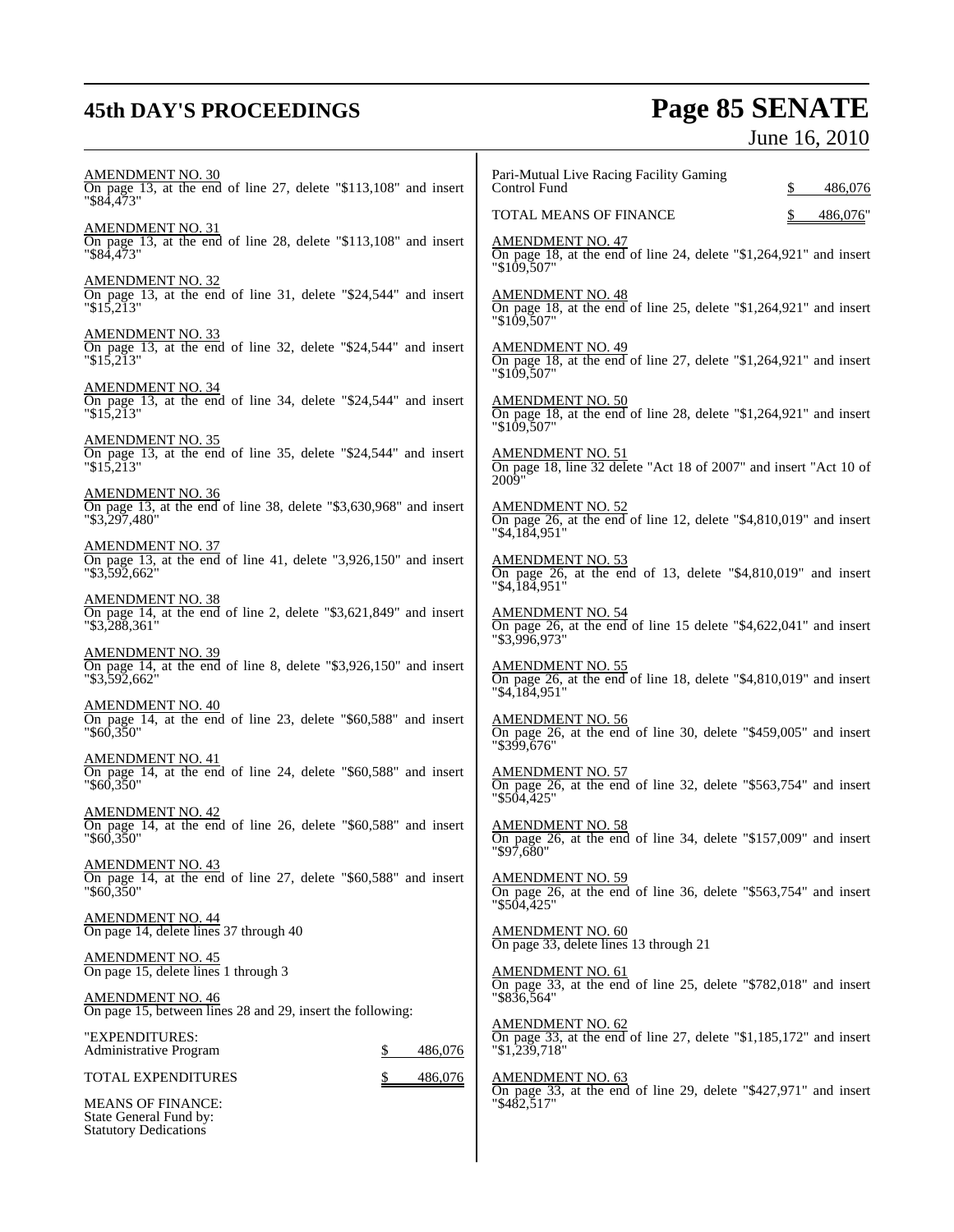## **Page 86 SENATE 45th DAY'S PROCEEDINGS**

AMENDMENT NO. 64 On page 33, at the end of line 34, delete "\$1,185,172" and insert "\$1,239,718"

AMENDMENT NO. 65 On page 33, at the end of line 37, delete "\$149,976" and insert "\$611,662"

AMENDMENT NO. 66 On page 33, at the end of line 38, delete "\$149,976" and insert "\$611,662"

AMENDMENT NO. 67 On page 34, at the end of line 2, delete "\$21,675" and insert "\$483,361"

AMENDMENT NO. 68 On page 34, at the end of line 5, delete "\$149,976" and insert "\$611,662"

AMENDMENT NO. 69 On page 34, at the end of line 8, delete "\$16,518" and insert "\$14,899"

AMENDMENT NO. 70 On page 34, at the end of line 9, delete "\$12,029" and insert "\$4,146"

AMENDMENT NO. 71 On page 34, at the end of line 10, delete "\$26,296" and insert "\$25,000"

AMENDMENT NO. 72 On page 34, at the end of line 11, delete "\$54,843" and insert "\$44,045"

AMENDMENT NO. 73 On page 34, at the end of line 13, delete "\$54,843" and insert "\$44,045"

AMENDMENT NO. 74 On page 34, at the end of line 14, delete "\$54,843" and insert "\$44,045"

AMENDMENT NO. 75 On page 35, at the end of line 4, delete "\$1,540,254" and insert "\$255,000"

AMENDMENT NO. 76 On page 35, at the end of line 5, delete "\$843,538" and insert "\$81,907"

AMENDMENT NO. 77 On page 35, at the end of line 6, delete "\$1,134,857" and insert "\$230,420"

AMENDMENT NO. 78 On page 35, at the end of line 7, delete "\$1,196,706" and insert "\$339,871"

AMENDMENT NO. 79 On page 35, at the end of line 8, delete "\$1,007,025" and insert "\$197,792"

AMENDMENT NO. 80 On page 35, at the end of line 9, delete "\$283,760" and insert "\$140,954"

AMENDMENT NO. 81 On page 35, at the end of line 10, delete "\$6,006,140" and insert "\$1,245,944"

AMENDMENT NO. 82 On page 35, at the end of line 12, delete "\$5,510,196" and insert "\$750,000"

AMENDMENT NO. 83 On page 35, at the end of line 16, delete "\$6,006,140" and insert "\$1,245,944"

AMENDMENT NO. 84 On page 35, delete line 26

AMENDMENT NO. 85 On page 35, at the end of line 27, delete "\$596,868" and insert "\$400,000"

AMENDMENT NO. 86 On page 35, at the end of line 28, delete "\$623,714" and insert "\$400,000"

AMENDMENT NO. 87 On page 35, at the end of line 30, delete "\$623,714" and insert "\$400,000"

AMENDMENT NO. 88 On page 35, at the end of line 31, delete "\$623,714" and insert "\$400,000"

AMENDMENT NO. 89 On page 39, line 6, change "5A." to "6A."

AMENDMENT NO. 90 On page 39, at the end of line 10, change "5A, 5B, 5C, 5D, 5E, and 5F" to "6A, 6B, 6C, 6D, 6E, 6F, and 6G"

AMENDMENT NO. 91 On page 39, line 11, change "5B." to "6B."

AMENDMENT NO. 92 On page 39, delete lines 18 through 25

AMENDMENT NO. 93 On page 39, line 26, change "5D." to "6C."

AMENDMENT NO. 94 On page 40, line 3, change "5E." to "6D."

AMENDMENT NO. 95 On page 40, line 12, change "Act 28 of 1997" to "Act 479 of 1997"

AMENDMENT NO. 96 On page 41, line 35, change "5F." to "6E."

AMENDMENT NO. 97 On page 41, between lines 41 and 42, insert the following:

"Section 6G. The following sums are hereby appropriated from the sources specified and in the amounts specified for the purpose of making supplemental capital outlay appropriations for Fiscal Year 2009-2010.

### **DEPARTMENT OF TRANSPORTATION AND DEVELOPMENT**

### **07/270 ADMINISTRATION**

(81) Highway Program (Statewide) Payable out of monies collected pursuant to Act 519 of the 2009 Regular Session  $$115,000,000$ 

Provided, however, this appropriation is in lieu of a portion, in the amount of \$115,000,000, of the appropriation from State General Fund (Direct) for Department of Transportation and Development, Administration, Highway Program (Statewide) contained in Act No. 203 of the 2007 Regular Session. One Hundred Fifteen Million Dollars (\$115,000,000) of the appropriation from State General Fund (Direct) for Department of Transportation and Development, Administration, Highway Program (Statewide) contained in Act No.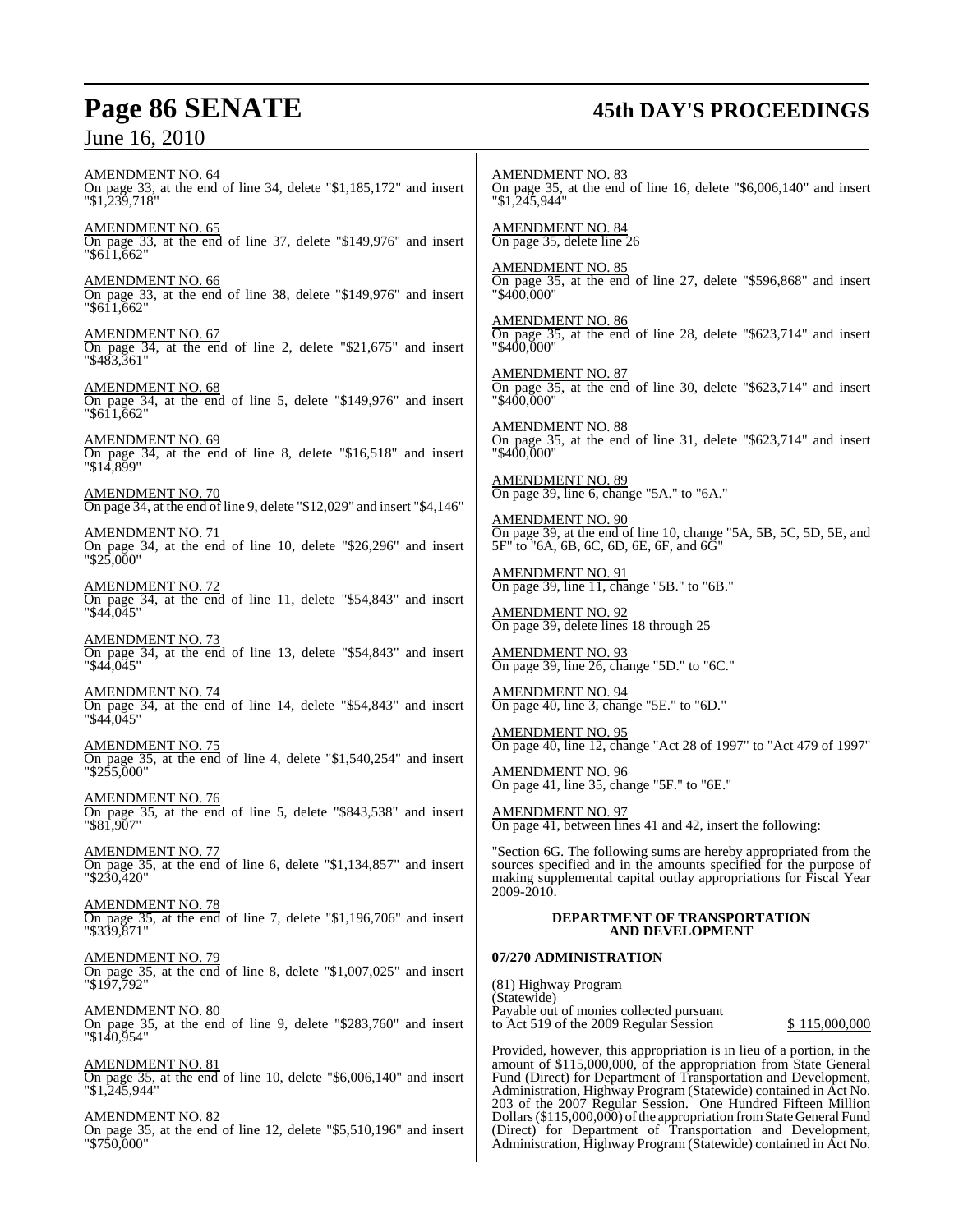## **45th DAY'S PROCEEDINGS Page 87 SENATE**

# June 16, 2010

203 of the 2007 Regular Session is hereby rescinded, and is replaced by this appropriation.

### **HIGHER EDUCATION**

### **19/960 UNIVERSITY OF LOUISIANA - LAFAYETTE**

( ) Cajundome Structural Repairs Project No. IEB 19-640-09-09 (Lafayette) Payable from Fees & Self-Generated Funds  $$800,000$ 

### **MISCELLANEOUS NON-STATE ENTITIES**

### **50/NNB PROFESSIONAL SPECIALTIES**

(846) USDA Licensed Veterinary Biologic Facility (East Baton Rouge) Payable from State General Fund (Direct) Non-Recurring Revenues \$ 300,000

Provided, however, this appropriation is in lieu of a portion, in the amount of \$300,000, of the appropriation from State General Fund (Direct) Non-Recurring Revenues for Professional Specialties for USDA Licensed VeterinaryBiologic Facility contained in Act No. 20 of the 2009 Regular Session. Three Hundred Thousand Dollars (\$300,000) of the appropriation from State General Fund (Direct) Non-Recurring Revenues for Professional Specialties for the Veterinary Biologic Facility contained in Act No. 20 of the 2009 Regular Session is hereby rescinded, and is replaced by this appropriation.

### **50/N LAFAYETTE METROPOLITAN EXPRESSWAY COMMISSION**

( ) Lafayette Loop Project, Planning and Construction (Lafayette)

Payable from State General Fund (Direct)  $\qquad \qquad \frac{\$ \quad 1,000,000}{}$ 

Provided, however, this appropriation is in lieu of a portion, in the amount of \$1,000,000, of the appropriation from State General Fund (Direct) Nonrecurring Revenues for the Department of Transportation and Development for the Highway Program and attributable to the monies allocated for purposes of the Transportation Mobility Fund contained in Act No. 7 of the 2008 Second Extraordinary Session. One Million Dollars (\$1,000,000) of the appropriation from State General Fund (Direct) Nonrecurring Revenues for the Department of Transportation and Development for the Highway Program and attributable to the monies allocated for purposes of the Transportation Mobility Fund contained in Act No. 7 of the 2008 Second Extraordinary Session is hereby rescinded, and is replaced by this appropriation.

Pending submittal and approval of capital outlay budget request pursuant to the provisions of R.S. 39:112."

AMENDMENT NO. 98 On page 41, delete lines 42 through 51

### <u>AMENDMENT NO. 99</u>

On page 42, between lines 2 and 3, insert the following:

"Section 8. The appropriations contained in this Section which are designated as "Contingent upon Appropriations from the Budget Stabilization Fund" shall not become effective until the Official Forecast for Fiscal Year 2009-2010 is revised to incorporate the revenues made available for appropriation from the Budget Stabilization Fund as provided in Article VII, Section 10.3 of the Constitution and R.S. 39:94 and as authorized by Senate Concurrent Resolution No. 42 in order to provide for decreases in the official forecast as adopted April 14, 2010 and thereafter.

### **20-XXX FUNDS**

### SUPPLEMENTARY BUDGET RECOMMENDATIONS

(Contingent upon Appropriations from the Budget Stabilization Fund - See Section 8.)

Payable out of the State General Fund (Direct) relative to the use of the Budget Stabilization Fund as provided by SCR 42 of the 2010 Regular Session of the Legislature, not to exceed one-third of the balance of the fund, for the reduction of the revenue forecast for Fiscal Year 2009-2010 in the amount of \$319 million as adopted by the Revenue Estimated Conference at their meeting of April 14, 2010 and pursuant to the discussion of continuing revenue collection reductions at Revenue Estimating Conference meetings on May 25, 2010 and June 11, 2010 and for any further reductions or the possible elimination of any deficit in the State General Fund that may occur before the end of the 2009-2010 Fiscal Year \$198,396,069"

### AMENDMENT NO. 100

On page 42, line 3, change "Section 8." to "Section 9."

On motion of Senator Michot, the committee amendment was adopted. The amended bill was read by title and referred to the Legislative Bureau.

### **HOUSE BILL NO. 1417—** BY REPRESENTATIVE TUCKER

AN ACT

To appropriate funds for Fiscal Year 2010-2011 to defray the expenses of the Louisiana Legislature, including the expenses of the House of Representatives and the Senate, of legislative service agencies, and of the Louisiana State Law Institute; to provide for the salary, expenses and allowances of members, officers, staff and agencies of the Legislature; to provide with respect to the appropriations and allocations herein made; and to provide for related matters.

Reported favorably by the Committee on Finance. The bill was read by title and referred to the Legislative Bureau.

### **Motion to Make Special Order**

**HOUSE BILL NO. 1358—** BY REPRESENTATIVE FANNIN

AN ACT

To appropriate funds and to make certain reductions in appropriations from certain sources to be allocated to designated agencies and purposes in specific amounts for the making of supplemental appropriations and reductions for said agencies and purposes for Fiscal Year 2009-2010; and to provide for related matters.

Senator Chaisson asked for and obtained a suspension of the rules to make House Bill No. 1358, which was just advanced to the Legislative Bureau, Special Order of the Day No. 1 on Friday, June 18, 2010.

### **Motion to Make Special Order**

**HOUSE BILL NO. 1—**

BY REPRESENTATIVE FANNIN AN ACT

Making appropriations for the ordinary expenses of the executive branch of state government, pensions, public schools, public roads, public charities, and state institutions and providing with respect to the expenditure of said appropriations.

Senator Chaisson asked for and obtained a suspension of the rules to make House Bill No. 1, which was just advanced to the Legislative Bureau, Special Order of the Day No. 2 on Friday, June 18, 2010.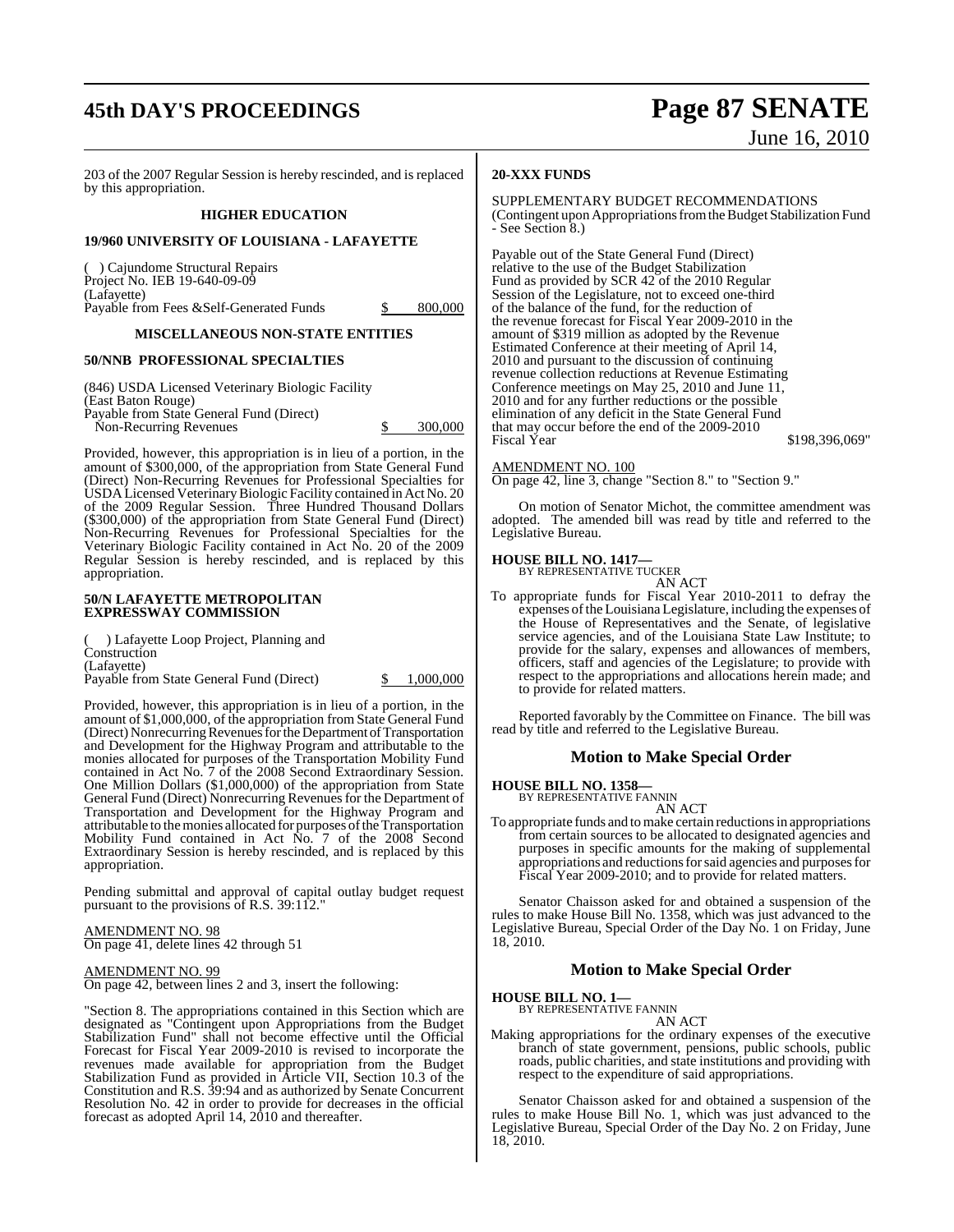## **Page 88 SENATE 45th DAY'S PROCEEDINGS**

### June 16, 2010

### **Motion to Make Special Order**

**HOUSE BILL NO. 2—** BY REPRESENTATIVES GREENE AND FANNIN AN ACT

To provide with respect to the capital outlay budget and the capital outlay program for state government, state institutions, and other public entities; to provide for the designation of projects and improvements; to provide for the financing thereof making appropriations from certain sources; and to provide for related matters.

Senator Chaisson asked for and obtained a suspension of the rules to make House Bill No. 2, which was just advanced to the Legislative Bureau, Special Order of the Day No. 3 on Friday, June 18, 2010.

### **Privilege Report of the Committee on Senate and Governmental Affairs**

### **ENROLLMENTS**

Senator Kostelka, Chairman on behalf of the Committee on Senate and Governmental Affairs, submitted the following report:

#### June 16, 2010

To the President and Members of the Senate:

I am directed by your Committee on Senate and Governmental Affairs to submit the following report:

The following Senate Concurrent Resolutions have been properly enrolled:

#### **SENATE CONCURRENT RESOLUTION NO. 52—** BY SENATOR PETERSON

A CONCURRENT RESOLUTION To direct the Department of Insurance to conduct a study of pharmacy benefit managers.

### **SENATE CONCURRENT RESOLUTION NO. 100—** BY SENATOR MOUNT AND REPRESENTATIVE MILLS A CONCURRENT RESOLUTION

To urge and request the Louisiana State Board of Examiners of Psychologists and the Louisiana Licensed Professional Counselors Board of Examiners to work in collaboration through the Behavioral Health Professional Working Group to meet certain goals and to report to the Senate and House committees on health and welfare by February 1, 2011.

### **SENATE CONCURRENT RESOLUTION NO. 105—** BY SENATOR RISER AND REPRESENTATIVE HENRY BURNS

A CONCURRENT RESOLUTION

To authorize the Senate Select Committee on Veterans' Affairs and the House Special Committee on Military and Veterans' Affairs to meet and conduct a study regarding the order by which individuals can direct the manner and disposition of the remains of a military decedent.

SENATE CONCURRENT RESOLUTION NO. 119—BY SENATORS CLAITOR, ADLEY, ALARIO, AMEDEE, APPEL, BROOME, CHABERT, CHABERT, CHABERT, DORSEY, DUPLESSIS, ERDEY, B. GAUTREAUX, N. GAUTREAUX, GUILLORY, HEBERT, HEITMEIER, JACKSON, KOSTELK A CONCURRENT RESOLUTION

To commend World War II Veterans of the U. S. Navy  $2^{\text{nd}}$ ,  $4^{\text{th}}$  and  $7^{\text{th}}$ Beach Battalions and USS KARNES (APA 175) participating in their annual reunion with their families and to welcome them during their visit to Baton Rouge, Louisiana in July 2010.

> Respectfully submitted, ROBERT W. "BOB" KOSTELKA Chairman

The foregoing Senate Concurrent Resolutions were signed by the President of the Senate.

### **Privilege Report of the Committee on Senate and Governmental Affairs**

### **ENROLLMENTS**

Senator Kostelka, Chairman on behalf of the Committee on Senate and Governmental Affairs, submitted the following report:

June 16, 2010

To the President and Members of the Senate:

I am directed by your Committee on Senate and Governmental Affairs to submit the following report:

The following Senate Bills have been properly enrolled:

**SENATE BILL NO. 13—** BY SENATOR B. GAUTREAUX

AN ACT

To amend and reenact R.S. 11:292, 570, 930, 951.3, 952.3, 1378, 1905, 3014, 3051, 3111, 3140, 3198, 3229, 3321(A), 3345, 3389, 3408, 3440, 3470, 3513, 3608(A), 3691, 3770, 3800, and 3823, andR.S. 13:3881(D)(1),relative to garnishment orseizure of pension or retirement benefits; to provide for garnishment or seizure of benefits from public retirement or pension systems, plans, or funds; to provide relative to the applicability of certain court orders to such benefits; to provide for garnishment or seizure of such benefits to pay any fine or restitution, or any costs of incarceration, probation, or parole, ordered for certain felony convictions associated with service as an elected official or public employee; to provide for an effective date; and to provide for related matters.

### **SENATE BILL NO. 20—**

BY SENATOR MURRAY AND REPRESENTATIVE STIAES AN ACT

To amend and reenact R.S. 47:1703(E), relative to ad valorem property tax exemptions and assessments; to authorize an extension of the homestead exemption or a special assessment level on property damaged or destroyed in certain disasters or emergencies and provide for claiming the extension; and to provide for related matters.

**SENATE BILL NO. 73—** BY SENATOR HEITMEIER AND REPRESENTATIVE BROSSETT AN ACT

To amend and reenact R.S. 3:2465(C), relative to operating procedures for animal shelters; to prohibit euthanasia by carbon monoxide gas chambers on cats and dogs beginning on January 1, 2013 and thereafter; to prohibit euthanasia by intracardiac injection on a conscious animal; and to provide for related matters.

### **SENATE BILL NO. 76—** BY SENATOR B. GAUTREAUX

AN ACT

To amend and reenact R.S.  $11:1903(A)(2)$ , (5), and (6) and 1922(G) and to enact R.S.  $11:1903(A)(7)$ , relative to the Parochial Employees' Retirement System; to provide relative to eligibility to participate in the system; to provide for requirements and limitations on such ability; to require a participating employer to extend benefits to all employees; to prohibit participation by certain employees whose employment is covered by another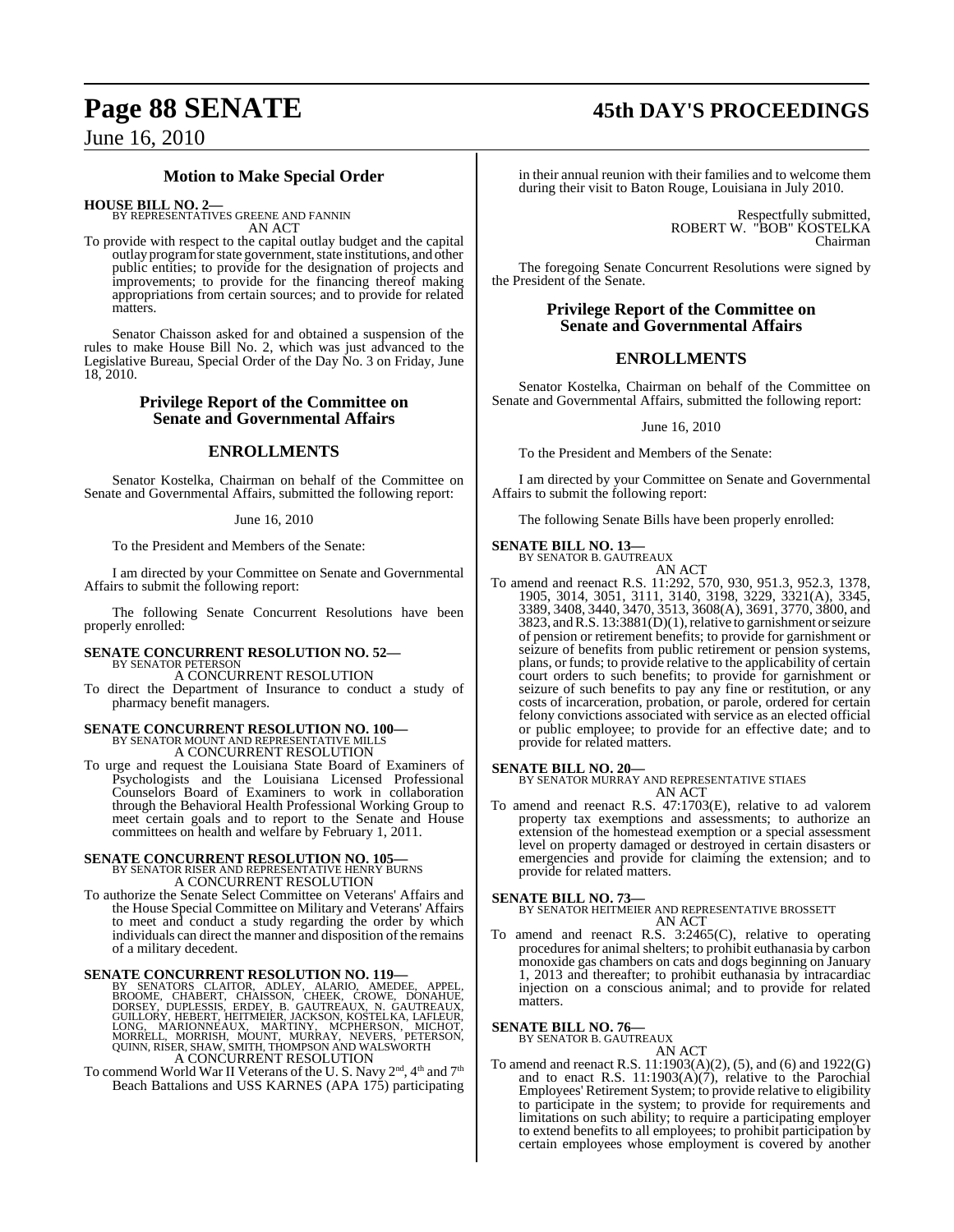## **45th DAY'S PROCEEDINGS Page 89 SENATE**

# June 16, 2010

public system, plan, or fund; to specify that an employer with employees eligible for another public system, plan, or fund shall not be eligible to enter a participation agreement with this system; to provide for an effective date; and to provide for related matters.

### **SENATE BILL NO. 92—** BY SENATOR MURRAY

AN ACT

To enact R.S. 18:1485(F), relative to campaign finance reporting requirements; to provide relative to procedures for the filing of certain reports electronically; and to provide for related matters.

### **SENATE BILL NO. 147—**

BY SENATORS THOMPSON, LONG, NEVERS, RISER AND WALSWORTH

- AN ACT
- To amend and reenact R.S. 3:3402(4), 3403(C), 3405(B)(2), the introductory paragraph of  $3407(A)$ ,  $3410(D)$ ,  $3410.2(D)(4)$ , the introductory paragraph of 3410.2(F), 3411(B), 3414.3(L), 3414.4(B),  $3419(D)$  and  $3422(D)$  and to repeal Subpart B of Part V of Chapter 6 of Title 3 of the Louisiana Revised Statutes of 1950, comprised of R.S. 3:691 through 695, Subpart C of Part V of Chapter 6 of Title 3 of the Louisiana Revised Statutes of 1950, comprised of R.S. 3:697 through 699, 3405(B)(1), 3409(I), 3414.3(E) and 3415(B), relative to agricultural commodities; to provide for changes in the Agricultural Commodity Dealer and Warehouse Law; to provide relative to seizure of facilities; to repeal grain dealer license exams; to provide relative to moisture measuring devices and to repeal obsolete provisions related thereto; to repeal certain certification requirements related to grain sampling; to repeal certain licensure requirements concerning weighmasters; to repeal certain policies for sampling and grading grain; to repeal provision requiring design approval for scale tickets; to provide for technical corrections; and to provide for related matters.

#### **SENATE BILL NO. 159** BY SENATOR MURRAY

AN ACT

To authorize and provide for a cooperative endeavor agreement for use of certain state property in Orleans Parish with the city of New Orleans; to provide for an effective date; and to provide for related matters.

#### **SENATE BILL NO. 218—** BY SENATOR APPEL

### AN ACT

To enact R.S. 9:4815, relative to the Private Works Act; to provide for the escrow of funds due under certain contracts; to provide for the duties of an escrow agent; to provide for the release of funds from escrow; to provide for exceptions; to provide for a limitation of liability; and to provide for related matters.

### **SENATE BILL NO. 229—** BY SENATOR MARTINY

AN ACT

To amend and reenact Code of Evidence Article 902(1), relative to self-authentication; to provide relative to electronically generated documents under seal; and to provide for related matters.

**SENATE BILL NO. 235—** BY SENATOR HEITMEIER AND REPRESENTATIVES MILLS AND WILLMOTT

- AN ACT
- To enact Chapter 64 of Title 46 of the Louisiana Revised Statutes of 1950, to be comprised of R.S. 46:2891, relative to Medicaid upper payment limit collaboratives; to provide for a Medicaid physician upper payment limit methodology to continue access to healthcare services; to provide for development of funding mechanisms for hospitals; and to provide for related matters.

### **SENATE BILL NO. 262—**

BY SENATOR NEVERS

AN ACT To enact R.S. 17:100.8, relative to students; to require the governing authority of each public elementary and secondary school that collects biometric information from students to develop, adopt, and implement policies governing the collection, storage, and use of such information; to provide relative to policy guidelines and requirements; and to provide for related matters.

### **SENATE BILL NO. 283—** BY SENATOR MARTINY

AN ACT

To amend and reenact R.S. 33:1423.1(B), (C) and (D), relative to the collection and disposition of bonds, fines, fees, licenses, and taxes by sheriffs and ex officio tax collectors; to authorize sheriffs and ex officio tax collectors to contract with certain parties to aid in the collection of certain delinquent taxes and obligations; to provide for the payment for collection services on a fee basis; to limit the amount of the fee; and to provide for related matters.

#### **SENATE BILL NO. 312—** BY SENATOR MORRISH

AN ACT

To amend and reenact R.S. 15:571.3(B)(1), relative to diminution of sentence for good behavior; to provide for application; to provide for an effective date; and to provide for related matters.

#### **SENATE BILL NO. 330—** BY SENATOR HEBERT

AN ACT

To amend and reenact the introductory paragraph of R.S. 3:2091(B) and to enact R.S.  $3:2091(B)(17)$ , relative to the membership of the Louisiana Board of Animal Health; to add a member to the board nominated by the Louisiana Meat Goat Association; and to provide for related matters.

### **SENATE BILL NO. 478—** BY SENATOR N. GAUTREAUX

AN ACT

To amend and reenact R.S.  $4:165(A)(1)$  and  $(2)$  and  $(B)(1)$  and  $(2)$ , relative to certain horse racing purses and breeders' awards; to provide with respect tomonies allocated for purses and breeders' awards; to provide for an effective date; and to provide for related matters.

#### **SENATE BILL NO. 492—** BY SENATOR NEVERS

AN ACT

To amend and reenact R.S. 42:1124.3(A), relative to financial disclosure; to provide that members of the governing or management board of a charter school are subject to certain financial disclosure requirements; and to provide for related matters.

### **SENATE BILL NO. 576**

BY SENATOR CLAITOR

AN ACT

To amend and reenact R.S. 40:966(E)(2), relative to second offense possession of marijuana; to provide for a minimum fine; to require participation in substance abuse programs and community service in certain circumstances; and to provide for related matters.

### **SENATE BILL NO. 712—**

BY SENATORS NEVERS, ALARIO, APPEL, DONAHUE, DORSEY, DUPLESSIS, THOMPSON AND WALSWORTH AN ACT

To enact R.S. 17:1875, relative to postsecondary education; to authorize the Board of Supervisors of Community and Technical Colleges to create a Centers of Excellence Program; to provide for Board of Regents' approval; to provide with respect to an advisory board; to provide limitations; to provide relative to admissions, curriculum, tuition and fees, and other program parameters; to provide relative to funding and other resources to support the program; and to provide for related matters.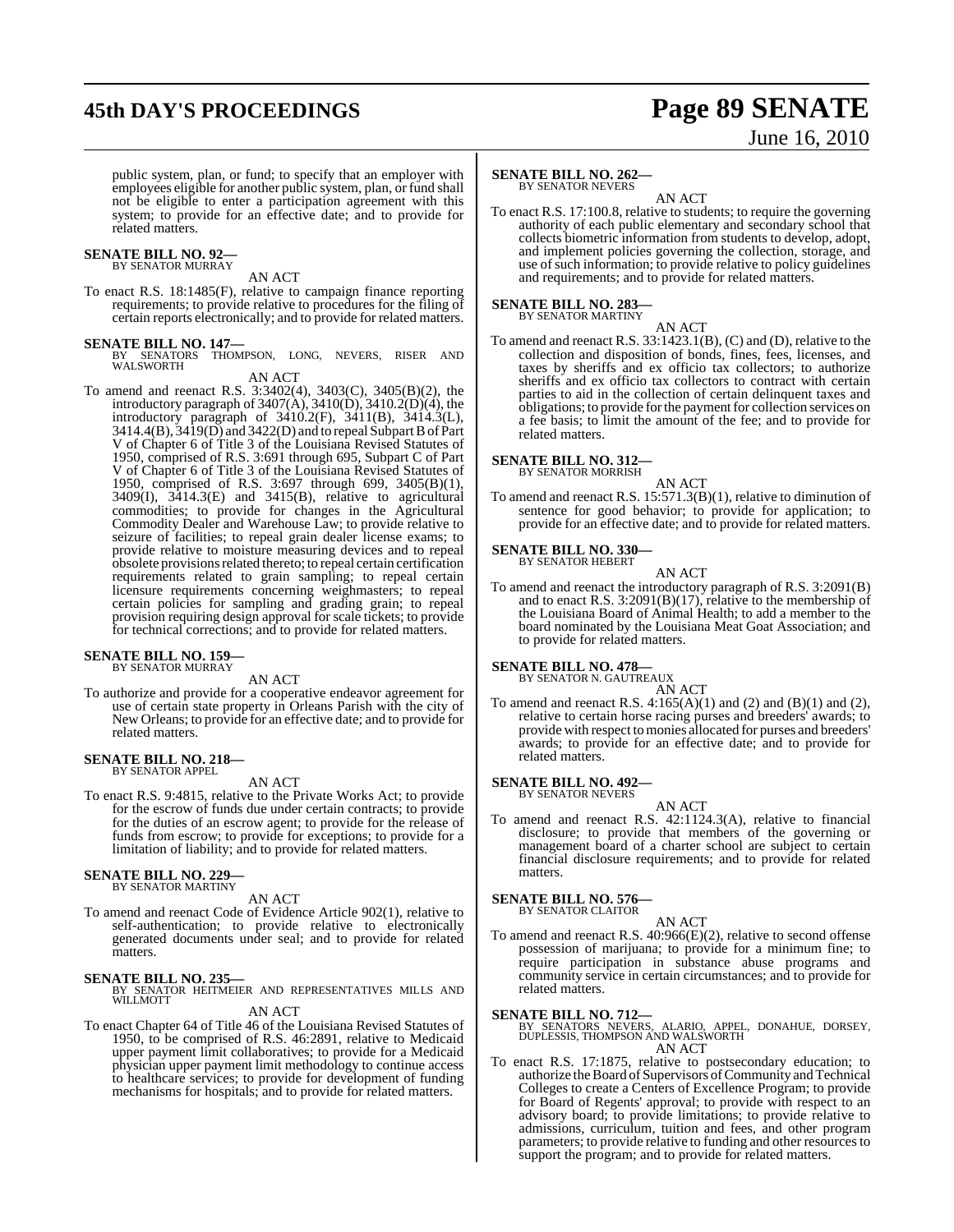#### **SENATE BILL NO. 725—** BY SENATOR DUPLESSIS

AN ACT

To amend and reenact R. S. 9:3514(B), 3530(C)(1), and 3578.4(A), relative to consumer credit contracts; to provide for the contents of credit contracts and agreements; to provide for a change in documentation fees charged by a lender; to allow for a delinquency charge on deferred presentment transactions; and to provide for related matters.

### **SENATE BILL NO. 753—** BY SENATOR PETERSON

AN ACT

To amend and reenact R.S. 17:221.4(B)(2)(introductory paragraph) and to enact R.S. 17:221.4(B)(5), relative to elementary and secondary education; to provide with respect to dropout prevention and recovery programs; to provide with respect to cohort graduation rates and dropout rates; to provide for publication of school and school system cohort graduation rates; to provide for notification to parents of certain students regarding dropout rates and other school performance related information; and to provide for related matters.

### **SENATE BILL NO. 767—**<br>BY SENATOR MCPHERSON

AN ACT

To amend and reenact R.S. 32:266(B), relative to traffic offenses; to provide relative to the disposition of fines for exceeding the posted speed limit on an interstate highway; to change the name of the "Louisiana Highway Safety Commission Fund"; and to provide for related matters.

#### **SENATE BILL NO. 16—** BY SENATOR APPEL

AN ACT

To repeal Chapter 48 of Title 34 of the Louisiana Revised Statutes of 1950, comprised of R.S. 34:3471 through 3486, relative to the Millennium Port Authority; and to provide for related matters.

### **SENATE BILL NO. 150—** BY SENATOR DUPLESSIS

AN ACT

To enact R.S. 22:1284.1, relative to motor vehicle insurance; to prohibit an increase in the premium rate when there is a lapse in coverage under certain circumstances; and to provide for related matters.

### **SENATE BILL NO. 177—**<br>BY SENATOR THOMPSON

AN ACT

To amend and reenact R.S. 46:1802(8)(a) and to enact R.S.  $46:1802(8)(b)(v)$  and R.S.  $46:1806(D)$ , relative to crime victims reparations; to provide for definitions; to provide for application requirements; and to provide for related matters.

#### **SENATE BILL NO. 191—**

BY SENATOR B. GAUTREAUX AN ACT

To amend and reenact R.S. 11:701(introductory paragraph), 728(A)(4), 783(A)(3)(a), 792(C)(1) and (D), 1002(introductory paragraph), 1153(C)(1) and (D), 1326 and 1337(B), to enact R.S.  $11:701(5)(e)$ ,  $784.1(F)$  and  $(G)$ ,  $1002(6)(c)$ ,  $1140$ , 1141.2(C) and (D), 1336(F) and (G), and 1338(F), and to repeal R.S. 11:701(12)(d), 792(B)(3), (C)(2), and (F), 1153(B)(3),  $(C)(2)$ , and  $(F)$ , and  $1337(A)(3)$ , relative to the Teachers' Retirement System of Louisiana, Louisiana School Employees' Retirement System, and State Police Pension and Retirement System; to provide relative to compliance with applicable federal tax qualification requirements; to provide for an effective date; and to provide for related matters.

## **Page 90 SENATE 45th DAY'S PROCEEDINGS**

#### **SENATE BILL NO. 231—** BY SENATOR NEVERS

AN ACT

To enact R.S. 33:4574.18, relative to tourist commissions; to provide for the designation and name of certain commissions; and to provide for related matters.

### **SENATE BILL NO. 244—** BY SENATOR MURRAY

AN ACT To amend and reenact R.S.  $33:4084(A)(1)(a)$ , to increase the requirement for public advertisement for bids on materials and supplies contracts of the sewerage and water board in the city of New Orleans; and to provide for related matters.

**SENATE BILL NO. 254—**

BY SENATOR N. GAUTREAUX

AN ACT To amend and reenact R.S. 33:1418, relative to hybrid or alternative fuel vehicles; to allow political subdivisions to purchase or lease hybrid fuel or alternative fuel vehicles; to provide for exceptions; and to provide for related matters.

**SENATE BILL NO. 278—**

BY SENATOR ERDEY

AN ACT To amend and reenact R.S. 33:4766(E)(1), relative to liens and privileges on immovable property; to provide relative to the procedure for the enforcement of certain liens and privileges by local government; and to provide for related matters.

**SENATE BILL NO. 296—** BY SENATOR MARTINY

AN ACT

To enact R.S. 33:2841.1, relative to the collection of taxes in municipalities; to authorize municipalities to hire an attorney or agency to assist in the collection of certain taxes; to provide for the assessments and collection of a fee for such assistance; and to provide for related matters.

### **SENATE BILL NO. 306—**

BY SENATOR MARTINY

AN ACT To enact R.S.  $33:2955(A)(1)(k)$ , relative to investments by political subdivisions; to provide for investment in debt instruments issued by any state other than Louisiana; to provide for investment in debt instruments issued by political subdivisions of any state other than Louisiana; to provide restrictions on such types of investments; to provide requirements relative to political subdivisions purchasing such debt instruments; and to provide for related matters.

### **SENATE BILL NO. 338—**

BY SENATOR MARIONNEAUX

- AN ACT To authorize and provide for the transfer of certain state property; to
- authorize the transfer of certain state property in West Baton Rouge Parish; to provide forthe property description; to provide for reservation of mineral rights; to provide terms and conditions; and to provide for related matters.

### **SENATE BILL NO. 363—** BY SENATOR ADLEY

AN ACT

To enact R.S. 30:28.1, relative to drilling activities; to prohibit permitted oil and gas drilling activities from disturbing privately owned active water wells; to provide requirements and conditions; and to provide for related matters.

### **SENATE BILL NO. 444—** BY SENATOR LAFLEUR

- AN ACT
- To repeal R.S. 17:81.1, 178, 221.1, 225.1, 234, Subpart C-2 of Part III of Chapter 1 of Title 17 of the Louisiana Revised Statutes of 1950, comprised of R.S. 17:255 through 260, 267, Subpart E of Part III of Chapter 1 of Title 17 of the Louisiana Revised Statutes of 1950, comprised ofR.S. 17:291 through 295, Subpart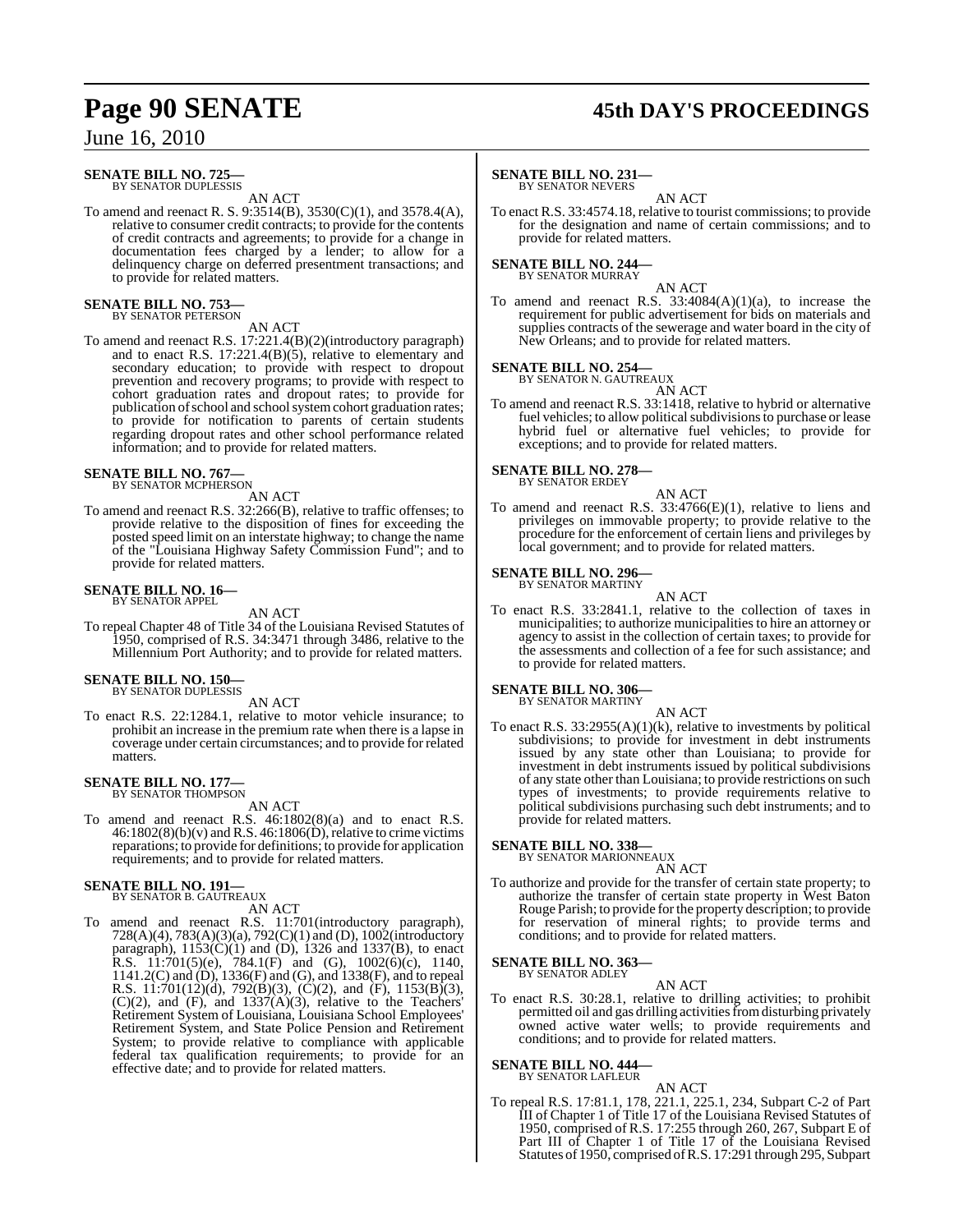## **45th DAY'S PROCEEDINGS Page 91 SENATE**

F of Part III of Chapter 1 of Title 17 of the Louisiana Revised Statutes of 1950, comprised of R.S. 17:322 through 326, Part XIV of Chapter 2 of Title 17 of the Louisiana Revised Statutes of 1950, comprised ofR.S. 17:1321 through 1325, 1380 through 1382, 2111, 2113, 2131 through 2135, Chapter 16 of Title 17 of the Louisiana Revised Statutes of 1950, comprised of R.S. 17:2851 through 2853, and Chapter 30 of Title 17 of the Louisiana Revised Statutes of 1950, comprised of R.S. 17:3701 through 3713, relative to schools; to repeal outdated or unconstitutional provisions relative to assignment, enrollment, and transfer of pupils, certain scholastic awards, certain unexcused absences from school, school schedule and parental involvement pilot programs, compulsory attendance for certain special needs children, required instruction, courses, and seminars, establishment of part-time schools for certain students, changes in classification of schools, certain secular education services, creation of junior college districts and colleges, vision and hearing screening supplies and training, certain postsecondary education admission requirements, and asbestos detection programs; and to provide for related matters.

### **SENATE BILL NO. 445—**

BY SENATOR LAFLEUR

AN ACT

To repeal R.S. 17:16, 412, 418, and 426, relative to public school teachers; to repeal outdated provisions relative to the employment of retired teachers, the issuance of life certificates, the collection and report of statistics regarding aged and incapacitated teachers, and compulsory retirement of certain teachers; and to provide for related matters.

### **SENATE BILL NO. 446—** BY SENATOR LAFLEUR

AN ACT

To repeal R.S. 17:101, 102, 103, and 104, relative to the assignment, transfer, and continuance of pupils; to repeal outdated provisions; and to provide for related matters.

#### **SENATE BILL NO. 447—** BY SENATOR LAFLEUR

AN ACT

To repeal Subpart G-1 of Part III of Chapter 1 of Title 17 of the Louisiana Revised Statutes of 1950, comprised of R.S. 17:331 through 334.1, relative to high school students; to repeal the requirement that the Department of Education establish and maintain a database containing information concerning high school students' plans after leaving high school; and to provide for related matters.

#### **SENATE BILL NO. 448—** BY SENATOR LAFLEUR

AN ACT

To repeal R.S. 17:401, relative to college preparation academic assistance programs; to repeal the requirement for the development and implementation of a program to provide academic assistance to public high school students who plan to attend college but are unprepared to successfully undertake college level work; and to provide for related matters.

#### **SENATE BILL NO. 498—** BY SENATOR CHABERT

AN ACT

To amend and reenact R.S. 56:302.9(G), relative to charter boat fishing guide licenses; to provide for the fees collected from the sale of charter boat fishing guide licenses; to provide for expenditure of funds; and to provide for related matters.

### **SENATE BILL NO. 568—** BY SENATOR JACKSON

AN ACT

To amend and reenact R.S. 17:53(A) and (B), relative to required training and instruction of school board members; to authorize school board members to obtain training and instruction at certain conferences; to require verification of attendance; and to provide for related matters.

# June 16, 2010

### **SENATE BILL NO. 600—**

BY SENATOR MOUNT AN ACT

To amend and reenact R.S. 13:2575(A), relative to public health, housing, and environmental violations; to authorize all municipalities to prescribe civil penalties; and to provide for related matters.

**SENATE BILL NO. 661—** BY SENATOR HEBERT

AN ACT

To enact R.S. 30:2040.1, relative to environmental quality; to provide relative to the siting of certain solid waste disposal facilities near the Acadiana Regional Airport; to provide terms and conditions; and to provide for related matters.

## **SENATE BILL NO. 707—** BY SENATOR ALARIO

AN ACT To amend and reenact R.S. 47:342(3), relative to the occupational license tax; to define contractor for purposes of the occupational license tax in certain parishes; and to provide for related matters.

### **SENATE BILL NO. 733—** BY SENATOR AMEDEE

AN ACT To amend and reenact R.S. 33:2561(E), relative to appeals by employees in the classified service; to provide for the jurisdiction of appeals; and to provide for related matters.

**SENATE BILL NO. 752—**<br>BY SENATOR LONG AND REPRESENTATIVES AUBERT, AUSTIN<br>BADON, CARMODY, CARTER, CHANDLER, CHANEY, DIXON,<br>EDWARDS, HARDY, HOFFMANN,RICHARDSON,RITCHIE, SCHRODER AND PATRICIA SMITH

AN ACT To enact Chapter 17-F of Subtitle III of Title 39 of the Louisiana Revised Statutes of 1950, to be comprised of R.S. 39:1800.21 through 1800.35, relative to the creation of a nonprofit corporation; to provide for the financing and leasing of centers of excellence; to provide for its board of directors; to authorize the lease and sublease of the facilities; to authorize the issuance of bonds and certificates of participation; to empower the nonprofit corporation, the Louisiana Community and Technical College System and the state to take such other actions or enter into such other agreements as may be necessary and appropriate to carry out its responsibilities; and to provide for related matters.

**SENATE BILL NO. 53—**<br>BY SENATORS N. GAUTREAUX AND WALSWORTH AND<br>REPRESENTATIVES ARNOLD, BOBBY BADON, BALDONE, BARRAS,<br>HENRY BURNS, TIM BURNS, CARMODY, CARTER, CHAMPAGNE,<br>CORTEZ, GISCLAIR, HAZEL, HENDERSON, HINES, HOFFMANN AN ACT

To amend and reenactR.S. 46:236.15(D)(1)(introductory paragraph) and (a), and to enact R.S. 27:2(C) and (D) and  $24(A)(5)$ , relative to support; to provide for public policy regarding gaming and child support; to provide for the intercept and seizure of payments of progressive slot machine annuities and cash gaming winnings for the payment of child support and overpayments to the department; to provide certain procedures and conditions; and to provide for related matters.

SENATE BILL NO. 56—<br>
BY SENATORS MARTINY, ALARIO, AMEDEE, APPEL, BROOME,<br>
CROWE, DONAHUE, DUPLESSIS, HEITMEIER, KOSTELKA, LONG,<br>
CROWE, DONAHUE, DUPLESSIS, HEITMEIER, KOSTELKA, LONG,<br>
MICHOT, MOUNT, SHAW AND THOMPSON AND R SIMON, SMILEY, JANE SMITH, ST. GERMAIN, STIAES, TALBOT,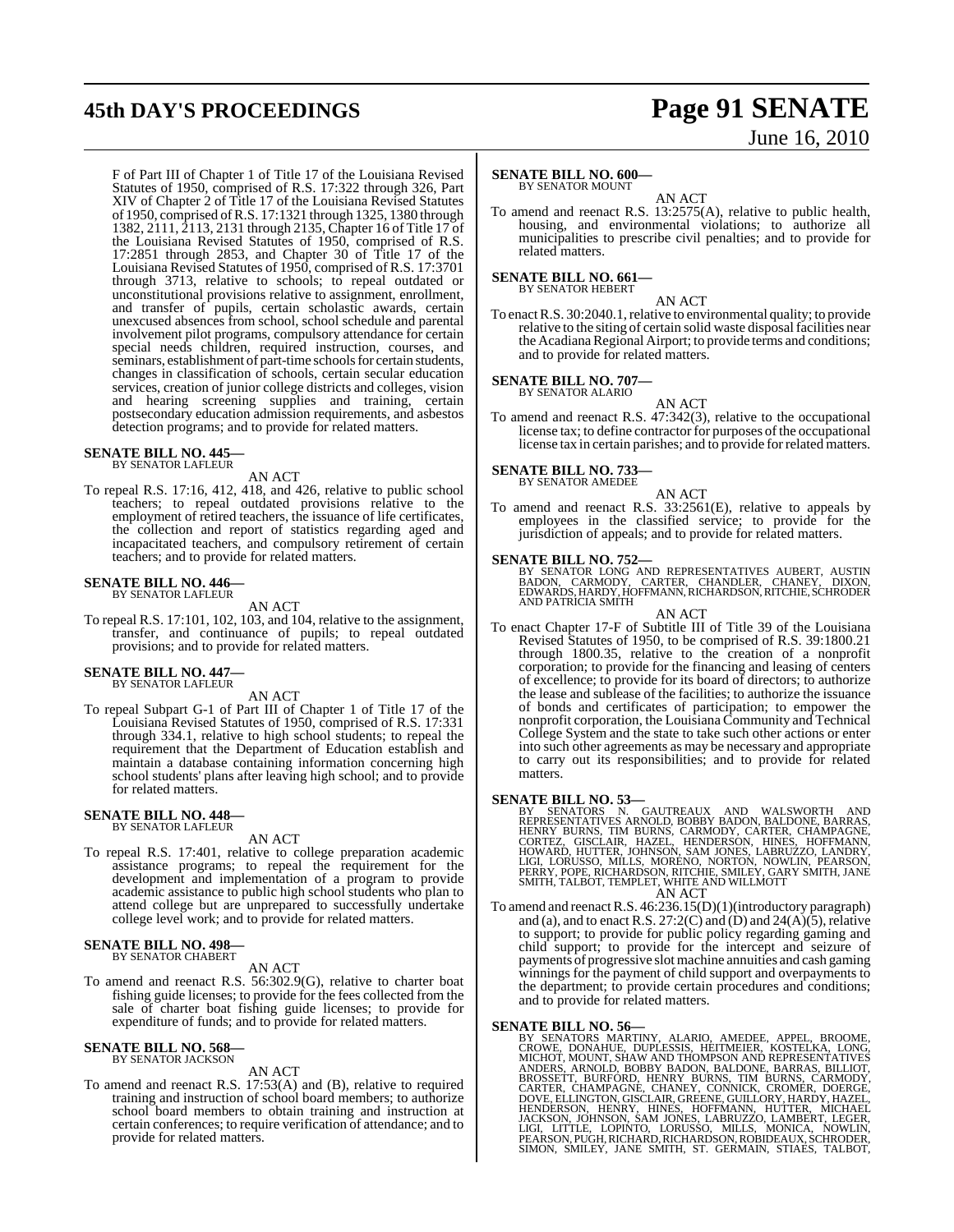## **Page 92 SENATE 45th DAY'S PROCEEDINGS**

June 16, 2010

TEMPLET, THIBAUT, THIERRY, WHITE, WILLIAMS, WILLMOTT AND WOOTON

AN ACT To amend and reenact R.S. 14:80(D), 81.1(E)(3), (4), (5) and (6), and 86 and to enact R.S. 14:40.3(C)(4), 46.2(B)(4), 46.3(D)(3), 81(H)(3), 81.1(E)(7), 81.2(G), and 81.3(B)(4) and R.S. 15:539.1, relative to criminal offenses; to provide for forfeiture of certain property used in the commission of certain crimes; to provide for forfeiture procedure; to provide for exempt property; to provide for allocation of proceeds; and to provide for related matters.

#### **SENATE BILL NO. 90—** BY SENATOR MURRAY

AN ACT

To amend and reenact R.S. 33:9091.1(D)(1)(c), (d), (e), and (f) and  $(3)(a)$  and  $(F)(3)(c)(ii)$  and to repeal R.S. 33:9091.1  $(D)(1)(g)$ and (h), relative to Orleans Parish; to provide for appointments to the board of commissioners of the Lakeview Crime Prevention District; to provide for elections relative to the levy and the renewal of a parcel fee in the district; to remove certain restrictions on renewing the fee; and to provide for related matters.

## **SENATE BILL NO. 134—** BY SENATOR B. GAUTREAUX

AN ACT

To amend and reenact R.S. 11:104 and Chapter 3 of Subtitle I of Title 11 of the Louisiana Revised Statutes of 1950, comprised of R.S. 11:121 through 127, relative to the Public Retirement Systems' Actuarial Committee; to provide relative to membership, officers, meetings, duties, and staffing of the committee; to provide for an effective date; and to provide for related matters.

#### **SENATE BILL NO. 289—** BY SENATOR DONAHUE

AN ACT

To enact Chapter 28 of Title 42 of the Louisiana Revised Statutes of 1950, to be comprised of R.S. 42:1601, relative to the Department of State Civil Service; to provide for reporting of employee turnover; to require the department to report each year to the Joint Legislative Committee on the Budget regarding the employee turnover; to provide for an effective date; and to provide for related matters.

## **SENATE BILL NO. 364—** BY SENATOR MICHOT

AN ACT

To amend and reenact R.S. 27:306(C)(2) and (C)(5)(a)(i), relative to Video Draw Poker Devices Control Law; to provide for licensing requirements for truck stop facilities; to provide with respect to the location of certain qualified truck stop facilities; to provide with respect to prohibitions; to provide for exceptions; to provide for an effective date; and to provide for related matters.

**SENATE BILL NO. 457—** BY SENATOR APPEL

### AN ACT

To amend and reenact R.S. 9:4203 and 4206, relative to the Louisiana Binding Arbitration Law; to provide certain procedures, requirements, and conditions regarding evidence; to provide relative to payment of deposits, fees, or expenses; and to provide for related matters.

### **SENATE BILL NO. 480—** BY SENATOR RISER

AN ACT

To amend and reenactR.S. 32:1518(A) and to enactR.S. 32:1518(C), relative to hazardous materials transportation and motor carrier safety; to provide relative to revocation of hazardous materials endorsements on a commercial driver's license; and to provide for related matters.

#### **SENATE BILL NO. 524—** BY SENATOR MURRAY

AN ACT

To enact R.S. 47:463.141, 463.142, and 463.143, relative to motor vehicle special prestige license plates; to provide for the establishment and issuance ofthe "Zulu Social Aid and Pleasure Club" plate; to provide for the establishment and issuance of the "Warren Easton High School" plate; to provide for the establishment and issuance of the "LSU School of Dentistry" plate; to provide for the design of such plates; to provide relative to the fee and application of the fee for such plates; to authorize the promulgation of rules and regulations; and to provide for related matters.

### **SENATE BILL NO. 537—**

BY SENATOR NEVERS

AN ACT To amend and reenact R.S. 23:381(1), 382, 383, 384(A), (B)(2), and (C), 385, 386, 387, 388(B), 389, 390, and 392(B) and (D), relative to apprentices; to provide for representation on the apprenticeship council; to provide for terms of those serving on the council; to provide relative to the apprenticeship council and its recommendations; to provide for the appointment of a director of apprenticeship who is not subject to council approval; to provide relative to powers and duties of the director of the council; to provide relative to apprenticeship programs; to provide for apprenticeship committees; to provide for definition of an apprentice; to provide as to the content of apprentice agreements; to provide for the approval of apprentice agreements; to provide with respect to a rotation of employers; to provide with respect to controversies and complaints; to provide for civil penalties; and to provide for related matters.

> Respectfully submitted, ROBERT W. "BOB" KOSTELKA Chairman

The foregoing Senate Bills were signed by the President of the Senate.

### **ATTENDANCE ROLL CALL**

### PRESENT

Mr. President Gautreaux B Morrell<br>Adley Gautreaux N Morrish Adley Gautreaux N Morrish Amedee Hebert Murray<br>
Appel Heitmeier Nevers Appel Heitmeier<br>Broome Jackson Broome Jackson Peterson<br>Cheek Kostelka Ouinn Cheek Kostelka Quinn Claitor LaFleur Riser<br>Crowe Long Shaw Crowe Long Shaw Donahue Marionneaux Smith<br>Dorsey Martiny Thom Dorsey Martiny Thompson<br>
Duplessis McPherson Walsworth Duplessis McPherson<br>Erdey Michot Total - 38

Alario Guillory<br>
Hebert Murray Michot

ABSENT

Chabert Total - 1

### **Leaves of Absence**

The following leaves of absence were asked for and granted:

Chabert 1 Day